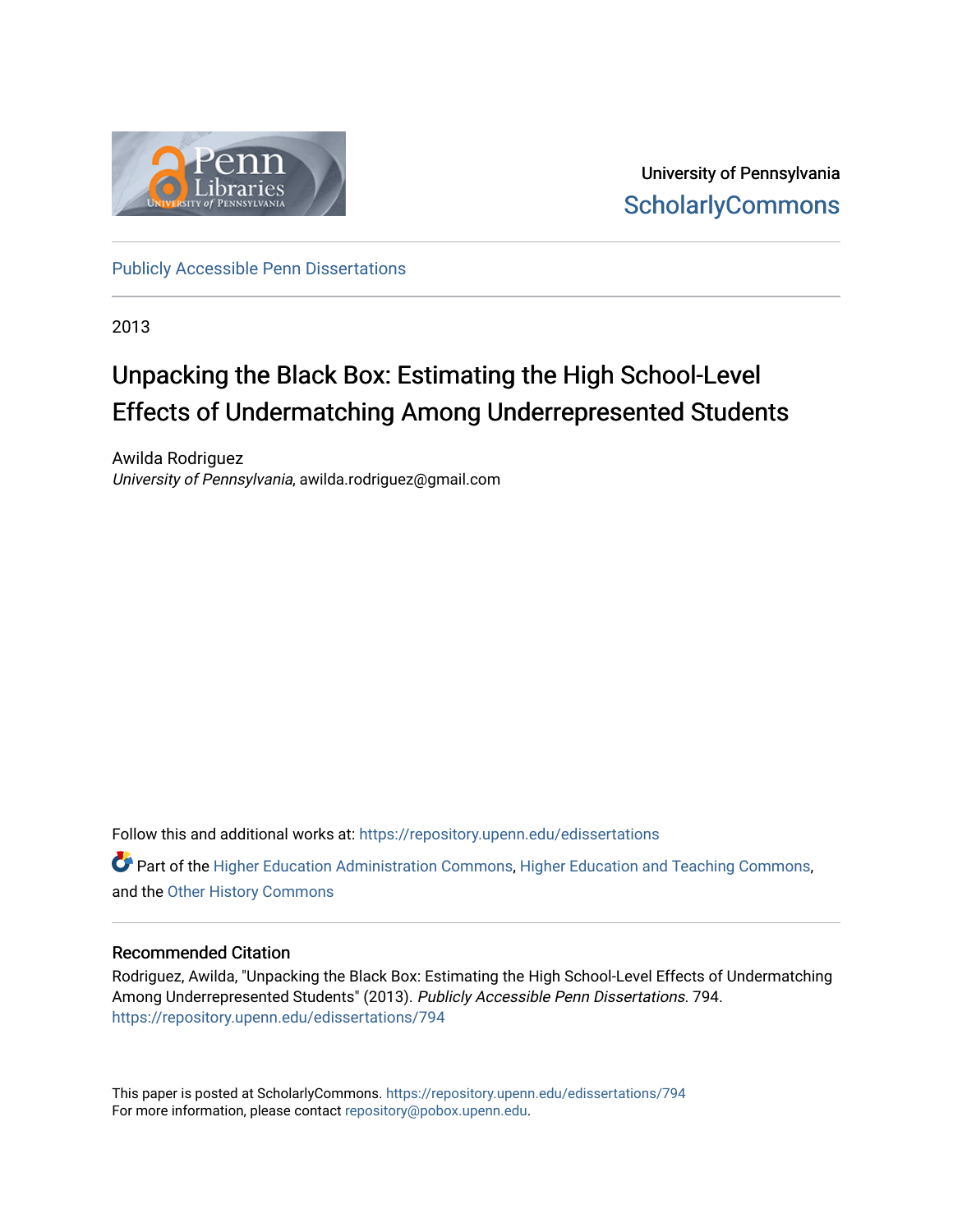## Unpacking the Black Box: Estimating the High School-Level Effects of Undermatching Among Underrepresented Students

## Abstract

Recent studies have revealed how large shares of college-ready students undermatch, or enroll in colleges with less competitive admissions processes than they are eligible to attend. Undermatch sits at the nexus of both college access and completion agendas, as undermatching to a less selective institution results in a decreased likelihood of graduating from college. Latino, low-income, and potential first generation college graduates are more likely to undermatch than their nonunderrepresented peers. Many underrepresented students rely on their high schools to help navigate the college choice process, yet we have a limited understanding of how high school characteristics can inhibit or promote the likelihood of undermatch. This study used ELS:2002 data to model within the HGLM framework the likelihood of undermatch. In order to explain the observed variations in undermatch at the high schoollevel, I measured high school-level predictors in two distinct ways: confirmatory factor analysis to identify individual high school-level measures of college-promoting resources and norms; as well as latent class analysis to create a typology of high school contexts. Findings suggest that students who attend high schools with above average, rather than average, college-promoting resources and norms are less likely to undermatch at the time of application and enrollment, after controlling for student-, school-, and statelevel characteristics. Net of other variables, students who were not high income and whose parents did not have a bachelor's degree were more likely to undermatch than their peers. Smaller shares of Black, Latino, low-income, and first-generation students were eligible to attend selective institutions, larger shares undermatched by qualification level, and larger shares were in low-resourced high schools. Policy implications and directions for future research are discussed.

Degree Type

Dissertation

Degree Name Doctor of Philosophy (PhD)

Graduate Group Education

First Advisor Laura W. Perna

Keywords College Choice, High School Context, Undermatch, Underrepresented Students

## Subject Categories

Higher Education Administration | Higher Education and Teaching | Other History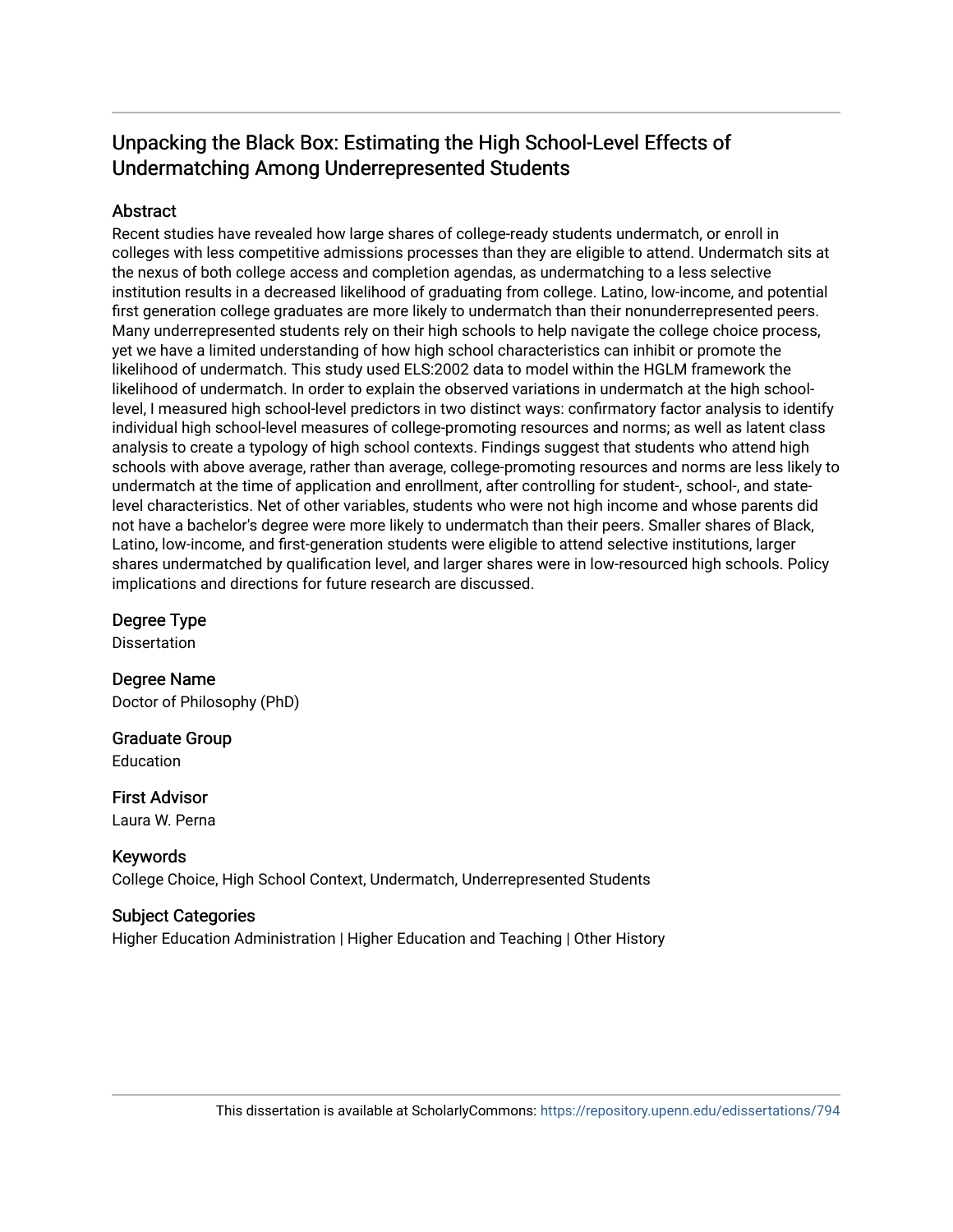# UNPACKING THE BLACK BOX: ESTIMATING THE HIGH SCHOOL-LEVEL EFFECTS OF UNDERMATCHING AMONG UNDERREPRESENTED STUDENTS

## Awilda Rodriguez

## A DISSERTATION

in

## Education

Presented to the Faculties of the University of Pennsylvania

in

Partial Fulfillment of the Requirements for the

Degree of Doctor of Philosophy

## 2013

Supervisor of Dissertation:

Laura W. Perna, Professor of Education

Graduate Group Chairperson:

Stanton E. F. Wortham, Professor of Education

 $\mathcal{L}_\text{max}$  , and the set of the set of the set of the set of the set of the set of the set of the set of the set of the set of the set of the set of the set of the set of the set of the set of the set of the set of the

 $\mathcal{L}_\text{max}$  , and the set of the set of the set of the set of the set of the set of the set of the set of the set of the set of the set of the set of the set of the set of the set of the set of the set of the set of the

Dissertation Committee:

Laura W. Perna, Professor of Education

Ezekiel Dixon-Román, Assistant Professor of Social Work

Joni Finney, Practice Professor of Education

Shaun R. Harper, Associate Professor of Education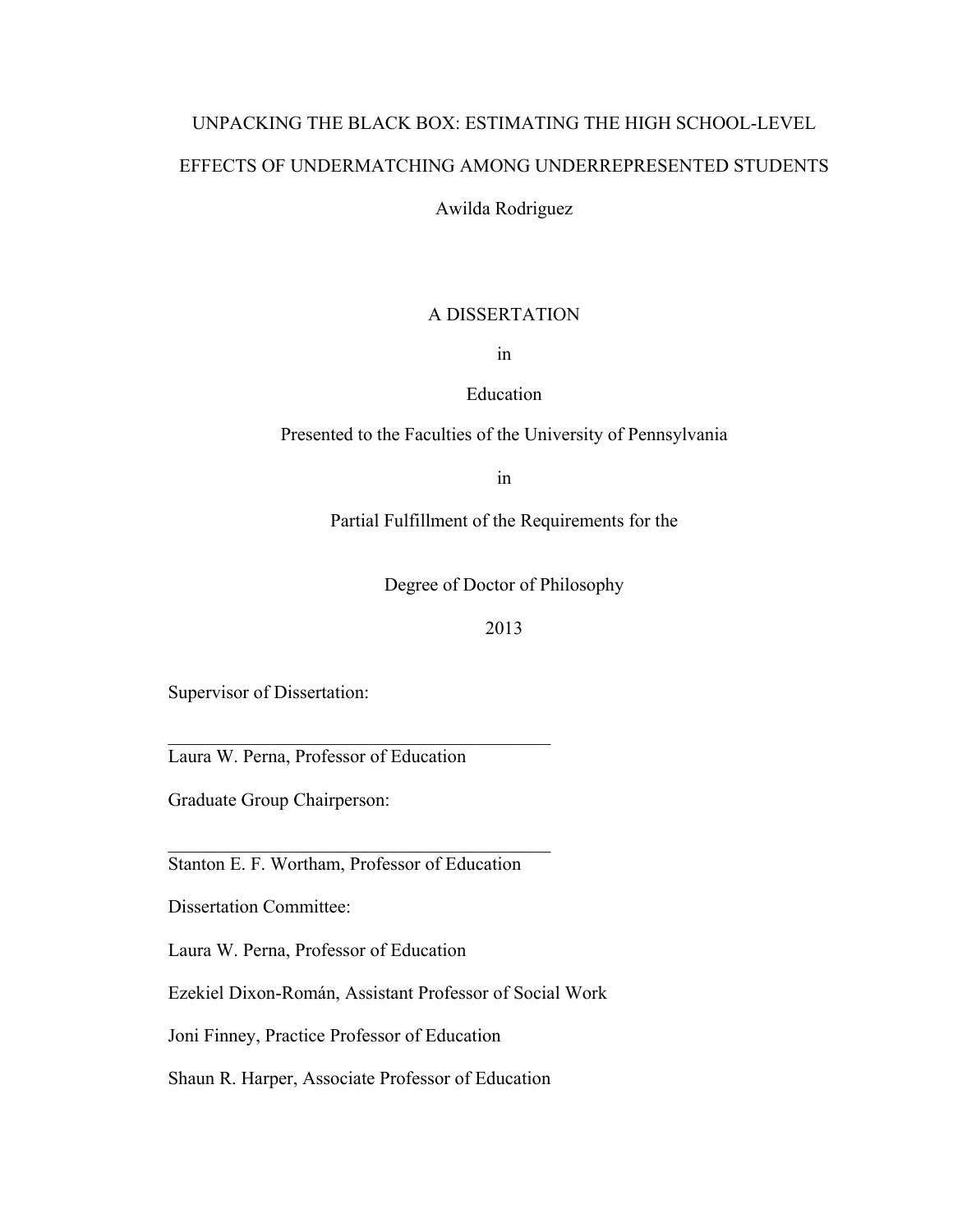# UNPACKING THE BLACK BOX: ESTIMATING THE HIGH SCHOOL-LEVEL EFFECTS OF UNDERMATCHING AMONG UNDERREPRESENTED STUDENTS

## **COPYRIGHT**

2013

Awilda Rodriguez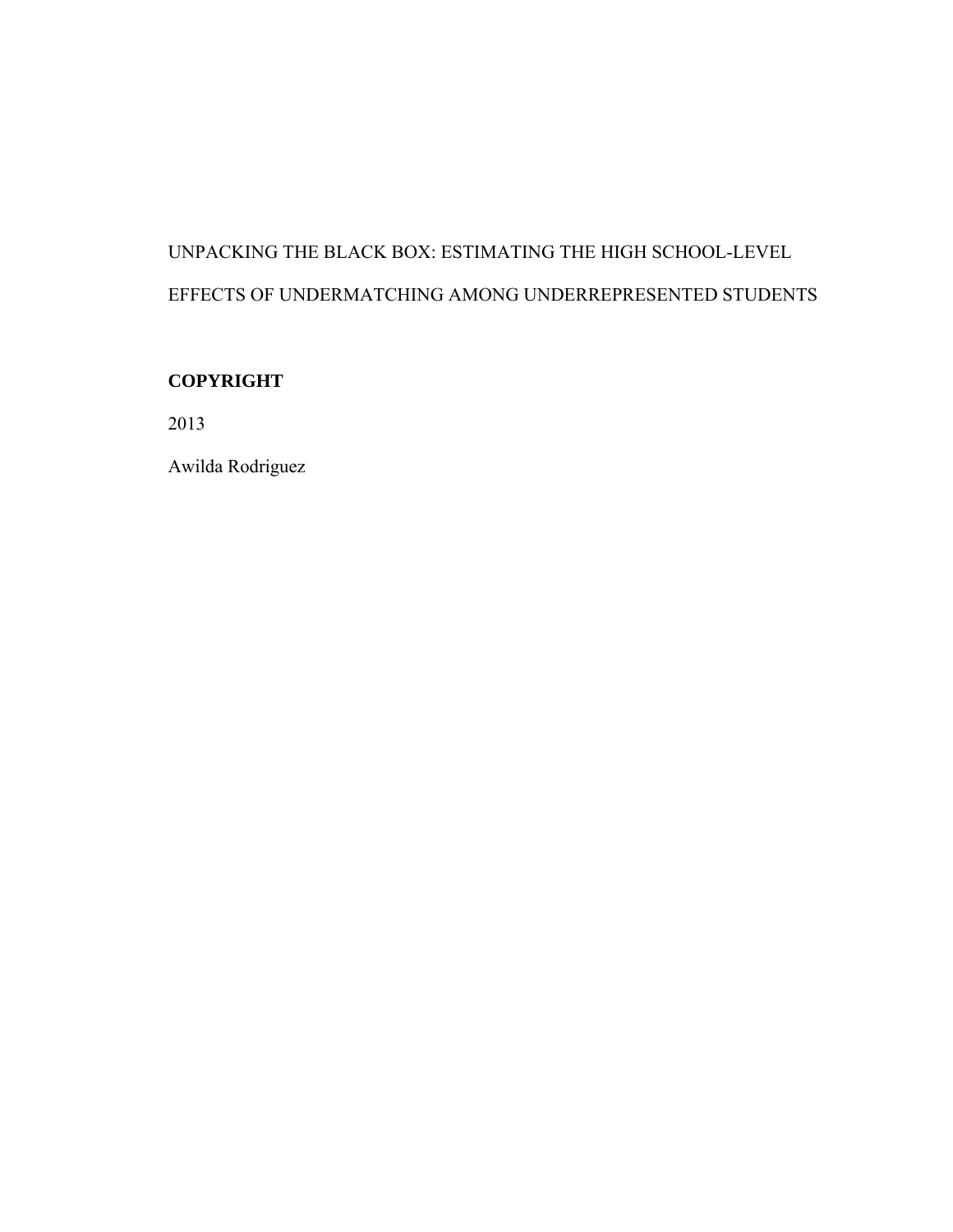## **DEDICATION**

I dedicate this to those who did all they could with what they were given, especially my mother.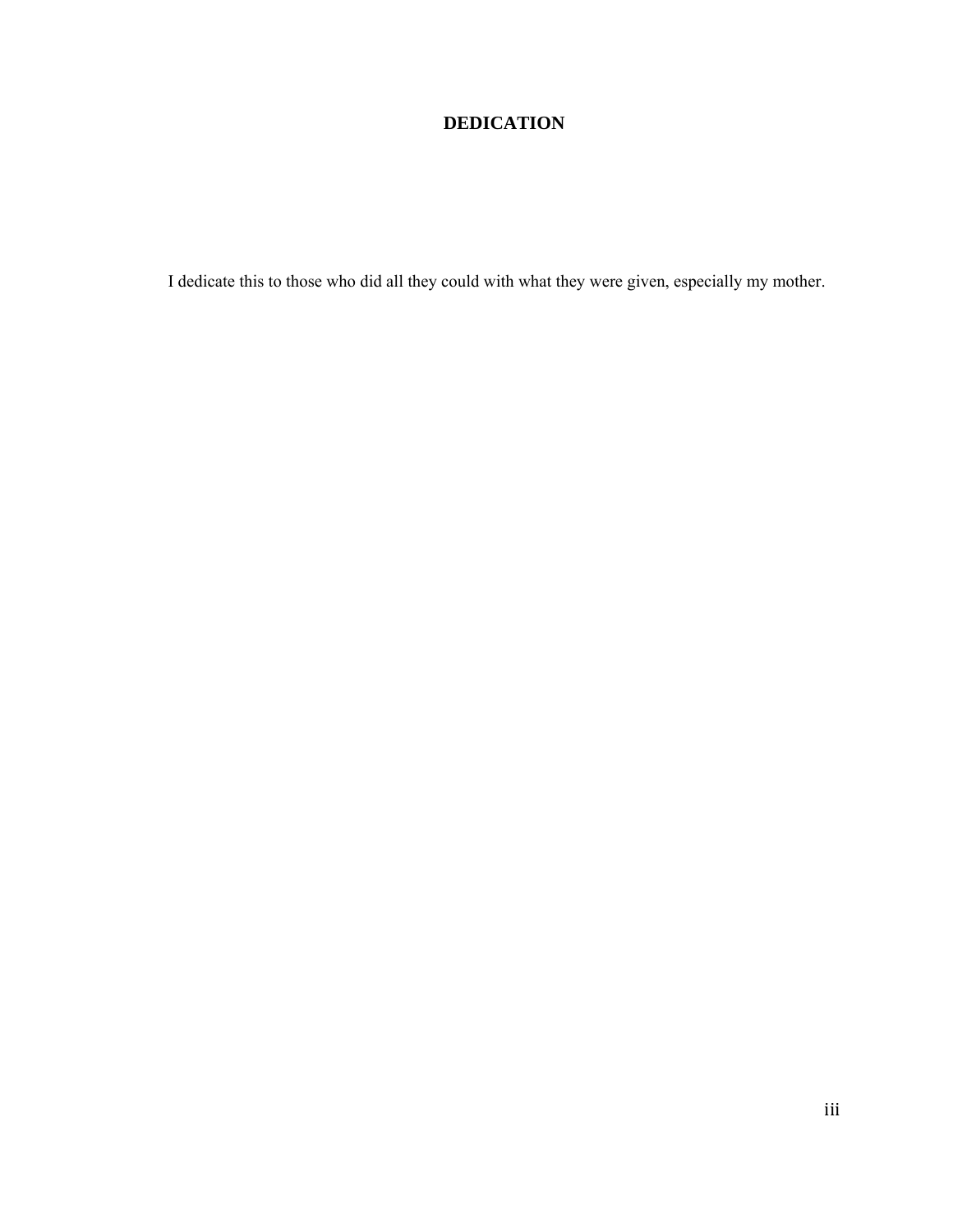#### **ACKNOWLEDGEMENTS**

From the small immigrant town of Perth Amboy, NJ, to the fourth floor of the University of Pennsylvania's Graduate School of Education in Philadelphia, countless have inspired, helped, and believed in me.

First, to my mother Gladys and brother Herbert, *cualquier éxito se lo debo a ustedes*. You have always supported my love of learning, even in my taking a deep pay cut in my late twenties to pursue a question. Maybe not *that* deep a pay cut, but nonetheless. Also, I want to commit to text the immense appreciation I have for those who have seen me through this journey: my Amboy crew - Irmaria, Jessica, Liz, Monchy, and Victor; my Princeton folk – Lauren, Chiemeka, Cynthia, and Donald; from my Grad School Part I day - Brenda and Randy; and my mentor Kevin Hudson. Thank you for encouraging me to apply, picking up the check, proofreading, and doing everything that kept me sane and grounded.

During my time in the nonprofit sector, I came across amazing students who inspired my work. Thank you for your stories that fuel my drive. Where you happen to live should not dictate your opportunities. Marcus, I want to make change for you.

The collaborative higher ed division culture at GSE made my time there so enjoyable; and I thank all of the graduate students with which I shared meals, burned the midnight oil, or bounced ideas off of. Namely, thank you Namrata, and Kailey for the laughs, the proofreading and the Pod. Tafaya, we made it. Finally, Keon, I'm glad so very glad we are friends, friend. I cannot imagine what this experience would have been without you all.

Many folks in GSE have helped me along the way. I greatly appreciate Henry May, who taught me everything I know about SAS. Much of my laughter on the fourth floor is due to Karen Carter, who always knew the answer to everything. Ron and Zach – thank you for fixing everything, all the time.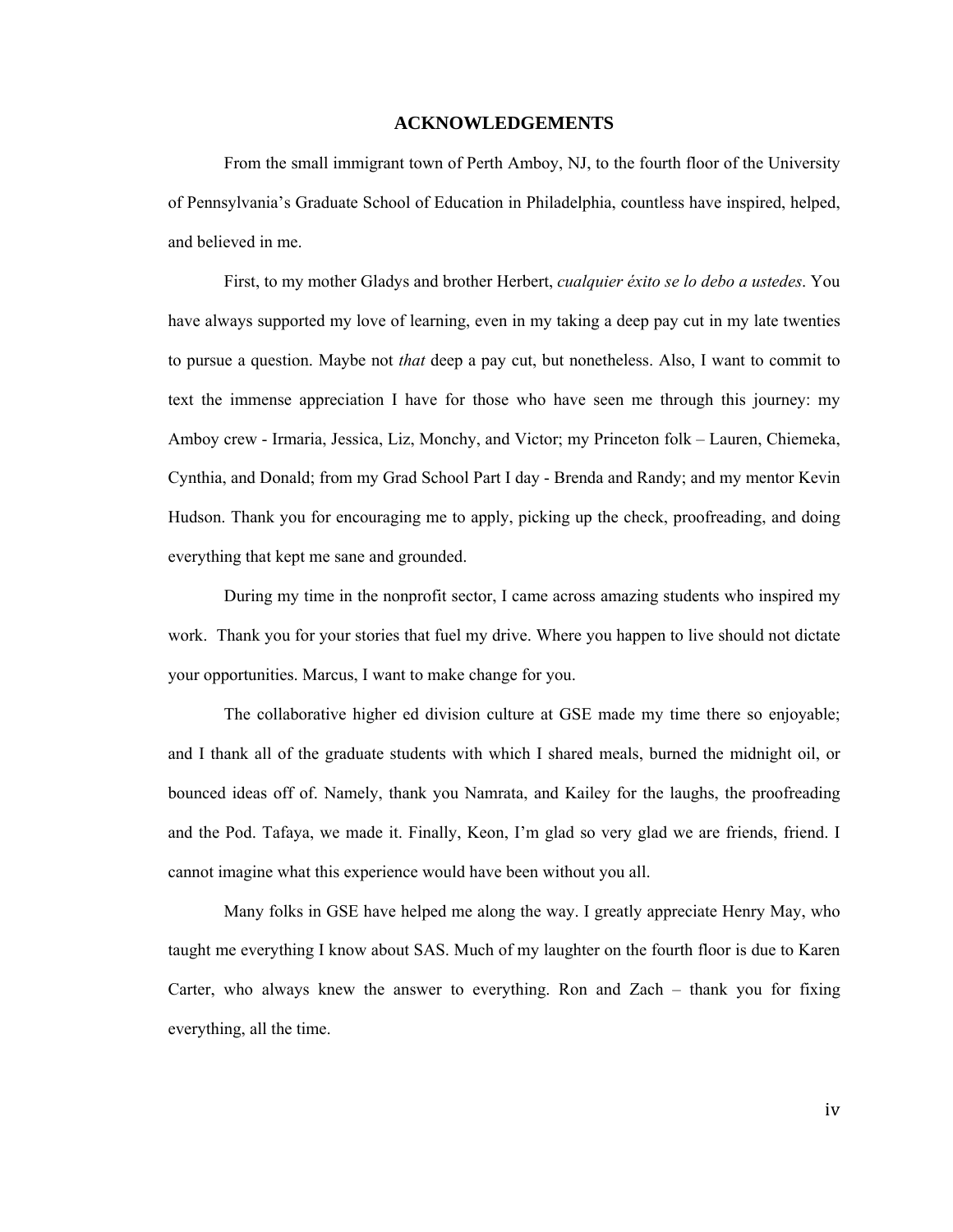To my committee, thank you for taking this journey with me. Much gratitude to Shaun for making me feel like I can do anything. Ezekiel, thank you for arming me with the tools to do it. Thank you Joni for pushing me to think big. Finally, a hearty and sincere thank you is owed to LP for believing in me, and picking me back in 2009 when all I had were questions. You have forever changed my trajectory.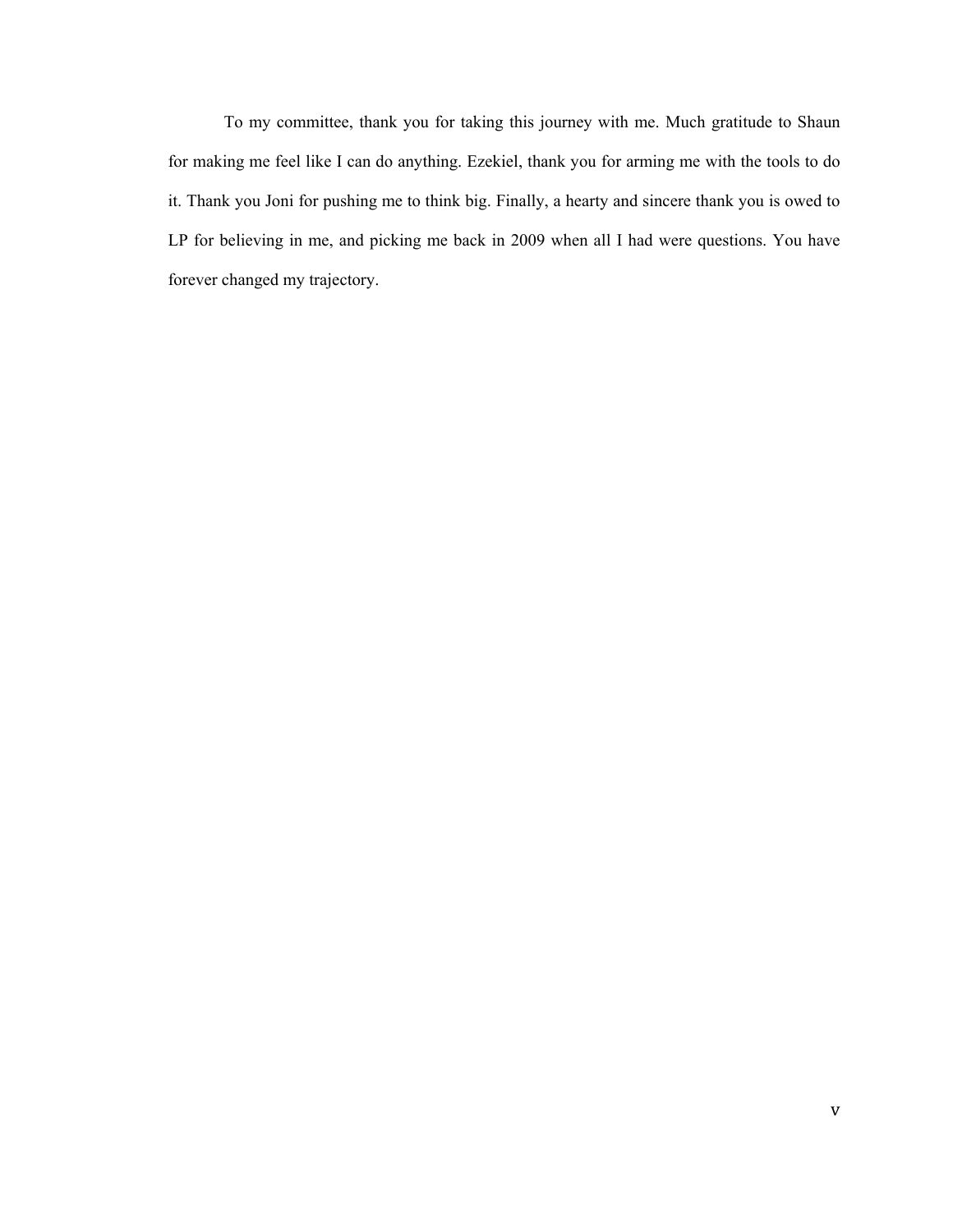The research reported here is based on data provided by the Educational Longitudinal Survey of 2002 and was supported in part by the Institute of Education Sciences, U.S. Department of Education, through Grant #R305B090015 to the University of Pennsylvania. The opinions expressed are those of the authors and do not represent the views of the Institute or the U.S. Department of Education.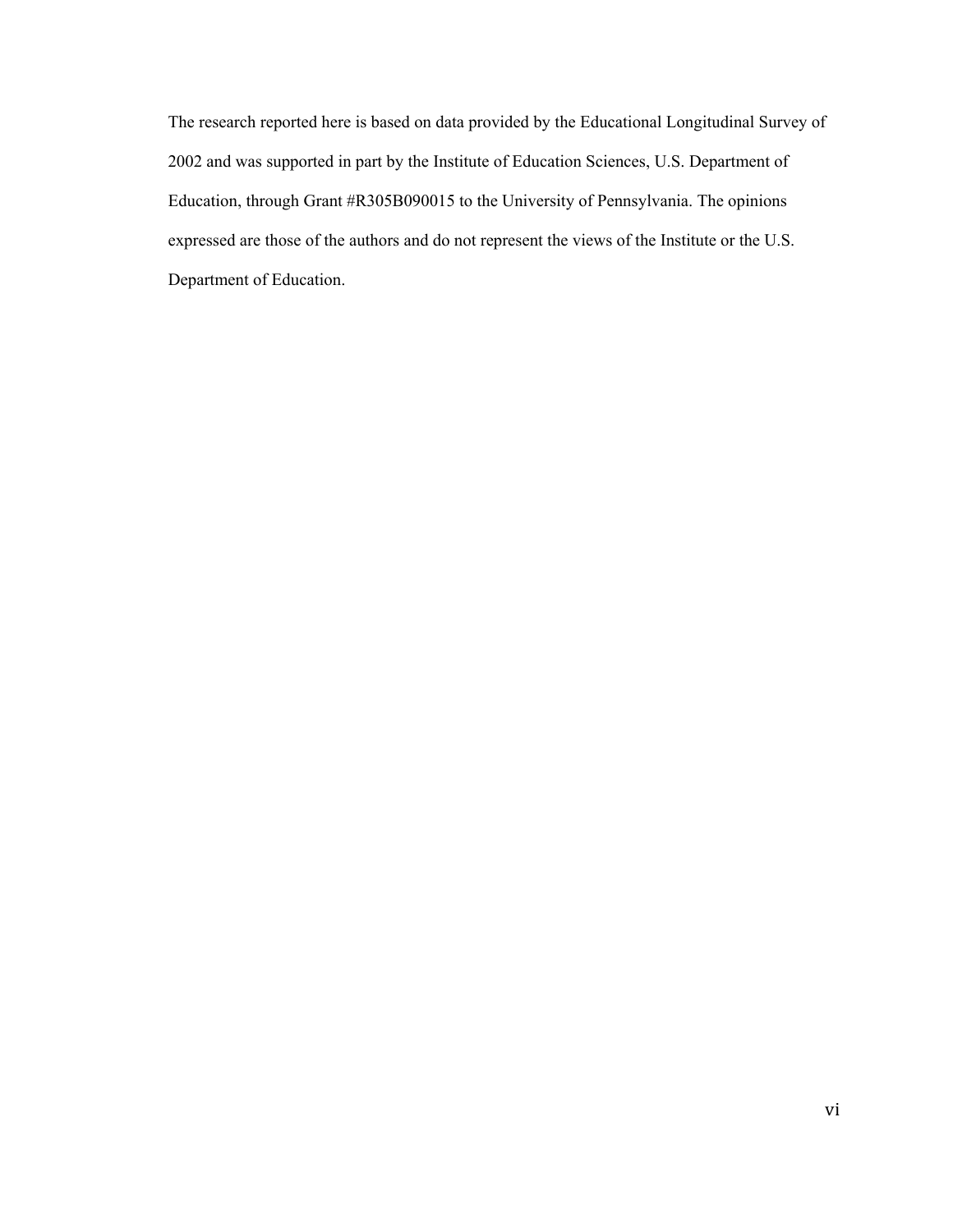#### **ABSTRACT**

# UNPACKING THE BLACK BOX: ESTIMATING THE HIGH SCHOOL-LEVEL EFFECTS OF UNDERMATCHING AMONG UNDERREPRESENTED STUDENTS

### Awilda Rodriguez

## Laura W. Perna

Recent studies have revealed how large shares of college-ready students *undermatch,* or enroll in colleges with less competitive admissions processes than they are eligible to attend. Undermatch sits at the nexus of both college access and completion agendas, as undermatching to a less selective institution results in a decreased likelihood of graduating from college. Latino, low-income, and potential first generation college graduates are more likely to undermatch than their nonunderrepresented peers. Many underrepresented students rely on their high schools to help navigate the college choice process, yet we have a limited understanding of how high school characteristics can inhibit or promote the likelihood of undermatch. This study used ELS:2002 data to model within the HGLM framework the likelihood of undermatch. In order to explain the observed variations in undermatch at the high school-level, I measured high school-level predictors in two distinct ways: confirmatory factor analysis to identify individual high school-level measures of college-promoting resources and norms; as well as latent class analysis to create a typology of high school contexts. Findings suggest that students who attend high schools with above average, rather than average, college-promoting resources and norms are less likely to undermatch at the time of application and enrollment, after controlling for student-, school-, and state-level characteristics. Net of other variables, students who were not high income and whose parents did not have a bachelor's degree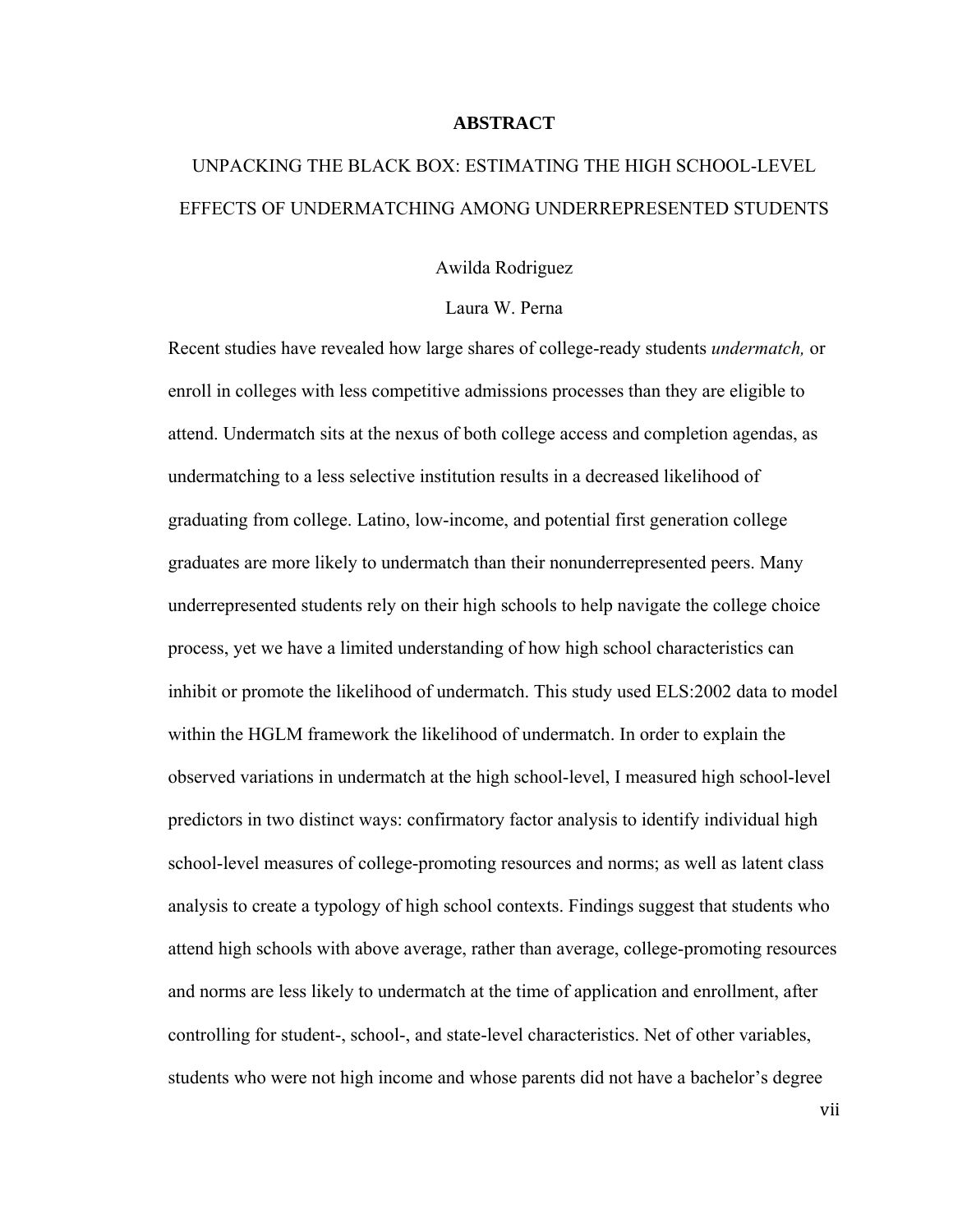were more likely to undermatch than their peers. Smaller shares of Black, Latino, lowincome, and first-generation students were eligible to attend selective institutions, larger shares undermatched by qualification level, and larger shares were in low-resourced high schools. Policy implications and directions for future research are discussed.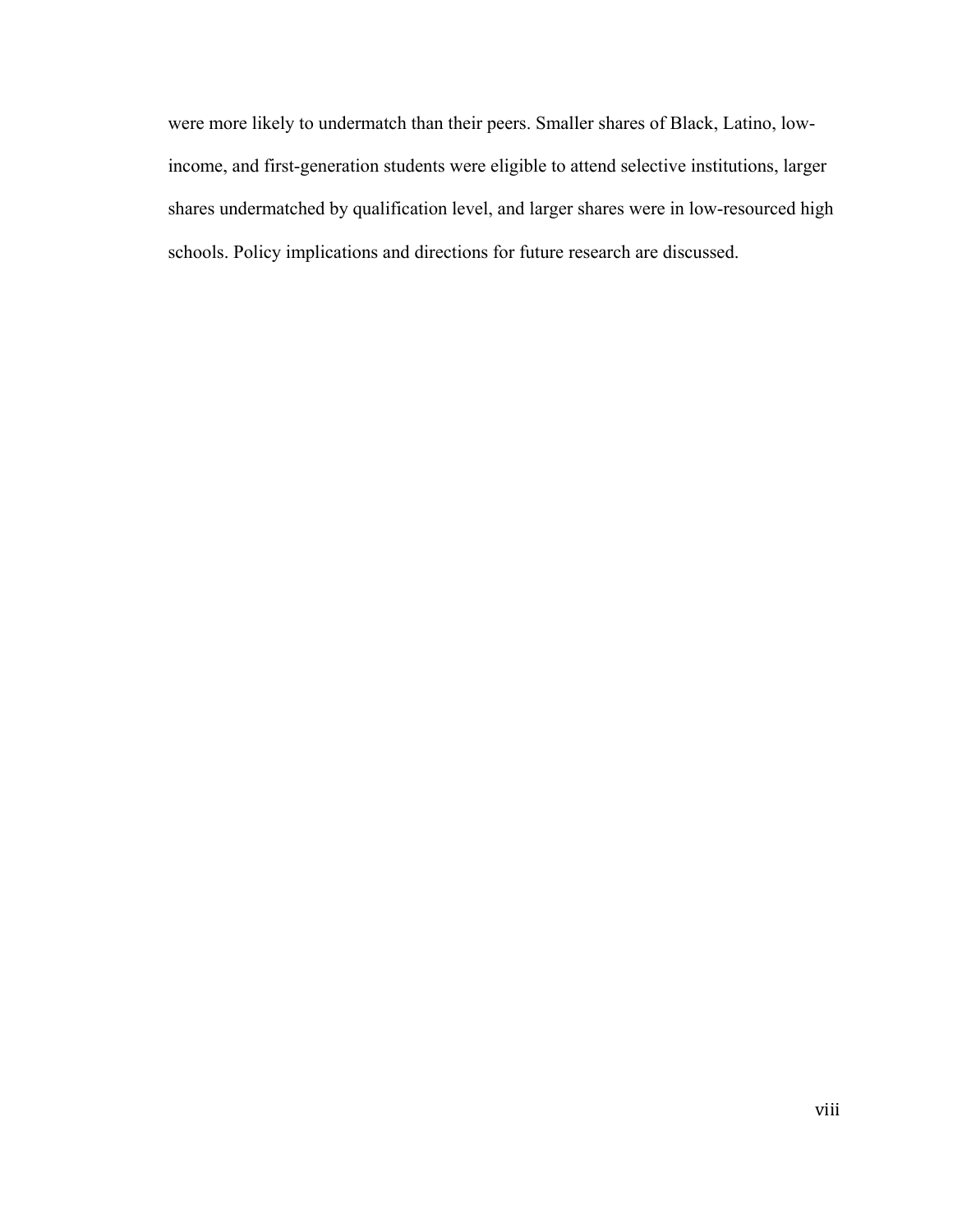## **Table of Contents**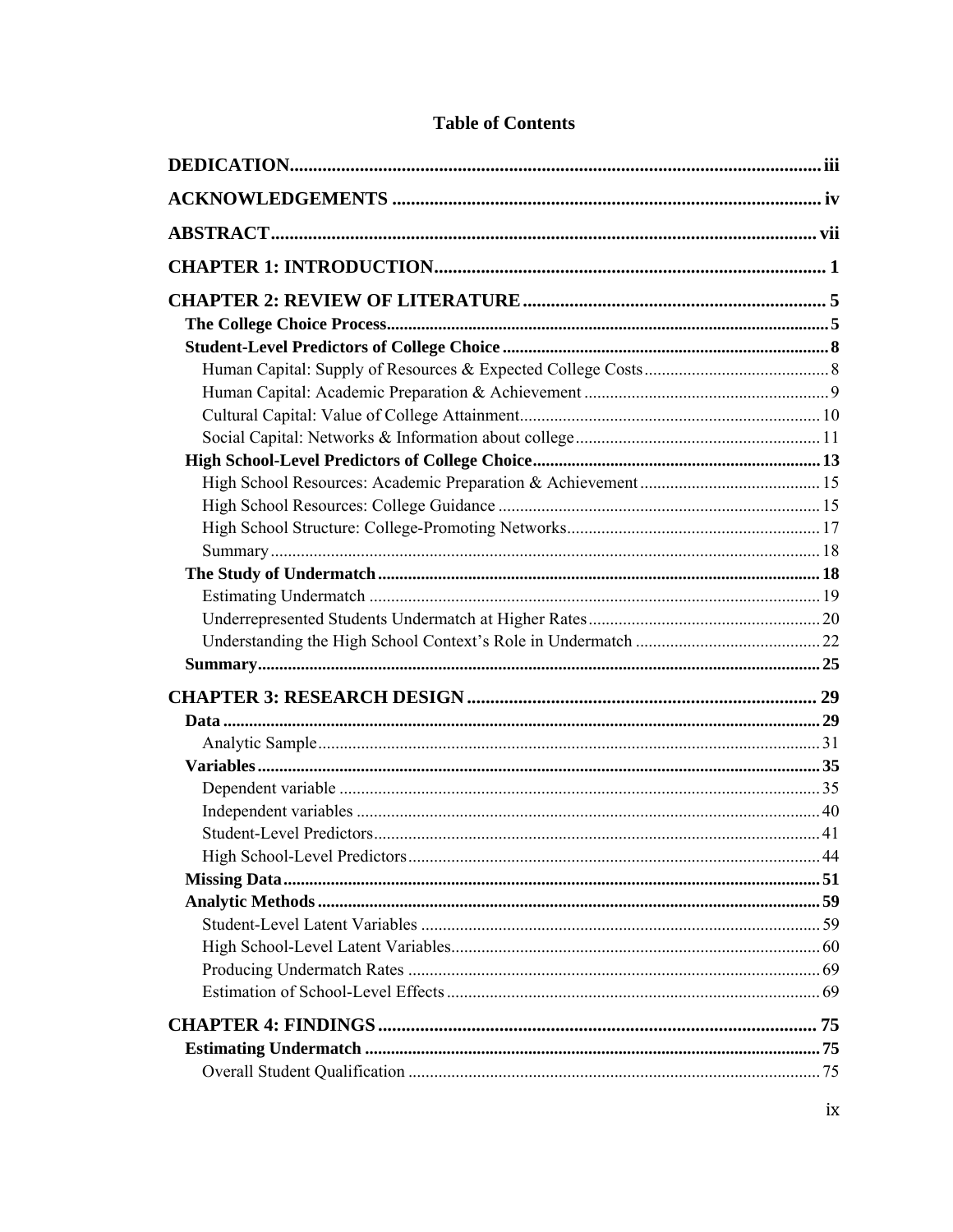| Testing differences between underrepresented groups within high schools 95               |  |
|------------------------------------------------------------------------------------------|--|
|                                                                                          |  |
|                                                                                          |  |
| Undermatch rates and student qualifications differ across student demographic groups  98 |  |
| Characteristics of the high school attend influence the likelihood of undermatch  99     |  |
|                                                                                          |  |
|                                                                                          |  |
|                                                                                          |  |
|                                                                                          |  |
|                                                                                          |  |
|                                                                                          |  |
|                                                                                          |  |
|                                                                                          |  |
|                                                                                          |  |
|                                                                                          |  |
|                                                                                          |  |
|                                                                                          |  |
|                                                                                          |  |
|                                                                                          |  |
|                                                                                          |  |
|                                                                                          |  |
|                                                                                          |  |
|                                                                                          |  |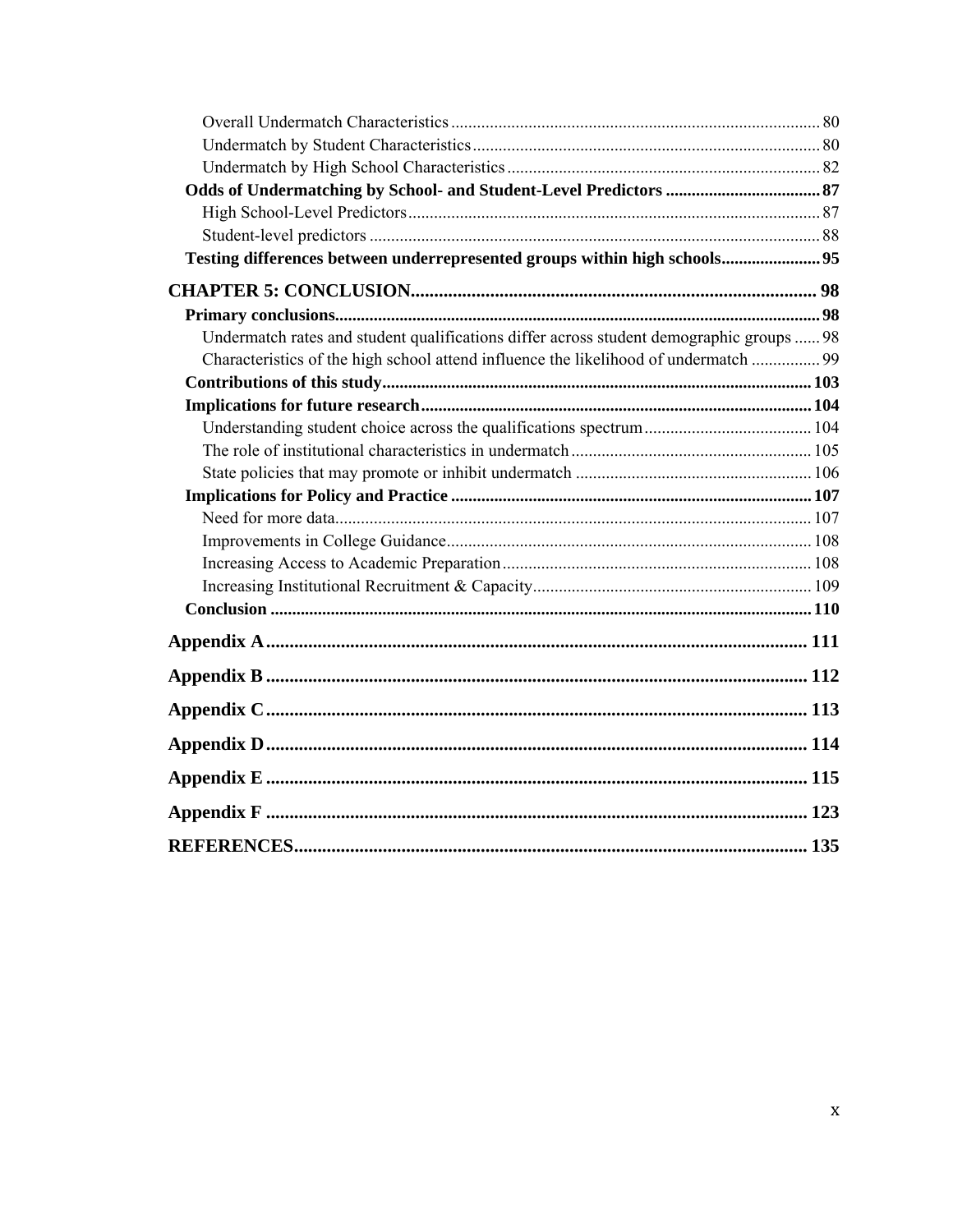## **LIST OF TABLES**

| Table 1. Unweighted and Weighted Sample Counts for Selection Criteria and Resultant Analytic                                                                                              |
|-------------------------------------------------------------------------------------------------------------------------------------------------------------------------------------------|
| Table 2. Comparison of ELS:2002 and Analytic Sample by Select Student and School                                                                                                          |
| Table 3. Distribution of IPEDS Institutions and Student Enrollment in 2004 using Barron's                                                                                                 |
|                                                                                                                                                                                           |
| Table 5. Proportion of cases in the analytic sample missing data prior to imputation53                                                                                                    |
| Table 6. Proportion of cases in the analytic sample missing data on SATs prior to imputation  57                                                                                          |
| Table 7. Comparison of ELS:2002 and Analytic Sample by Select Student Characteristics58                                                                                                   |
| Table 8. Unstandardized factor loadings and standard errors of a six-factor confirmatory factor                                                                                           |
| Table 9. Unstandardized factor loadings and standard errors of a five-factor confirmatory factor                                                                                          |
|                                                                                                                                                                                           |
|                                                                                                                                                                                           |
| Table 12. Undermatch rates by academic qualification and student and high school characteristics                                                                                          |
| Table 13. Odds-ratios for the likelihood of undermatch at the application and enrollment steps by<br>student characteristics as well as individual and aggregate high school measures 93  |
| Table 14. Summary of results for variance tests of random effects for race, income and parental<br>education as random predictors for the likelihood of undermatch at the application and |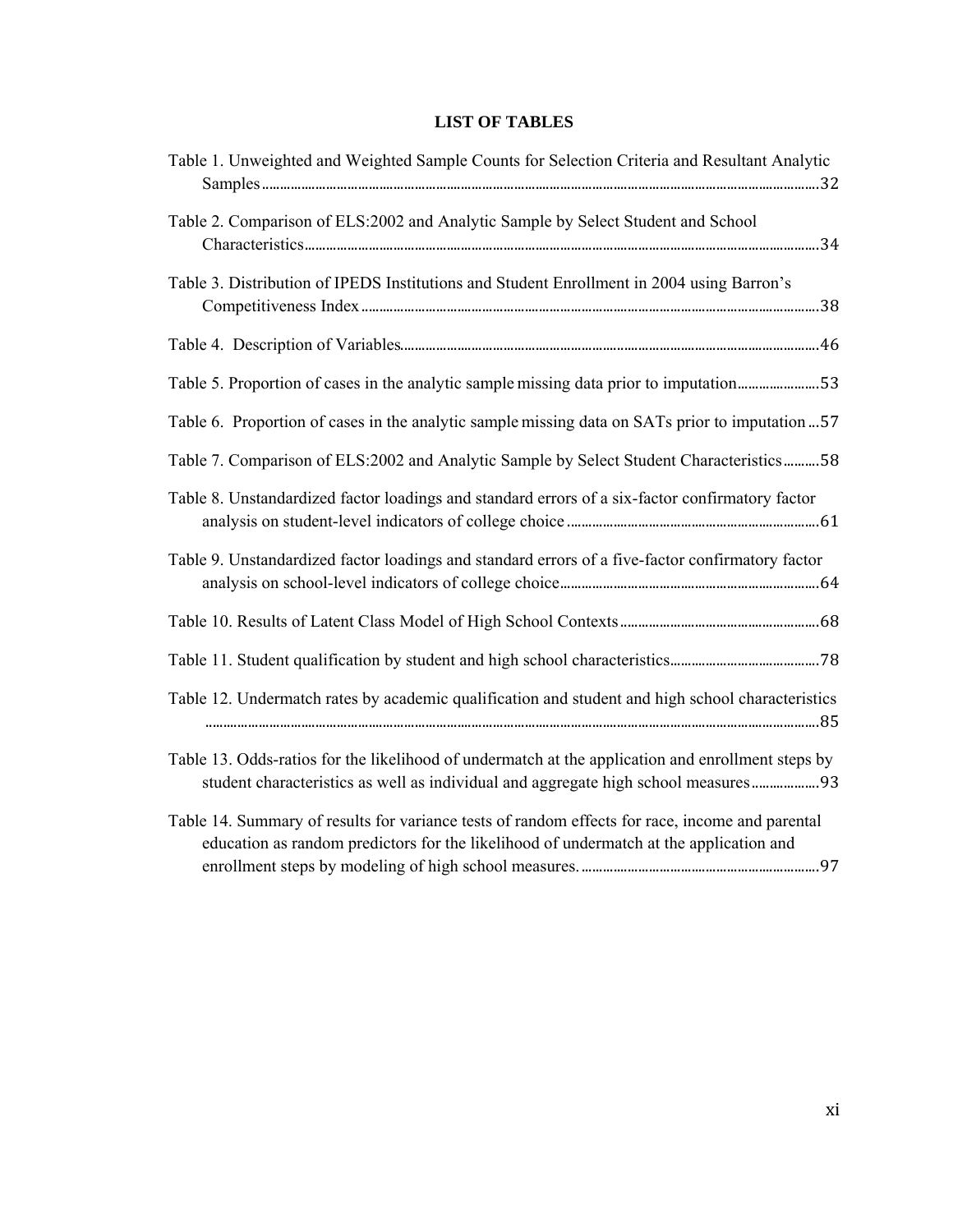### **CHAPTER 1: INTRODUCTION**

More Black, Latino, low-income, and first-generation college students than ever before are participating in higher education – a fact that is leading some to question whether efforts to improve equity should be repurposed on college completion rather than access (Adelman, 2007). However, a closer examination of college participation rates reveals the representation of Black, Latino, low-income students, as well as first-generation college graduates drops precipitously as institutional selectivity increases (Education Trust, 2010; Hill & Winston, 2008; Winston & Zimmerman, 2004). Of high school sophomores nationwide in 2002, one out every six White and one out of every four Asian students compared to an alarming one out of every 25 Hispanic and one out of every 20 Black students attended a highly selective institution (Bozick & Lauff, 2007). The disparities were wider across family income, as one out of every three students from a highincome background enrolled in a highly-selective institution, compared with only one in every 25 of their fellow low-income counterparts.

Recent studies have revealed how large shares of college-ready students *undermatch*, that is enroll in colleges with less competitive admissions processes than their academic qualifications permit or forgo college altogether (Bowen et al., 2009; Roderick et al., 2008; Roderick et al., 2009; Roderick et al., 2011). Many of these studies have also found that students from "underrepresented groups" (defined as African Americans, Hispanics, low-income students, and potential first-generation college students) undermatch at higher rates than their nonunderrepresented counterparts, suggesting access to postsecondary institutions continues to be inequitable when considering *where* students enroll.

The implications of undermatch are far-reaching, as students who undermatch forfeit the personal benefits of attending an institution that matches their academic abilities and society fails to fully cultivate the human capital of its members. For all stakeholders, the most pertinent benefit of selective institution attendance is the increased likelihood of college completion, as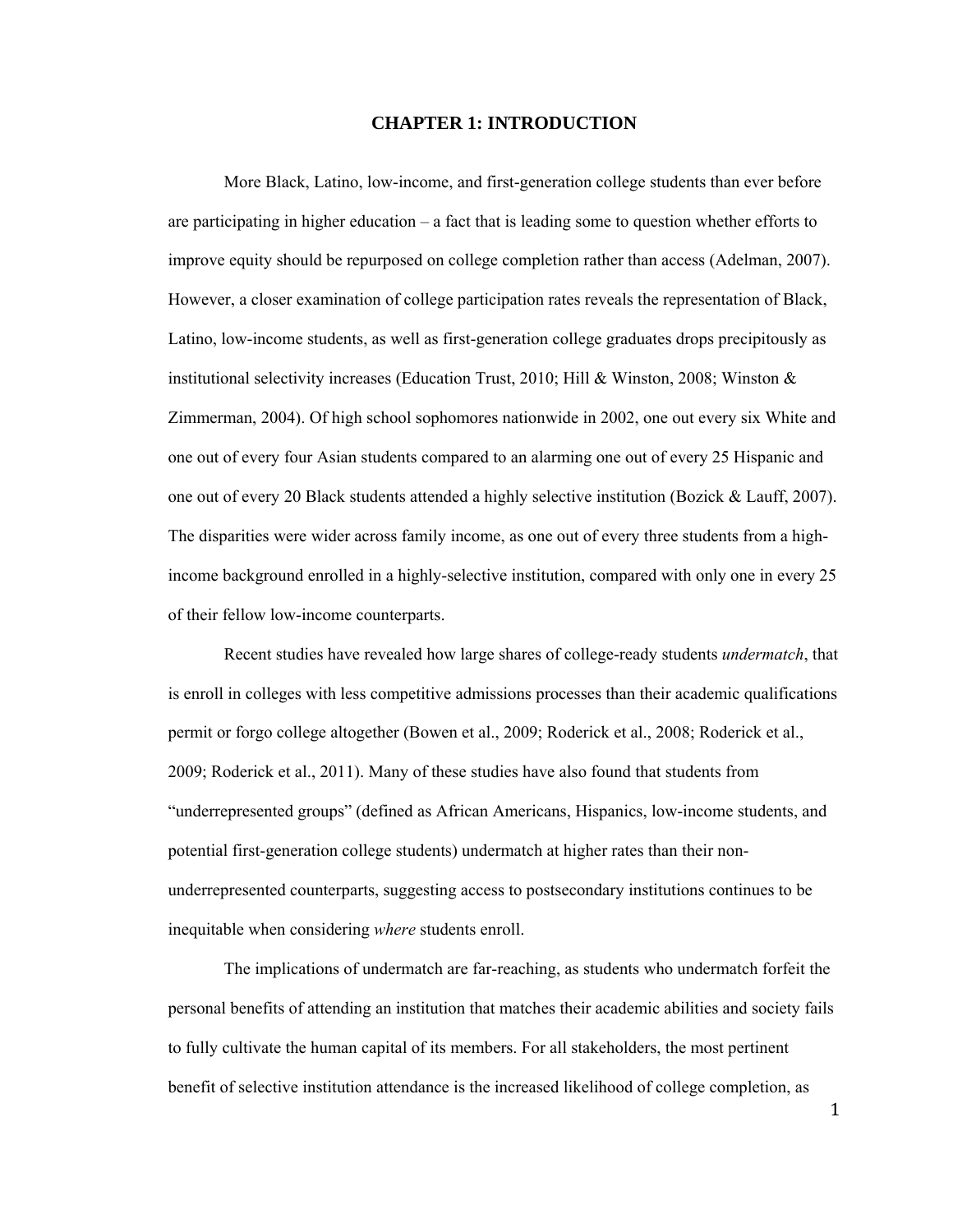Bowen and his colleagues (2009) have demonstrated how the big-fish-little-pond circumstance of undermatching to a less selective institution actually results in a decreased likelihood of graduating from college. Therefore as a policy lever, undermatch sits at the nexus of both college access and completion agendas, since improving the intentionality of college enrollment to matched institutions would inevitably improve completion rates. Increased wages and lifetime earnings, greater job satisfaction, greater likelihood of receiving healthcare and pension benefits, and decreased likelihood of facing unemployment are all personal benefits associated with attaining higher levels of education (Baum, Ma, & Payea, 2010). For selective institutions in particular, other personal benefits include access to greater institutional resources (Gansemer-Topf & Schuh, 2006), greater likelihood of subsequent enrollment in graduate school (Bowen and Bok, 1998; Carnevale and Rose, 2003) particularly at major research institutions (Eide et al., 1998), and greater earnings (Bowen and Bok, 1998**;** Perna, 2003; The College Board, 2003; Zhang, 2005).

The phenomenon of undermatch is situated in the college choice literature, which has revealed how underrepresented students experience the various components of the college choice process in ways that are different from their non-underrepresented peers. Research demonstrates that, compared to their peers, underrepresented students are less likely to be academically prepared and more likely to attain lower levels of academic achievement (Bell et al., 2009; College Board, 2012; Engberg & Wolniak, 2010; Manski & Wise, 1983; Oakes, 1992); less likely to understand college costs and the financial aid process (Avery  $\&$  Kane, 2004; Avery et al., 2006; Heller, 1997; Horn, Chen, & Chapman, 2003; Perna, 2004); and less likely to complete the necessary steps in the application process (Avery & Kane, 2004; Plank & Jordan, 2001; Roderick et al., 2011). These outcomes are attributable in part because these underrepresented groups are less likely to have parents who attended college and thus have experience with the college choice process.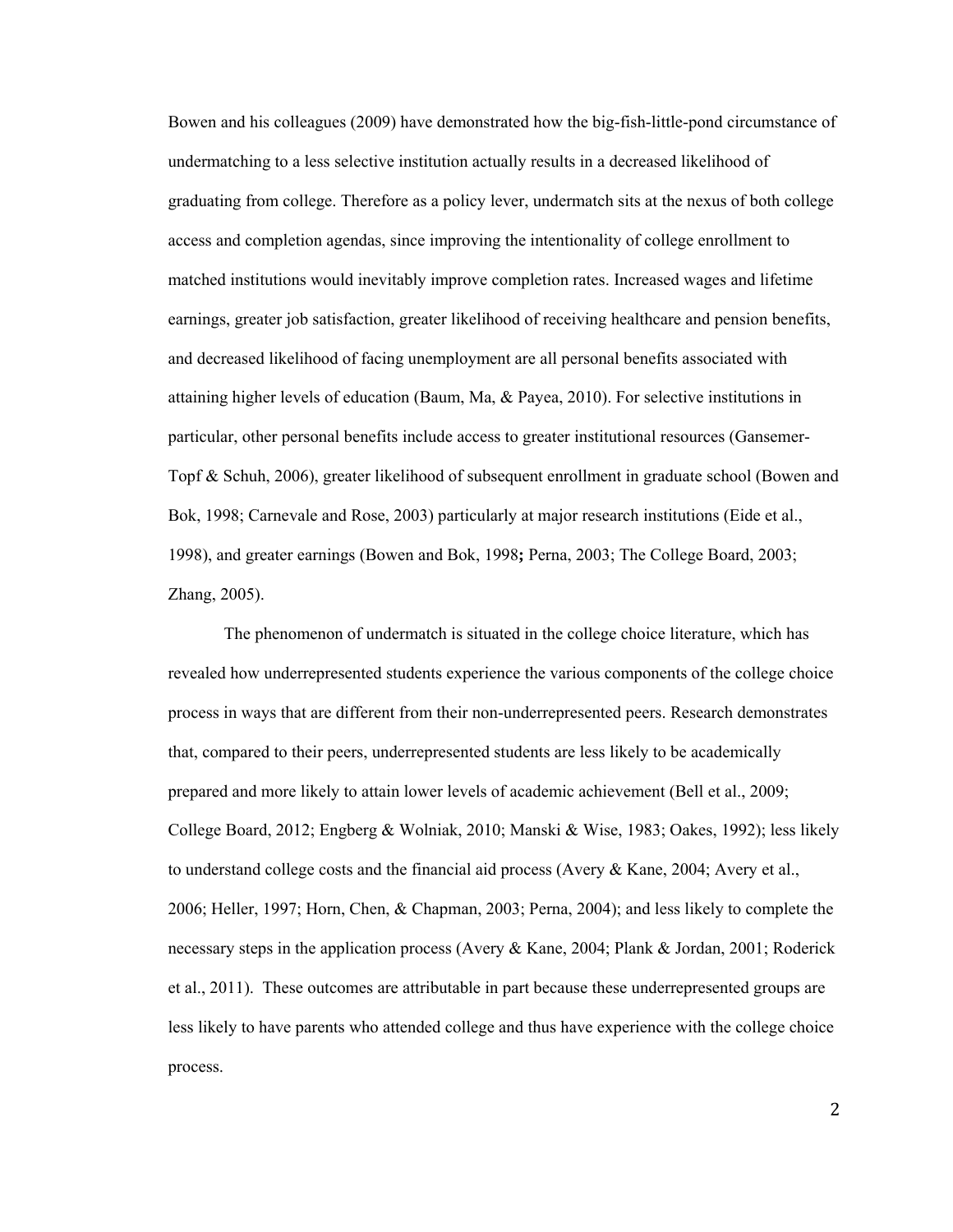Underrepresented students who enroll in college immediately after high school rely primarily on their high schools to help navigate the college choice process (Kimura-Walsh et al., 2009; Muhammad, 2008; Perna, 2000). Research confirms that the college-promoting resources (e.g., academic preparation or availability of college guidance) and norms (e.g., the college-going climate or parental involvement) found in high schools have an influence on students' postsecondary decisions (Engberg & Wolniak, 2010; Hill, 2008; McDonough, 1997; Perna & Titus, 2005), and in particular at the application stage – where undermatch is most likely to occur (Bowen et al., 2009; Smith et al., 2012).

Nonetheless, we have a limited understanding of how high school characteristics can inhibit or promote the likelihood of undermatch. We know there is large variation across high schools in the representation of students who are qualified to attend some form of competitive four-year college as well as the percentage of students who undermatch (Roderick, 2006), yet the handful of undermatch studies addressing the high school context have found mixed results in the high schools' role in undermatch (Bowen et al., 2009; Roderick et al., 2011), and only one study to date considered college-going climate as a high school-level measure (Roderick et al., 2011). Moreover, no study has examined the relationship between student-level variations in undermatch and the various measures of college-promoting resources and norms. In addition, findings from previous college choice studies suggest that variations in high schools as organizations also produce variations in college-going outcomes (Hill, 2008; McDonough, 1997). As a natural extension of such findings, different high school contexts (as defined by combinations of collegepromoting resources and norms) may promote or inhibit undermatch, but this relationship has not yet been tested.

This study contributes to the existing literature of the college choice process for underrepresented students; furthers the understanding of undermatch; and expands understanding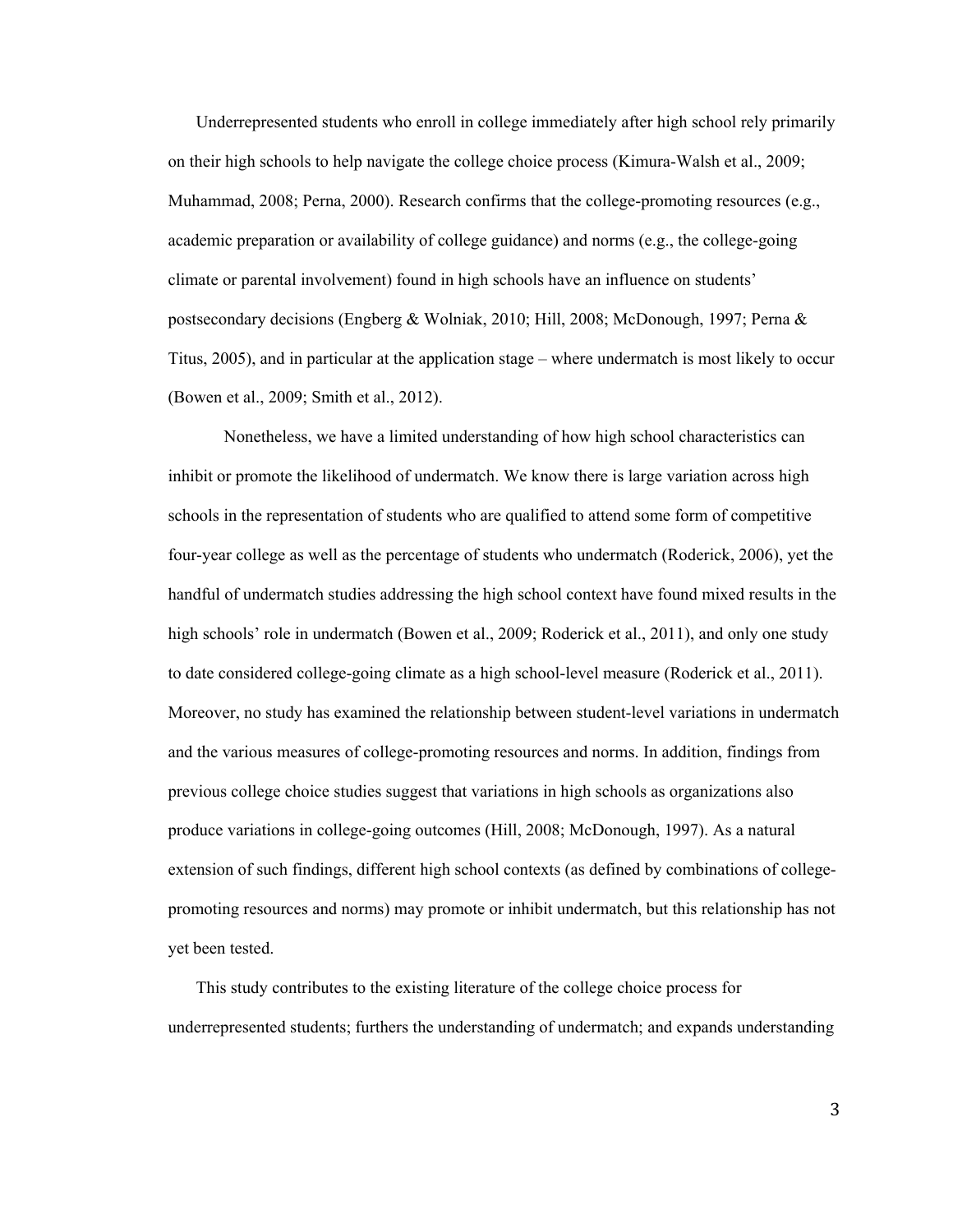of how the high school context influences the college choice process by answering the following questions:

- 1. What is the extent of undermatch for college-ready students at the application and enrollment stages? Does undermatch vary by students' race/ethnicity, family income, and parental education? Does it vary by the types of high school resources and structures provided or by high school contexts?
- 2. To what extent do these high school resources and structures and high school contexts account for the observed variation in undermatch in the application and enrollment stages above and beyond individual student characteristics?
- 3. To what extent do the potential gaps in the likelihood of undermatch vary by high school resources and structures or high school contexts by students' race/ethnicity, family income, and parental education?

Students do not make colleges decisions in a vacuum. Therefore solely examining student-level characteristics when trying to understand the forces that explain undermatch omits the role (and responsibility) high schools have in the college-choice process. Better understanding the variations in college-promoting resources and norms across high schools may help to identify policy levers that address undermatch. In turn, findings from this study have the potential to reduce the current stratification and the resultant opportunity structure that is currently perpetuated in higher education.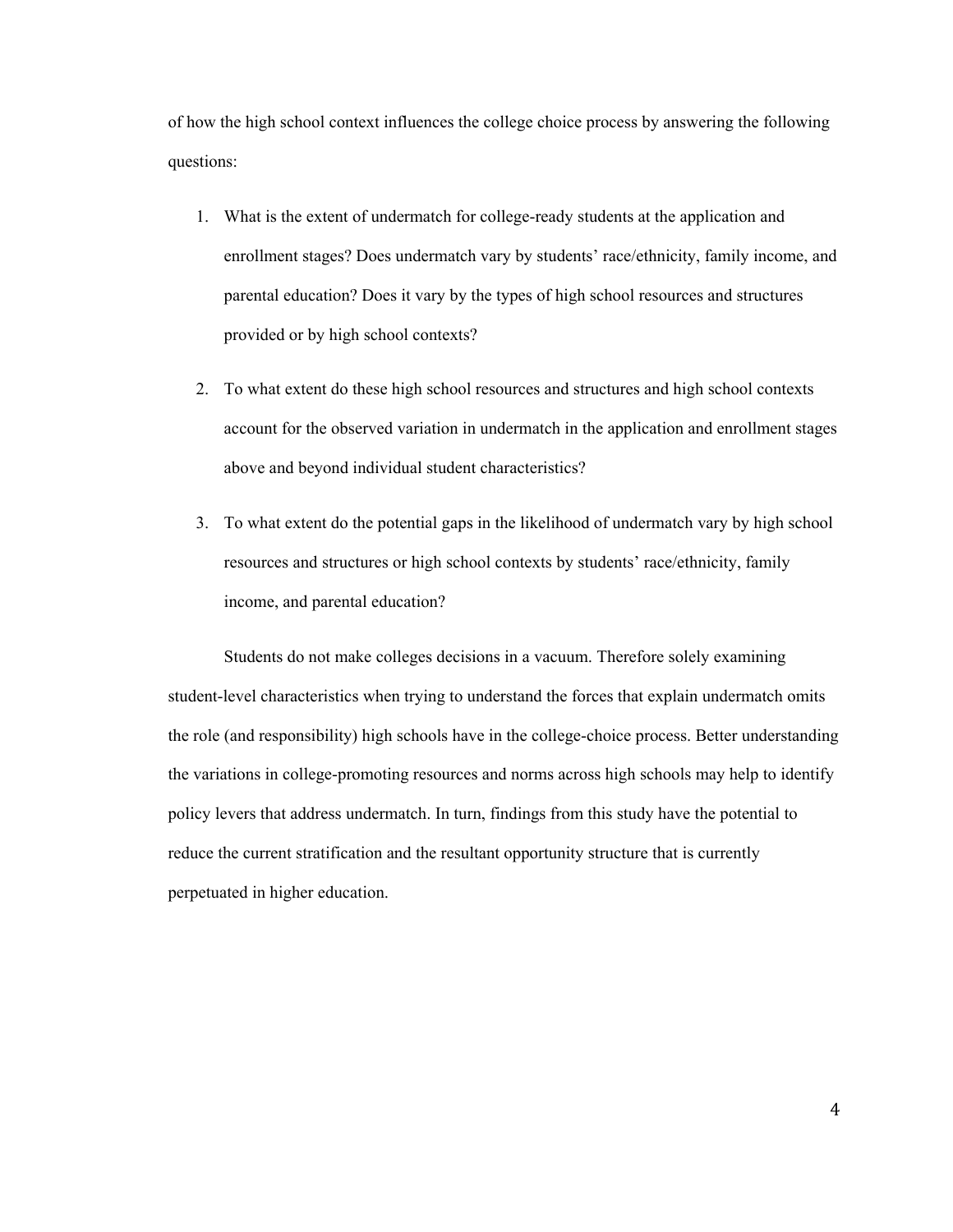#### **CHAPTER 2: REVIEW OF LITERATURE**

The review of literature opens with a discussion of existing perspectives and models of the college choice process, followed by the conceptual model used to guide this study. Next, I examine student-level predictors of college choice, including measures of human, cultural, and social capital and how they vary for underrepresented students. Previous research relating to the high school-level predictors (e.g., high school structures and resources) that influence college choice is subsequently considered. I then synthesize the existing literature on undermatch, how undermatch estimates vary for underrepresented students, and what the previous research reveals about the high school-level predictors of undermatch. This section concludes with an identification of gaps in the literature of high school-level effects on undermatch.

#### *The College Choice Process*

There are many models of college choice that describe the various processes that govern a student's decision to enroll (or not enroll) in postsecondary education. Many studies (Avery & Hoxby, 2003; Perna, 2000) have examined college choice through an econometric lens, which assumes a rational decision-making process by which students weigh the benefits of attending higher education against the costs. Information is one of the major components of the econometric model, as an individual bases their actions on the information he or she possesses. This approach has the advantage of taking into account the variations in college choice across groups, but is limited in explaining the processes by which individuals gather information, develop preferences, or consider contextual influences in order to render a decision (Perna, 2000).

Other researchers (Ceja, 2006; Gonzalez, Stoner, & Jovel, 2003; McDonough, 1997) have used a sociological approach, specifically Bourdieu's theory of social and cultural reproduction, to understand how an individual's background contributes to his or her decisions. Bourdieu uses sociological constructs of social capital, cultural capital and habitus to explain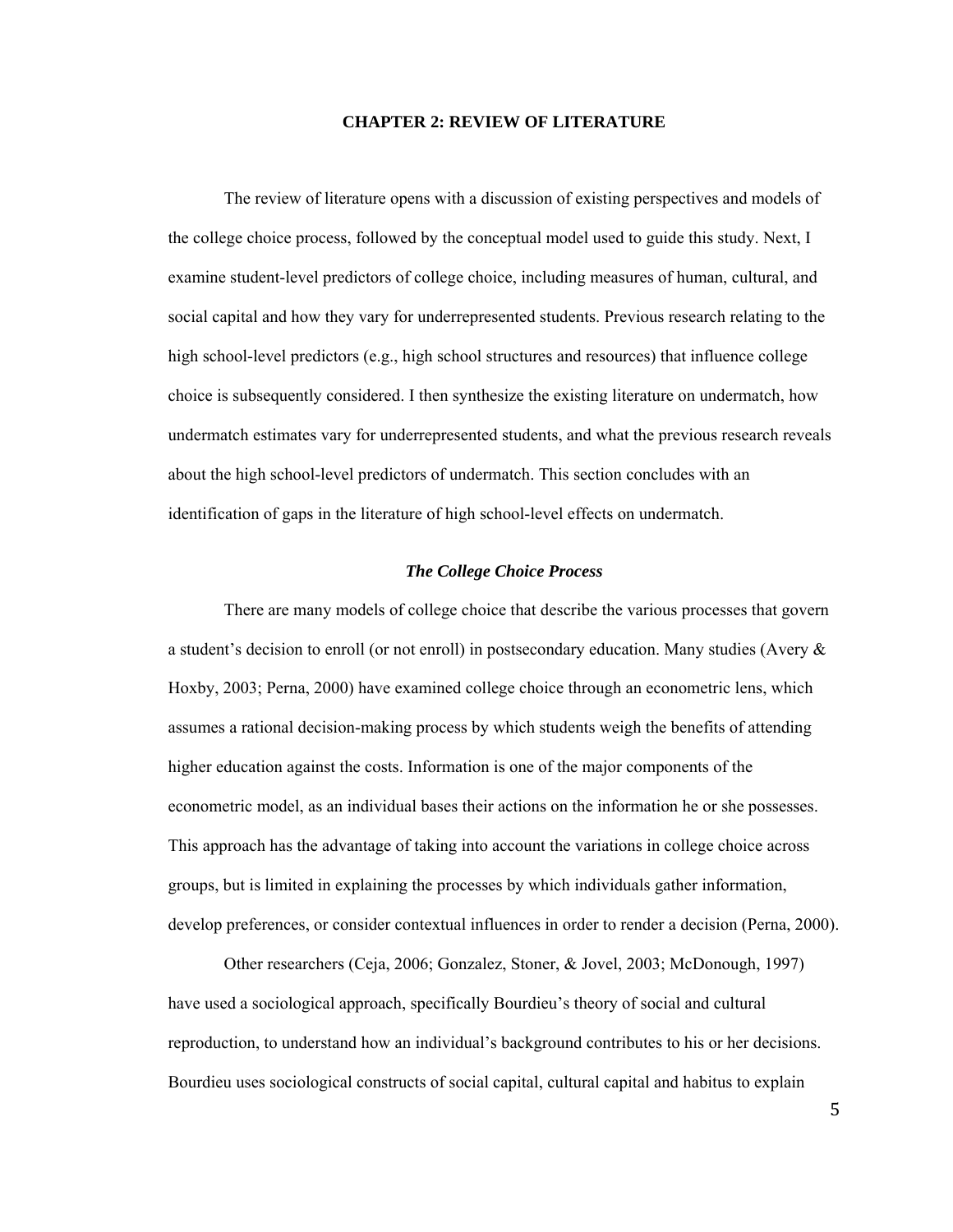observed phenomena. Cultural capital is derived from one's class status through the transmission of customs, norms, preferences, knowledge and behaviors transferred from parent to child (Bourdieu, 1986; Bourdieu & Passeron, 1977; Perna, 2000). While all groups have some form of cultural capital, the dominant groups' (middle and upper class) cultural capital is perceived as most valuable (McDonough, 1997). In college choice, a student's cultural capital can inform and shape various dimensions of the college enrollment process including: the expectations and information he or she receives from parents, how students prepare for postsecondary education, the manner in which students navigate the college admissions process, and the set of institutions students consider (Engberg & Wolniak, 2010; Perna & Titus, 2005). Social capital refers to the resources acquired through one's system of social networks that can be transformed into other types of capital, such as economic capital, and is dependent upon the summative strength of the social networks of the individuals within one's network in addition to the resources acquired through these networks (Bourdieu, 1986; Bourdieu & Passeron, 1977; Perna, 2006). Habitus is one's belief system, including one's embodied proclivities and tastes, which are born from one's environment (Bourdieu & Passeron, 1977; Perna, 2006). The sociological approach can inform how individuals acquire information through their environments and other individuals, but does not explain the decision-making process of an individual (Perna, 2006). Both econometric and sociological approaches, therefore, complement each other in examining college choice.

With particular attention to how context influences choice, Perna (2006) integrates the econometric model of human capital investment with the sociological constructs of habitus, social capital, and cultural capital in a conceptual model of student college choice, as illustrated in Figure 1. At its core, this four-tiered model is driven by the rational human capital theory of the expected benefits of higher education (both monetary and non-monetary) contrasted with the expected costs (costs of attending college as well as foregone earnings), and is tempered by the student's demand for higher education (in the form of academic preparation and achievement)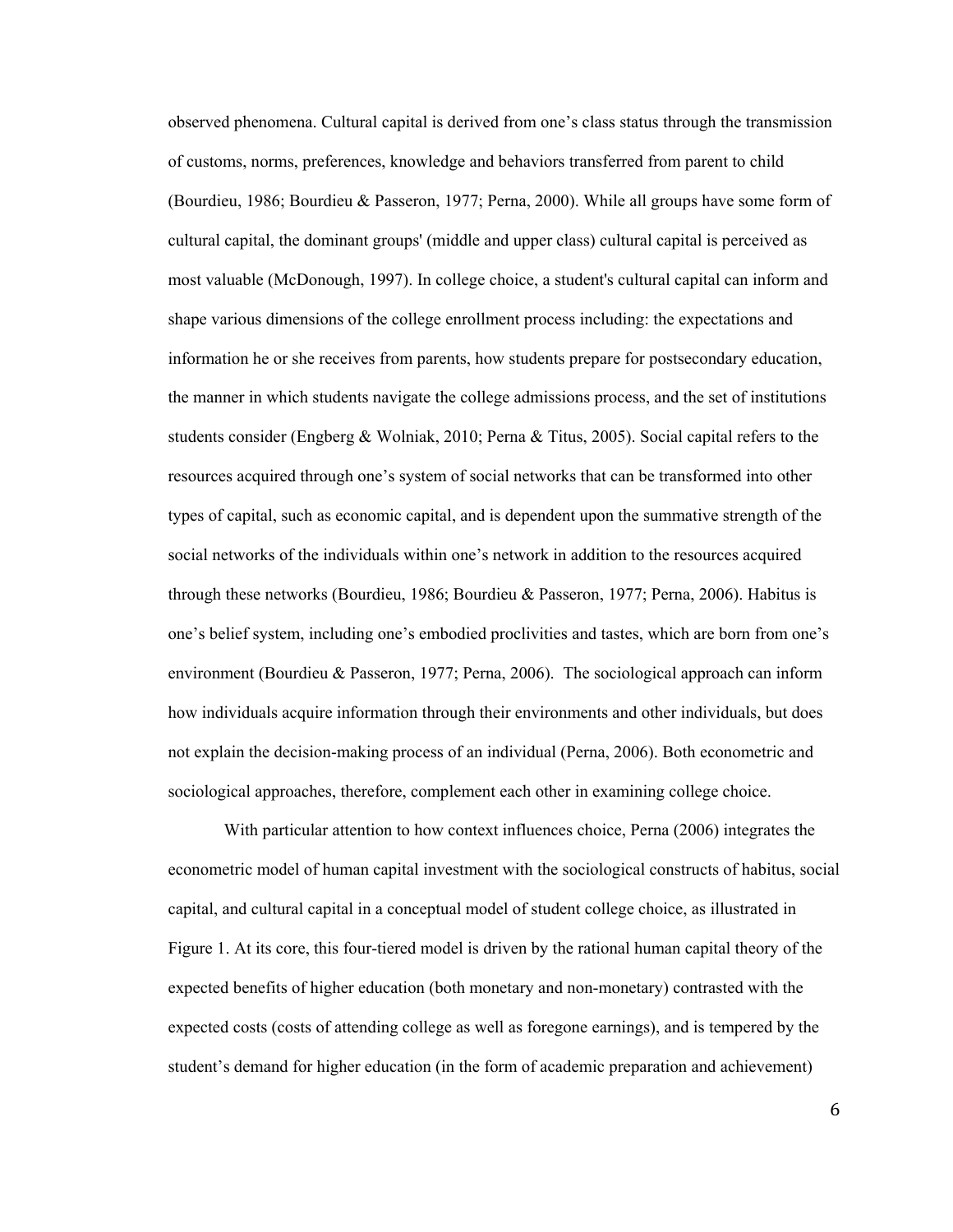along with the availability of resources to cover the costs of college (family income and financial aid). Recognizing that choice cannot be examined sans context (Lin, 2001; Perna, 2006), the first layer of influence is habitus. Perna (2006) takes into account the demographic characteristics, social capital and cultural capital that inform an individual's perceptions of expected benefits and costs of higher education, and thereby his or her choice process. The second layer acknowledges the school and community context's influences, where the resources provided by the school and community can either enhance or inhibit choice. The higher education context accounts for the institutional characteristics and the information institutions share directly and indirectly that affect the other contextual dimensions (school and community context; habitus) as well as the analysis of costs versus benefits. Finally, the social, economic, and policy context is broader in scope and includes the demographic, economic, and public policy characteristics of the area, which may have direct and indirect influences on choice. This model encompasses the multi-step, multi-tiered process that is student college choice. In addition, Perna's (2006) model has been modified to explicitly reflect Hossler-Gallagher's three stages (predisposition, search, and choice) embedded within the many layers of (Figure 1).

Perna's (2006) model was selected to guide this study for its nuanced approach and its acknowledgement of the many actors (as near as a parent or remote as federal legislation) that influence an individual's college choice process. Outside of the home, the school and community have the largest potential to influence the college choice process (Kimura-Walsh et al., 2009; Plank & Jordan, 2001). Students who lack the resources from the forms of social and cultural capital that are necessary to successfully navigate the college application process will rely more on their high schools. This dependence on school resources can be particularly perilous if the high schools are under-resourced (Gonzalez et al., 2003; McDonough, 1997; Perna, 2007).

The conceptual model predicts that "undermatch" (at both the application and enrollment stages) is a form of college choice where students make rational decisions based on available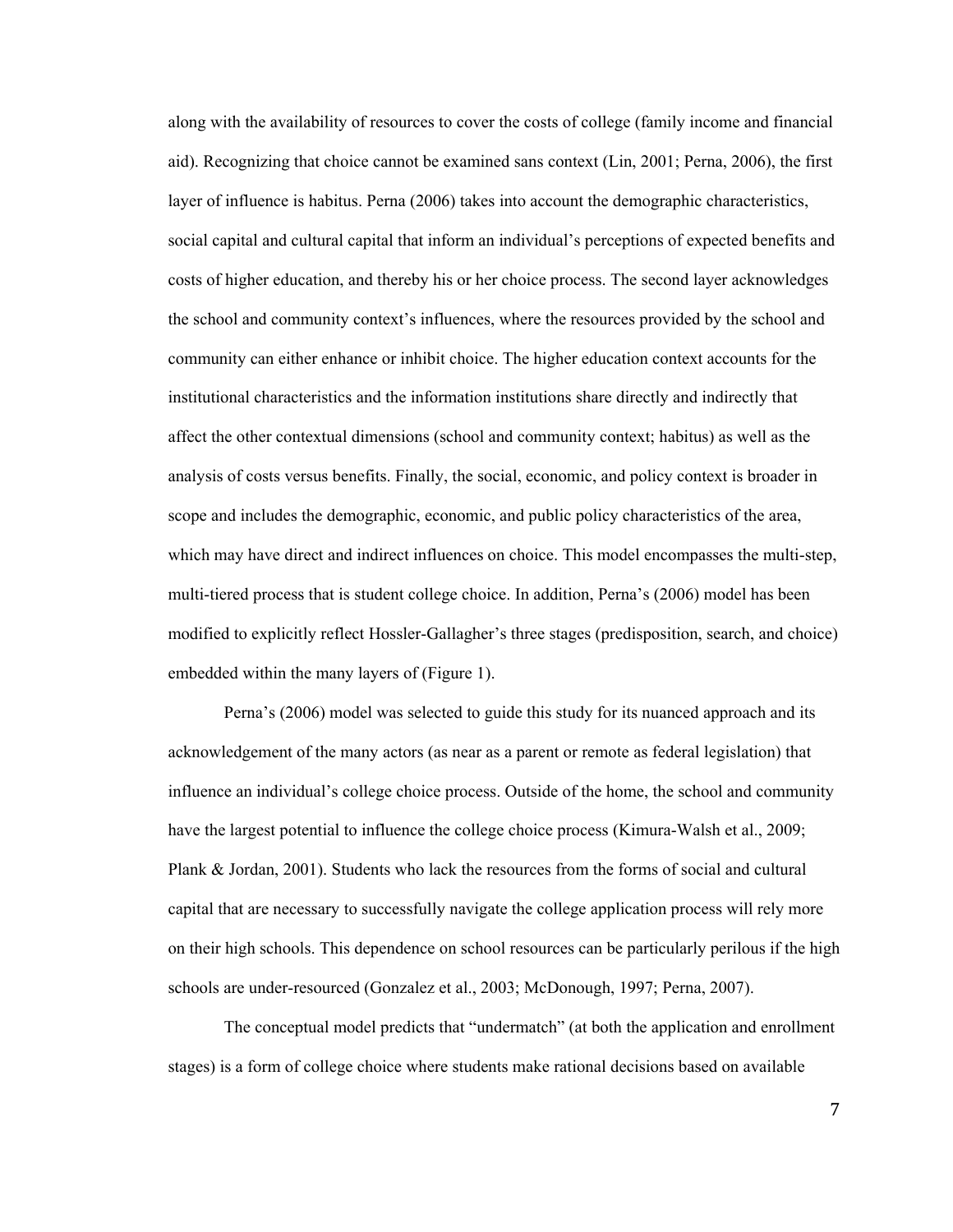information. Characteristics of students' homes, schools and communities as well as the preferences they develop from these environments are expected to influence information and other aspects of the decision-making process (Dejardins & Toutkoushian, 2005). The remainder of this review brings together three sets of literature that drive undermatch: the student-level characteristics and preferences of college choice (layer 1); the resources and structures provided in the high school context (layer 2); and the student and school-level characteristics specific to undermatch.

#### *Student-Level Predictors of College Choice*

A student's decision to apply to or enroll in an institution, according to the guiding conceptual model, is based on an analysis of the cost versus the benefits of attending college, the availability of financial resources and aid, and the extent to which students are academically prepared and demonstrate academic achievement (human capital). This rational analysis is influenced by a student's personal tastes (cultural capital) and the information about college they acquire from their networks (social capital; Perna, 2006). Underrepresented students experience all of these components of choice in different ways than their non-underrepresented counterparts.

#### *Human Capital: Supply of Resources & Expected College Costs*

The availability of financial resources plays a large role in how students approach the college choice process, particularly for low-income students, as per human capital theory. Students whose families have fewer resources were less likely to be academically qualified and ultimately enroll in college (Bozick  $&$  Ingels, 2007; Bozick  $&$  Lauff, 2007). Another associated challenge with having fewer financial resources is the cost families may incur in the search process (e.g., campus visits, private college advising, and other resources that are considered advantages in college admissions; Hossler et al., 1999). Lower-income families are also less likely to save for college (Miller, 1997 as cited in Cabrera and La Nasa, 2000) and less willing to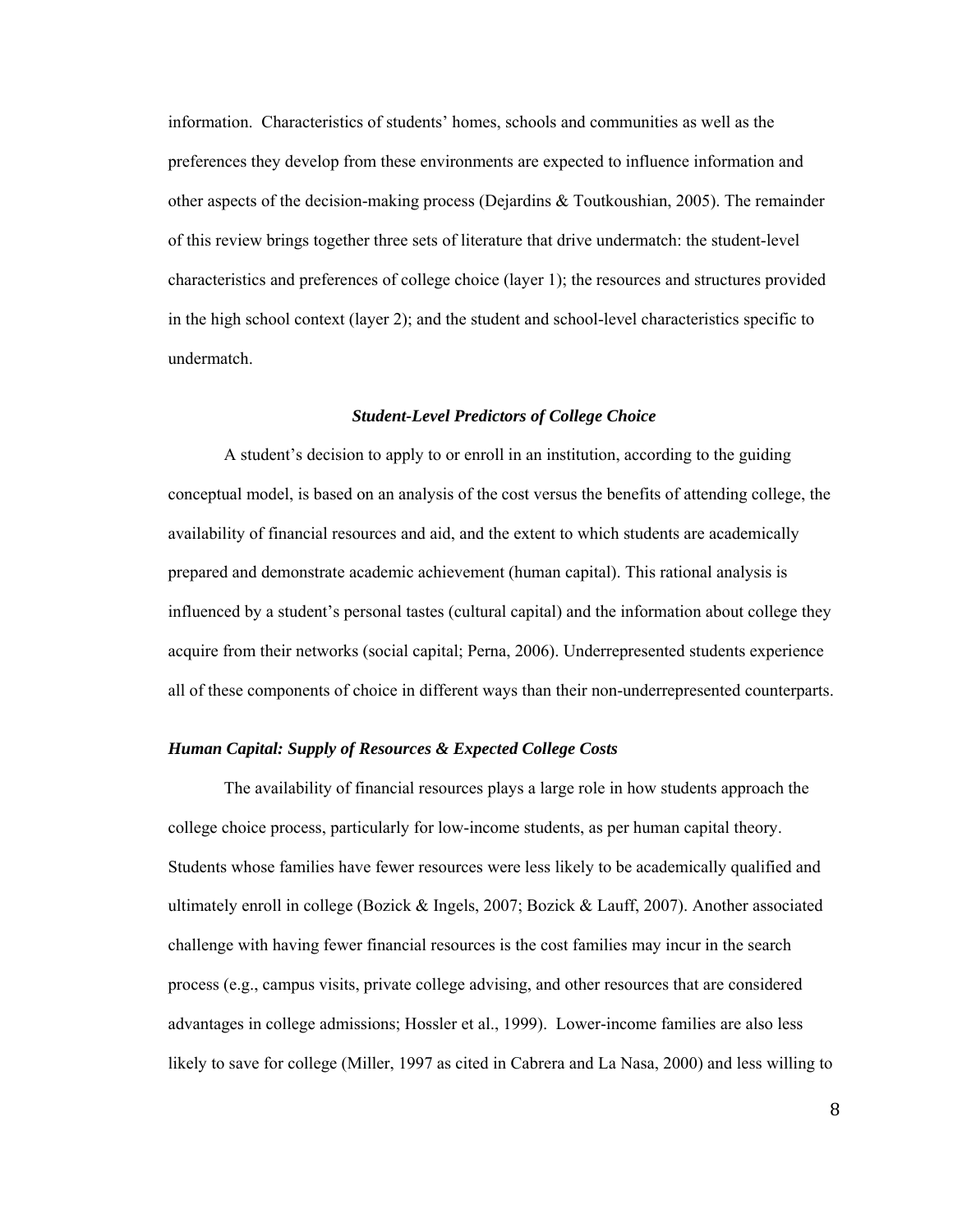take out college loans (Bell et al., 2009). The likelihood of college enrollment for students from low-income families decreases as tuition increases (Heller, 1997). As the availability of needbased financial aid increases, the likelihood of enrolling in a postsecondary institution increases as well (Perna & Titus, 2004), especially among students from low-income families (Heller, 1997) who are high-achievers attending selective institutions (Harper & Griffin, 2011).

The amount students will be expected to pay for college as well as foregone earnings are also part of the determination of whether and what type of college is worth the investment (Perna, 2006). Students' perceptions of costs are more accurate determinants of college-going behavior than actual college costs (Perna  $\&$  Steele, 2011), as people act on the information they possess, regardless of veracity or accuracy (Desjardins & Toutkoushian, 2005). The general lack of exposure to information about college costs as well as financial aid and how to apply for it is also an impediment in the college choice process, as this lack of information often leads to an overestimation of college costs (Avery & Turner, 2010). Avery and Turner (2010) found that students with lower household income and parental education were less likely to know of college prices and the availability of tax credits than their socio-economic counterparts. Parents of Black and Latino students were also less likely to have accurate information about college costs than White parents (Avery & Kane, 2004). Of students who decide not to continue to postsecondary education after high school, low-income students are more likely to cite they cannot afford school (Chen, Wu, & Tasoff, 2010b). In addition, as Black students' reported importance of controllable costs increases, their likelihood of enrolling in a four-year institution decreases (Perna & Titus, 2005). Underrepresented students, therefore, may opt out of certain institutions because they may perceive the costs of attending to outweigh the benefits.

#### *Human Capital: Academic Preparation & Achievement*

Academic preparation and achievement are core components of the conceptual model and major determinants of college choice. Yet, there remain well documented gaps in academic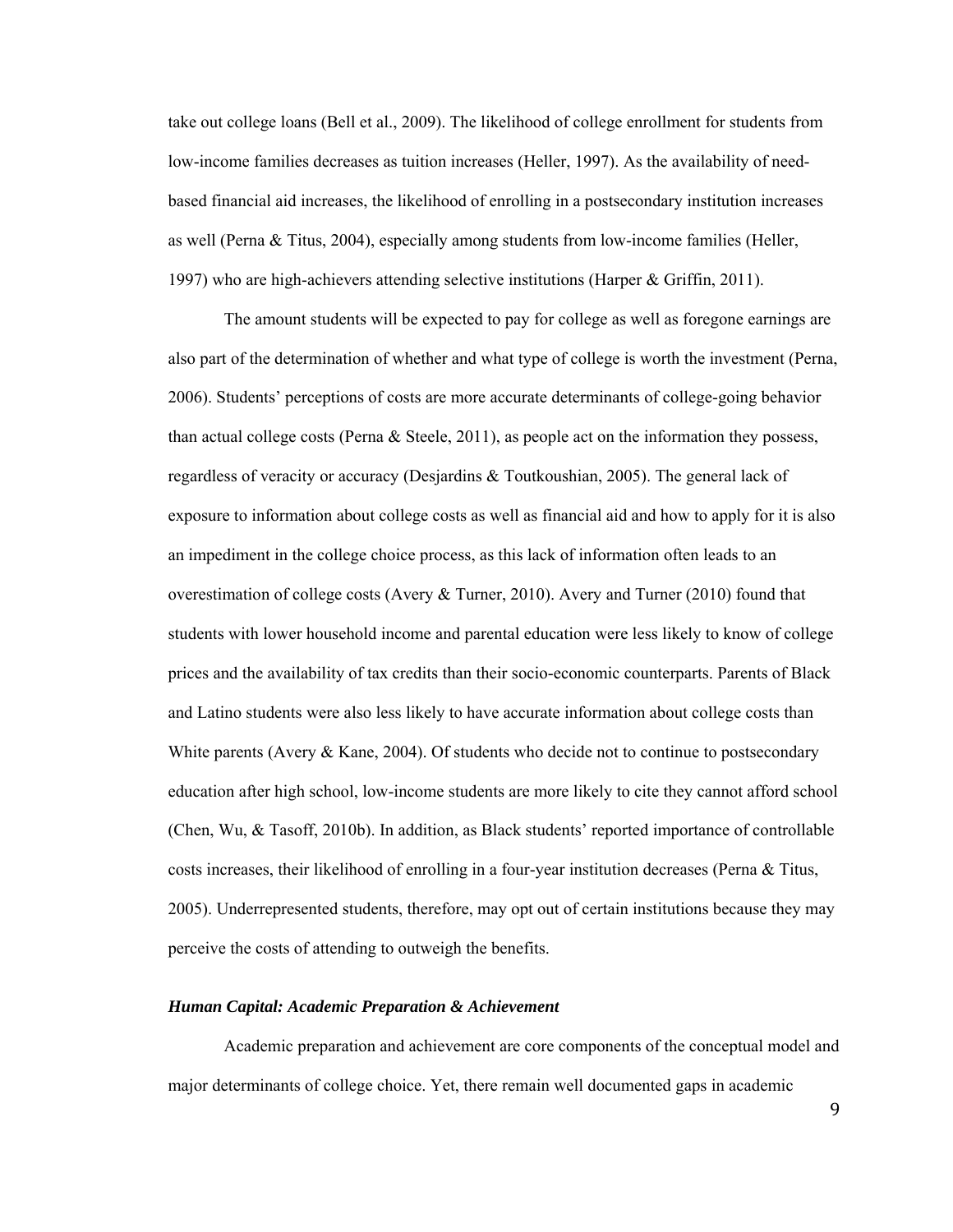achievement between underrepresented students and their counterparts (National Center for Education Statistics, 2010) which start in the early grades (Hurtado et al., 1997; National Center for Education Statistics, 2011) and are typically measured by students' GPAs or test scores (Perna, 2006). Academic preparation, and in particular course rigor, is also an important predictor of college enrollment (Engberg & Wolniak, 2010; Roderick et al., 2006). However, underrepresented students are less likely to have the opportunity to be in the most rigorous academic tracks or take the most rigorous courses, such as higher level math courses,<sup>1</sup> Advanced Placement (AP), or International Baccalaureate (IB) programs (Bell et al., 2009; College Board, 2012; Engberg & Wolniak, 2010; Oakes, 1992; Perna et al., under review; Roderick et al., 2006). As a result of these disparities in preparation and achievement, many underrepresented students are underprepared and/or unable to demonstrate sufficient levels of achievement in order to be competitive for selective four-year college admissions.

#### *Cultural Capital: Value of College Attainment*

 

A student who participates in and shares the dominant class's cultural knowledge and behaviors (cultural capital) will also have access to more college-promoting resources (McDonough, 1997; Perna, 2006).

Measures of parental encouragement and expectations are used in previous research (Perna, 2006), and have both been found to positively predict college enrollment (Perna and Titus, 2005). Nonetheless, there are differences across race/ethnicity, income, and parental education in how often high school seniors reported discussing college with their parents, as well as how much postsecondary education parents expected their children to attain (Chen, Wu, & Tasoff, 2010b). In summary, while all individuals have cultural and social capital, students from underrepresented backgrounds are less likely to possess the types of knowledge of the cultural

 $<sup>1</sup>$  Highest math course taken is an ideal measure of preparation as high school math courses have a clear</sup> course sequence (Perna, 2006).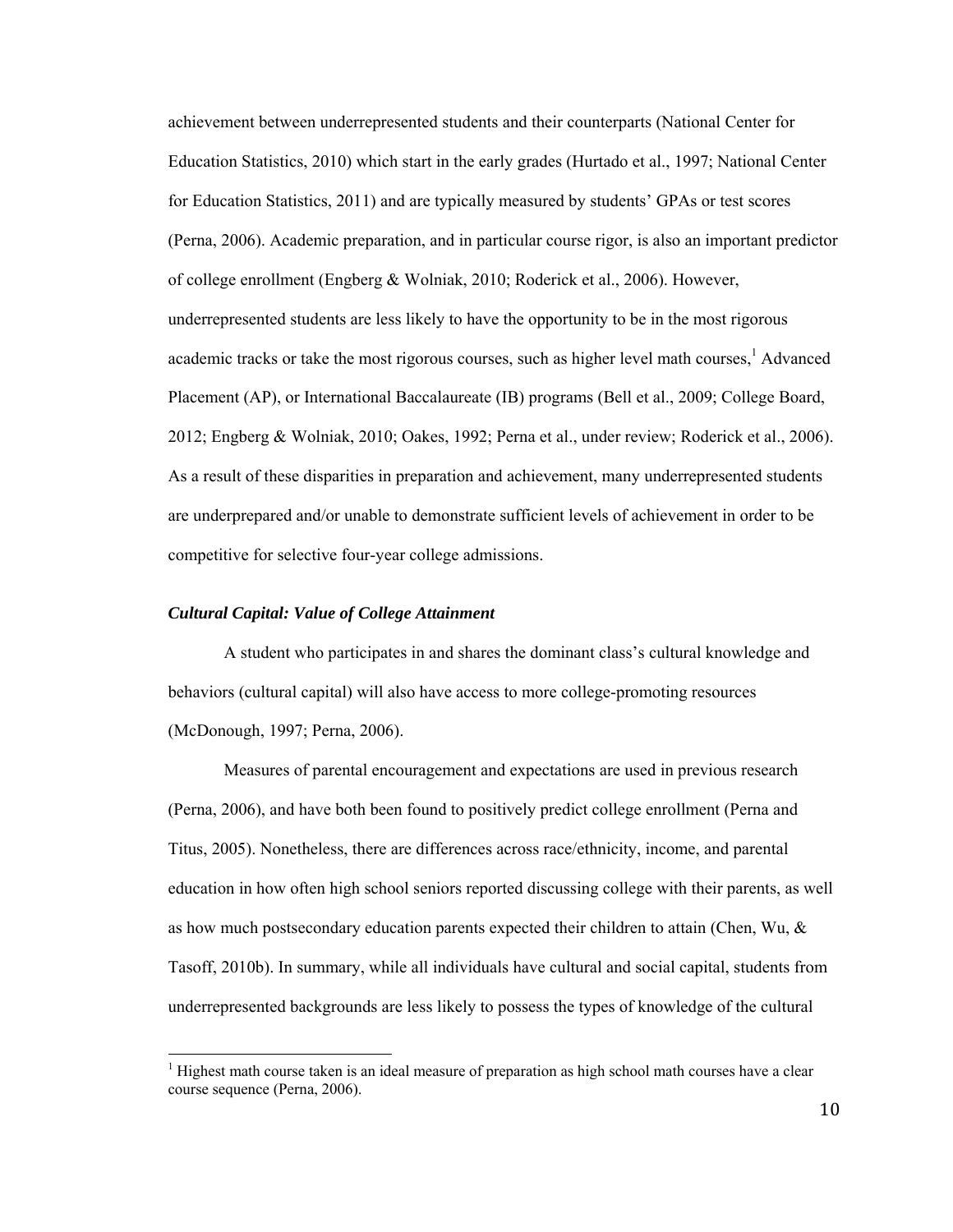norms and expectations that are valued by the dominant culture and would help them negotiate the college choice process (McDonough, 1997).

#### *Social Capital: Networks & Information about college*

Drawing on the conceptual model, social capital is how a student's network (parents and siblings, peers, and school personnel) transmits information about, and assistance with, the college process. Similar to other elements of the conceptual model, the nature of the sources and information, however, are different for underrepresented students.

#### Social Networks & Information about College

Parents transmit college-promoting social capital through their relationships with their children, school personnel, and the parents of their children's friends (Coleman, 1988; Perna, 2006). The likelihood of enrolling in postsecondary education increases as the measures of college-related parent-student discussions, parent contact with school personnel, and parent interactions with other parents also increase (Perna and Titus, 2005). However, other research suggests that parents of underrepresented students may be constrained in their ability to serve as purveyors of college information. In a qualitative study of 20 first-generation low-income Chicana seniors in California, Ceja (2006) used a social capital lens to better understand how parents and siblings serve as sources of information in the college choice process. The author concluded that regardless of the participants' academic ability, parents were limited to "emotional and financial support" because they did not possess knowledge of how to prepare for or apply to college (p. 93). The author also points to language barriers as a major impediment to parental involvement and their inability to acquire information about the college application process.

There is also evidence that supports college-going siblings and other family members may serve as surrogates in their parents' stead (Ceja, 2006; Perez & McDonough, 2008; Perna & Titus, 2005). In a qualitative study of 106 high-achieving Latino juniors and seniors in California,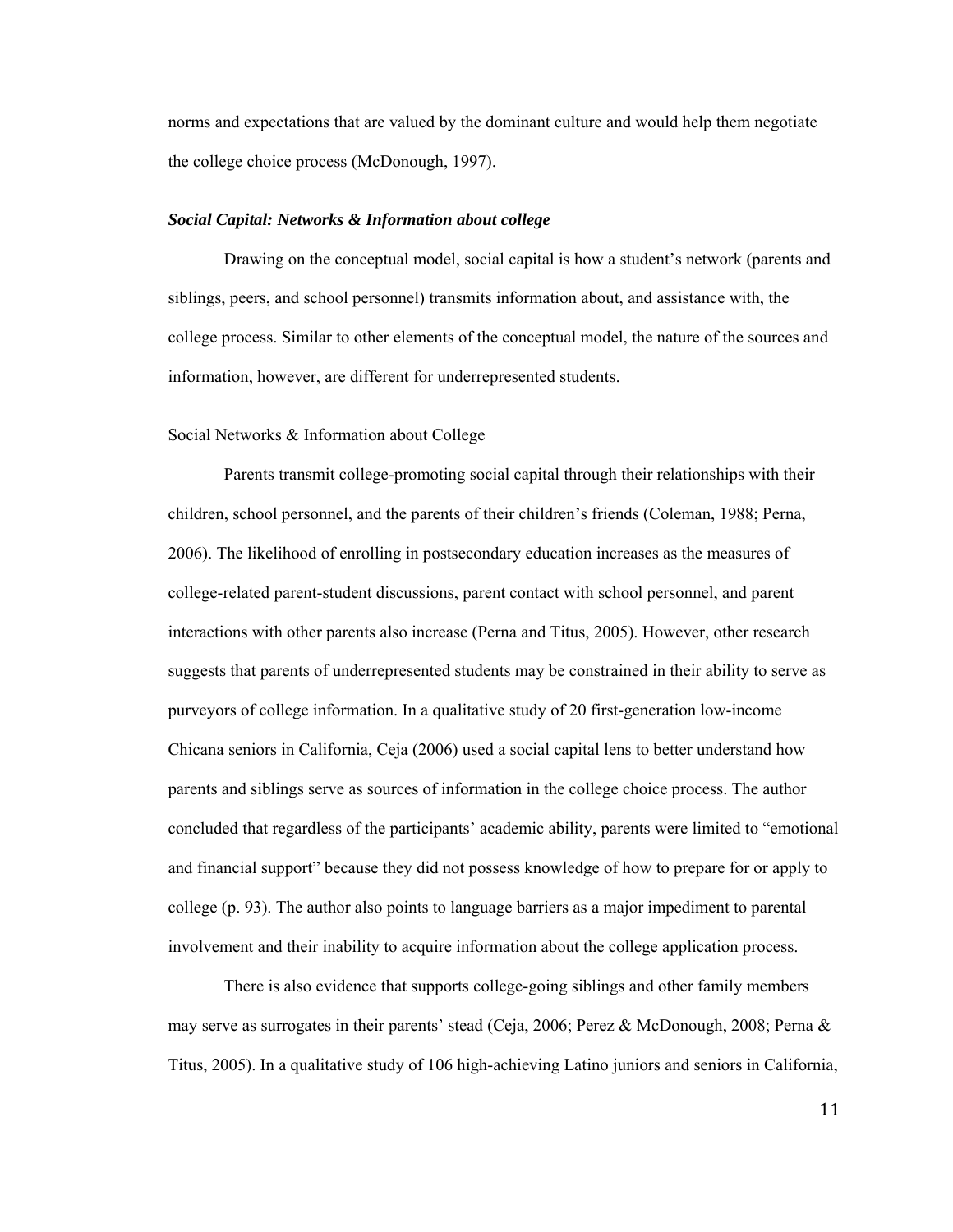Perez and McDonough (2008) apply chain migration theory, a concept that describes how migrants leverage networks to facilitate their relocation, to better understand college choice. The authors illustrate how Latino high school students use their networks of current college students in their college decision processes, including siblings, extended family members, and peers. Similarly, college enrollment is also closely related to the number of friends who are collegebound (Perna and Titus, 2005).

#### Assistance with the College Process

Due to their historic underrepresentation in higher education, Black, Latino, low-income and potential first-generation college students will rely on their high schools' resources, and primarily guidance counselors, to provide them with the information they need to successfully negotiate the college choice process (Kimura-Walsh et al., 2009; Muhammad, 2008; Perna, 2000). Perna (2000) reported Black and Latino students are more likely to receive help on the college application process from school personnel than White students. Kimura-Walsh et al. (2009) found that in a majority-Latino urban high school, students "relied exclusively on school resources to navigate their college preparation process" (p.298), which included college and career information provided through school personnel and resource centers. Of the students surveyed in their study, 60 percent indicated either a teacher or counselor as their primary source for college information. Using critical race theory to guide her study and regression procedures to analyze the data, Muhammad (2008) contended that in addition to academic ability and aspirations, Black students need "cultural support" in their college choice process and counselors' expectations can have a positive impact on college predisposition for Black students. For better or worse, many underrepresented students look to the school guidance counselor and other high school resources to bridge the gap in knowledge and support.

In summary, previous research shows that underrepresented students are disadvantaged in the college choice process in several ways: they are less likely to think they can afford college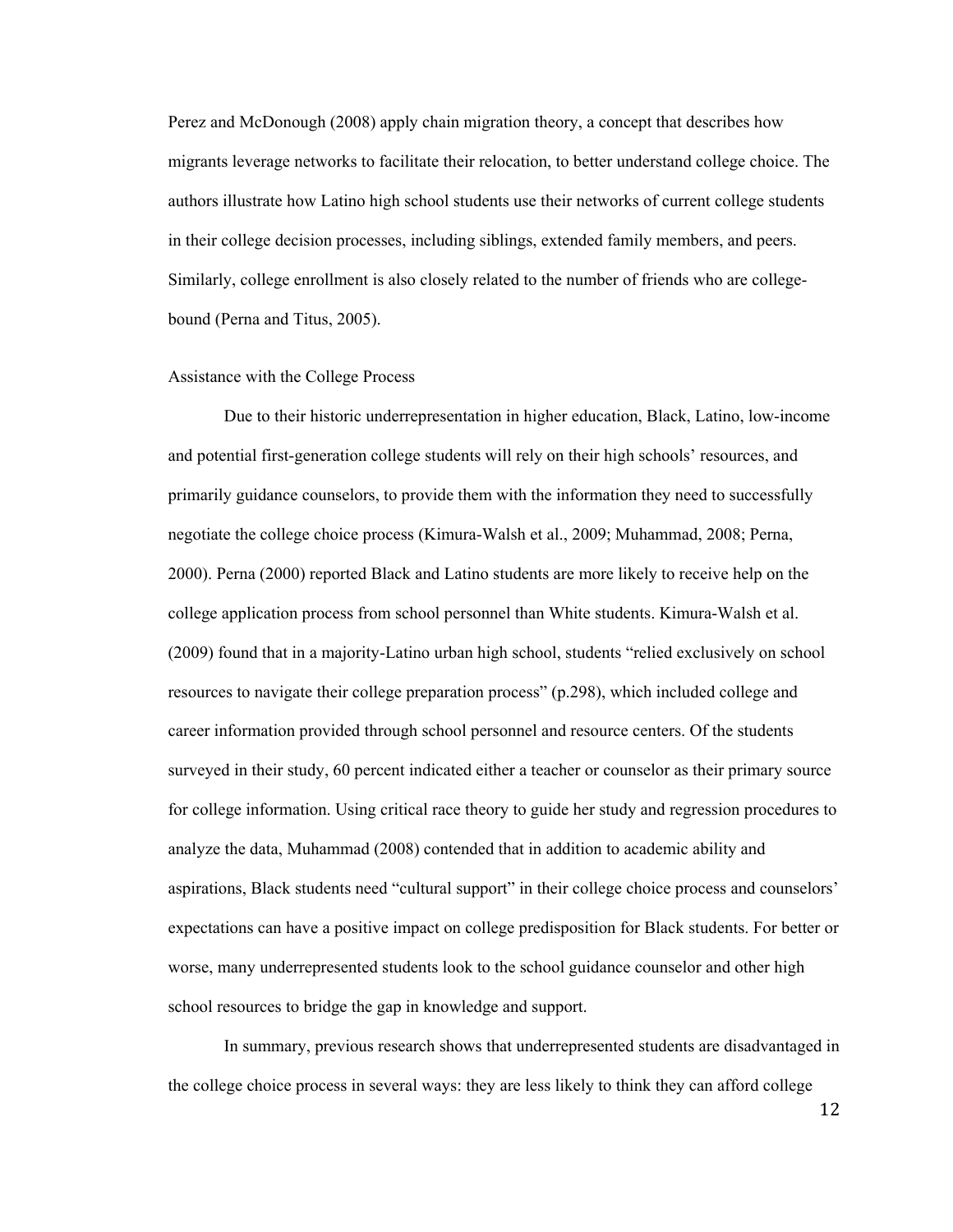(Avery & Turner, 2010; Perna & Steele, 2011), are less likely to be academically prepared (Bell et al., 2009; College Board, 2012; Engberg & Wolniak, 2010; Oakes, 1992; Roderick et al., 2006), and are less often exposed to the dominant culture's college-going norms at home (Ceja, 2006; Perez and McDonough, 2008). As a result, they are more likely to rely on their high schools for college-promoting norms and resources (Kimura-Walsh et al., 2009; Muhammad, 2008; Perna, 2000).

## *High School-Level Predictors of College Choice*

While in high school, students are exposed to various resources (e.g., academic preparation, the delivery of college guidance) and structural supports (e.g., a network of peers, parents, and school personnel) that shape "tastes for particular types of postsecondary education" (Hill, 2008, p. 67). However, the nature and availability of these resources vary greatly across high schools (Engberg & Wolniak, 2010; Hill, 2008; McDonough, 1997; Perna & Titus, 2005; Perna, Rowan-Kenyon, Thomas, Anderson, & Li, 2008). Examining an individual's choice process in the context of his or her organizational environment will better inform the undermatch phenomenon.

Studies have shown that the high school context as both the availability of high school resources and the structural supports or norms matters (Hill, 2008; McDonough, 1997). McDonough (1997) conceptualized "organizational habitus" as an extension of Bourdieu's construct of habitus. In her case study analysis of the college choice process for white female students in four high schools in California, McDonough underscored how variations in high school structures and norms are associated with variations in resultant college choices across socio-economic class. The concentration of social and cultural capital preferred by the dominant culture in high schools attended predominantly by upper middle class students facilitated the transfer of valuable information about college. Students made decisions based on many sources of information, with much input from their social network of school personnel, parents, and friends.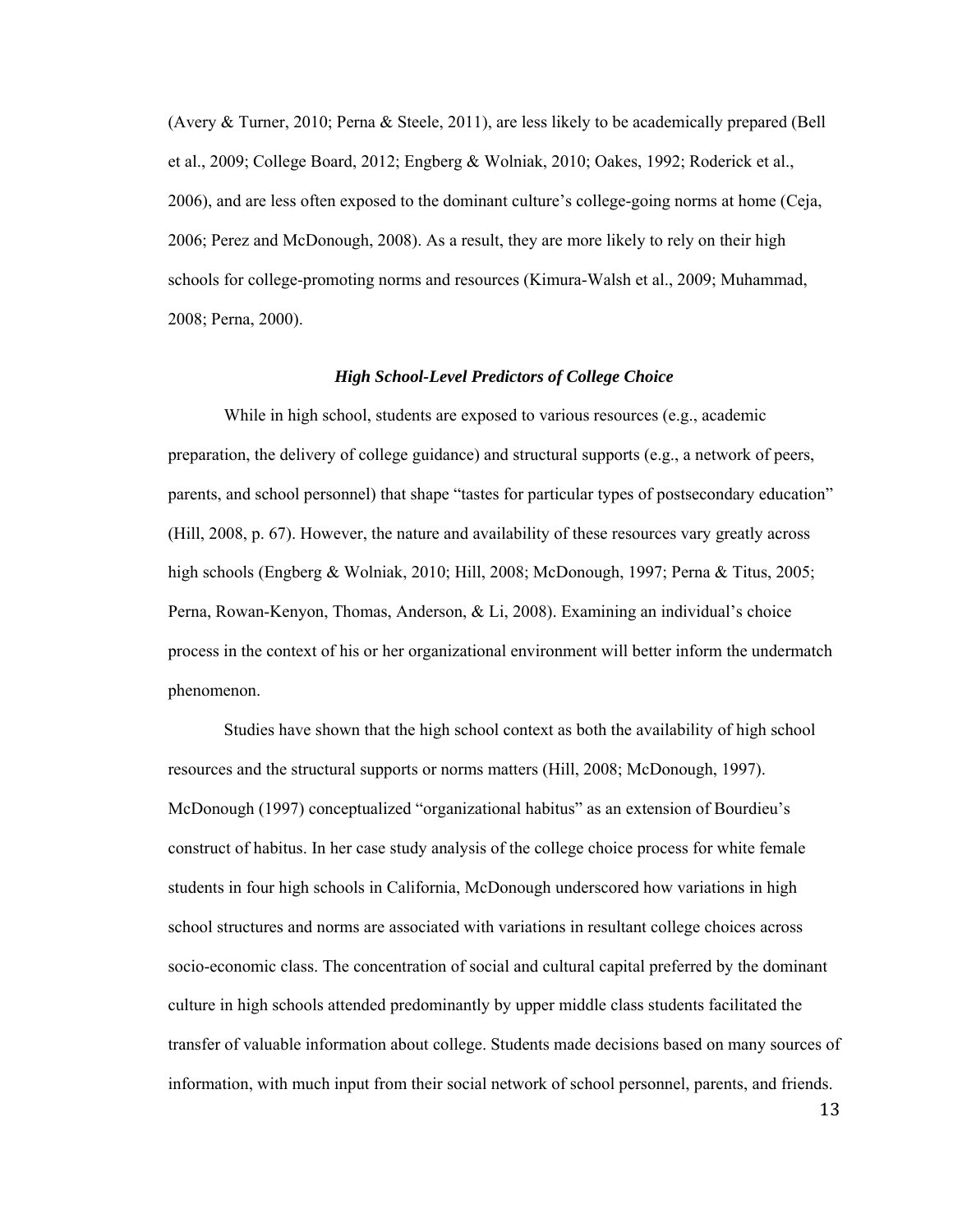In contrast, at high schools with higher representation of students from lower socio-economic backgrounds, the availability of high school resources and structural supports directed students towards different postsecondary options. These students had more constrained college search experiences and had fewer resources from which to draw upon. The findings illustrate how the organizational habitus of each case study high school created an opportunity structure that perpetuated class structures.

Using longitudinal data from the 30 largest Metropolitan Statistical Areas, Hill (2008) used latent class modeling to group high schools by three college-linking strategies, or strategies that "facilitate college transitions" (p. 53): traditional, clearinghouse and brokering. The high schools that provided the least amount of resources and support (traditional) were also more likely to have a higher concentration of students from racial/ethnic minority groups and lower levels of parental education and income and had higher student-teacher ratios than high schools with clearinghouse or brokering approaches. Clearinghouse and brokering high schools provided moderate to high encouragement of college visits, assistance with college and financial aid applications as well as contact with college representatives. Findings from multilevel analyses suggested that college-linking strategies matter to college outcomes. Using the traditional strategy as a reference, students who attended a high school falling under the clearinghouse or brokering college-linking strategies were 600 percent and 800 percent more likely to attend a four-year college versus a two-year college, respectively. When considering two-year college enrollment versus choosing no college, students were much more likely to opt for the latter in high schools that had clearinghouse and brokering strategies, when compared to the traditional strategy. Overall, the findings illustrate that the availability and delivery of information needed to successfully navigate college application and enrollment processes produce differential results across varying compositions of high school structures and resources.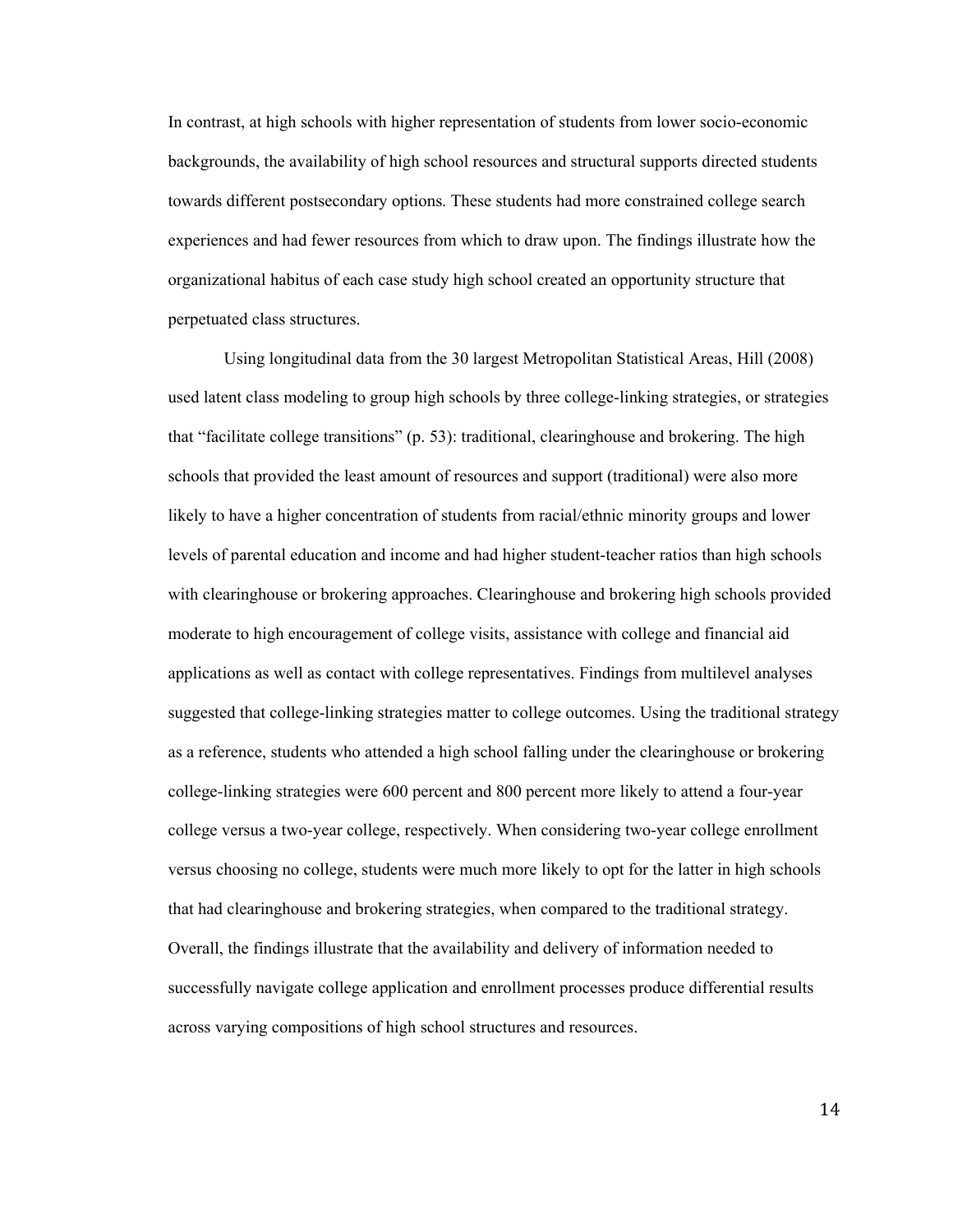#### *High School Resources: Academic Preparation & Achievement*

The overall level of academic achievement of a high school's student body as well as the resources the high school provides to students in the form of academic preparation matter to college-going outcomes. There is a positive relationship between high schools' average levels of academic achievement and the strength of academic preparation programs (Handwerk et al., 2008). Conversely, academically low-performing schools tend to shift resources to provide more support to students at risk of not graduating (Perna et al., 2008) and send fewer students to college (Roderick et al., 2006).

With regard to academic preparation, not all high schools provide the same opportunities for students to participate in intense academic tracks and develop their human capital (Handwerk, 2008; Oakes, 1992; Oakes & Guiton, 2005). Latino, Black, and low-SES students are less likely than White, Asian, and high-SES students to attend high schools that offer calculus and trigonometry (Adelman, 2006). A high school-level descriptive analysis of AP course offerings revealed that Black students were most likely (19 percent) of any racial/ethnic group to attend a high school that did not offer any AP courses, whereas Asian students were least likely (6) percent). Similar patterns were shown by students' family income, where nearly 1 out of every 5 low-income students attended a high school that did not offer any AP exams, compared to 1 of every 8 non-low-income students (Handwerk et al., 2008). Underrepresented students also have less access to college-track courses (e.g., college-prep math) within high schools than their respective non-underrepresented counterparts of similar academic ability as the result of nonneutral implicit practices (Oakes & Guiton, 2005). Income, parental education and academic performance are intertwined, as students who are underrepresented in higher education are also concentrated in low-preparation high schools.

#### *High School Resources: College Guidance*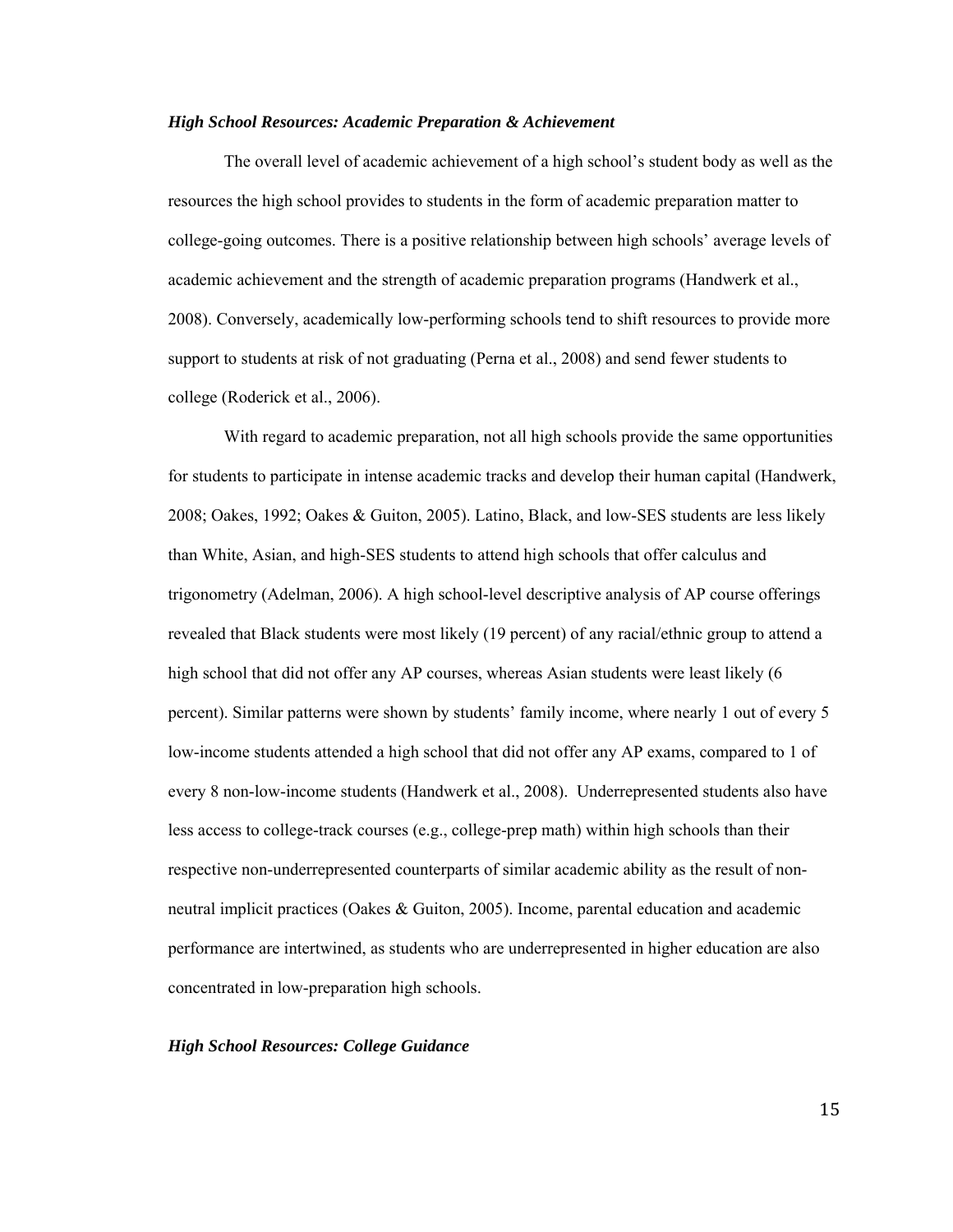As conceptualized in the guiding framework, high school guidance counselors function as a formal high school resource. While the information guidance counselors impart through their relationships with students is considered part of the first layer as social capital, in the second layer, the extent to which high schools make counseling available is the major focus. The way in which college guidance is structured within a high school and the types of college-going resources high schools provide depends on the high school's college-going mission, explicit roles for their college guidance professionals, the number of students they are expected to serve and the resultant time they have to interface with students (McDonough, 1997). As high school missions vary (college preparatory, vocational, etc.), so do the responsibilities and structure of college guidance. A nationally-representative sample of public high school counselors surveyed revealed counselors ranked their departmental responsibilities differently than counselors at private high schools, where public high schools have a focus on helping students complete high school rather than prepare them for postsecondary options (The College Board Advocacy & Policy Center, 2011). At low-resource public high schools with low passing rates on high-stakes state exams, counselors cited the basic milestone of helping students pass (Perna et al., 2008) or "helping students with their academic achievement in high school" as their top priority. In contrast private high school counselors were more likely to rank "helping students plan and prepare for postsecondary education" first (Clinedinst, Hurley,  $\&$  Hawkins, 2011). Taken together, these studies suggest that the college guidance structure is linked with high school goals and priorities.

Related to school priorities, another facet of the college guidance structure is the share of time that counselors have to actually perform college guidance duties. Research has shown guidance counselors are typically responsible for many administrative tasks beyond counseling, including testing administrators and disciplinarians, which disproportionately affects schools with high representation of underrepresented students (Clinedinst et al., 2011; McDonough, 2005; Perna et al., 2008). A survey administered by the National Association for College Admission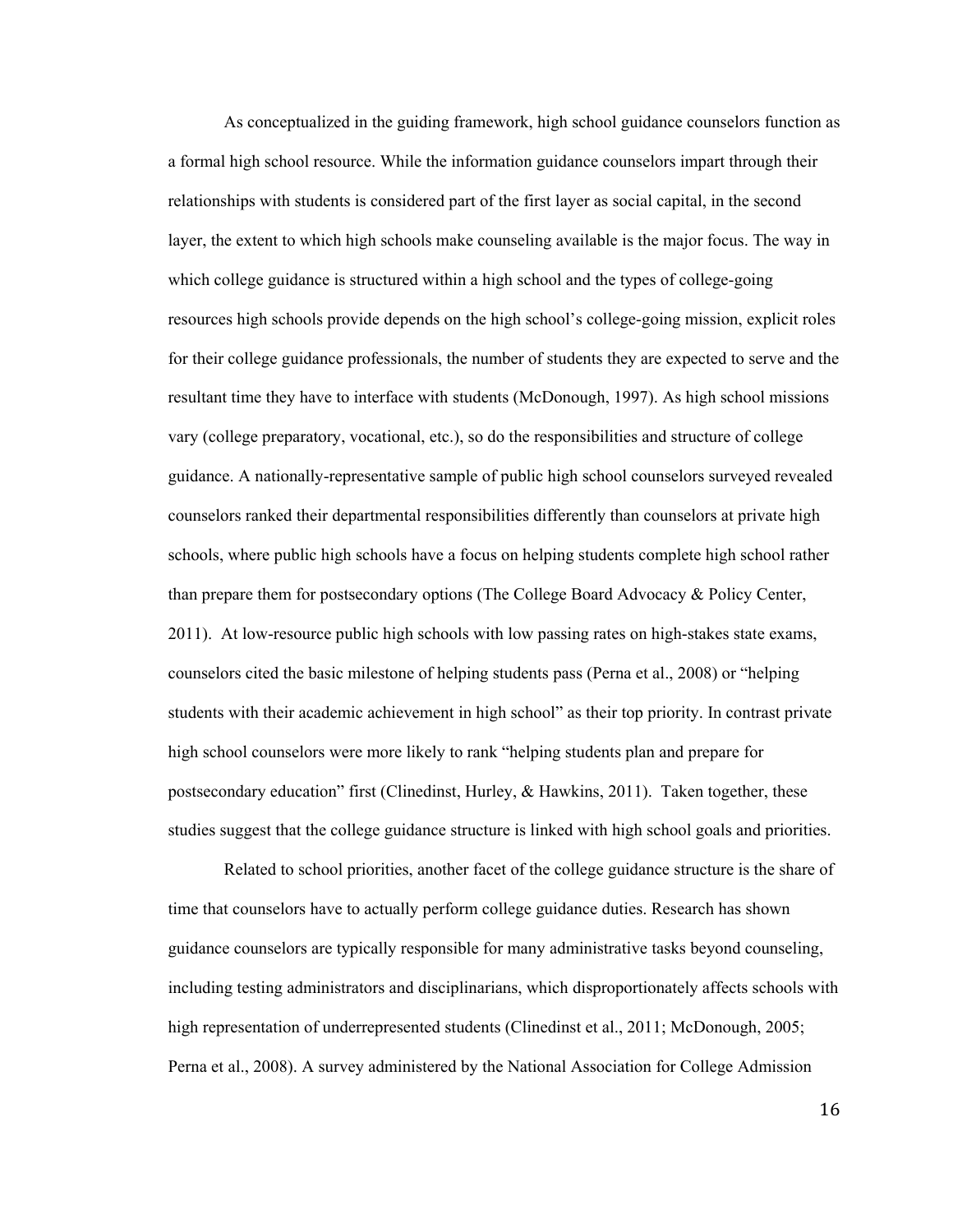Counseling (NACAC) of 1,846 high school counselors found the average student-to-counselor caseload is over 407:1, with high schools serving students who predominantly receive free and reduced lunch burdened with the largest caseloads. NACAC's survey also revealed that in public high schools, where the majority of underrepresented students attend, counselors spend only 23 percent of their time providing college counseling, as compared to the 55 percent of the time spent by their private school counterparts (Clinedinst et al., 2011, Table 26).

Differences in the quality and quantity of college guidance have also been shown to exist within high schools (Hossler et al., 2009; Kimura-Walsh et al., 2009; Linnehan, Weer & Stonely, 2011; Perna et al., 2008). Constraints on resources coupled with competing interests have a triaging effect on the attention of high school guidance counselors, with the neediest students becoming the main beneficiaries for non-college related matters (Perna et al., 2008). Highachieving students also spend more time with their counselors than their peers (Kimura-Walsh et al., 2009) and tend to be singled out and provided more resources by teachers and counselors (Hossler et al., 1999). Other research has found that college guidance within a school can vary by race and socioeconomic status, where counselors are more likely to recommend two-year institutions to low-income students than their higher-income counterparts of similar academic ability (Linnehan, Weer, & Stonely, 2011).

#### *High School Structure: College-Promoting Networks*

Researchers have used multi-level modeling to examine parent and peer effects on college enrollment (Engberg and Wolniak, 2010; Perna and Titus, 2005). While the extent to which high schools encourage parental involvement had little effect on the likelihood of enrolling in a postsecondary institution, the likelihood of enrollment in a four-year institution increased as the average parent-initiated contact increased (Perna and Titus, 2005) and the number of parents knowing the other students' parents in school increased (Engberg and Wolniak, 2010). Moreover, friends' postsecondary plans are highly associated with the likelihood of a student having similar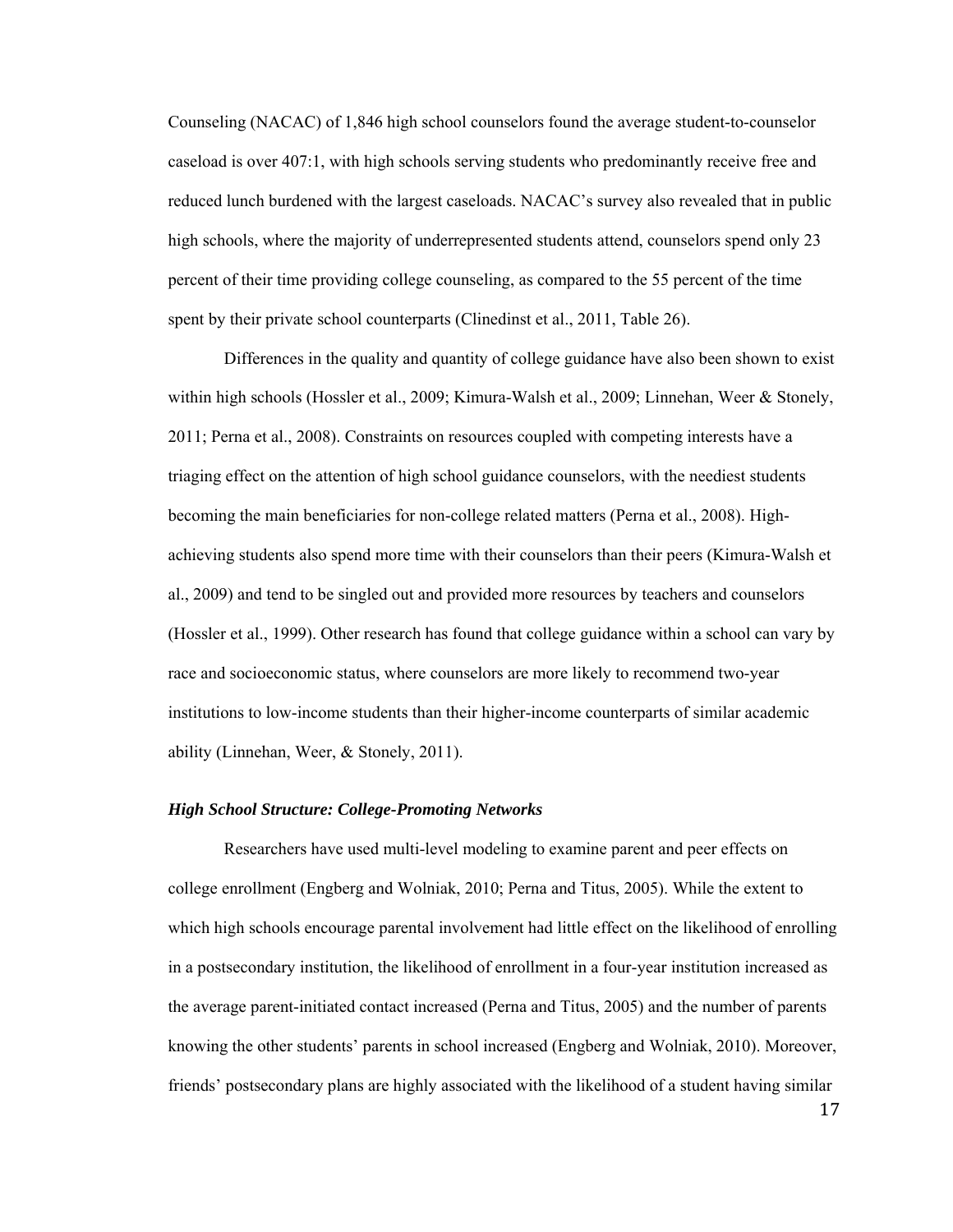plans (Engberg and Wolniak, 2010; Perna and Titus, 2005). As the number of students in a high school whose friends planned to enroll in a two-year or four-year institution increased, the probability of enrolling in a two-year or four-year institution increased, respectively.

#### *Summary*

The previous section highlighted how underrepresented students come to rely on high schools for resources and supports in order to navigate the college choice process. While academic preparation, social networks, and college guidance provided at the high school-level are all predictive of college enrollment, underrepresented students are less likely to have access to or benefit from these high-school supports and resources. This lack of access suggests that aspects of the college choice process that result in undermatch may fall at the feet of high schools and their structures. Therefore, examining the availability of these high school-level resources may help explain why underrepresented students undermatch at higher rates.

#### *The Study of Undermatch*

The notion of a student's college "match" or "mismatch" arose from empirical analyses that tested whether students who were admitted into selective institutions under affirmative action policies were not as qualified as other students (and thus a "mismatch" of student qualification and institutional selectivity; Alon & Tienda, 2005; Bowen & Bok, 1998). However, the foci of these studies were not the college choice process, but student performance and persistence once they were enrolled at these selective institutions. Other studies have coarsely examined match as whether students who are college-ready enrolled in college (versus no college; Department of Health, Education, and Welfare, 1969) or students who are eligible to attend four-year institutions match by institution level (versus two-year college or no college; Plank & Jordan, 2001). The last decade, however, has seen a growing interest in examining the extent to which students' academic credentials are aligned with the institutional selectivity of where students choose to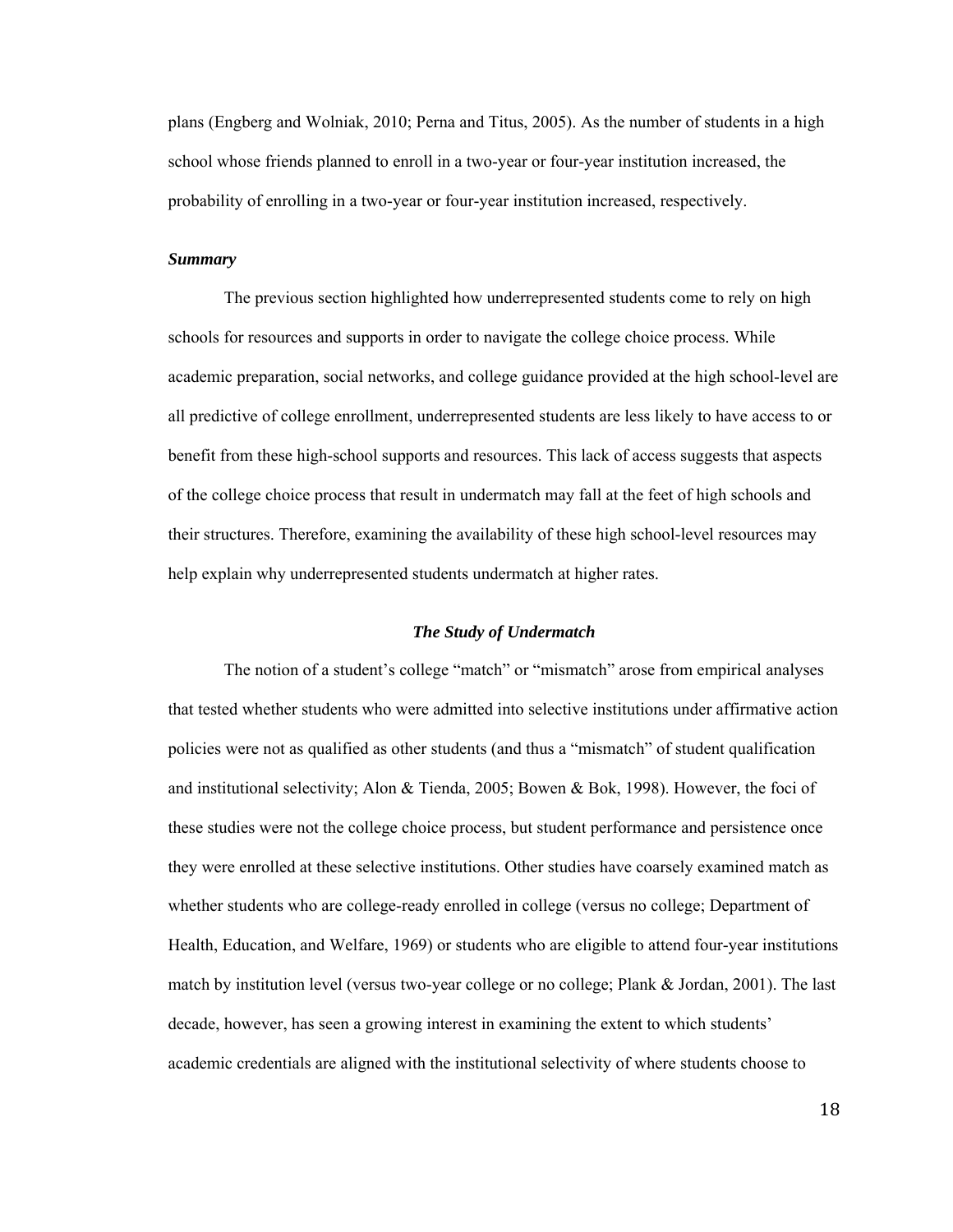apply and enroll; the groups of students who are most likely to undermatch; and how the high school context influences the likelihood of undermatch.

#### *Estimating Undermatch*

Undermatch is an *estimate* of the highest level of selectivity for which a student is likely to gain admission compared to where the student applies or enrolls. Previous studies have estimated undermatch in various ways. Studies have examined a variety of populations (i.e., district, state, national), used several definitions of institutional selectivity, with different methods of estimating student qualifications.

Researchers have previously studied undermatch in populations in a variety of geographical locales (e.g., a single state or school district). For example, The Chicago Consortium studies (Roderick et al., 2006, 2008, 2009, 2011) focused on Chicago Public Schools students and postsecondary institutions in and around Illinois. In *Crossing the Finish Line*, the authors study North Carolina high school graduates who attended state public postsecondary institutions (Bowen et al., 2009). Not nationally representative but transcending state lines, Hurowitz et al. (2012) used an SAT test-taking sample of public high schools in 17 states with high SAT participation rates. Recently, Smith and colleagues (2012) published the first nationally representative estimates of undermatch using data from ELS:2002.

Many studies used the Barron's Admissions Competitiveness Index to define institutional selectivity, which includes seven levels of selectivity for four-year postsecondary institutions ranging from "Most Competitive" to "Non-Competitive." These ratings are compiled using SAT/ACT scores of admitted students, the GPA and class rank required for admission and the percentage of applicants accepted (Barron's Educational Series Inc., 2004). However, there is variation in how studies defined selectivity categories in their studies. In many cases (Bowen et al., 2009; Roderick et al., 2008), the authors defined the selective categories based on the most prevalent institutions in their respective samples.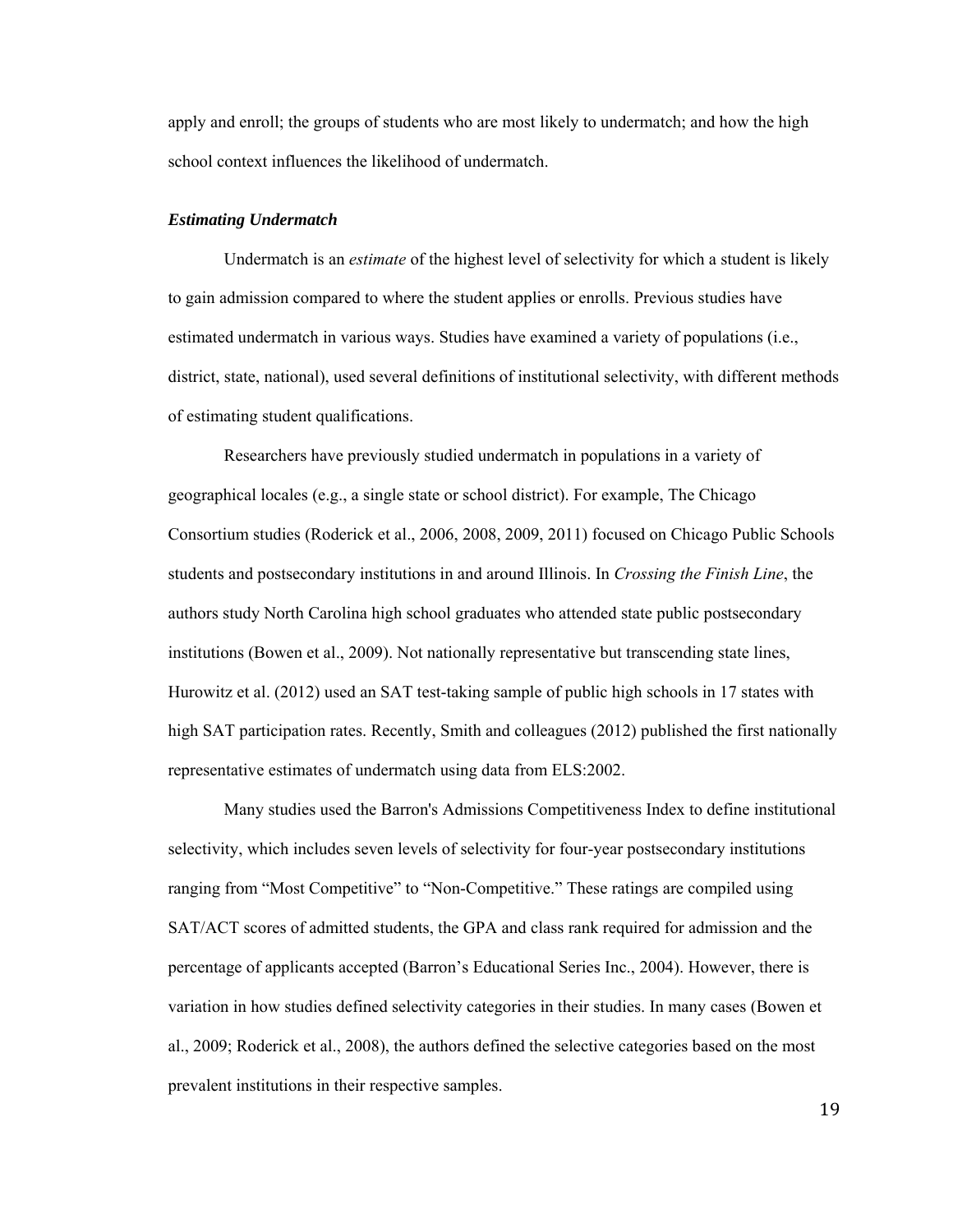Studies have also estimated qualifications for admission in different ways. Using a combination of ACT scores, GPA, and a measure of course rigor (participation in IB or AP), the Chicago Consortium (2006) developed a rubric for identifying student eligibility for their four levels of institutional selectivity by using enrollment information. Establishing a similar rubric of exam scores and GPA to determine student eligibility, students were identified in Bowen et al.'s (2009) study as academically qualified if 90 percent of students with a combination of SAT scores and GPA were admitted to the most selective institutions in their study. Using application and admission data, Smith and his colleagues (2012) predicted the probabilities of students gaining admission to each level of selectivity defined in their study using admissions data from ELS:2002, a nationally representative dataset.

Irrespective of how researchers have estimated undermatch, all studies found rather high rates of undermatch. The Chicago Consortium found an overall undermatch rate of 62 percent in the district, with large variation across ability levels (Roderick et al., 2008). Their 2009 study that focused on high-achieving students also revealed that although CPS's expansion of AP and IB programs led to two-thirds of CPS's advanced program graduates possessing the test scores and GPA to be in contention for selective admissions, 63 percent did not enroll in selective institutions (Roderick et al., 2009). Bowen et al.'s (2009) state-level analyses concluded that up to 40 percent of the most academically qualified students in North Carolina did not enroll in selective institutions. Nationally, an estimated 41 percent of the Class of 2004 graduates undermatched (Smith et al., 2012).

#### *Underrepresented Students Undermatch at Higher Rates*

Consistent with the literature in other areas of college choice, many of the undermatch studies (Bowen et al., 2009; Roderick et al., 2006; Roderick et al., 2009) have found that the extent of undermatch varies by demographic characteristics. Latino students undermatch at higher rates than their racial/ethnic counterparts (Roderick et al., 2008; Smith et al., 2012), even after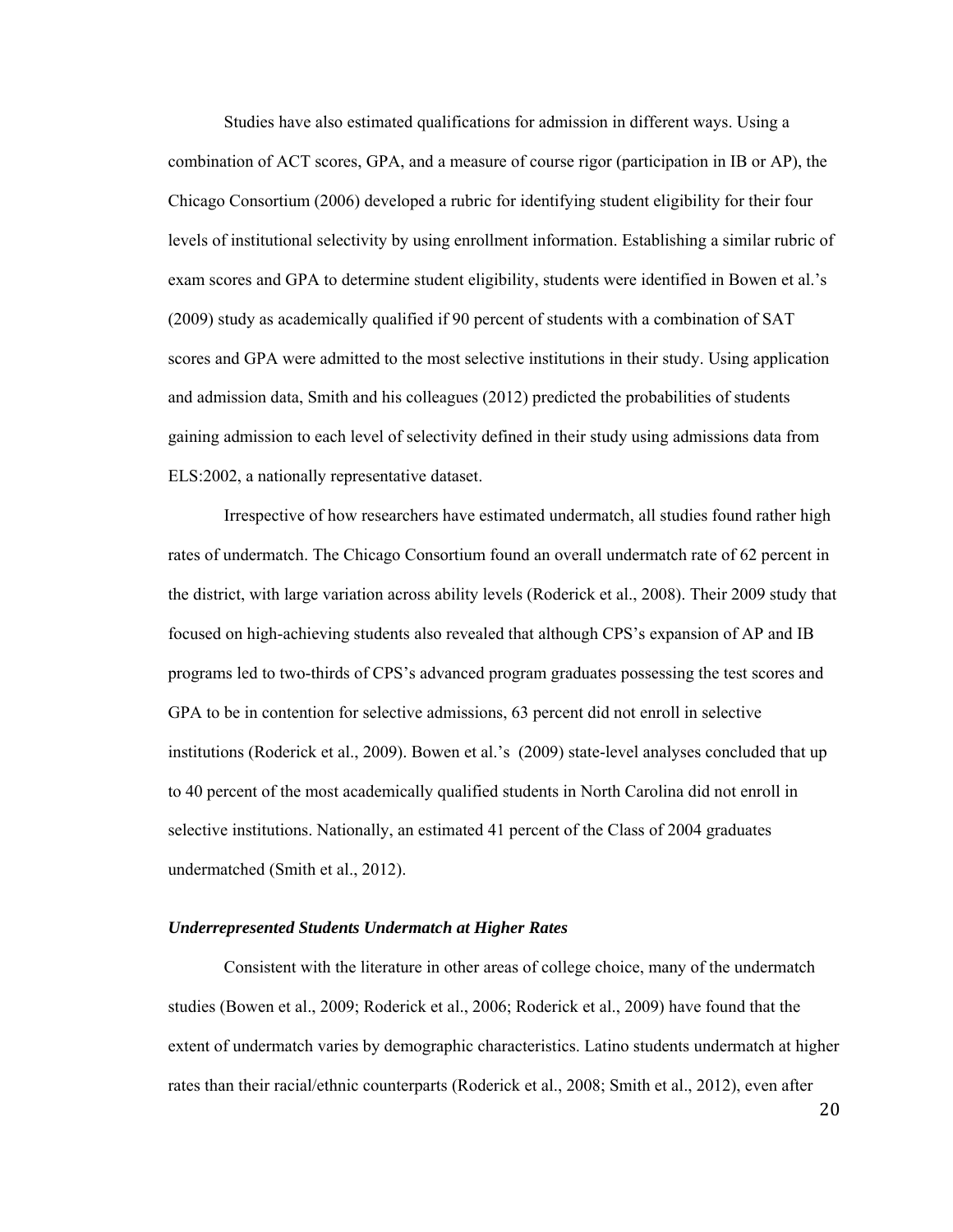controlling for demographic, academic, and high school characteristics. However, studies that were able to analyze Black student populations did not find them to undermatch at higher rates than White students (Smith et al., 2012). As explained by Smith and colleagues (2012), there are fewer observations of Black students undermatching than White students because fewer Black students are qualified to attend four-year institutions, "and so mechanically, they have less of an opportunity to undermatch" (p. 13).

In addition, students with lower rather than higher family income and whose parents have lower levels of education rather than higher levels were also more likely to undermatch (Bowen et al., 2009; Smith et al., 2012). Bowen et al. (2009) noted that only one-third of highly qualified students from parents who had no more than a high school diploma attended a selective institution. When controlling for measures of demographic, academic, and high school characteristics the propensity to undermatch by SES, parental education and family income remained (Bowen et al., 2012; Smith et al., 2012). However, one study found measures of mother's education as well as proxies of neighborhood poverty and educational attainment in Chicago for individual income and SES had no predictive power on the propensity to undermatch when controlling for other student and school-level variables (Roderick et al., 2011). This discrepancy in findings could be a result of differences in population, as poverty and SES measures may behave in distinct ways in Chicago.

How can we further explain this variation in the undermatch rates between underrepresented students and their non-underrepresented counterparts? First, there appears to be an issue of academic preparation and achievement. Because attaining the requisite academic benchmarks is a large barrier for underrepresented students, as noted in previous college access research, they are less likely to be eligible for some form of competitive college admissions. Roughly one-half of Black and Latino seniors in Chicago and over 70 percent nationally did not have the academic credentials to be eligible for any college admission (Roderick et al., 2006;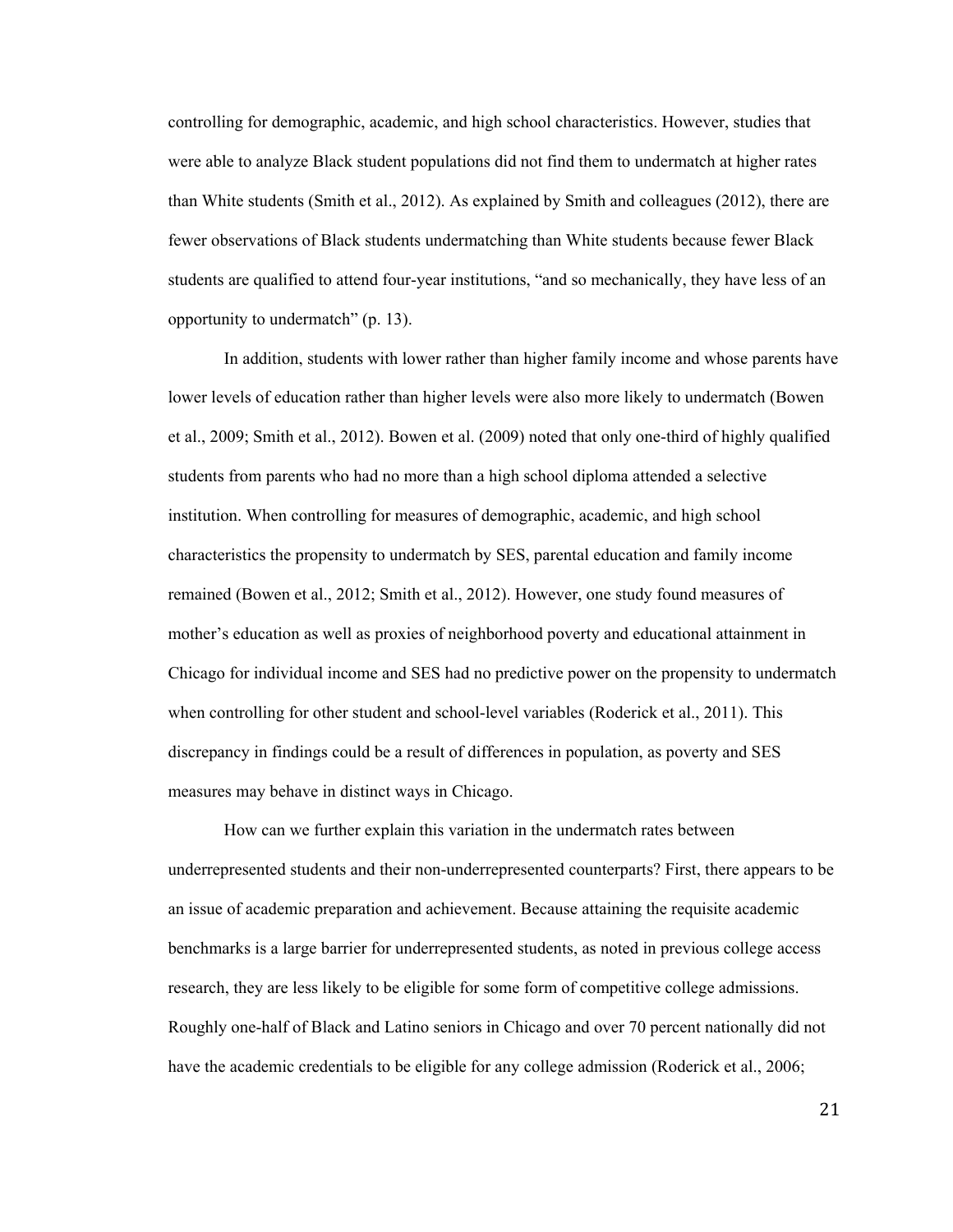Smith et al., 2012). Moreover, the proportion of eligible underrepresented students decreases dramatically as the institutional selectivity (and thereby academic qualifications) increases. Second, underrepresented students were also less likely to take the steps necessary to enroll than their nonunderrepresented peers (Roderick et al., 2011). For example, even when controlling for four-year college aspirations, college-ready Latino student were less likely to plan to attend a four-year institution than any other racial/ethnic group. As the students progress through the college qualify-apply-admit-enroll process, Black and Latino students increasingly fell behind their White and Asian peers (Roderick, 2008).

However, these differences in undermatch rates between underrepresented students (except for Black students), and their non-underrepresented peers cannot be explained solely by student-level measures of academic preparation, academic achievement or college-going behaviors. The guiding framework and existing literature points to how the different levels of context yield varying college choice processes for students from underrepresented backgrounds – in particular high schools have the structures and resources to influence all aspects of the preparation, search, application and enrollment processes.

#### *Understanding the High School Context's Role in Undermatch*

Those who study undermatch converge around similar explanations for the observed phenomena: students lack the academic preparation as well as the particular college-promoting social and cultural capital necessary to navigate the admissions and financial aid processes (Roderick et al., 2009). Specifically, they discuss deficits in college planning and completing the various steps in the college admissions process, access to information about college and financial aid, and the encouragement needed to convert aspirations into college enrollment (Bowen et al., 2009; Roderick et al., 2008; Roderick et al., 2009; Roderick et al., 2011) – resources and structural supports that high schools can provide as a way to mitigate the chances of undermatch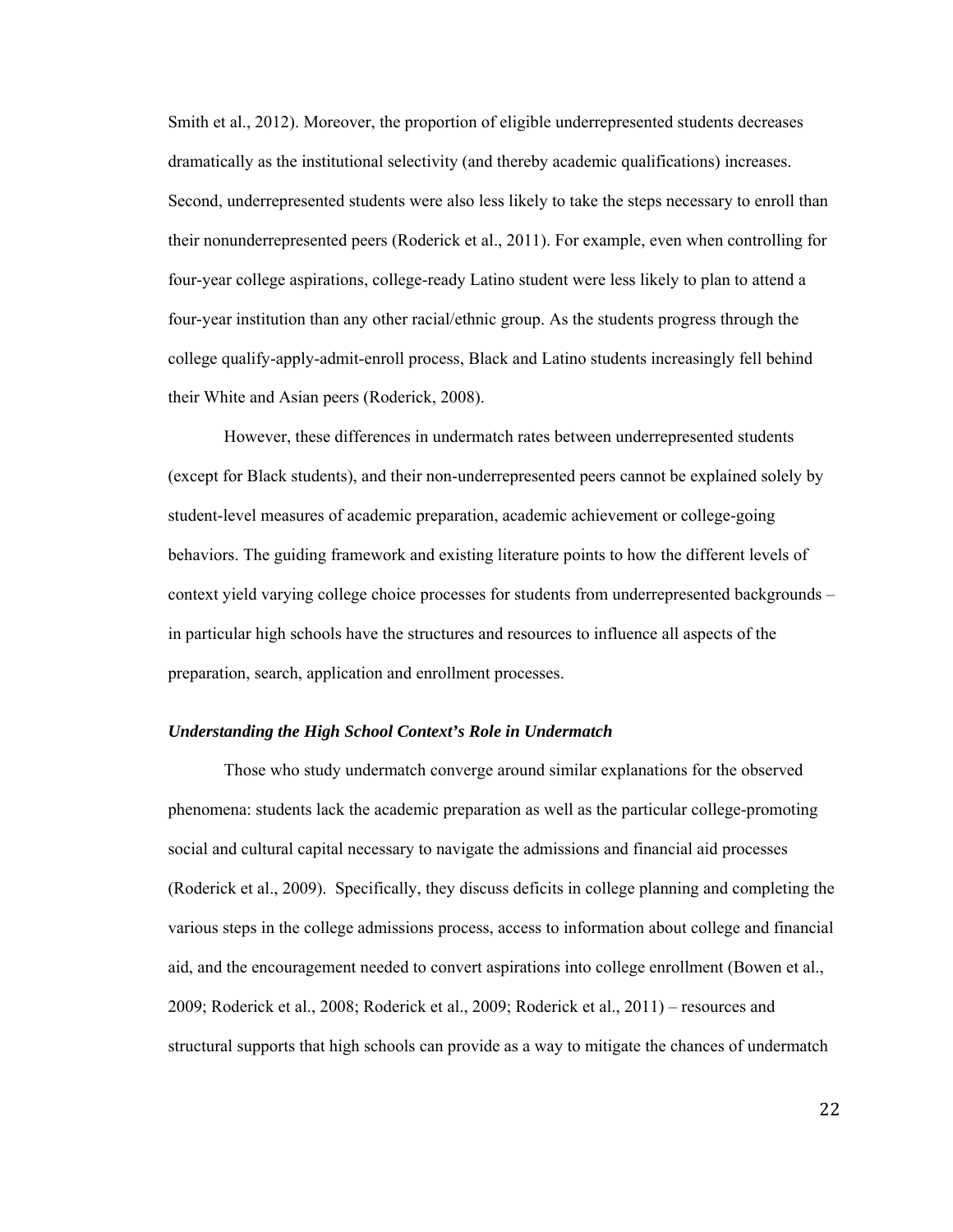(Roderick et al., 2006). However, there are a few studies that examine how measures of high school resources and supports have a role in the extent to which students undermatch.

Basic high school-level characteristics, such as size, urbanicity, and racial/ethnic composition, and district-level expenditures have some bearing on the likelihood of undermatch (Hurwitz et al., 2012). Hurwitz et al. (2012) used regression analysis to determine which high school characteristics explain undermatch. The authors found larger high schools, as well as suburban high schools are less prone to undermatch than smaller high schools and those in urban and rural areas. In addition, the high school's undermatch rate declined as the percentage of underrepresented minorities increased and increased as the share of students eligible for free and reduced lunch at the school increased. While it may be helpful to identify the characteristics of the high schools where undermatch is most likely to occur, one limitation of this study is their high school measures are not linked to policies or practices related to undermatch. Changing the racial/ethnic composition or urbanicity of a high school is not a viable option for improving undermatch.

In addition, the relationships between undermatch and the high school-level measures of academic preparation and achievement have also been examined (Bowen et al., 2009; Huwitz et al., 2012). Bowen et al. (2009) found that high schools that offered more AP courses as well as had higher average SAT scores had lower levels of undermatch than high schools that offered fewer AP courses and had lower average SAT scores. The authors of *Crossing the Finish Line* also looked at undermatch at the high school level. Bowen et al. (2009) combined ACT, College Board and NCES data to create a national database of high schools and used a combination of school-level measures (the percentage of seniors taking the SAT, average SAT scores of the students who took the SAT, an imputed average SAT score for students who did not take the exam, and the number of AP courses taken by students) to define three levels of high school academic rigor (Level I being the most academically rigorous and Level III the least).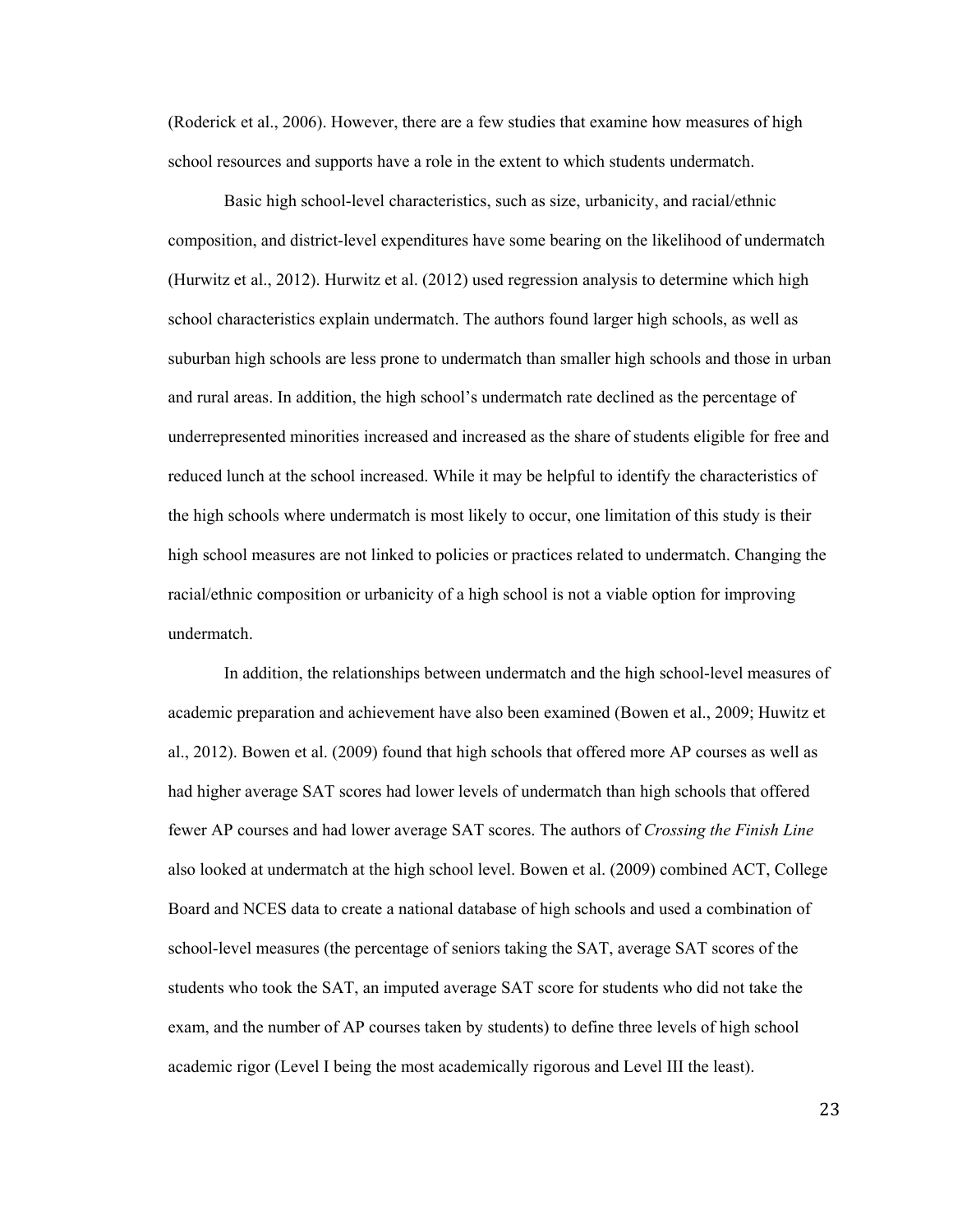Descriptively, students from the most academically rigorous Level I schools (32 percent) were much less likely to undermatch than Level II (48 percent) or Level III (55 percent), although the level of high school academic rigor was reported to be unrelated to undermatch, when controlling for other high school and student characteristics.

However, findings from a recent study suggest that preparation and achievement may not operate in the same ways. In their high school-level analyses, Hurwitz and his colleagues (2012) found high schools with higher percentages of students taking the SAT also had low undermatch rates. Larger shares of students taking the SAT could be a reflection of statewide or school-wide test-taking policies. In contrast, as schools' average SAT scores increased, the rate of undermatch increased as well. The authors offered that, as students' academic qualifications increase, so do their opportunities to undermatch. Disentangling high school measures of academic achievement and preparation may provide a better understanding of their relationships with undermatch.

With regard to college-promoting networks, the Chicago Consortium (Roderick et al., 2008; Roderick et al., 2011) has made strides in surveying teachers and students to better understand the culture in which students make their decisions. Their 2011 study revealed students who attended schools that reported high (rather than low) levels of teacher-reported college-going culture were more likely to enroll at institutions that matched their academic qualifications (Roderick et al., 2011). In addition, connections to school personnel seem to matter, as students who reported stronger connections with their teachers and having discussions about college planning at school also had improved students' likelihoods of matching (Roderick et al., 2008).

The way college guidance is structured and delivered within a school also has an association with undermatch outcomes (Roderick et al., 2011). As measures of college guidance, students who attend a high school that has a high (rather than low) percentage of students attending four-year institutions or high schools that have a high (rather than low) percentage of students completing the FAFSA are more likely, on average, to enroll at institutions that match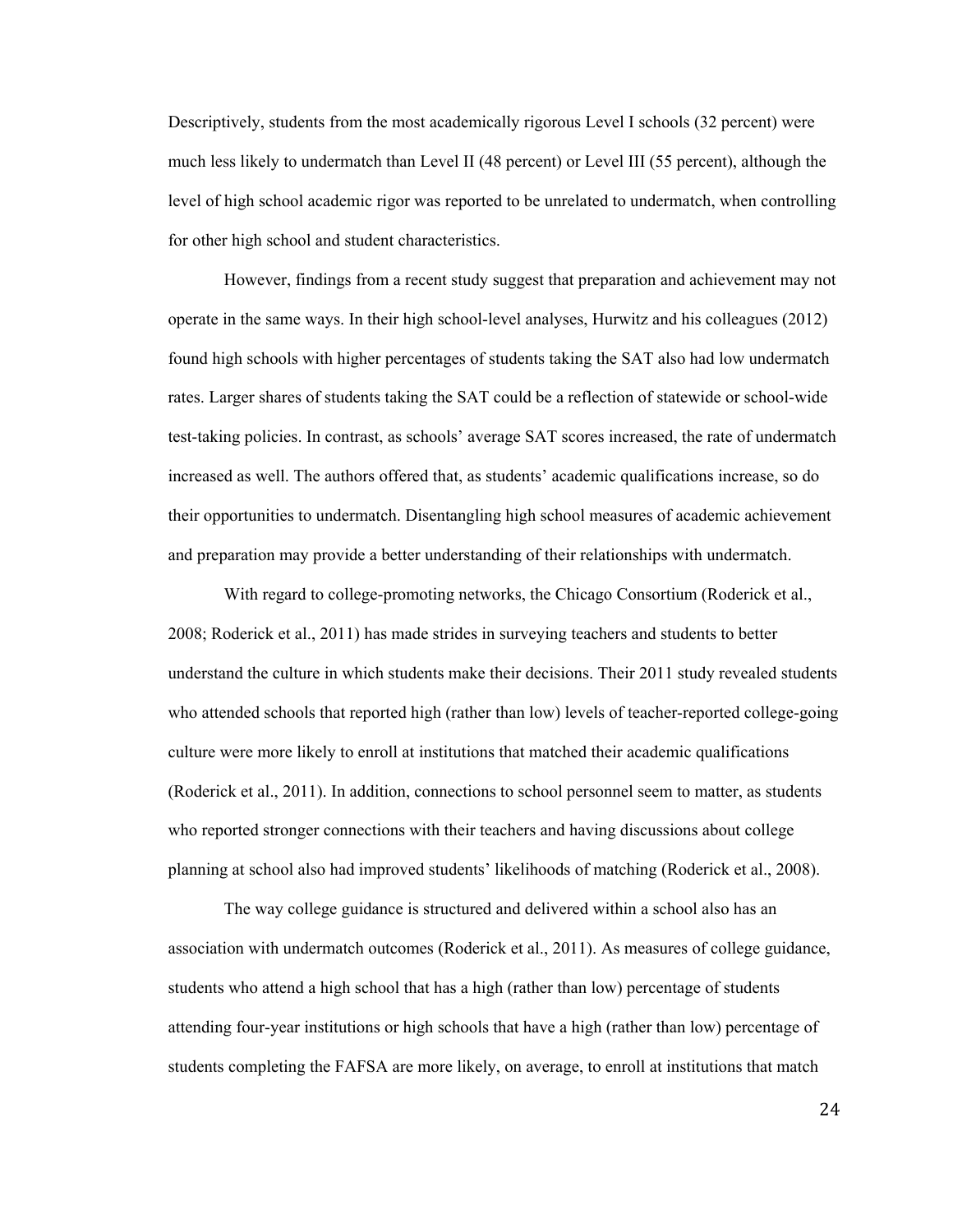their academic qualifications. Unexpectedly, the extent to which students reported encountering supportive counselors or receiving structured college-going support from the school was also positively associated with the likelihood of undermatch. The authors offered several possible explanations for this unexpected finding, namely that students struggling with the college choice process are the ones most likely to seek the services of counselors, or selection bias, for which they did not account (Roderick et al., 2011).

## *Summary*

Many aspects of the college choice processes for Black, Latino and low-income students are distinct from those of their counterparts, especially with respect to how they are academically prepared for postsecondary education (Bell et al., 2009; College Board, 2012; Engberg & Wolniak, 2010; Oakes, 1992), their understanding and responses to the availability of financial aid (Avery & Kane, 2004; Avery et al., 2006; Heller, 1997; Horn et al., 2003; Perna, 2004), and their likelihood of completing various components of the application process (Avery  $\&$  Kane, 2004; Plank & Jordan, 2001; Roderick et al., 2011). Moreover, parents of underrepresented students may have minimal postsecondary experience and therefore serve as limited resources for acquiring information about their postsecondary options (Ceja, 2006; Perez & McDonough, 2008). As a result, research suggests that underrepresented students rely primarily on their high schools resources, to help them navigate the college choice process (Kimura-Walsh et al., 2009; Muhammad, 2008; Perna, 2000).

Previous research supports the assertion that the high school environment influences students' postsecondary decisions (Engberg & Wolniak, 2010; Hill, 2008; McDonough, 1997; Perna & Titus, 2005). There are large variations across high schools in the nature of collegepromoting resources and structural supports (Engberg & Wolniak, 2010; McDonough, 1997; Perna & Titus, 2005; Perna et al., 2008). Strides have been made in understanding the high school context's influence on college outcomes by sector and the various high school-level forces that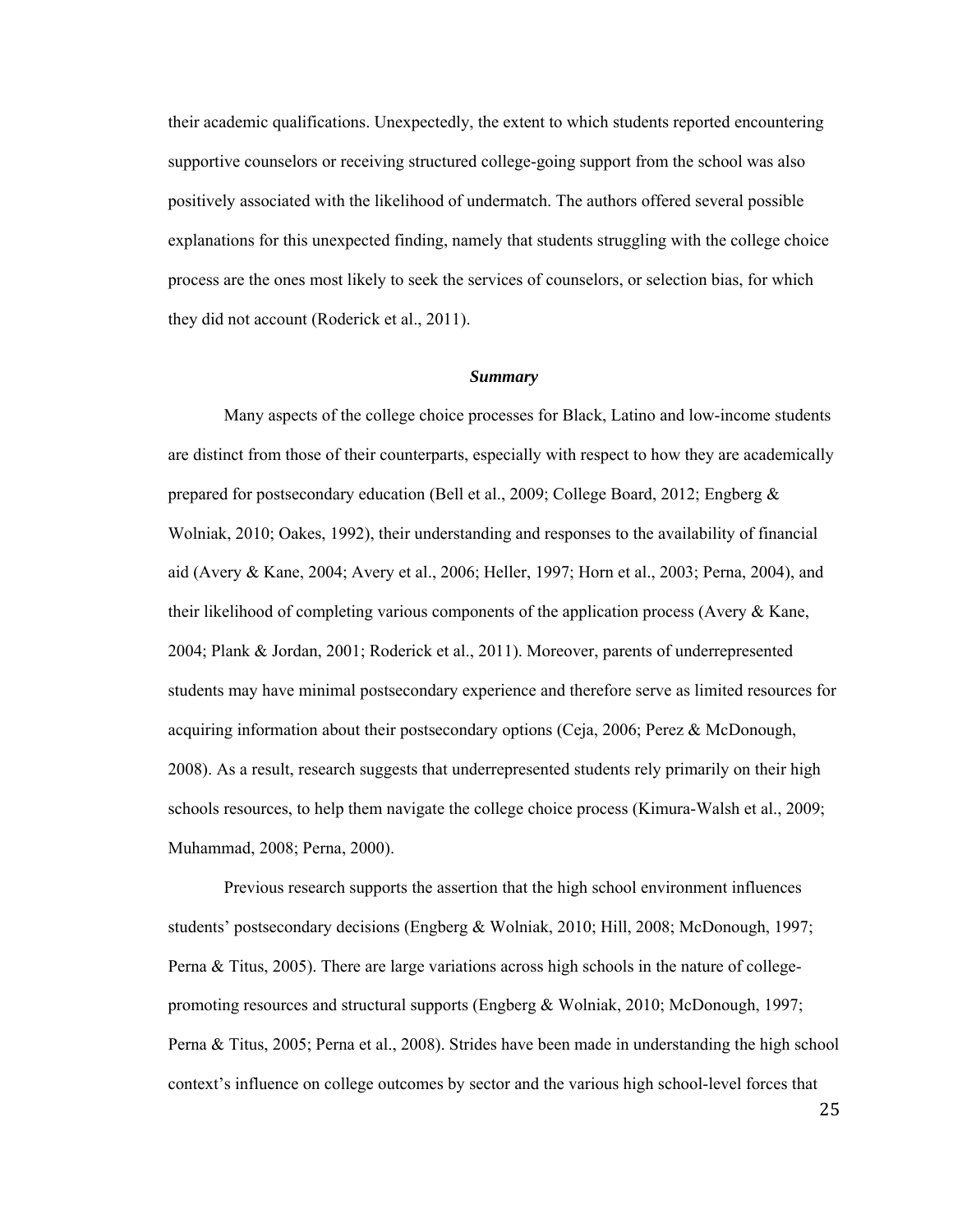shape these decisions (Engberg & Wolniak, 2010; Perna and Titus, 2005). However, significantly less is known about how the high school-level context - its resources and norms -influences the selectivity of the institutions to which students may apply and enroll, and possibly undermatch. Existing research on undermatch, generally, and high school-level explanatory measures, specifically, has many limitations regarding the studies' datasets and populations, estimations of undermatch, and attention to student- and school-level measures.

Many of the studies that examine undermatch are limited by their datasets and populations. While Chicago is the third largest school district in the country, the population (Chicago public high school students) from which all of the Consortium's works have focused does not allow for generalizability beyond this particular district. Many lessons can be learned from a high poverty urban district with a large share of underrepresented students. However, as the conceptual framework suggests, state policies (e.g., availability of student financial aid, higher education structure in the state), the institutions nearby, and district policies (e.g., implementation of IB program) are all specific to Chicago and shape student choice in these studies in unknown ways. Bowen et al.'s (2009) use of student-level data from North Carolina broadens the examination of undermatch from Roderick et al.'s (2009) district-level analyses but is limited by North Carolina's state-specific higher education policies. Moreover, the study could not draw conclusions around the extent of undermatch by race/ethnicity. The large presence of HBCU's in North Carolina attributed most of the undermatching of Black students in the sample to HBCUs. In addition, there were insufficient data for Hispanic students in order to assess their undermatch rates. Furthermore, while the College Board data used by Hurwitz et al. (2012) can provide rich information about student test taking history and high school characteristics, the inferences one can make about their findings is limited because the population of SAT test takers is not a nationally representative sample, but represented 17 states and high schools within those states that have high SAT participation rates. Students may opt to take the ACT exam in order to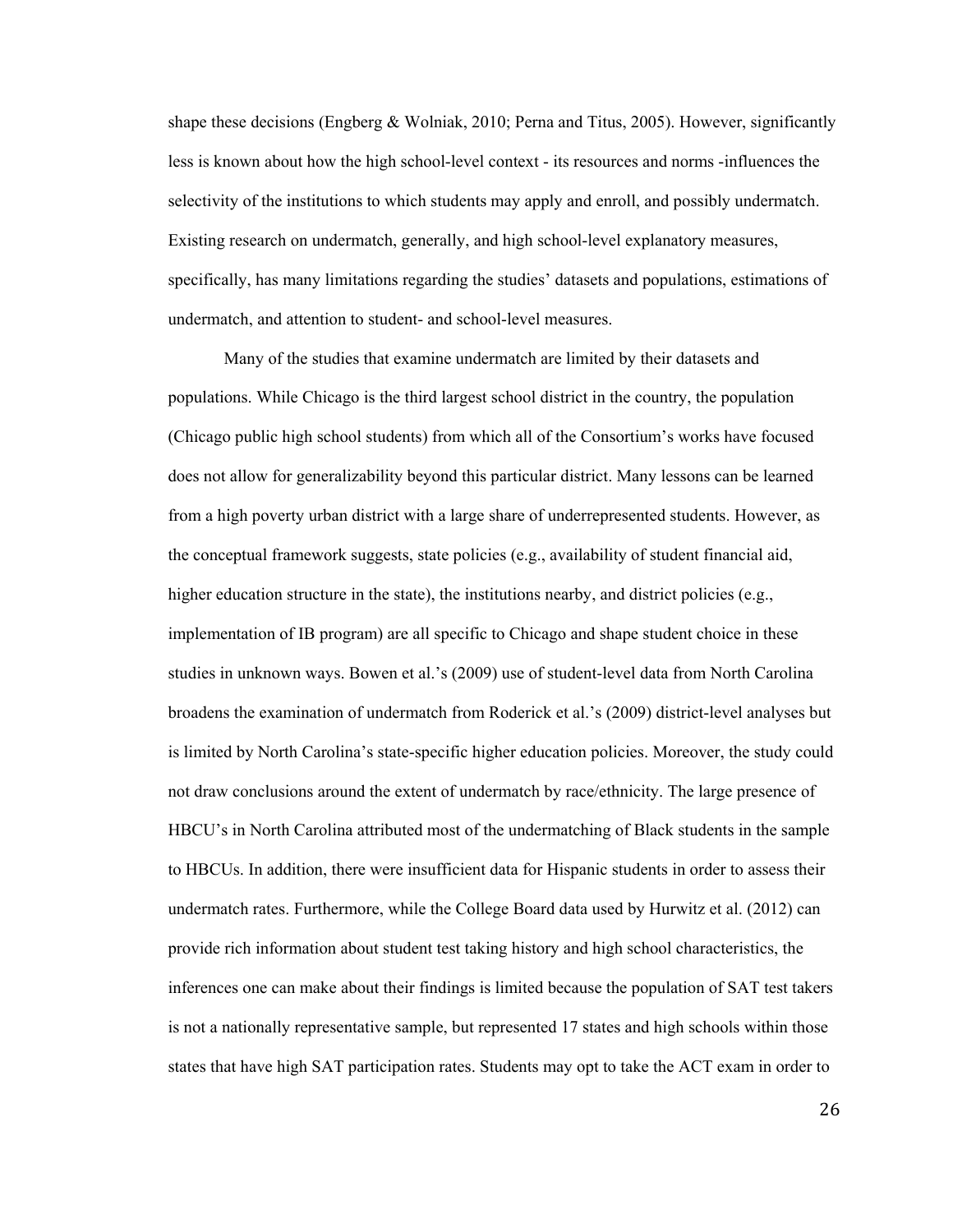apply to college and would therefore not be included in this study. In addition, students who undermatched into institutions that did not require the SATs or forego college altogether might not take the SATs or any other college entrance exam and would be omitted from the sample. Unlike Bowen et al.'s (2009) study, the conclusions drawn from Hurwitz et al. (2012) and others who may restrict their samples on the availability of test-taking data (Smith et al., 2012) are limited to those students who have experienced these exams during their college preparation and choice process.

In some studies, little attention has been paid to controlling for either the student- or high school-level effects (Hurwitz et al., 2012; Roderick et al., 2009). Roderick et al.'s study on highachieving students did not control for any high school-level measures. On the other hand, other studies (Hurwitz et al., 2012) only consider high school-level measures without examining the student-level components that lead to how students select their colleges.

A handful of studies considered both student- and high school-level effects on undermatch (Bowen et al., 2009; Roderick et al., 2011; Smith et al., 2012), yet have limited high school-level measures. Smith and his colleagues' study used high school urbanicity, which speaks little of the structure and resources provided in high schools. Bowen et al. (2009) define high schools largely by measures of academic achievement (SAT scores) and academic preparation (availability of AP courses). Comparing undermatch rates across three levels of high school rigor, while useful, ignores other facets of a high school's organizational structure that previous research tells us matters in college choice, such as college guidance or college-promoting networks. In addition, Bowen et al.'s (2009) measure of rigor does not disaggregate academic achievement from academic preparation. Roderick et al. (2011) shed the most light on how school-level predictors influence the likelihood of undermatch. The authors used a multi-level model to examine the extent to which college-going climate (teacher assessment of college climate, percentage of prior year graduates attending a four-year college, percentage of prior year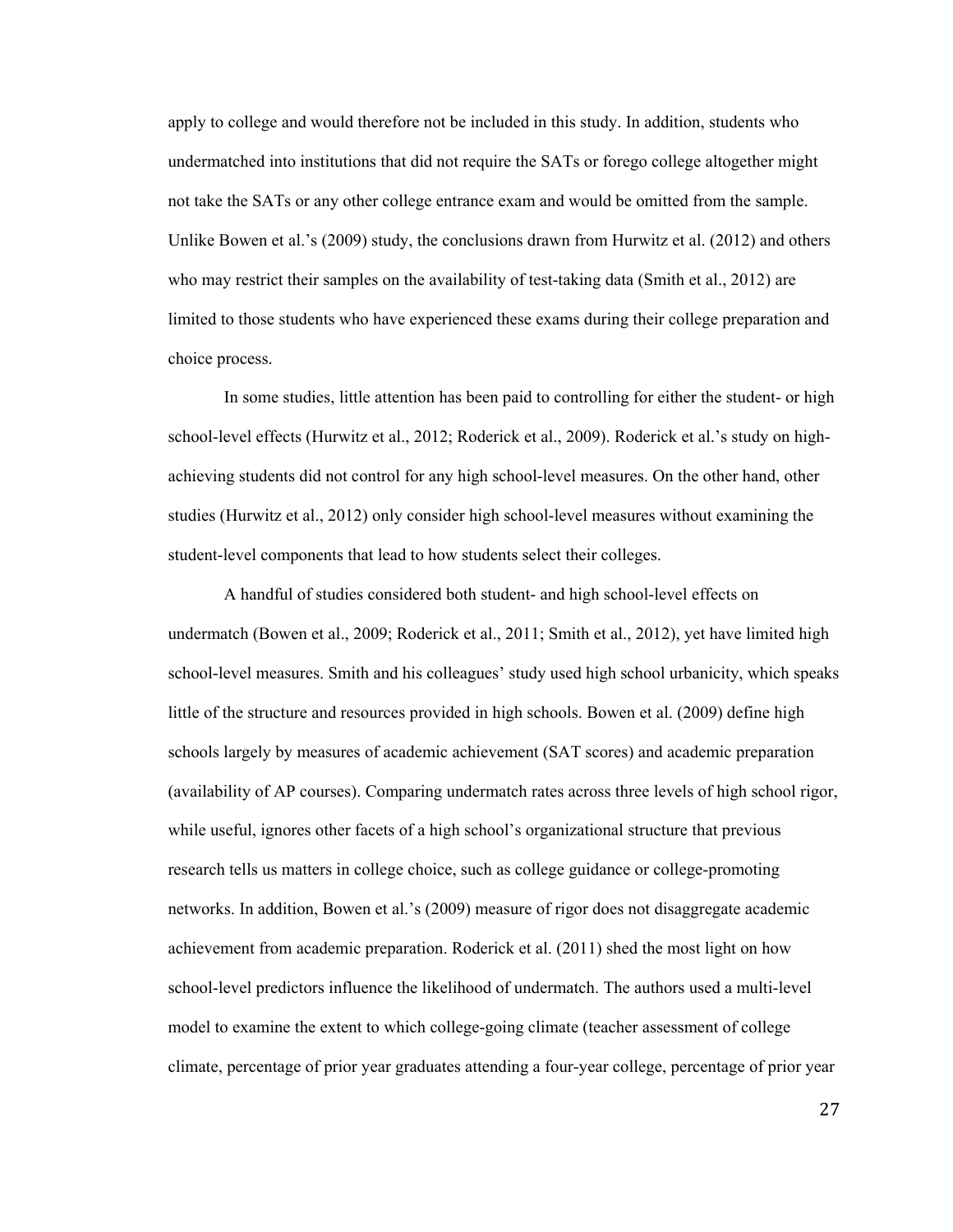graduates who applied to three or more colleges, percentage of prior year graduates who completed a FAFSA) can explain the variation in undermatch observed across high schools. College-going climate is of conceptual importance to the undermatch story. However, it is only one construct of many school-level predictors that can explain undermatch within the high school context, and the study does not take into account the high school resources or other measures of high school norms.

Few studies (Bowen et al., 2009; Roderick et al., 2011) have leveraged the various facets of the high school context and its explanatory power to better understand why underrepresented students undermatch at higher rates. Several conceptual as well as methodological contributions to the extant literature are needed in order to better understand undermatch. First, a nationally representative sample, such as the ELS:2002, would allow for generalizability. Second, ELS:2002's large sample size also allows for more complex modeling, particularly at the high school level. Third, the use of a multi-level model with high school-level measures of academic preparation, college-promoting networks, and college guidance structures reflect the various facets high schools have on college choice. The data-rich ELS:2002 has information on all of these measures (Engberg  $\&$  Wolniak, 2010). Empirically testing whether high school effects can explain the differences in undermatch for underrepresented students beyond student-level effects is essential in estimating the high school's role in undermatch.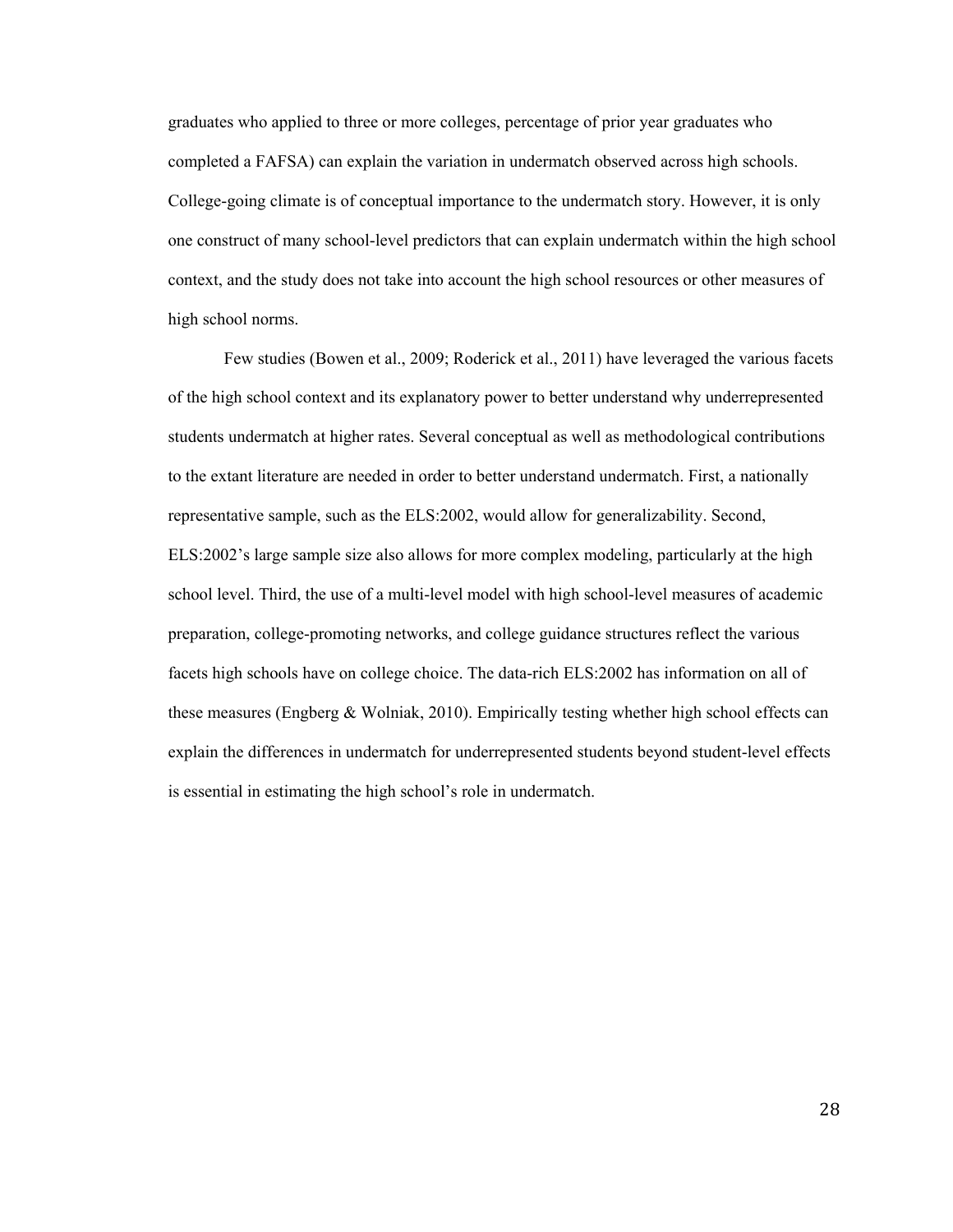### **CHAPTER 3: RESEARCH DESIGN**

Through this study I examined high school-level effects on undermatch—the phenomenon of students who enroll in less-selective institutions than they are academically qualified to attend – at both the application and enrollment steps in the college admissions process after controlling for student-level effects. Using descriptive statistics, latent class modeling and generalized HLM on data from the Education Longitudinal Study of 2002 (ELS:2002), this study answered the following sets of research questions:

- 1. What is the extent of undermatch for college-ready students at the application and enrollment stages? Does undermatch vary by students' gender, race/ethnicity, family income, and parental education? Does it vary by the types of high school resources and structures provide or by high school contexts?
- 2. To what extent do these high school resources and structures and high school contexts account for the observed variation in undermatch in the application and enrollment stages above and beyond individual student characteristics?
- 3. To what extent do the potential gaps in the likelihood to undermatch vary by high school resources and structures or high school contexts by students' race/ethnicity, family income, and parental education?

## *Data*

This study used data from the ELS:2002, a nationally representative longitudinal survey administered by the National Center for Education Statistics (NCES). NCES surveyed students as sophomores in 2002, seniors in 2004, and two years after students were scheduled to complete high school in 2006. NCES also collected information from the participants' parents, teachers, and other school personnel.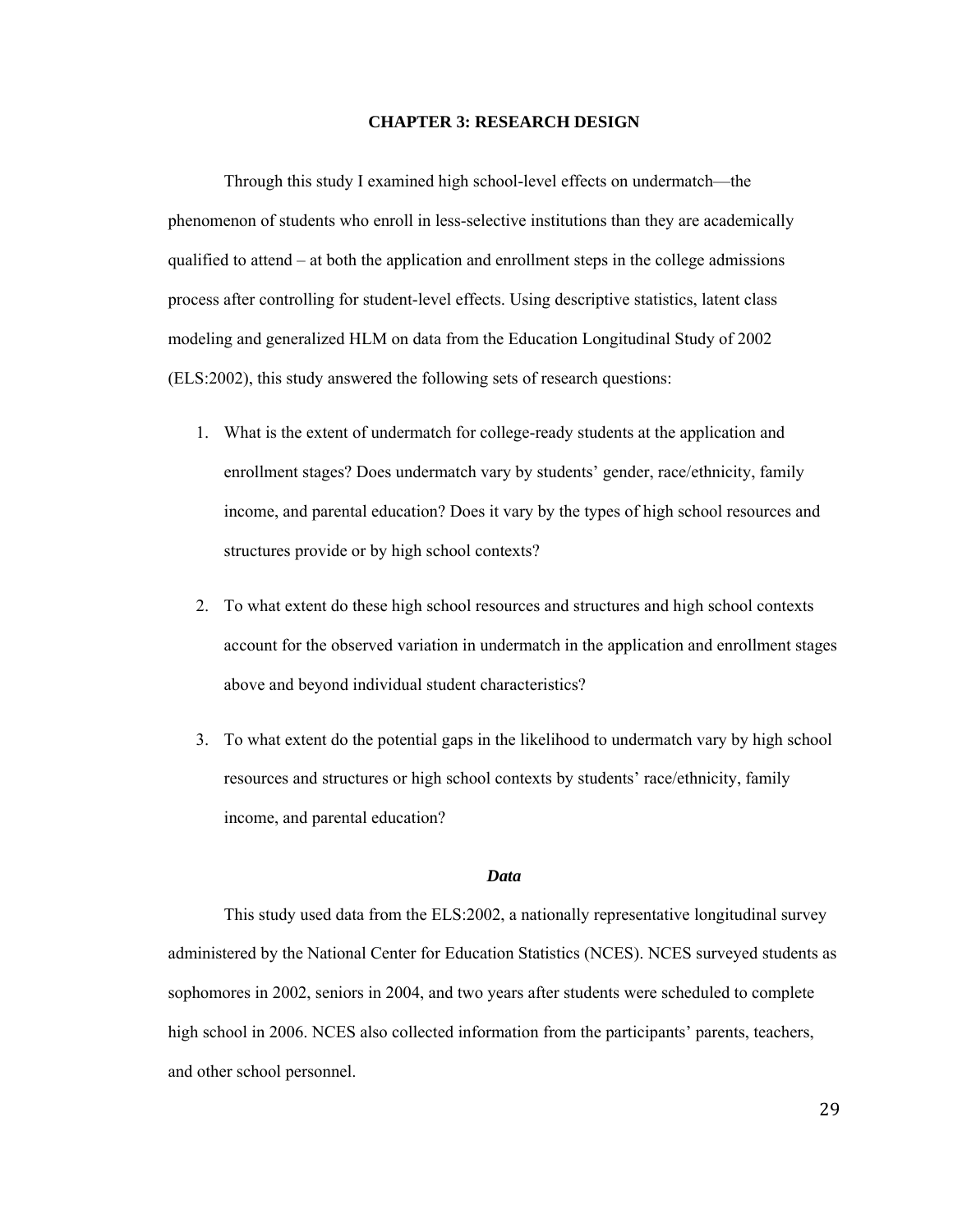High schools were stratified by geography and urbanicity, with an oversampling of private schools; 750 schools were sampled in total, including public, Catholic and other private schools. Using a two-level stratified sampling technique, NCES first selected schools on the basis of probability proportional to size, a technique where the chances of a unit being selected to participate increase with the number of members within the unit. At the second stage of the sampling, students were sampled within the selected schools, with an oversampling of Asians.

The base year surveys yielded an 87 percent weighted student response rate and a 68 percent school response rate. The final dataset included 15,400 sophomores, 13,500 parents, 7,100 teachers, 740 principals, and 720 librarians. In the first follow up in 2004, the sample was freshened, with a weighted student response rate of 89 percent and a school response rate of 93 percent. The second follow-up, when students were scheduled to be two years out of high school yielded a weighted student response rate of 88 percent (Ingels et al., 2007).

The aim of the ELS:2002 base study was to collect data around seven components: student performance in reading and mathematics; student demographics; aspirations and experiences; parent characteristics; teacher demographics and perspectives; school characteristics; library and media resources; and the condition of school facilities. Math assessments were also administered to students in the  $10<sup>th</sup>$  and  $12<sup>th</sup>$  grades. Approximately six months after students were scheduled to graduate, NCES collected high school transcripts from 91 percent of the weighted sample. Information regarding school course offerings was also collected from base-year schools. During the second follow-up study, information on college and labor force participation was gathered, including self-reported data on the institutions to which students applied and were admitted, as well as the institutions where they enrolled, along with institutional characteristics (e.g., selectivity), and retrospective information about college choice. Additional institutional characteristics (e.g. tuition costs, aid, and HBCU status) were merged on from the Integrated Postsecondary Education Data System (IPEDS) 2004 Institutional Characteristics Survey File.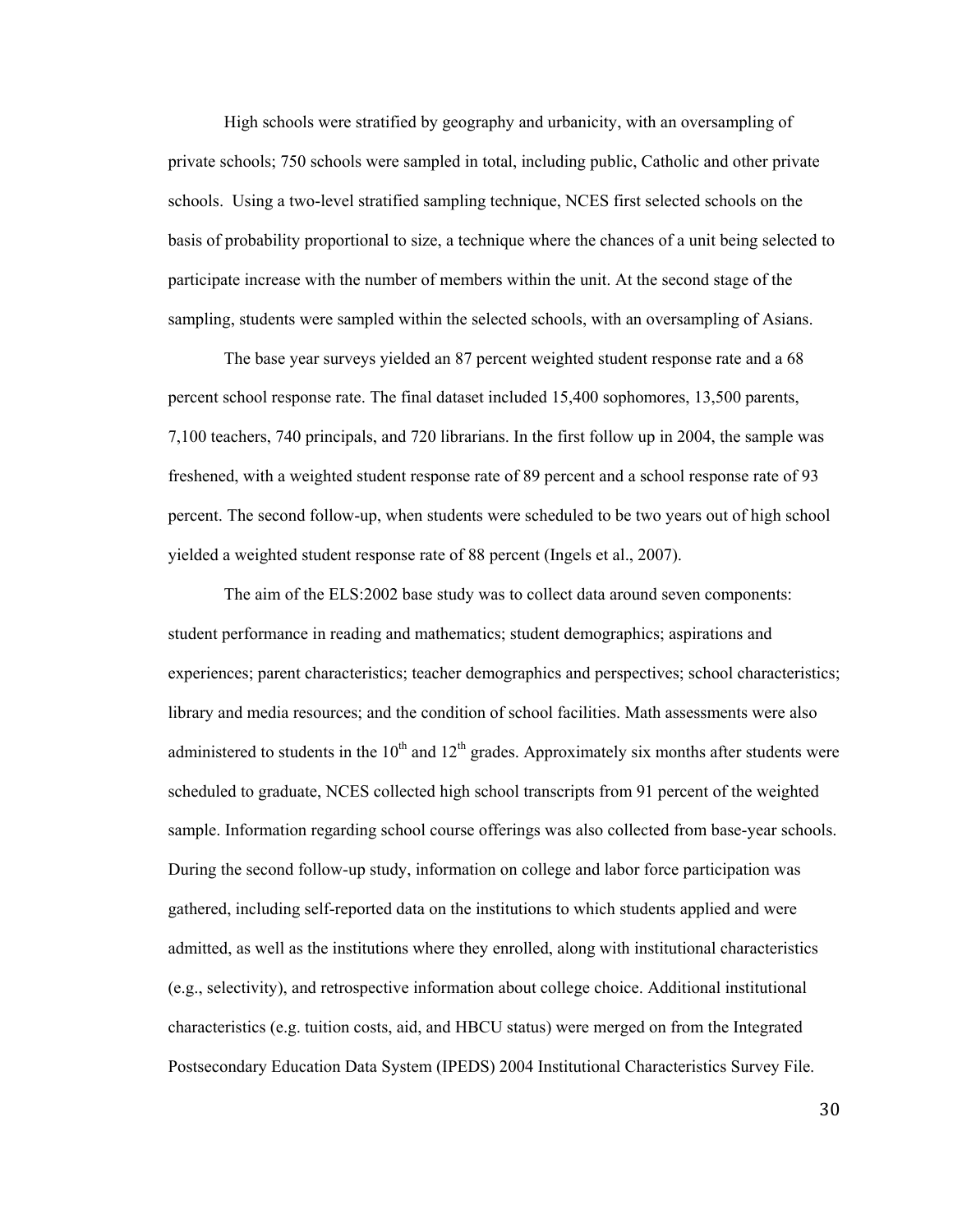Selectivity was defined using Barron's Admissions Competitiveness, which includes seven levels of selectivity derived which range from "Most Competitive" to "Non-Competitive" for four-year postsecondary institutions.

I extracted the data used in this study from the NCES ELS:2002 restricted use database using the electronic codebook application provided by NCES. After I selected the relevant variables, the electronic codebook produced a SAS syntax file that extracted the data as well as formatted and labeled the variables. It also outputted a variable codebook that includes a description of the variable, any imputation or manipulation done to create the values, distribution (unweighted) of the values found in the sample, and the survey item from which each variable was derived.

 Since the ELS:2002 is a national sample design, there are design variables associated with each student regarding the strata; primary sampling unit (PSU), that is, the school; and individual student weights. Since this study used students who are present in the base year, first and second follow up studies, the variable F2F1WT is applied when weighting to the population. For the purpose of hypothesis testing, the weight was normalized, or divided by the mean weight, in order to adjust for the sampling design and preserve the national representation of groups without inflating the sample size and finding spurious relationships.

### *Analytic Sample*

All three waves (2002, 2004, 2006) of data collection have information pertinent to college choice decisions. The sample of students was therefore limited to those who were present in all three waves of the data collection (F2UNIV1 = 101). Following the approach of Roderick et al. (2011), the sample included students who are college-bound: students who are not enrolled in special education (F1RSSPFLG = 1 or 4); have on-time high school completion (F2HSSTAT = 1); who indicated an intention to go to college  $(F1S45 = 1)$  and are not attending vocational or alternative high schools (CP02STYP is not 3 or 4). Following the example of Smith et al. (2012),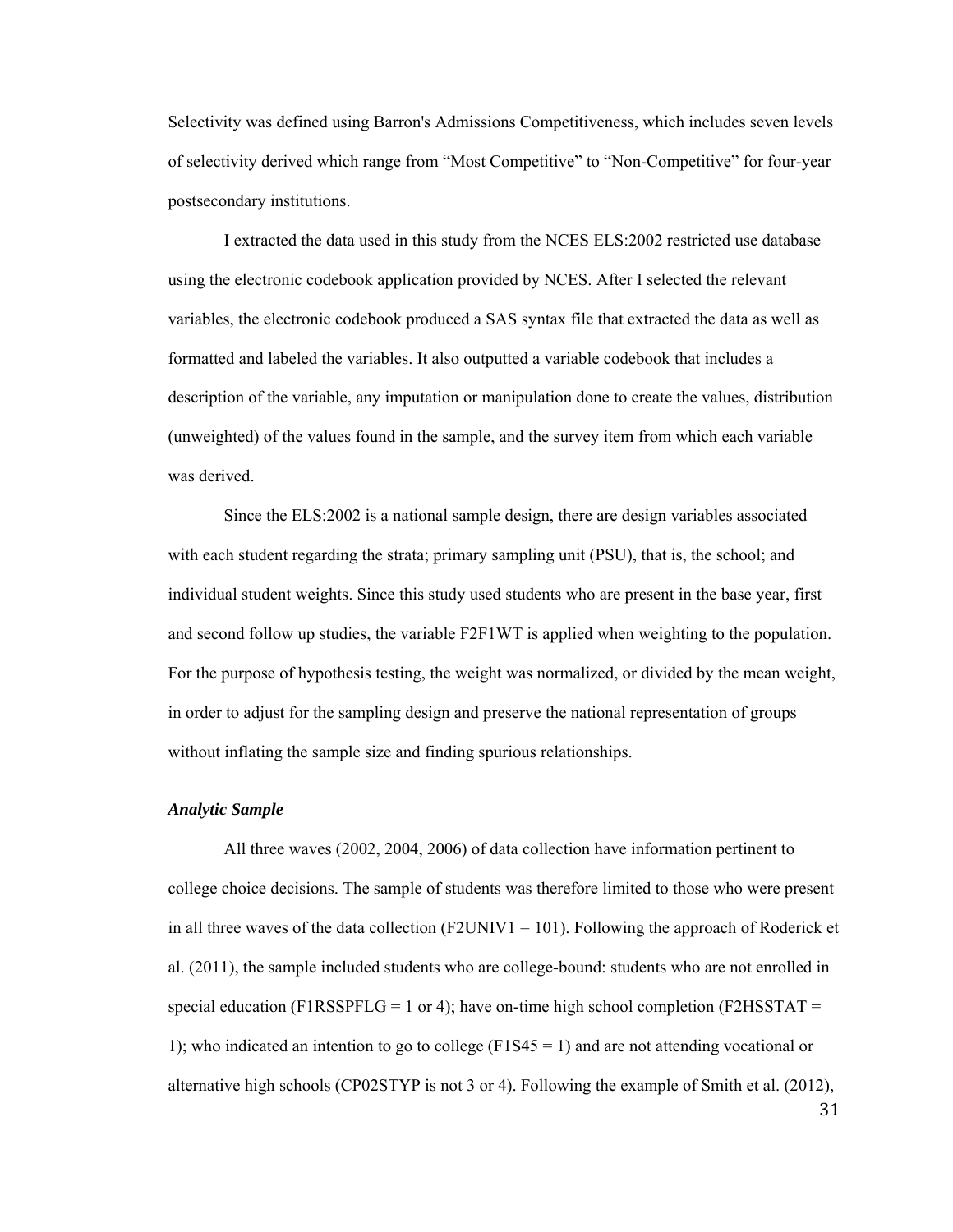students who did not enroll in college remained in the sample, as not enrolling in college is considered a form of undermatch. Per NCES guidelines, counts in descriptive tables are rounded to the nearest 10 in order to protect the identity of subjects.

The original ELS:2002 base sample includes 16,120 observations from 750 high schools that represent 3,343,110 U.S. sophomores in 2002. After limiting the sample to the conditions above, the resultant analytic sample is 8,960 students in 730 high schools (or 2,029,340 students weighted, Table 1). For the analyses that have the additional condition of enrollment at a postsecondary institution, the analytic sample is 7,950 (or 1,762,430 students, weighted) in 730 high schools.

| Table 1. Unweighted and Weighted Sample Counts for Selection Criteria and Resultant |  |         |
|-------------------------------------------------------------------------------------|--|---------|
| <b>Analytic Samples</b>                                                             |  |         |
|                                                                                     |  |         |
|                                                                                     |  | ------- |

| Selection Criteria                                                                      | Unweighted<br>N | Weighted<br>N |
|-----------------------------------------------------------------------------------------|-----------------|---------------|
| Number of students in the base year ELS:2002                                            | 16,120          | 3,343,110     |
| Number of students also present in both follow-ups                                      | 12,590          | 3,095,790     |
| Number of students also not in special education and attending<br>a regular high school | 11,910          | 2,906,310     |
| Number of students who also graduated in the spring of 2003                             | 10,570          | 2,480,690     |
| Number of students who also indicated they planned to go to<br>college                  | 8,960           | 2,029,340     |
| Number of students who applied to a college with known<br>selectivity                   | 8,600           | 1,927,560     |
| Number of students who enrolled in college with known<br>selectivity                    | 7,950           | 1,762,430     |
| <i>Source:</i> Education Longitudinal Survey (ELS:2002)                                 |                 |               |

*Notes*: Figures weighted using F2F1WT and rounded to nearest 10

The ability to generalize to the larger population of American sophomores in 2002 is one of the major draws of using a national dataset, and restricting the data to certain subpopulations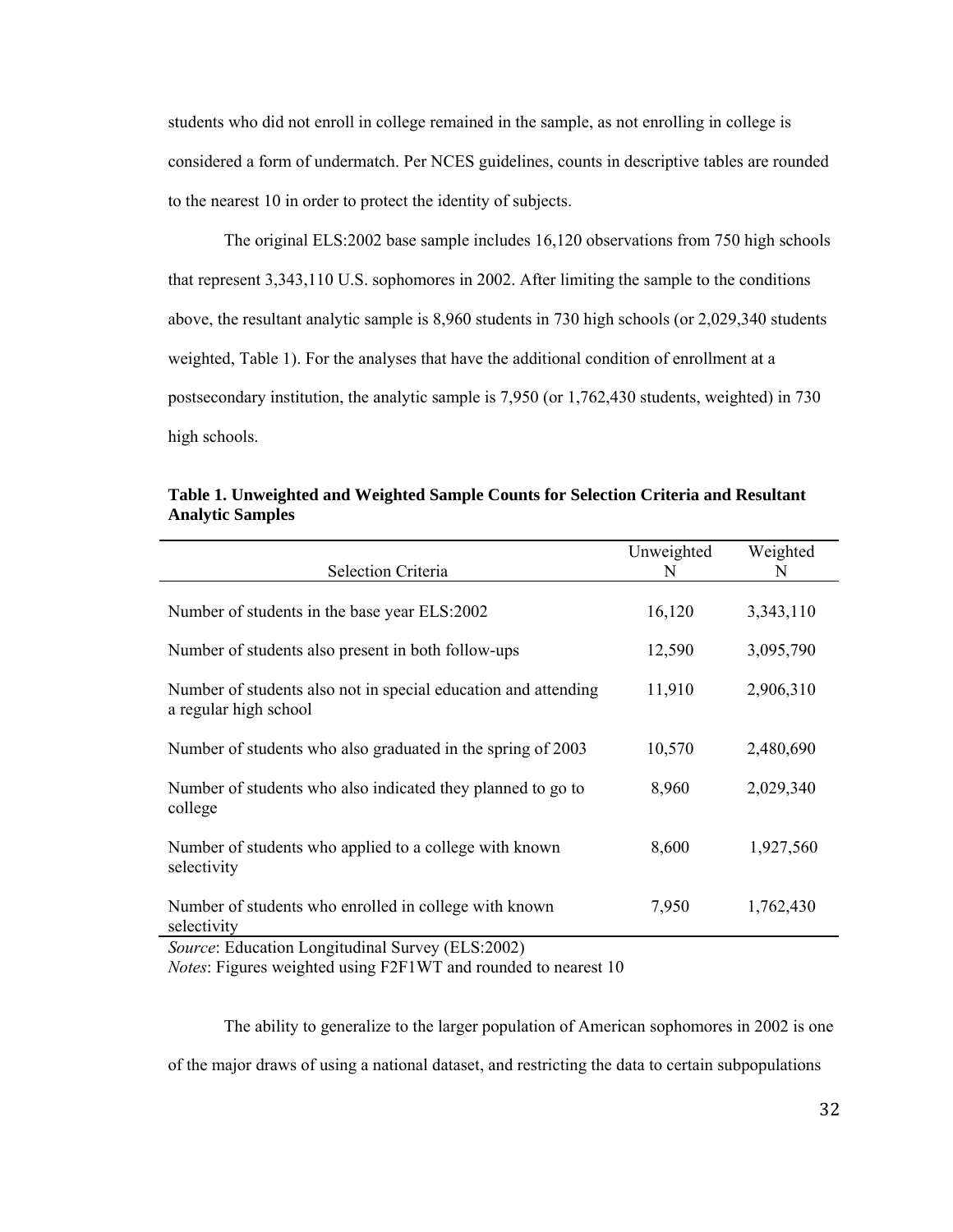may threaten the generalizability of the study's findings. Per NCES guidelines (Buckley, 2011), while I am restricting the sample by certain criteria I did not delete cases, as this produces erroneous standard errors. Instead, I created a variable that denoted whether a student is part of the analytic sample in order to use in PROC SURVEYFREQ and in the DOMAIN statements in PROC SURVEYMEANS and SURVEYLOGISTIC in SAS. This enables SAS to calculate the proper standard errors and preserves generalizability. A comparison of ELS:2002 full sample to the analytic sample by key variables of interest revealed very little to no percentage point differences in the representation of female, Black, or Latino students (Table 2). There is a slight decrease in the analytic sample in the representation of low-income and potential first-generation students (8 percentage points for both). With regard to student-level academic indicators, the students in the analytic sample are academically higher performing students. On average, these students had GPAs that were 0.32 points higher (a difference between a C and B-), scored higher on the math assessment administered in the base year of the study (3.16 point difference, or about one-third of a standard deviation) and for students with college entrance exam scores (SAT score or ACT scores converted to SAT scores), the restrictions resulted in a one-tenth of a standard deviation increase in the average college entrance exam score (24 points). These differences in academic achievement measures are expected, as the population of interest is the population of students who are college-eligible. There is almost no difference in the means of the high school characteristics after restricting the sample.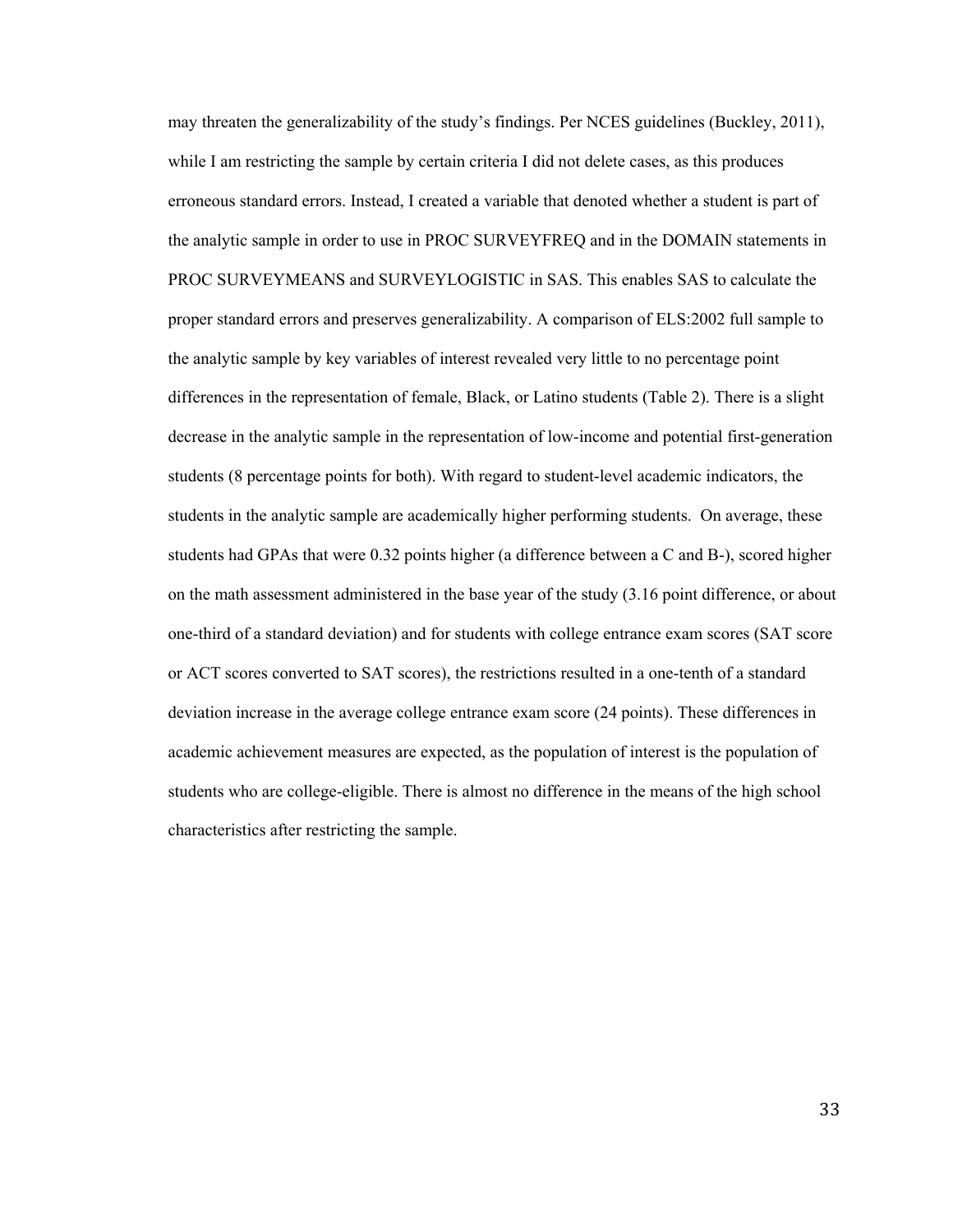|                                              |           | ELS:2002 |      |       | Analytic Sample <sup>b</sup> |      |                         |
|----------------------------------------------|-----------|----------|------|-------|------------------------------|------|-------------------------|
| <b>Student Characteristics</b>               | ${\bf N}$ | Mean     | S.D. | N     | Mean                         | S.D. | Change in<br>Proportion |
| Female                                       | 15,370    | 0.50     | 0.50 | 8,960 | 0.55                         | 0.50 | .05                     |
| Black, non-Hispanic                          | 15,240    | 0.13     | 0.34 | 8,960 | 0.11                         | 0.32 | $-.02$                  |
| Latino                                       | 15,240    | 0.15     | 0.35 | 8,960 | 0.12                         | 0.32 | $-.03$                  |
| Families earning <\$50,000                   | 16,200    | 0.51     | 0.50 | 8,960 | 0.43                         | 0.49 | $-.08$                  |
| Potential first-generation college graduates | 15,320    | 0.48     | 0.50 | 8,960 | 0.40                         | 0.49 | $-.08$                  |
|                                              | N         | Mean     | S.D. | N     | Mean                         | S.D. | Change in<br>Mean       |
| GPA, grade $12^c$                            | 14,780    | 2.57     | 0.84 | 8,460 | 2.89                         | 0.70 | 0.32                    |
| ELS Math exam score <sup>d</sup>             | 15,890    | 50.66    | 9.88 | 8,960 | 53.81                        | 9.08 | 3.16                    |
| <b>SAT Scores</b> <sup>e</sup>               | 9,530     | 1005     | 208  | 7,210 | 1028                         | 202  | 24                      |
| <b>High School Characteristics</b>           | N         | Mean     | S.D. | N     | Mean                         | S.D. | Change in<br>Mean       |
| % of student body is FRL, 2002/3             | 520       | 0.25     | 0.19 | 510   | 0.25                         | 0.19 | 0.00                    |
| % of student body is minority, 2002/3        | 740       | 0.34     | 0.31 | 720   | 0.34                         | 0.31 | 0.00                    |
| % of student body in AP or IB courses        | 670       | 0.15     | 0.14 | 660   | 0.15                         | 0.14 | 0.00                    |
| <b>Counselor-Student Ratio</b>               | 620       | 331      | 164  | 610   | 332                          | 164  | 1.40                    |
| % of 2003 graduates went to 4-year colleges  | 690       | 0.05     | 0.01 | 670   | 0.05                         | 0.01 | 0.00                    |
| % of 2003 graduates went to 2-year           | 680       |          |      | 660   |                              |      |                         |
| colleges/vocational school                   |           | 0.03     | 0.01 |       | 0.03                         | 0.01 | 0.00                    |

Table 2. Comparison of ELS:2002 and Analytic Sample by Select Student and School Characteristics<sup>a</sup>

*Note:* (a) Figures are unweighted; (b) The analytic sample is restricted to students who indicated they planned to go to college, graduated in the spring of 2003, and are not in special education or do not attend a vocational or alternative high school, are in the  $10<sup>th</sup>$  grade cohort and present in both of the follow-up surveys in the ELS:2002 dataset; (c) GPA for all academic courses reported on the transcript (mathematics, science, English, social studies, fine arts), unweighted and based on a 4.0 scale; (d) Math standardized T Score; (e) Combined highest Math and Verbal SAT score; possible values range from 400-1600. NCES converted ACT composite scores to SAT.

*Source*: Education Longitudinal Survey (ELS:2002)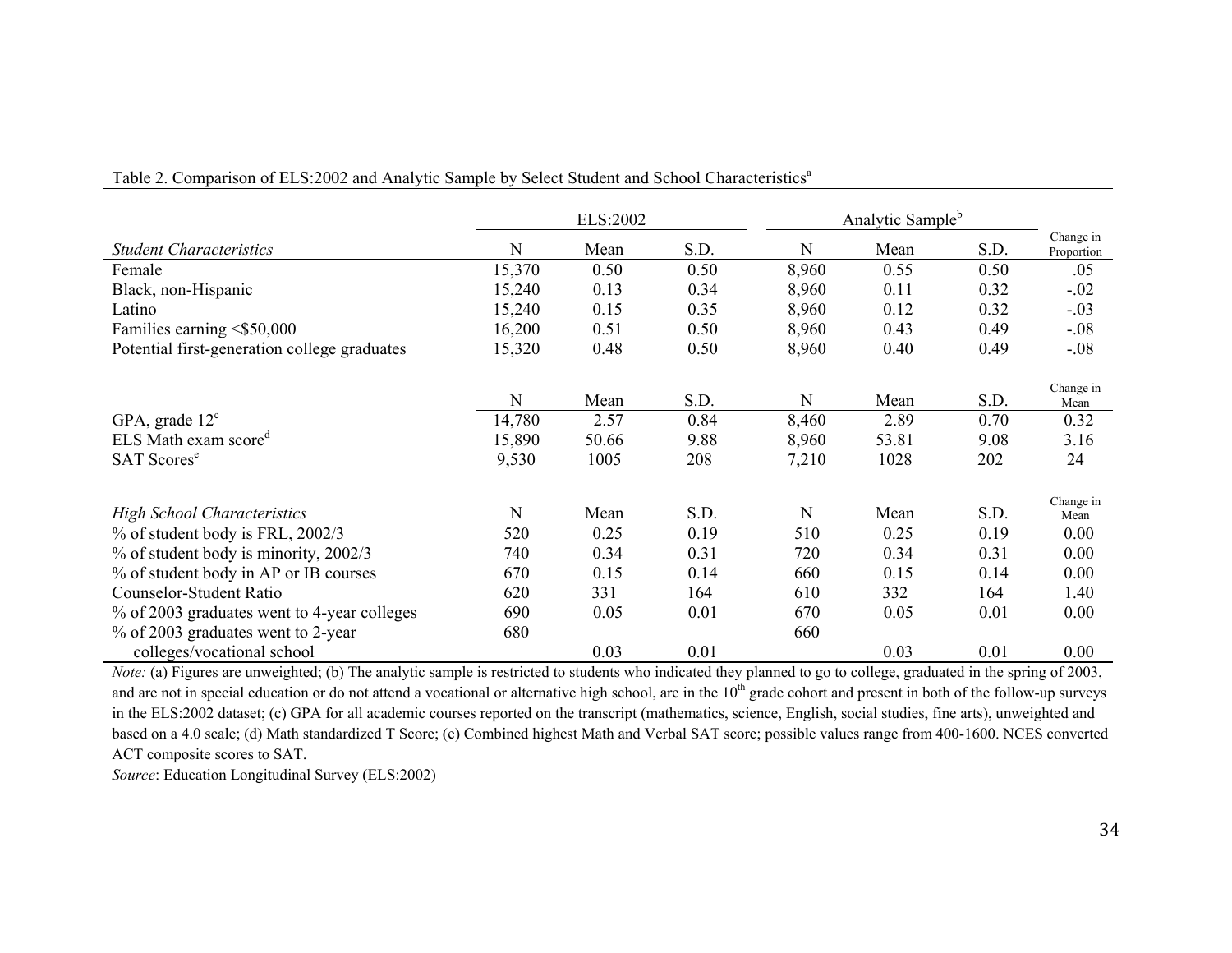## *Variables*

### *Dependent variable*

The two outcomes of interest in this study are the likelihood of undermatch at the application step and the likelihood of undermatch at the enrollment step. The application step considered all institutions to which the applicant reported applying (UNITID where F2NAPPLY>0), and the enrollment step considered the institution flagged in ELS:2002 as the first postsecondary institution the student attended after high school (F2EVRATT=1 and F2PS1=UNITID). In order to identify undermatch, I (a) defined levels of institutional selectivity, (b) determined the highest level of selectivity to which each student is most likely to gain admission, and (c) identified the highest selectivity of the institutions to which each student applied and enrolled (explained in detail below).

## *Selectivity*

NCES verified where students enrolled as well as provided self-reported information on where students applied and were admitted. Barron's Competitiveness Index is compiled using SAT/ACT scores of admitted students, the GPA and class rank required for admission and the percentage of applicants accepted (Barron's Educational Series Inc., 2004) and were merged onto the institutions reported in the dataset. Similar to previous studies (Bowen et al., 2009; Roderick et al., 2006, 2008, 2009, 2011; Smith et al., 2012), this study used a modified version of Barron's Competitiveness Index.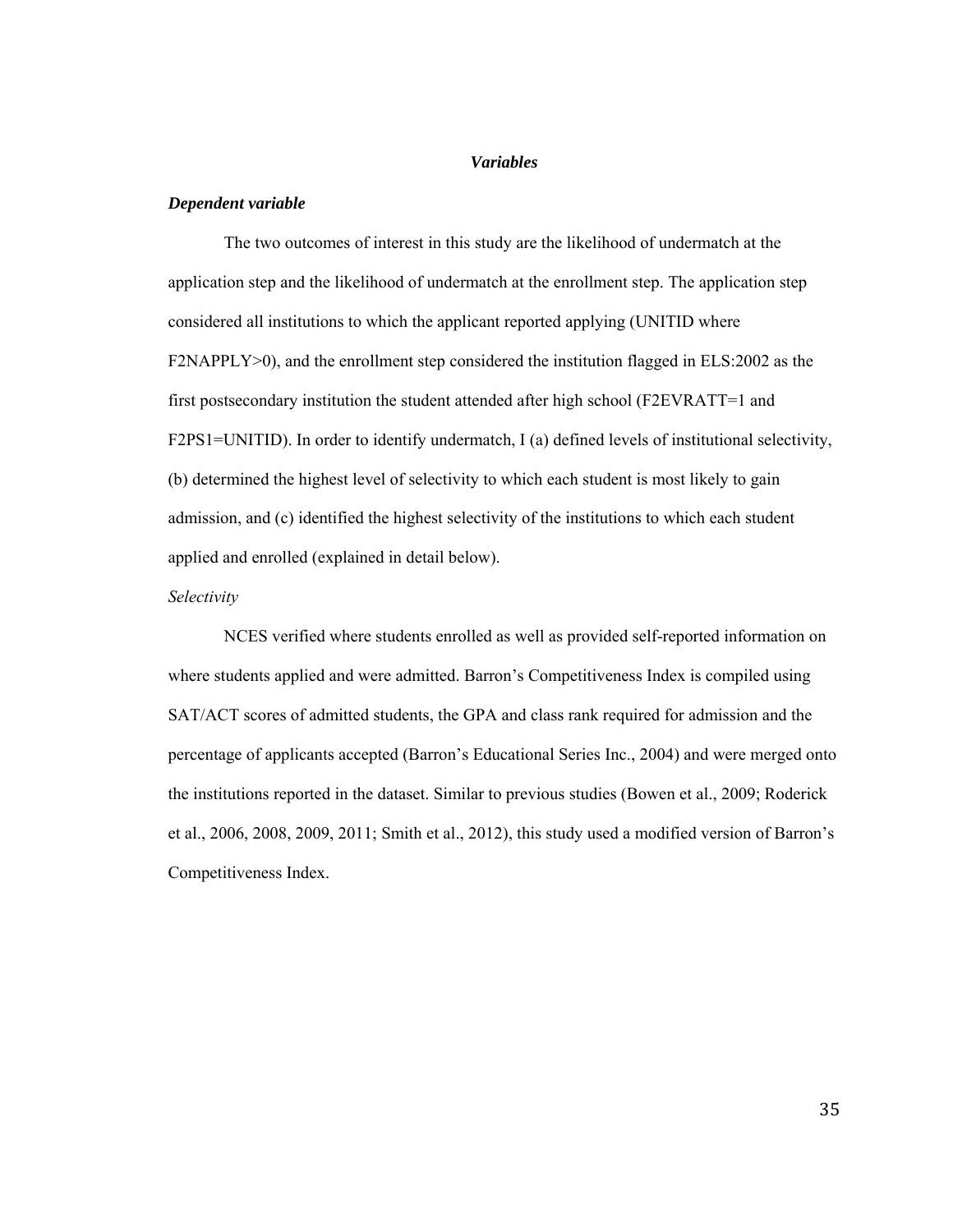Table 3). I also assigned selectivity levels to institutions based on the Barron's Competitiveness Index found in the 2004 IPEDS Institution file. Institutions that were in IPEDS but that did not have a corresponding Barron's rating were also coded. Not-for-profit institutions that were two-years-or-less were combined with two-year institutions. I excluded several institutions from the analyses: Barron's "Special Schools" category that includes institutions like music conservatories; theological seminaries; and institutions with unknown selectivity (e.g., a branch campus of a research institution). As a result, if students only applied to or enrolled at institutions that were excluded, they were excluded from the analyses, which resulted in a minor reduction in the analytic sample (1.1 percent at the application step and 2.7 percent at the enrollment step). Recognizing underrepresented students enroll in for-profit institutions at higher rates than their nonunderrepresented peers, for-profit institutions with unknown selectivity remained in the analyses. However, because on average, they are more expensive than their public sector counterparts and have less financial aid available, for-profit institutions were not combined with the two-year options, but ranked below.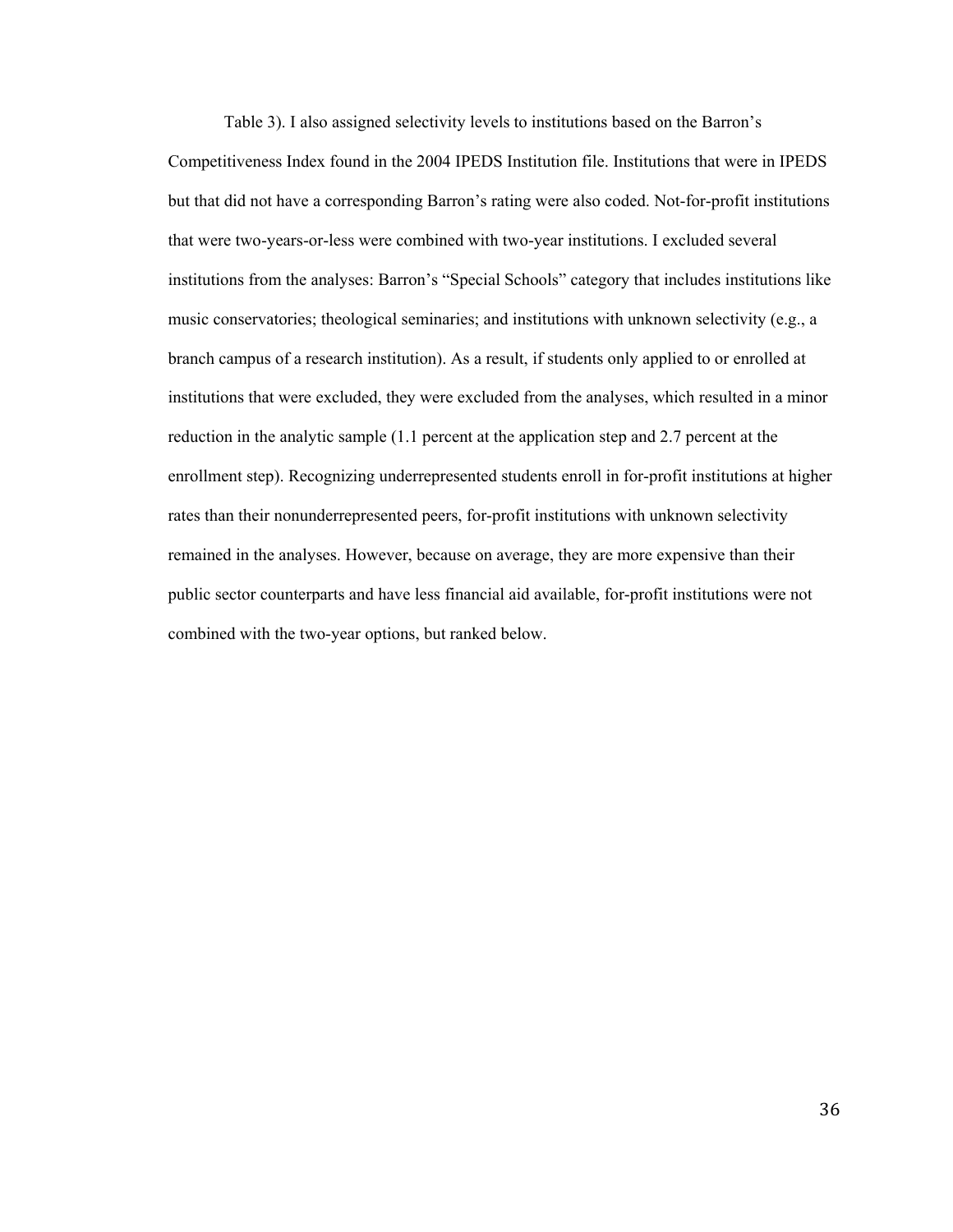Table 3 shows the categorization of the institutions. A large share of institutions in the analytic sample (56 percent) and student enrollments (45 percent) are in the least selective categories ("Nonselective," "Two-Year NFP," "For Profit," and "No Enrollment").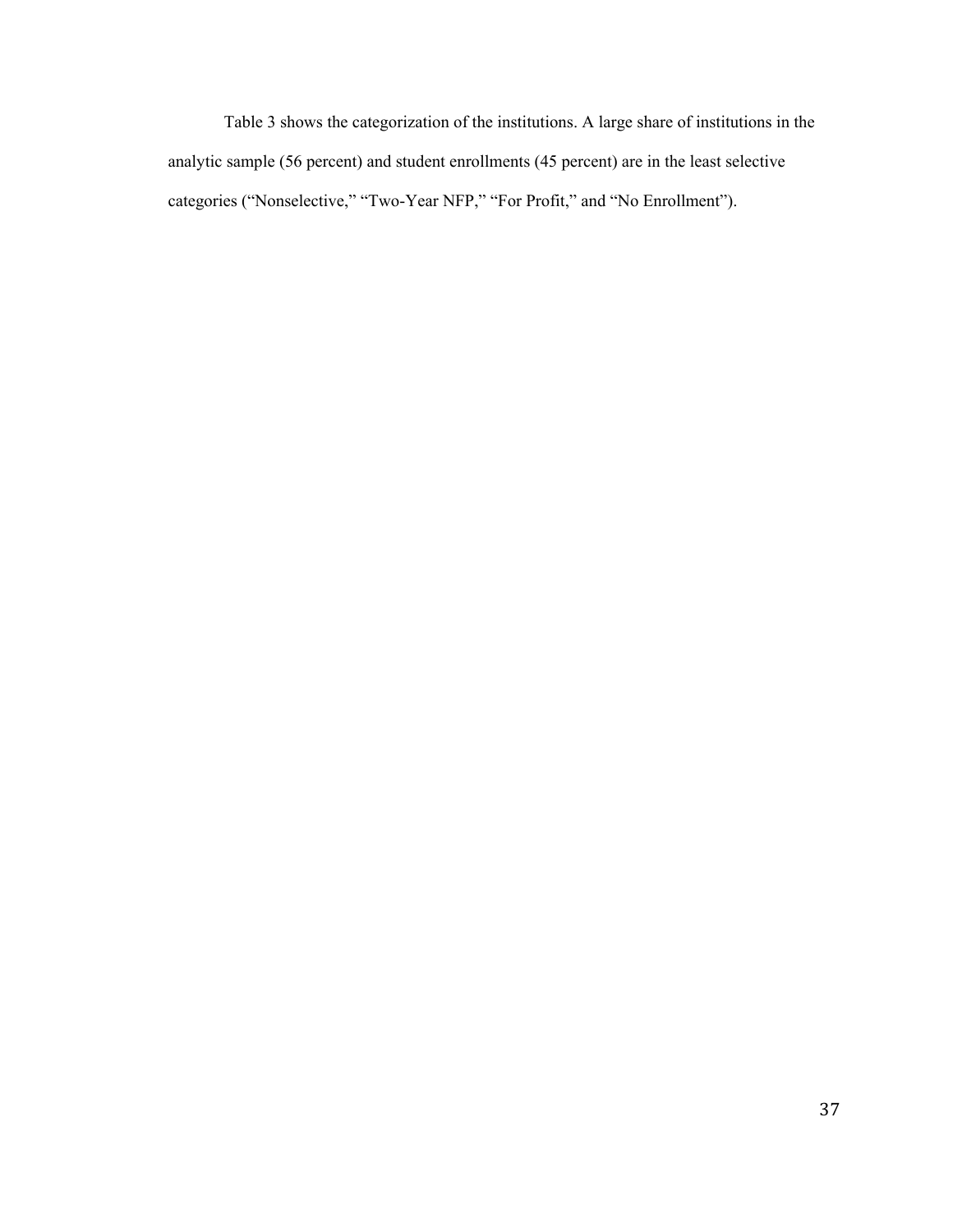|                           |                 | Institutions in | <b>Student Enrollment</b> |
|---------------------------|-----------------|-----------------|---------------------------|
|                           | Institutions in | Analytic        | in Analytic               |
| Selectivity <sup>a</sup>  | <b>IPEDS</b>    | Sample          | Sample <sup>bc</sup>      |
| N                         | 6,107           | 2,594           | 8,696                     |
| Total                     | 100             | 100             | 100                       |
| Most Competitive          | 1.15            | 2.62            | 4.90                      |
| <b>Highly Competitive</b> | 1.67            | 3.82            | 7.28                      |
| Very Competitive          | 4.63            | 10.41           | 16.13                     |
| Competitive               | 10.32           | 21.97           | 23.85                     |
| NonCompetitive            | 5.44            | 10.64           | 8.12                      |
| Two-Year NFP <sup>d</sup> | 29.16           | 31.46           | 28.38                     |
| For Profit                | 40.51           | 13.69           | 2.71                      |
| Not Applicable/Unknown    | 7.12            | 5.4             | 2.74                      |
| No Enrollment             |                 |                 | 5.89                      |

Table 3. Distribution of IPEDS Institutions and Student Enrollment in 2004 using Barron's Competitiveness Index

*Notes*: (a) Institutions with unknown selectivity and the "Special" category were omitted; (b) The analytic sample is restricted to students who indicated they planned to go to college, graduated in the spring of 2003, and are not in special education or do not attend a vocational or alternative high school, are in the  $10<sup>th</sup>$ grade cohort and present in both of the follow-up surveys in the ELS:2002 dataset; (c) Sample is unweighted; (d) Two-year or Less-than-two-year not for profit institutions

*Sources*: ELS:2002; IPEDS Institutional File (2004); Barron's Competitiveness Index (2004)

As Bowen and his colleagues (2009) discuss, one challenge in the study of undermatch pertains to the consideration of application and enrollment of Blacks in Historically Black Colleges and Universities (HBCUs). The college choice process for students who enroll at HBCUs can be considered distinct (Freeman  $\&$  Thomas, 2002; Tobolowsky, Outcalt  $\&$ McDonough, 2005), where a student's preference to attend an HBCU may be driven by cultural or personal reasons rather than a desire to maximize on institutional selectivity. In other words, a student who is qualified to attend a "Most Selective" institution may forego an acceptance at a "Most Selective" institution to attend a prestigious HBCU that is deemed only as "Selective" by Barron's Index. This behavior poses analytical as well as philosophical challenges with regard to how students who enroll in HBCUs should be considered in a study of undermatch, from the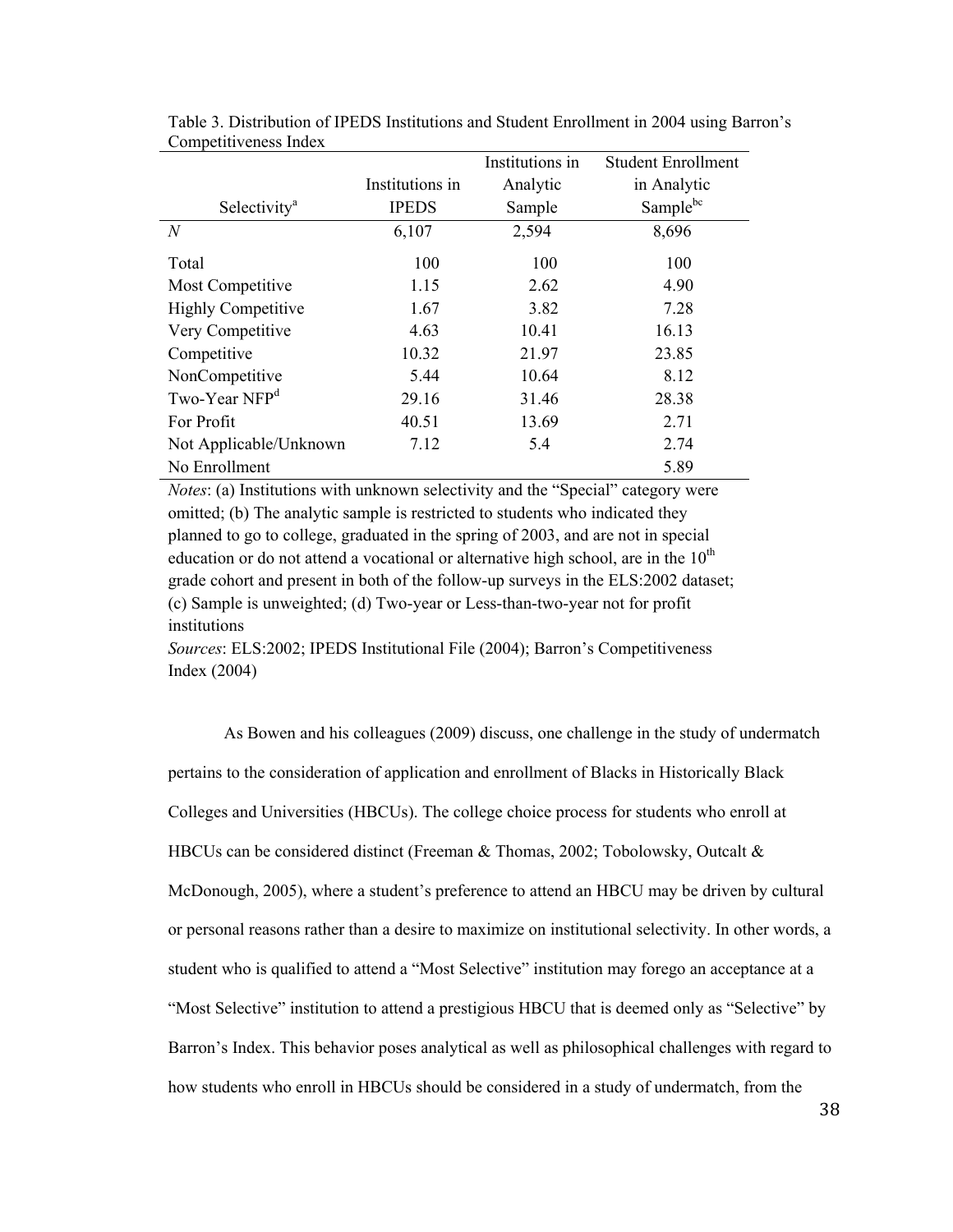analytic sample or considering enrollment in an HBCU for high achievers as an undermatch. Bowen et al. (2009) did not exclude students from HBCUs from their analyses, yet had a separate category. Most HBCUs and resultant enrollments are concentrated in the less selective categories (see Appendix A). Therefore Black students who are qualified to attend "Most" or "Very Selective" institutions invariably undermatch if they choose to enroll at an HBCU. Since the study of undermatch is nascent and little is known about its implications on HBCU enrollees, I analyzed the enrollment step undermatch rates using both approaches: undermatch at the enrollment step with the full sample and undermatch at the enrollment step without HBCU enrollment.

#### *Qualifications*

In order to identify the highest institutional selectivity to which each student is likely to be admitted this study used an approach similar to Smith et al.'s study (2009) by predicting the probability of gaining admission based on the admissions decisions for students who have application and admission data. While there are various ways to determine who is qualified (Bowen et al., 2009; Roderick et al., 2008, 2009, 2011), directly predicting students' probabilities leverages more student information in order to get an accurate determination of eligibility (Rodriguez, under review).

I used a series of four logistic regression models that include academic achievement (SAT scores, GPA, math test administered during ELS:2002 data collection); preparation (highest level math, participation in IB or AP, whether participated in in-school sports, performing arts, student government, community service, academic clubs, or hobby-based clubs); and demographic characteristics (gender, race/ethnicity, parental education, parental income, whether native English speaker) to produce parameter estimates in PROC SURVEY LOGISTIC in SAS for students with available application and admission information in ELS:2002. While the admission process is typically seen as complex with many other student characteristics weighing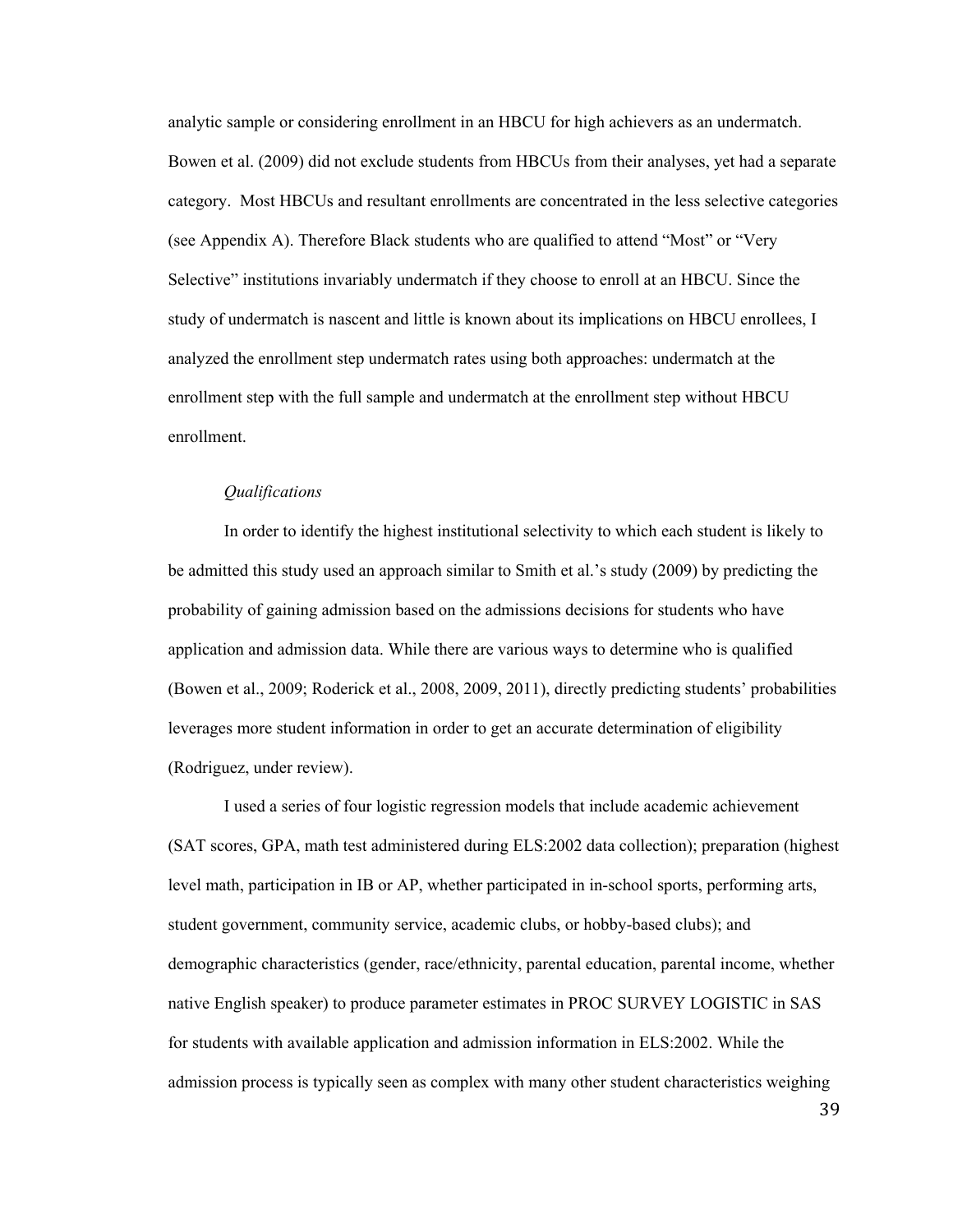in (e.g., personal statement, teacher recommendations, etc.), prior research has demonstrated that the variables included in this analysis are highly predictive of admission (Clinedinst et al., 2011; Roderick et al., 2006; Smith et al., 2012). In order to avoid placing more weight on students who applied or were admitted more than once to a selectivity level, I counted students once if they applied or were accepted within a level. For every student, I then used the parameter estimates to compute the predicted probability of being admitted to the four selectivity levels (Most Selective to Selective). I selected the highest selectivity level with a probability of admission greater than 80 percent as the student's qualification level. Students who were not identified as being qualified to attend any of the four categories of selective admissions were identified as being qualified for nonselective four-year or two-year institutions.

Finally, in order to determine an undermatch, I compared students' qualification levels to the most selective institutions they applied to and enrolled in. If a student's qualification level exceeded the selectivity of their application, then the student was identified as undermatched at the application step. This classification was repeated for enrollment as well.

### *Independent variables*

In order to better understand the relationships between student- and school-level predictors and the likelihood of undermatch, I identified student- and school-level variables that aligned with the study's conceptual model to use in the analyses. Student-level measures included the demographic variables of interest (gender, race/ethnicity, parental education, parental income) as well as measures of human, social, and cultural capital resulting from a confirmatory factor analysis (discussed later). At the school level, measures of academic preparation, academic achievement, college guidance, college-going climate, and parental influence were derived from a confirmatory factor analysis of school-level data. Table 4 provides a full description of all of the variables used in this study, including the indicators used in the factor analyses.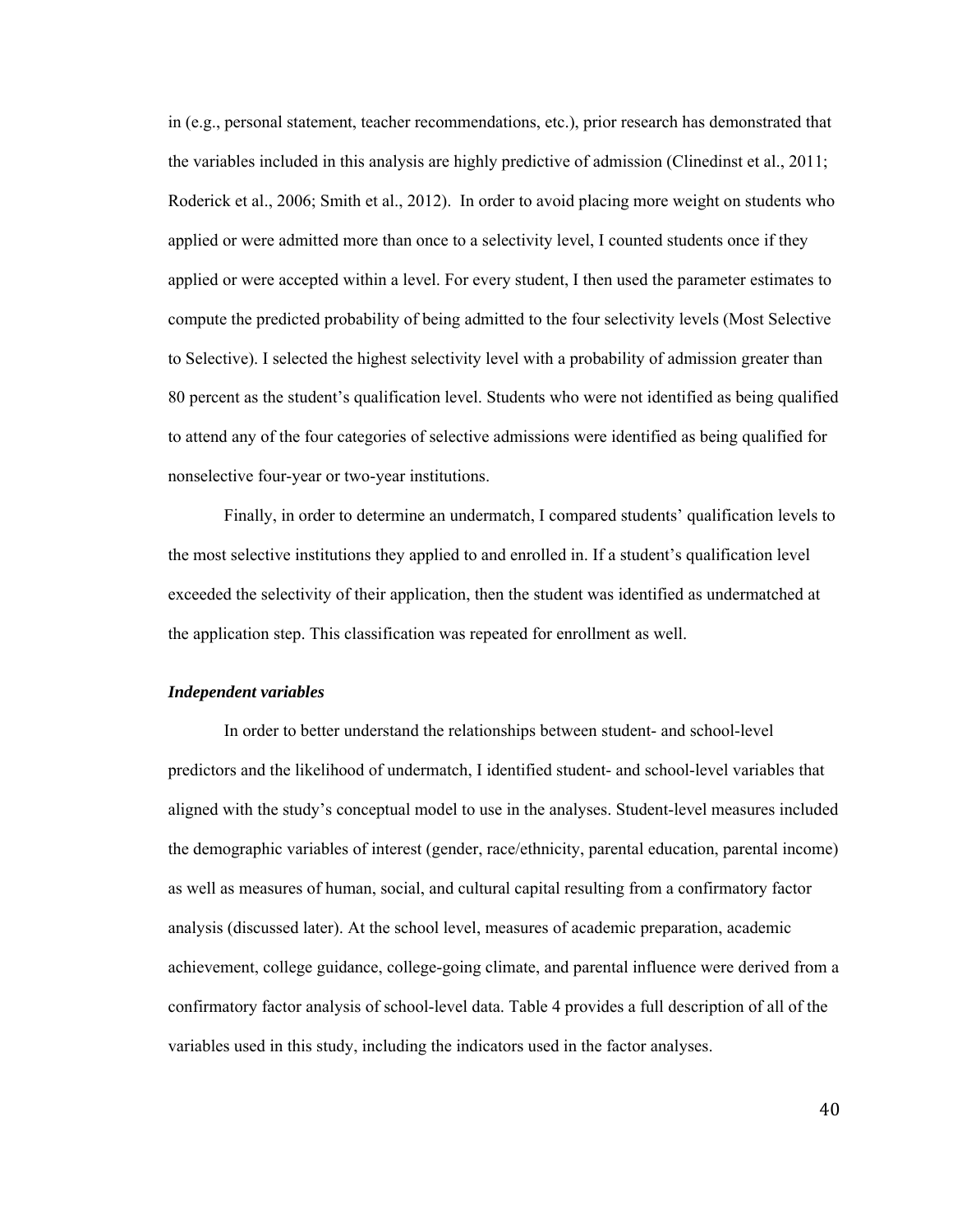## *Student-Level Predictors*

## *Demographics*

 Drawing from prior research, there are variations in how students with different demographic characteristics are academically prepared (Bell et al., 2009; College Board, 2012; Roderick et al., 2006), how they perceive college costs and financial aid (Avery & Kane, 2004; Avery & Turner, 2010; Perna & Steele, 2011), and there are variations across gender and race in college-going behaviors. Parental education is positively associated with the completion of steps to prepare for college (Chen, Wu, & Tasoff, 2010a), enroll in college (Perna and Titus, 2005), and attendance at a more selective institution (Bozick & Lauff, 2007). Therefore I included gender, race/ethnicity (i.e., Asian, Black, Latino, Other race, and White), and parental education as predictors in the analyses.

## *Human Capital: Demand for Higher Education & Supply of Resources*

A student's competitiveness in college admissions is based on their ability to demonstrate they are academically prepared and are likely to persist and graduate. Measures of academic achievement and preparation are also directly related to a student's qualification level and can be considered to be the student's demand for higher education. NCES calculates a student's  $12<sup>th</sup>$ grade unweighted academic GPA from the transcript data,, which includes grades in mathematics, science, English, social studies, and fine arts. I also used the highest SAT scores available as a predictor. NCES converted scores using a concordance table for students who had ACT scores instead. Subsequent reference to SAT scores, therefore, includes students who were ACT test takers. The number of AP or IB courses as well as the highest level of math taken by students was extracted from student transcript data by NCES. In addition, measures of family financial resources, or the supply of resources in the conceptual framework guiding this study, and have also been shown to be associated with undermatch (Bowen et al., 2009; Smith et al., 2012). The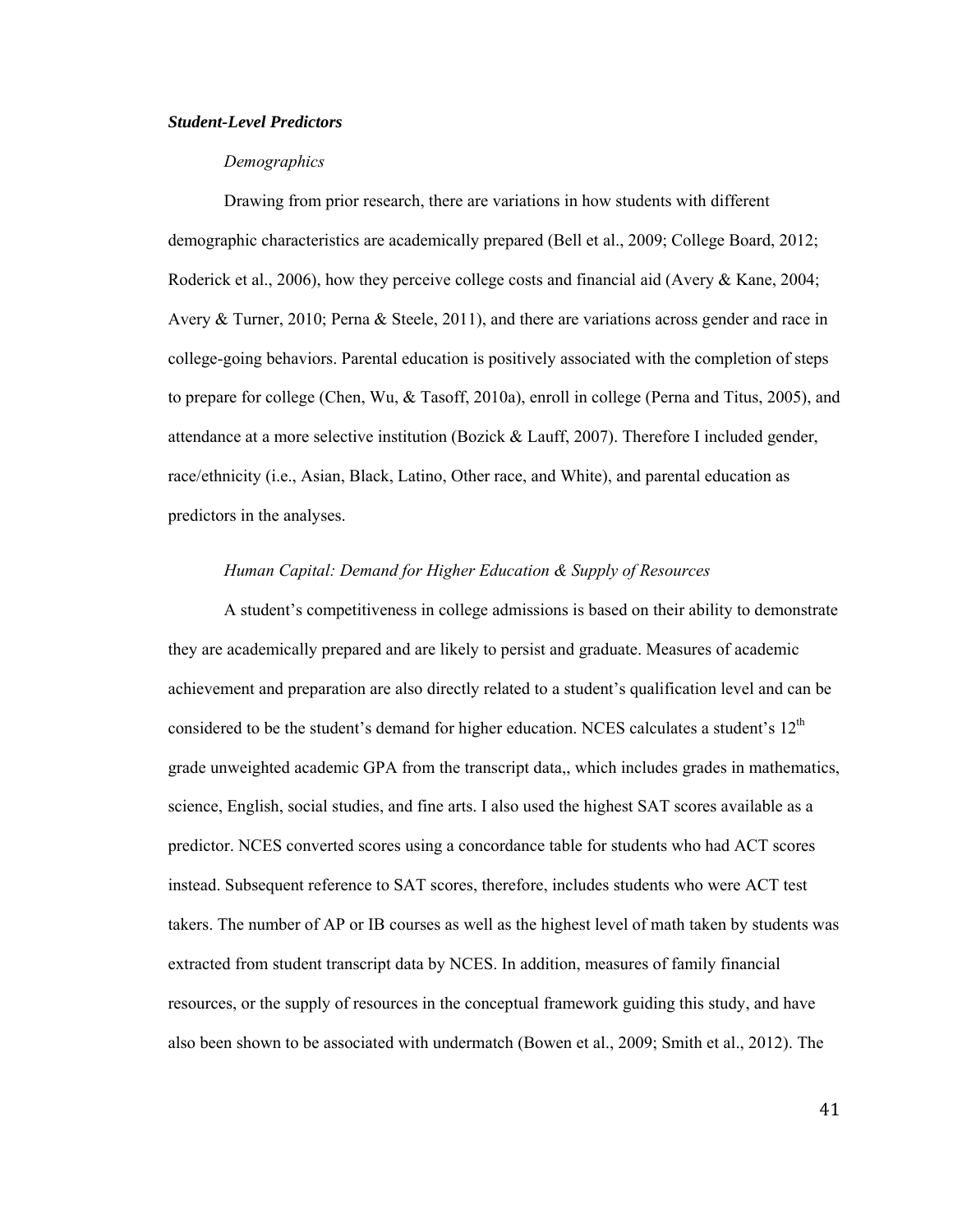family's 2002 income is included as the supply of resources, which asked in the Parent Survey. Missing values were imputed by NCES.

### *Human Capital: Expected Costs versus Expected Benefits of Higher Education*

 In order for students to apply to and enroll in college, students must believe the return (in the form of higher pay, improved quality of life, etc.) will be greater than their investment (in the form of foregone earnings and time). Several questions in the ELS:2002 dataset captured this cost-benefit tradeoff by asking students about the extent to which they agree with the following statements: "education is important for getting a job later on"; as well as the frequency with which they study to "increase job opportunities" or "ensure financial security," and are included in the study.

In order to represent college costs, the average cost of in-state public four-year tuition has been used in previous research (Perna & Titus, 2004). However, because the models used in the analyses include state-level fixed effects (discussed later), students were compared with other students within the same state rendering the average in-state tuition redundant. Therefore recognizing students propensity to enroll at institutions close to home (Mattern & Wyatt, 2009), I included the average sticker price as well as the average net price of institutions within a 50-mile radius to model postsecondary costs and availability of financial aid. These data on college costs and ZIP codes were drawn from IPEDS 2004 Institutional Characteristics and Student Financial Aid and Net Price files and distances were calculated using the ZIPCITYDISTANCE command in SAS.

## Social Capital

 Students' exposure to information is expected to shape the college choice process (Ceja, 2006; McDonough, 1997; Perna, 2000; Perna & Titus, 2005). Therefore, this study identified the persons (family members, friends, counselor, teachers) and sources (college publications, search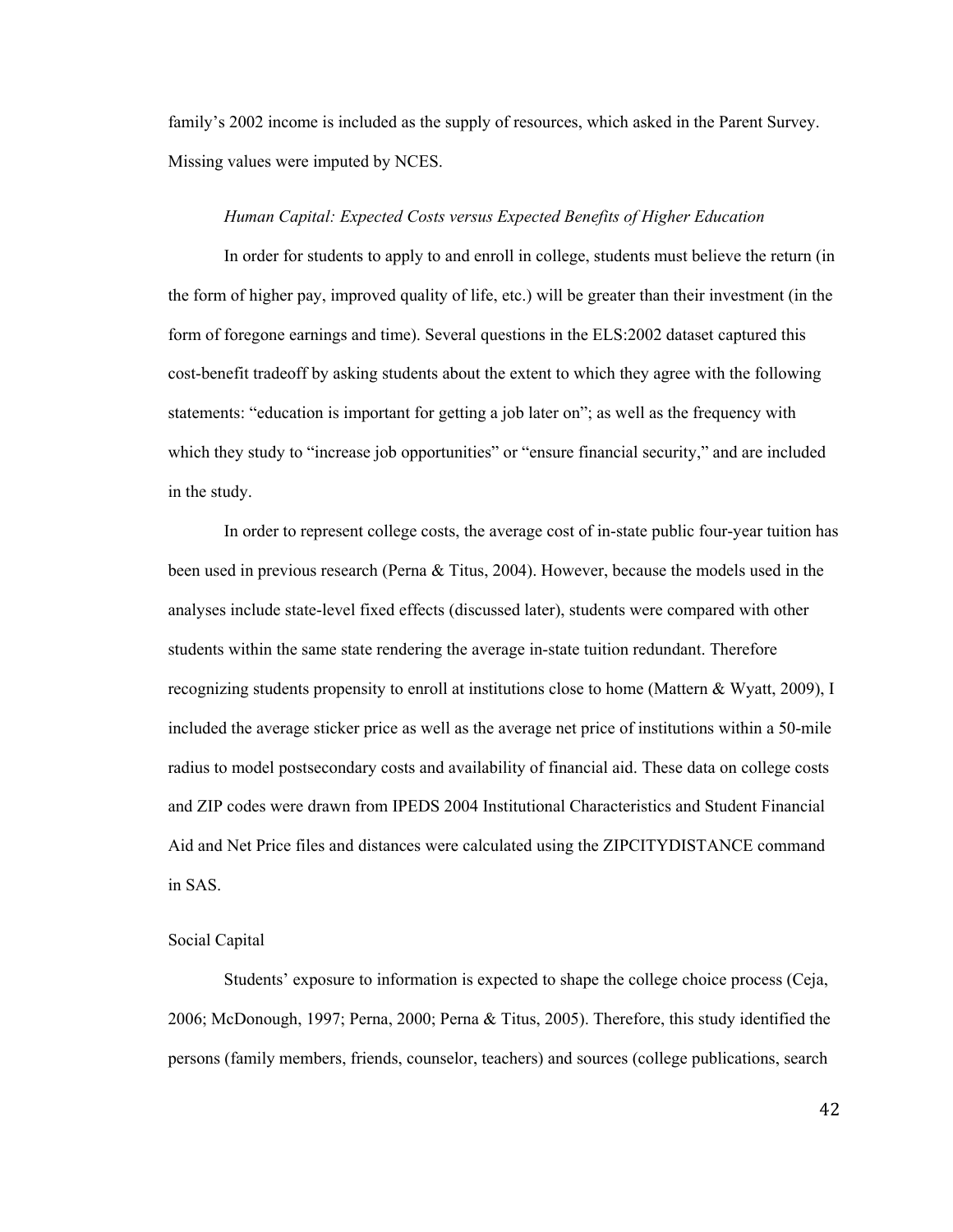guides) students report accessing for college entrance information. In addition, friends' postsecondary intentions (four-year college, two-year college, or job/military) were included. Parental involvement in school (whether parents contacted the school about plans after high school, are involved in school-based activities, gave advice to the student about teachers or courses) as well as the interactions that parents have with other parents (know parents of student's friends, received or performed favors for other parents) reflect the belief that parental involvement and interactions can serve as a form of social capital (Coleman, 1988; Perna & Titus, 2005) and were included in the analyses.

# *Cultural Capital: Value of College Attainment & Habitus*

 Cultural capital, or the set of embodied behaviors and preferences passed down from parent to child (Bourdieu, 1986) is challenging to measure, as ELS:2002 provides only a limited set of variables. I derived several measures of cultural capital through proxies used in previous research; parental education, a composite measure of the value of college attainment, and a composite measure of habitus, or college-promoting home environment. In order to better understand the actions students take during the application and enrollment processes, it is important to acknowledge that the level of their parent's education may shape what students know or perceive regarding the college choice processes (Bowen et al., 2009; Smith et al., 2012). College expectations from parents can be illustrated through whether they provided advice to the student regarding applying for college, or their communication with the school regarding plans after high school. Moreover, the educational expectations of friends, parents, and other adults (teachers, counselor, etc.) as well as the extent to which students value their own educational attainment influence the institutions students consider applying to and enrolling in (Engberg  $\&$ Wolniak, 2010; Perna & Titus, 2005). Other commonly used measures of the college-promoting home environment, or habitus, try to capture the presence of certain behaviors valued by the dominant culture, such as whether students have at least 50 books in the home, whether parents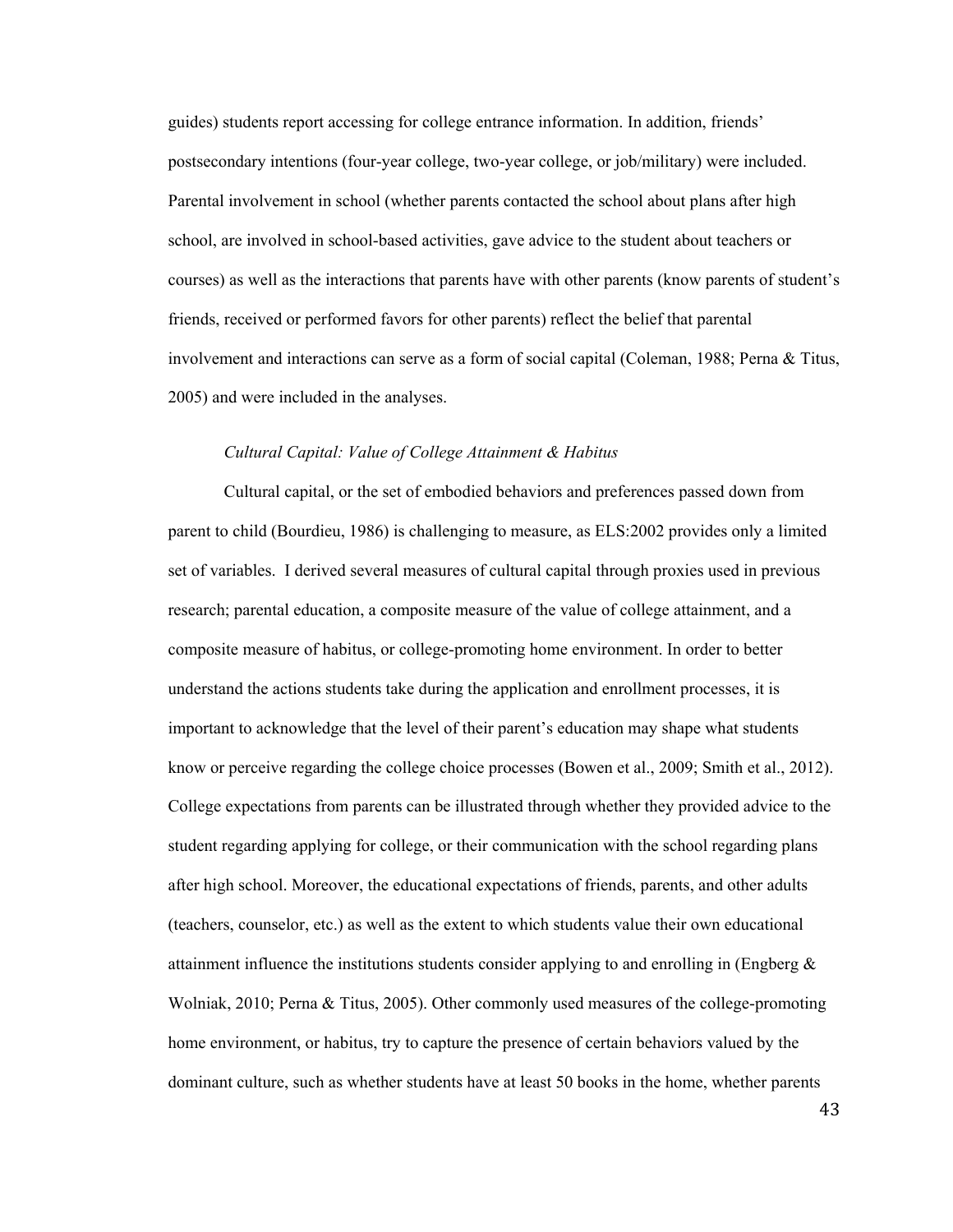take their children to the movies/concerts/plays, and whether parents provide information about community, national, or world events to their children.

### *High School-Level Predictors*

The high school-level measures in this study represent academic achievement; structural college-promoting norms (college-going climate and parental influence); and resources (academic preparation and college guidance) that may influence students to undermatch.

## *High School Resource: Academic Achievement and Preparation*

School-wide academic achievement is represented through the imputed and weighted averages for SAT scores (Bowen et al., 2009), the test administered by NCES, as well as GPA. High school-level measures of academic preparation reflect the extant literature on the benefits of programs such as AP, IB, and dual enrollment in preparing students for college (Roderick, Nagaoka, Coca, & Moeller, 2009; Saavedra, 2011). Measures of these programs and participation include: the percentage of students who are enrolled in AP or IB, the number of advanced math courses offered, and the number of AP or IB courses offered. ELS:2002 provides information on high school course offerings for 695 high schools in the sample. In order to standardize course offerings across high school, NCES assigns the Secondary School Course Classification System (CSSC) that codes every course offered in high schools. Using these CSSC definitions, I identified the number of AP and IB, as well as advanced math courses offered in these high schools.

### *High School Resource: College Guidance*

The extent to which college guidance is provided in the high school context is important, as many students (particularly underrepresented students) come to rely on these services. Four out of five students in a national sample report a school counselor, teacher, or coach as a source of information about college entrance requirements (Chen, Wu, & Tasoff, 2010a). The extent to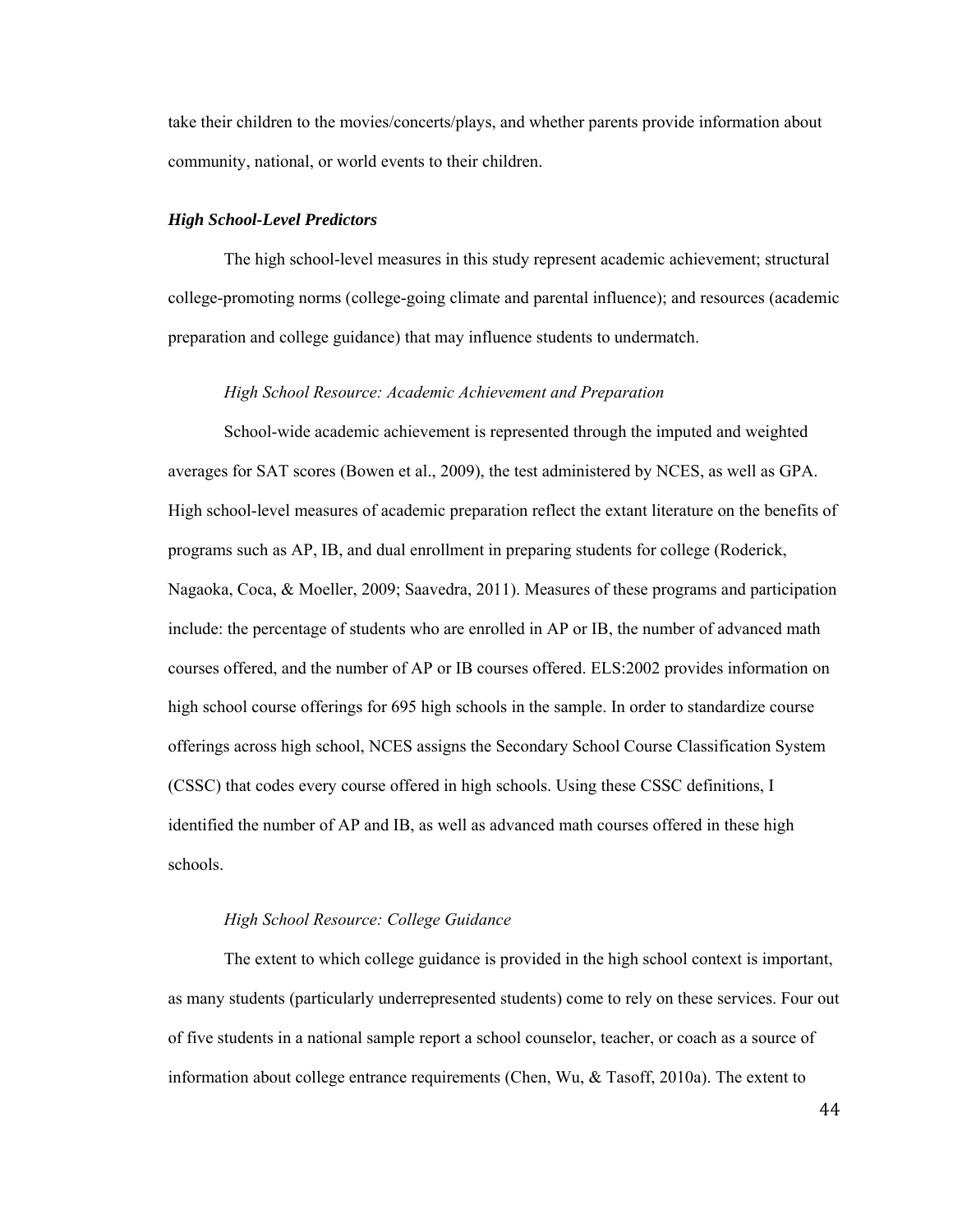which high schools provide college guidance and make available college guidance activities and services was measured through several variables, including the student-to-counselor ratio, the percentage of students who have indicated they have gone to the counselor for college information, as well as the percentage of seniors who accessed college guidance programming provided by the high school (college fairs, SAT prep courses, college application program, Engberg & Wolniak, 2010).

### *High School Structure: Expectations & College-going Climate*

At the high school level, the shares of students who enroll in two- or four-year sectors after graduating from high school, as well as students who decide to enter the job market or military are indicators of the overall college-going climate. In addition, research has shown that the expectations of students and school personnel influence the expectations and college choice process of individuals (Engberg & Wolniak, 2010; McDonough, 1997). This climate of expectation is reflected in several variables included in the study: "Counselors/teachers encourage students to enroll in academic classes," as well as aggregate measure of average parental contact with school, parental involvement in school-based activity, responses to parents receiving or performing favors for other parents, and parents giving advice to their children about teachers or courses (Engberg & Wolniak, 2010; Perna & Titus, 2005).

# *State Policy Context*

Finally, while NCES did not stratify its sampling of ELS:2002 by state, it is important to recognize that state-level policies and environment that may affect directly and indirectly the college choice process, particularly with regard to the availability of financial aid, the structure of the higher education system, strength of community college system, and other characteristics. Comparing students within their own state will account for these differences in state context.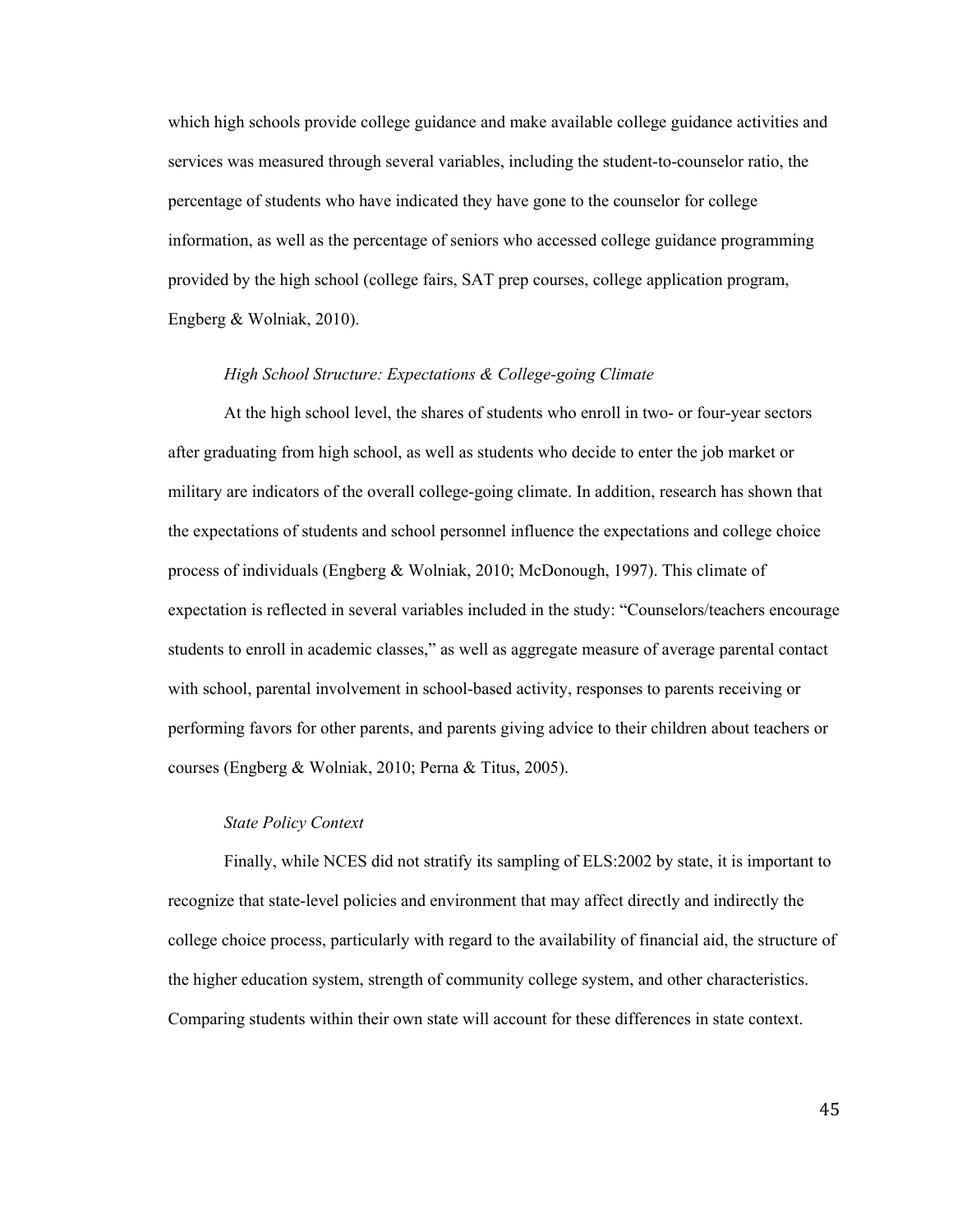Table 4. Description of Variables

*Variables Used to Determine Undermatch*

| <b>Institutional Selectivity</b> | A condensed version of Barron's Competitiveness Index. $1 =$ "Most"<br>Selective;" $2 =$ "Highly Selective;" $3 =$ "Very Selective;" $4 =$<br>"Selective;" $5 =$ "Less Selective & NonSelective;" $6 =$ "Two-Year"<br>College" (the "Special" Category was omitted); $7 =$ "No College" |
|----------------------------------|-----------------------------------------------------------------------------------------------------------------------------------------------------------------------------------------------------------------------------------------------------------------------------------------|
| <b>Student Qualifications</b>    | Derived variable. $1 =$ "Most Selective;" $2 =$ "Highly Selective;" $3 =$<br>"Very Selective;" $4 =$ "Selective;" $5 =$ "Less Selective &<br>NonSelective;" $6 =$ "Two-Year College" (the "Special" Category<br>was omitted)                                                            |

Definition

*Student-Level Predictors of Undermatch*

| Human Capital: Academic Achievement        |                                                                                                                                                                                                                                                                               |
|--------------------------------------------|-------------------------------------------------------------------------------------------------------------------------------------------------------------------------------------------------------------------------------------------------------------------------------|
| <b>SAT Scores</b>                          | Combined Math and Verbal SAT score; possible values range from<br>400-1600. ACT composite scores were converted to SAT scores by<br>NCES (TXEESATM).                                                                                                                          |
| High School GPA, 12 <sup>th</sup><br>grade | for all academic courses reported on the transcript (mathematics,<br>science, English, social studies, fine arts), unweighted and based on<br>a 4.0 scale (F1RAGP)                                                                                                            |
| <b>ELS Cognitive Test</b>                  | Standardized test composite score of averaged reading and math<br>scores in T-score (BYTXCSTD)                                                                                                                                                                                |
| Human Capital: Academic Preparation        |                                                                                                                                                                                                                                                                               |
| <b>Highest Math</b>                        | The highest level of half a year or more of math coursework<br>attempted by the $12th$ grade; derived using years of math<br>coursework in several courses. $1 =$ Algebra 1, $2 =$ Algebra<br>$2/Geometry$ , $3 = Pre-calculus/Trigonometry$ , $4 = Calculus$<br>$(F1S17C-H)$ |
| Number of AP or IB<br>courses              | The number of Advanced Placement or International Baccalaureate<br>courses reported on students' transcripts, in Carnegie units, over the<br>course of high school. (F1RAPIB)                                                                                                 |
| Human Capital: Supply of Resources         |                                                                                                                                                                                                                                                                               |
| <b>Total Income</b>                        | Family income reported by parent in 2001-02; imputed by NCES if<br>missing (BYINCOME). $1 = $0$ to \$25,000, $2 = $25,001$ to \$50,000,<br>$3 = $50,001$ to \$75,000, $4 = $75,001$ to \$100,000, $5 = over$<br>\$100,000.                                                    |
| Human Capital: Expected Benefits & Costs   |                                                                                                                                                                                                                                                                               |
| Studies to increase job<br>opportunities   | Response to the question: "How often do these things apply to<br>you?" $1 =$ "Almost never;" $2 =$ "Sometimes;" $3 =$ "Often;" and $4 =$<br>"Almost always" (BYS89H)                                                                                                          |
| Studies to ensure<br>financial security    | Response to the question: "How often do these things apply to<br>you?" $1 =$ "Almost never;" $2 =$ "Sometimes;" $3 =$ "Often;" and $4 =$<br>"Almost always" (BYS89P)                                                                                                          |
| Importance of getting<br>good education    | Response to the question: "How important is each of the following<br>to you in your life? Getting a good education" $1 = \text{``Not}$<br>important;" $2 =$ "Somewhat important;" $3 =$ "Very important"<br>(BYS37)                                                           |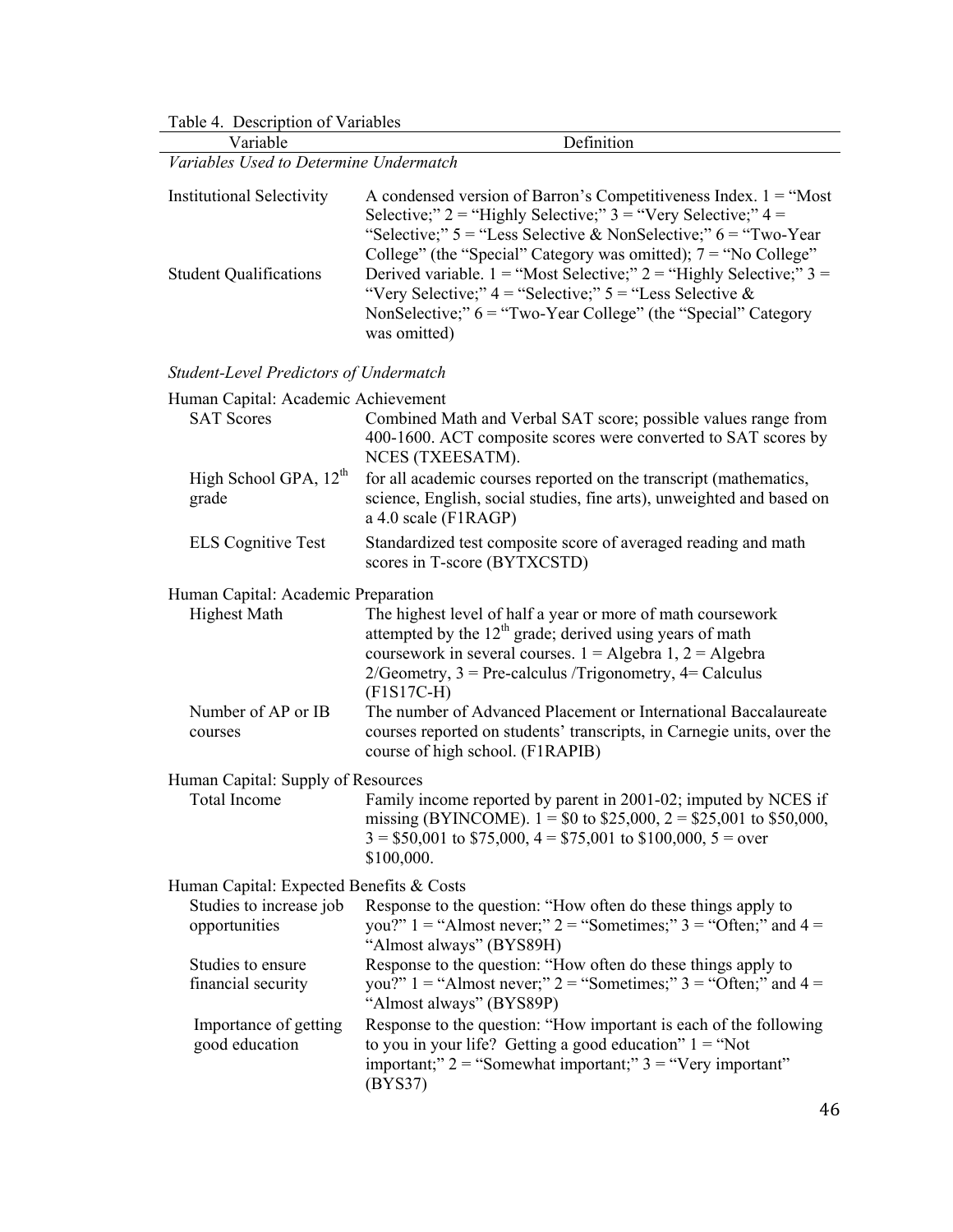| Education is important<br>to get a job later             | Response to the question: "How much do you agree or disagree<br>with the following statements about why you go to school? I go to<br>school because education is important for getting a job later on." 1<br>$=$ "Strongly Disagree;" 2 = "Disagree;" 3 = "Agree;" 4 = "Strongly<br>Agree;" (BYS27D) |
|----------------------------------------------------------|------------------------------------------------------------------------------------------------------------------------------------------------------------------------------------------------------------------------------------------------------------------------------------------------------|
| "Sticker price" tuition                                  | The average published tuition and fees from IPEDS 2004 Student<br>Financial Aid File.                                                                                                                                                                                                                |
| Net tuition                                              | The average cost of tuition and fees after considering institutional,<br>state, and federal aid from IPEDS 2004 Student Financial Aid File.                                                                                                                                                          |
| Habitus: Demographics                                    |                                                                                                                                                                                                                                                                                                      |
| Gender                                                   | Male = 0, Female = $1$ (BYSEX)                                                                                                                                                                                                                                                                       |
| Race/Ethnicity                                           | A series of dummy variables representing Asian, Black, Latino,<br>White, and Other (BYRACE R)                                                                                                                                                                                                        |
| Native Language is<br>English                            | Response to the question: "Is English your native language (the<br>first language you learned to speak when you were a child)?"<br>(BYSTLANG)                                                                                                                                                        |
| Social Capital: Sources of Information about College     |                                                                                                                                                                                                                                                                                                      |
| Has gone to counselor                                    | Response to the question: "Where have you gone for information                                                                                                                                                                                                                                       |
| for college info                                         | about the entrance requirements of various colleges?" $0 = \text{``No''} 1$<br>$=$ "Yes;" (F1S48A)                                                                                                                                                                                                   |
| Has gone to teacher<br>for college info                  | Response to the question: "Where have you gone for information<br>about the entrance requirements of various colleges?" $0 = \text{``No;" } 1$<br>$=$ "Yes;" (F1S48B)                                                                                                                                |
| Has gone to college<br>publications/websites<br>for info | Response to the question: "Where have you gone for information<br>about the entrance requirements of various colleges?" $0 = \text{``No;" } 1$<br>$=$ "Yes;" (F1S48I)                                                                                                                                |
| Has gone to college<br>representatives for info          | Response to the question: "Where have you gone for information<br>about the entrance requirements of various colleges?" $0 = \text{``No;" } 1$<br>$=$ "Yes;" (F1S48H)                                                                                                                                |
| Has gone to college<br>search guides for info            | Response to the question: "Where have you gone for information<br>about the entrance requirements of various colleges?" $0 = \text{``No''} 1$<br>$=$ "Yes;" (F1S48J)                                                                                                                                 |
| Has gone to friend for<br>college info                   | Response to the question: "Where have you gone for information<br>about the entrance requirements of various colleges?" $0 = "No;" 1$<br>$=$ "Yes;" (F1S48G)                                                                                                                                         |
| Has gone to parent for<br>college info                   | Response to the question: "Where have you gone for information<br>about the entrance requirements of various colleges?" $0 = \text{``No''} 1$<br>$=$ "Yes;" (F1S48D)                                                                                                                                 |
| Has gone to sibling<br>for college info                  | Response to the question: "Where have you gone for information<br>about the entrance requirements of various colleges?" $0 = \text{``No''} 1$<br>$=$ "Yes;" (F1S48E)                                                                                                                                 |
| Has gone to other<br>relative for college<br>info        | Response to the question: "Where have you gone for information<br>about the entrance requirements of various colleges?" $0 = "No;" 1$<br>$=$ "Yes;" (F1S48F)                                                                                                                                         |

Social Capital: Peer Networks

| How many friends | Response to the question: "How many of your friends plan to attend                        |
|------------------|-------------------------------------------------------------------------------------------|
|                  | plan to attend two-year a two-year community college or technical school?" $1 =$ "None of |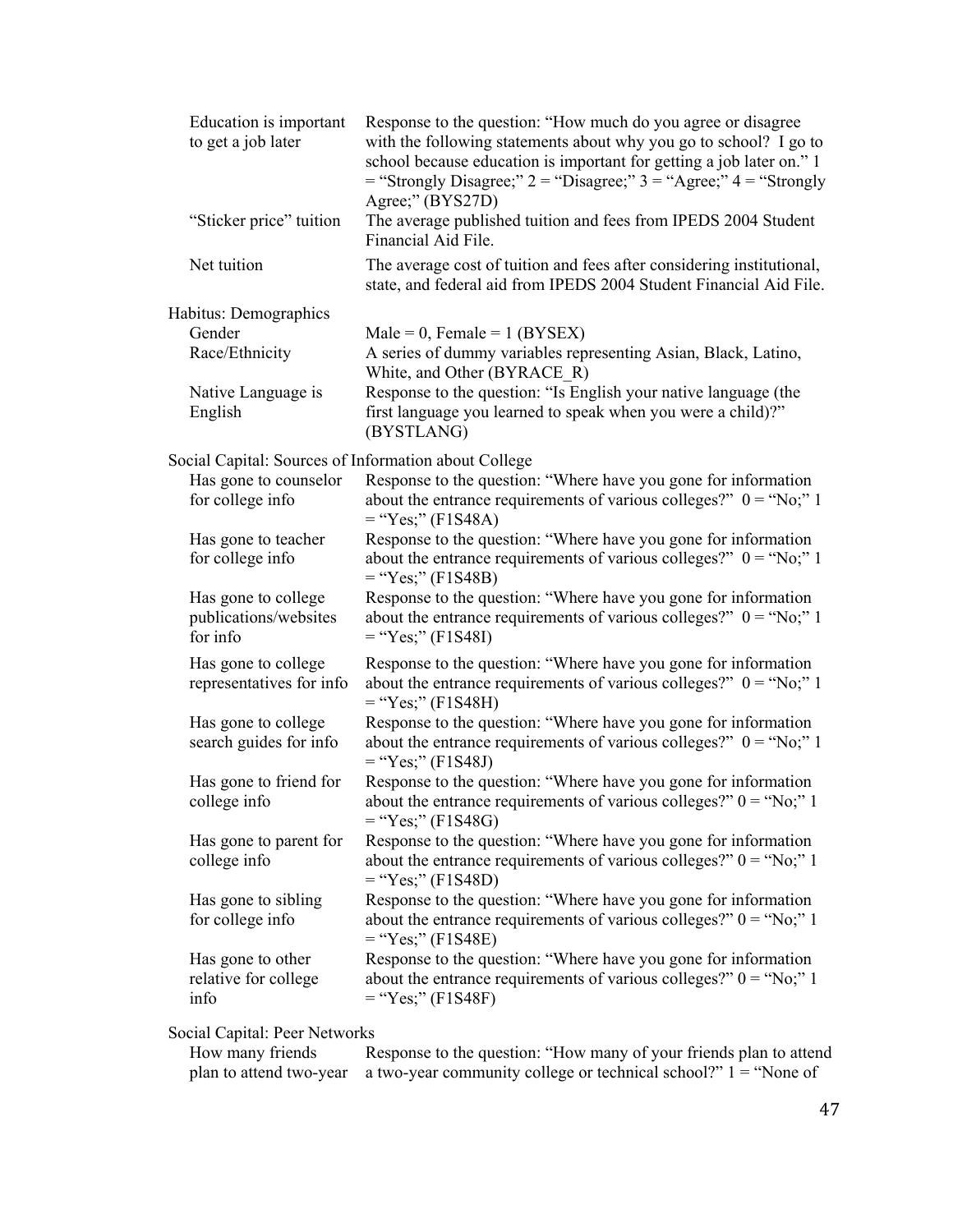| college                                                               | them;" $2 = "A few of them;"$ 3 = "Some of them;" $4 = "Most of$<br>them;" $5 =$ "All of them" (F1S65C)                                                                                                                                                                                                                                                                                            |
|-----------------------------------------------------------------------|----------------------------------------------------------------------------------------------------------------------------------------------------------------------------------------------------------------------------------------------------------------------------------------------------------------------------------------------------------------------------------------------------|
| How many friends<br>plan to attend four-<br>year college/university   | Response to the question: "How many of your friends plan to attend<br>a four-year college or university?" $1 =$ "None of them;" $2 =$ "A few<br>of them;" $3 =$ "Some of them;" $4 =$ "Most of them;" $5 =$ "All of<br>them" $(F1S65D)$                                                                                                                                                            |
| How many friends<br>plan to have full-time<br>job after high school   | Response to the question: "How many of your friends plan to have<br>a regular full-time job after high school?" $1 =$ "None of them;" $2 =$<br>"A few of them;" $3 =$ "Some of them;" $4 =$ "Most of them;" $5 =$<br>"All of them" (F1S65B)                                                                                                                                                        |
| Social Capital: Parent & Family Networks                              |                                                                                                                                                                                                                                                                                                                                                                                                    |
| Parent involved in<br>school-based<br>activities w/student            | Response to the question: "In this school year, do you or your<br>spouse/partner do any of the following? Belong to the school's<br>parent-teacher organization; attend parent-teacher organization<br>meetings; take part in parent-teacher organization activities; act as a<br>volunteer at the school; belong to other organization with parents<br>from school" $0 = "No;" 1 = "Yes" (BYP54)$ |
| Parent knows parents<br>of students' friends                          | Response to the question: "For up to 3 of your tenth grader's close<br>friends, please indicate the following: Do you know this friend's<br>mother? Father?" $0 =$ "None;" $1 =$ "One friend's parent/s;" $2 =$<br>"Two friends' parent/s;" $3 =$ "Three friends' parent/s;" (BYP59DA;<br>BYP59EA; BYP59DB; BYP59EB; BYP59DC; BYP59EC)                                                             |
| Friend's parent gave<br>advice about<br>teachers/courses to<br>parent | Response to the question: Looking back over the past year, how<br>many times did the following occur? gave me advice about teachers<br>and/or courses at my tenth grader's school" $1 =$ "None;" $2 =$ "Once<br>or twice;" $3 =$ "Three or four times;" $4 =$ "More than four times"<br>(BYP60A)                                                                                                   |
| Friend's parent did<br>favor                                          | Response to the question: "Looking back over the past year, how<br>many times did the following occur? did me a favor" $1 =$ "None;" 2<br>$=$ "Once or twice;" 3 = "Three or four times;" 4 = "More than four<br>times" (BYP60B)                                                                                                                                                                   |
| Friend's parent<br>received favor                                     | Response to the question: "Looking back over the past year, how<br>many times did the following occur? received a favor from me" $1 =$<br>"None;" $2 =$ "Once or twice;" $3 =$ "Three or four times;" $4 =$<br>"More than four times" (BYP60C)                                                                                                                                                     |
| Cultural Capital: Value of College Attainment                         |                                                                                                                                                                                                                                                                                                                                                                                                    |
| Highest Level of<br>Parental Ed                                       | Highest level reported for either parent. NCES imputed where<br>missing. Dummy variables were coded for "High school or less;"<br>"Some College, no degree;" "Associate's degree;" "Bachelor's<br>degree or higher;" (BYPARED)                                                                                                                                                                     |
| Close relative's desire<br>for 10th grader after<br>high school       | Response to the question: "What do the following people think is<br>the most important thing for you to do right after high school? A<br>close relative" $1 =$ "Go to college;" $0 =$ "Get a full-time job; Enter a<br>trade school or an apprenticeship; Enter military service; Get<br>married; They think I should do what I want" (BYS66D)                                                     |
| School counselor's<br>desire for 10th grader<br>after high school     | Response to the question: "What do the following people think is<br>the most important thing for you to do right after high school?<br>School counselor" $1 =$ "Go to college;" $0 =$ "Get a full-time job;                                                                                                                                                                                        |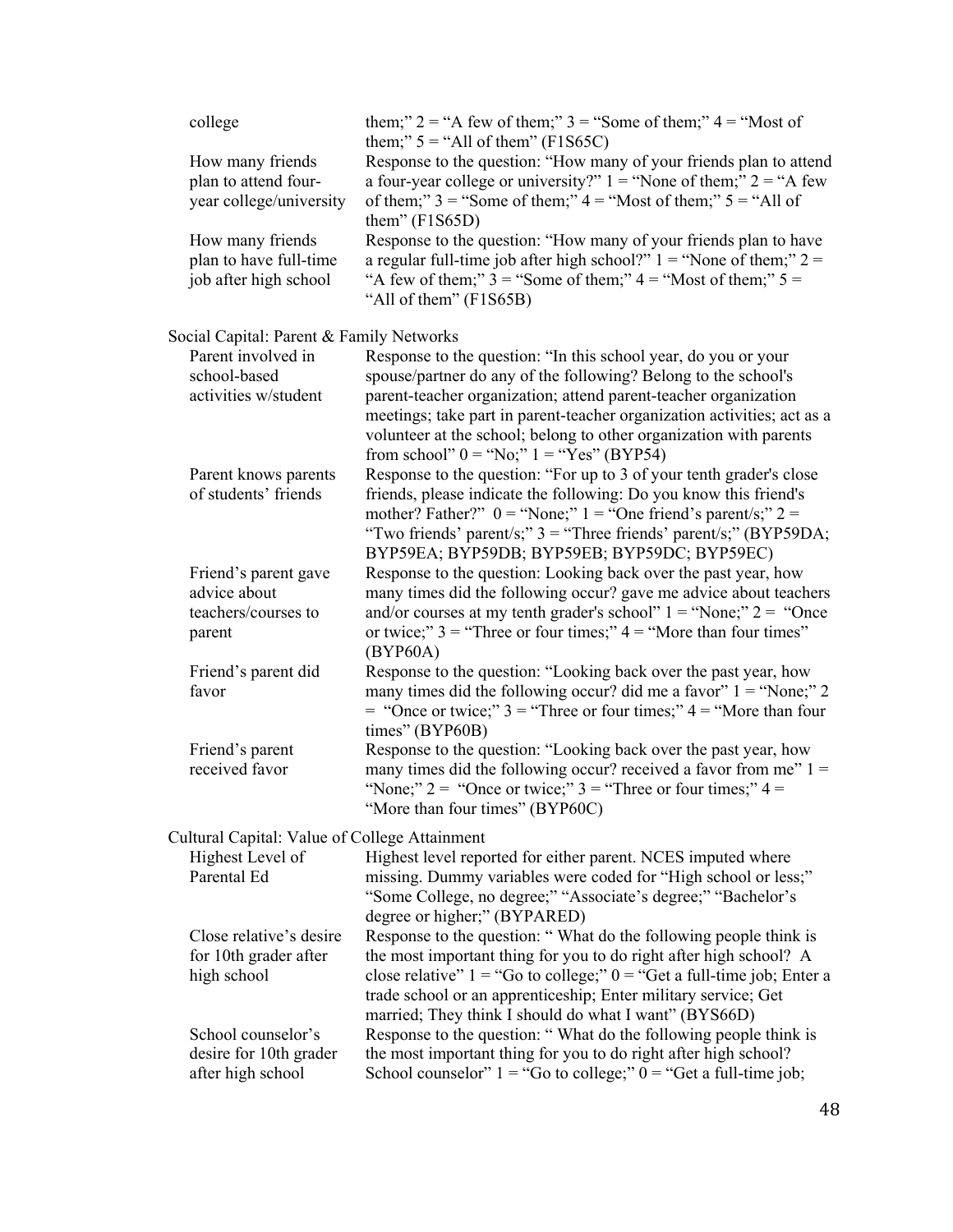| Favorite teacher's<br>desire for 10th grader<br>after high school           | Enter a trade school or an apprenticeship; Enter military service;<br>Get married; They think I should do what I want" (BYS66E)<br>Response to the question: "What do the following people think is<br>the most important thing for you to do right after high school?<br>Favorite teacher" $1 =$ "Go to college;" $0 =$ "Get a full-time job;<br>Enter a trade school or an apprenticeship; Enter military service;<br>Get married; They think I should do what I want" (BYS66F) |
|-----------------------------------------------------------------------------|-----------------------------------------------------------------------------------------------------------------------------------------------------------------------------------------------------------------------------------------------------------------------------------------------------------------------------------------------------------------------------------------------------------------------------------------------------------------------------------|
| Parents' desire for<br>10th grader after high<br>school                     | The maximum response of mother and father's responses to the<br>question: "What do the following people think is the most<br>important thing for you to do right after high school?<br>Mother/Father" $1 =$ "Go to college;" $0 =$ "Get a full-time job; Enter<br>a trade school or an apprenticeship; Enter military service; Get<br>married; They think I should do what I want" (BYS66A; BYS66B)                                                                               |
| Friend's desire for<br>10th grader after high<br>school                     | The maximum response of mother and father's responses to the<br>question: "What do the following people think is the most<br>important thing for you to do right after high school? Friend" $1 =$<br>"Go to college;" $0 =$ "Get a full-time job; Enter a trade school or an<br>apprenticeship; Enter military service; Get married; They think I<br>should do what I want" (BYS66A; BYS66B)                                                                                      |
| Cultural Capital: Habitus                                                   |                                                                                                                                                                                                                                                                                                                                                                                                                                                                                   |
| Parent contacted<br>school about plans<br>after high school                 | Response to the question: "Since your tenth grader's school opened<br>last fall, how many times have you or your spouse/partner<br>contacted the school about the following? Your tenth grader's plans<br>after leaving high school" $1 =$ "None;" $2 =$ "Once or twice;" $3 =$<br>"Three or four times;" $4 =$ "More than four times" (BYP53C)                                                                                                                                   |
| Family has more than<br>50 books                                            | Response to the question: "Does your family have the following in<br>your home? More than 50 books" $0 = "No;" 1 = "Yes" (BYS84H)$                                                                                                                                                                                                                                                                                                                                                |
| Parent provides<br>advice about applying<br>to college after high<br>school | Response to question: "In the first semester or term of this school<br>year, how often have you and/or your spouse/partner provided<br>advice or information about the following to your tenth grader?<br>Applying to college or other schools after high school" $1 =$<br>"Never;" $2 =$ "Sometimes;" $3 =$ "Often" (BYP56C)                                                                                                                                                     |
| Parent provides info<br>about comm/national<br>world events                 | Response to the question: "In the first semester or term of this<br>school year, how often have you and/or your spouse/partner<br>provided advice or information about the following to your tenth<br>grader? Community, national, and world events" $1 =$ "Never;" $2 =$<br>"Sometimes;" $3 =$ "Often" (BYP56E)                                                                                                                                                                  |
| Attend Concert/<br>plays/movies with<br>$10th$ grader                       | Response to the question: "Looking back over the past year, how<br>frequently did you and your tenth grader participate in the<br>following activities together? Attending concerts, plays, or movies<br>outside of school" $1 =$ "Never;" $2 =$ "Rarely;" $2 =$ "Sometimes;" 3<br>$=$ "Frequently" (BYP57C)                                                                                                                                                                      |

## *`School-Level Predictors of Undermatch*

| Academic Achievement |                                                                                      |
|----------------------|--------------------------------------------------------------------------------------|
| Average SAT score    | Imputed score from student-level SAT score and weighted at the                       |
|                      | high school-level. Values range from 400-1600.                                       |
| Average ELS score    | Imputed score from student-level SAT score and weighted at the<br>high school-level. |
|                      |                                                                                      |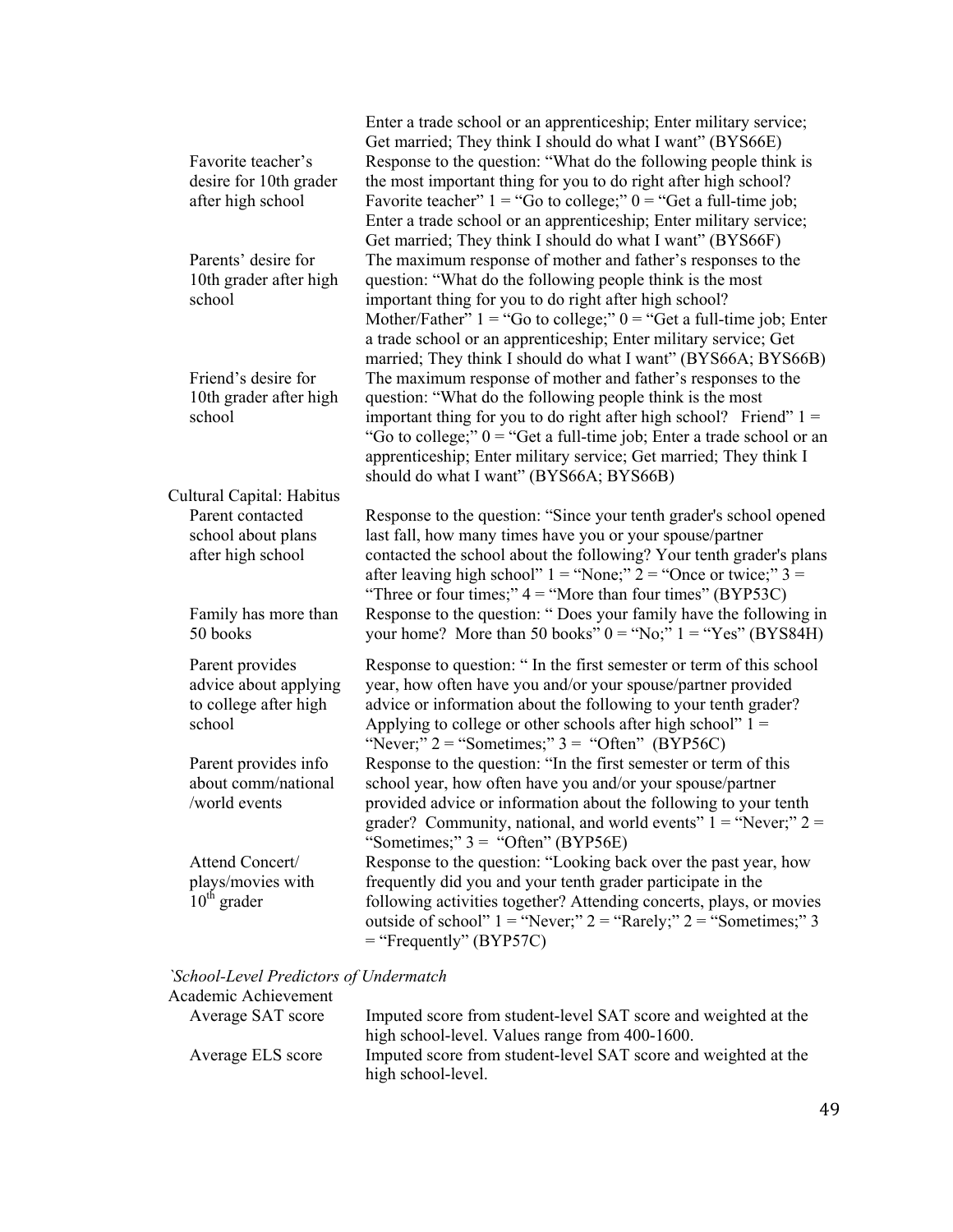| Average GPA                                                                   | Average (imputed & weighted) academic GPA at the high school-<br>level.                                                                                                                                                                                                                                                                                                                            |
|-------------------------------------------------------------------------------|----------------------------------------------------------------------------------------------------------------------------------------------------------------------------------------------------------------------------------------------------------------------------------------------------------------------------------------------------------------------------------------------------|
| <b>Academic Preparation</b><br>Pct. of student body<br>in AP courses          | Values greater than 80% were set to 81% by NCES. (F1A22F)                                                                                                                                                                                                                                                                                                                                          |
| Number of AP/IB<br>courses available at<br>school                             | From course offering file. Codes that were identified by NCES as<br>Advanced Placement courses are summed for each school.<br>(F1OCSSC)                                                                                                                                                                                                                                                            |
| Number of advanced<br>math courses<br>available at school                     | From course offering file. Codes that were identified by NCES as<br>International Baccalaureate courses are summed for each school.<br>(F1OCSSC)                                                                                                                                                                                                                                                   |
| College Guidance                                                              |                                                                                                                                                                                                                                                                                                                                                                                                    |
| Counselor-Student<br>Ratio                                                    | # full-time guidance counselors in 2001-2002 (BYA23K) / Total<br>school enrollment-2001/02 (CP02STEN)                                                                                                                                                                                                                                                                                              |
| Pct. of 12th graders<br>attend college<br>application programs                | Response to the question: "What percentage of 12th grade students<br>do the following at or through your school? Attend programs on<br>college application procedures" $1 = \text{None}$ ; $2 = 1-10\%$ ; $3 = 11-24\%$ ;<br>$4 = 25-49\%$ ; $5 = 50-74\%$ ; $6 = 75-100\%$ (F1A20A)                                                                                                               |
| Pct. of 12th graders<br>attend school SAT<br>/ACT courses                     | Response to the question: "What percentage of 12th grade students<br>do the following at or through your school? Attend school SAT or<br>ACT courses" $1 = \text{None}$ ; $2 = 1-10\%$ ; $3 = 11-24\%$ ; $4 = 25-49\%$ ; $5 =$<br>50-74%; $6 = 75 - 100\%$ (F1A20C)                                                                                                                                |
| Pct. of 12th graders<br>attend college fairs                                  | Response to the question: "What percentage of 12th grade students<br>do the following at or through your school? Attend college fairs" 1<br>= None; 2 = 1-10%; 3 = 11-24%; 4 = 25-49%; 5 = 50-74%; 6 = 75-<br>100% (F1A20D)                                                                                                                                                                        |
| Pct. of 10th graders<br>who have gone to<br>counselor for college<br>info     | Average (and imputed) number of students who have gone to<br>counselor for college information (F1S48A)                                                                                                                                                                                                                                                                                            |
|                                                                               | College-Going Climate/College-Promoting Networks                                                                                                                                                                                                                                                                                                                                                   |
|                                                                               | Pct. 10th graders in Response to the question: "Approximately what percentage of your                                                                                                                                                                                                                                                                                                              |
| college prep program                                                          | 10th grade students is in each of the following instructional<br>programs? College prep, academic, or specialized academic (such<br>as science or math)" Values range from 0-100. (BYA14B)                                                                                                                                                                                                         |
| Counselors/teachers<br>encourage students to<br>enroll in academic<br>classes | Response to question: "Indicate how much each of the<br>characteristics listed below describes your school's environment?<br>Counselors and teachers encourage students to enroll in academic<br>classes" $1 =$ "Not at all accurate;" $2 =$ "Not at all accurate--<br>Somewhat accurate;" $3 =$ "Somewhat accurate;" $4 =$ "Somewhat"<br>accurate--Very accurate;" $5 =$ "Very accurate" (F1A38L) |
| Pct. of 2003 grads<br>went to 4-yr colleges                                   | $1 = \text{None}$ ; $2 = 1-10\%$ ; $3 = 11-24\%$ ; $4 = 25-49\%$ ; $5 = 50-74\%$ ; $6 =$<br>75-100% (F1A19A)                                                                                                                                                                                                                                                                                       |
| Pct. of 2003 grads<br>went to 2-yr colleges                                   | $1 = \text{None}$ ; $2 = 1-10\%$ ; $3 = 11-24\%$ ; $4 = 25-49\%$ ; $5 = 50-74\%$ ; $6 =$<br>75-100% (F1A19B)                                                                                                                                                                                                                                                                                       |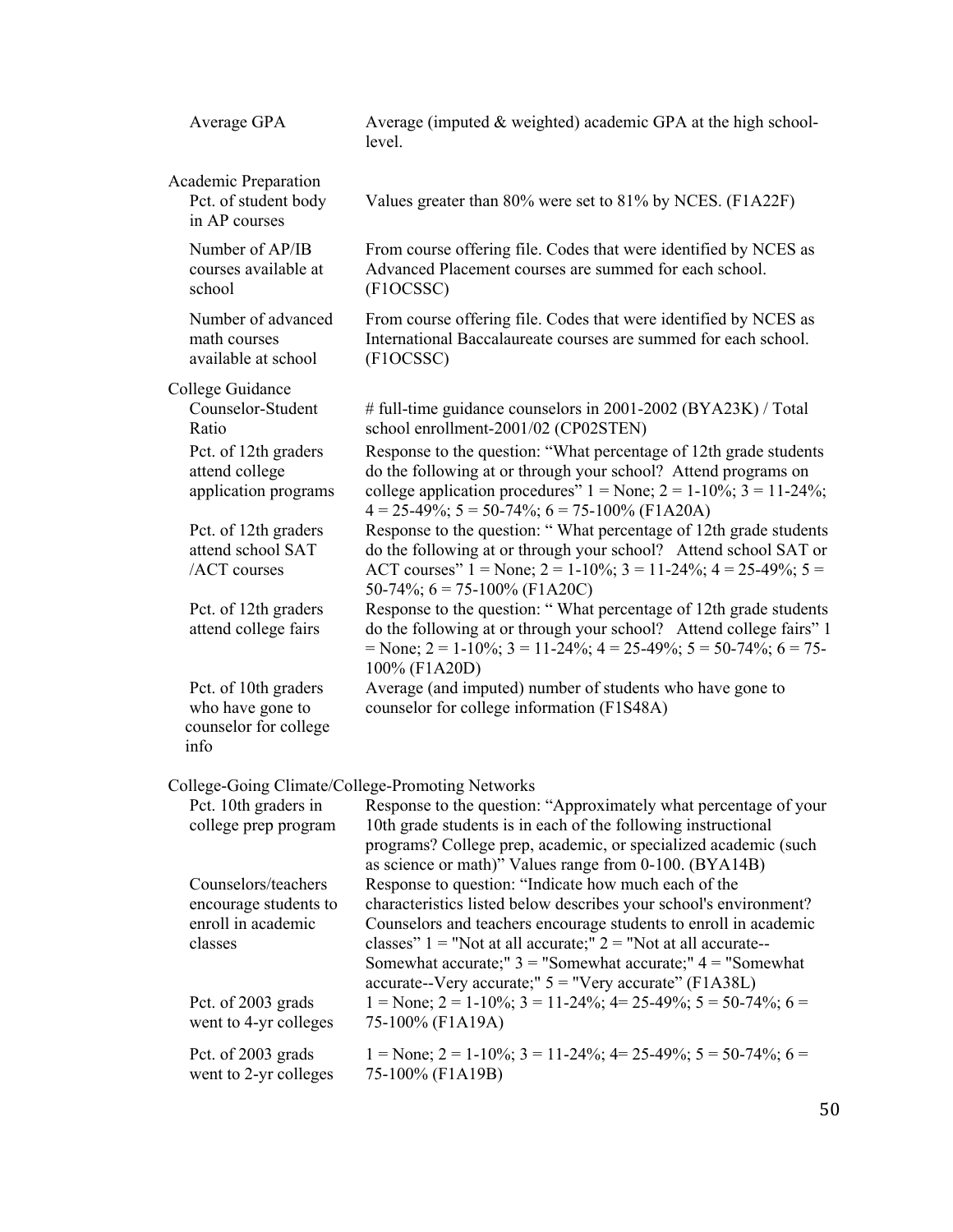| Pct. of 2003 grads<br>entered labor market<br>or military                   | $1 = \text{None}$ ; $2 = 1-10\%$ ; $3 = 11-24\%$ ; $4 = 25-49\%$ ; $5 = 50-74\%$ ; $6 =$<br>75-100% (F1A19C) |
|-----------------------------------------------------------------------------|--------------------------------------------------------------------------------------------------------------|
| Parental Involvement/Influence                                              |                                                                                                              |
| Avg parent contacts<br>with school                                          | Weighted school average of student-level measure BYP53C.<br>Possible values range from 1.0 to 4.0.           |
| Avg parent involved<br>in school-based<br>activities                        | Weighted school average of student-level measure BYP54.<br>Possible values range from 0.0 to 1.0.            |
| Avg response to<br>friend's parent<br>received favor                        | Weighted school average of student-level measure BYP60C.<br>Possible values range from 1.0 to 4.0.           |
| Avg response to<br>friend's parent gave<br>advice about<br>teachers/courses | Weighted school average of student-level measure BYP60A.<br>Possible values range from 1.0 to 4.0.           |
| Avg response to<br>friend's parent did<br>favor                             | Weighted school average of student-level measure BYP60B.<br>Possible values range from 1.0 to 4.0.           |
| $0.0000$ $\Gamma$ $\Gamma$ $0.2002$                                         |                                                                                                              |

*Source*: ELS:2002

# *Missing Data*

External validity is the extent to which findings can be generalized to a population. Missing data is one possible threat to validity. Some of the missing data in ELS:2002 arise from (a) legitimate skips of items or sections of the survey that were not pertinent, (b) respondents that did not know the answer to a question, or (c) incomplete responses. While a great deal of the missing data was minimized through the selection criteria used to restrict the sample (e.g., students who participated in all three waves of ELS), some missingness remains in the sample across the study's variables of interest (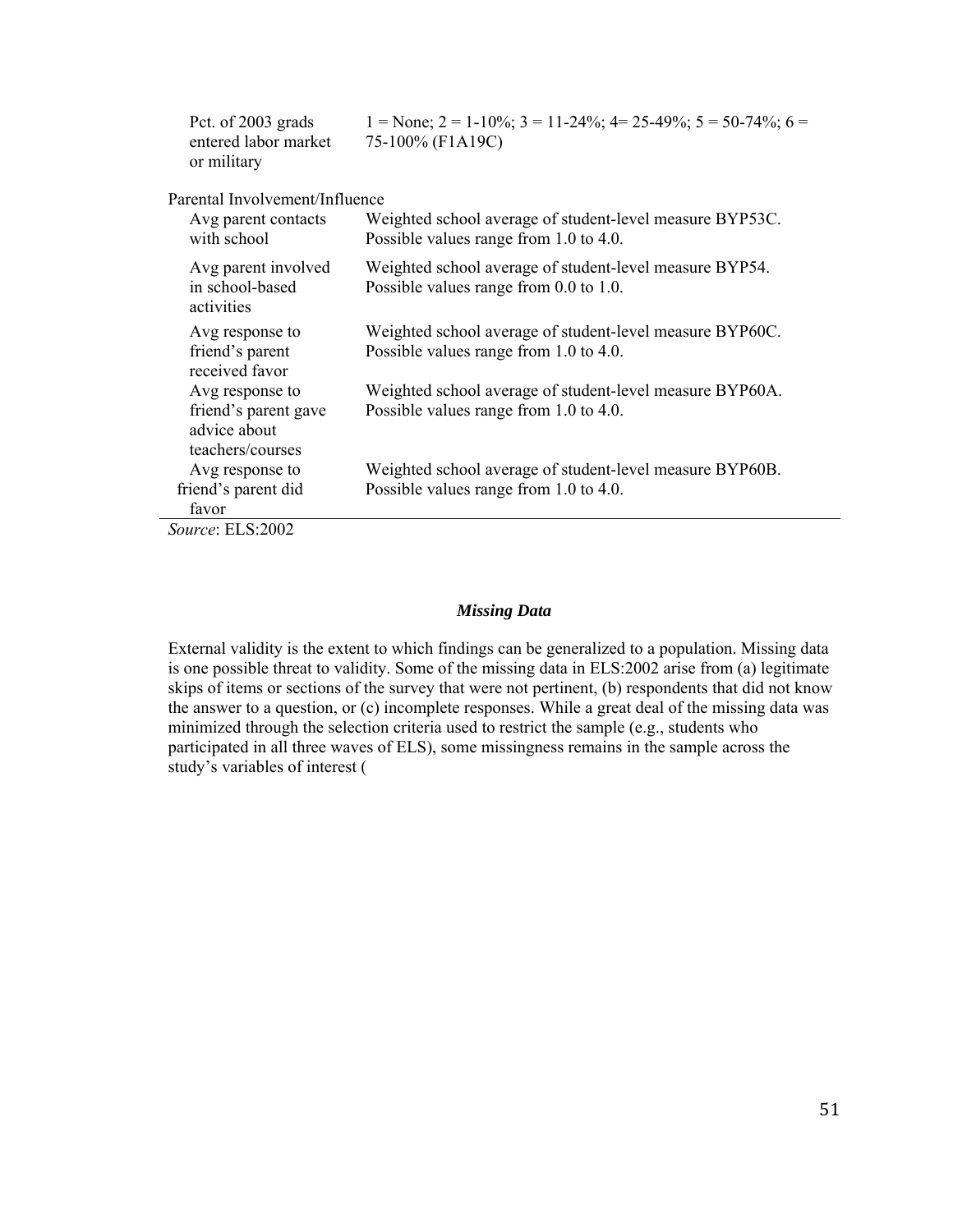Table 5).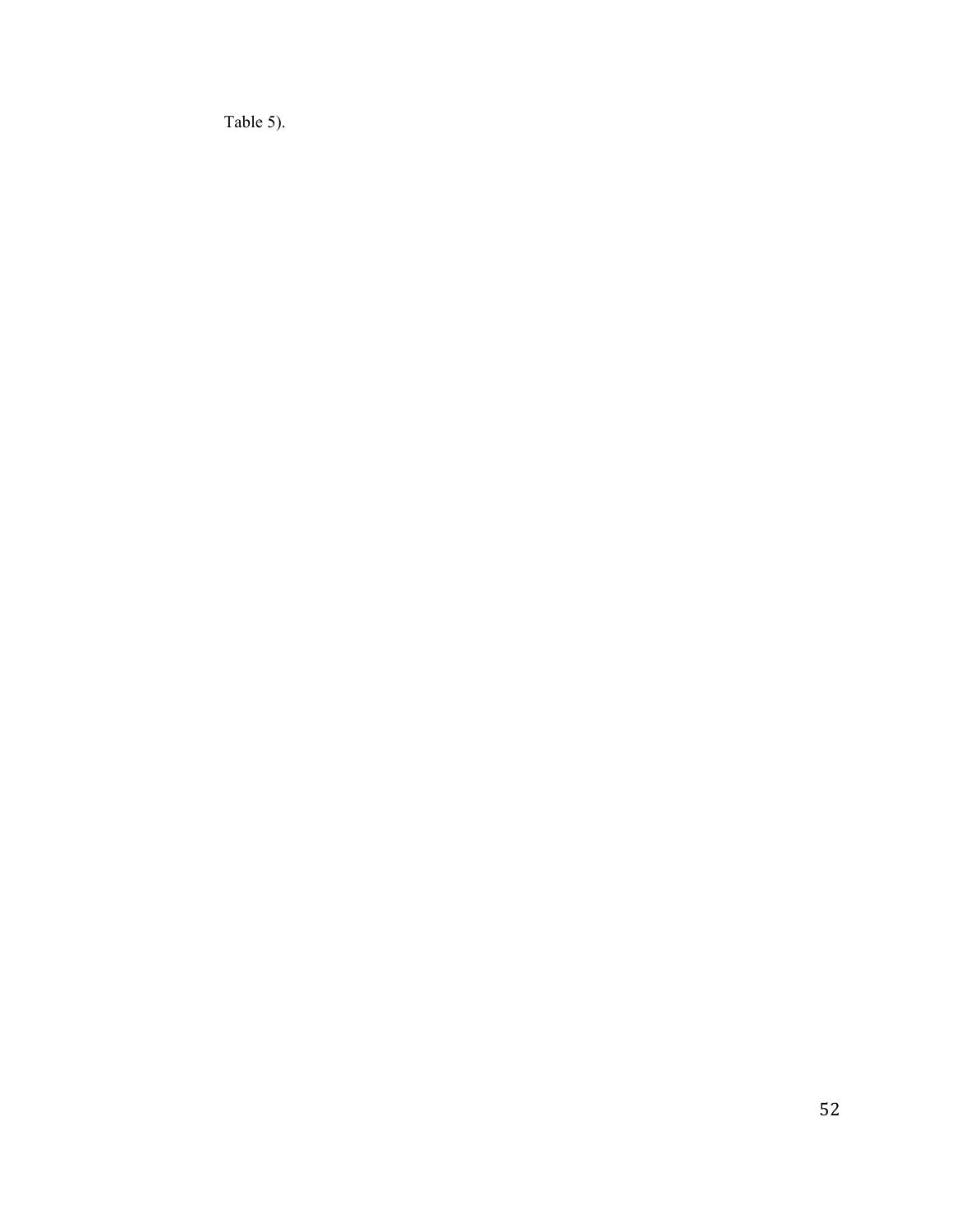| rabic 9. I roportion or cases in the anarytic sample, missing uata prior to imputation |                      |
|----------------------------------------------------------------------------------------|----------------------|
|                                                                                        | Percent              |
| Variable<br><b>Student-Level Predictors</b>                                            | Missing <sup>b</sup> |
|                                                                                        |                      |
| Human Capital: Academic Achievement<br><b>SAT Scores</b>                               |                      |
|                                                                                        | 19.6                 |
| High School GPA, 12 <sup>th</sup> grade                                                | 5.6                  |
| <b>ELS</b> Cognitive Test                                                              | 0.0                  |
| Human Capital: Academic Preparation                                                    |                      |
| <b>Highest Math</b>                                                                    | 2.6                  |
| Number of AP or IB courses                                                             | 5.6                  |
| Human Capital: Supply of Resources                                                     |                      |
| <b>Total Income</b>                                                                    | 0.0                  |
| Human Capital: Expected Benefits & Costs                                               |                      |
| Studies to increase job opportunities                                                  | 23.4                 |
| Studies to ensure financial security                                                   | 24.9                 |
| Importance of getting good education                                                   | 1.0                  |
| Education is important to get a job later                                              | 1.0                  |
| "Sticker price" tuition                                                                |                      |
| Net tuition                                                                            |                      |
| Habitus: Demographics                                                                  |                      |
| Gender                                                                                 | 0.0                  |
| Race/Ethnicity                                                                         | 0.0                  |
| Native Language is English                                                             | 0.0                  |
| Social Capital: Sources of Information about College                                   |                      |
| Has gone to counselor for college info                                                 | 16.9                 |
| Has gone to teacher for college info                                                   | 16.9                 |
| Has gone to college publications/websites for info                                     | 16.9                 |
| Has gone to college representatives for info                                           | 16.9                 |
| Has gone to college search guides for info                                             | 16.9                 |
| Has gone to friend for college info                                                    | 16.9                 |
| Has gone to parent for college info                                                    | 16.9                 |
| Has gone to sibling for college info                                                   | 16.9                 |
| Has gone to other relative for college info                                            | 16.9                 |
| Social Capital: Peer Networks                                                          |                      |
| How many friends plan to attend two-year college                                       | 1.2                  |
| How many friends plan to attend four-year college/university                           | 1.5                  |
| How many friends plan to have full-time job after high school                          | 1.0                  |
| Social Capital: Parent & Family Networks                                               |                      |
| Parent involved in school-based activities w/student                                   | 13.1                 |
| Parent knows parents of students' friends                                              | 16.3                 |
| Friend's parent gave advice about teachers/courses to parent                           | 15.1                 |
| Friend's parent did favor                                                              | 15.1                 |
| Friend's parent received favor                                                         | 15.1                 |
| Cultural Capital: Value of College Attainment                                          |                      |
| Highest Level of Parental Ed                                                           | 0.0                  |
| Close relative's desire for 10th grader after high school                              | 3.1                  |
| School counselor's desire for 10th grader after high school                            | 6.4                  |
| Favorite teacher's desire for 10th grader after high school                            | 5.5                  |
| Parents' desire for 10th grader after high school                                      | 1.5                  |

| Table 5. Proportion of cases in the analytic sample <sup>a</sup> missing data prior to imputation |  |  |  |  |  |
|---------------------------------------------------------------------------------------------------|--|--|--|--|--|
|---------------------------------------------------------------------------------------------------|--|--|--|--|--|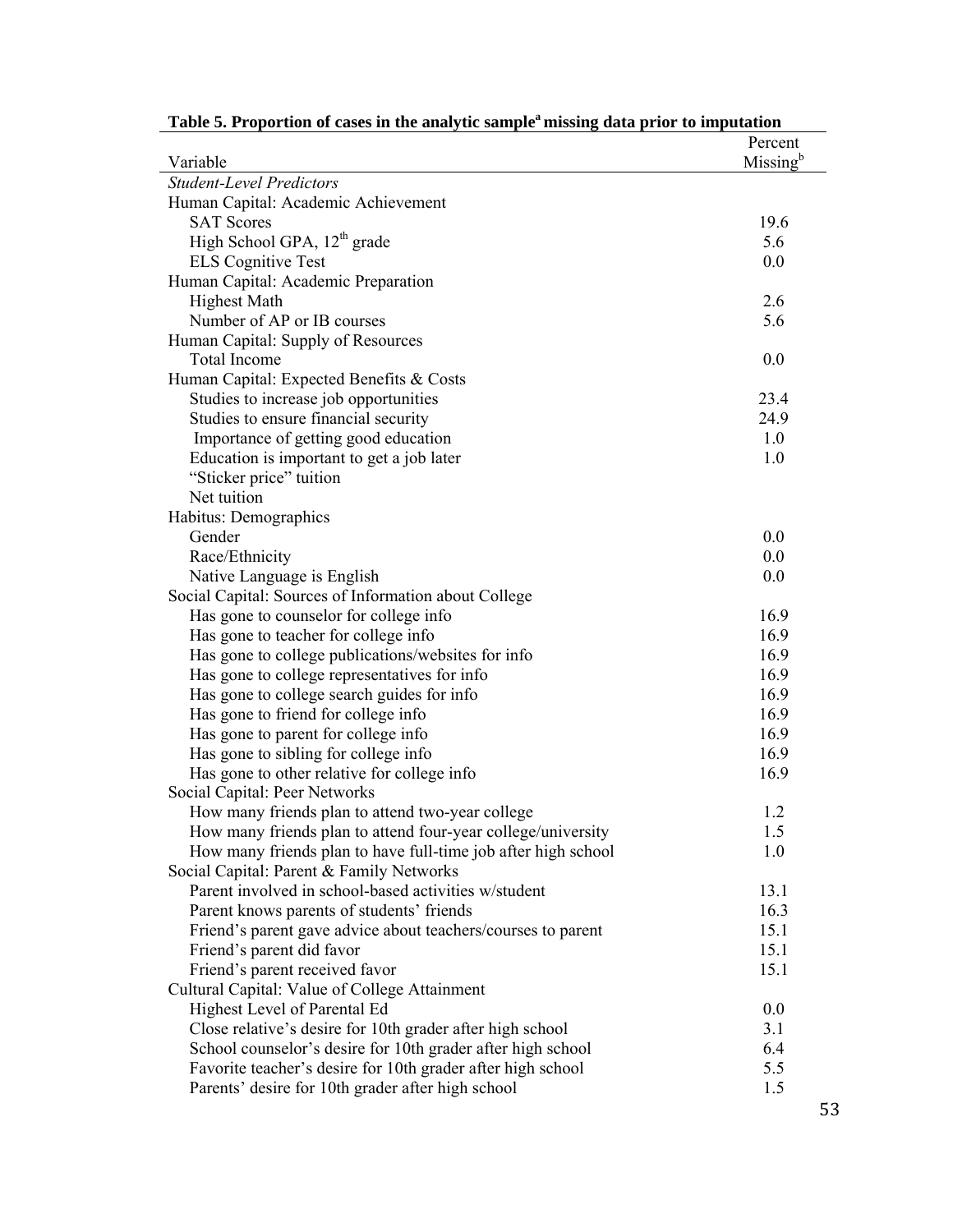| Cultural Capital: Habitus                                                     |  |
|-------------------------------------------------------------------------------|--|
|                                                                               |  |
| Parent contacted school about plans after high school<br>16.3                 |  |
| 9.4<br>Family has more than 50 books                                          |  |
| Parent provides advice about applying to college after high school<br>14.2    |  |
| Parent provides info about comm/national/world events<br>14.1                 |  |
| Attend Concert/plays/movies with 10 <sup>th</sup> grader<br>14.0              |  |
| School-Level Predictors of Undermatch                                         |  |
| Academic Achievement                                                          |  |
| Average SAT score<br>0.0                                                      |  |
| Average ELS score<br>0.0                                                      |  |
| Average GPA<br>0.0                                                            |  |
| Academic Preparation                                                          |  |
| Percent of student body in AP courses<br>10.2                                 |  |
| Number of AP/IB courses available at school<br>6.5                            |  |
| 6.5<br>Number of advanced math courses available at school                    |  |
| College Guidance                                                              |  |
| Counselor-Student Ratio<br>16.9                                               |  |
| Percent of 12th graders attend college application programs<br>11.9           |  |
| Percent of 12th graders attend school SAT/ACT courses<br>12.4                 |  |
| Percent of 12th graders attend college fairs<br>12.6                          |  |
| Percent of 10th graders who have gone to counselor for college info<br>0.0    |  |
| College-Going Climate/College-Promoting Networks                              |  |
| Percent 10th graders in college prep program<br>16.4                          |  |
| Counselors/teachers encourage students to enroll in academic classes<br>12.4  |  |
| Percent of 2003 grads went to 4-yr colleges<br>8.3                            |  |
| 9.4<br>Percent of 2003 grads went to 2-yr colleges                            |  |
| 9.5<br>Percent of 2003 grads entered labor market or military                 |  |
| Parental Involvement                                                          |  |
| Average parent contacts with school<br>0.0                                    |  |
| Average parent involved in school-based activities<br>0.0                     |  |
| Average response to friend's parent received favor<br>0.0                     |  |
| Average response to friend's parent gave advice about teachers/courses<br>0.0 |  |
| Average response to friend's parent did favor<br>0.0                          |  |

*Notes*: (a) The analytic sample is restricted to students who indicated they planned to go to college, graduated in the spring of 2003, and are not in special education or do not attend a vocational or alternative high school, are in the  $10<sup>th</sup>$  grade cohort and present in both of the follow-up surveys in the ELS:02 dataset; (b) Figures are unweighted. *Source*: ELS:2002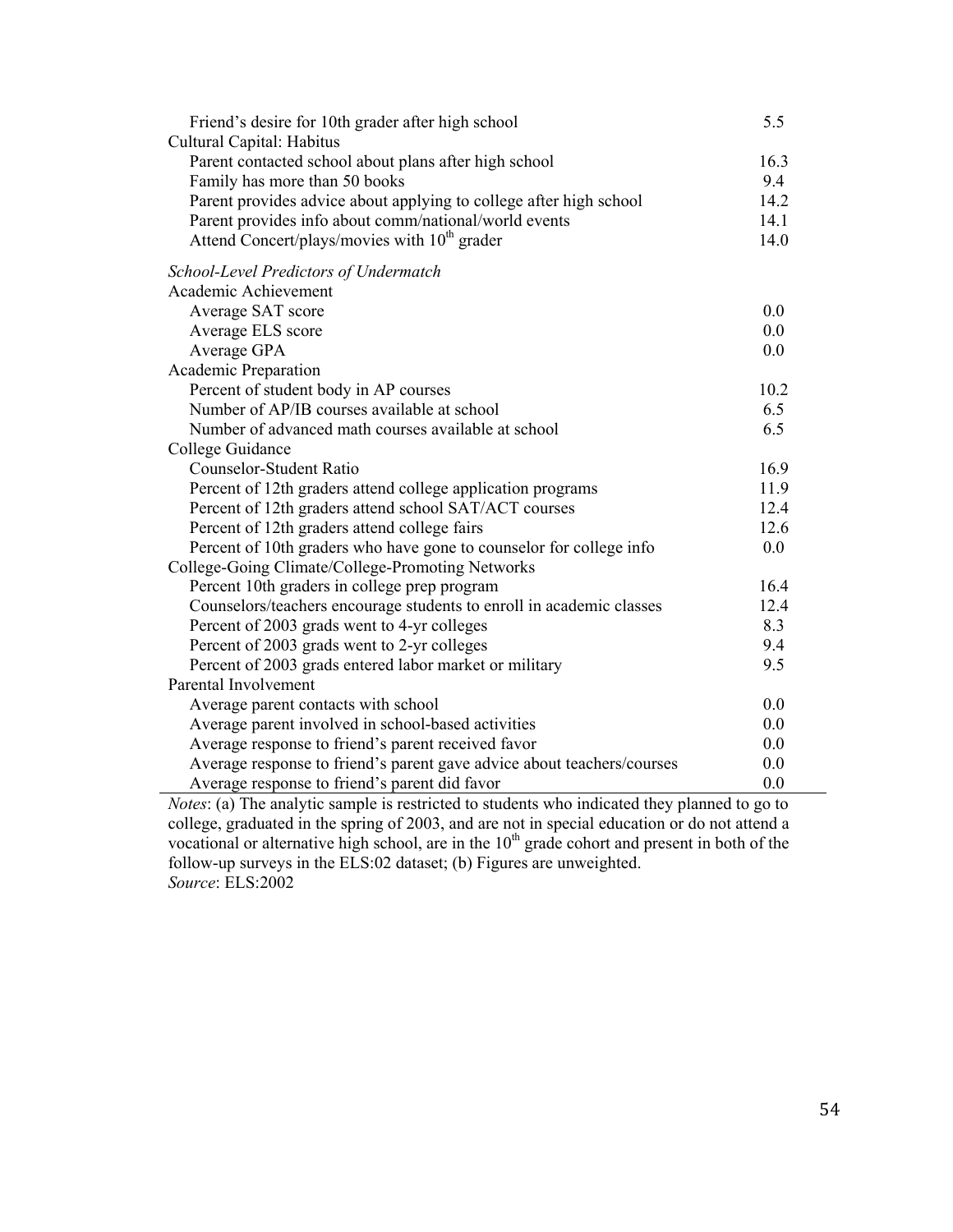In particular, approximately 1 out of every 5 students in the analytic sample (unweighted) is missing an SAT or ACT score. These students are more likely to be Latino or Black, have low academic performance, have parents who do not have a college degree or earn less than \$50,000 a year than students who have SAT scores (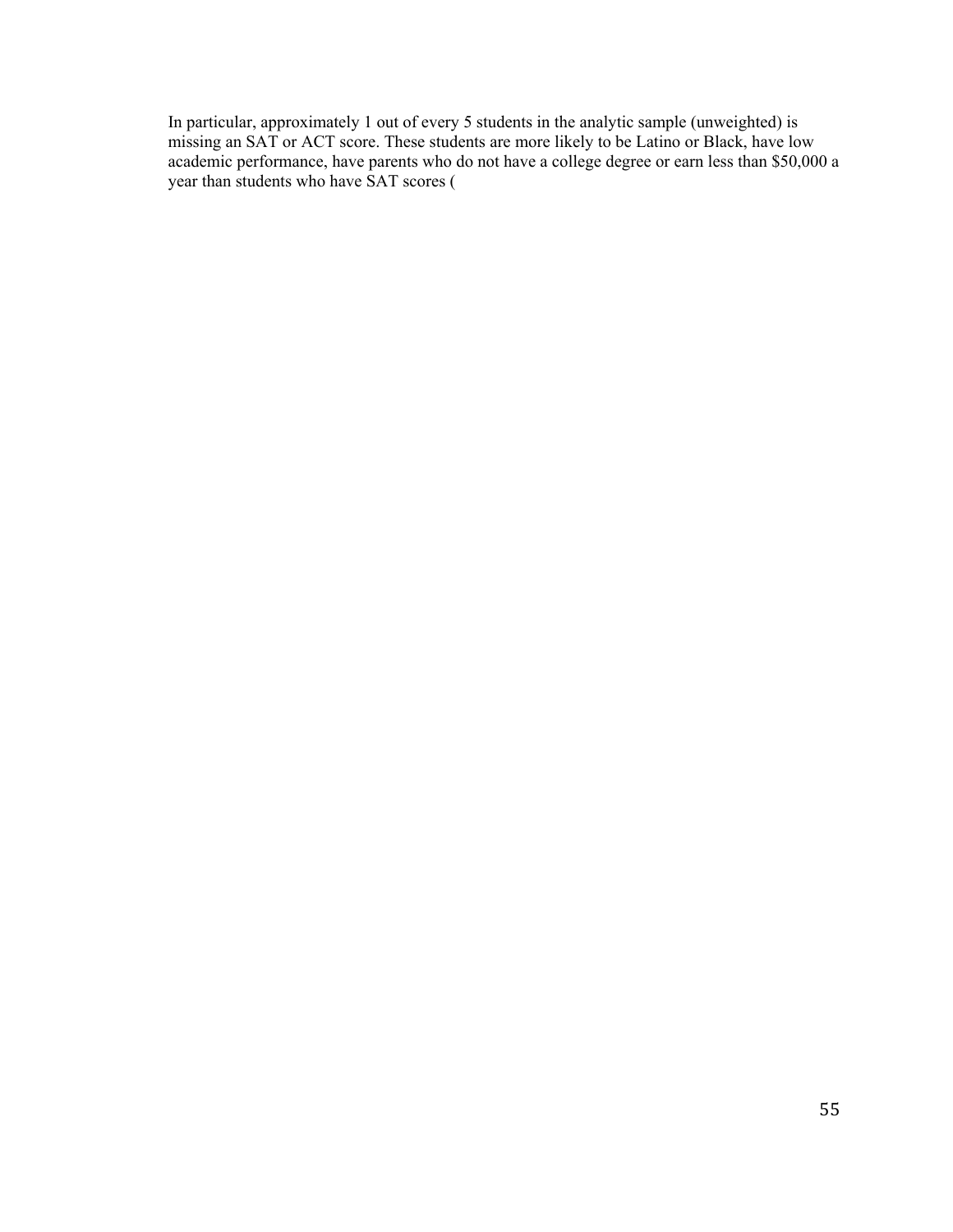Table 6). The SAT score is a common indicator of academic achievement, an essential component in the algorithm used to determine undermatch in this study, and an application requirement for many colleges. Some students may possess the academic talent to qualify to attend a four-year institution but may not have taken either the SAT or ACT. Therefore, I used multiple imputation rather than listwise deletion on all missing data in order to preserve cases, representativeness of the sample, and external validity. Multiple imputation was carried out through an expectation maximization (EM) algorithm, which uses all information available to produce estimates for missing data using Mplus software.

The resultant imputation showed very little change along the key student characteristics (Table 7). After imputation, the average SAT scores for the sample dropped by less than one-fifth of a standard deviation (17%). This was expected because lower performing students were more likely to have missing SAT scores then higher performing students.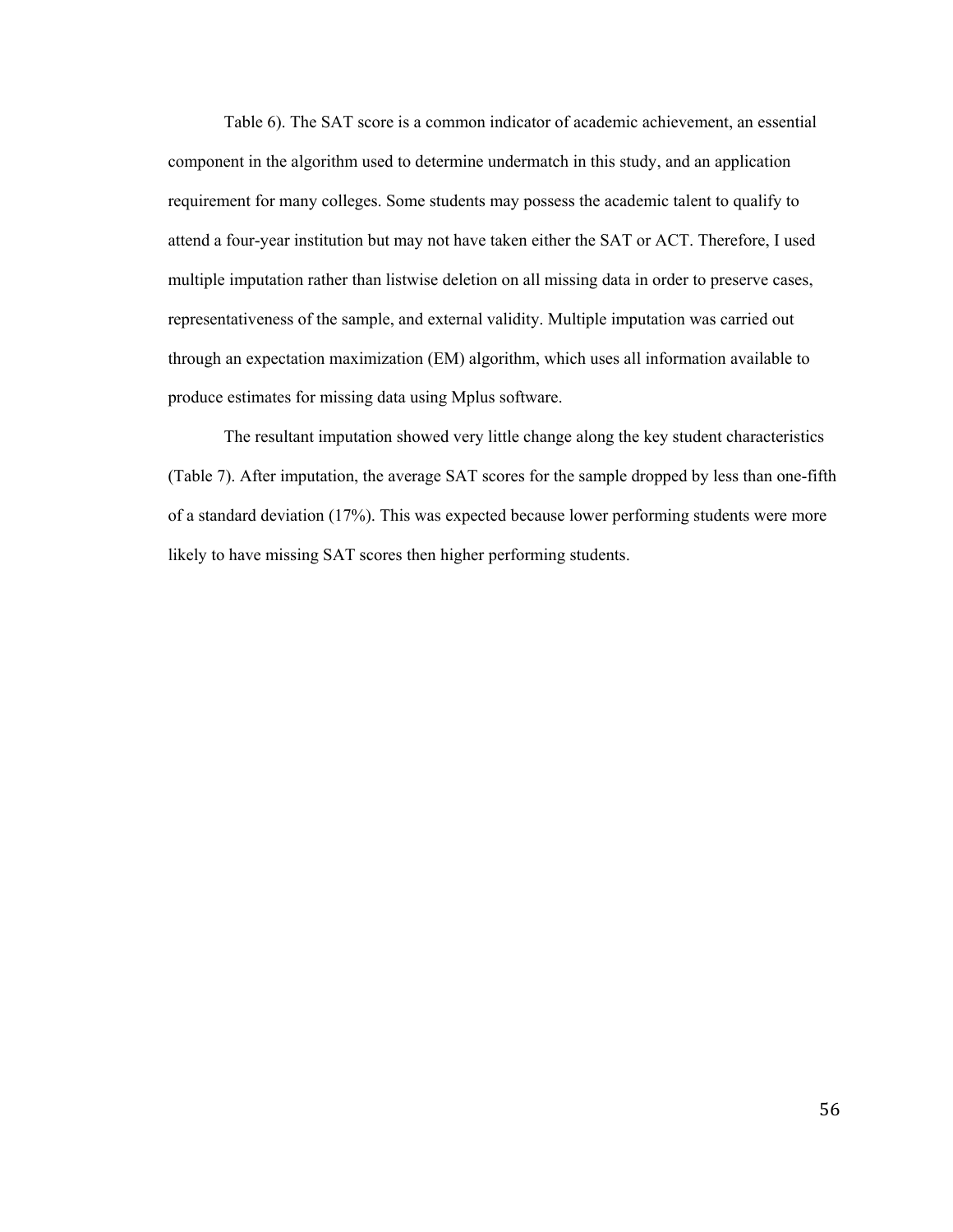| miputativn                  |          |            |      |                  |                       |                |  |
|-----------------------------|----------|------------|------|------------------|-----------------------|----------------|--|
|                             |          | Unweighted |      |                  | Weighted <sup>b</sup> |                |  |
|                             |          |            | No   |                  |                       | N <sub>o</sub> |  |
| Variable                    | $\cal N$ | Data       | Data | $\boldsymbol{N}$ | Data                  | Data           |  |
| Total                       | 8,960    | 80.4       | 19.6 | 2,029,340        | 77.4                  | 22.6           |  |
| Demographics                |          |            |      |                  |                       |                |  |
| Gender                      | 8,960    |            |      | 2,029,340        |                       |                |  |
| Male                        |          | 79.7       | 20.3 |                  | 76.8                  | 23.2           |  |
| Female                      |          | 81.0       | 19.0 |                  | 77.8                  | 22.2           |  |
| Race/Ethnicity***b          | 8,960    |            |      | 2,029,340        |                       |                |  |
| Asian                       |          | 77.9       | 22.1 |                  | 78.2                  | 21.8           |  |
| <b>Black</b>                |          | 74.7       | 25.3 |                  | 71.9                  | 28.1           |  |
| Latino                      |          | 62.0       | 38.0 |                  | 55.5                  | 44.5           |  |
| Other                       |          | 79.6       | 20.4 |                  | 75.8                  | 24.2           |  |
| White                       |          | 85.5       | 14.5 |                  | 82.7                  | 17.3           |  |
| Parental Education***       | 8,960    |            |      | 2,029,340        |                       |                |  |
| Bachelor's Degree           |          | 86.6       | 13.4 |                  | 84.9                  | 15.1           |  |
| Associate's Degree          |          | 80.6       | 19.4 |                  | 78.9                  | 21.1           |  |
| Some College                |          | 76.6       | 23.4 |                  | 73.0                  | 27.0           |  |
| High School or less         |          | 68.4       | 31.6 |                  | 64.8                  | 35.2           |  |
| Income ***                  | 8,960    |            |      | 2,029,340        |                       |                |  |
| \$100,001 or greater        |          | 89.5       | 10.5 |                  | 88.1                  | 11.9           |  |
| \$50,001 to \$100,000       |          | 83.9       | 16.2 |                  | 81.6                  | 18.4           |  |
| \$50,000 or less            |          | 73.3       | 26.8 |                  | 69.7                  | 30.3           |  |
| <b>Academic Preparation</b> |          |            |      |                  |                       |                |  |
| $GPA^{d***}$                | 8,460    |            |      | 1,916,350        |                       |                |  |
| 3.51 to 4.00                |          | 94.6       | 5.4  |                  | 95.1                  | 4.9            |  |
| 3.01 to 3.50                |          | 90.6       | 9.4  |                  | 89.1                  | 10.9           |  |
| 2.51 to 3.00                |          | 83.0       | 17.0 |                  | 80.2                  | 19.8           |  |
| 2.50 or less                |          | 62.1       | 37.9 |                  | 57.6                  | 42.4           |  |
| Highest Math***             | 8,720    |            |      | 1,961,940        |                       |                |  |
| Calculus or higher          |          | 91.1       | 8.9  |                  | 90.4                  | 9.6            |  |
| Precalculus/Trigonometry    |          | 88.9       | 11.1 |                  | 88.2                  | 11.8           |  |
| Algebra 2/Geometry          |          | 71.3       | 28.7 |                  | 68.0                  | 32.0           |  |
| Algebra 1 or less           |          | 39.4       | 60.6 |                  | 35.7                  | 64.3           |  |

# Table 6. Proportion of cases in the analytic sample<sup>a</sup> missing data on SATs prior to **imputation**

*Notes*: (a) The analytic sample is restricted to students who indicated they planned to go to college, graduated in the spring of 2003, and are not in special education or do not attend a vocational or alternative high school, are in the  $10<sup>th</sup>$  grade cohort and present in both of the follow-up surveys in the ELS:2002 dataset; (b) Figures weighted using F2F1WT and rounded to nearest 10; (c) Results of chi-square test for weighted sample, \*\*\**p* < .001, \*\**p* < .01, \**p* < .05; (d) for all academic courses,  $12<sup>th</sup>$  grade unweighted. *Source*: ELS:2002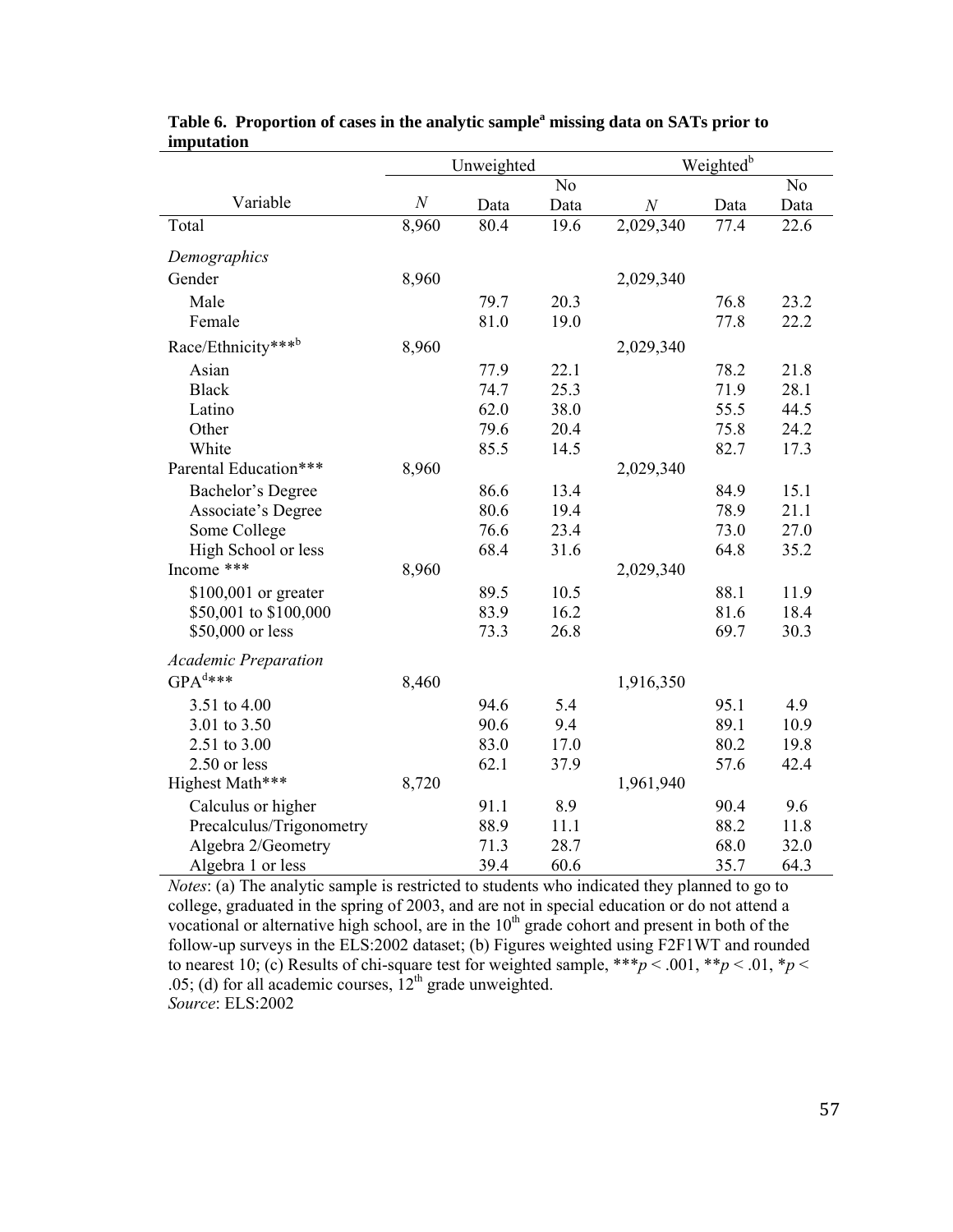|                                                   | Table 7. Comparison of ELS.2002 and Analytic Sample by Select Student Characteristics<br>Analytic Sample <sup>ab</sup> |            |      |                               |            |      |                         |
|---------------------------------------------------|------------------------------------------------------------------------------------------------------------------------|------------|------|-------------------------------|------------|------|-------------------------|
|                                                   | Original                                                                                                               |            |      | After Imputation <sup>c</sup> |            |      |                         |
| <b>Student Characteristics</b>                    | N                                                                                                                      | Proportion | S.D. | N                             | Proportion | S.D. | Change in<br>Proportion |
| Female                                            | 8,960                                                                                                                  | 0.6        | 0.5  | 8,960                         | 0.6        | 0.5  | 0.0                     |
| <b>Black</b>                                      | 8,960                                                                                                                  | 0.1        | 0.3  | 8,960                         | 0.1        | 0.3  | 0.0                     |
| Latino                                            | 8,960                                                                                                                  | 0.1        | 0.3  | 8,960                         | 0.1        | 0.3  | 0.0                     |
| Families earning $\leq$ \$50,000                  | 8,960                                                                                                                  | 0.4        | 0.5  | 8,960                         | 0.4        | 0.5  | 0.0                     |
| Potential first-generation college graduates      | 8,960                                                                                                                  | 0.4        | 0.5  | 8,960                         | 0.4        | 0.5  | 0.0                     |
| Highest math Pre-calculus or more                 | 8,730                                                                                                                  | 0.6        | 0.5  | 8,960                         | 0.6        | 0.5  | 0.0                     |
| Has gone to counselor for college info            | 7,450                                                                                                                  | 0.8        | 0.4  | 8,960                         | 0.9        | 0.4  | 0.0                     |
| School counselor's wants student to go to college | 8,460                                                                                                                  | 0.9        | 0.3  | 8,960                         | 0.9        | 0.3  | 0.0                     |
|                                                   |                                                                                                                        |            |      |                               |            |      | Change in               |
|                                                   | N                                                                                                                      | Mean       | S.D. | N                             | Mean       | S.D. | Mean                    |
| <b>GPA</b>                                        | 8,460                                                                                                                  | 2.9        | 0.7  | 8,960                         | 2.9        | 0.7  | 0.0                     |
| <b>SAT Scores</b>                                 | 7,210                                                                                                                  | 1028       | 202  | 8,960                         | 993        | 210  | $-35$                   |
| Number of AP and IB courses                       | 8,460                                                                                                                  | 1.1        | 1.9  | 8,960                         | 1.1        | 1.9  | 0.0                     |
| Studies to increase job opportunities             | 6,870                                                                                                                  | 2.8        | 1.0  | 8,960                         | 2.8        | 0.9  | 0.0                     |
| Parent knows parents students' friends            | 7,500                                                                                                                  | 4.2        | 1.7  | 8,960                         | 4.1        | 1.6  | $-0.1$                  |
| Parent contacted school about plans after HS      | 7,500                                                                                                                  | 1.2        | 0.5  | 8,960                         | 1.2        | 0.5  | 0.0                     |

# **Table 7. Comparison of ELS:2002 and Analytic Sample by Select Student Characteristics**

*Notes*: (a) The analytic sample is restricted to students who indicated they planned to go to college, graduated in the spring of 2003, and are not in special education or do not attend a vocational or alternative high school, are in the  $10<sup>th</sup>$  grade cohort and present in both of the follow-up surveys in the ELS:2002 dataset; (b) Figures are not weighted and are rounded to the nearest 10; (c) Multiple imputation of all missing data, expectationmaximization algorithm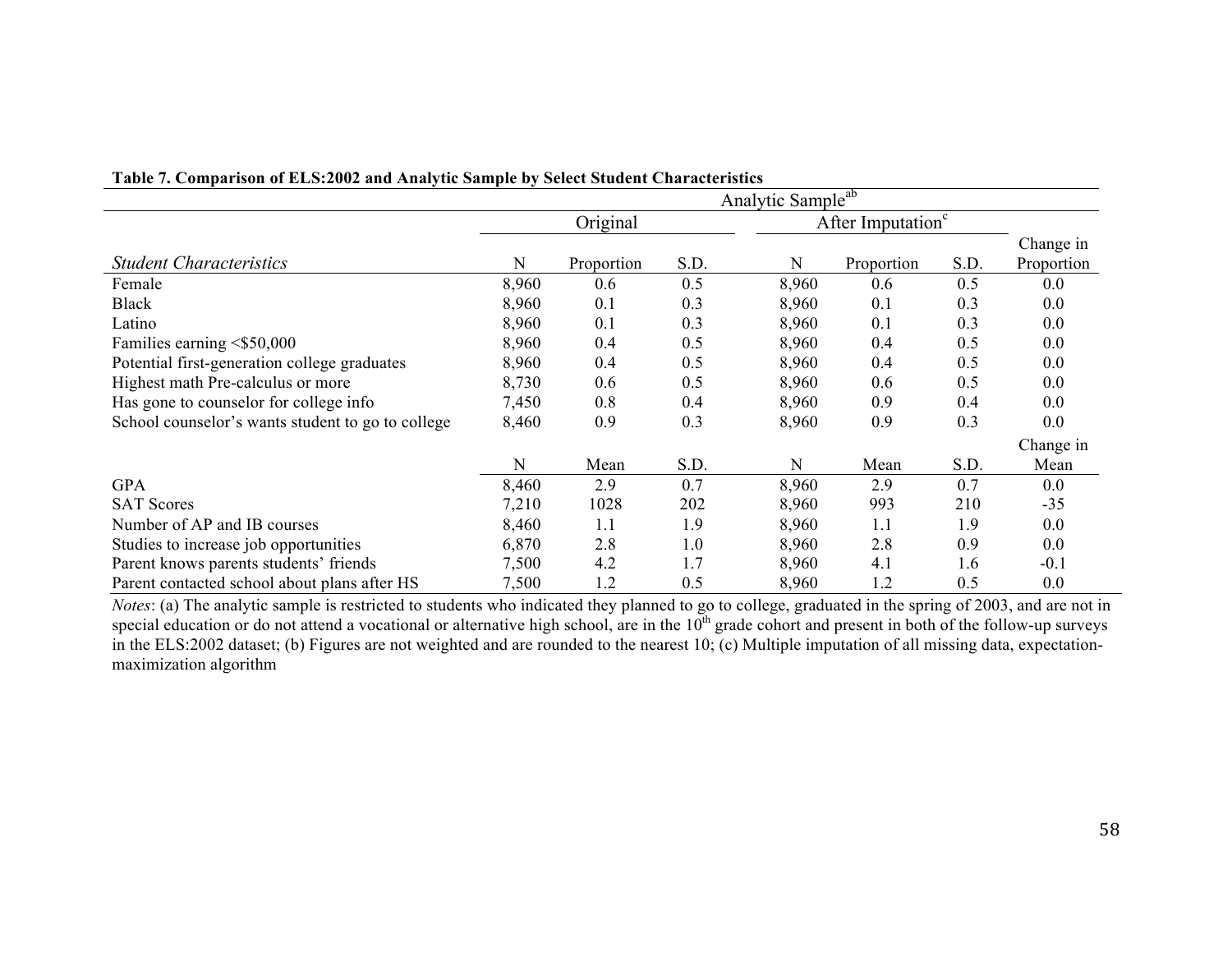### *Analytic Methods*

## *Student-Level Latent Variables*

Confirmatory factor analysis (CFA) tests the extent to which groups of variables are related to one another and represent an underlying process (Tabachnick & Fidell, 2007). The indicators selected for the study (Table 4) lend themselves to CFA, given the nature of the ELS:2002 survey data and the groupings of latent constructs based on the conceptual framework (e.g., college-promoting networks). CFA will also reduce the number of variables, confirm whether groups of variables identified in the dataset indeed represent a construct (e.g., college guidance), and strengthen the reliability of the constructs (Tabachnick & Fidell, 2007). I modeled the CFA using Mplus software, which is specifically designed for handling categorical variables (e.g. Likert scaled survey items) and modeling latent variables (e.g. parental involvement; Muthén & Muthén, 2012).

Drawing from the first level of the conceptual model, modeled the student-level latent constructs of "Expected Benefits and Costs," "Sources of College Information," "Peer Networks," "Parent and Family Networks," "Value of College Attainment," and "Collegepromoting Home Environment." Factor rotation improves the interpretability of the factor solution (Kim & Mueller, 1978). I used GEOMIN rotation; an oblique method of rotation that allows the underlying factors to be correlated. Since a CFA tests whether the indicators selected to measure the underlying constructs are a good fit, goodness-of-fit measures are the centerpiece in determining whether the model is acceptable. One goodness-of-fit measure is the comparative fit index (CFI) that has a range from 0 to 1.0. A CFI greater than 0.9 is considered a "good" fit. There is also the root mean square error of approximation (RMSEA). The RMSEA also has a range from 0 to 1, with a value less than .05 is considered a good fit. The chi-square test is not recommended as a goodness-of-fit measure for CFAs when modeling categorical variables, and was not considered in this study (Muthen & Muthen, 2012). The results for the six-factor CFA of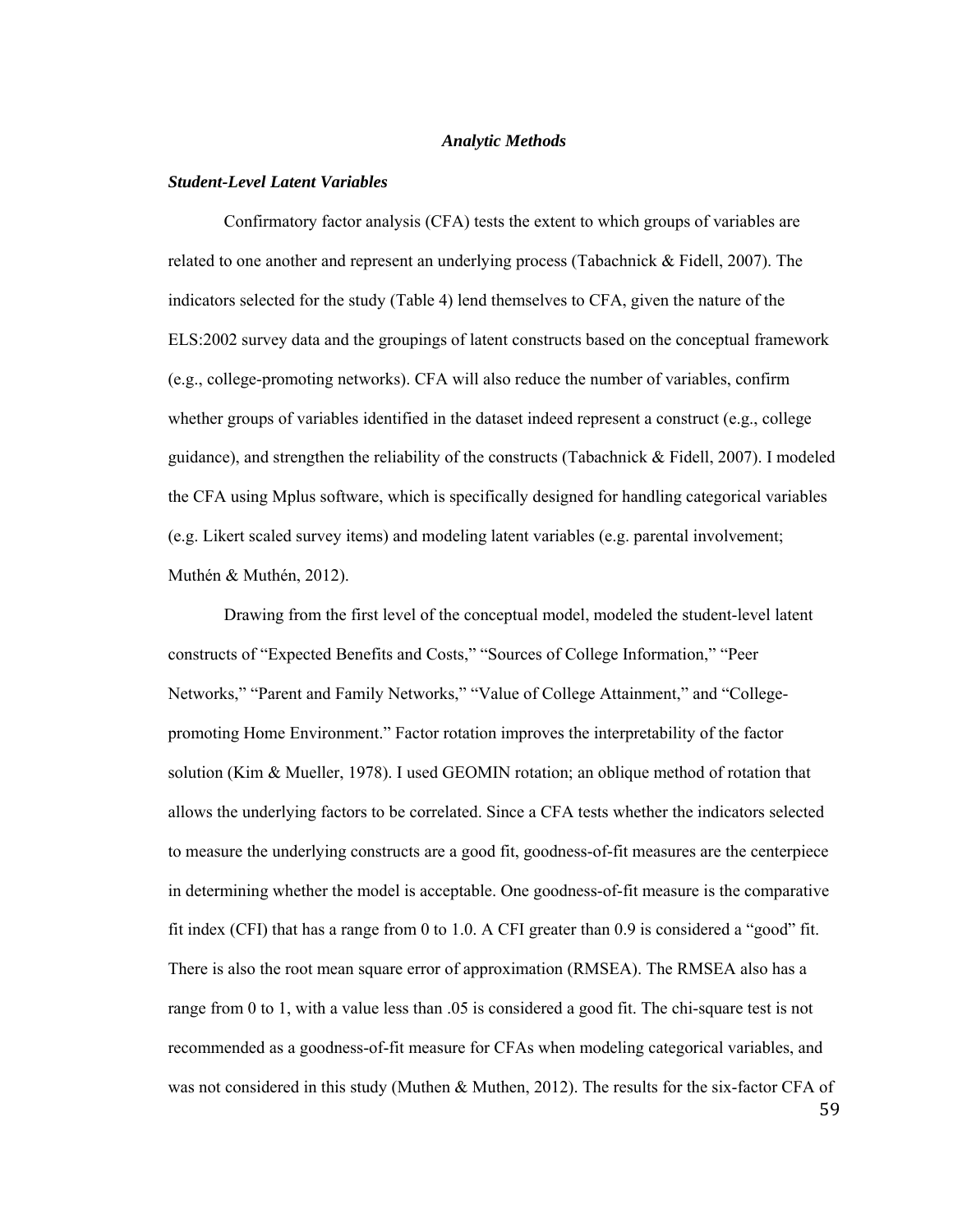student-level indicators (Table 8) indicated a good fit for the six-factor model of student-level indicators (*CFI* = 0.948, *RMSEA* = 0.0467). Weighted standardized scales for the resultant six factors were saved by Mplus for further analyses.

# *High School-Level Latent Variables*

 Similar to the student-level analysis, the high school-level factors (Academic Achievement, Academic Preparation, College Guidance, College-going Culture, and Parental Influence/Involvement) are also drawn from the second level of the conceptual model. The latent variables are modeled using the CFA framework with school-level indicators. I allowed the error terms within a factor to co-vary, suggesting indicators within a factor are not expected to be completely independent of one another. The five-factor model of school-level indicators (Table 9) resulted in a good fit model ( $CFI = 0.943$ ,  $RMSEA = 0.050$ ).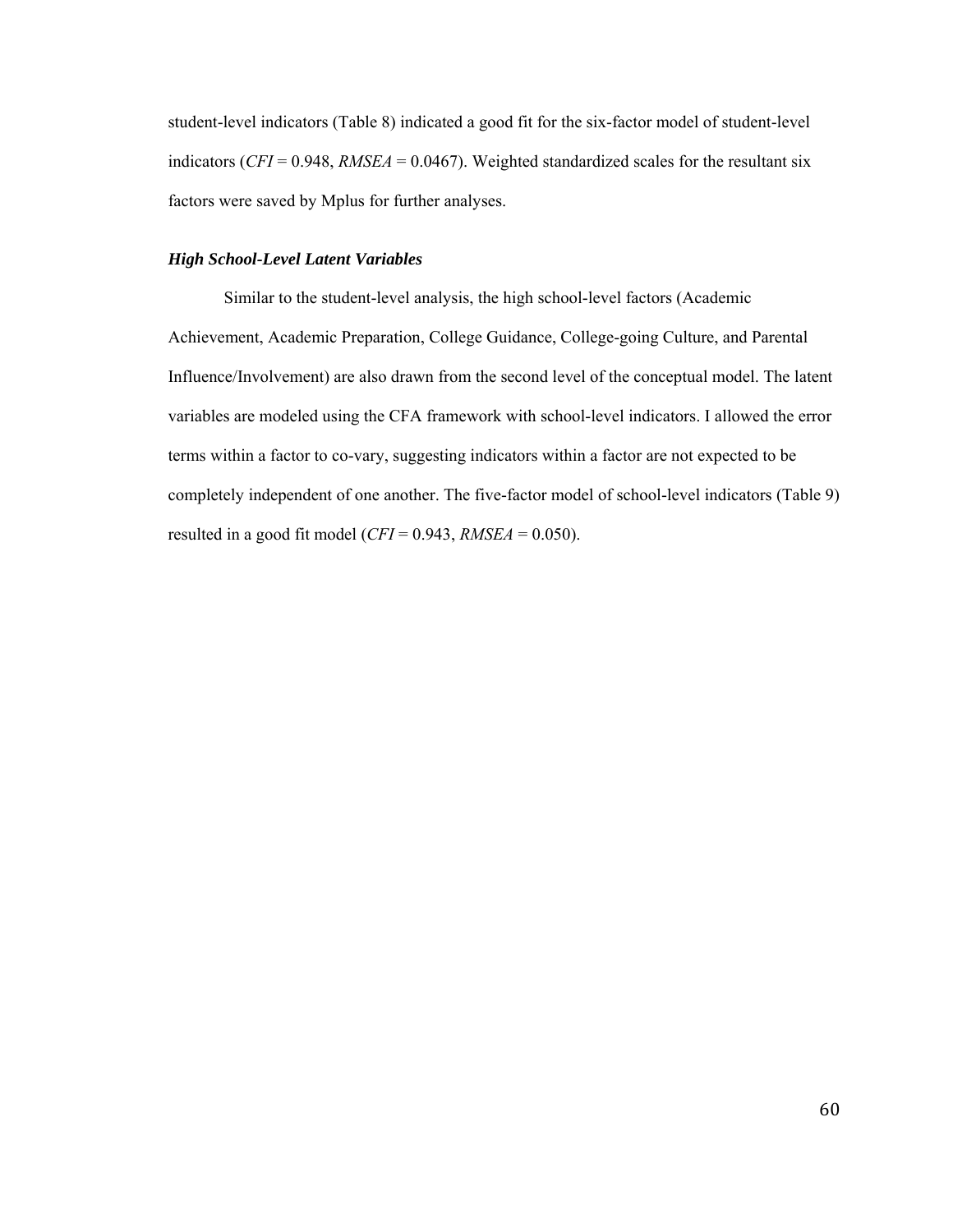# **Table 8. Unstandardized factor loadings and standard errors of a six-factor confirmatory factor analysis on student-level indicators of college choice**

|                                                    |                                 | $\overline{2}$             | 3                | $\overline{4}$              | 5                                 | 6                        |
|----------------------------------------------------|---------------------------------|----------------------------|------------------|-----------------------------|-----------------------------------|--------------------------|
|                                                    | Human                           |                            |                  |                             |                                   |                          |
|                                                    | Capital                         |                            | Social Capital   |                             | Cultural Capital                  |                          |
|                                                    | Expected<br>Benefits &<br>Costs | Sources of<br>College Info | Peer<br>Networks | Parent & Family<br>Networks | Value of<br>College<br>Attainment | Home<br>Envi-<br>ronment |
| Studies to increase job opportunities              | 1.000                           |                            |                  |                             |                                   |                          |
|                                                    | $(---)$                         |                            |                  |                             |                                   |                          |
| Studies to ensure financial security               | 1.01                            |                            |                  |                             |                                   |                          |
|                                                    | (0.02)                          |                            |                  |                             |                                   |                          |
| Education is important to get a job later          | $-0.65$                         |                            |                  |                             |                                   |                          |
|                                                    | (0.02)                          |                            |                  |                             |                                   |                          |
| Importance of getting good education               | 0.80                            |                            |                  |                             |                                   |                          |
|                                                    | (0.02)                          |                            |                  |                             |                                   |                          |
| Has gone to counselor for college info             |                                 | 1.000                      |                  |                             |                                   |                          |
|                                                    |                                 | $(---)$                    |                  |                             |                                   |                          |
| Has gone to teacher for college info               |                                 | 1.07                       |                  |                             |                                   |                          |
|                                                    |                                 | (0.05)                     |                  |                             |                                   |                          |
| Has gone to college representatives for info       |                                 | 1.14                       |                  |                             |                                   |                          |
|                                                    |                                 | (0.05)                     |                  |                             |                                   |                          |
| Has gone to college publications/websites for info |                                 | 1.31                       |                  |                             |                                   |                          |
|                                                    |                                 | (0.05)                     |                  |                             |                                   |                          |
| Has gone to college search guides for info         |                                 | 0.98                       |                  |                             |                                   |                          |
|                                                    |                                 | (0.05)                     |                  |                             |                                   |                          |
| Has gone to friend for college info                |                                 | 1.10                       |                  |                             |                                   |                          |
|                                                    |                                 | (0.05)                     |                  |                             |                                   |                          |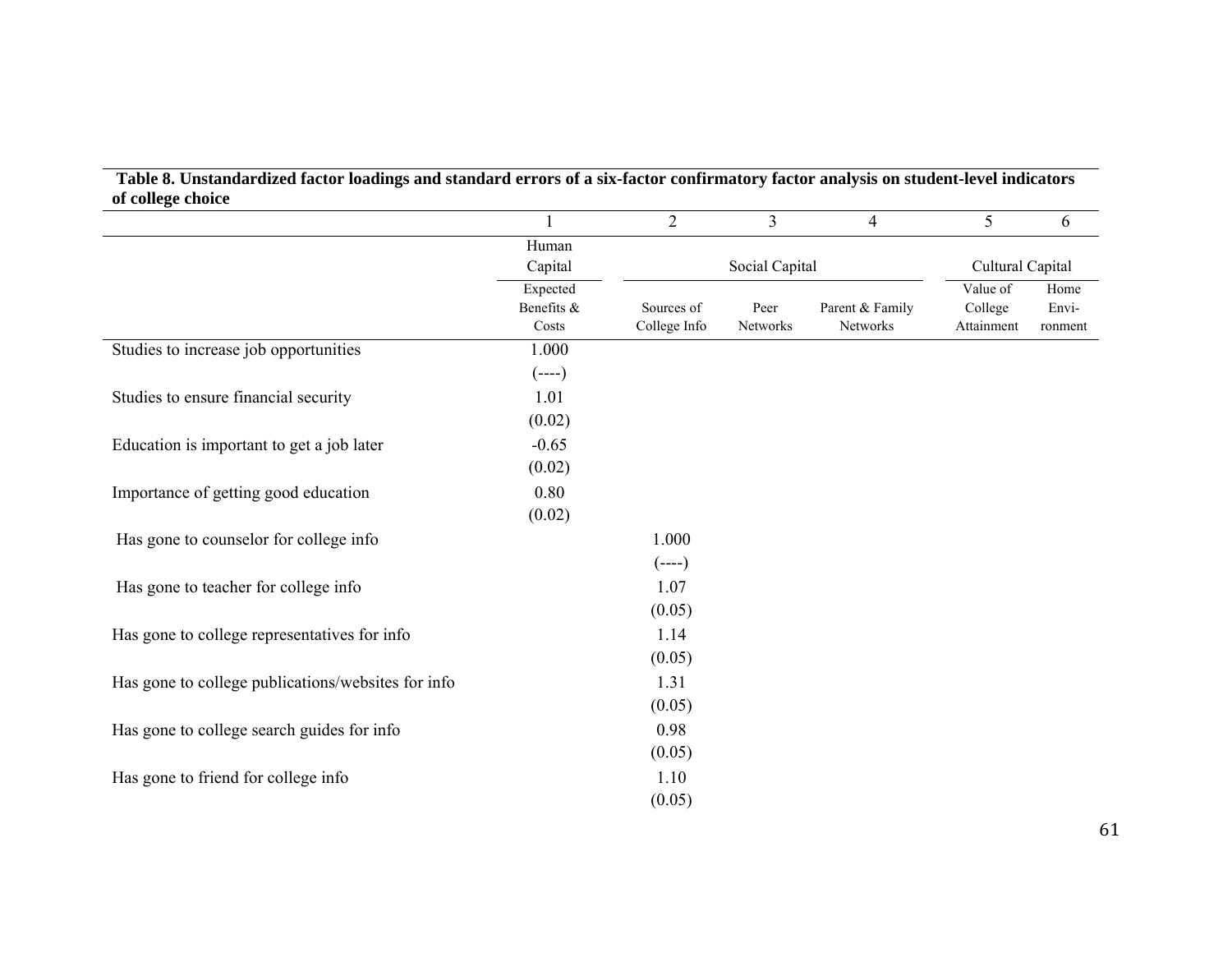| Has gone to parent for college info                      | 1.16    |         |         |
|----------------------------------------------------------|---------|---------|---------|
|                                                          | (0.05)  |         |         |
| Has gone to sibling for college info                     | 0.61    |         |         |
|                                                          | (0.04)  |         |         |
| Has gone to other relative for college info              | 1.08    |         |         |
|                                                          | (0.05)  |         |         |
| How many friends plan to attend four-year                | 1.00    |         |         |
| college/university                                       | $(---)$ |         |         |
| How many friends plan to have full-time job after high   | $-0.80$ |         |         |
| school                                                   | (0.02)  |         |         |
| How many friends plan to attend two-year college         | $-0.87$ |         |         |
|                                                          | (0.02)  |         |         |
| Parent involved in school-based activities w/student     |         | 1.00    |         |
|                                                          |         | $(---)$ |         |
| Parent knows parents of students' friends                |         | 1.10    |         |
|                                                          |         | (0.04)  |         |
| Friend's parent gave advice about teachers or courses    |         | 1.30    |         |
| to parent                                                |         | (0.04)  |         |
| Friend's parent did favor                                |         | 2.08    |         |
|                                                          |         | (0.06)  |         |
| Friend's parent received favor                           |         | 2.05    |         |
|                                                          |         | (0.06)  |         |
| Parent's desire for 10th grader to go to college         |         |         | 1.00    |
|                                                          |         |         | $(---)$ |
| Friend's desire for 10th grader to go to college         |         |         | 0.92    |
|                                                          |         |         | (0.02)  |
|                                                          |         |         | 1.03    |
| Close relative's desire for 10th grader to go to college |         |         |         |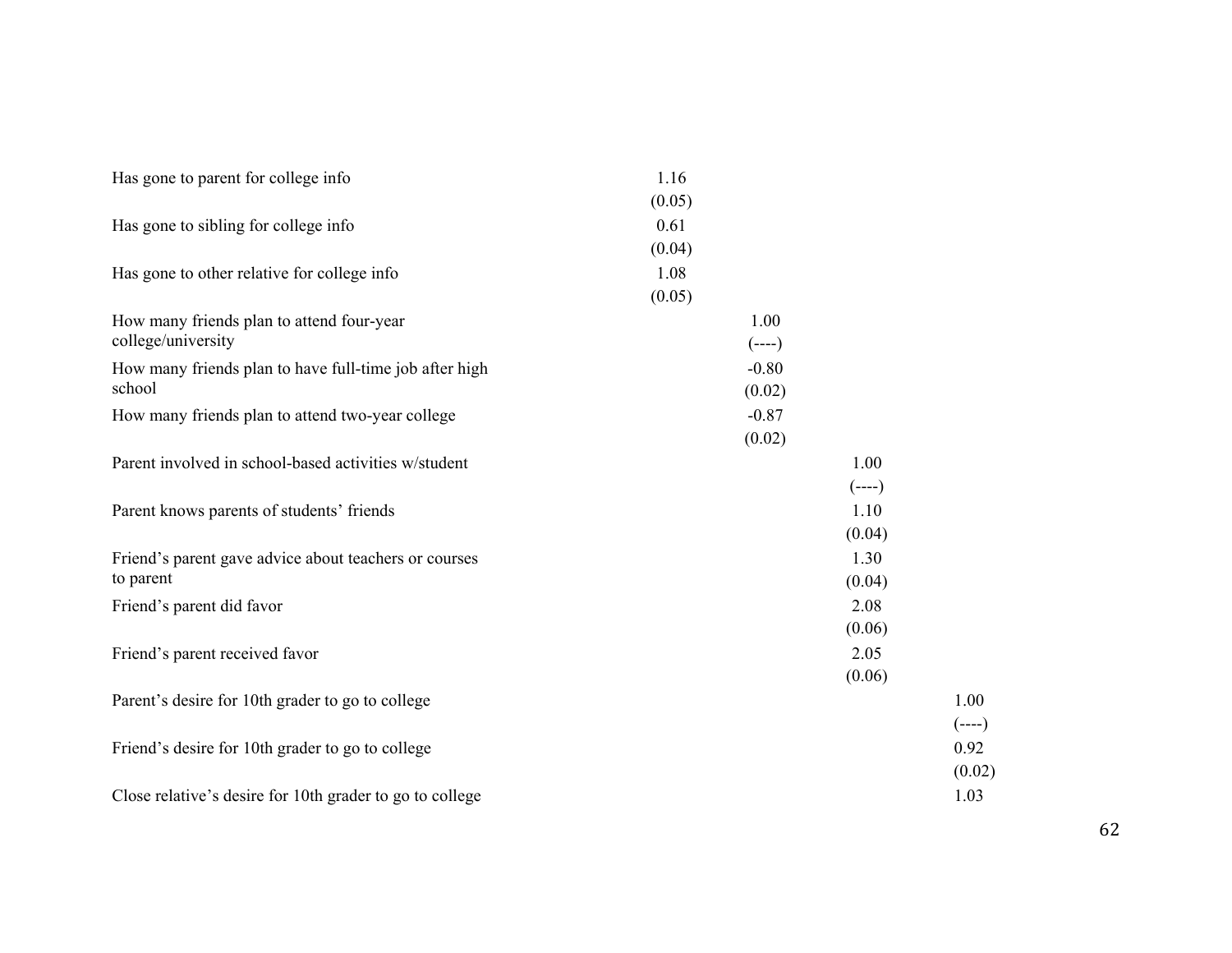|                                                                       | (0.03)           |
|-----------------------------------------------------------------------|------------------|
| School counselor's desire for 10th grader to go to<br>college         | 1.11<br>(0.03)   |
| Favorite teacher's desire for 10th grader to go to<br>college         | 1.13<br>(0.03)   |
| Family has more than 50 books                                         | 1.00<br>$(----)$ |
| Parent contacted school about plans after high school                 | 0.77<br>(0.06)   |
| Parent provides advice about applying to college after<br>high school | 0.99<br>(0.06)   |
| Parent provides info about comm/national /world<br>events             | 1.36<br>(0.07)   |
| Attend Concert/plays/movies with 10 <sup>th</sup> grader              | 0.90             |
|                                                                       | (0.05)           |

*Notes*: Dashes (---) indicate standard errors were not calculated. CFI = 0.948; RMSEA = 0.047;  $\chi^2$  is not recommended for goodness of fit of categorical variables. The covariances between the latent variables are: 0.123 between F1 and F2; 0.105 between F1 and F3; 0.099 between F2 and F3; 0.008 between F1 and F4; 0.041 between F2 and F4; 0.077 between F3 and F4; 0.176 between F1 and F5; 0.115 between F2 and F5; -0.166 between F3 and F5; 0.037 between F4 and F5; 0.061 between F1 and F6; 0.071 between F2 and F6; 0.105 between F3 and F6; 0.095 between F4 and F6; 0.037 between F5 and F6. *Source*: Analysis of ELS:2002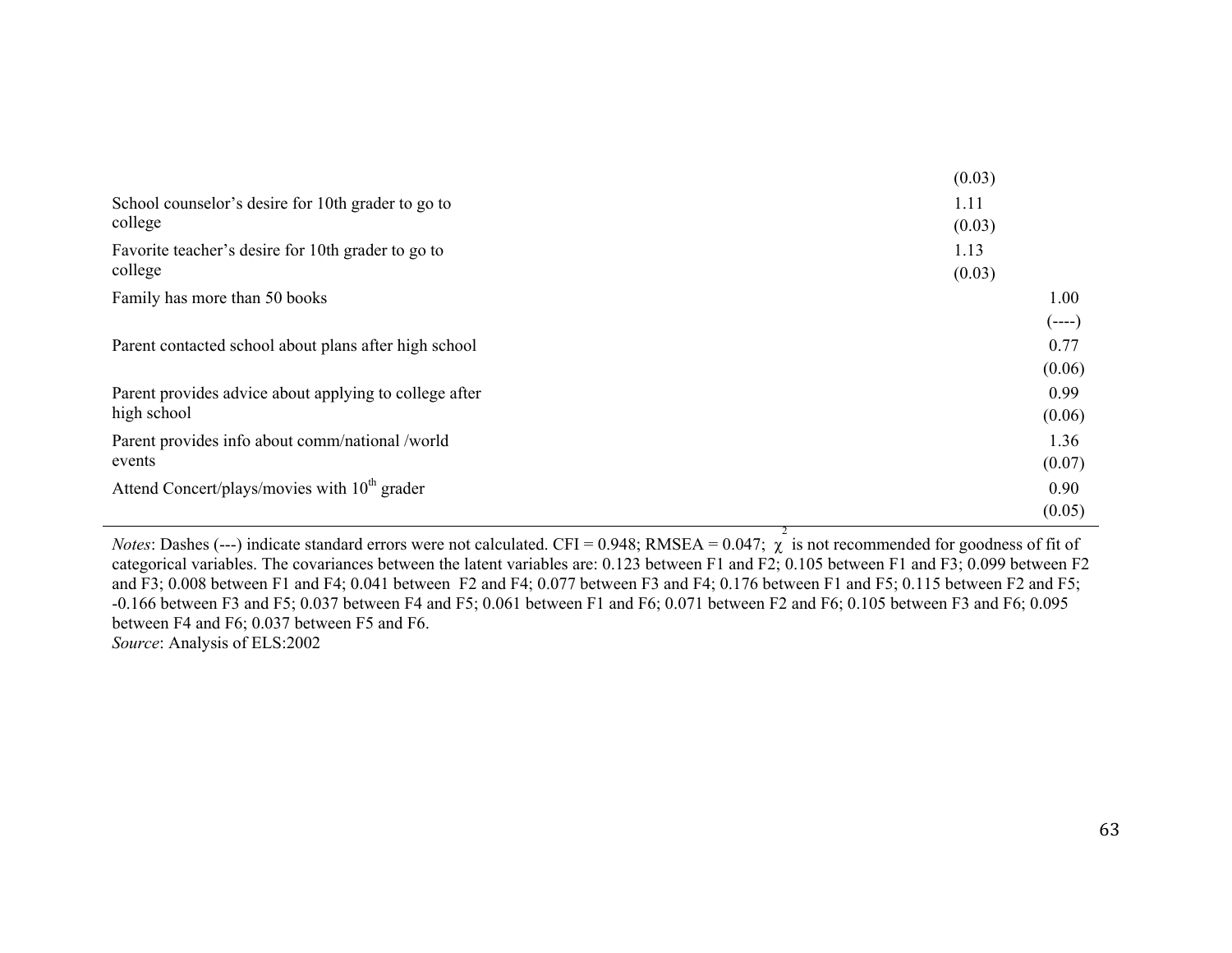Table 9. Unstandardized factor loadings and standard errors of a five-factor confirmatory factor analysis on school-level indicators of college choice

|                                                     |             | $\overline{2}$          | $\overline{3}$ | $\overline{4}$      | 5            |
|-----------------------------------------------------|-------------|-------------------------|----------------|---------------------|--------------|
|                                                     |             | <b>School Resources</b> |                | <b>School Norms</b> |              |
|                                                     |             |                         |                |                     | Parental     |
|                                                     | Academic    | Academic                | College        | College-Going       | Involvement/ |
|                                                     | Achievement | Preparation             | Guidance       | Culture             | Influence    |
| Average (imputed & weighted) SAT Score by high      | 1.00        |                         |                |                     |              |
| school                                              | $(---)$     |                         |                |                     |              |
| Average (imputed $\&$ weighted) composite score for | 0.94        |                         |                |                     |              |
| test administered for ELS                           | (0.02)      |                         |                |                     |              |
| Average (imputed & weighted) academic GPA in        | 0.71        |                         |                |                     |              |
| high school                                         | (0.03)      |                         |                |                     |              |
| Number of AP or IB courses available at the high    |             | 1.00                    |                |                     |              |
| school (logged)                                     |             | $(---)$                 |                |                     |              |
| Number of advanced math courses available at the    |             | 1.14                    |                |                     |              |
| high school (logged)                                |             | (0.05)                  |                |                     |              |
| % of students enrolled in AP courses in the school  |             | 1.16                    |                |                     |              |
| (logged)                                            |             | (0.06)                  |                |                     |              |
| % of 12th graders attend college application        |             |                         | 1.00           |                     |              |
| programs                                            |             |                         | $(----)$       |                     |              |
| % of 12th graders attend school SAT/ACT courses     |             |                         | 0.83           |                     |              |
|                                                     |             |                         | (0.08)         |                     |              |
| % of 12th graders attend college fairs              |             |                         | 0.69           |                     |              |
|                                                     |             |                         | (0.07)         |                     |              |
| Average (and imputed) number of students who        |             |                         | 0.81           |                     |              |
| have gone to counselor for college info             |             |                         | (0.08)         |                     |              |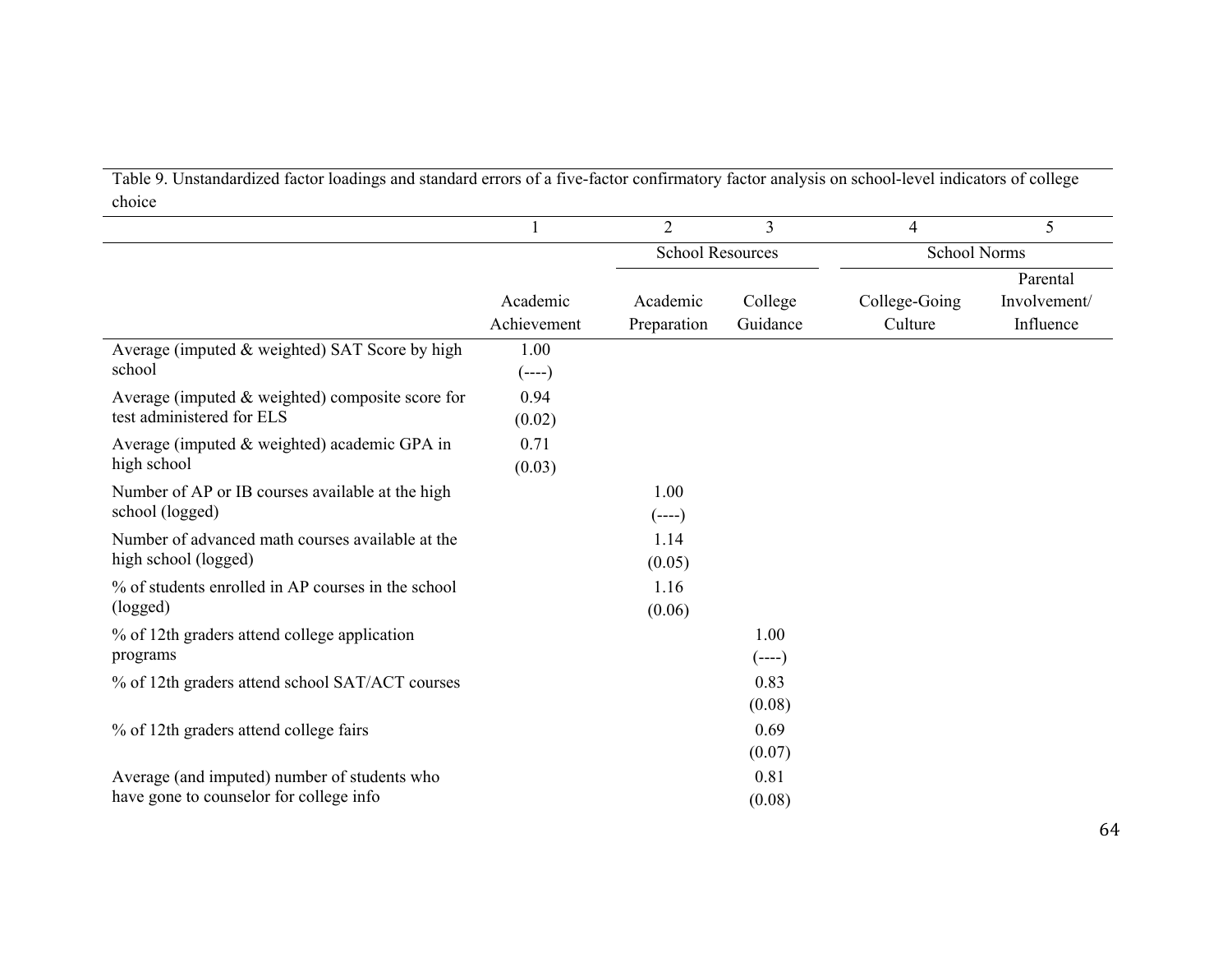| % of 2003 graduates went to 4-year colleges         | 1.00    |         |
|-----------------------------------------------------|---------|---------|
|                                                     | $(---)$ |         |
| % of 2003 graduates entered labor market or         | $-0.73$ |         |
| military                                            | (0.03)  |         |
| % of 10th graders in college prep program           | 25.25   |         |
|                                                     | (1.98)  |         |
| Counselors/teachers encourage students to enroll in | 0.57    |         |
| academic classes                                    | (0.05)  |         |
| Average high school parental involvement            |         | 1.00    |
|                                                     |         | $(---)$ |
| Average response to friend's parent received favor  |         | 0.95    |
|                                                     |         | (0.08)  |
| Average response to friend's parent gave advice     |         | 0.94    |
| about teachers/courses                              |         | (0.07)  |
| Average response to friend's parent did favor       |         | 1.04    |
|                                                     |         | (0.08)  |
| Average high school parental contact                |         | $-0.01$ |
|                                                     |         | 0.06    |

*Notes*: Dashes (---) indicate standard errors were not calculated. CFI = 0.943; RMSEA = 0.050;  $\chi$  $\frac{2}{1}$  is not recommended for goodness of fit of categorical variables. The covariances between the latent variables are: 0.210 between F1 and F2; 0.232 between F1 and F3; 0.164 between F2 and F3; 0.623 between F1 and F4; 0.261 between F2 and F4; 0.415 between F3 and F4; 0.492 between F1 and F5; 0.055 between F2 and F5; 0.188 between F3 and F5; 0.371 between F4 and F5. *Source*: Analysis of ELS:2002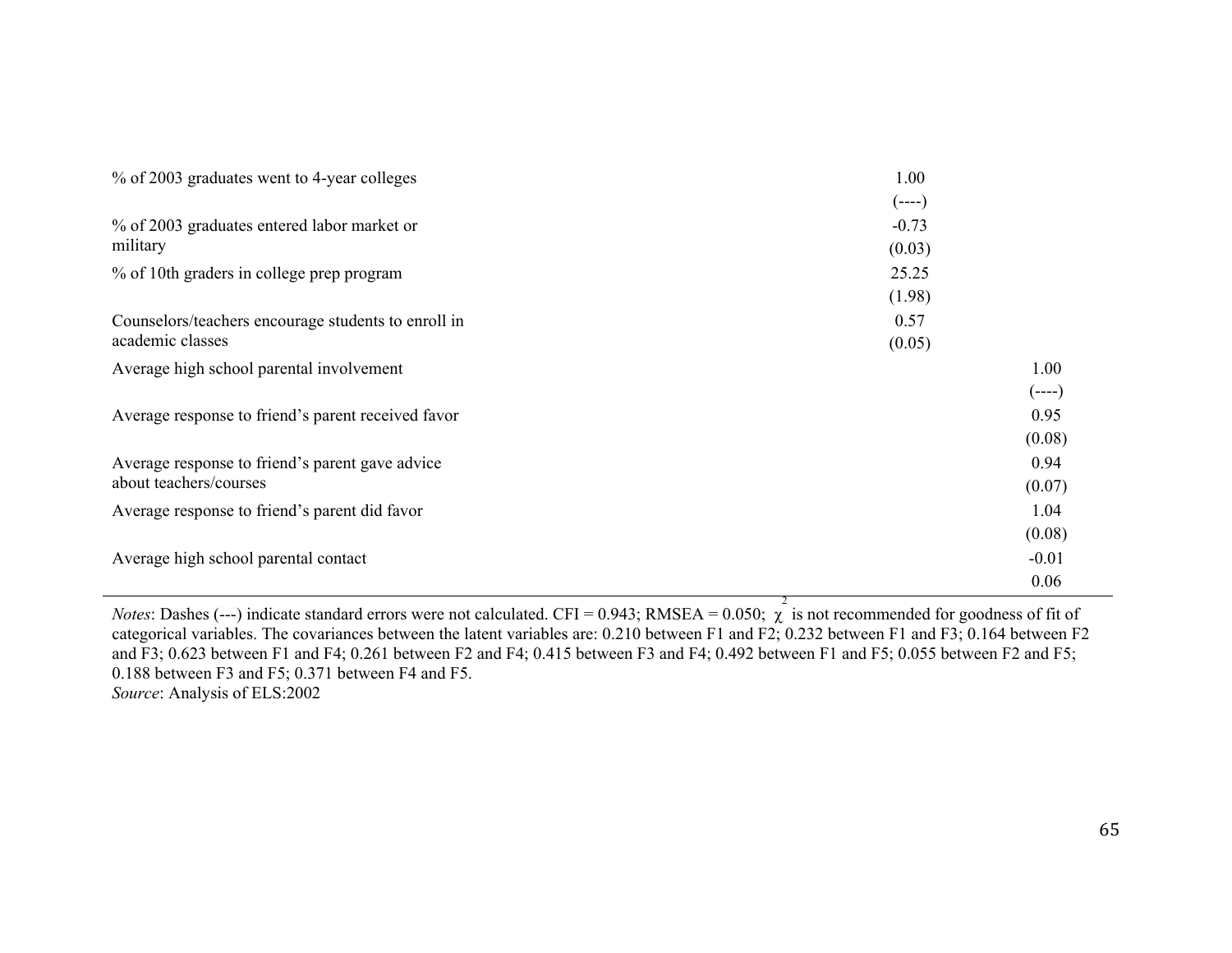The second way that high school-level measures will be created is through latent class analysis. As Hill (2008) and McDonough's (1997) research suggest, individual high school constructs do not operate in isolation, and many high schools possess similar characteristics. This study has drawn from Hill's (2008) use of latent class analysis to identify high school typologies. Latent class modeling is used to create a typology of high schools around high school contexts (the unobserved variable) – grouping high schools that exhibit similar patterns across several dichotomous observed variables (the five latent class indicators from the high school-level CFA) into classes (McCutcheon, 1987). Using a mixture model in Mplus, I modeled the probability of a school's membership in a class (or high school type) as the product of the conditional probabilities of five latent class indicators in the following:

$$
P_{abcdef} = P_{y|a} P_{y|b} P_{y|c} P_{y|d} P_{y|e}
$$

where a, b, c, d, and e are the five latent class predictors (academic achievement; academic preparation; college guidance; parent networks and college-going climate).

 Latent class models are also evaluated using goodness-of-fit measures. In determining the number of classes which best describe the typology (in this study, the number of high school contexts that exist in the sample), I used Akaike information criterion (AIC), Sample-Size Adjusted Bayesian information criterion (SABIC), and entropy measures (i.e., how distinct the classes are from one another) along with conceptual grounding to determine the best fitting model and the resultant number of classes. Models using continuous indicators do not have Pearson Chi-Squared or Likelihood Ratio Chi-Square measures. Generally, models with smaller AICs and SABICs are considered a better fit. In addition, the entropy measure ranges between 0 and 1, with a value of 0.80 or greater indicating an acceptable model fit (Appendix C).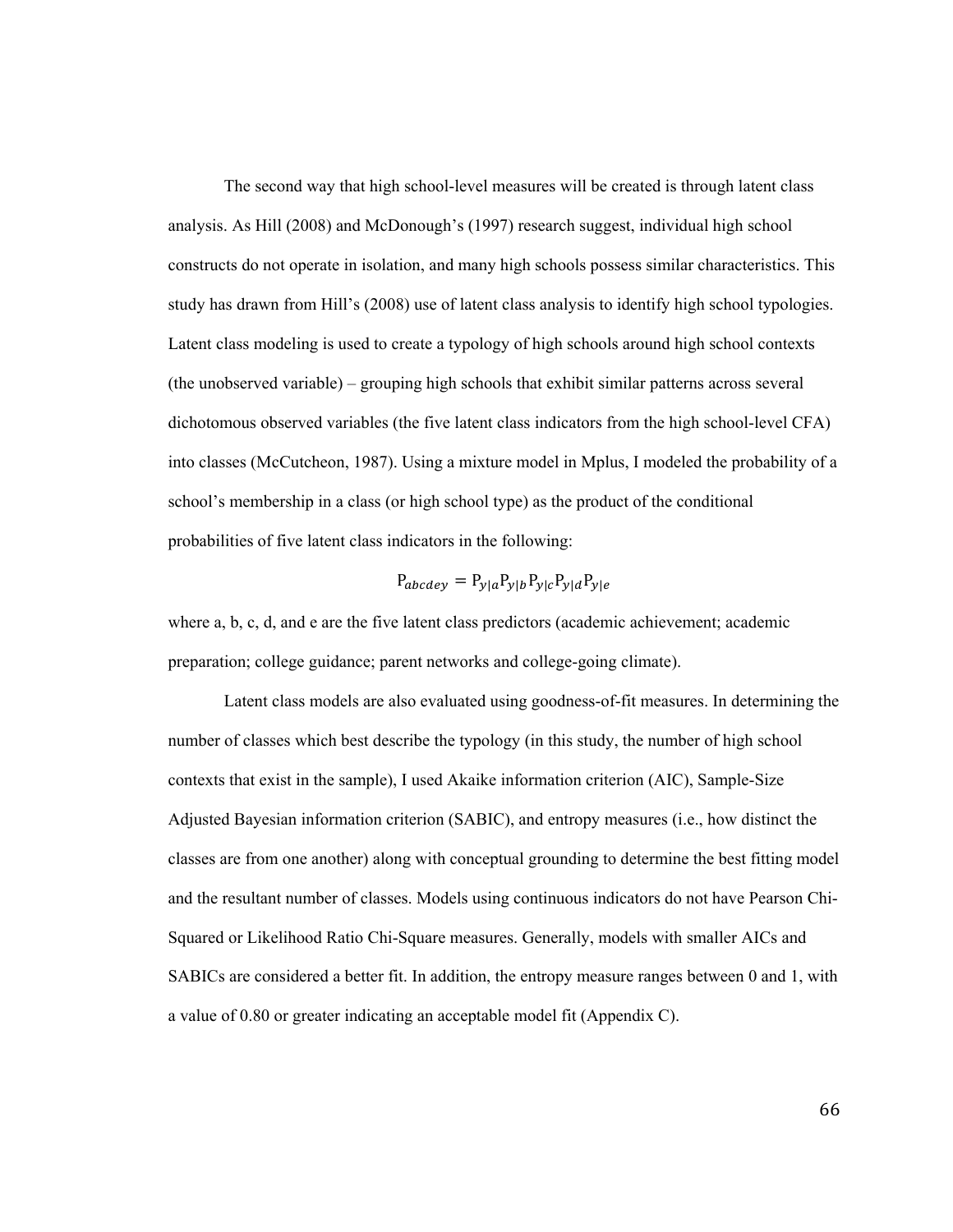Table **10** illustrates the probabilities of latent class membership for a five-class model  $(AIC = 6279.8, SABIC = 6328.9, Entropy = 0.871)$ . The resultant classes align along the availability of high school resources and extent of college-going norms present in the high schools. I have named the five high school contexts as: very low college-promoting high school resources and norms; low college-promoting high school resources and norms; average collegepromoting high school resources and norms; high college-promoting high school resources and norms; and very high college-promoting high school resources and norms. These five high school contexts will be used in subsequent analyses to address the research questions in this study.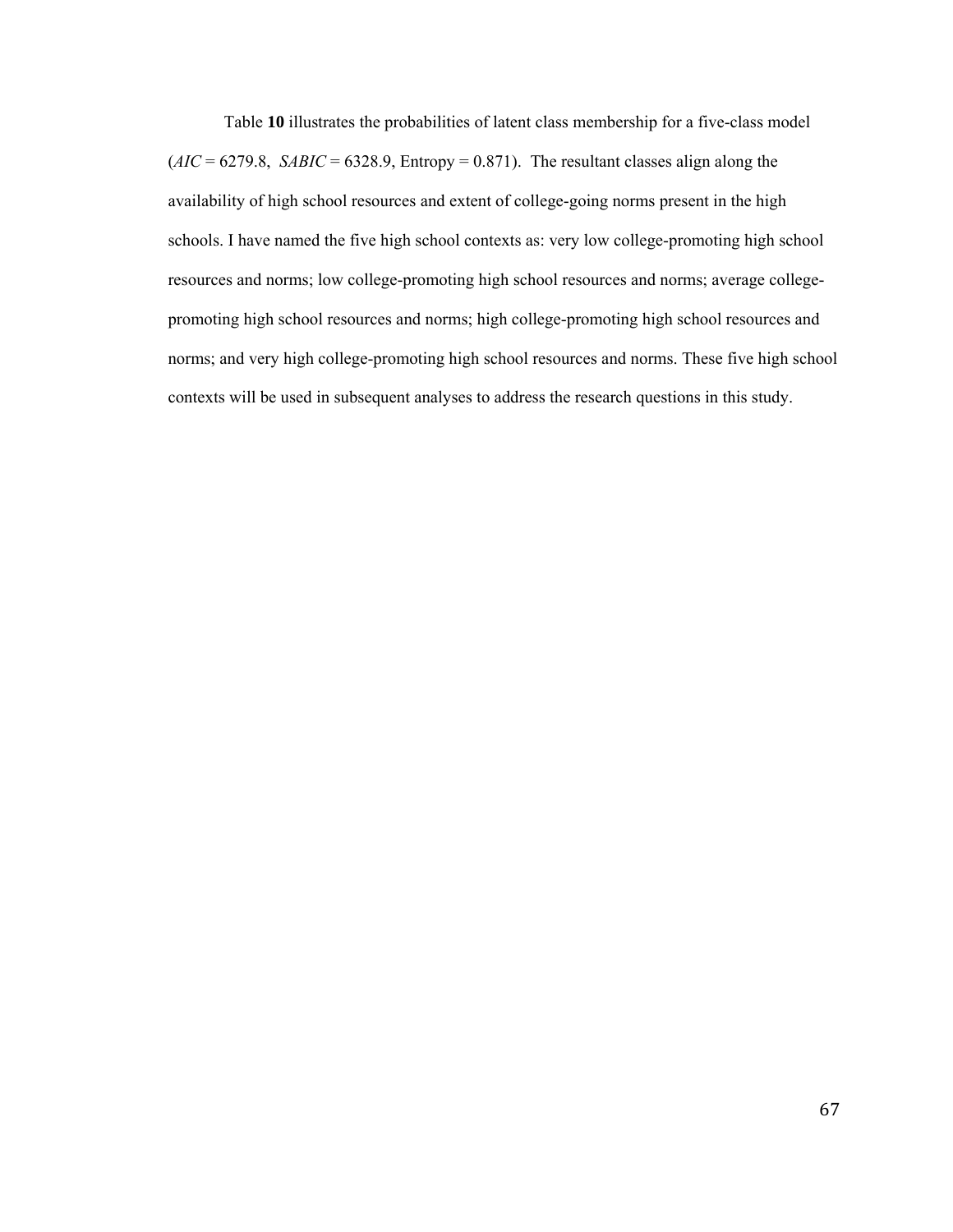|                                |                 |                      | <b>High School Contexts</b>                                                |               |                       |
|--------------------------------|-----------------|----------------------|----------------------------------------------------------------------------|---------------|-----------------------|
|                                |                 | $\overline{2}$       | 3                                                                          | 4             | 5                     |
|                                | Low Resources & | Very High            | Very Low                                                                   | Average       | <b>High Resources</b> |
|                                | College Norms   | Resources &          | Resources &                                                                | Resources &   | & College Norms       |
|                                |                 | <b>College Norms</b> | College Norms                                                              | College Norms |                       |
| <b>Latent Classes</b>          |                 |                      | Average Latent Class Probabilities for Most Likely Latent Class Membership |               |                       |
| Class 1                        | 0.923           | 0.000                | 0.002                                                                      | 0.075         | 0.000                 |
| Class 2                        | 0.000           | 0.947                | 0.000                                                                      | 0.000         | 0.053                 |
| Class 3                        | 0.052           | 0.000                | 0.948                                                                      | 0.000         | 0.000                 |
| Class 4                        | 0.048           | 0.000                | 0.000                                                                      | 0.895         | 0.057                 |
| Class 5                        | 0.000           | 0.033                | 0.000                                                                      | 0.051         | 0.915                 |
| <b>Latent Class Indicators</b> |                 |                      | Indicator Means by Latent Class Membership                                 |               |                       |
| Academic Achievement           | $-0.786$        | 1.704                | $-1.386$                                                                   | $-0.045$      | 0.673                 |
| <b>High School Resources</b>   |                 |                      |                                                                            |               |                       |
| Academic Preparation           | $-0.245$        | 0.548                | $-1.794$                                                                   | 0.064         | 0.231                 |
| College Guidance               | $-0.421$        | 0.799                | $-1.179$                                                                   | $-0.012$      | 0.443                 |
| College-Promoting Norms        |                 |                      |                                                                            |               |                       |
| College-Going Climate          | $-0.704$        | 1.426                | $-1.674$                                                                   | $-0.032$      | 0.685                 |
| Parental Involvement/Influence | $-0.474$        | 1.046                | $-0.831$                                                                   | $-0.051$      | 0.433                 |
|                                |                 |                      | <b>Latent Class Counts and Proportions</b>                                 |               |                       |
| $N = 730$                      | 260             | 70                   | 20                                                                         | 250           | 160                   |
| Percent                        | 33.96           | 9.06                 | 2.40                                                                       | 33.02         | 21.57                 |

# Table 10. Results of Latent Class Model of High School Contexts<sup>a</sup>

*Notes*: AIC = 6279.8; SABIC = 6328.9; Entropy = 0.871

*Sources*: Analyses of ELS:2002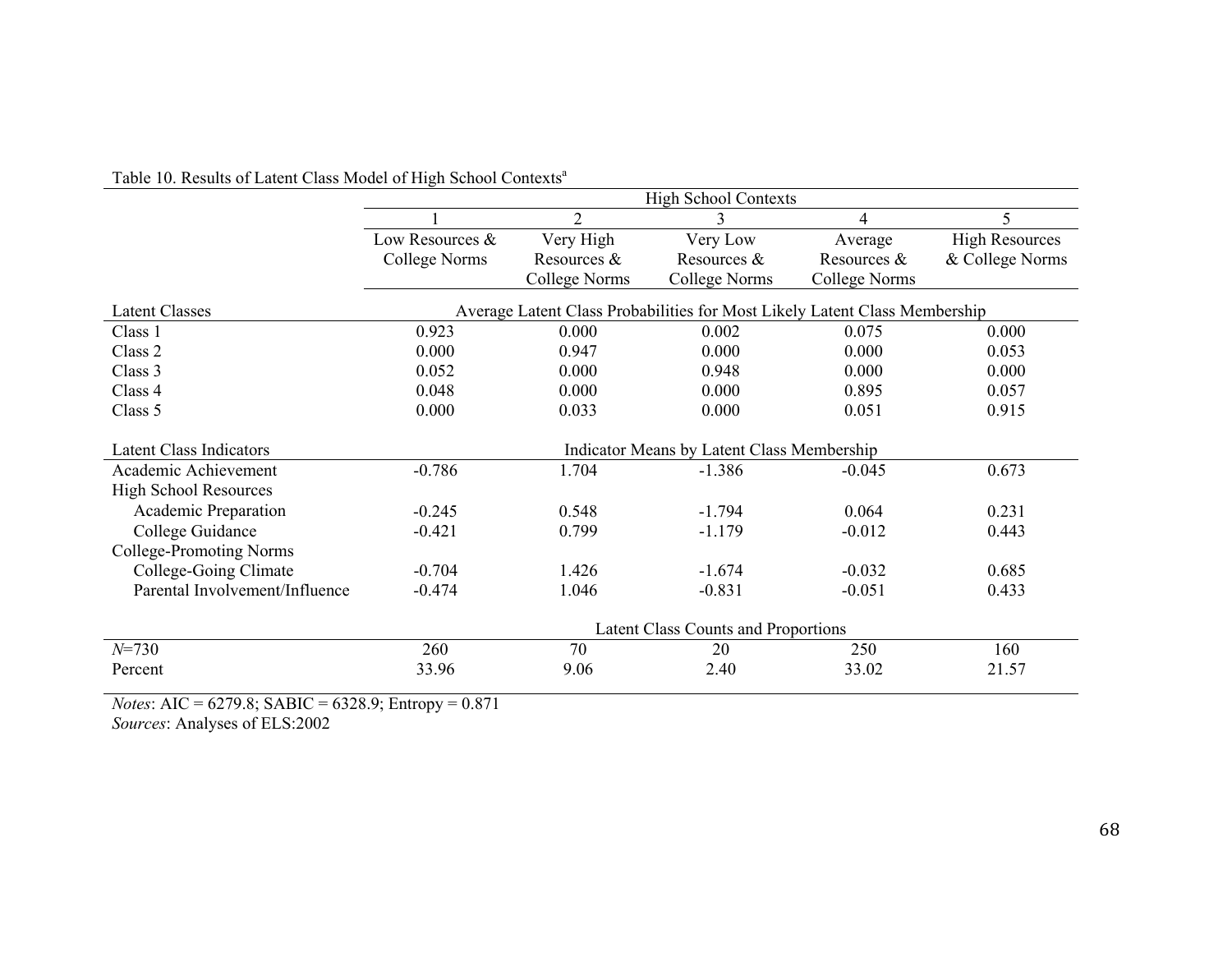# *Producing Undermatch Rates*

After determining students' qualifications, I compared these qualifications to the selectivity of the institutions where students apply and enoll. If the most selective institution to which the student applied is less selective than the selectivity for which the student is qualified, undermatch<sub>apply</sub>= 1, otherwise undermatch<sub>apply</sub>= 0. Similarly, if the institutional selectivity of the institution in which he or she enrolled is less selective than where he or she was qualified to attend, then undermatch<sub>enroll</sub> = 1, else undermatch<sub>enroll</sub> = 0. In line with Bowen (2009), *overmatch*, defined as a student enrolling in an institution more selective than their qualification level, was not examined in this study.

To address the first set of research questions, I used baseline descriptive information to describe overall differences in undermatch rates across all student-level predictors as well as high school-level factors and contexts. I determined if any observed differences in undermatch rates were statistically significant with t-tests and chi-squared tests.

#### *Estimation of School-Level Effects*

The second research question employed hierarchical generalized linear modeling (HGLM). HGLM is ideal for isolating the effects of the high school environment that are related to the student-level dichotomous outcomes by producing unbiased estimates and standard errors (Raudenbush & Bryk, 2002). This method is also appropriate because it recognizes the nested nature of both the conceptual framework and the sampling structure of the ELS:2002 data, as individuals function within the context of their high schools. HGLM allows for the separation of student-level effects on undermatch in order to better understand the relationship between high school resources and the college application and enrollment process. Comparing these estimates across high school resources is useful in understanding the varying impacts high schools have on the college application and enrollment processes of its students. The following model estimated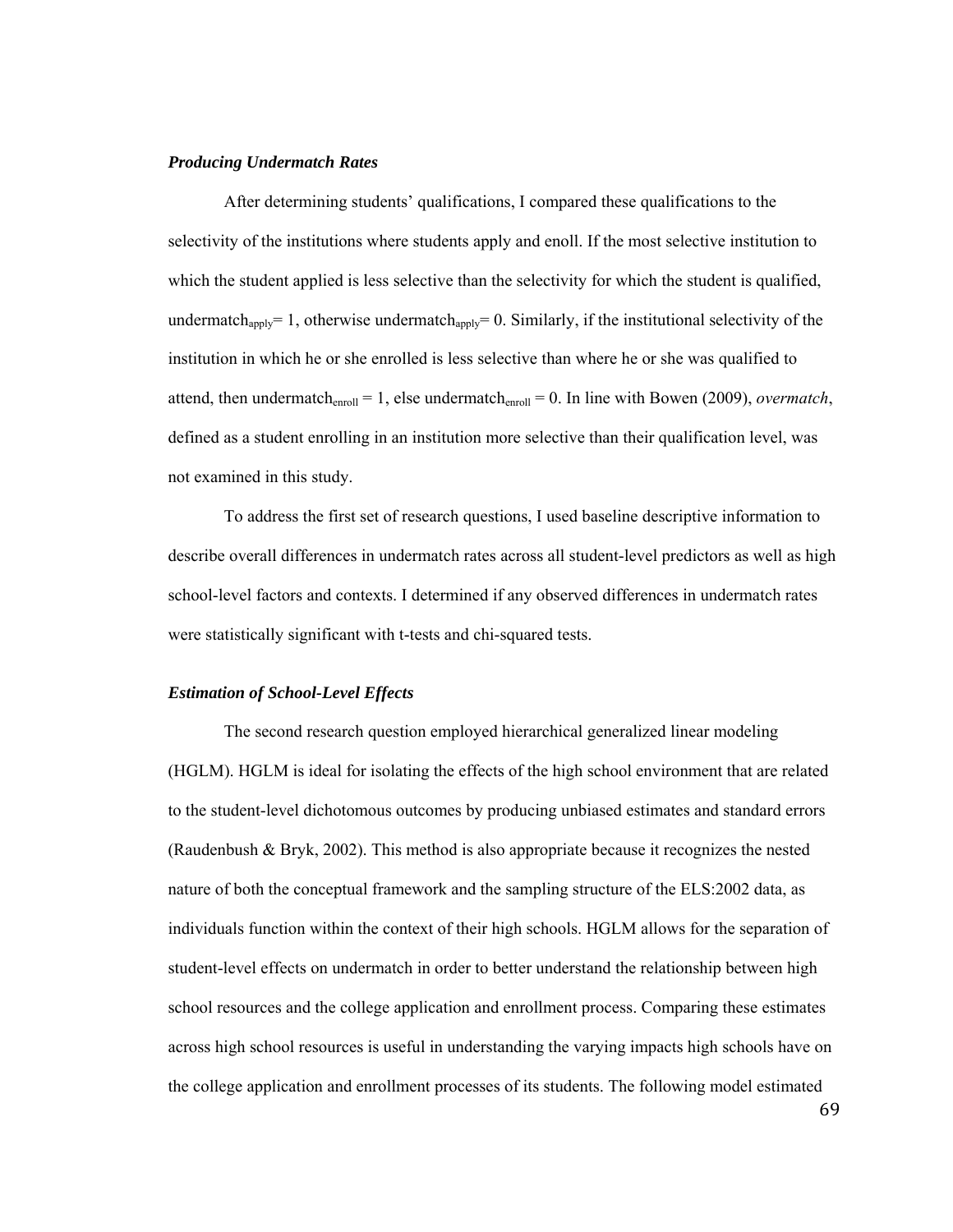the likelihood of undermatch at both application and enrollment steps using high school- and student-level factors:

Level I  
\n
$$
\log[^{\varphi_{ij}}]_{(1-\varphi_{ij})]} = \beta_{0j} + \beta_{1j} * (Demographies) + \beta_{2j} * (Human Capital) +
$$
\n
$$
\beta_{3j} * (Social Capital) + \beta_{4j} * (Cultural Capital)
$$

where *i* denotes the student, and *j* denotes the high school

# *Level 2*

 $\beta_{0j} = \gamma_{00} + \gamma_{01} *$  (Academic Preparation) +  $\gamma_{02} *$  (College Guidance) +  $\gamma_{03}$ ∗ (College – Going Culture)  $+ \gamma_{04} * (Parental\ Involvement) + u_{oj}$  $\beta_{\rho j} = \gamma_{\rho 0}$ , where  $\rho = 1$  to n student variables

where *j* denotes the high school. Academic achievement was not included in the model, as an examination of the variance inflation factor (VIF) confirmed that it was colinear with the other high school-level measures. In addition, the model does not use sample weights, as the multilevel model requires weighting at both the student- and school-levels in order to produce appropriate estimates and standard errors – a current limitation of the PROC GLIMMIX procedure. However, estimates and standard errors are typically similar when modeling sample data without weights (Winship & Radbill, 1994).

The second part of the second research question refers to explaining the variation in undermatch using high school types from the latent class analysis. Therefore, I employed a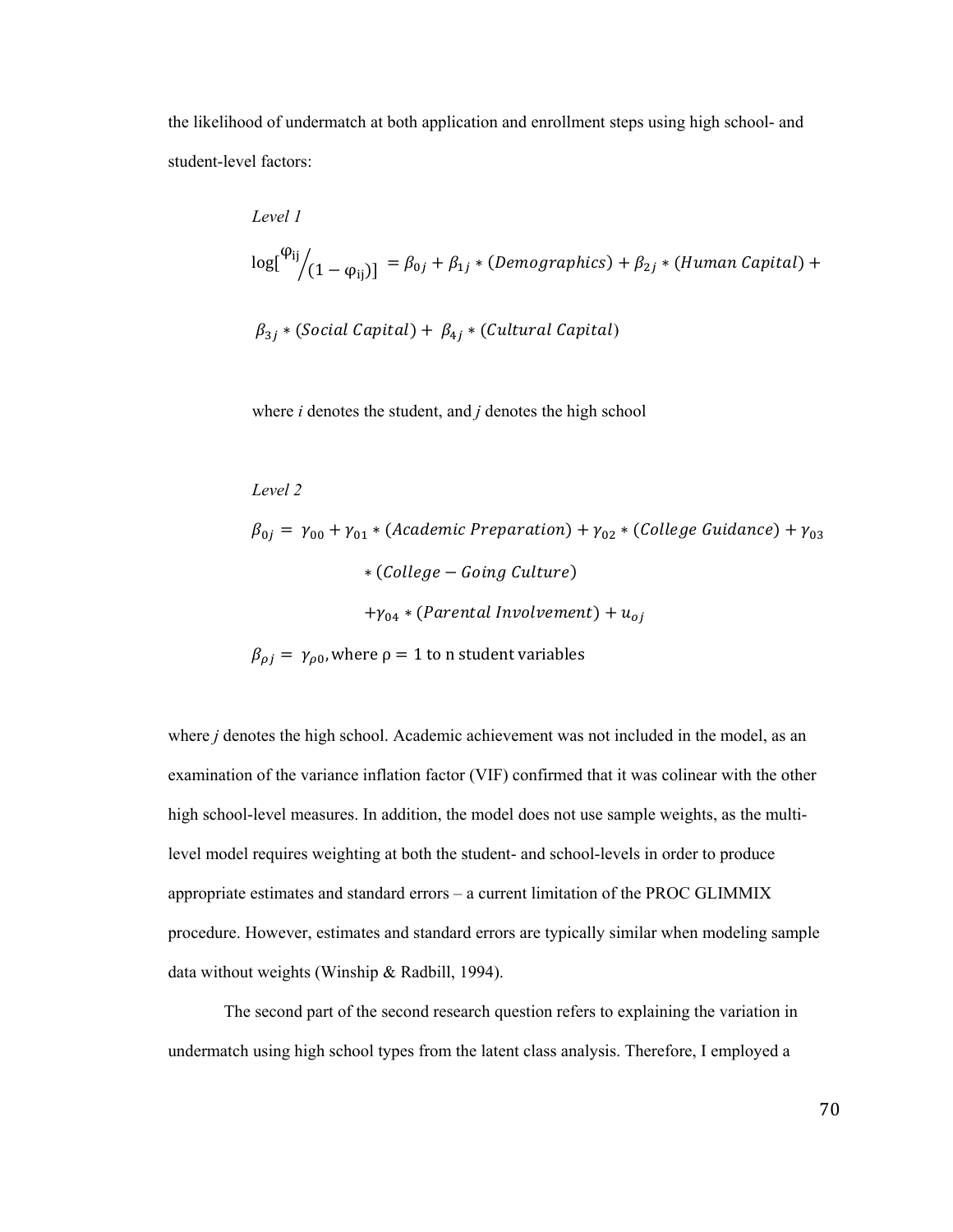second HGLM model using the same student-level predictors as above and the five high school contexts (coded as dummy variables) that resulted from the latent class analyses:

Level I  
\n
$$
\log[^{\varphi_{ij}}](1 - \varphi_{ij})]
$$
\n
$$
= \beta_{0j} + \beta_{1j} * (Demographies) + \beta_{2j} * (Human Capital) + \beta_{3j}
$$
\n
$$
* (Social Capital) + \beta_{4j} * (Cultural Capital)
$$

where *i* denotes the student, and *j* denotes the high school

Level 2

\n
$$
\beta_{0j} = \gamma_{00} + \gamma_{01} * (Very\ high\ resources\ &\ norms\ ) +
$$
\n
$$
\gamma_{01} * (High\ resources\ &\ norms\ ) + \gamma_{01} * (Low\ resources\ &\ norms\ ) + \gamma_{01}
$$
\n
$$
* (Very\ low\ resources\ &\ norms\ ) + u_{oj}
$$
\n
$$
\beta_{\rho j} = \gamma_{\rho 0}, \text{where } \rho = 1 \text{ to n student variables}
$$

where *j* denotes the high school.

I repeated both models above with the same predictors to estimate the likelihood of undermatch at the application and enrollment steps, as the conceptual framework suggests both steps of the college admission process are influenced by similar forces. However, the likelihood of undermatching at the enrollment step was modeled conditional on applying to the selectivity level for which the student was qualified by restricting the dataset, similar to previous studies (Roderick et al., 2012; Smith et al., 2012). Put simply, if a student was qualified for a selectivity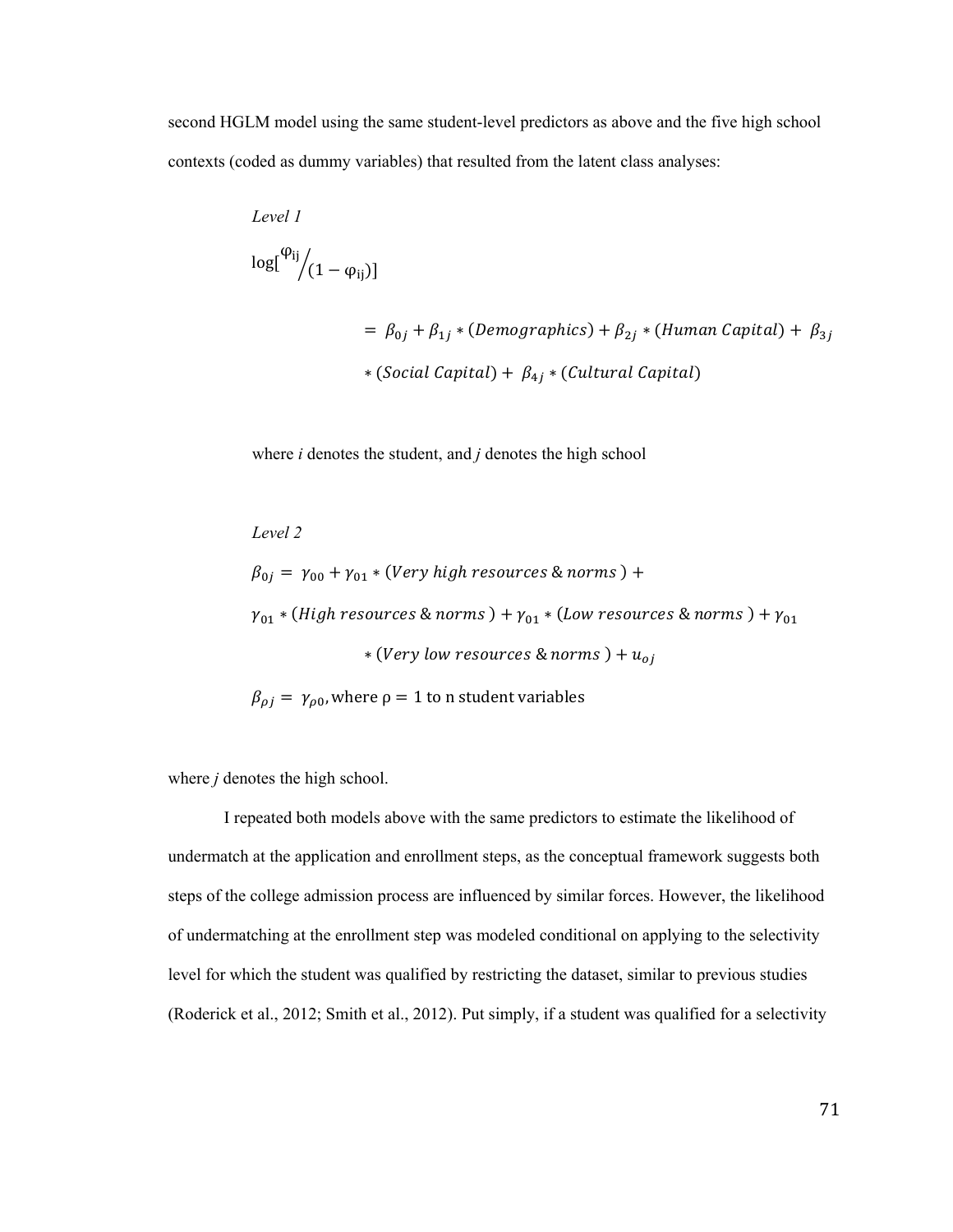level and he or she applied to an institution within that level, did they undermatch at the enrollment step?

The model specifications for both application and enrollment included fixed effects at the student level – in other words, high schools were assumed to influence students in similar ways. I group centered the continuous variables, which improves interpretation However, I modeled random effects at the high school-level, meaning the model allowed for different high schools to have varying levels of influence. In order to understand the relationship between groups of variables and the outcome, I added blocks of predictors to the model with attention to the gaps between underrepresented students and their respective reference groups, similar to Bowen and his colleagues (2009). For example, the analysis began with an unconditional model using race/ethnicity as the only predictor. Next, I added student-level measures of human, social, cultural capital and other student characteristics to the unconditional model. High school-level measures noted above were added to the model last. With regard to the analysis of race/ethnicity, I reported odds-ratios for Black and Latino students (as they are considered underrepresented groups and populations of interest) for every additional step in the regression to illustrate how additional measures account for differences between the Black-White as well as Latino-White gaps in undermatch,. This analysis was repeated for gaps in family income and parental education. Fixed effects at the state-level allowed for students to be compared with other students from their state.

I used PROC GLIMMIX in SAS to model the likelihood to undermatch with a logit link function because undermatch is a dichotomous variable. Hypothesis testing compared the unconditional model (which does no partition variation at the high school-level) to the full model in order to determine the extent of variation further explained by the high school-level predictors. I reported odds ratios for the student- and high school-level predictors.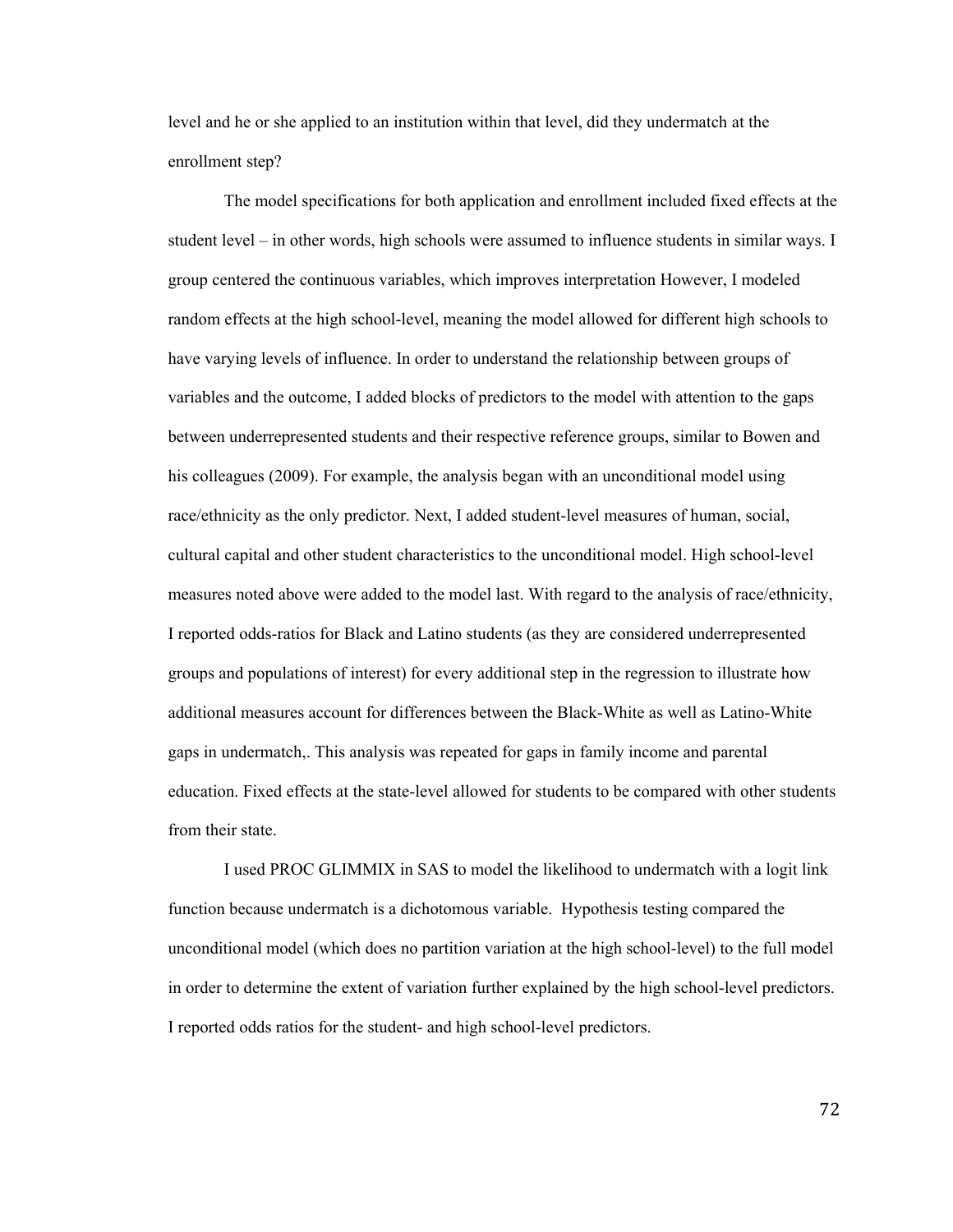In order to address the final research question I examine the variation in potential differences, or gaps, in the likelihood of undermatch across high schools by race/ethnicity, parental income, and parental education. This would test whether some high schools with particular characteristics are more equitable than others with regard to undermatch. Similar to the models above, I used multiple regression within the HGLM framework but allowing for the slopes of (1) race/ethnicity, (2) parental income, and (3) parental education to vary across high schools in separate models and for undermatch at the (1) application and (2) enrollment steps. I then perform hypothesis tests to discern whether the variance of the gaps is equal to zero (e.g., if the Black-White gap in the likelihood to undermatch varies across high schools). This analyses was done for (1) individual and (2) aggregate (i.e., high school contexts) high school measures.

### *Limitations*

This study has several limitations. The use of ELS:2002 comes with a set of shortcomings. The students in this study graduated in 2004, nearly a decade ago. Since then the higher education landscape has changed, as more students are enrolling in college and colleges have become more selective. However, ELS:2002 is the most recently available nationally representative dataset with both postsecondary and high school student-level information . Although the confirmatory factor analyses models fit well, the dataset has a finite set of measures and was not constructed to test Perna's (2006) conceptual model, therefore creating the potential for omitted variable bias. Measures of college guidance are only captured in a few items within the set of surveys. It would have been useful to survey guidance counselors regarding professional development and credentialing, similar to the information that was collected for teachers. Therefore, the analyses do not describe the quantity or nature of counselor-student interactions. Similar limitations are associated with the variables that measure the various sources of college information. Also, there are limitations to the measures of college-going behaviors, which only capture whether students enroll in four-year versus two-year institutions and do not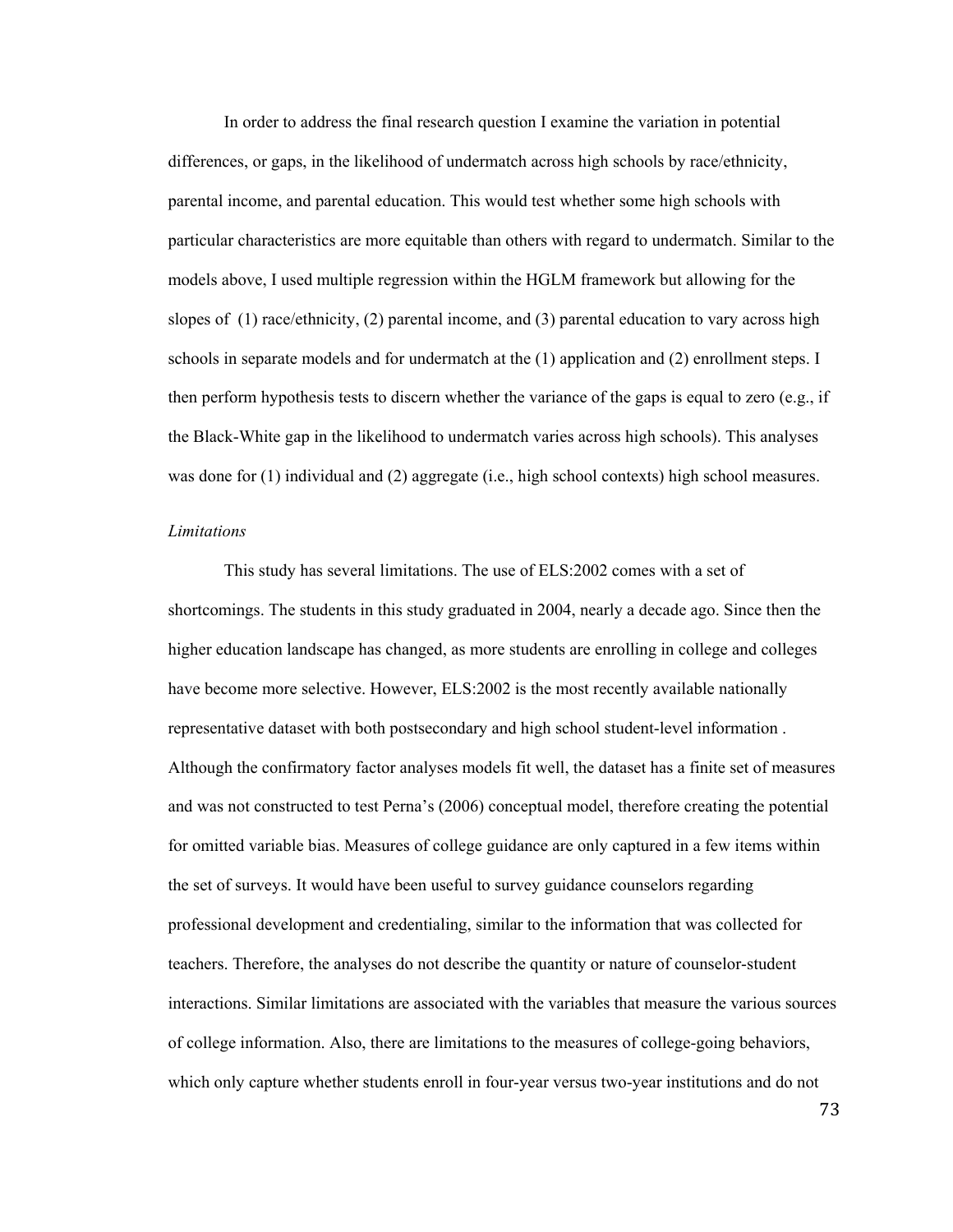measure the selectivity of postsecondary enrollment. In addition, there are no variables regarding the perceived or actual costs of attending college, where other variables had to serve as proxies. Finally, there are only a limited number of variables to measure cultural capital – a complex construct.

A second set of limitations relate to the estimation of undermatch. Undermatch is not an observed measure, but an estimate of how a student's qualifications would fare in selective admissions, and as such has inherent assumptions. This study does not address issues of institutional capacity in estimating probabilities of gaining admission. There are not enough seats, in practice, to accommodate all students who are likely to gain admission, if they were to apply. With regard to selectivity, institutions within a selectivity grouping are assumed homogenous. However, particularly at more selective institutions, admission is highly variable from institution to institution. Therefore, a student could very well apply to only one institution within their qualification level yet is not admitted. In addition, the admissions process for selective institutions can be complex, and certain critical application components (e.g., quality of writing in personal statement or letters of recommendation) were not captured by any variable or proxy. The availability of financial aid across institutions is also variable within a selectivity grouping. By asserting that higher achieving students should enroll in more selective institutions, proponents of match assume a relationship exists between institutional selectivity and institutional quality. By using a single indicator, one is not able to "[capture] the complexity of higher education institutions" (Zhang, 2005). In addition, it may not be rational for a student to apply to or enroll in an institution that is aligned with the student's qualifications if, for example, he or she may need to stay close to home due to familial obligations; it is not the lowest cost postsecondary option; or they have a particular interest in attending an institution such as a Historically Black Colleges and Universities, that has a strong program in their field of interest, or an honors program.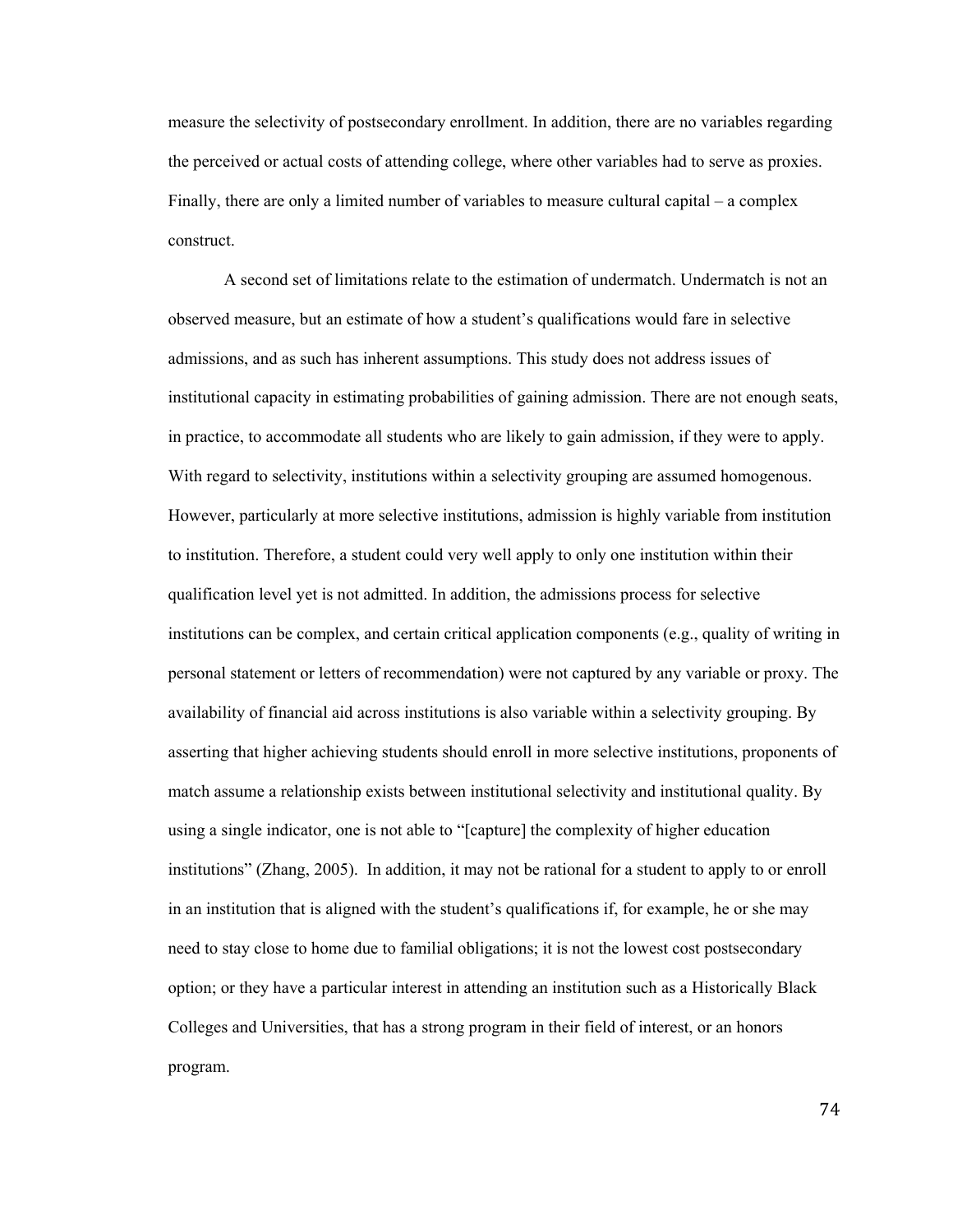#### **CHAPTER 4: FINDINGS**

The purpose of this study is to examine the extent to which high school-level measures predict the likelihood of undermatch above and beyond student characteristics, and how the effect of attending a particular type of high school on undermatching might differ for underrepresented students. First, I calculated undermatch rates both at the time of application and enrollment by (1) determining the selectivity of the institutions to which each student was most likely to be admitted and (2) comparing that to the selectivity of the institutions where each student actually applied and enrolled. Second, I modeled students' likelihood of undermatch at both the application and enrollment steps in a three-level HGLM using student-level predictors, state-level fixed effects, and two different types of high school-level predictors: (1) high school factors measuring average academic achievement, academic preparation, availability of college guidance, college going culture, and parental involvement and (2) measures of five high school contexts – *Very high resources and norms*; *High resources and norms*; *Average resources and norms*; *Low resources and norms*; and *Very low resources and norms*. Finally, in order to test whether there are differences in the likelihood of undermatch between underrepresented students and nonunderrepresented students across high schools, I modeled a three-level HGLM allowing for differences within schools (i.e., slopes) to vary across high schools by (1) race (2) income and (3) parental education. I then tested whether the variance of the slopes was equal to zero (meaning there are no differences across schools).

# *Estimating Undermatch*

### *Overall Student Qualification*

 In my first research question, I examined the extent of undermatch in the analytic sample – college-bound students who graduated from high school on time and have indicated a desire to continue on to postsecondary studies. In order to estimate undermatch, I first estimated the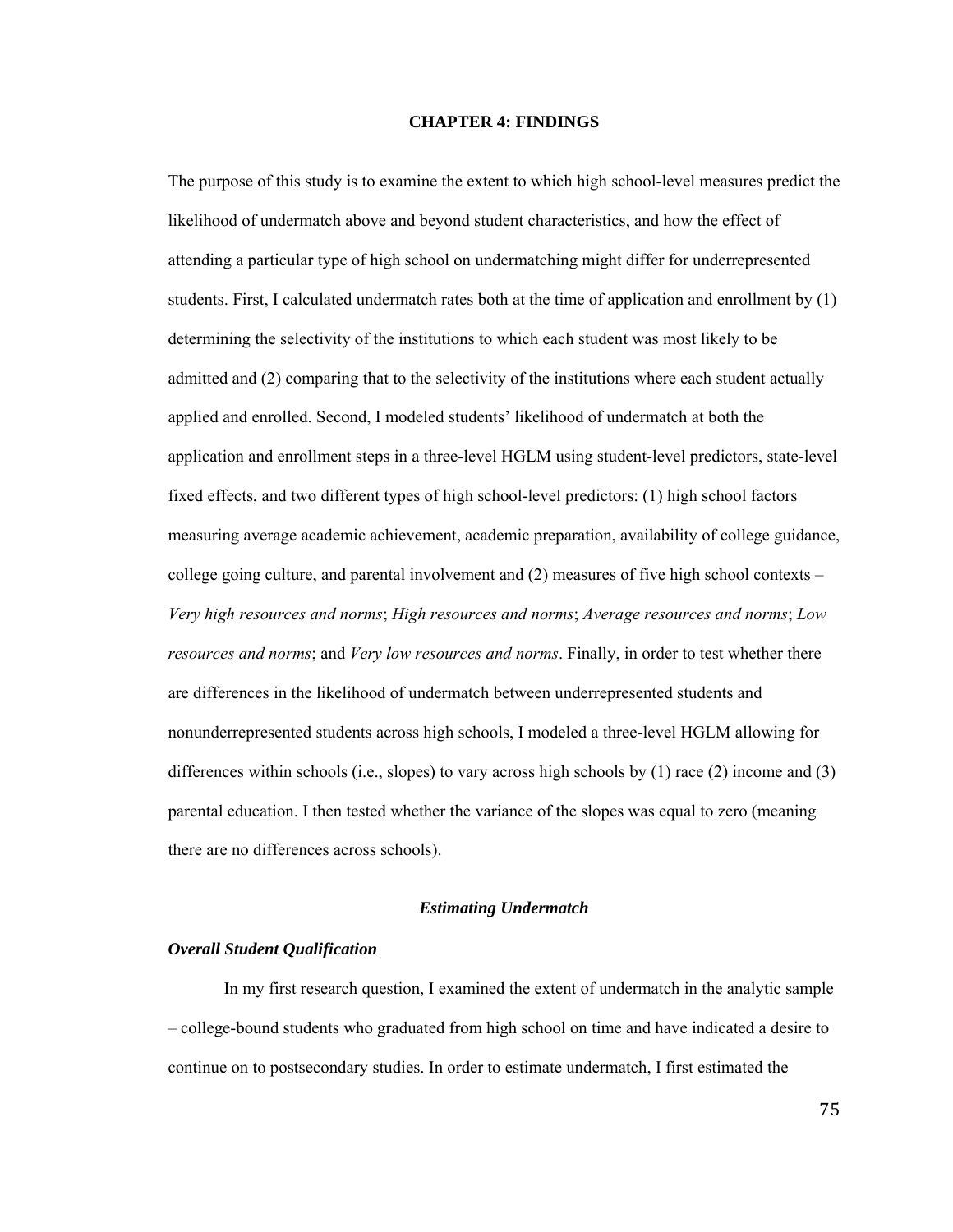selectivity of the institutions to which each student was most likely to be admitted and examined these qualifications by different student and high school characteristics.

Table 11 illustrates students from underrepresented backgrounds (Black, Latino, lowincome, potential first-generation college graduates) are less likely to have the academic profiles that make them eligible for any form of selective admissions ("Most Selective," "Highly Selective," "Very Selective," and "Selective"). Substantially greater shares of Asian and White students were eligible for "Most Selective," "Highly Selective" and "Very Selective" institutions than any other racial/ethnic groups (49 percent of Asian and 51 percent of White students versus 15 percent of Black and 20 percent of Latino students). When examining undermatch rates by family income, students from families with higher income backgrounds were more likely to be eligible for admission at more selective institutions than students from low-income backgrounds. Students who were from very high-income families (over \$100,000) were about three times more likely than students who were from very low-income families (less than \$25,000) to gain admission to "Most Selective" institutions, six times more likely at "Highly Selective" institutions, and three times as likely at "Very Selective" institutions, but as likely to gain admission at "Selective" institutions. Students from very low-income families were six times more likely than students who were from high-income families to be ineligible for selective college admissions. Similar patterns emerged along parental education. Students whose parents had a four-year college degree were more likely to be eligible for admission at more selective institutions (80 percent) than students whose parents did not have a college degree (58 percent for Some College, but no degree and 45 percent for no more than a high school degree).

Black, Latino, low-income students as well as students who are potential first-generation college graduates are limited in their college options because fewer students are eligible for selective admissions than their nonunderrepresented peers. This constraint of options has implications on the study of undermatch; many low-income, Black, Latino, and first-generation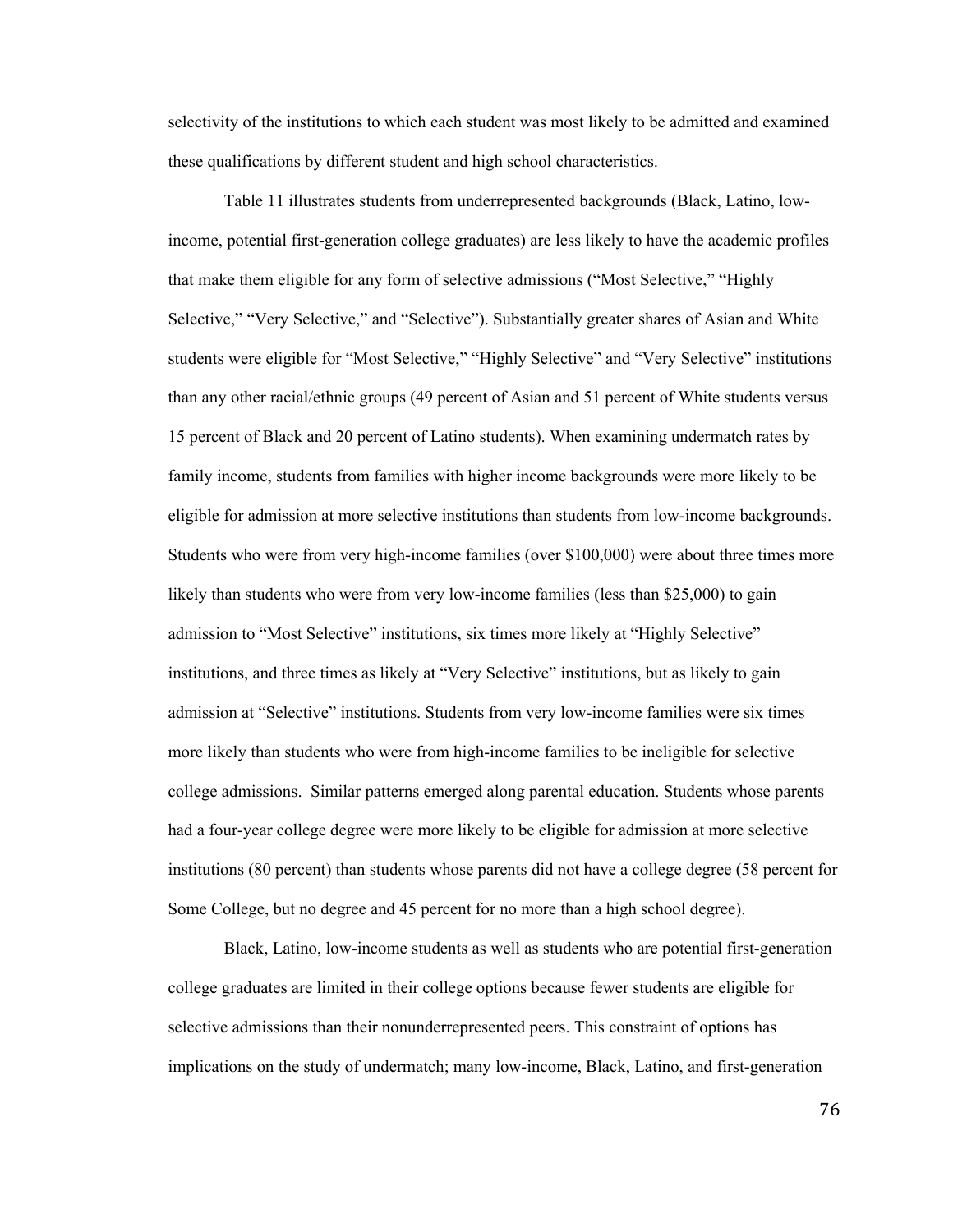college students can only undermatch by enrolling in or applying to for-profits; or opting out of postsecondary education altogether.

In terms of high school characteristics, Table 11 also shows that students who attended high schools that have high, rather than low, average academic achievement were more than twice as likely to qualify for selective admissions (87 percent versus 34 percent), a finding that is consistent with the strong role of academic achievement in predicting selective admissions eligibility. Attending a high school with high levels of academic preparation (defined by the number of rigorous courses offered) also increases the likelihood of being qualified to attend a selective college, particularly "Most Selective" institutions (26 percent versus 15 percent). Students who attend high schools with high availability of college guidance services are about twice as likely to be eligible to gain admission to the most and highly selective institutions when compared to students at high schools with little access to college guidance services (29 percent versus 17 percent). With regard to high school norms, the patterns are similar. A higher share of students who attend high schools with high, rather than low, levels of college-going culture and parental involvement qualify for selective college admissions (84 percent versus 43 percent and 83 percent versus 44 percent, respectively).

Examining high school measures in aggregate is distinct from examining each separate measure, as the literature suggests the high school environment as a whole influences college choice beyond separate high school characteristics (Hill, 2008; McDonough, 1997). Attending a high school that exhibited a strong presence of the five high school characteristics identified in this study has compounding benefits. Table 11 shows that students who attend a high school with "Very high resources and norms," defined as having high levels of academic achievement, academic preparation, college guidance, college-going culture, and parental involvement, are twice as likely to qualify for some form of selective admission, compared to students who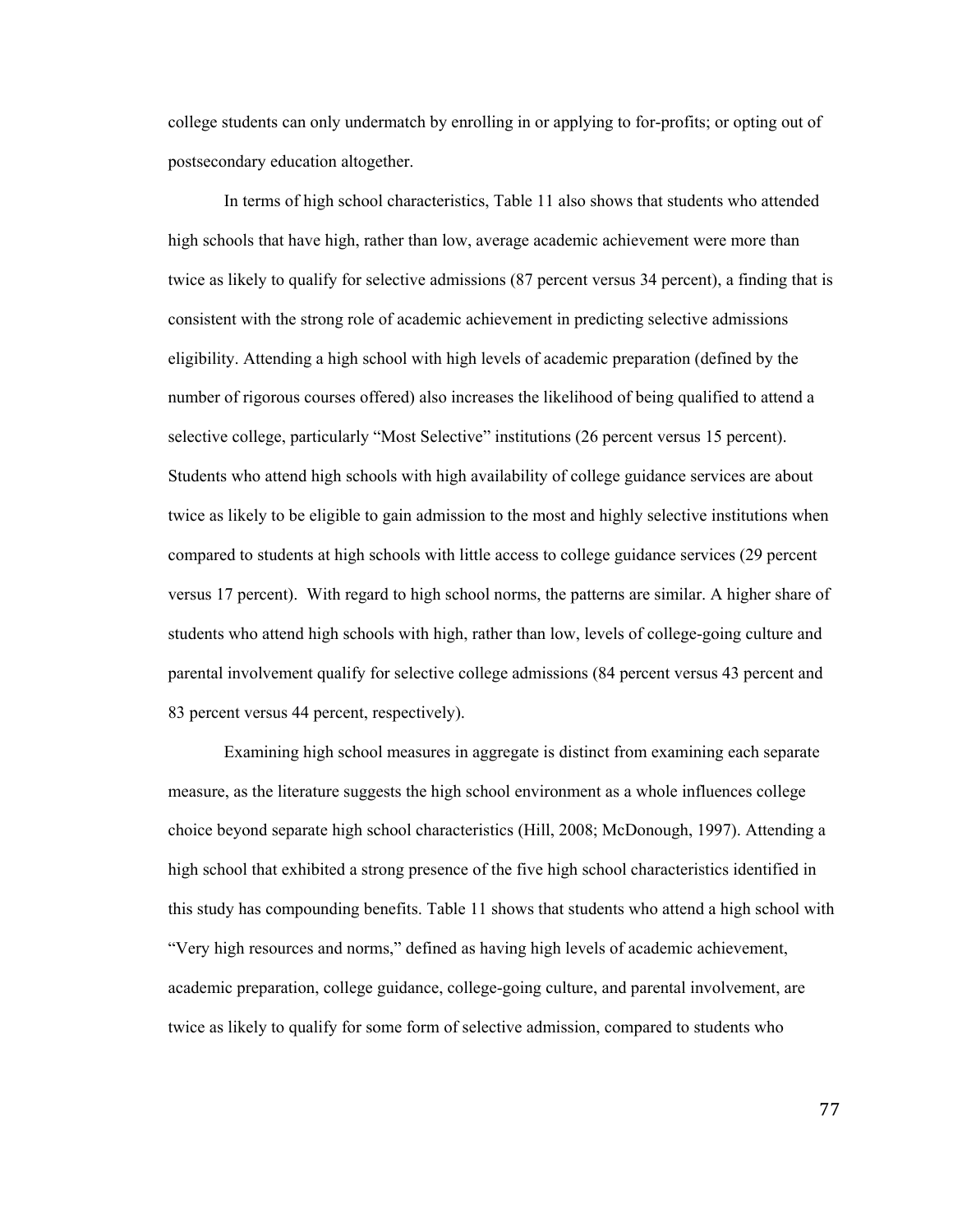attended high schools who showed low or very low presence of the five college-promoting high school characteristics (93 percent versus 48 percent and 46 percent, respectively).

|                                      | Qualifications <sup>e</sup> |        |       |           |       |  |  |  |
|--------------------------------------|-----------------------------|--------|-------|-----------|-------|--|--|--|
|                                      | Most                        | Highly | Very  | Selective | Non   |  |  |  |
| Total ( $N = 8,960$ )                | 3.24                        | 16.87  | 21.39 | 23.00     | 35.49 |  |  |  |
| <b>Student Characteristics</b>       |                             |        |       |           |       |  |  |  |
| Gender***                            |                             |        |       |           |       |  |  |  |
| Female                               | 4.14                        | 14.08  | 22.42 | 20.60     | 38.77 |  |  |  |
| Male                                 | 2.50                        | 19.18  | 20.55 | 24.99     | 32.78 |  |  |  |
| Race/Ethnicity***                    |                             |        |       |           |       |  |  |  |
| Asian                                | 7.40                        | 21.71  | 19.80 | 22.99     | 28.10 |  |  |  |
| <b>Black</b>                         | 2.65                        | 1.87   | 10.63 | 19.95     | 64.89 |  |  |  |
| Latino                               | 2.94                        | 6.07   | 11.07 | 12.48     | 67.45 |  |  |  |
| Other race                           | 2.94                        | 13.70  | 17.28 | 27.33     | 38.74 |  |  |  |
| White                                | 3.14                        | 21.71  | 25.85 | 25.32     | 23.98 |  |  |  |
| Parental Income***                   |                             |        |       |           |       |  |  |  |
| \$100K and over                      | 8.38                        | 29.43  | 33.09 | 17.69     | 11.42 |  |  |  |
| \$75K to \$100K                      | 4.19                        | 19.36  | 25.04 | 34.80     | 16.60 |  |  |  |
| \$50K to \$75K                       | 1.09                        | 16.95  | 25.94 | 24.19     | 31.83 |  |  |  |
| \$25K to \$50K                       | 1.78                        | 14.67  | 13.78 | 22.99     | 46.78 |  |  |  |
| \$0K to \$25K                        | 2.62                        | 5.18   | 12.86 | 15.55     | 63.79 |  |  |  |
| Parental Education***                |                             |        |       |           |       |  |  |  |
| Bachelor's or more                   | 5.51                        | 25.39  | 26.35 | 22.64     | 20.10 |  |  |  |
| Associate's                          |                             | 14.83  | 12.12 | 24.13     | 48.47 |  |  |  |
| Some College                         | 1.00                        | 8.89   | 22.20 | 25.42     | 42.49 |  |  |  |
| High School or less                  | 2.10                        | 7.81   | 14.39 | 20.63     | 55.07 |  |  |  |
| High School                          |                             |        |       |           |       |  |  |  |
| Characteristics <sup>c</sup>         |                             |        |       |           |       |  |  |  |
| Academic Achievement***              |                             |        |       |           |       |  |  |  |
| High                                 | 6.45                        | 27.71  | 30.89 | 22.20     | 12.75 |  |  |  |
| Mid                                  | 2.41                        | 16.33  | 21.32 | 25.26     | 34.68 |  |  |  |
| Low                                  | 1.48                        | 4.95   | 9.89  | 18.07     | 65.61 |  |  |  |
| <b>School Resources</b>              |                             |        |       |           |       |  |  |  |
| Academic Preparation*** <sup>d</sup> |                             |        |       |           |       |  |  |  |
| High                                 | 5.53                        | 20.14  | 26.11 | 20.91     | 27.31 |  |  |  |
| Mid                                  | 2.81                        | 15.99  | 19.85 | 22.60     | 38.75 |  |  |  |

Table 11. Student qualification by student and high school characteristics<sup>ab</sup>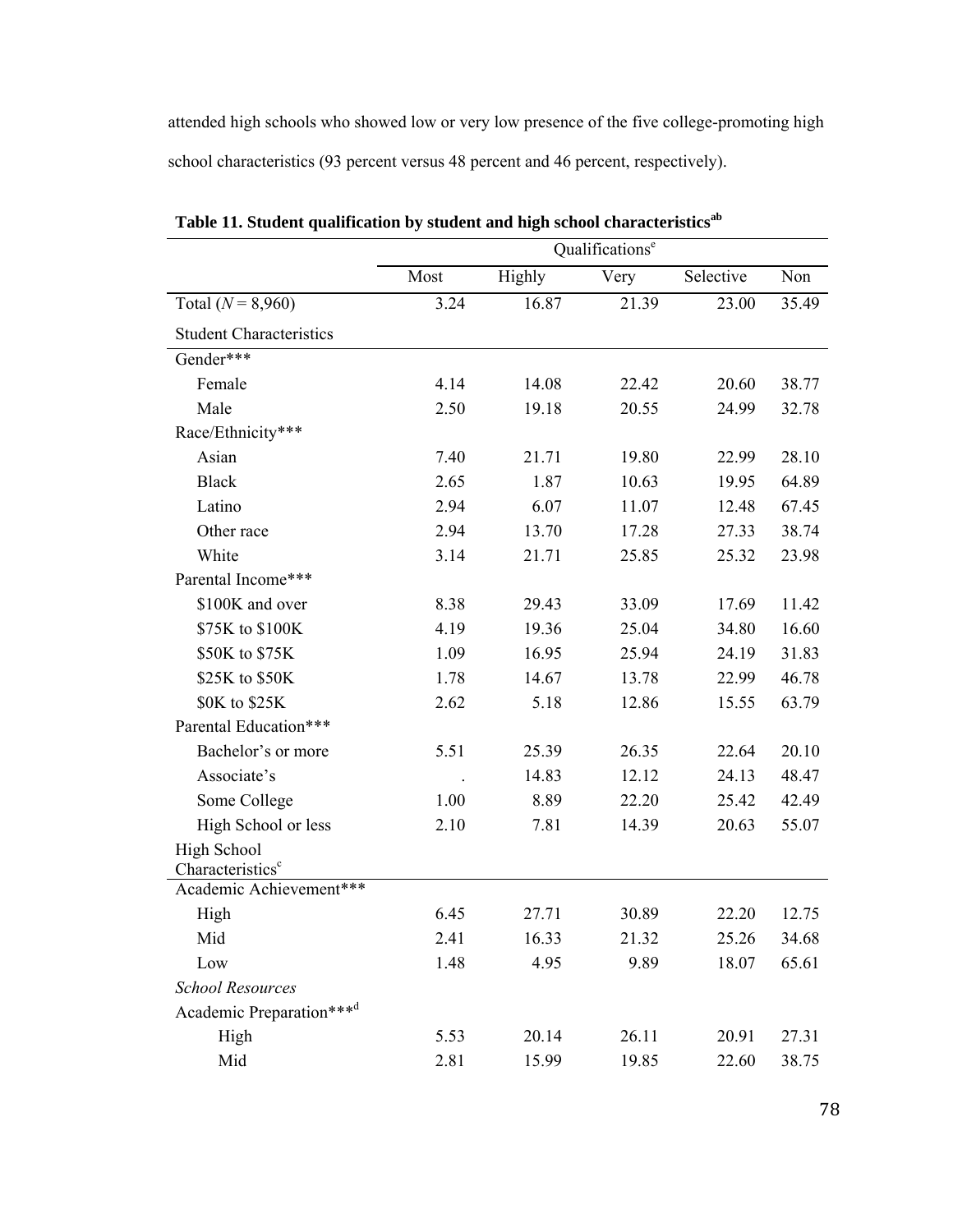|                                      |       |        | Qualifications <sup>e</sup> |           |       |
|--------------------------------------|-------|--------|-----------------------------|-----------|-------|
|                                      | Most  | Highly | Very                        | Selective | Non   |
| Low                                  | 0.88  | 14.52  | 18.99                       | 28.21     | 37.40 |
| Availability of College              |       |        |                             |           |       |
| Guidance***                          |       |        |                             |           |       |
| High                                 | 5.72  | 23.02  | 26.50                       | 20.76     | 24.00 |
| Mid                                  | 2.64  | 15.23  | 21.52                       | 23.32     | 37.29 |
| Low                                  | 2.21  | 14.65  | 16.35                       | 24.44     | 42.36 |
| <b>School Norms</b>                  |       |        |                             |           |       |
| College-Going Culture***             |       |        |                             |           |       |
| High                                 | 6.53  | 26.15  | 28.97                       | 22.46     | 15.90 |
| Mid                                  | 2.44  | 16.02  | 21.89                       | 23.87     | 35.78 |
| Low                                  | 1.61  | 8.51   | 11.38                       | 21.32     | 57.17 |
| Parental involvement***              |       |        |                             |           |       |
| High                                 | 5.60  | 26.06  | 29.07                       | 22.32     | 16.95 |
| Mid                                  | 2.75  | 15.91  | 22.11                       | 24.49     | 34.75 |
| Low                                  | 1.89  | 9.55   | 12.01                       | 20.51     | 56.03 |
| High School Contexts***              |       |        |                             |           |       |
| Very High Resources &                | 11.24 | 33.28  | 32.52                       | 15.87     | 7.10  |
| <b>Norms</b>                         |       |        |                             |           |       |
| High Resources &                     | 3.79  | 21.70  | 27.38                       | 26.37     | 20.75 |
| <b>Norms</b>                         |       |        |                             |           |       |
| Average Resources &                  | 2.61  | 17.19  | 22.08                       | 23.22     | 34.90 |
| <b>Norms</b>                         |       |        |                             |           |       |
| Low Resources &                      | 1.76  | 9.61   | 14.19                       | 22.10     | 52.35 |
| <b>Norms</b>                         |       |        | 14.52                       | 31.96     | 45.85 |
| Very Low Resources &<br><b>Norms</b> |       |        |                             |           |       |

Table 11. Student qualification by student and high school characteristics<sup>ab</sup>

*Notes*: (a) Figures are weighted using the normalized F2F1WT. Cells with less than 5 individuals (unweighted) were not reported; (b) The analytic sample is restricted to students who indicated they planned to go to college, graduated in the spring of 2003, and are not in special education or do not attend a vocational or alternative high school, are in the  $10<sup>th</sup>$  grade cohort and present in both of the follow-up surveys in the ELS:2002 dataset; (c) Schools were assigned "High," "Mid," and "Low" according to the top, middle two, and bottom quartiles, respectively; (d) \*\*\**p* < .001, \**\*p* < .01, \**p* < .05 results of chi-square test (e) Qualifications were determined as the most selective institution to which students had over an 80 percent probability of gaining admission. The probability of admission was computed with student academic, demographic, and other characteristics. *Source:* Analyses of ELS:2002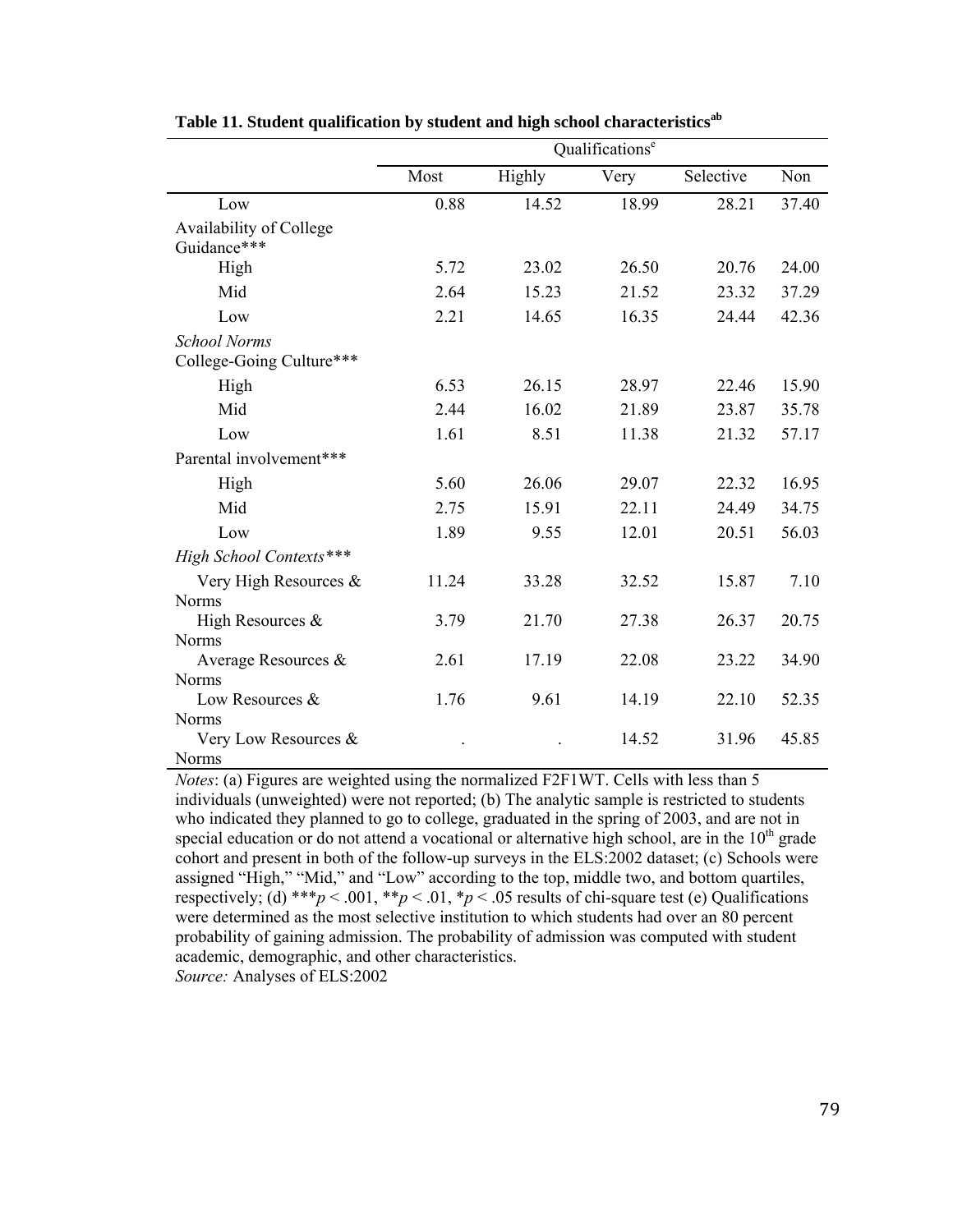### *Overall Undermatch Characteristics*

Once students were assigned eligibility by institutional selectivity, I compared their qualification to (a) the highest institutional selectivity to which they applied in order to determine undermatch at the application step; and (b) the selectivity of the institution they enrolled in order to determine undermatch at the enrollment step. I then examined the undermatch rates by student and high school characteristics in order to address the first research question. Table 12 shows the undermatch rates for each qualification level at the application and enrollment steps by student and high school characteristics.

Among high school students who graduated on-time in 2004 and indicated a desire to go to college, 27 percent undermatched at the application step and 31 percent of those who applied to an institution for which they were qualified undermatched at the enrollment stage. A higher share of students who were eligible to attend "Highly Selective" institutions undermatched at the application (45 percent) and enrollment (44 percent) stages. It is unclear why this occurred, yet it is consistent with previous findings (Smith et al., 2012).

#### *Undermatch by Student Characteristics*

There were small but consistent differences in the rate of undermatch by gender, with males undermatching at slightly higher rates. These gender differences were reduced from the application (25 percent of women versus 29 percent of men) to the enrollment (30 percent of women versus 31 percent of men) step.

Differences in undermatch rates between racial/ethnic groups were large at the application step, with White students undermatching at the highest rates (33 percent of Whites versus 12 percent Asian, 13 percent Black, 18 percent Latino and 20 percent Other race/ethnicity). However, aggregate undermatch rates are misleading as they mask the variation in undermatch rates by student qualifications. Of the highest achieving students – those who were qualified to attend "Most Selective" and "Highly Selective" institutions - Black students had the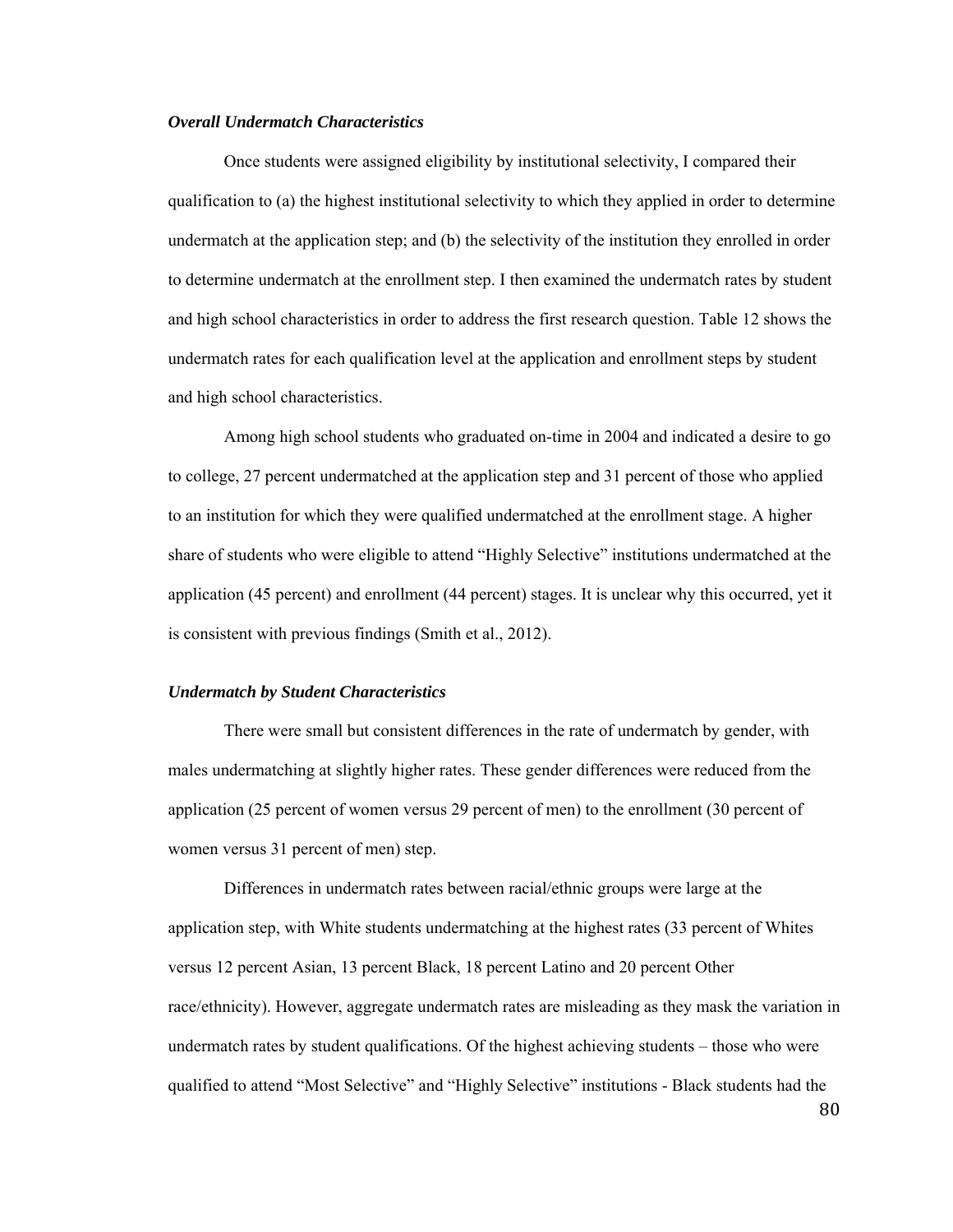highest undermatch rates at the application step (40 percent of those who qualified for "Most Selective" and 56 percent of those who qualified for "Highly Selective"). Latino students had the highest undermatch rates among students who were eligible for "Nonselective" institutions (7.9) percent of Latino students versus 5.6 percent overall), meaning the most selective institution to which these students applied were for-profit. Asian students had the lowest undermatch rates of any group across all qualification levels at the application (e.g., 10 percent versus 30 percent of students qualified to attend the "Most Selective" institutions).

Undermatch at the time of enrollment is conditional on students applying to institutions in their qualification level. While Asian students were most likely to apply to schools that matched their qualification levels, their undermatch rates were similar to those of White students across all qualification levels at the enrollment step (29 percent of Asians versus 32 percent of Whites). Among students qualified to attend "Most Selective" or "Highly Selective" institutions, Black students had the highest rates of undermatch at the time of enrollment (64 percent and 65 percent, respectively) even after omitting students who elected to attend HBCUs (Appendix D). While Latino students may have *applied* to institutions that matched their qualifications at similar rates as White students, they undermatched at much higher rates than Whites when it came time to enroll by student qualifications (e.g., 56 percent versus 43 percent of students qualified to attend the "Highly Selective" institutions). The undermatch rates of Latino students eligible to attend "Highly Selective" institutions were second to Black students (56 percent). Among students qualified for "Very Selective" or "Selective" admissions, Latino students had the highest rates of undermatch across all racial/ethnic groups (56 percent and 43 percent, respectively). Latino students also had the second highest rate of undermatch (20 percent) among those qualified for nonselective four- or two-year admission; only students from other racial/ethnic backgrounds had a higher rate (29 percent).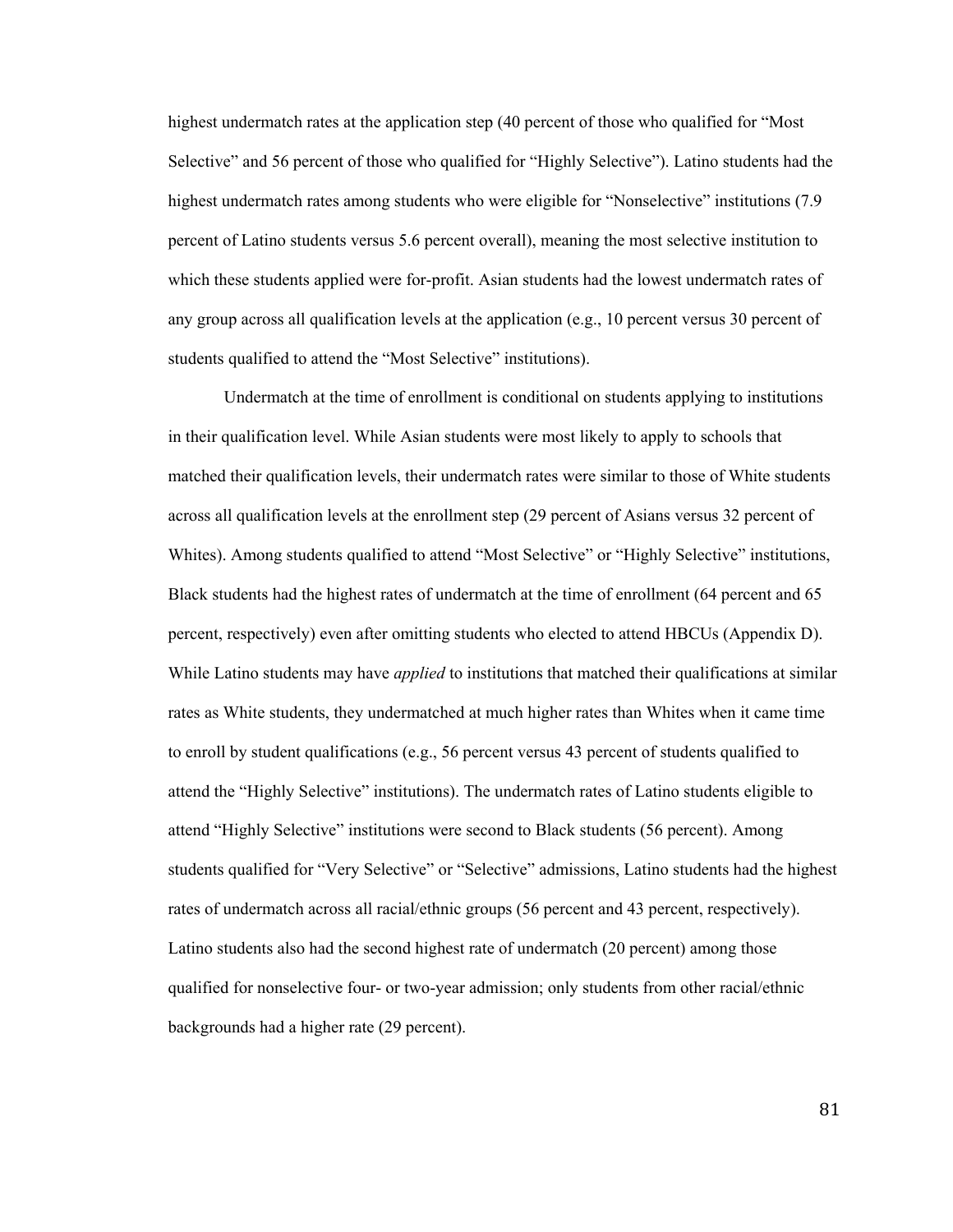Among high-achieving students – those qualified to attend "Most Selective" and "Highly Selective" institutions - students from families with incomes over \$100,000 were generally less likely to undermatch at both the application and enrollment step than students who were from low-income families (less than \$50,000), with few exceptions. At the enrollment step, there was no undermatch trend for students who were eligible to attend the "Most Selective" institutions, although this could be due to a lack of balance in the enrollment sample, as many low-income students are lost due to not being qualified to gain admission to a selective institution and undermatching at the application step. For students eligible for nonselective institutions, about 8 percent of students whose families earned \$100,000 undermatched at the enrollment step, compared with about one-fifth students from lower-income families.

The likelihood of undermatch rates also varies by parental education. At the application step, students whose parents have more, rather than less, parental education are less likely to undermatch at every level of selectivity. The likelihood of undermatch is between 1.5 to 2 times lower for students whose parents have a four-year degree than those whose parents have no more than high school education for each level of qualification at the application step (e.g., 27 percent versus 44 percent for those qualified to attend "Most Selective" institutions). Students whose parents have at least a bachelor's degree are also less likely to undermatch than students whose parents have no more than a high school education at the enrollment step (e.g., 41 percent versus 49 percent for those qualified to attend "Highly Selective" institutions), although the differences are smaller than in the application step.

# *Undermatch by High School Characteristics*

In support of the hypothesis that the resources and norms of a high school are related to undermatch, Table 12 shows clear differences in undermatch rates by individual measures of high school resources and norms, as well as high school contexts. At both the time of application and enrollment, the likelihood of undermatch declined as the average academic achievement at the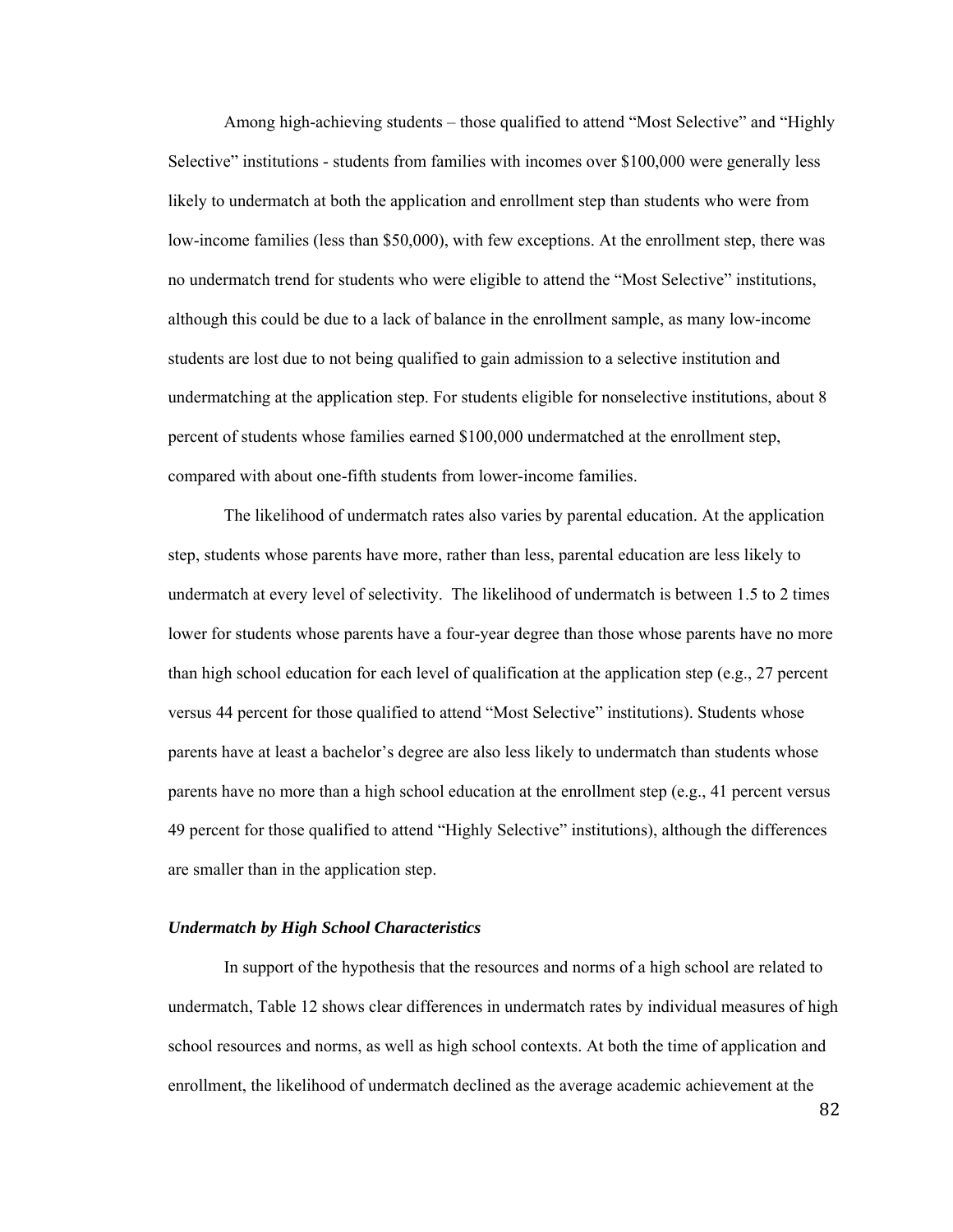school increased. For instance, for those qualified to attend "Most Selective" institutions, considerably smaller shares of those attending schools with high average achievement than of those attending schools with low average achievement undermatched at the application and enrollment steps (19 percent versus 41 percent, and 28 percent versus 46 percent, respectively).

Gaps in undermatch were more pronounced when considering academic preparation. High-achieving students who attended high schools with low academic preparation were about two times more likely to undermatch at selective institutions at the application step than students who attended high schools with high academic preparation. The gaps in undermatch at enrollment based on the availability of academic preparation were smaller. For instance, for those qualified to attend highly selective institutions, 40 percent of those from the highest preparation schools and 44 percent of those from the lowest preparation schools undermatched.

The availability of college guidance services is also negatively related to the likelihood of undermatch at both the application and enrollment steps. For instance, among those qualified to attend the most selective institutions, smaller shares of students who attended schools with the most guidance services than of those who attended schools with the fewest guidance services undermatched at the application (24 percent versus 37 percent) and enrollment (28 percent versus 54 percent) steps.

Table 12 shows that the college-going culture is also related to the likelihood of undermatch. Students who attended high schools with a high college-going culture have lower rates of undermatch at the application step when compared to students enrolled in high schools with low college-going culture (e.g., 28 percent versus 62 percent of those qualified for admission to "Highly Selective" institutions).

The relationship between the average amount of parental involvement found in the high school and the likelihood of undermatch is less linear. Students who go to high schools with above average parental involvement typically undermatch at lower rates at both the application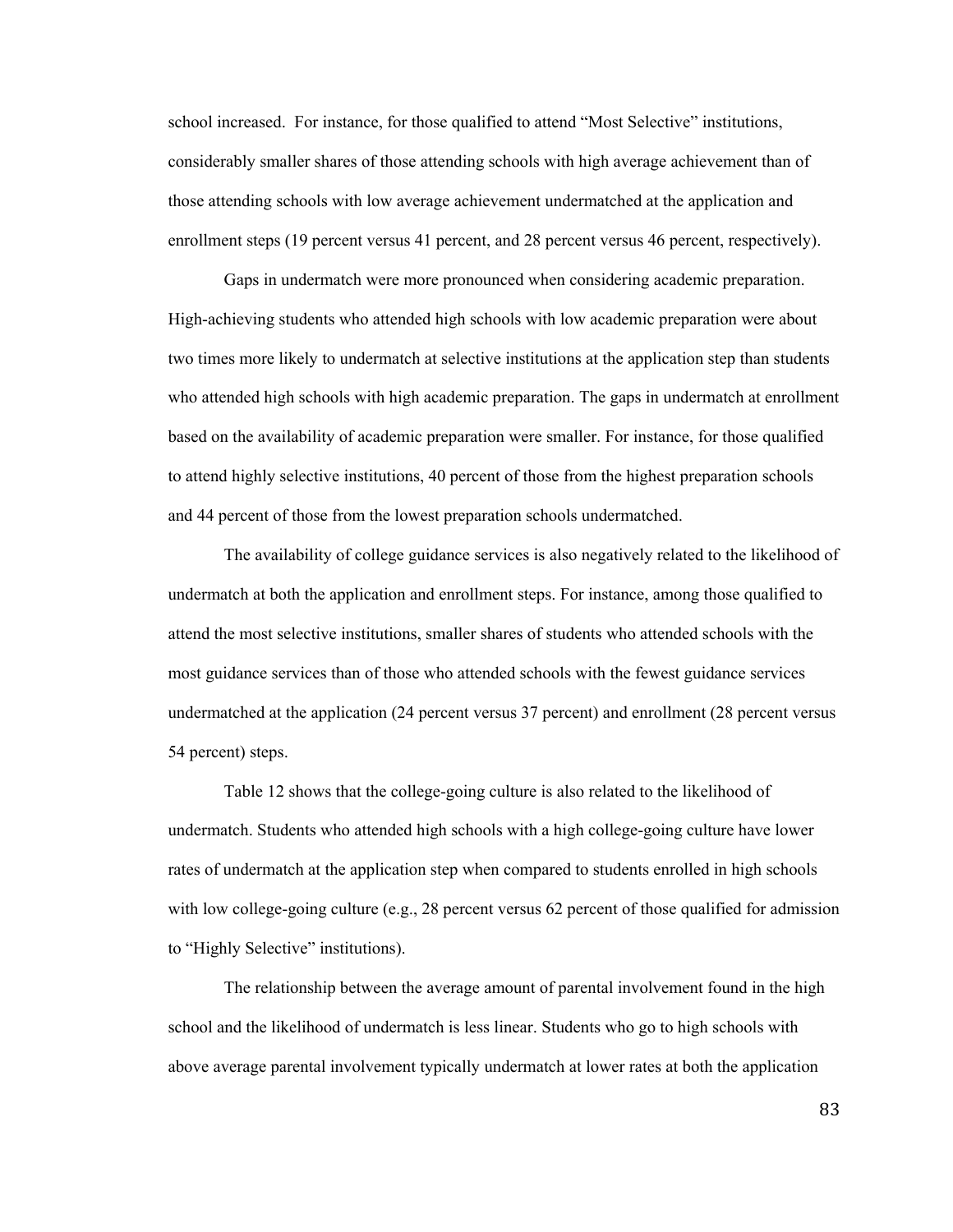and enrollment steps than students who attend high schools with average or below-average parental involvement. However, the gaps are not as large as in other high school factors and the differences between schools with average and low parental involvement are small. To illustrate, among students qualified to attend the "Highly Selective" institutions, smaller shares of students who attended schools with the most reported parental involvement than of those who attended schools with the least parental involvement undermatched at the application (37 percent versus 56 percent) and enrollment (39 percent versus 46 percent) steps.

Table 12 also shows patterns in students' likelihoods of undermatch by the aggregate measure of high school context. Students who attended high schools marked by very high availability of resources and college-going norms had the lowest rate of undermatch at the application step. For instance, among students qualified to attend the "Very Selective" institutions, considerably smaller shares of students at schools with very high resources and norms undermatched than at schools with low resources and norms at both the application (18 percent versus 51 percent). Evaluation of students who attended schools with the lowest collegepromoting resources proved challenging due to small sample sizes. When it came to undermatch at the enrollment step, the gaps remained. Students at very high resourced high schools were 2 to 3 times less likely to undermatch than students at low resourced high schools. For example, among those qualified to attend the most selective institutions, 65 percent of those attending lowresource schools but only 25 percent of those attending very high-resourced schools undermatched.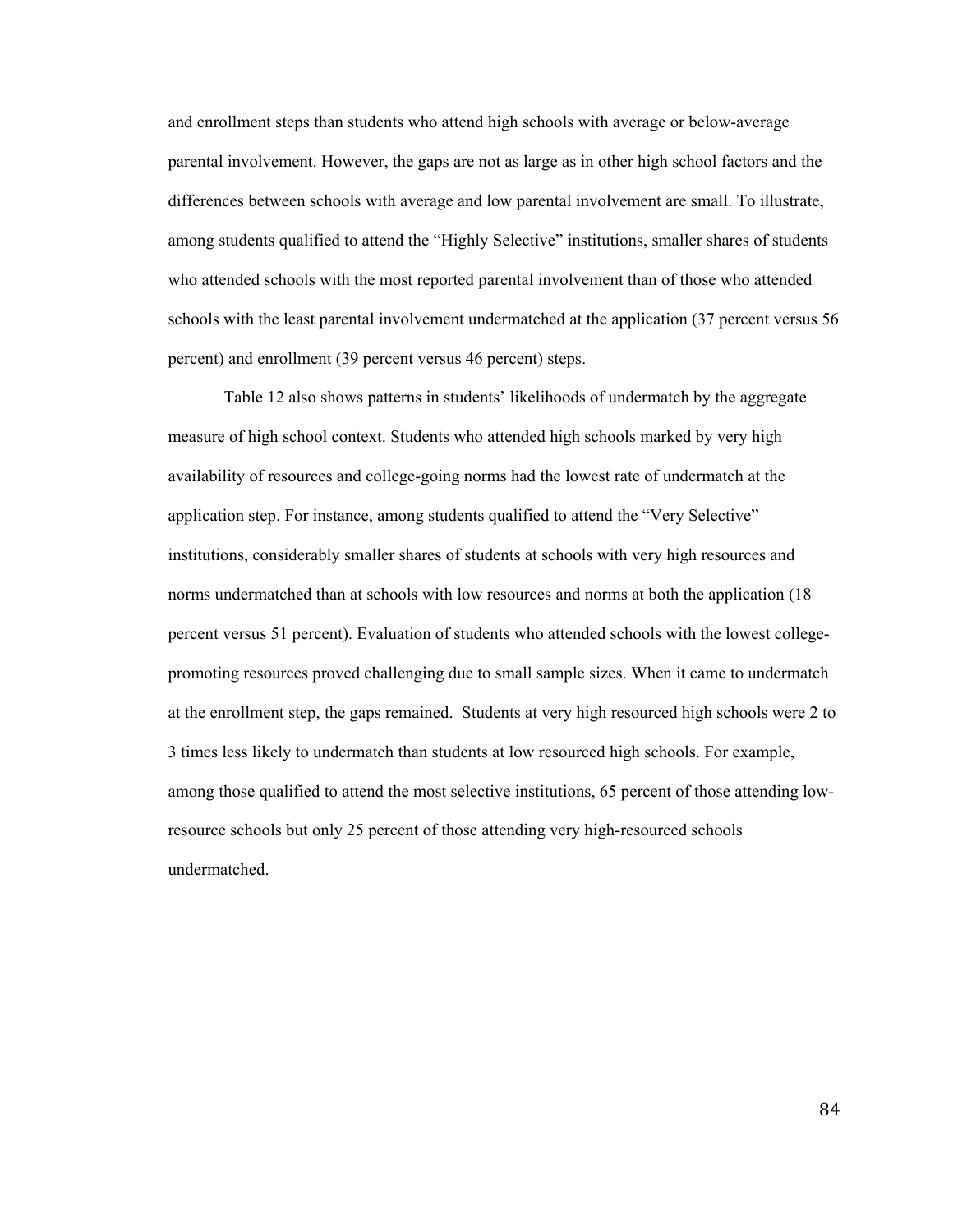|                                          | <b>Application Step</b> |       |        |       |           | Enrollment Step <sup>d</sup> |       |       |        |       |           |       |
|------------------------------------------|-------------------------|-------|--------|-------|-----------|------------------------------|-------|-------|--------|-------|-----------|-------|
|                                          | Total                   | Most  | Highly | Very  | Selective | Non                          | Total | Most  | Highly | Very  | Selective | Non   |
| Overall Undermatch                       | 27.20                   | 30.25 | 45.24  | 39.28 | 32.18     | $\overline{5.63}$            | 30.51 | 35.25 | 43.73  | 42.17 | 35.88     | 18.19 |
| <b>Student Characteristics</b>           |                         |       |        |       |           |                              |       |       |        |       |           |       |
| Gender                                   |                         |       |        |       |           |                              |       |       |        |       |           |       |
| Female                                   | 24.87                   | 30.01 | 43.10  | 38.40 | 29.08     | 5.65                         | 29.80 | 35.33 | 42.71  | 41.55 | 38.38     | 17.39 |
| Male                                     | 29.03                   | 30.57 | 46.53  | 40.07 | 34.30     | 5.61                         | 31.12 | 35.14 | 44.38  | 42.73 | 34.04     | 18.97 |
| Race/Ethnicity                           |                         |       |        |       |           |                              |       |       |        |       |           |       |
| Asian                                    | 12.18                   | 10.13 | 12.36  | 14.88 | 19.94     | 3.99                         | 28.56 | 36.55 | 37.07  | 39.12 | 29.61     | 12.57 |
| <b>Black</b>                             | 13.10                   | 40.22 | 55.60  | 35.17 | 22.12     | 3.71                         | 27.19 | 63.92 | 65.42  | 51.97 | 40.42     | 19.08 |
| Latino                                   | 17.69                   | 26.42 | 38.86  | 39.42 | 34.81     | 7.85                         | 27.52 | 33.64 | 55.52  | 56.38 | 42.57     | 19.85 |
| Other race                               | 19.99                   | 32.74 | 38.00  | 30.37 | 22.42     | 4.66                         | 33.49 | 31.20 | 45.02  | 43.72 | 30.61     | 28.46 |
| White                                    | 33.15                   | 32.51 | 48.03  | 41.33 | 34.98     | 5.67                         | 31.93 | 31.52 | 43.44  | 40.26 | 35.39     | 16.20 |
| Parental Income                          |                         |       |        |       |           |                              |       |       |        |       |           |       |
| \$100K and over                          | 26.14                   | 24.96 | 33.91  | 28.07 | 24.08     |                              | 31.51 | 35.06 | 38.75  | 34.61 | 32.37     | 7.59  |
| \$75K to \$100K                          | 30.90                   | 33.31 | 45.10  | 36.27 | 30.37     | 4.43                         | 31.80 | 41.97 | 41.44  | 39.54 | 28.03     | 19.83 |
| \$50K to \$75K                           | 29.58                   | 18.89 | 44.29  | 44.07 | 33.30     | 5.40                         | 33.19 |       | 45.96  | 47.26 | 38.89     | 18.77 |
| \$25K to \$50K                           | 27.90                   | 33.17 | 56.80  | 48.63 | 35.66     | 6.97                         | 28.64 | 49.19 | 51.18  | 46.73 | 38.42     | 17.62 |
| \$0K to \$25K                            | 19.45                   | 46.39 | 59.40  | 43.90 | 34.26     | 4.86                         | 27.87 | 30.52 | 49.50  | 51.52 | 45.56     | 20.32 |
| Parental Education                       |                         |       |        |       |           |                              |       |       |        |       |           |       |
| Bachelor's or more                       | 26.60                   | 27.34 | 37.92  | 32.33 | 26.08     | 2.94                         | 30.64 | 33.83 | 41.23  | 37.46 | 31.59     | 12.55 |
| Associate's                              | 26.03                   |       | 62.71  | 46.70 | 35.87     | 2.68                         | 25.90 |       | 57.23  | 45.43 | 35.52     | 15.49 |
| Some College                             | 27.97                   | 35.71 | 59.91  | 44.28 | 36.06     | 6.25                         | 31.58 |       | 52.76  | 50.35 | 38.18     | 19.96 |
| High School or less                      | 28.16                   | 44.36 | 62.69  | 55.95 | 39.72     | 8.71                         | 31.44 | 45.29 | 48.67  | 52.73 | 45.43     | 22.92 |
| High School Characteristics <sup>c</sup> |                         |       |        |       |           |                              |       |       |        |       |           |       |
| Academic Achievement                     |                         |       |        |       |           |                              |       |       |        |       |           |       |
| High                                     | 24.95                   | 18.95 | 35.95  | 26.49 | 22.42     | 3.71                         | 29.60 | 27.68 | 36.94  | 34.03 | 29.76     | 10.19 |
| Mid                                      | 30.58                   | 41.96 | 50.74  | 45.56 | 34.92     | 5.32                         | 31.74 | 45.81 | 50.90  | 47.08 | 35.00     | 17.86 |
| Low                                      | 20.76                   | 40.79 | 61.41  | 52.99 | 36.73     | 6.56                         | 28.70 | 46.12 | 43.27  | 58.91 | 50.72     | 20.77 |
| <b>School Resources</b>                  |                         |       |        |       |           |                              |       |       |        |       |           |       |
| Academic Preparation                     |                         |       |        |       |           |                              |       |       |        |       |           |       |
| High                                     | 20.60                   | 20.61 | 27.54  | 26.18 | 25.62     | 5.28                         | 29.77 | 23.18 | 39.94  | 40.66 | 29.49     | 15.94 |
| Mid                                      | 27.80                   | 36.87 | 49.81  | 42.25 | 32.04     | 5.90                         | 30.38 | 46.51 | 46.92  | 42.49 | 36.18     | 18.30 |
| Low                                      | 36.55                   | 56.04 | 68.97  | 59.32 | 41.17     | 5.03                         | 32.75 |       | 44.03  | 47.10 | 45.25     | 20.73 |
| Availability of College Guidance         |                         |       |        |       |           |                              |       |       |        |       |           |       |

Table 12. Undermatch rates by academic qualification and student and high school characteristics<sup>ab</sup>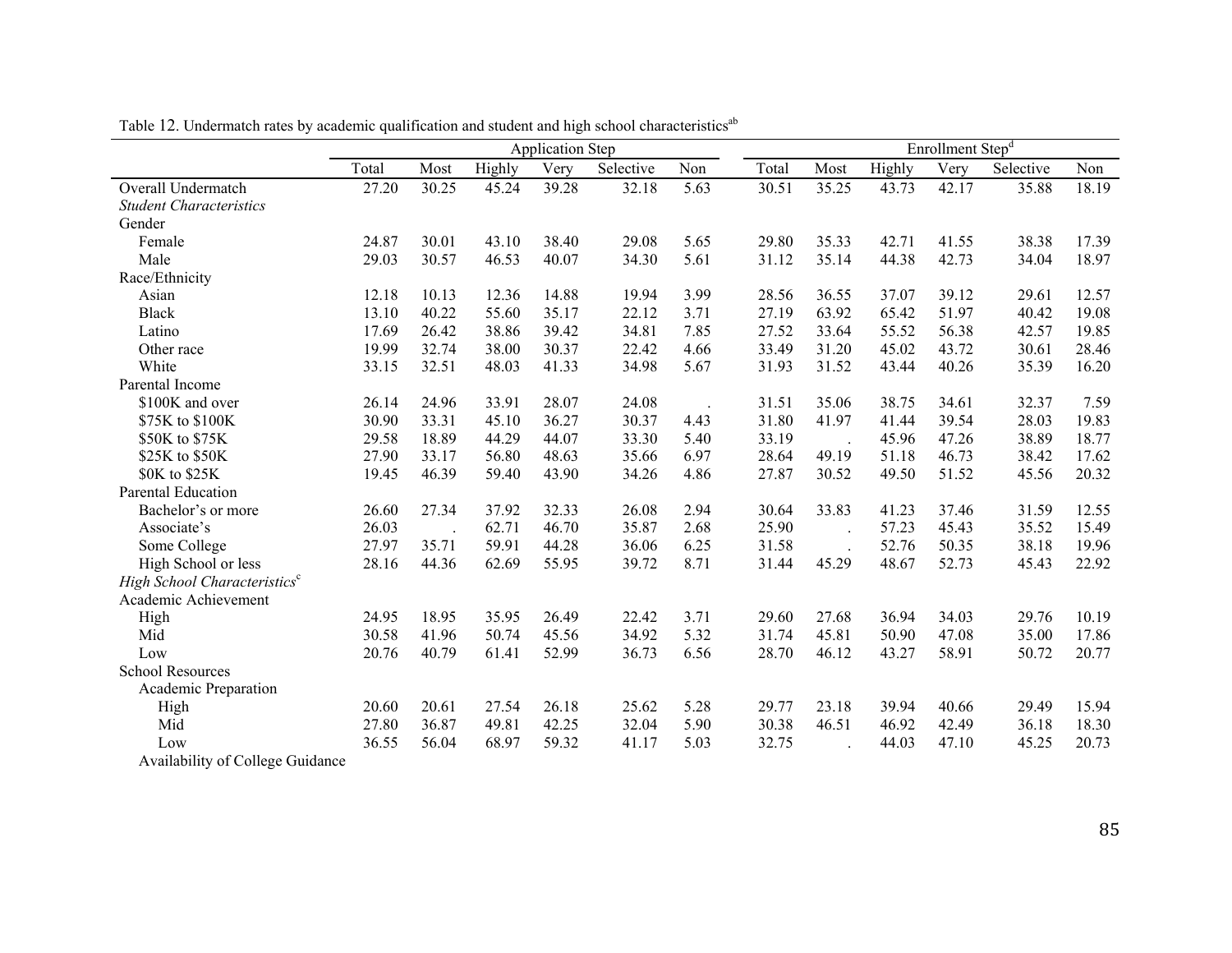| High                        | 21.41 | 23.83 | 28.62 | 28.61 | 22.47 | 4.33 | 27.20 | 28.32 | 32.89 | 36.41 | 26.40 | 15.30 |
|-----------------------------|-------|-------|-------|-------|-------|------|-------|-------|-------|-------|-------|-------|
| Mid                         | 27.37 | 33.62 | 50.06 | 40.35 | 31.91 | 5.24 | 31.49 | 35.93 | 50.30 | 43.49 | 36.43 | 19.34 |
| Low                         | 32.42 | 37.14 | 59.05 | 52.67 | 40.55 | 7.17 | 32.00 | 53.55 | 53.60 | 50.71 | 44.45 | 17.63 |
| <b>School Norms</b>         |       |       |       |       |       |      |       |       |       |       |       |       |
| College-Going Culture       |       |       |       |       |       |      |       |       |       |       |       |       |
| High                        | 21.23 | 20.22 | 28.37 | 23.46 | 22.10 | 4.23 | 28.26 | 25.28 | 36.55 | 35.60 | 27.72 | 8.47  |
| Mid                         | 29.33 | 43.79 | 53.72 | 44.06 | 31.08 | 4.90 | 31.30 | 39.51 | 50.97 | 44.16 | 35.89 | 18.56 |
| Low                         | 28.49 | 22.08 | 62.20 | 61.10 | 47.74 | 7.40 | 31.41 | 69.77 | 47.77 | 65.21 | 50.68 | 21.19 |
| Parental Involvement        |       |       |       |       |       |      |       |       |       |       |       |       |
| High                        | 27.02 | 19.97 | 36.86 | 32.05 | 28.03 | 3.01 | 28.48 | 26.36 | 38.82 | 33.72 | 26.42 | 13.10 |
| Mid                         | 29.43 | 42.25 | 48.79 | 43.03 | 33.46 | 5.90 | 32.35 | 39.09 | 48.03 | 47.67 | 37.35 | 18.40 |
| Low                         | 22.24 | 23.96 | 55.97 | 42.36 | 33.53 | 6.14 | 28.85 | 54.35 | 45.78 | 45.52 | 43.62 | 19.64 |
| <b>High School Contexts</b> |       |       |       |       |       |      |       |       |       |       |       |       |
| Very High Resources &       | 15.77 | 16.89 | 18.15 | 17.68 | 10.40 |      | 25.71 | 25.19 | 29.11 | 29.41 | 22.03 | 5.85  |
| Norms                       |       |       |       |       |       |      |       |       |       |       |       |       |
| High Resources & Norms      | 24.90 | 22.57 | 39.52 | 28.21 | 26.48 | 2.97 | 30.16 | 27.58 | 44.48 | 39.73 | 30.73 | 10.55 |
| Average Resources $\&$      | 30.74 | 43.60 | 52.82 | 46.91 | 32.06 | 5.39 | 31.28 | 37.91 | 48.47 | 43.38 | 34.59 | 19.73 |
| Norms                       |       |       |       |       |       |      |       |       |       |       |       |       |
| Low Resources & Norms       | 26.99 | 38.45 | 60.07 | 50.86 | 39.52 | 6.45 | 31.44 | 65.38 | 56.75 | 55.41 | 45.93 | 19.82 |
| Very Low Resources &        | 41.35 |       |       |       | 63.72 |      | 26.20 |       |       |       |       |       |
| <b>Norms</b>                |       |       |       |       |       |      |       |       |       |       |       |       |
| $N$ (unweighted)            |       |       | 8,600 |       |       |      |       |       |       | 6,300 |       |       |

*Notes*: (a) Figures are weighted using the normalized F2F1WT. Cells with less than 5 individuals (unweighted) were not reported; (b) The analytic sample is restricted to students who indicated they planned to go to college, graduated in the spring of 2003, and are not in special education or do not attend a vocational or alternative high school, are in the 10<sup>th</sup> grade cohort and present in both of the follow-up surveys in the ELS:2002 dataset; (c) Schools were assigned "High," "Mid," and "Low" according to the top, middle two, and bottom quartiles, respectively; (d) conditional on not undermatching at the application step Source: Analysis of ELS:2002.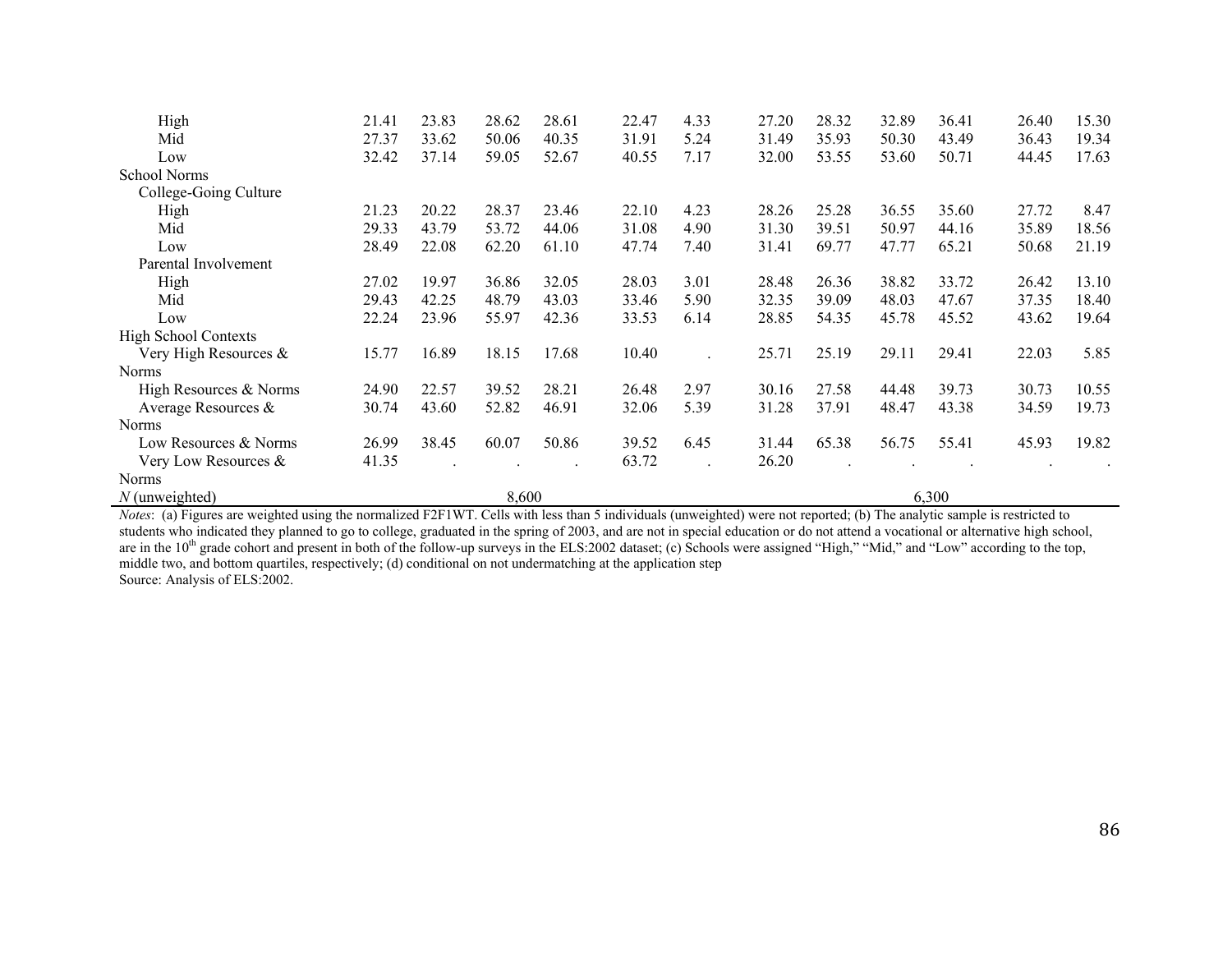# *Odds of Undermatching by School- and Student-Level Predictors*

 Table 12 uses descriptive statistics to identify relationships between the likelihood to undermatch and student- and school-level characteristics. I used a three-level hierarchical linear model (student, school, and state) to test the extent to which high school-level measures explain observed differences in undermatch based on individual characteristics for four different models using student characteristics and (1) individual high school characteristics at the application step (i.e. academic preparation, the availability of college guidance, college-going culture, and parental involvement); (2) individual high school characteristics at the enrollment step; (3) aggregate high school characteristics at the application step (i.e. Very high to very low high school resources and norms); and (4) aggregate high school characteristics at the enrollment step.

 The first step is to test the intraclass correlation coefficient, or the proportion of variance in the likelihood of undermatch that is attributable to differences between high schools (Raudenbush & Bryk, 2002). If the coefficient is statistically significant from zero, the use of a hierarchical linear model is appropriate. At the application step, 14 percent of the variance in undermatch was due to differences between high schools. The intraclass correlation coefficient was much smaller in the enrollment model (2 percent), but still statistically significant. Appendix E provides detailed information for the above models. After confirming the appropriate use of the multi-level model, I modeled the likelihood of undermatch at both the application and enrollment steps, controlling for student, school (individually and in aggregate) and state characteristics. In the following section I discuss the results for student-level predictors including the demographic groups of interest, other student variables I identified through the conceptual model – and individual and aggregate high school-level measures.

#### *High School-Level Predictors*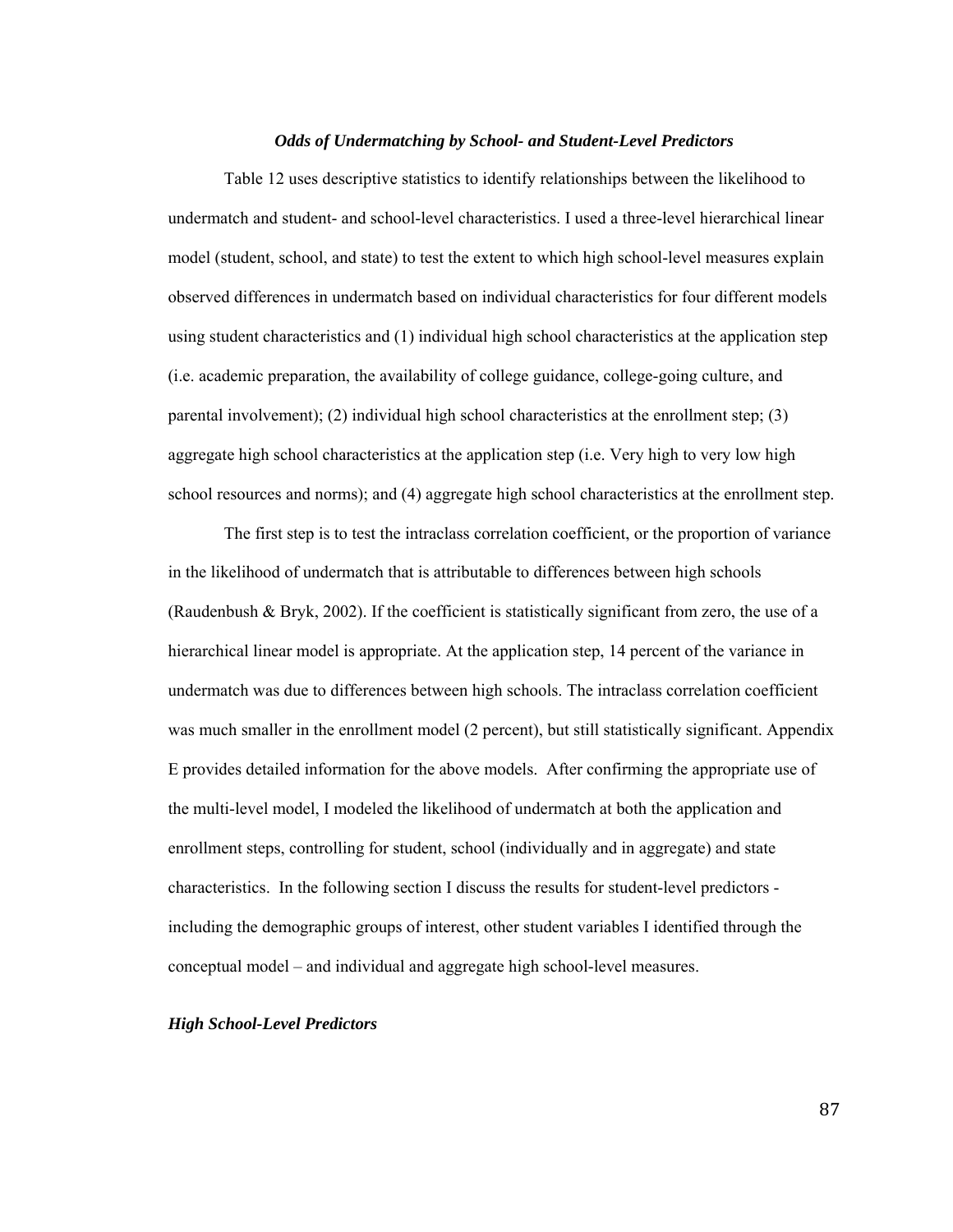After controlling for student-level and state-level characteristics, high school factors accounted for 94 percent of the variation in undermatch across high schools at the application step and (although there was very little variation to begin with) 100 percent at the enrollment step. An increase in the availability of college guidance services was associated with an increase in odds of undermatching (odds-ratio of 1.96), which is a counter-intuitive finding. *Before* controlling for student-level characteristics, the availability of college guidance services is associated with a reduction in the likelihood of undermatch (Appendix E). Table E1 in Appendix E shows a series of models with blocks of predictors entered in at a time. An increase in collegegoing culture is associated with a 69 percent reduction in the likelihood of undermatch at the application step, which is contrary to findings in previous research (Roderick et al., 2011). None of the high school-level factors were statistically significant in the enrollment step, even before entering student-level characteristics in the model.

Measuring high school contexts using an aggregate indicator accounted for 85 percent of the variation across high schools after controlling for student-level characteristics. Findings (columns 3 and 4 in Table 13) revealed the advantage to undermatch of attending a high school with high college-promoting resources and norms. Students who attended high schools where the availability of college-promoting resources and norms were "Very High" or "High" were less likely to undermatch at the application step (72 percent and 28 percent, respectively) and the enrollment step (45 percent and 19 percent, respectively) than students who attended high schools with "Average" college-promoting resources and norms, even after controlling for student characteristics. There were no differences after controlling for student-level characteristics in the undermatch rate of students who attended high schools that had "Very Low," "Low," or "Average" availability of college-promoting resources and norms.

### *Student-level predictors*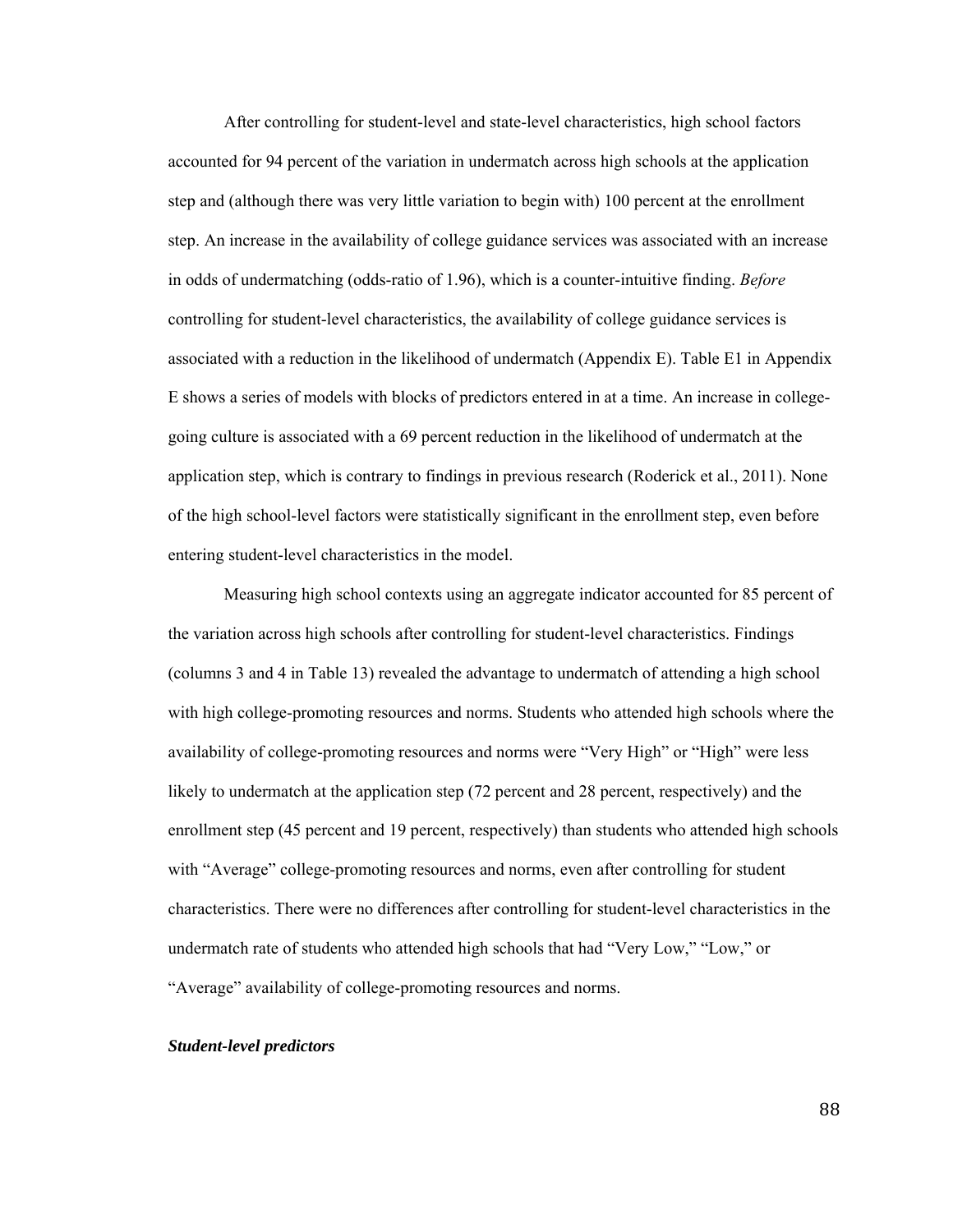As Table 13 illustrates, male and female students were as likely to undermatch at both the application and enrollment steps after controlling for other student characteristics; either individual or aggregate high school measures; and state contexts. After controlling for individual high school measures and other student characteristics, Asian and Black students were less likely to undermatch at the application step (odds-ratios of 0.46 and 0.58, respectively), than White students. There were similar findings when controlling for aggregate high school-level measures (column 3) at the application (odds-ratios of 0.47 for Asian and 0.62 for Blacks). Net of other variables, the likelihood of undermatch at the enrollment step did not vary by race/ethnicity for either individual high school measures or in aggregate.

After taking into account high school factors and student characteristics, only students whose family incomes were between \$25,000 and \$50,000 as well as \$75,000 and \$100,000 were more likely than students from families with incomes above \$100,000 to undermatch at the application step (odds-ratio of 1.39 and 1.32, respectively). The relationship between family income and undermatch was similar when controlling for aggregate measures of high school characteristics. Column 3 of Table 13 shows that students whose families with incomes between \$25,000 and \$50,000 as well as between \$75,000 and \$100,000 were more likely than students from families earning more than \$100,000 to undermatch at the application step. Family income was unrelated to the likelihood of undermatch at the enrollment step regardless of the measurement of high school characteristics.

The final demographic group of interest was students by parental education. At the application step, students whose parents did not have at least a bachelor's degree are more likely to undermatch than students whose parents have lower levels of education whether controlling for student-level characteristics and high school characteristics individually (odds-ratios of 1.49 for no more than high school; 1.31 for some college; 1.37 for associate's degree) or in the aggregate (odds-ratios of 1.57 for no more than high school; 1.33 for some college; 1.37 for associate's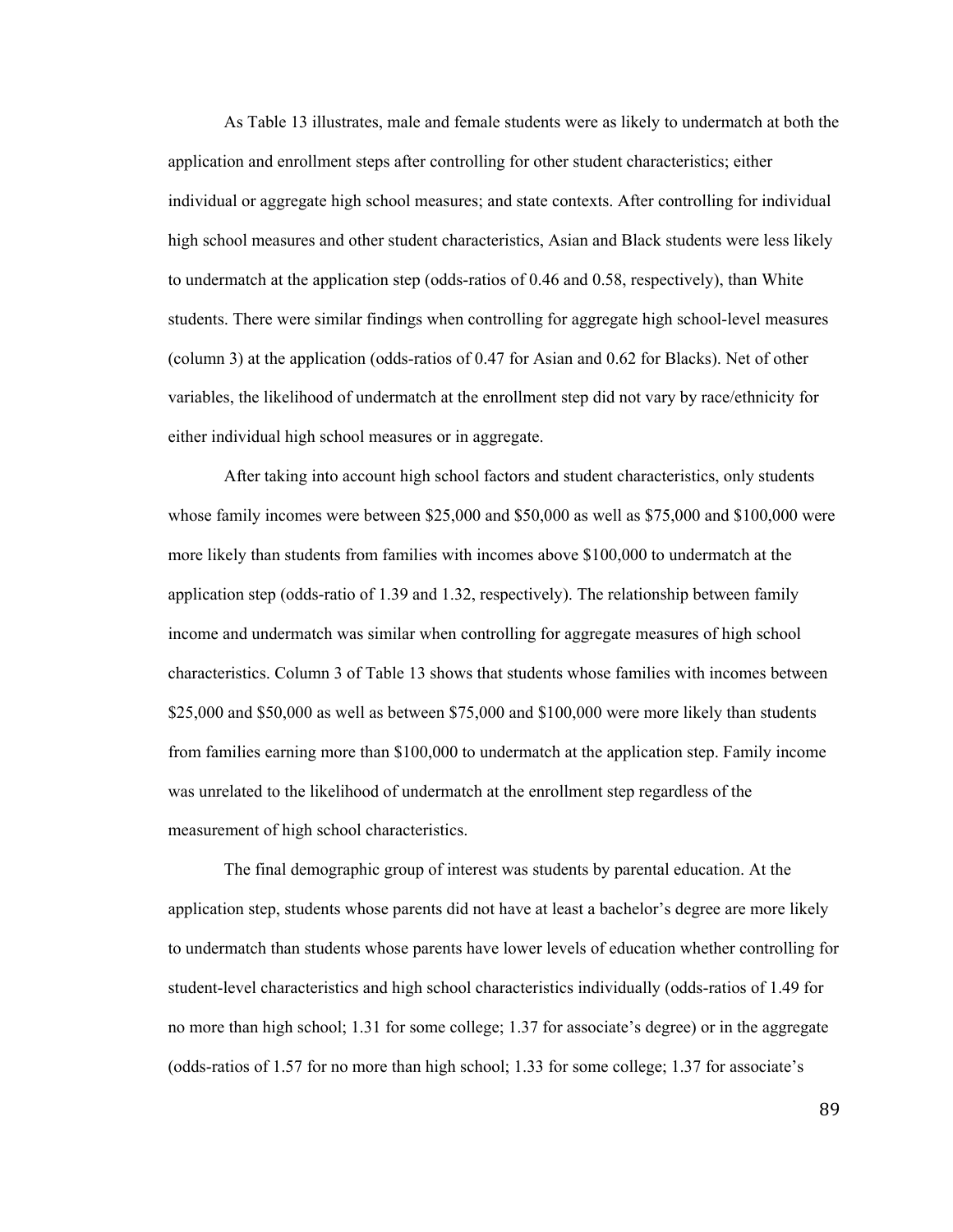degree). Controlling for high school-level characteristics individually, students whose parents had no more than a high school degree were more likely to undermatch (odds-ratio  $= 1.41$ ) than students whose parents have a bachelor's degree. Similarly, in the high school contexts model, students whose parents had no more than high school education (odds-ratio of 1.45) were more likely to undermatch than students whose parents had earned at least a bachelor's degree.

Other student characteristics are also related to the likelihood of undermatch. As suggested in the descriptive statistics, the level of student qualifications is related to the likelihood to undermatch. The likelihood of undermatch at the application and enrollment steps, and regardless of the measurement of high school characteristics, increases substantially with the level of student qualifications. In fact, student qualifications are a main driver of all models. Students who did not take Calculus fared no worse or better than students who did at either the application or enrollment steps or whether controlling for high school factors or context, but this finding may be due to a potential redundancy with qualifications also included in the models. However, for both high school factors and contexts models, students who took more AP or IB courses than average had an decreased likelihood of undermatch at both the application and enrollment step when controlling for individual high school-level measures (odds-ratios of 0.81 and 0.92, respectively) or aggregate high school-level measures (odds-ratios of 0.81 and 0.92, respectively).

As part of the conceptual framing of the study, the expected college costs are central to the cost-benefit analysis embedded in the college choice process. I therefore included a composite measure of the extent to which participants agreed with statements regarding the "expected benefits" of higher education. Since the model compares students within states, including statelevel tuition and financial aid measures would be redundant. Instead, I used the cost of public institutions within a 50-mile radius to try to account for potential regional variation in costs (published tuition, or "sticker price") and the net tuition (tuition after financial aid). Table 13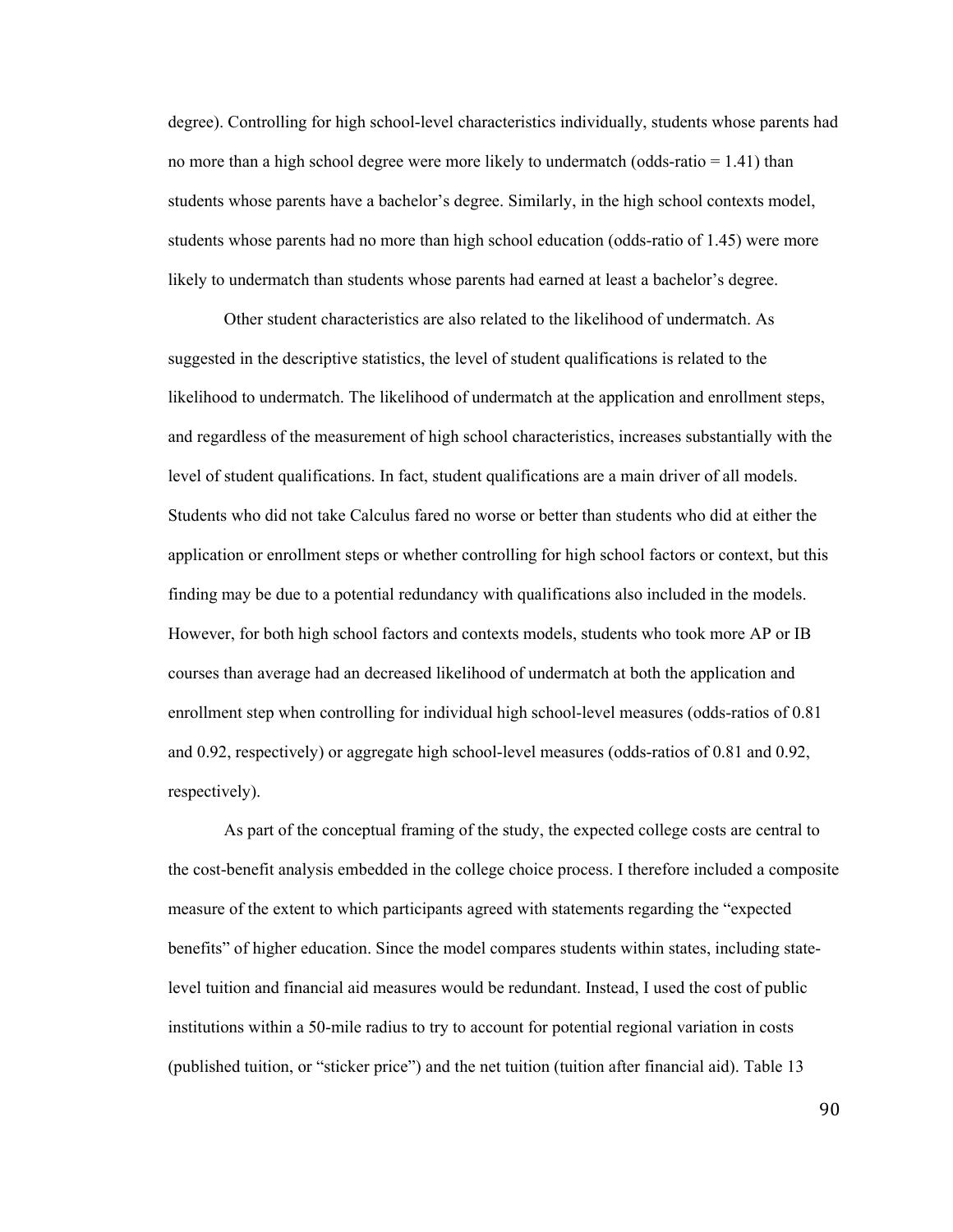shows that the measure of "Expected Benefits" did not have a relationship with undermatch at the application or enrollment step, and whether controlling for individual or school-level measures. While no other college cost measure was related to the likelihood of undermatch, as the net tuition of two-year institutions within a 50-mile radius increases, the likelihood of undermatch increases at the application stage (columns 1 and 3).

The study also included composite measures of social capital (sources of information, college-promoting peer networks, and parent and family networks). Students who reported having stronger college-promoting sources of information or peer network were less likely to undermatch at the application step in the individual high school characteristics model (odds-ratios of 0.60 and 0.70, respectively) and the high school aggregate model (odds-ratios of 0.61 and 0.68, respectively). At the enrollment step, students with college-promoting peer networks were also less likely to undermatch when controlling for other characteristics in the high school aggregate model (odds ratio of 0.77). The measure of parent and family networks was negatively associated with the likelihood to undermatch at the application step when controlling for high school factors or controlling for high school contexts.

The measures of cultural capital were negatively associated with the likelihood of undermatch at the application step, but not the enrollment step for both individual high school measures and in aggregate. The measures of the value of college attainment (parent's, friend's, close relative's, school counselor's and favorite teacher's desire for student to attend college) as well as the measure of college-promoting home environment (a composite measure of parent contact with the school, parent providing advice about plans after high school, family has more the 50 books in the home, parent provides information about community, national or world events, and parent attends concerts, plays or movies with the student) were negatively associated with the likelihood of undermatch at the application step. For example, the college-promoting home environment measure had an odds-ratio of 0.69 using individual high school measures and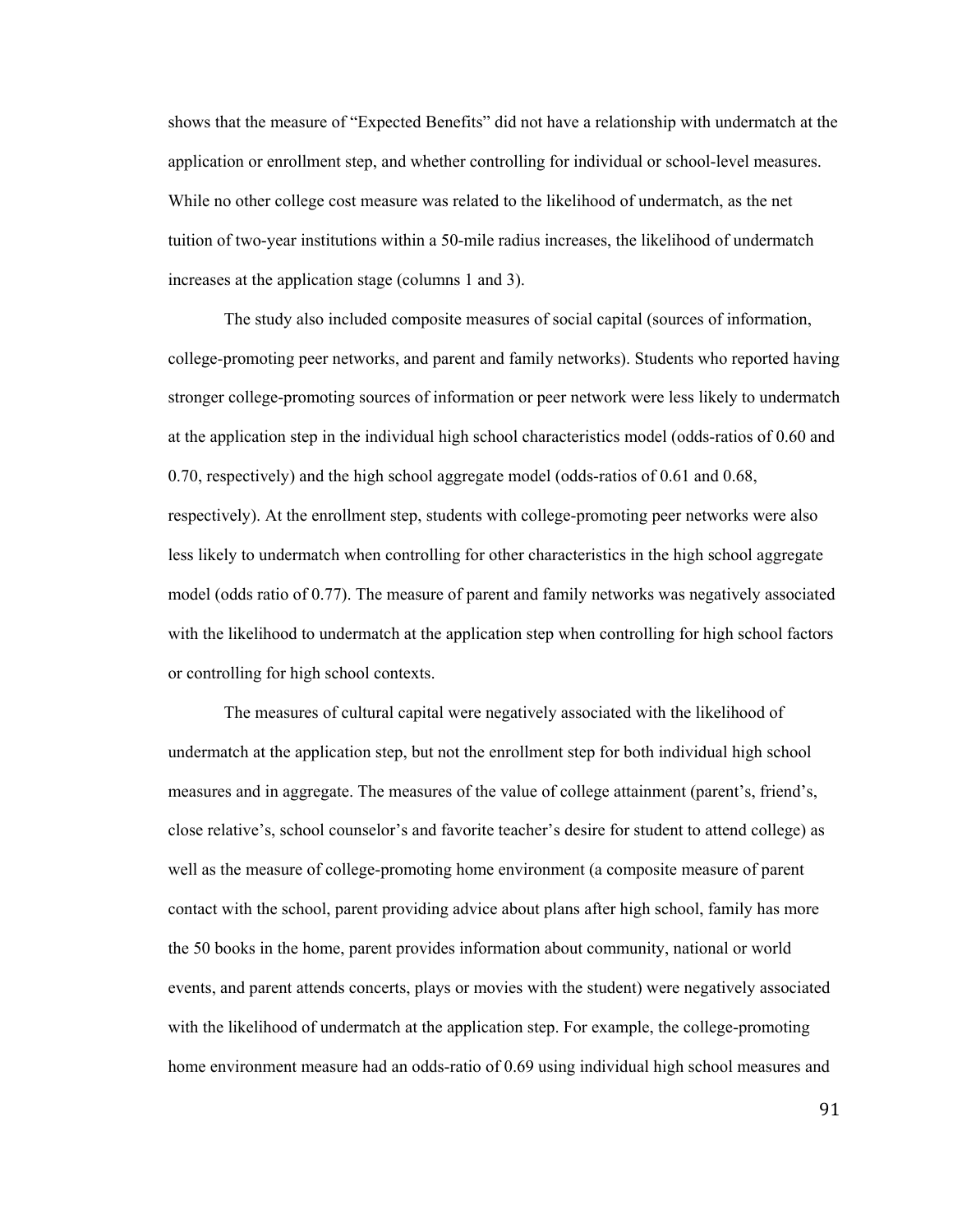also an odds-ratio of 0.69 using aggregate high school measures. There is no association between the value of college attainment and the college-promoting home environment with the likelihood to undermatch at the enrollment step after controlling for other variables.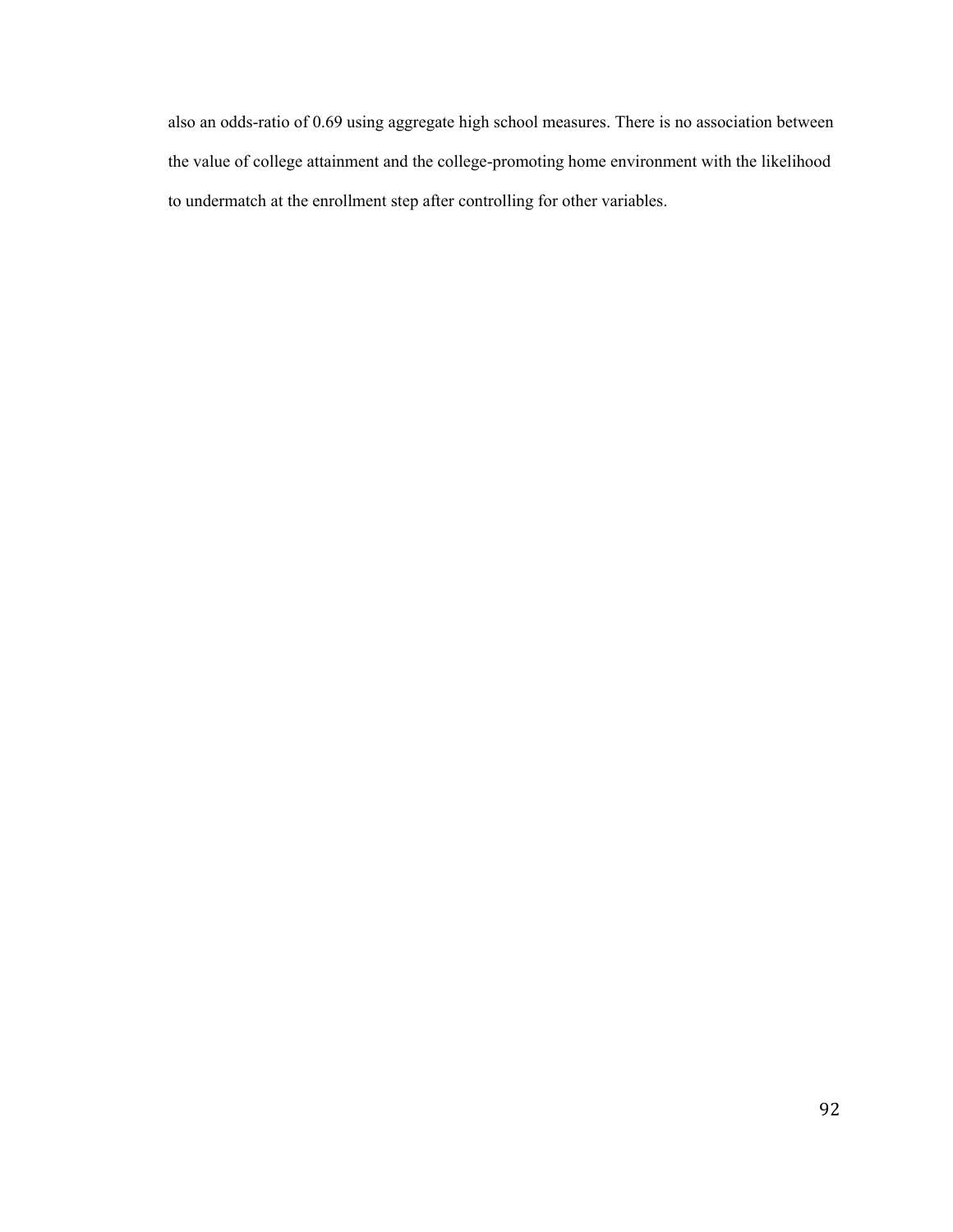| by student characteristics as well as individual and aggregate high school measures |              | Individual High School<br>Measures |                |             |              |             | Aggregate High School<br>Measures <sup>c</sup> |                  |
|-------------------------------------------------------------------------------------|--------------|------------------------------------|----------------|-------------|--------------|-------------|------------------------------------------------|------------------|
|                                                                                     | 1            |                                    | $\overline{2}$ |             | 3            |             | 4                                              |                  |
| Predictors                                                                          | Application  |                                    | Enrollment     |             | Application  |             | Enrollment                                     |                  |
| <b>High School Characteristics</b>                                                  |              |                                    |                |             |              |             |                                                |                  |
| High School Factors                                                                 |              |                                    |                |             |              |             |                                                |                  |
| <b>School Resources</b>                                                             |              |                                    |                |             |              |             |                                                |                  |
| Academic Preparation                                                                | 1.09         |                                    | 1.01           |             |              |             |                                                |                  |
| Availability of College Guidance                                                    | 1.96         | $\ast$                             | 1.47           |             |              |             |                                                |                  |
| School Norms                                                                        |              |                                    |                |             |              |             |                                                |                  |
| College-Going Culture                                                               | 0.31         | $\ast$                             | 0.57           | $\sim$      |              |             |                                                |                  |
| Parental Involvement/Influence                                                      | 1.21         | $\sim$                             | 1.00           |             |              |             |                                                |                  |
| High School Context (ref. Average)<br>Very High Resources & Norms                   |              |                                    |                |             | 0.28         | ∗           | 0.55                                           | ∗                |
| High Resources & Norms                                                              |              |                                    |                |             | 0.72         | $\ast$      | 0.81                                           | $\sim$           |
| Low Resources & Norms                                                               |              |                                    |                |             | 1.09         |             | 1.16                                           | $\sim$           |
| Very Low Resources & Norms                                                          |              |                                    |                |             | 1.16         |             | 0.56                                           |                  |
|                                                                                     |              |                                    |                |             |              |             |                                                |                  |
| <b>Student-Level Predictors</b>                                                     |              |                                    |                |             |              |             |                                                |                  |
| Demographics                                                                        |              |                                    |                |             |              |             |                                                |                  |
| Female                                                                              | 1.17         | $\ast$                             | 1.01           |             | 1.18         | $\ast$      | 1.01                                           |                  |
| Native Language is English                                                          | 1.12         | $\ast$                             | 1.08           |             | 1.13         | $\ast$      | 1.08                                           |                  |
| Race: Asian (ref. White)<br>Race: Black (ref. White)                                | 0.46<br>0.58 | *                                  | 0.81<br>1.14   |             | 0.47<br>0.62 | $\ast$      | 0.81<br>1.18                                   | $\sim$           |
| Race: Latino (ref. White)                                                           | 0.82         |                                    | 1.06           |             | 0.88         |             | 1.10                                           |                  |
| Race: Other (ref. White)                                                            | 0.78         | $\sim$                             | 1.16           |             | 0.81         |             | 1.18                                           |                  |
| Income: \$0K to \$25K (ref. over \$100K)                                            | 1.19         |                                    | 1.07           |             | 1.24         | $\sim$      | 1.07                                           |                  |
| Income: $$25K$ to $$50K$ (ref. over $$100K$ )                                       | 1.39         | $\ast$                             | 1.04           |             | 1.41         | $\ast$      | 1.03                                           |                  |
| Income: \$50K to \$75K (ref. over \$100K)                                           | 1.20         | $\sim$                             | 1.09           |             | 1.20         | $\sim$      | 1.08                                           |                  |
| Income: \$75K to \$100K (ref. over \$100K)                                          | 1.32         | ∗                                  | 1.03           |             | 1.30         | ∗           | 1.01                                           |                  |
| Parent Ed: High School (ref. Bachelor's)                                            | 1.49         | *                                  | 1.41           | $\ast$      | 1.57         | $\ast$      | 1.45                                           | $\ast$           |
| Parent Ed: Some College (ref. Bachelor's)                                           | 1.31         | $\ast$                             | 1.22           | $\sim$      | 1.33         | $\ast$      | 1.23                                           | $\sim$           |
| Parental Ed: Associate's (ref. Bachelor's)                                          | 1.37         | ∗                                  | 1.17           |             | 1.37         | *           | 1.18                                           |                  |
| Qualification (ref. nonselective institution)                                       |              |                                    |                |             |              |             |                                                |                  |
| Most Selective                                                                      | 134.36       | ∗                                  | 12.49          | $\ast$      | 118.73       | $\ast$      | 11.71                                          | $\ast$           |
| <b>Highly Selective</b>                                                             | 112.97       | $\ast$                             | 14.09          | $\ast$      | 101.05       | $\ast$      | 13.29                                          | *                |
| Very Selective                                                                      | 40.98        | $\ast$<br>$\ast$                   | 8.54           | $\ast$<br>* | 36.68        | $\ast$<br>* | 8.09                                           | $\ast$<br>$\ast$ |
| Selective<br>Human Capital: Academic Preparation                                    | 14.71        |                                    | 4.67           |             | 13.46        |             | 4.50                                           |                  |
| Highest Math: Alg. I (ref. Calculus)                                                | 1.67         |                                    | 1.34           |             | 1.68         |             | 1.33                                           |                  |
| Highest Math: Alg.II/Geo. (ref. Calculus)                                           | 1.01         |                                    | 0.97           |             | 1.02         |             | 0.98                                           |                  |
| Highest Math: PreCalc./Trig (ref. Calculus)                                         | 1.00         |                                    | 1.00           |             | 1.00         |             | 1.00                                           |                  |
| Number of AP or IB courses                                                          | 0.81         | $\ast$                             | 0.92           | ∗           | 0.81         | $\ast$      | 0.92                                           | ∗                |
| Human Capital                                                                       |              |                                    |                |             |              |             |                                                |                  |
| Expected Benefits & Costs                                                           | 1.01         |                                    | 1.02           |             | 1.01         |             | 1.02                                           |                  |
| "Sticker price" tuition for 4-years <sup>b</sup>                                    | 1.01         |                                    | 0.97           |             | 1.01         |             | 0.96                                           |                  |
| Net tuition for 4-years <sup>b</sup>                                                | 1.06         |                                    | 1.00           |             | 1.05         |             | 1.00                                           |                  |
| "Sticker price" tuition for 2-years <sup>b</sup>                                    | 1.07         | $\ast$                             | 0.89           | $\sim$      | 1.01         | $\ast$      | 0.88                                           | $\tilde{}$       |
| Net tuition for 2-year institutions <sup>b</sup>                                    | 1.26         |                                    | 1.09           |             | 1.23         |             | 1.07                                           |                  |
| Social Capital<br>Sources of Information about College                              | 0.60         | ∗                                  | 0.79           | $\sim$      | 0.61         | $\ast$      | 0.80                                           |                  |
| Peer Networks                                                                       | 0.70         | $\ast$                             | 0.77           | $\sim$      | 0.68         | $\ast$      | 0.77                                           | $\ast$           |
| Parent & Family Networks                                                            | 1.45         | $\ast$                             | 1.06           |             | 1.51         | ×           | 1.07                                           |                  |
| Cultural Capital                                                                    |              |                                    |                |             |              |             |                                                |                  |
| Value of College Attainment                                                         | 0.81         | ∗                                  | 1.02           |             | 0.82         | ∗           | 1.03                                           |                  |
| Habitus                                                                             | 0.69         | $\ast$                             | 0.95           |             | 0.69         | ×           | 0.94                                           |                  |

Table 13. Odds-ratios for the likelihood of undermatch at the application and enrollment steps by student characteristics as well as individual and aggregate high school measures<sup>a</sup>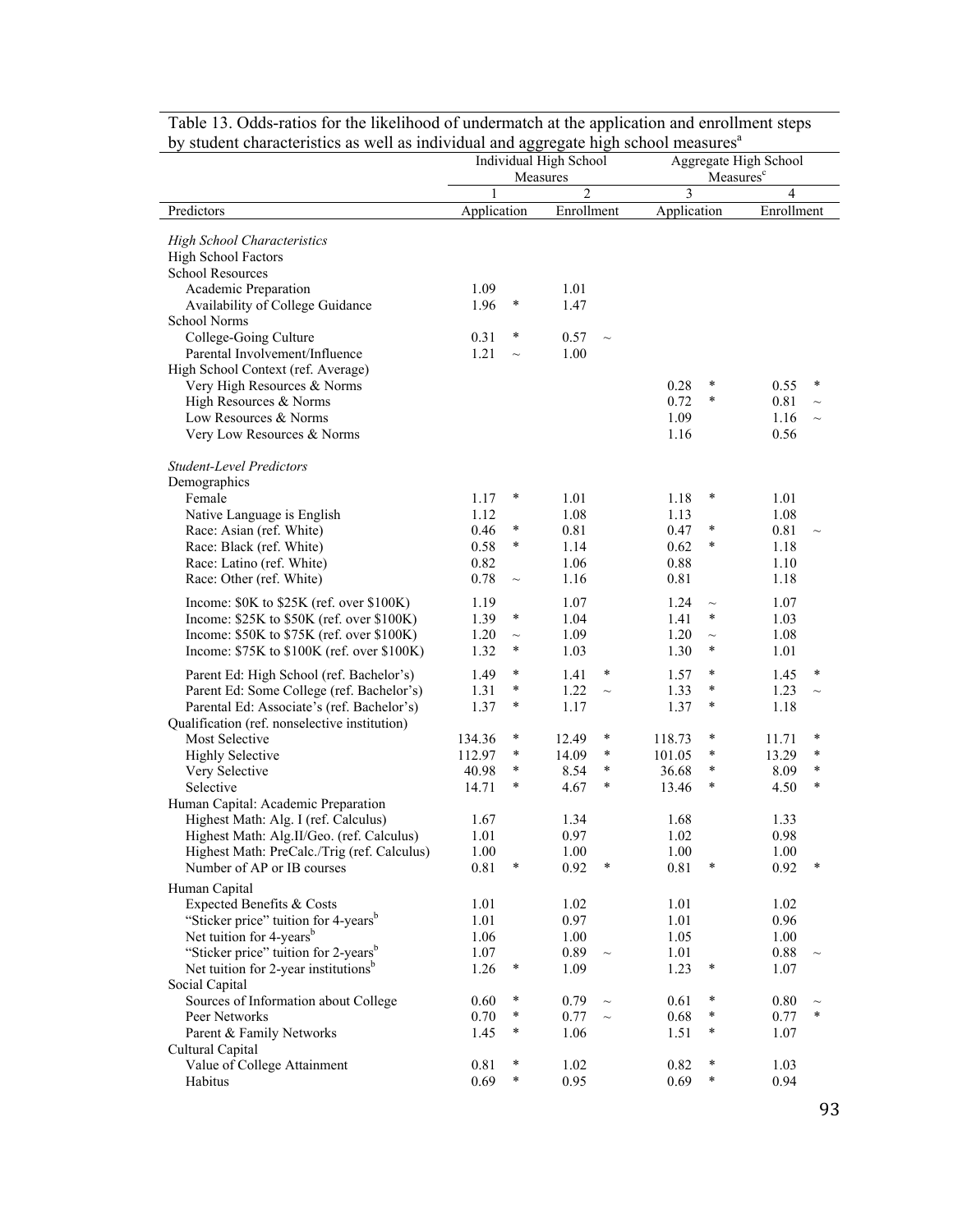| <i>Variance Tests of Random Effects</i>           |                |      |      |      |
|---------------------------------------------------|----------------|------|------|------|
| Intercept                                         | 0.03           | 0.00 | 0.08 | 0.00 |
| High School Factors                               |                |      |      |      |
| Academic Preparation                              | 0.09<br>$\sim$ | 0.00 |      |      |
| Availability of College Guidance                  | 0.00           | 0.00 |      |      |
| College-Going Culture                             | 0.04           | 0.00 |      |      |
| Parental Involvement/Influence                    | 0.00           | 0.04 |      |      |
| High School Contexts (ref. Average <sup>c</sup> ) |                |      |      |      |
| Very High Resources & Norms                       |                |      | 0.16 | 0.07 |
| High Resources & Norms                            |                |      | 0.02 | 0.00 |
| Low Resources & Norms                             |                |      | 0.00 | 0.05 |
| Very Low Resources & Norms                        |                |      | 0.73 | 0.96 |
| -2 Log Likelihood                                 | 7416           | 7007 | 7439 | 7011 |
| AIC.                                              | 7590           | 7177 | 7615 | 7185 |
| % of High school-level variance explained         |                |      |      |      |

*Notes*:  $* p < .05, \, \sim p < .10$  (a) The analytic sample is restricted to students who indicated they planned to go to college, graduated in the spring of 2003, and are not in special education or do not attend a vocational or alternative high school, are in the  $10^{th}$  grade cohort and present in both of the follow-up surveys in the ELS:2002 dataset; (b) Average cost within a 50-mile radius; (c) reference category is "Average high schools resources and norms." *Source*: Analysis of ELS:2002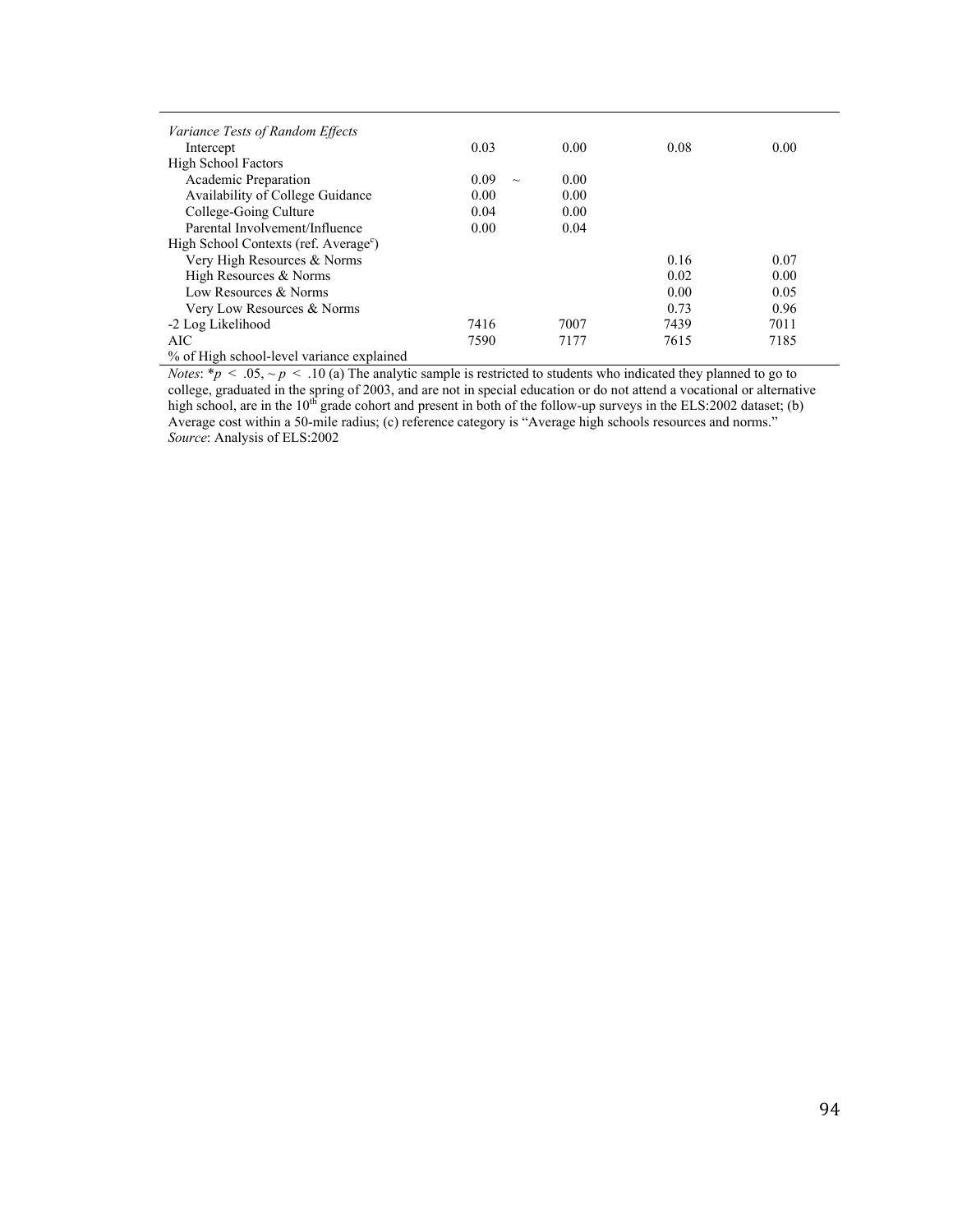#### *Testing differences between underrepresented groups within high schools*

 In order to better understand differences among various demographic groups in the likelihood to undermatch, I examined whether some high schools have bigger gaps (e.g., Black-White gap) in undermatch than others. In order to test this variance of within-school differences across high schools, I allowed the slopes for these groups to vary across high schools in three separate analyses (1) random effects for race/ethnicity; (2) random effects for parental income; (3) random effects for parental education; while holding all other student- and schoolcharacteristics as fixed effects (comparing students within schools). The analyses were done for both the application and enrollment steps, and with high school characteristics (individually as well as in aggregate) as fixed effects - for a total of twelve models. I then tested the hypothesis that the variances of these random effects (race/ethnicity, parental income, and parental education) are zero. If, for example, after controlling for measures of student, school and state characteristics, some high schools have larger differences between White and Black students' likelihood to undermatch at the application step than other high schools, the null hypothesis would be rejected ( $p < .05$ ).

The analyses were then repeated to test the variance of the differences in likelihood in undermatch for the demographic groups, allowing for high school characteristics to vary across high schools. I therefore included both high school measures in the models as random effects along with the slopes for the demographic groups. These additional analyses examined the variance in potential gaps in undermatch by (1) race/ethnicity, (2) parental income (3) parental education across high schools after controlling for student, high school (i.e., high school measures individually or in aggregate) and state characteristics. This was modeled for both the application and enrollment steps for an additional 12 models.

 Table 14 summarizes the results. The variance tests for random effects were unable to detect differences for any of the models. These results indicate that gaps in likelihood to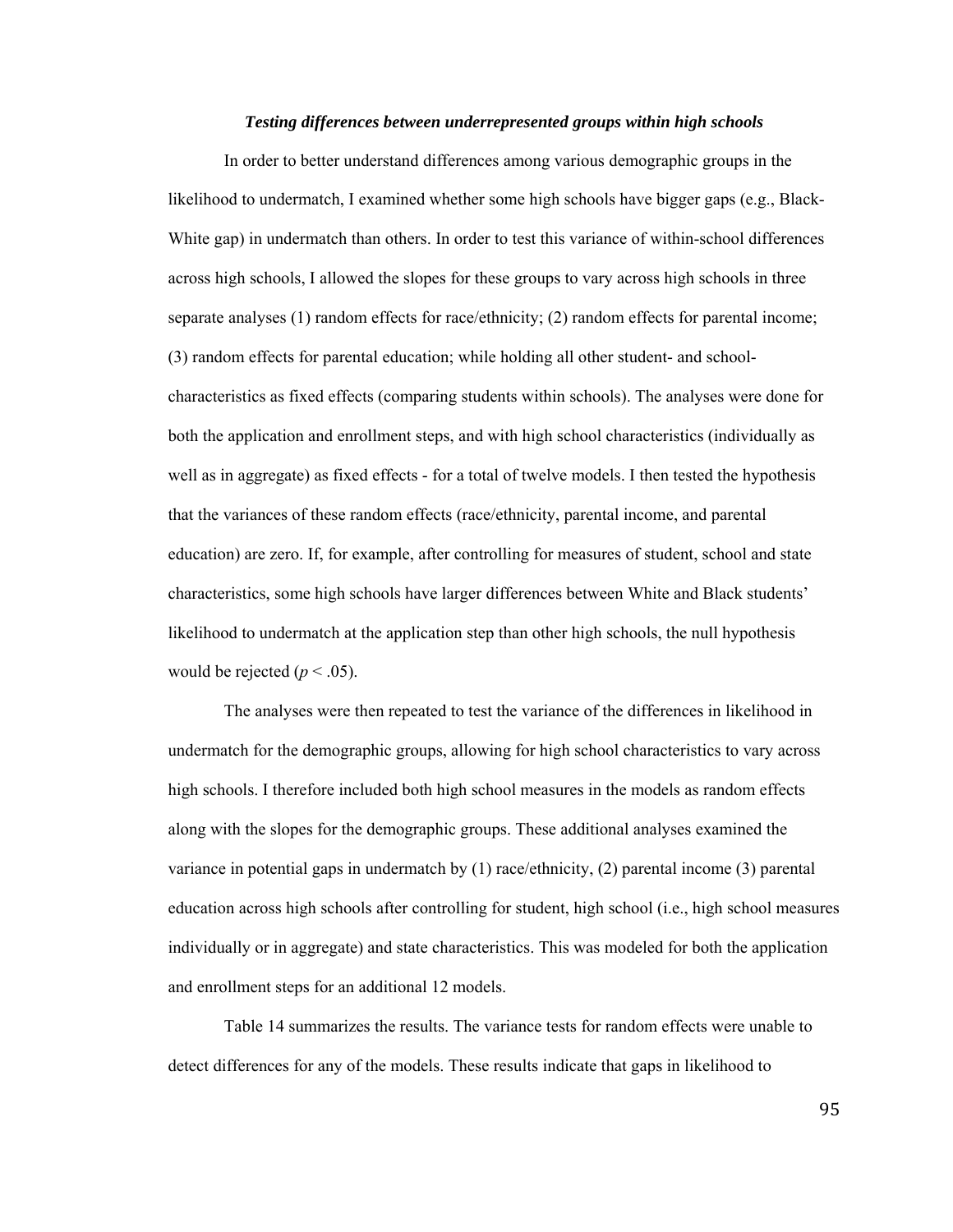undermatch by group (racial/ethnic, parental income, parental education) within high schools do not vary across high schools. These findings could be due to low statistical power as sample sizes within high schools are small. Homogeneity by racial/ethnic, parental income, and parental education within high schools would also limit the ability to detect differences. Full models are available in Appendix F.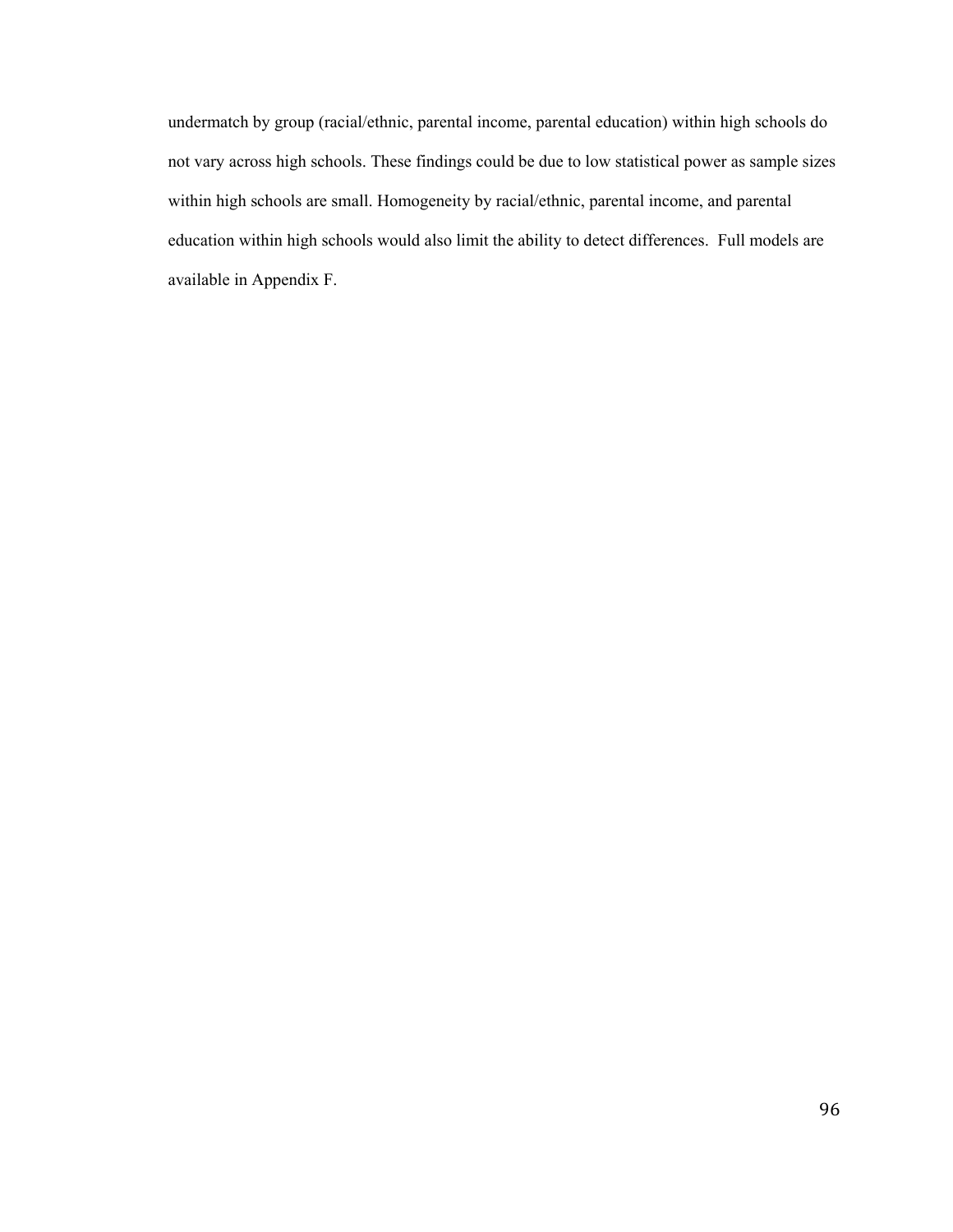|                       |                                     | Random Effects    |                     |                                    |  |  |  |  |  |  |  |
|-----------------------|-------------------------------------|-------------------|---------------------|------------------------------------|--|--|--|--|--|--|--|
| Apply Step            |                                     | Race <sup>d</sup> | Income <sup>e</sup> | Parental<br>Education <sup>t</sup> |  |  |  |  |  |  |  |
| <b>Fixed Effects:</b> | High School Factors <sup>b</sup>    | N <sub>0</sub>    | N <sub>0</sub>      | N <sub>0</sub>                     |  |  |  |  |  |  |  |
|                       | High School Contexts <sup>c</sup>   | N <sub>0</sub>    | No                  | N <sub>0</sub>                     |  |  |  |  |  |  |  |
|                       | Random Effects: High School Factors | N <sub>0</sub>    | N <sub>0</sub>      | N <sub>0</sub>                     |  |  |  |  |  |  |  |
|                       | <b>High School Contexts</b>         | N <sub>0</sub>    | No                  | N <sub>0</sub>                     |  |  |  |  |  |  |  |
| Enroll Step           |                                     |                   |                     |                                    |  |  |  |  |  |  |  |
| Fixed Effects:        | <b>High School Factors</b>          | N <sub>0</sub>    | No                  | N <sub>0</sub>                     |  |  |  |  |  |  |  |
|                       | <b>High School Contexts</b>         | No.               | No                  | N <sub>0</sub>                     |  |  |  |  |  |  |  |
|                       | Random Effects: High School Factors | N <sub>0</sub>    | No                  | N <sub>0</sub>                     |  |  |  |  |  |  |  |
|                       | <b>High School Contexts</b>         | No                | No                  | No                                 |  |  |  |  |  |  |  |

Table 14. Summary of results for variance tests<sup>a</sup> of random effects for race, income and parental education as random predictors for the likelihood of undermatch at the application and enrollment steps by modeling of high school measures.

*Notes*: (a)  $H_0$  is variance of the slope = 0; (b) High School Factors are Academic Preparation, College Guidance, College-Going Culture, and Parental Involvement; (c) High School Contexts include Very high resources and norms, High resources and norms, Average resources and norms, Low resources and norms, Very low resources and norms (d) Race included Asian, Black, Latino and Other race/ethnicity with White as the reference; (e) Income categories were \$0-25K, \$25-50K, \$50-75K, \$75-100K with \$100K and over as the reference category; (f) Parental Education included High school or less, Some college (no degree), and Associate's degree with Bachelor's degree as the reference

*Sources*: Analyses of ELS:2002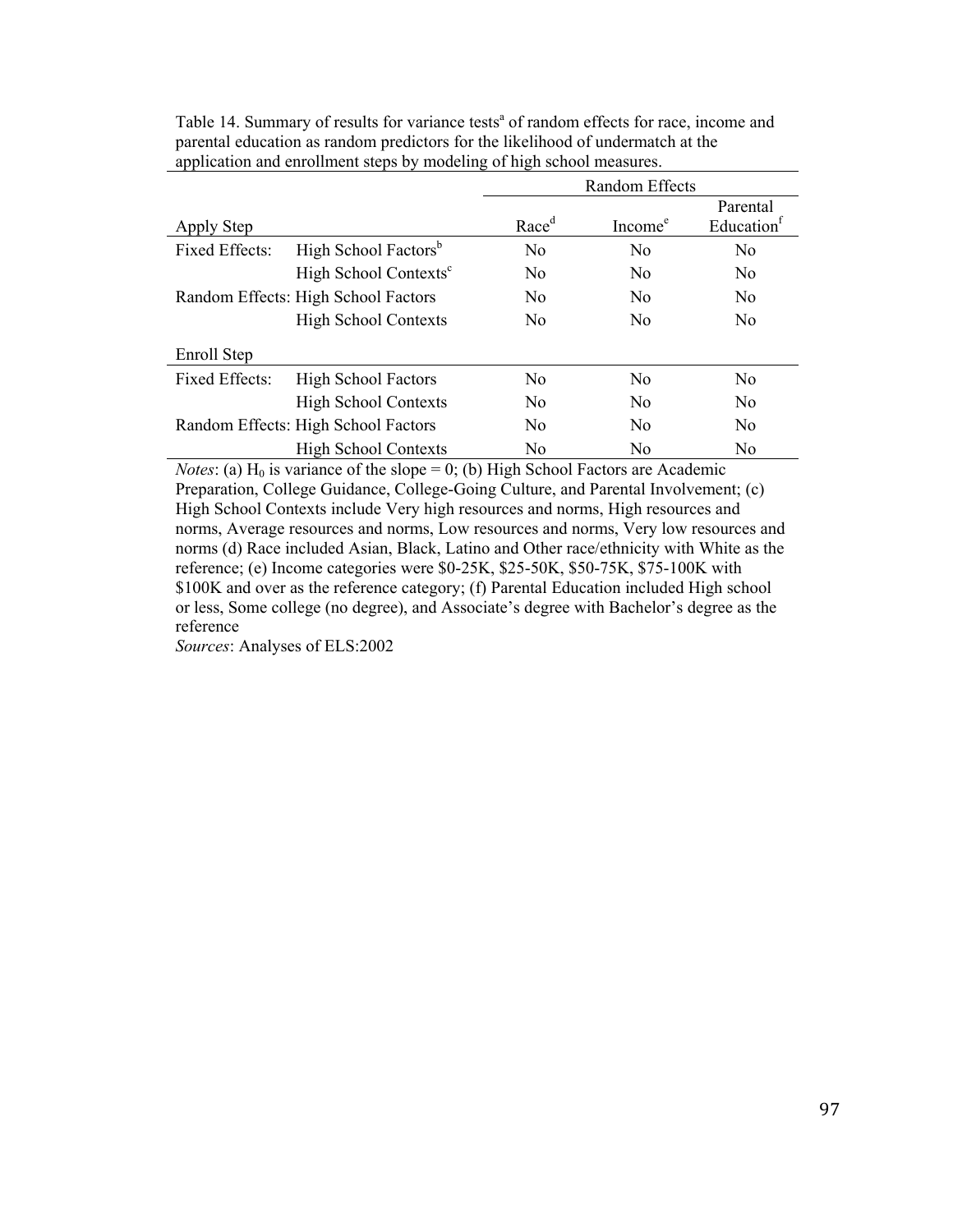#### **CHAPTER 5: CONCLUSION**

The purpose of this study is to examine whether high school-level characteristics explain variation in the likelihood of undermatch, above and beyond student characteristics. This objective was pursued within the HGLM framework, with a focus on the variation of student demographic groups. Drawing data from the ELS:2002, I derived high school-level measures in two distinct ways. The first approach was to generate five high school-level composite variables, measuring academic achievement, academic preparation, availability of college guidance, college-going climate and parental influence, using confirmatory factor analysis to combine indicators that are aligned with the study's conceptual model. The second approach derived a high school-level measure by generating an aggregate composite of the five preceding measures. This composite represents a typology of high schools' college promoting resources and norms high schools that had very high, high, average, low, or very low college-promoting resources and norms—and was created using latent class analysis. This chapter identifies the primary conclusions that may be drawn from this study, situating these conclusions within the existing undermatch and college choice literature. I also discuss implications of the study for policy, practice, and future research.

# *Primary conclusions*

#### *Undermatch rates and student qualifications differ across student demographic groups*

 Among on-time high school graduates with a desire to continue on to postsecondary education, 27 percent undermatched at the application step in 2004. Of those who applied to match institutions, 31 percent undermatched at the enrollment step. Since undermatch is estimated, not observed, comparison of undermatch rates across studies may be dubious, due to discrepancies in techniques used to estimate undermatch, which lead to varying results (Rodriguez, under review). Nonetheless, in this study undermatch rates at the enrollment step are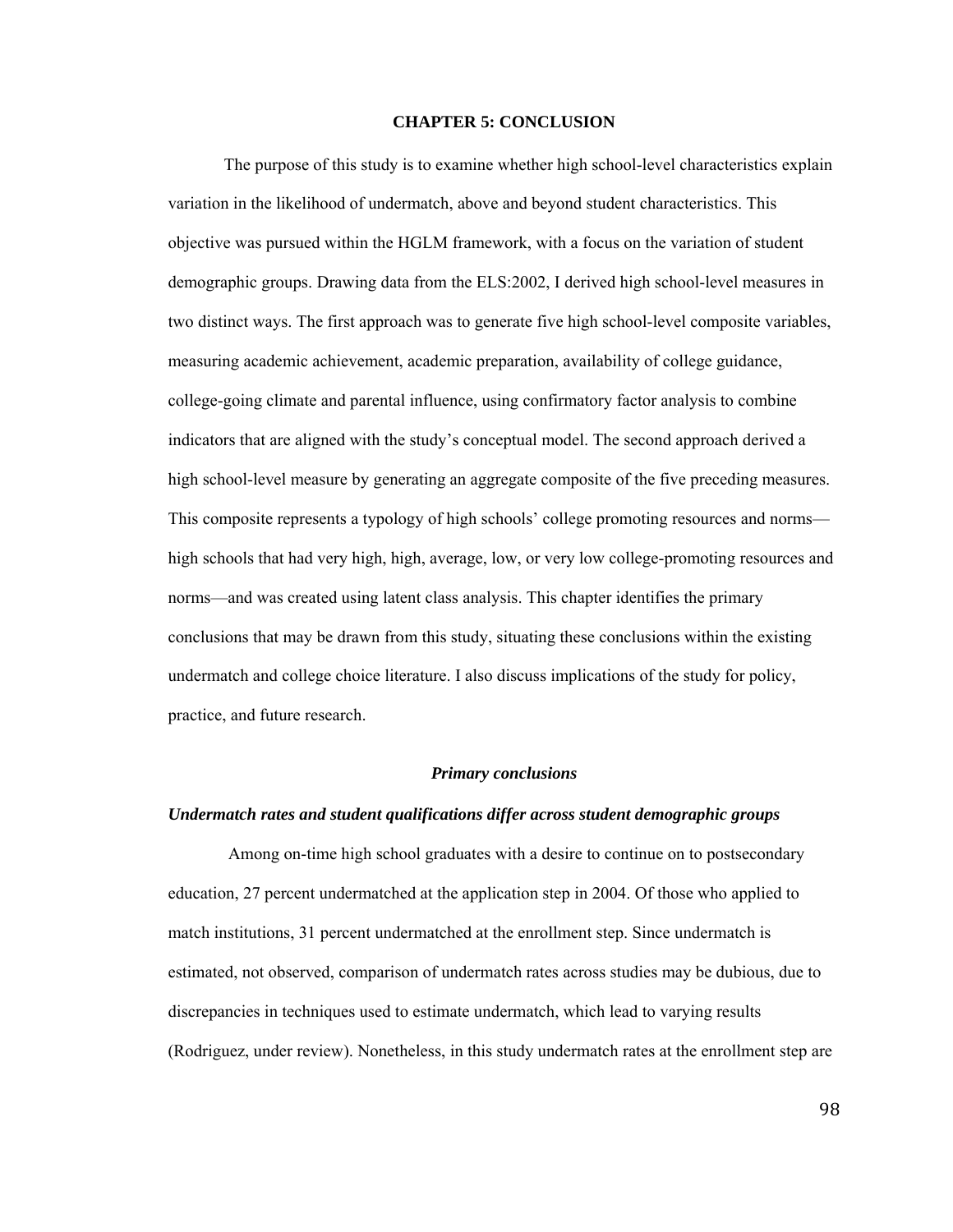slightly lower than the rates found in Smith et al.'s (2012) study, which used a similar sample of students drawn from ELS:2002 and a similar method to identify student qualifications. They did not calculate undermatch at the application step, nor were their estimates conditioned on not undermatching at the application step, so their study differs from this one in important ways. Other studies that used different samples and approaches to estimating undermatch (Bowen et al., 2009; Roderick et al., 2011) found higher undermatch rates than this study.

Recognizing the various individual and contextual forces that influence college choice, one cannot conclude in absolute terms whether the estimated undermatch rates are "high" or "low." As Bowen et al. (2009) point out; the expectation is not for undermatch to ever be zero, as students and their families will make decisions best suited to their particular circumstances. However, the disparity in undermatch rates across different demographic groups is concerning. High-achieving Black students undermatch at higher rates than their high-achieving Asian and White peers at both the application and enrollment steps. At the enrollment step, Latino students had the highest or second-highest undermatch rates in every level of student qualification. There were also differences across family income. Generally, high-achieving students from families with incomes over \$100,000 were less likely to undermatch than low-income families (e.g., 25) percent versus 47 percent of students from families who earn less than \$25,000 at the application step for students eligible to attend "Most Selective" institutions). For students eligible for nonselective admissions, one out of every five students from a lower-income (less than \$100,000) family undermatched at the enrollment step, compared to one out of every thirteen students from a high-income background (over \$100,000). Variations across parental education were also found. Students whose parents have no more than a high school education are more likely to undermatch than students whose parents have at least a bachelor's degree at the enrollment step (e.g., 53 percent versus 38 percent for those qualified to attend "Very Selective" institutions).

#### *Characteristics of the high school attend influence the likelihood of undermatch*

99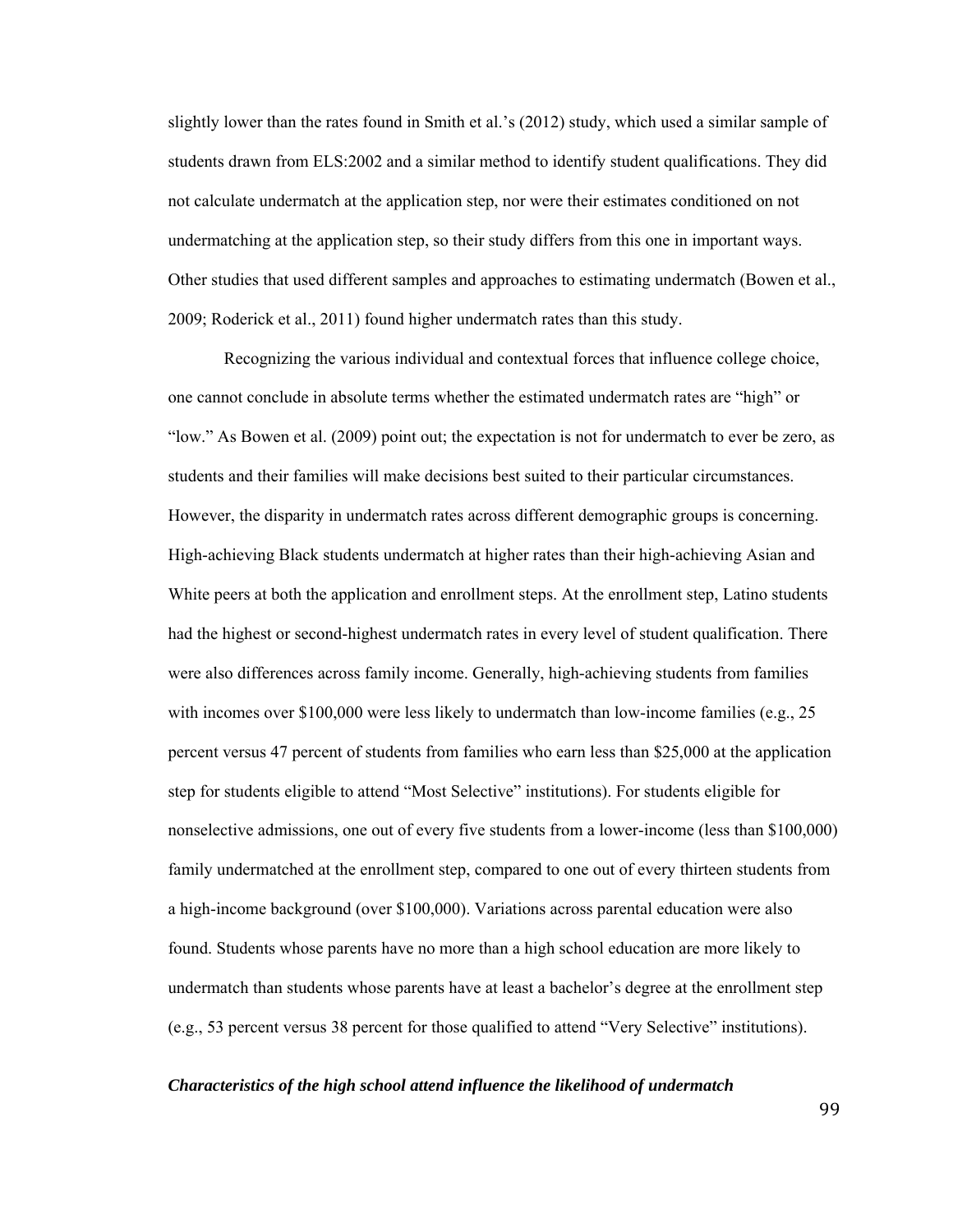The descriptive data also show that students who attend high schools with low levels of academic achievement, academic preparation, college guidance, college-going climate, and parental influence, as well as high school contexts where there are low college-promoting resources and norms in aggregate, are less likely to be qualified for selective college admissions, or enroll in institutions that match their academic qualifications. Black, Latino, low-income and potential first-generation college graduates are disproportionately represented in high schools with lower-than-average-college-promoting resources and norms. Taken together, the descriptive information suggests a relationship, or structural inequality, between high school characteristics and observed differences in undermatch rates across demographic groups.

Multi-level regression analyses revealed students who attended high schools with "very high" or "high" college-promoting resources and norms were 72 percent and 28 percent less likely, respectively, to undermatch at the application step compared to students who attended high schools with "average" levels of college-promoting resources and norms, after accounting for student-, school-, and state-level characteristics. No differences were found in the likelihood to undermatch between high schools with "average" levels of college-promoting resources and norms and those with "low" or "very low" levels of resources and norms. In addition, students who attended high schools with "very high" resources and norms were 45 percent less likely to undermatch at the enrollment step than students who attended high schools with "average" resources and norms. This was the only high school-level measure that remained statistically significant in the enrollment model, which is largely driven by student-level characteristics.

The role of individual high school characteristics yielded mixed results. First, students who attended high schools that had higher college-going cultures were less likely to undermatch. Roderick et al.'s (2011) study had a contrary finding, where the odds-ratio for their measure of college-going climate was in the opposite direction. Second, the odds of undermatching increases by 96 percent as the availability of college guidance services increases, which is counterintuitive.

100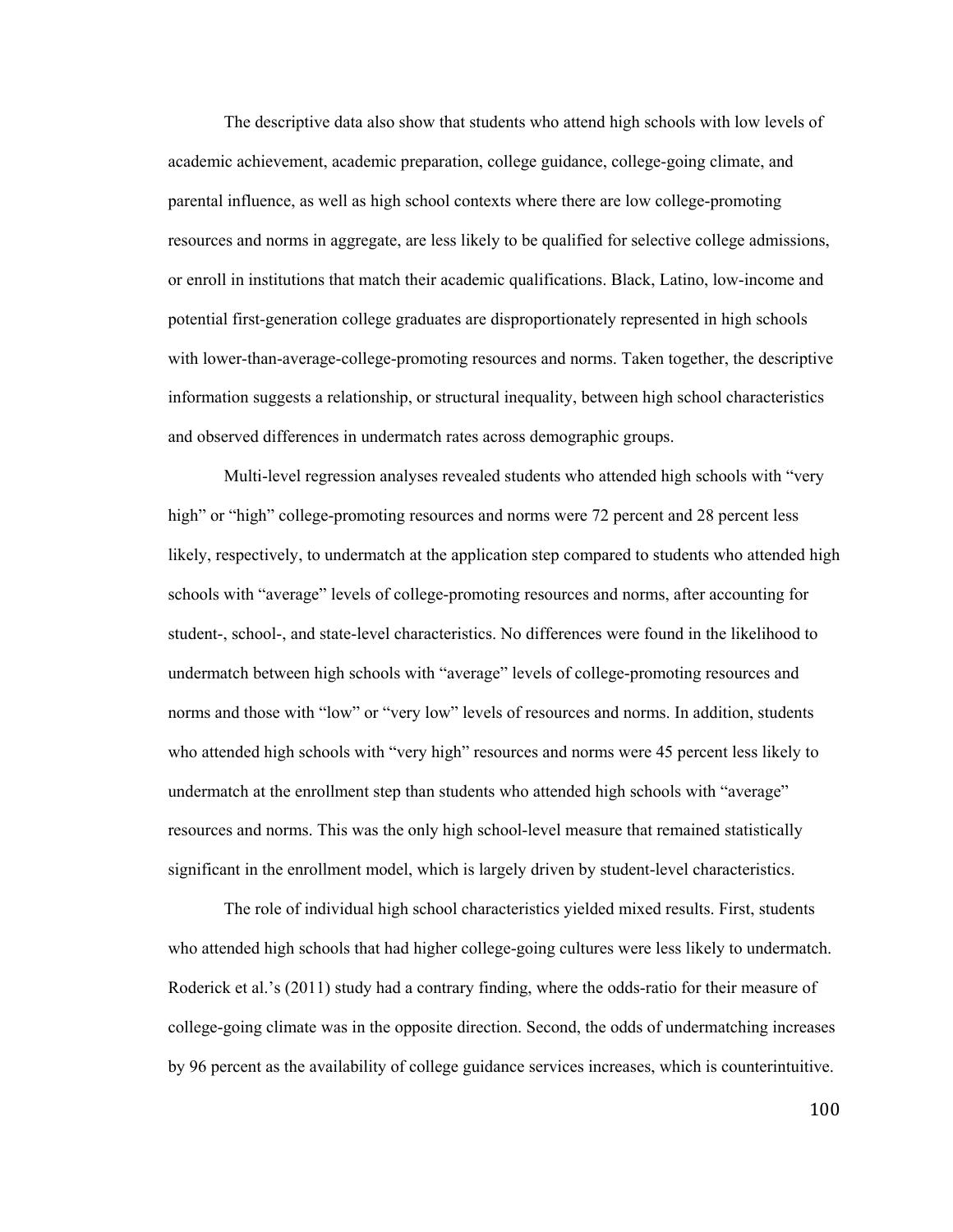This finding does not suggest that providing more college guidance is detrimental to students' educational outcomes, but is rather a result of the students in schools with high levels of college guidance being most frequently qualified for highly selective schools. Students attending high schools with high availability of college guidance have more of an opportunity to undermatch because they are more likely to be highly qualified. Moreover, the analyses reveal that these high schools provided *more* college guidance services, which may not necessarily mean they were counseling students to apply to and enroll in matched institutions. At the enrollment step, the variance between high schools was rather small (intraclass correlation of 2 percent), which suggests that perhaps once students apply, individual characteristics (e.g., peer networks and academic qualifications) are better predictors of enrollment undermatch.

#### *Student-level characteristics contribute to likelihood undermatch*

While the focus of this study was to examine high school-level predictors, there were important findings at the student-level as well. After controlling for student-, high school-, and state-level characteristics, the individual and aggregate high school measures yielded similar results for racial/ethnic groups. Black and Asian students were less likely to undermatch than White students at the application steps. Latino students were as likely to undermatch as White students at both application and enrollment, after controlling for other characteristics. At the enrollment step, there were no differences between any racial/ethnic group and White students for either aggregate or individual high school characteristics.

At the application step, family income results were mixed. Students whose families earn less than \$100,000 were more likely to undermatch when compared to students whose families make over \$100,000, with the exception of students whose families make less than \$25,000 and those whose families make between \$50,000 and \$75,000, There were no differences in the likelihood to undermatch by parental income at the enrollment step after controlling, net of other variables. With regard to parental education, students whose parents do not have a bachelor's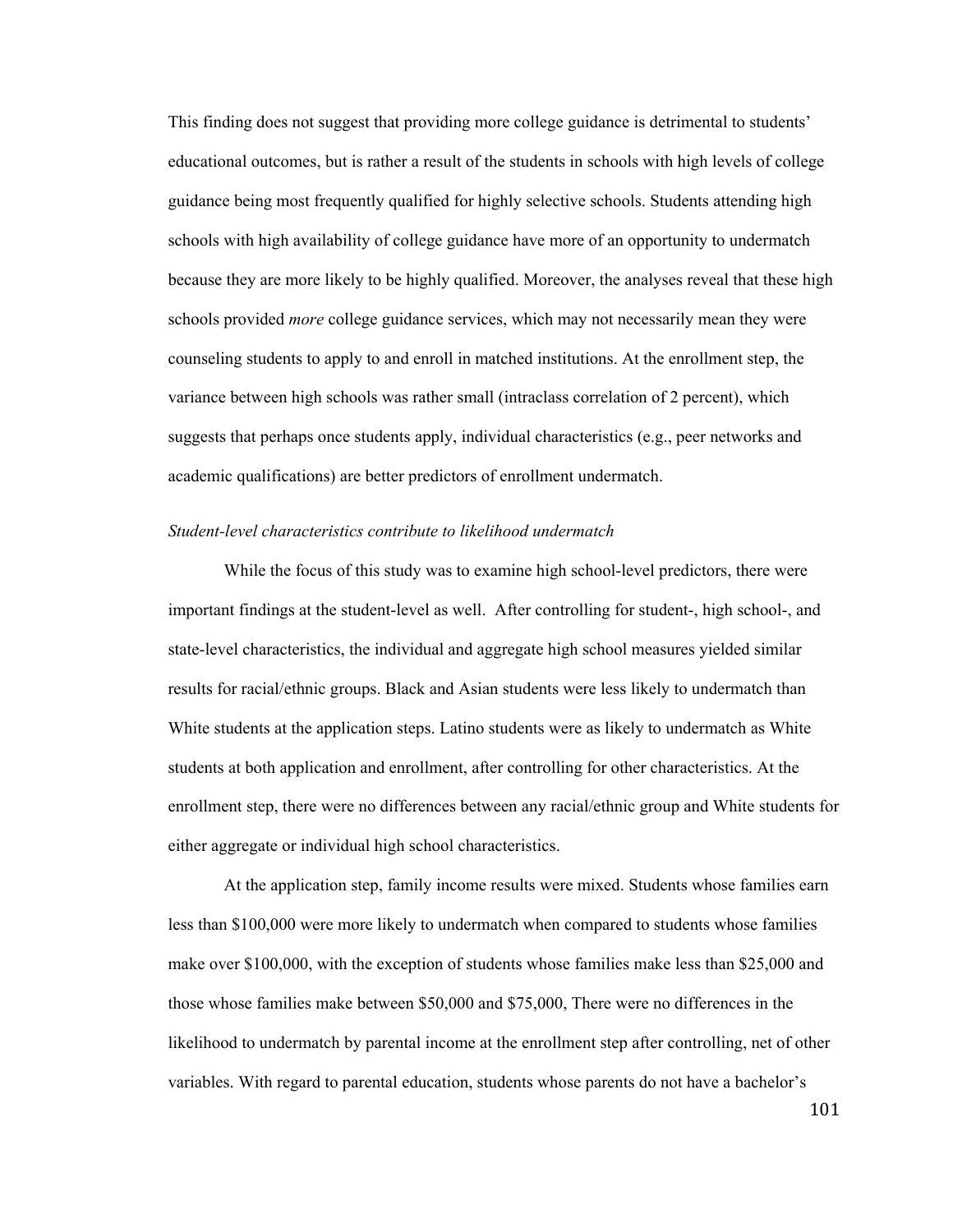degree are more likely to undermatch than students whose parents have a bachelor's degree at the application step At the enrollment step, after controlling for aggregate high school measures, students who are potential first-generation college goers (whose parents have no more than a high school degree) were more likely to undermatch.

The strongest student-level predictor of undermatch was the qualification level. With only one exception, students who were qualified to attend some form of selective institution were more likely to undermatch than students who were only qualified to attend nonselective two- and four-year institutions, as students with more options have more chances to undermatch. This pattern holds true even at the enrollment step, although the magnitude of the likelihood was much smaller. Also, students who had taken more AP courses were also less likely to undermatch at the application and enrollment step.

Student-level composites measuring human, social, and cultural capital were also of note. Most measures of expected college costs and availability of financial aid of public institutions within a 50-mile radius were not statistically significant, which is unsurprising, given the models controlled for state-level fixed effects and four-year public tuition is typically set at the state level. As public two-year net tuition increased, however, the likelihood of undermatch at the application step increased as well, after controlling for student and high school characteristics as well as state-level fixed effects. It is unclear why this is the case. Perhaps an increase in net tuition would make two-year institutions less attractive, and therefore students opt out. Another possible explanation for this result is that the cost of public two-years is also capturing some unobserved regional effect that increases the likelihood of undermatch.

Students who came from homes with a greater college-promoting environment had a decreased likelihood of undermatch. This finding is consistent with social and cultural reproduction theory (Bourdieu, 1986), which would suggest that having and exhibiting more cultural capital that reflects the dominant culture's tastes and perceptions would be aligned with a

102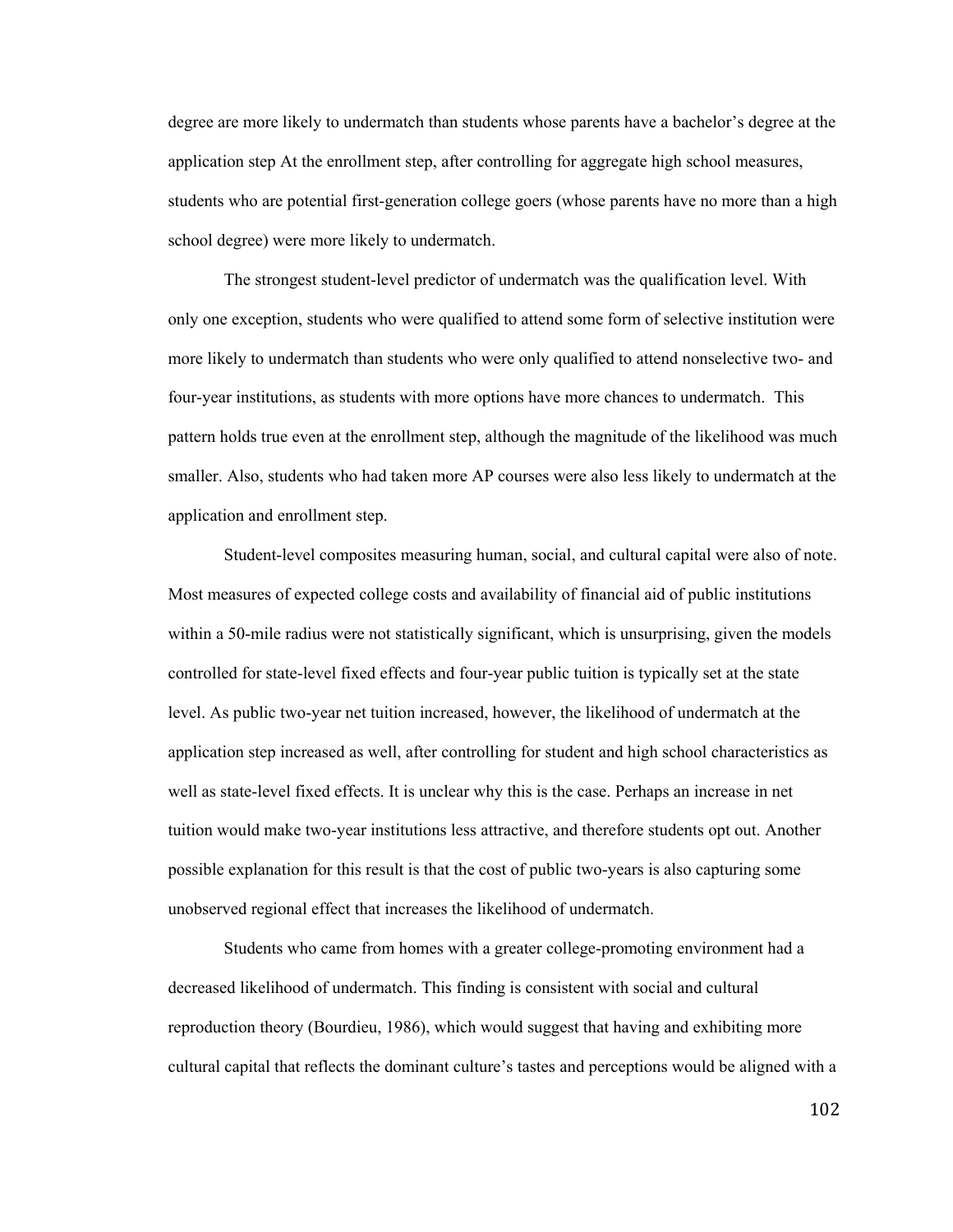desire for greater institutional selectivity. College-promoting home environment was also a significant positive predictor of admission into "Most Selective" institutions.

#### *There are large differences in qualification rates by demographic background*

The study of undermatch is only one facet of the challenges in equitable college access and success. Gaps in academic preparation and achievement preceding senior year set the stage for gaps in student qualifications and a student's range of options. In this study, large shares of Black, Latino, low-income students, as well as potential first-generation college-goers did not qualify for selective admissions compared to White, high-income and students whose parents have a four-year degree. These alarmingly low qualification rates echo findings in Chicago (Roderick et al., 2006). The large disparity in qualifications, from the outset, undergirds every subsequent finding; as Black, Latino, low-income, and potential first-generation college graduates are concentrated in the sector with the least option to undermatch.

#### *Contributions of this study*

This study has contributed to the understanding of undermatch by addressing a gap in the existing undermatch literature. Findings from this study bring us closer to understanding the connections between students' application and enrollment decisions with the characteristics of their high schools. First, the extent of college-promoting resources and norms found at the high school a student happens to attend influences their chances of undermatch, after controlling for other characteristics. Second, underrepresented students are concentrated in schools with fewer college-promoting resources and norms, and these high schools tend to have higher undermatch rates than high schools with more resources and norms. Taken together, this contribution furthers the understanding of structural inequalities found at the high school-level that perpetuate stratification in higher education.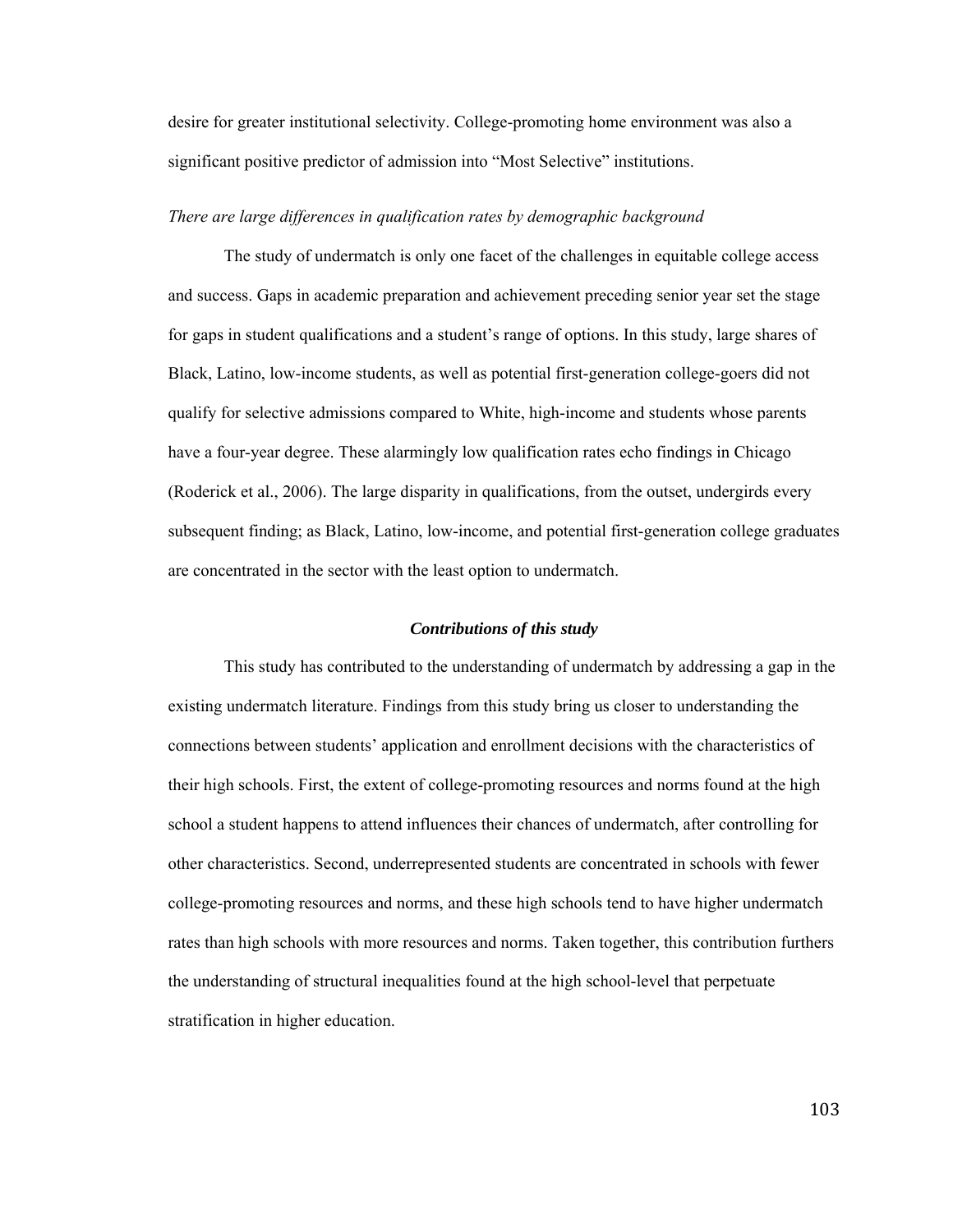This study also provided several methodological contributions. First, robust high schoollevel measures that are linked to policy levers (e.g., academic preparation, availability of college guidance services) have previously gone unexplored in explaining the variation of undermatch. This contribution is particularly important for providing policy makers with next steps on how to mitigate undermatch. In addition, I extended Hill's (2008) use of latent class analysis in this study to produce a typology of high school contexts (e.g., very high college-promoting resources and norms). Finally, this study used confirmatory factor analysis by leveraging the data-rich ELS:2002 to test the conceptual model (Perna, 2006), which was yet to be done and is a contribution to college choice literature more broadly. In testing Perna's (2006) model, this study has employed one of the most comprehensive approaches to modeling student choice.

# *Implications for future research*

While this study contributes to the literature on undermatch and college choice, there are several avenues for future research that can further the understanding of undermatch – understanding the enrollment decisions of students by qualifications, the role of institutional characteristics, and the state policy context.

#### *Understanding student choice across the qualifications spectrum*

While a large focus has been placed on the highest achieving students (Bowen et al., 2009; Roderick et al., 2008), Table 12 illustrates that of the students eligible for selective college admissions, students qualified to attend the "Most Selective" institutions undermatch at the lowest rates. Previous studies have also demonstrated similar findings (Smith et al., 2012). We need to better understand the tradeoffs faced by students who are qualified for selective admissions, but are not the highest achieving. The "Highly Selective" category, for example, represents a broad range of institutions - from small private liberal arts colleges such as Bryn Mawr, DePauw, and Muhlenberg to large state research universities like University of Michigan,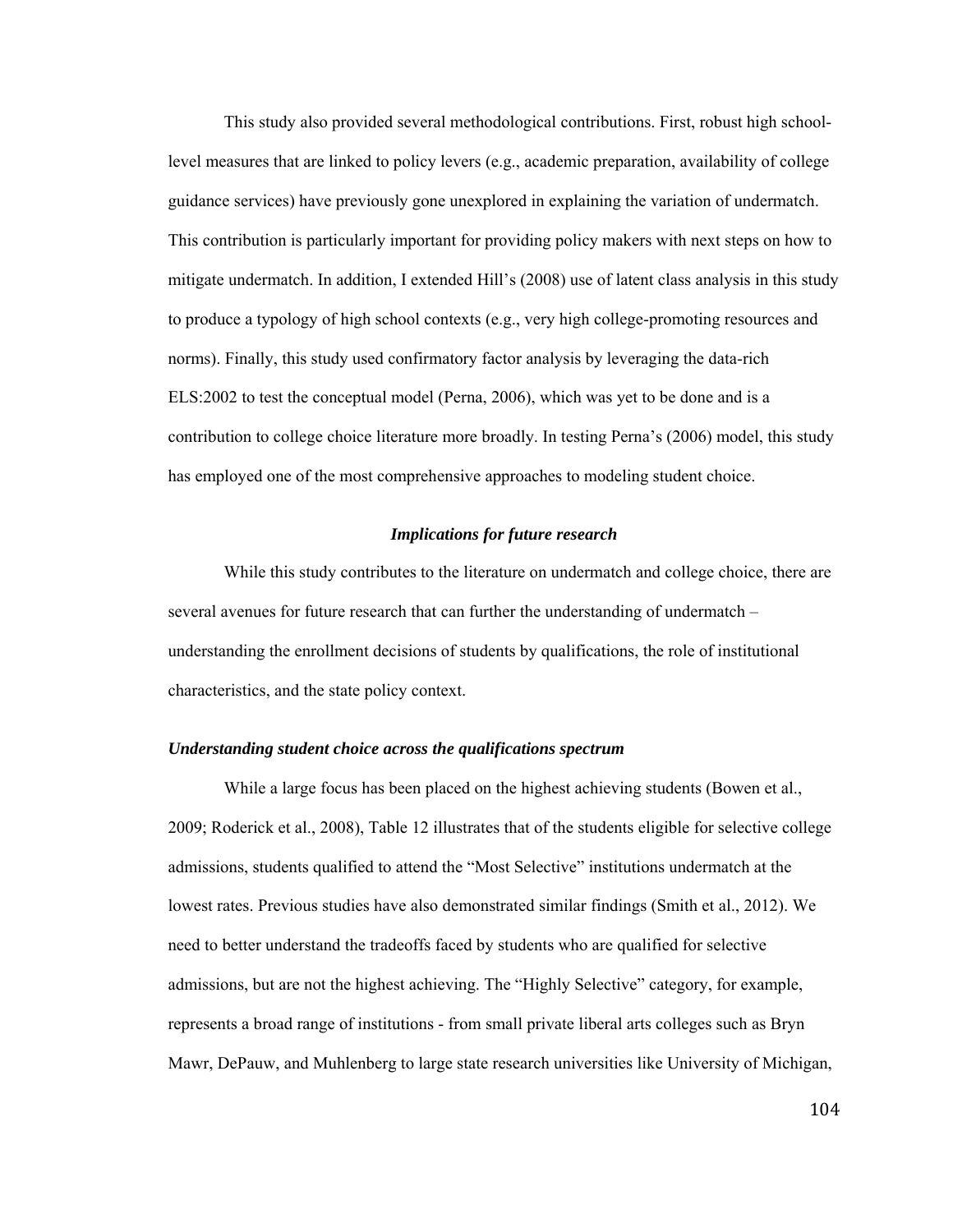University of Texas at Austin, and University of Maryland College Park. One possible explanation is students who are qualified to attend these institutions yet undermatch may not apply or enroll because the institutions may not have the name recognition that many "Most Selective" institutions possess. Perhaps proximity or price trumps prestige for many of the students who are qualified to attend a selective institution, but are not the highest achieving.

More research is also needed to better understand the decision-making process of students who are qualified to attend nonselective two- and four-year institutions, as they constitute not only one-third of the overall sample, but two-thirds of Black and Latino students, and roughly half of low-income and potential first-generation college graduates. While undermatch rates may not seem as high for students qualified to attend a "Nonselective" institution compared to the overall rate (e.g., 18 percent versus 31 percent at the enrollment step, respectively), an undermatch for these students who completed high school and indicated a desire to continue onto higher education has high stakes. Students who are qualified for nonselective two- or four-year admissions can only undermatch to either for-profits, which on average, have low completion rates and high debt burdens, or not enroll in college at all. In order to improve overall college access for underrepresented students, further research should examine the nature of eligible students' choices when they are faced with the choice of attending a non-selective institution, attending a for-profit, or opting out of higher education.

# *The role of institutional characteristics in undermatch*

The treatment of HBCUs in estimating undermatch is complex; as students who select HBCUs may have a distinct college choice process. A recent high-profile controversy where a Black engineering student who was accepted into Harvard and chose Florida A&M highlights some of the many tradeoffs. In an open letter explaining his decision, the student explained that FAMU had a better engineering school with a legacy of graduating Black engineers (Williams, 2010). While a separate analysis in this study showed that omitting students who enrolled in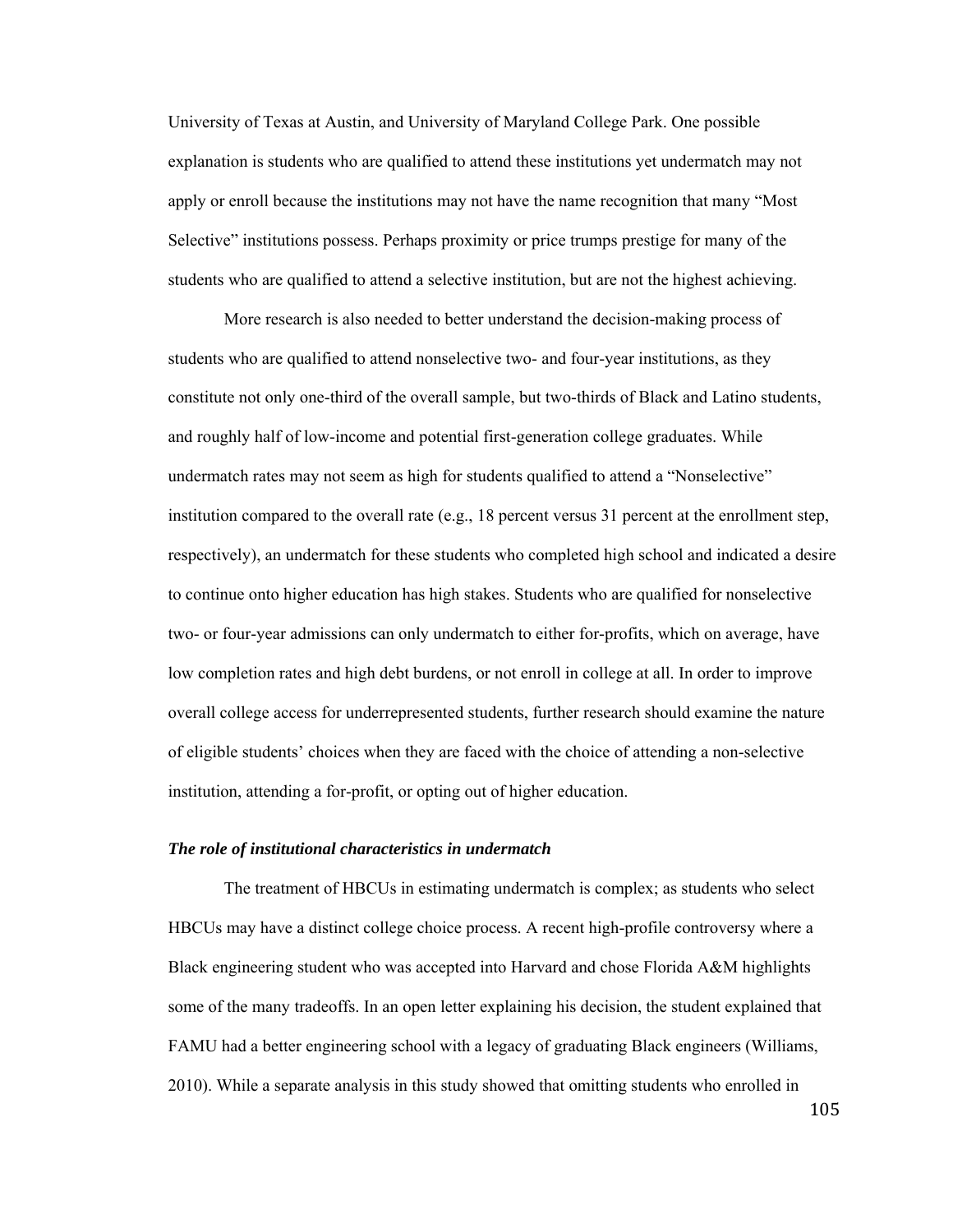HBCUs from the analyses produced little differences in undermatch rates at the enrollment step for high-achieving Black students and an increase of undermatch for students eligible for nonselective institutions, there were very few black students in the sample to be able to draw substantive conclusions. A thorough examination of the role of HBCUs in college choice using state-level data, in general, and specifically in undermatch is needed

One current limitation of the ELS:2002 is that postsecondary files do not distinguish a student's program of study. The Black engineering student's college choice cited above also reflects the case where students enroll in institutions less selective overall yet have superior programs in their field of study. One further step in the study of undermatch would consider matching based on the selectivity of programs within institutions (e.g., are high-achieving potential engineering students applying to the top engineering programs?) Similarly, the case where high-achieving students who are in honors programs at a less selective institution should, perhaps, not be considered an undermatch. College honors programs are typically designed with extra supports and structures to attract high achieving students and promote completion. Students who enroll in honors programs are an understudied group of students, whose outcomes need to be better understood before branding them as an undermatch.

#### *State policies that may promote or inhibit undermatch*

The state context is an integral part of the undermatch story, yet could not be fully examined because the ELS:2002's sampling design does not support state-level analyses. Many of the policies that intersect with college choice (e.g., academic preparation, college tuition, financial aid, higher education institutional landscape) occur at the state-level. For example, some states have popular dual enrollment programs that enable students to graduate from high school with a year or more of college credits. Students with dual enrollment credits may subsequently favor institutions that accept their dual enrollment credits, and weigh institutional selectivity less. As another example of how state policies shape choice, states that provide merit-based aid might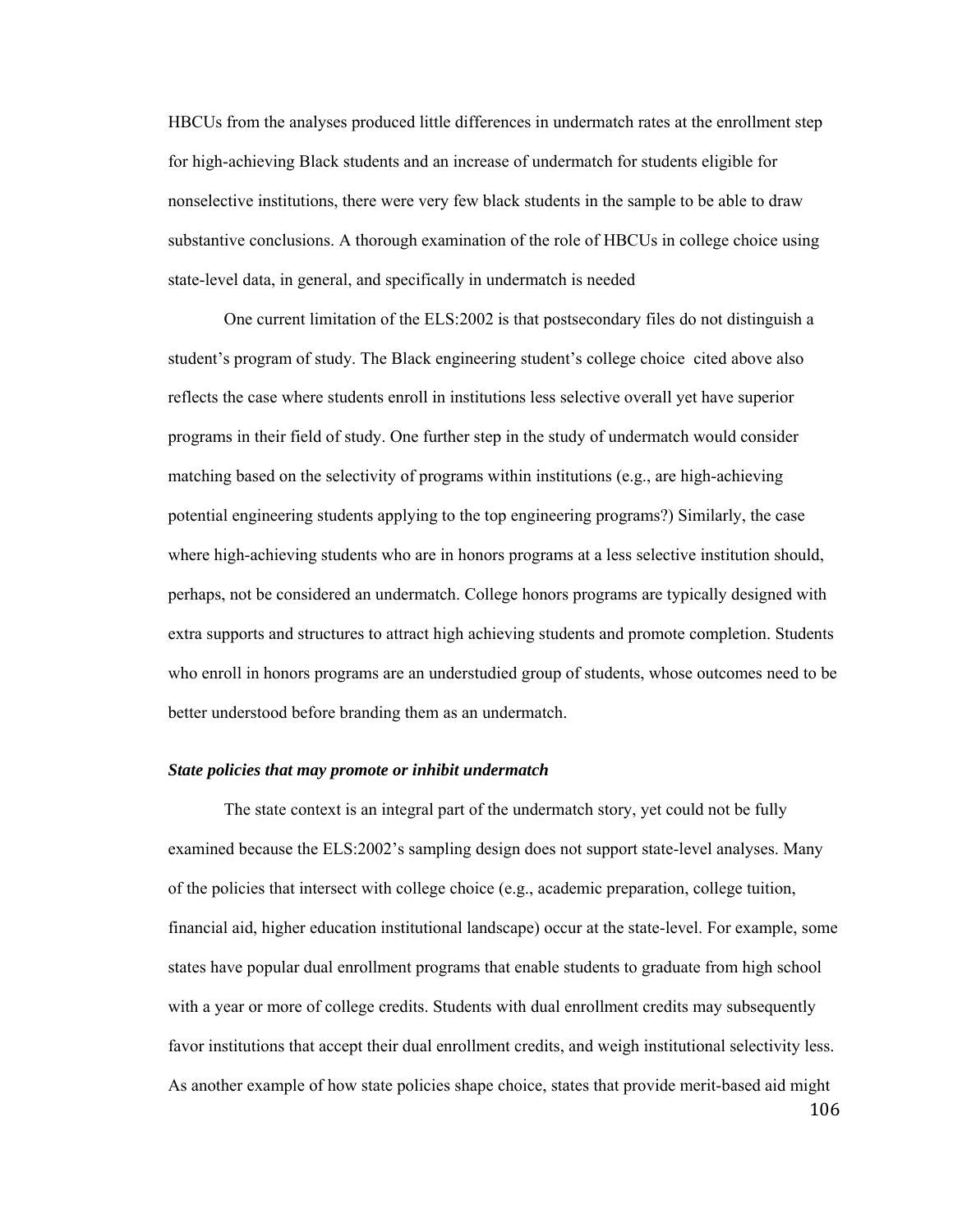influence lower-achieving students' perceptions of college affordability, as they would be less likely to receive merit based aid. Future research should examine state-level data that considers the full spectrum of postsecondary options, with postsecondary information that allows for tracking students out of state, and leverages robust high school-level information. Many state longitudinal data systems can support this recommendation.

# *Implications for Policy and Practice*

The focus on the high school-level measures on undermatch was deliberate. Students alone should not bear the onus of understanding the landscape of postsecondary options and selecting an institution during the application and enrollment processes. The two different approaches for creating high school measures used in this study were complimentary, as the individual high school measures allowed for understanding their distinct relationships to undermatch, and the aggregate measure demonstrated how these measures work in concert.

# *Need for more data*

 The ability to estimate undermatch has until recently been limited by the availability of data to track high school graduates. This limitation has partly been addressed with the availability of National Student Clearinghouse data that tracks most student enrollment postsecondary institutions and the advancement of state longitudinal data systems. Findings from this study show that the application rather than the enrollment step is where high schools wield more influence. However, few systems (e.g., Chicago Public Schools) capture where students apply and are admitted – essential components to understanding undermatch at the application step and estimating students' likelihood of admission. In order for districts and states to understand student college choice, they need to collect data on the institutions to which students are applying and gaining admission. As such, current funding incentives to build out state longitudinal data

107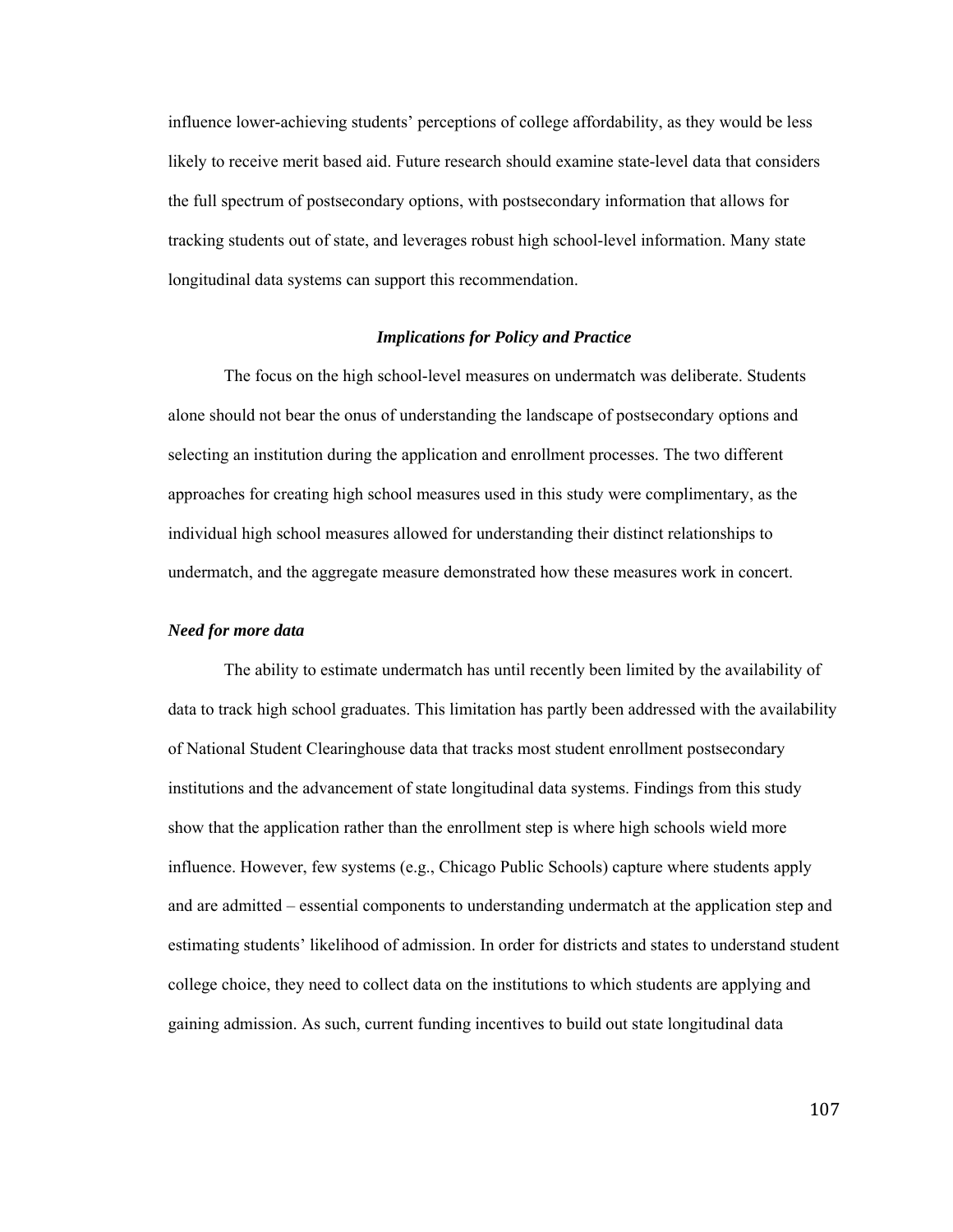systems (i.e., the federally-funded Statewide Longitudinal Data Systems Grant Program) should encourage such collection of data.

#### *Improvements in College Guidance*

The findings from the multivariate analyses suggest the nature rather than the quantity of college guidance services is perhaps more important with regard to the likelihood students apply to or enroll in institutions that match their qualifications. This finding has implications for (a) the practice of college guidance in high schools and (b) the training of school counselors. While these findings may seem counterintuitive, providing more college guidance services would not improve match unless the information high school counselors provide orient students to consider matched institutions. Most high school guidance services provided by high school counselors are not focused on match, but rather creating awareness of the college options available or the mechanics of completing college and financial aid applications. College guidance services should be restructured to allow for differentiation by academic qualifications - linking students' qualifications with the full spectrum of opportunities. As the study of undermatch expands, promising high school-level interventions in the form of college guidance programming have responded to issues of match (National College Advising Corps, 2012; Options Center, Goddard Riverside Community Center, 2012; Sherwin, 2012).

Also, few counselor preparation programs offer courses in college guidance (McKillip, Rawls & Barry, 2012; Perusse & Goodnough, 2005). The ever-changing higher education landscape necessitates for school counselor preparation programs to understand foundational college guidance practices, yet also be provided with regular professional development as well.

#### *Increasing Access to Academic Preparation*

Providing equitable access to rigorous academic coursework is not a novel idea, but one that has become an imperative as clamor grows for decreased remediation rates and increased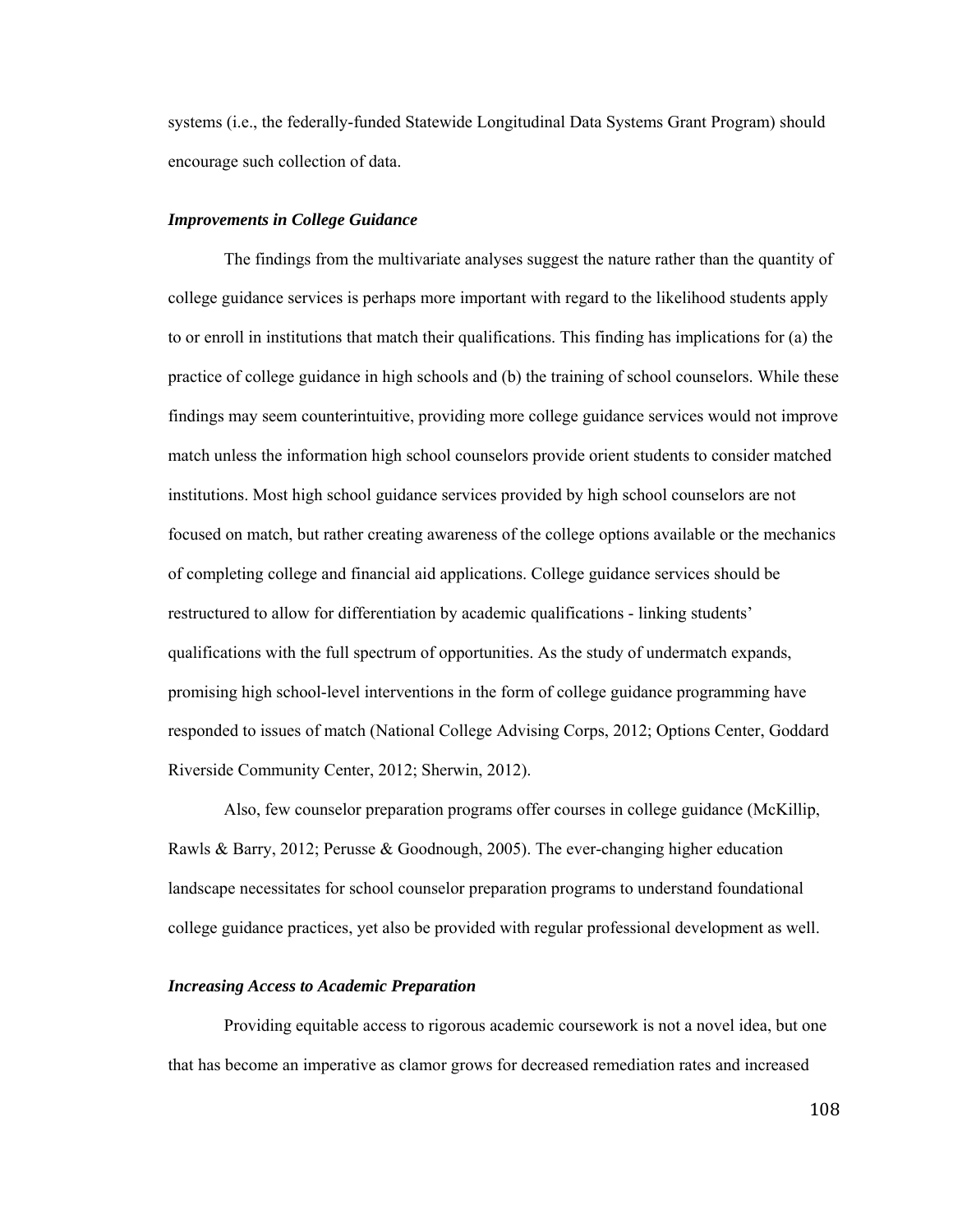degree attainment. I found the availability of academic preparation resources at the high schoollevel was not significant, net of other variables, yet the number of AP/IB courses students accessed did decrease the likelihood of undermatch. These findings suggest that offering rigorous courses in a high school does not compensate for individual student access to rigorous coursework. Therefore the number of rigorous courses offered at the school-level is not as strong an indicator as the percentages of students who are actually gaining access to these resources. For many underrepresented students, both school-level availability and individual-level access to rigorous coursework remain elusive (Perna et al., under review). State-level efforts should ensure equity in rigorous course availability as well as individual course-taking. This would not only improve on student undermatch rates but increase the number of students from underrepresented backgrounds who are competitive for some form of selective admission process.

# *Increasing Institutional Recruitment & Capacity*

 While institutions have limited resources and time, the fact that students undermatch largely at the application suggests they did not even consider matched institutions. Whether they were unaware of these institutions or opted out at the application or enrollment step, institutions across the selectivity spectrum can do more to attract students. Institutions could and should be doing more to attract students who are good matches, and may have to rethink the type of information they send. Recently, researchers Caroline Hoxby and Sarah Turner (2013) demonstrated that a \$6 mailer to high-achieving students that listed some of their matched institutional options, net costs, and fee waiver information increased the number students applying to these matched institutions.

One limitation of this study is the inability to account for institutional capacity, or the number of seats available at each level of selectivity. In the hypothetical case of perfect match where all students apply to schools to which they were academically qualified, there may not be space for them. For example, over the past decade (2001-2011) most of the capacity for first-time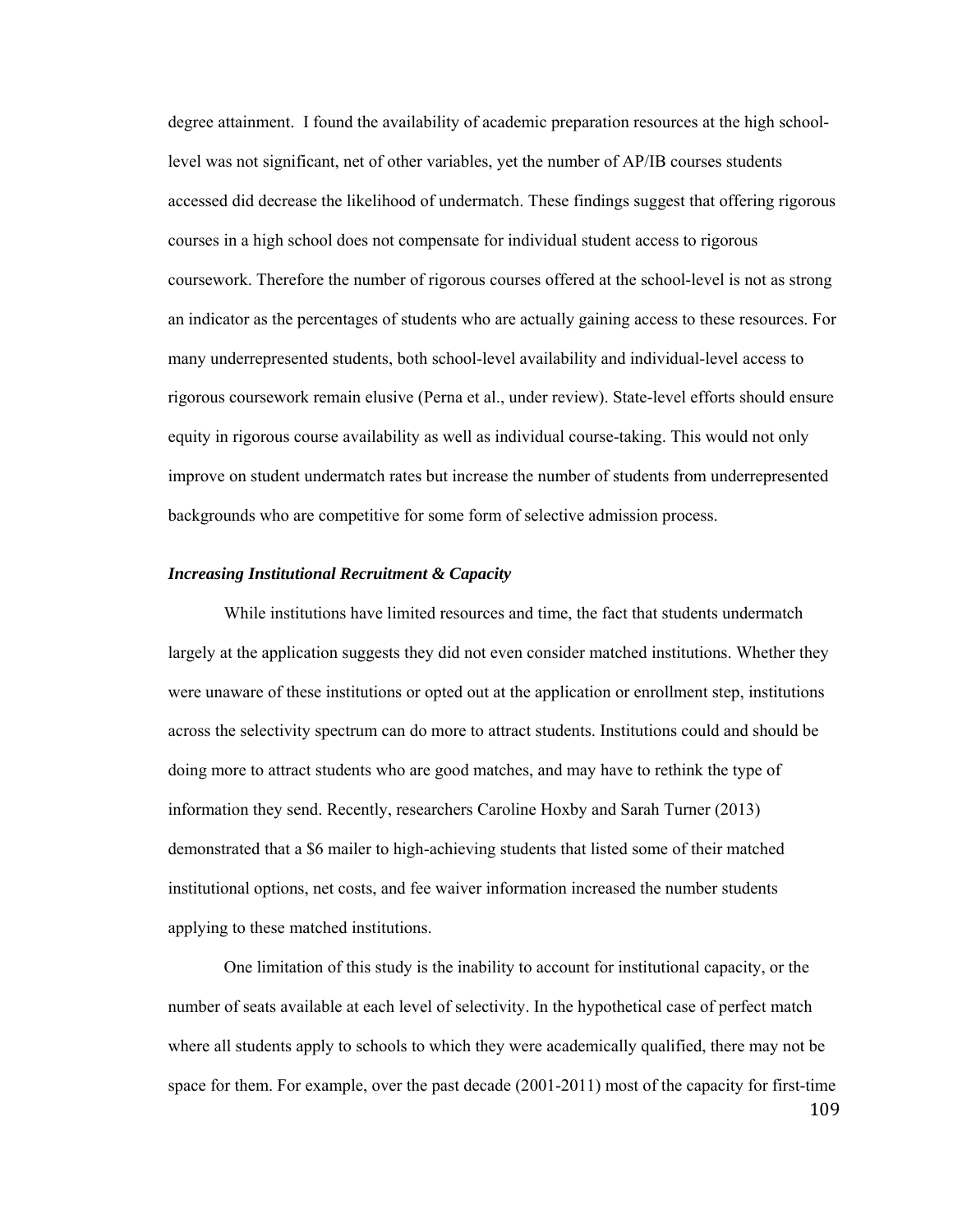college enrollees was created at two-year institutions (61 percent) and institutions that confer up to a Master's degree (39 percent). During this same time, liberal arts colleges and research universities – where many of the selective colleges are concentrated – absorbed very little growth (1 percent and 10 percent, respectively, NCES, 2013a, 2013b). While this has caused acceptance rates to plummet for many institutions, the dearth of seats at these top colleges is a contributor to the college access issue. States need to incent institutions with high completion rates to increase capacity in order to accommodate the growing number of qualified students. Without an increase in seats, improvements in college undermatch would only result in a reshuffling of students.

#### *Conclusion*

Whether seen through the lens of social justice and the commensurate need for the redistribution of students (Bowen et al., 2009) or viewed as an economic loss of human capital with negative implications for society (Glenn, 2009; Hill & Winston, 2008), many constituents stand to gain from properly matching students' abilities with the selectivity of their of higher education institutions. Universities would benefit from more diverse applicant pools, students would apply to and enroll in colleges that had the mechanisms to adequately support their persistence, as well as increase their likelihood of entering the middle class, and society would benefit from cultivating its intellectual talent, irrespective of race/ethnicity or family background.

As researchers and policymakers try to remedy inequities and improve inefficiencies in our higher education systems, findings from this study highlight policy levers to address both. This study clearly illustrates that inequitable inputs at the high school-level render inequitable outcomes for students at the post-secondary level.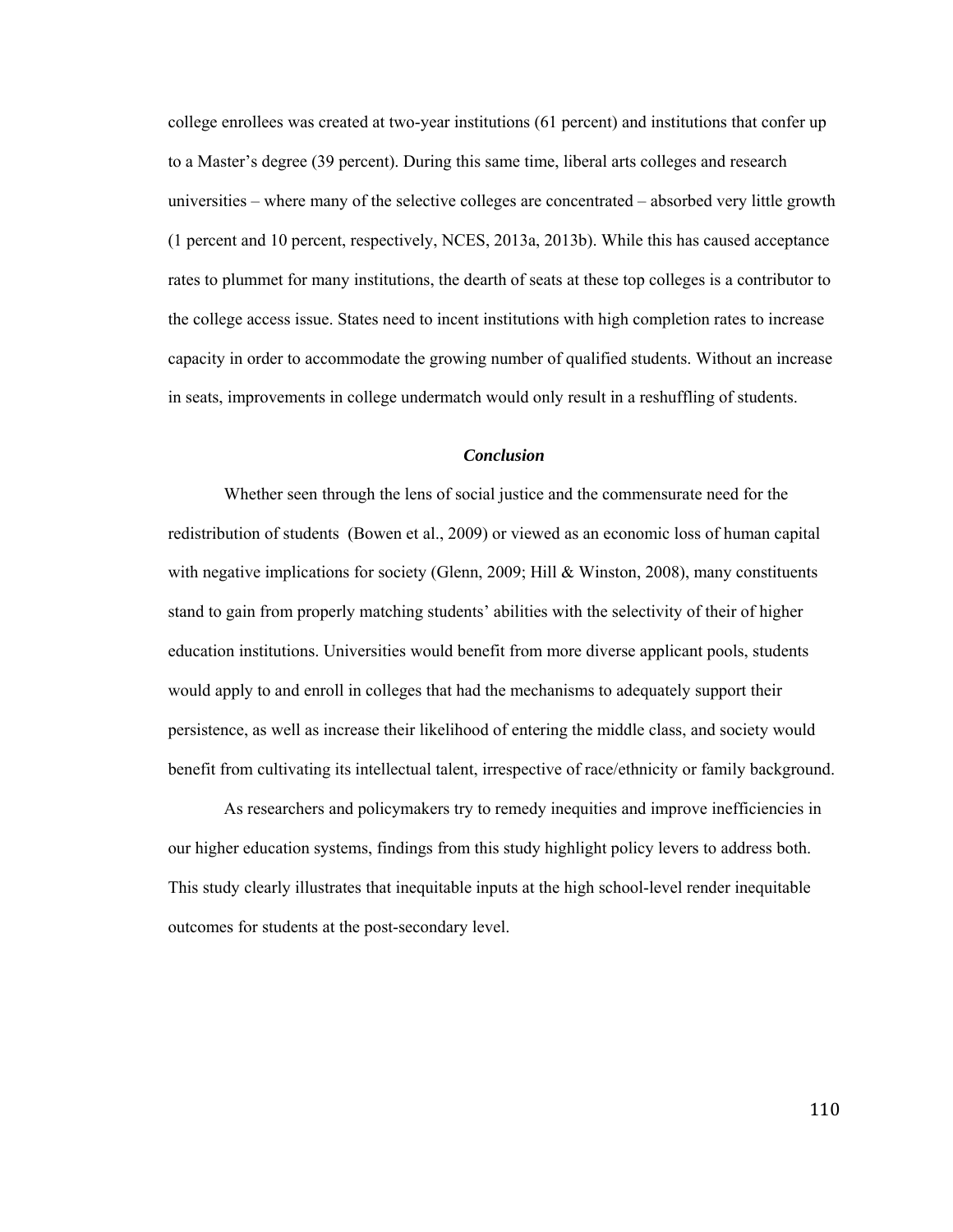# **Appendix A**

|                             | Institutions in       | Representation of HBCU Student              |
|-----------------------------|-----------------------|---------------------------------------------|
| Selectivity                 | <b>IPEDS</b> Universe | Enrollment in Analytic Sample <sup>ab</sup> |
| N                           | 95                    | 69,150                                      |
|                             |                       |                                             |
| <b>Most Selective</b>       | 0.0                   | 0.0                                         |
| Very Selective              | 1.1                   | 0.0                                         |
| Selective                   | 28.4                  | 39.8                                        |
| Non-Selective               | 53.7                  | 51.4                                        |
| 2-Yr or Less NFP            | 12.6                  | 7.5                                         |
| Selectivity Unknown/Special | 4.2                   | 1.3                                         |
|                             | 100.0                 | 100.0                                       |

**Table A1. Categorization of HBCUs using Barron's Competitiveness Index** 

*Notes:* (a) The analytic sample is restricted to students who indicated they planned to go to college, graduated in the spring of 2003, and are not in special education or do not attend a vocational or alternative high school, are in the  $10<sup>th</sup>$  grade cohort and present in both of the follow-up surveys in the ELS:2002 dataset (b) Figures are weighted using F2F1WT *Sources*: ELS:2002; IPEDS Institutional File (2004); Barron's Competitiveness Index (2004)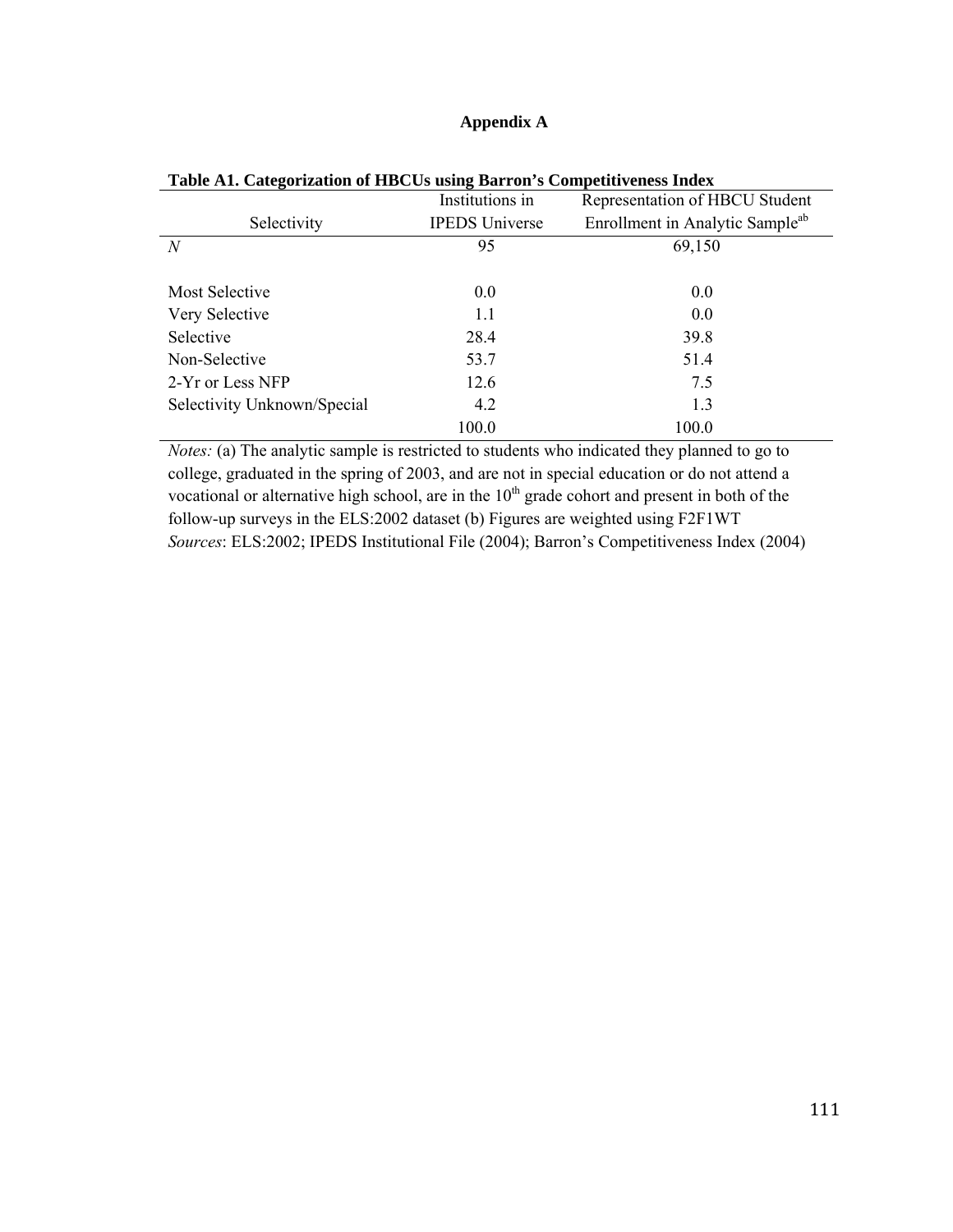# **Appendix B**

|                                      | % of high schools with   | Mean Number      |       |
|--------------------------------------|--------------------------|------------------|-------|
|                                      | at least one PSIs within | of PSIs within a |       |
|                                      | a 50-mile radius         | 50-mile radius   | SD    |
| Total $(N=750 \text{ high schools})$ | 100.0                    | 85.4             | 216.5 |
| Most Selective                       | 41.7                     | 1.4              | 2.2   |
| Very Selective                       | 53.1                     | 1.5              | 2.2   |
| <b>Highly Selective</b>              | 76.7                     | 3.2              | 4.0   |
| Selective                            | 90.0                     | 6.6              | 8.0   |
| NonSelective                         | 100.0                    | 4.8              | 4.9   |
| 2-Year or less NFP                   | 100.0                    | 20.2             | 18.4  |
| For Profit                           | 100.0                    | 40.3             | 36.7  |

**Table B1. Average number of postsecondary institutions (PSIs) within a 50-mile radius of sample high schools by institutional selectivity** 

*Notes*: Distance calculated are linear distances (in miles) between the centers of two zip code areas. Selectivity categories are modified from Barron's Competitiveness Index. Institutions that have unknown selectivity, are administrative units, or that are not primarily undergraduate, or have a specialized focus (e.g., seminary schools or art institutions) have been omitted from the analysis.

*Sources*: ELS:2002; IPEDS 2004 Institutional File; Barron's Competitiveness Index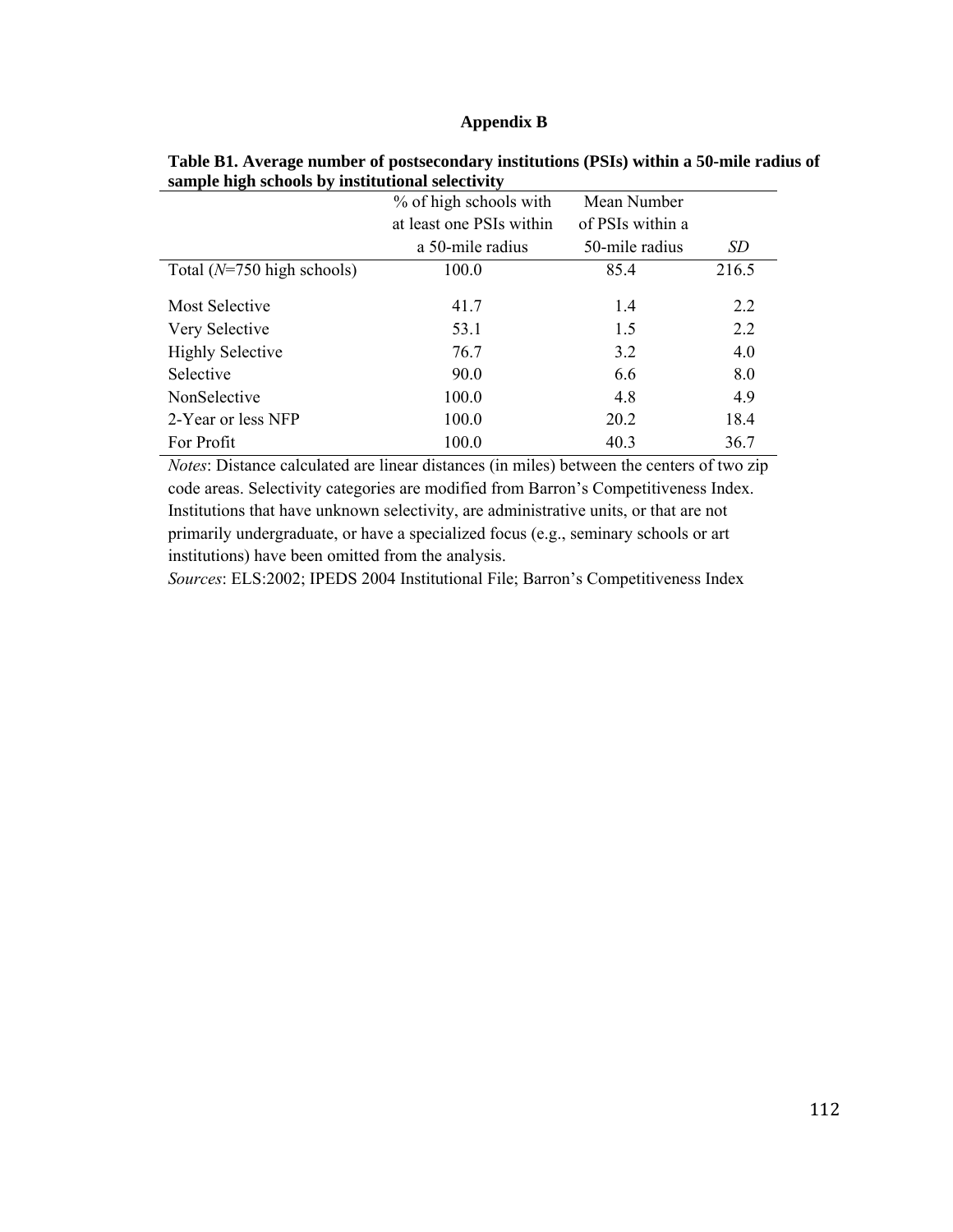# **Appendix C**

| Table C1. Goodness-of-fit measures for Latent Class Analysis by number of Classes |  |
|-----------------------------------------------------------------------------------|--|
|                                                                                   |  |

| Model     | $AIC^a$ | $SABIC^{\circ}$ | Entropy |
|-----------|---------|-----------------|---------|
| 4 classes | 6464.2  | 6504.7          | 0.887   |
| 5 classes | 6279.8  | 6328.9          | 0.871   |
| 6 classes | 6114.2  | 6172.0          | 0.906   |
| classes   | 5935.6  | 6002.2          | 0.890   |

*Notes*: (a) Akaike Information Criterion (b) Sample-Size Adjusted Bayesian Information Criterion

*Sources*: Analysis of ELS:2002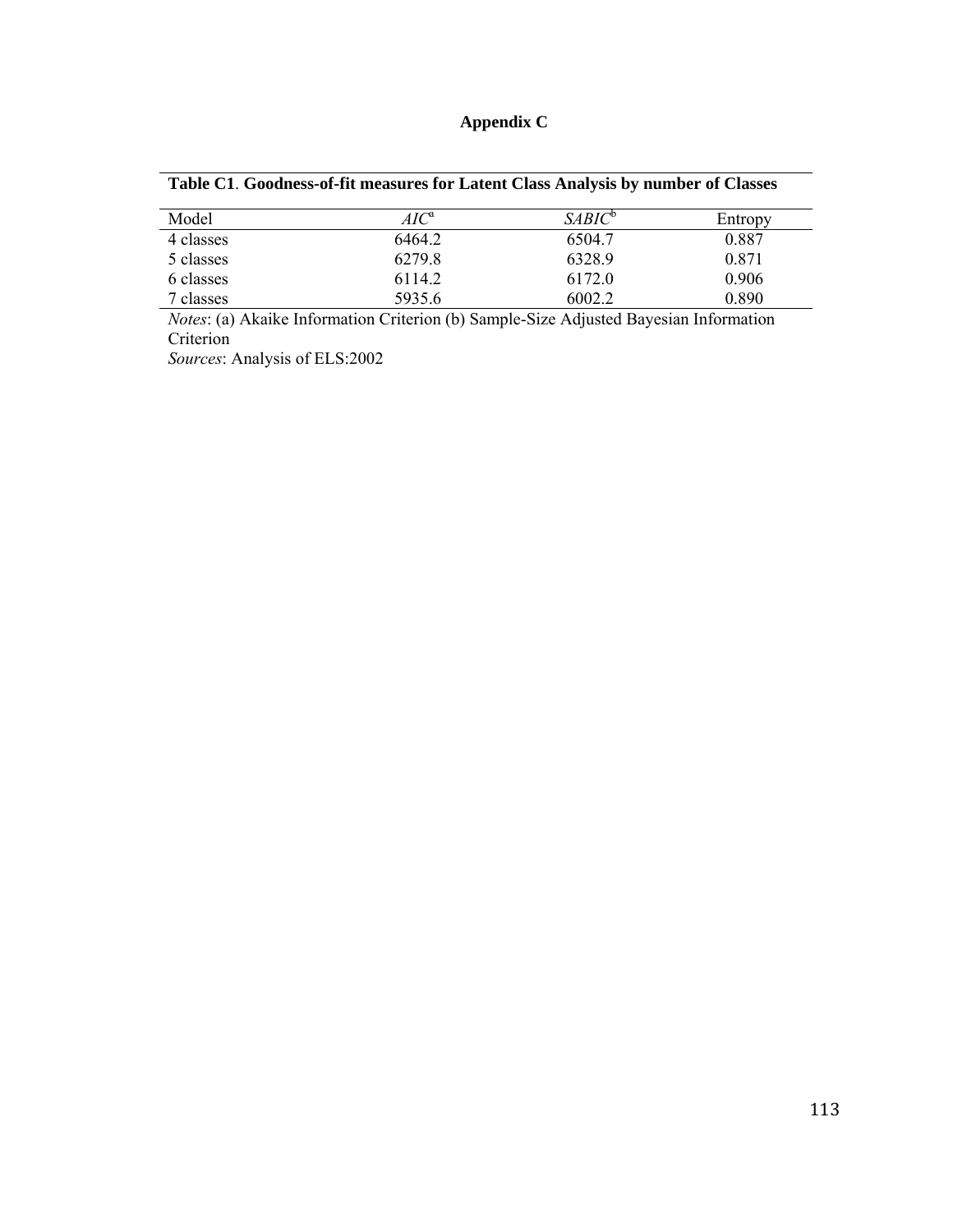| <b>Appendix D</b> |  |
|-------------------|--|
|-------------------|--|

|                           | academic qualification and inclusion of HBCU enrollees in sample |                        |       |        |       |           |       |  |  |  |  |  |  |
|---------------------------|------------------------------------------------------------------|------------------------|-------|--------|-------|-----------|-------|--|--|--|--|--|--|
|                           |                                                                  | <b>Enrollment Step</b> |       |        |       |           |       |  |  |  |  |  |  |
| Analysis                  | N                                                                | Total                  | Most  | Highly | Verv  | Selective | Non   |  |  |  |  |  |  |
| With HBCU<br>enrollees    | 820                                                              | 27.19                  | 63.92 | 65.42  | 51.97 | 40.42     | 19.08 |  |  |  |  |  |  |
| Without HBCU<br>enrollees | 680                                                              | 29 21                  | 63.92 | 65.42  | 44 41 | 37.97     | 23.43 |  |  |  |  |  |  |

**Table D1. Comparison of undermatch rates at the enrollment step of Black students by** 

*Source*: Analysis of ELS:2002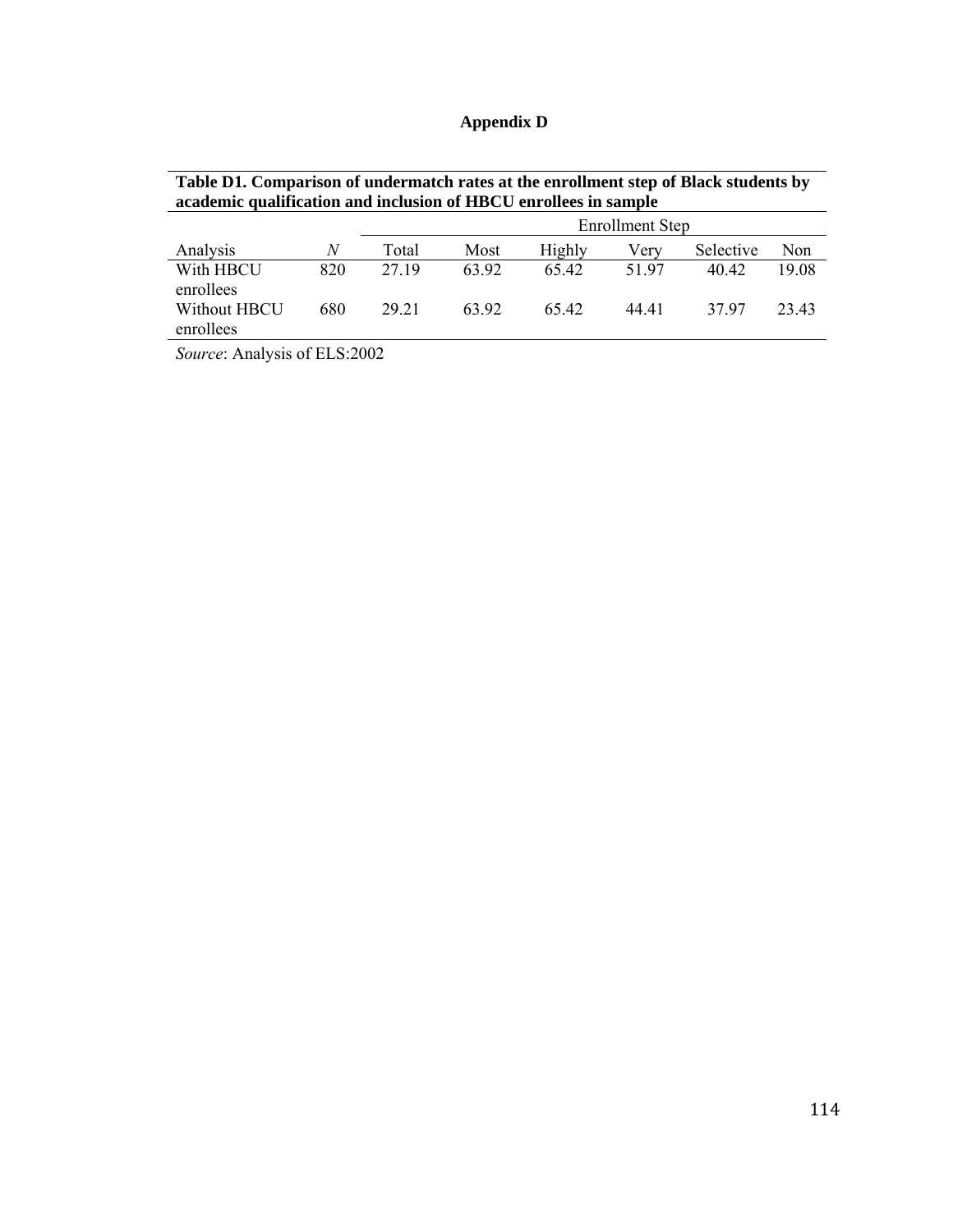| Table E1. Odds-ratios for the likelihood to undermatch at the application step by student characteristics and high school factors <sup>a</sup> |              |           |                    |                       |        |                       |         |          |        |                      |        |                     |        |                         |        |
|------------------------------------------------------------------------------------------------------------------------------------------------|--------------|-----------|--------------------|-----------------------|--------|-----------------------|---------|----------|--------|----------------------|--------|---------------------|--------|-------------------------|--------|
|                                                                                                                                                | <b>Empty</b> | $+$ State | $+$ High<br>School | $+$ Demo-<br>graphics |        | + Oual-<br>ifications |         | $+$ Prep |        | $+$ Human<br>Capital |        | + Social<br>Capital |        | $+$ Cultural<br>Capital |        |
| Predictors                                                                                                                                     | $\Omega$     |           | 2                  | 3                     |        | 4                     |         | 5        |        | 6                    |        | 7                   |        | 8                       |        |
| <b>High School Characteristics</b>                                                                                                             |              |           |                    |                       |        |                       |         |          |        |                      |        |                     |        |                         |        |
| <b>School Resources</b>                                                                                                                        |              |           |                    |                       |        |                       |         |          |        |                      |        |                     |        |                         |        |
| Academic Preparation                                                                                                                           |              |           | 0.81<br>$\sim$     | 0.87                  | $\sim$ | 0.86                  | $\sim$  | 1.01     |        | 1.05                 |        | 1.09                |        | 1.09                    |        |
| Availability of College Guidance                                                                                                               |              |           | 0.50<br>$\ast$     | 0.80                  |        | 1.72                  | $\ast$  | 1.88     |        | 1.93                 | $\ast$ | 1.98                | $\ast$ | 1.96                    | $\ast$ |
| School Norms                                                                                                                                   |              |           |                    |                       |        |                       |         |          |        |                      |        |                     |        |                         |        |
| College-Going Culture                                                                                                                          |              |           | 1.07               | 0.73                  |        | 0.29                  | $\ast$  | 0.26     | $\sim$ | 0.27                 | $\ast$ | 0.30                | $\ast$ | 0.31                    | $\ast$ |
| Parental Involvement/Influence                                                                                                                 |              |           | 1.32               | 1.22                  | $\sim$ | 1.21                  | $\sim$  | 1.18     |        | 1.23                 | $\sim$ | 1.20                | $\sim$ | 1.21                    | $\sim$ |
| <b>Student-Level Predictors</b>                                                                                                                |              |           |                    |                       |        |                       |         |          |        |                      |        |                     |        |                         |        |
| Demographics                                                                                                                                   |              |           |                    |                       |        |                       |         |          |        |                      |        |                     |        |                         |        |
| Female                                                                                                                                         |              |           |                    | 1.33                  | $\ast$ | 1.14                  | $\sim$  | 1.11     | $\sim$ | 1.10                 |        | 1.19                | $\ast$ | 1.17                    | $\ast$ |
| Native Language is English                                                                                                                     |              |           |                    | 1.40                  | *      | 1.15                  |         | 1.07     |        | 1.09                 |        | 1.08                |        | 1.12                    |        |
| Asian (ref. White)                                                                                                                             |              |           |                    | 0.42                  | $\ast$ | 0.33                  | $\ast$  | 0.42     | $\ast$ | 0.43                 | $\ast$ | 0.46                | $\ast$ | 0.46                    | $\ast$ |
| Black (ref. White)                                                                                                                             |              |           |                    | 0.29                  | *      | 0.52                  | $\ast$  | 0.52     | $\ast$ | 0.52                 | $\ast$ | 0.56                | $\ast$ | 0.58                    | $\ast$ |
| Latino (ref. White)                                                                                                                            |              |           |                    | 0.48                  | $\ast$ | 0.81                  | $\sim$  | 0.85     |        | 0.85                 |        | 0.83                |        | 0.82                    |        |
| Other (ref. White)                                                                                                                             |              |           |                    | 0.64                  | $\ast$ | 0.72                  | $\sim$  | 0.75     | $\sim$ | 0.75                 | $\sim$ | 0.77                | $\sim$ | 0.78                    | $\sim$ |
| Qualification (ref. nonselective institution)                                                                                                  |              |           |                    |                       |        |                       |         |          |        |                      |        |                     |        |                         |        |
| <b>Most Selective</b>                                                                                                                          |              |           |                    |                       |        | 16.73                 | $\ast$  | 71.64    | $\ast$ | 88.13                | $\ast$ | 118.38              | $\ast$ | 134.3                   |        |
| <b>Highly Selective</b>                                                                                                                        |              |           |                    |                       |        | 25.44                 | $\ast$  | 65.88    | $\ast$ | 77.22                | $\ast$ | 104.47              | $\ast$ | 6<br>112.9              | $\ast$ |
|                                                                                                                                                |              |           |                    |                       |        |                       |         |          |        |                      |        |                     |        | 7                       |        |
| Very Selective                                                                                                                                 |              |           |                    |                       |        | 15.79                 | *       | 26.24    | $\ast$ | 29.39                | $\ast$ | 38.67               | $\ast$ | 40.98                   | $\ast$ |
| Selective                                                                                                                                      |              |           |                    |                       |        | 9.59                  | $\star$ | 11.86    | $\ast$ | 12.43                | $\ast$ | 14.11               | $\ast$ | 14.71                   |        |
| Human Capital: Academic Preparation                                                                                                            |              |           |                    |                       |        |                       |         |          |        |                      |        |                     |        |                         |        |
| Highest Math: Alg. I (ref. Calculus)                                                                                                           |              |           |                    |                       |        |                       |         | 1.63     |        | 1.67                 |        | 1.66                |        | 1.67                    |        |
| Highest Math: Alg.II/Geo. (ref. Calculus)                                                                                                      |              |           |                    |                       |        |                       |         | 1.00     |        | 1.00                 |        | 1.02                |        | 1.01                    |        |
| Highest Math: PreCalc./Trig (ref. Calculus)                                                                                                    |              |           |                    |                       |        |                       |         | 1.00     |        | 1.00                 |        | 1.00                |        | 1.00                    |        |
| Number of AP or IB courses                                                                                                                     |              |           |                    |                       |        |                       |         | 0.79     | $\ast$ | 0.80                 | $\ast$ | 0.81                | $\ast$ | 0.81                    | $\ast$ |
| Human Capital                                                                                                                                  |              |           |                    |                       |        |                       |         |          |        |                      |        |                     |        |                         |        |
| Income: \$0K to \$25K (ref. over \$100K)                                                                                                       |              |           |                    |                       |        |                       |         |          |        | 1.56                 | $\ast$ | 1.47                | $\ast$ | 1.19                    |        |
|                                                                                                                                                |              |           |                    |                       |        |                       |         |          |        |                      |        |                     |        |                         |        |

**Appendix E**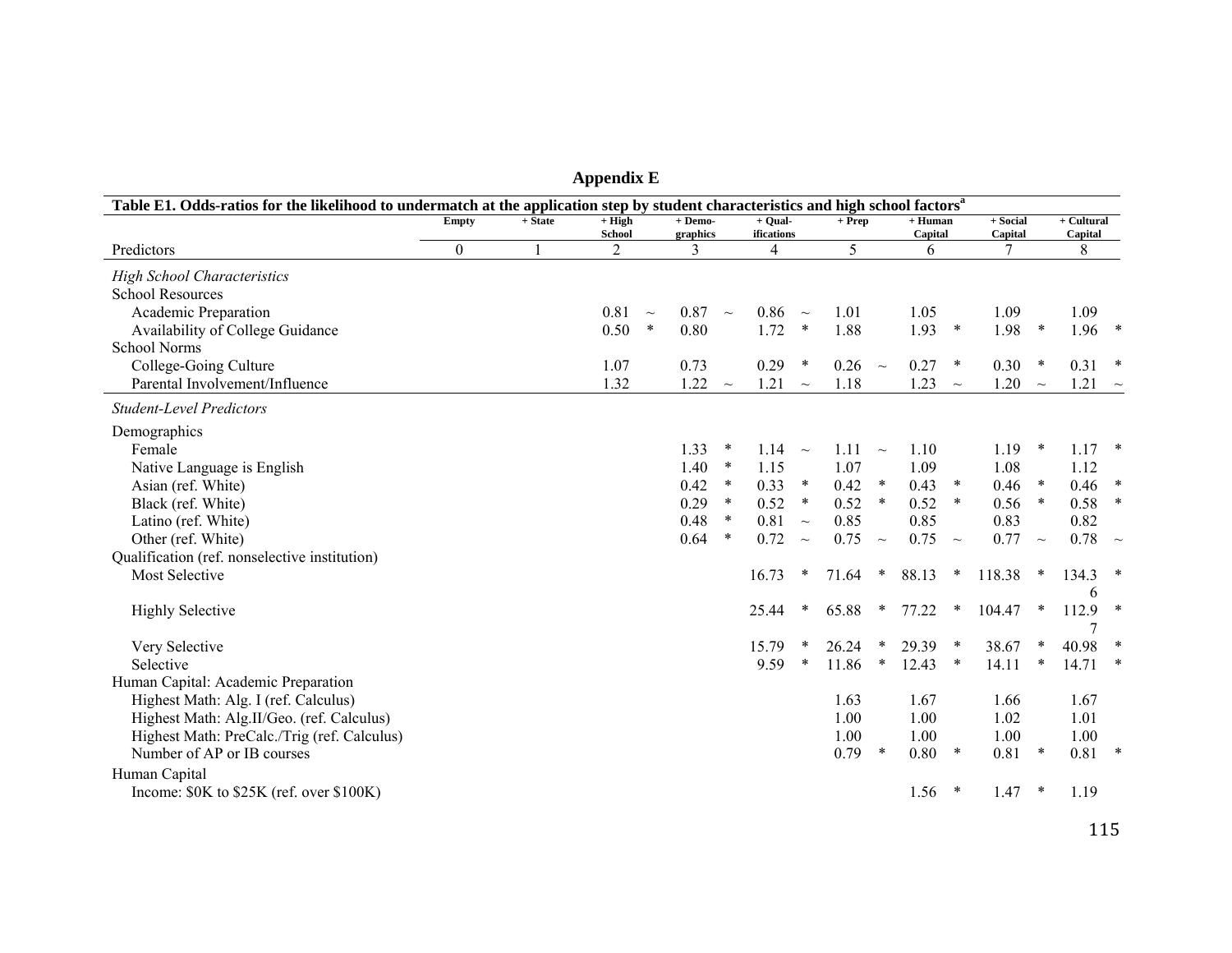| Income: $$25K$ to $$50K$ (ref. over $$100K$ )             |      |   |      |        |      |      |        |      |        |      |        | 1.68 | $\ast$  | 1.61 | $\star$ | 1.39 | $\ast$        |
|-----------------------------------------------------------|------|---|------|--------|------|------|--------|------|--------|------|--------|------|---------|------|---------|------|---------------|
| Income: $$50K$ to $$75K$ (ref. over $$100K$ )             |      |   |      |        |      |      |        |      |        |      |        | 1.38 | $\star$ | 1.32 | $\ast$  | 1.20 | $\sim$        |
| Income: \$75K to \$100K (ref. over \$100K)                |      |   |      |        |      |      |        |      |        |      |        | 1.41 | *       | 1.39 | $\ast$  | 1.32 | $\ast$        |
| Expected Benefits & Costs                                 |      |   |      |        |      |      |        |      |        |      |        | 0.85 | $\ast$  | 0.97 |         | 1.01 |               |
| "Sticker price" tuition, 4-year institutions <sup>b</sup> |      |   |      |        |      |      |        |      |        |      |        | 1.01 |         | 1.01 |         | 1.01 |               |
| Net tuition for 4-year institutions <sup>b</sup>          |      |   |      |        |      |      |        |      |        |      |        | 1.06 |         | 1.06 |         | 1.06 |               |
| "Sticker price" tuition, 2-year institutions <sup>b</sup> |      |   |      |        |      |      |        |      |        |      |        | 1.05 |         | 1.07 |         | 1.07 |               |
| Net tuition for 2-year institutions <sup>b</sup>          |      |   |      |        |      |      |        |      |        |      |        | 1.25 | $\ast$  | 1.24 | $\ast$  | 1.26 | $\rightarrow$ |
| Social Capital                                            |      |   |      |        |      |      |        |      |        |      |        |      |         |      |         |      |               |
| Sources of Information about College                      |      |   |      |        |      |      |        |      |        |      |        |      |         | 0.52 | ∗       | 0.60 | $\rightarrow$ |
| Peer Networks                                             |      |   |      |        |      |      |        |      |        |      |        |      |         | 0.63 | $\ast$  | 0.70 | $\ast$        |
| Parent & Family Networks                                  |      |   |      |        |      |      |        |      |        |      |        |      |         | 1.26 | $\ast$  | 1.45 | $\rightarrow$ |
| Cultural Capital                                          |      |   |      |        |      |      |        |      |        |      |        |      |         |      |         |      |               |
| Parent Ed: High School (ref. Bachelor's)                  |      |   |      |        |      |      |        |      |        |      |        |      |         |      |         | 1.49 | ∗             |
| Parent Ed: Some College (ref. Bachelor's)                 |      |   |      |        |      |      |        |      |        |      |        |      |         |      |         | 1.31 | $\ast$        |
| Parental Ed: Associate's (ref. Bachelor's)                |      |   |      |        |      |      |        |      |        |      |        |      |         |      |         | 1.37 | ∗             |
| Value of College Attainment                               |      |   |      |        |      |      |        |      |        |      |        |      |         |      |         | 0.81 |               |
| Habitus                                                   |      |   |      |        |      |      |        |      |        |      |        |      |         |      |         | 0.69 | $\rightarrow$ |
| Variance Tests of Random Effects                          |      |   |      |        |      |      |        |      |        |      |        |      |         |      |         |      |               |
| Intercept ( $ICC = 0.14$ )                                | 0.52 | * | 0.30 | $\ast$ | 0.06 | 0.01 |        | 0.01 |        | 0.02 |        | 0.01 |         | 0.03 |         | 0.03 |               |
| Academic Preparation                                      |      |   |      |        | 0.06 | 0.08 | $\sim$ | 0.09 | $\sim$ | 0.09 | $\sim$ | 0.09 | $\sim$  | 0.09 | $\sim$  | 0.09 |               |
| Availability of College Guidance                          |      |   |      |        | 0.00 | 0.00 |        | 0.00 |        | 0.00 |        | 0.00 |         | 0.00 |         | 0.00 |               |
| College-Going Culture                                     |      |   |      |        | 0.08 | 0.04 |        | 0.02 |        | 0.04 |        | 0.05 |         | 0.04 |         | 0.04 |               |
| Parental Involvement/Influence                            |      |   |      |        | 0.09 | 0.11 | $\sim$ | 0.08 |        | 0.07 |        | 0.02 |         | 0.00 |         | 0.00 |               |
| -2 Log Likelihood                                         | 9542 |   | 9371 |        | 9248 | 8986 |        | 7800 |        | 7649 |        | 7586 |         | 7463 |         | 7416 |               |
| <b>AIC</b>                                                | 9546 |   | 9473 |        | 9364 | 9114 |        | 7936 |        | 7791 |        | 7746 |         | 7627 |         | 7590 |               |
| % of High school-level variance explained                 |      |   | 42%  |        | 88%  | 98%  |        | 98%  |        | 96%  |        | 98%  |         | 94%  |         | 94%  |               |

*Notes*:  $* p < .05, \sim p < .10$  (a) The analytic sample is restricted to students who indicated they planned to go to college, graduated in the spring of 2003, and are not in special education or do not attend a vocational or alternative high school, are in the  $10<sup>th</sup>$  grade cohort and present in both of the follow-up surveys in the ELS:2002 dataset; (b) Average cost within a 50-mile radius. *Source*: Analysis of ELS:2002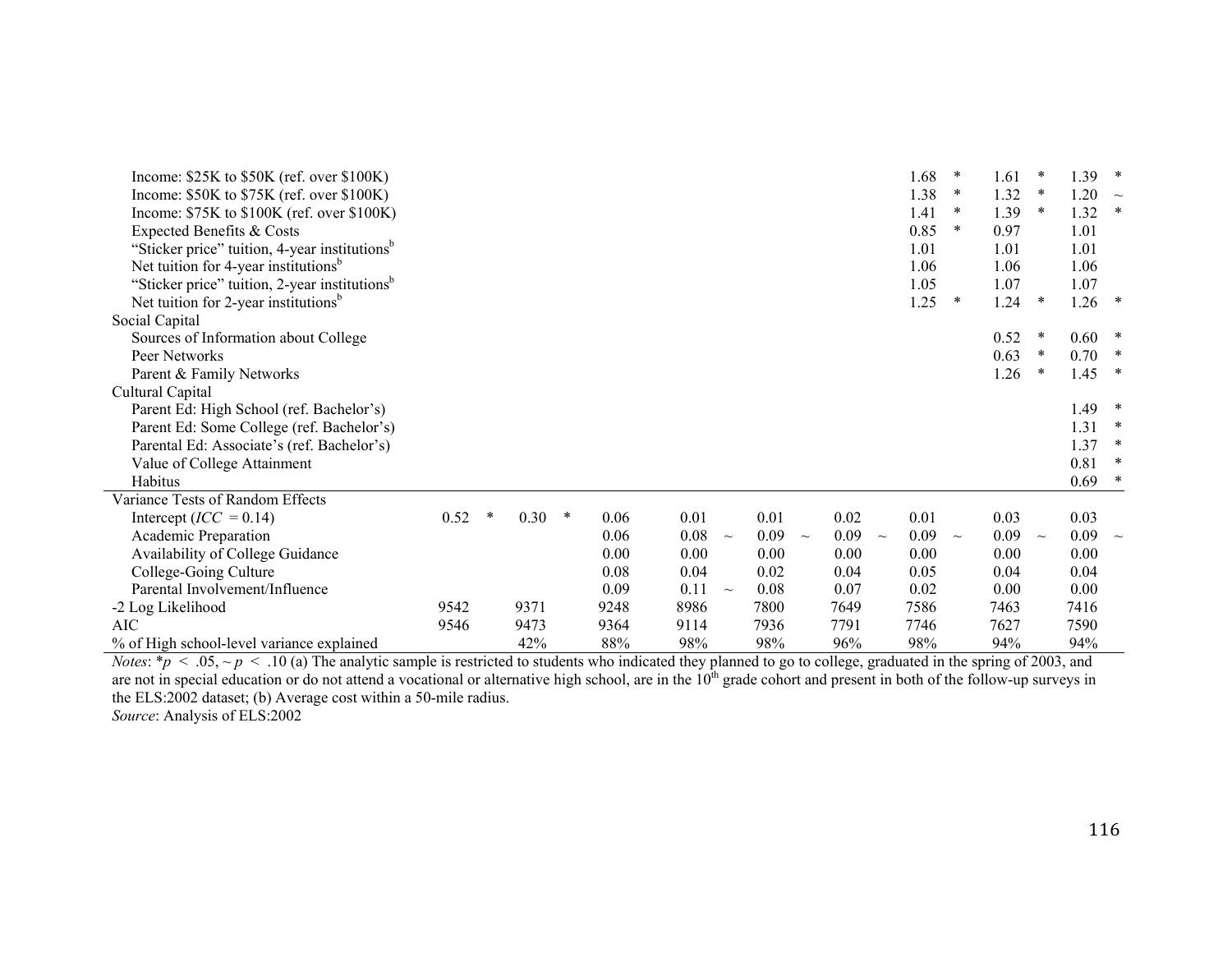| Table E2. Odds-ratios for the likelihood of undermatch at the enrollment step by student characteristics and high school factors |                  |         |                           |                       |        |                         |        |               |        |                      |        |                     |        |                         |        |
|----------------------------------------------------------------------------------------------------------------------------------|------------------|---------|---------------------------|-----------------------|--------|-------------------------|--------|---------------|--------|----------------------|--------|---------------------|--------|-------------------------|--------|
|                                                                                                                                  | <b>Empty</b>     | + State | $+$ High<br><b>School</b> | $+$ Demo-<br>graphics |        | $+$ Qual-<br>ifications |        | + Preparation |        | $+$ Human<br>Capital |        | + Social<br>Capital |        | $+$ Cultural<br>Capital |        |
| Predictors                                                                                                                       | $\boldsymbol{0}$ |         | $\overline{2}$            | 3                     |        | 4                       |        | 5             |        | 6                    |        | 7                   |        | 8                       |        |
| <b>High School Characteristics</b>                                                                                               |                  |         |                           |                       |        |                         |        |               |        |                      |        |                     |        |                         |        |
| <b>School Resources</b>                                                                                                          |                  |         |                           |                       |        |                         |        |               |        |                      |        |                     |        |                         |        |
| Academic Preparation                                                                                                             |                  |         | 0.95                      | 0.97                  |        | 0.96                    |        | 1.01          |        | 0.99                 |        | 1.02                |        | 1.01                    |        |
| Availability of College Guidance                                                                                                 |                  |         | 0.79                      | 0.88                  |        | 1.44                    |        | 1.49          | $\sim$ | 1.50                 | $\ast$ | 1.51                | $\sim$ | 1.47                    |        |
| <b>School Norms</b>                                                                                                              |                  |         |                           |                       |        |                         |        |               |        |                      |        |                     |        |                         |        |
| College-Going Culture                                                                                                            |                  |         | 1.08                      | 0.99                  |        | 0.52                    | $\sim$ | 0.51          | $\ast$ | 0.52                 | $\ast$ | $0.54 -$            |        | $0.57 - $               |        |
| Parental Involvement/Influence                                                                                                   |                  |         | 1.04                      | 1.00                  |        | 1.00                    |        | 0.98          |        | 1.00                 |        | 1.01                |        | 1.00                    |        |
| <b>Student-Level Predictors</b>                                                                                                  |                  |         |                           |                       |        |                         |        |               |        |                      |        |                     |        |                         |        |
| Demographics                                                                                                                     |                  |         |                           |                       |        |                         |        |               |        |                      |        |                     |        |                         |        |
| Female                                                                                                                           |                  |         |                           | $1.10 -$              |        | 1.00                    |        | 0.99          |        | 0.98                 |        | 1.02                |        | 1.01                    |        |
| Native Language is English                                                                                                       |                  |         |                           | 1.23                  | $\sim$ | 1.09                    |        | 1.06          |        | 1.06                 |        | 1.07                |        | 1.08                    |        |
| Asian (ref. White)                                                                                                               |                  |         |                           | 0.82                  | $\sim$ | 0.70                    | $\ast$ | 0.78          | $\sim$ | 0.78                 | $\sim$ | 0.80                | $\sim$ | 0.81                    |        |
| Black (ref. White)                                                                                                               |                  |         |                           | 0.75                  | $\ast$ | 1.07                    |        | 1.08          |        | 1.07                 |        | 1.12                |        | 1.14                    |        |
| Latino (ref. White)                                                                                                              |                  |         |                           | $0.75 -$              |        | 1.05                    |        | 1.08          |        | 1.09                 |        | 1.07                |        | 1.06                    |        |
| Other (ref. White)                                                                                                               |                  |         |                           | 1.03                  |        | 1.11                    |        | 1.14          |        | 1.14                 |        | 1.14                |        | 1.16                    |        |
| Qualification (ref. nonselective)                                                                                                |                  |         |                           |                       |        |                         |        |               |        |                      |        |                     |        |                         |        |
| <b>Most Selective</b>                                                                                                            |                  |         |                           |                       |        | 4.46                    | $\ast$ | 8.90          | $\ast$ | 9.85                 | $\ast$ | 11.97               | $\ast$ | 12.49                   | $\ast$ |
| <b>Highly Selective</b>                                                                                                          |                  |         |                           |                       |        | 6.28                    | $\ast$ | 10.41         | $\ast$ | 11.12                | $\ast$ | 13.39               | $\ast$ | 14.09                   | $\ast$ |
| Very Selective                                                                                                                   |                  |         |                           |                       |        | 4.98                    | $\ast$ | 6.73          | $\ast$ | 7.07                 | $\ast$ | 8.30                | $\ast$ | 8.54                    | $\ast$ |
| Selective                                                                                                                        |                  |         |                           |                       |        | 3.56                    | $\ast$ | 4.12          | $\ast$ | 4.26                 | $\ast$ | 4.57                | $\ast$ | 4.67                    | $\ast$ |
| Human Capital: Academic Preparation                                                                                              |                  |         |                           |                       |        |                         |        |               |        |                      |        |                     |        |                         |        |
| Highest Math: Alg. I (ref. Calc.))                                                                                               |                  |         |                           |                       |        |                         |        | 1.34          |        | 1.35                 |        | 1.35                |        | 1.34                    |        |
| Highest Math: Alg.II/Geo. (ref. Calc.))                                                                                          |                  |         |                           |                       |        |                         |        | 0.96          |        | 0.96                 |        | 0.97                |        | 0.97                    |        |
| Highest Math: PreCalc./Trig (ref. Calc.)                                                                                         |                  |         |                           |                       |        |                         |        | 1.00          |        | 1.00                 |        | 1.00                |        | 1.00                    |        |
| Number of AP or IB courses                                                                                                       |                  |         |                           |                       |        |                         |        | 0.92          | $\ast$ | 0.91                 | $\ast$ | 0.92                | $\ast$ | 0.92                    | $\ast$ |
| Human Capital                                                                                                                    |                  |         |                           |                       |        |                         |        |               |        |                      |        |                     |        |                         |        |
| Income: \$0K to \$25K (ref. over \$100K)                                                                                         |                  |         |                           |                       |        |                         |        |               |        | 1.27                 | $\sim$ | 1.22                | $\sim$ | 1.07                    |        |
| Income: $$25K$ to $$50K$ (ref. over $$100K$ )                                                                                    |                  |         |                           |                       |        |                         |        |               |        | 1.18                 | $\sim$ | 1.14                |        | 1.04                    |        |
| Income: \$50K to \$75K (ref. over \$100K)                                                                                        |                  |         |                           |                       |        |                         |        |               |        | 1.19                 | $\sim$ | 1.15                |        | 1.09                    |        |
| Income: \$75K to \$100K (ref. over \$100K)                                                                                       |                  |         |                           |                       |        |                         |        |               |        | 1.07                 |        | 1.05                |        | 1.03                    |        |
|                                                                                                                                  |                  |         |                           |                       |        |                         |        |               |        |                      |        |                     |        |                         | 117    |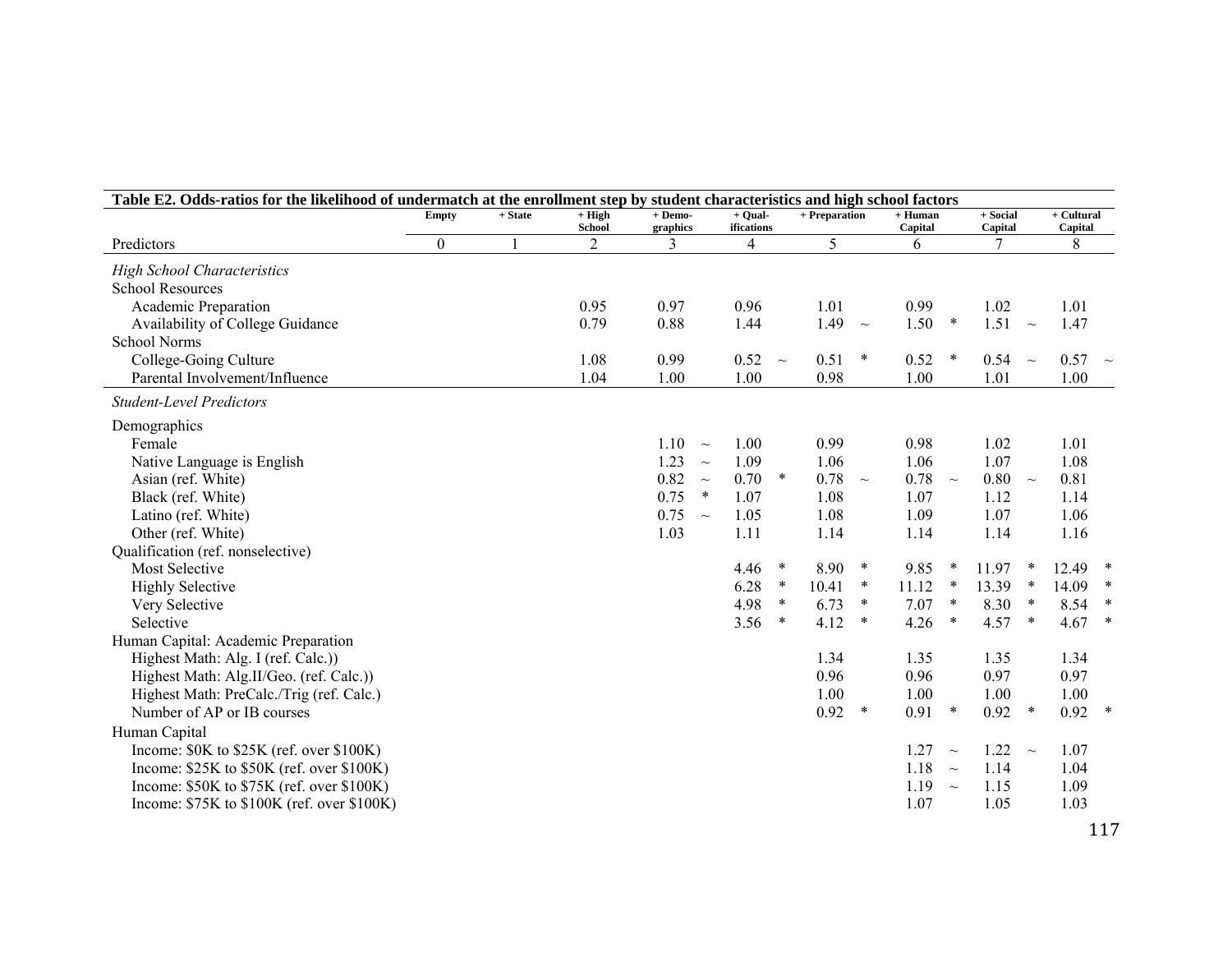| Expected Benefits & Costs                  |      |        |      |      |      |      |      | 0.97 | 1.03           |        | 1.02 |   |
|--------------------------------------------|------|--------|------|------|------|------|------|------|----------------|--------|------|---|
| "Sticker price" tuition for 4-year         |      |        |      |      |      |      |      | 0.96 | 0.96           |        | 0.97 |   |
| institutions                               |      |        |      |      |      |      |      |      |                |        |      |   |
| Net tuition for 4-year institutions        |      |        |      |      |      |      |      | 1.00 | 1.00           |        | 1.00 |   |
| "Sticker price" tuition for 2-years        |      |        |      |      |      |      |      | 0.88 | 0.88<br>$\sim$ | $\sim$ | 0.89 |   |
| Net tuition for 2-year institutions        |      |        |      |      |      |      |      | 1.09 | 1.09           |        | 1.09 |   |
| Social Capital                             |      |        |      |      |      |      |      |      |                |        |      |   |
| Sources of Information about College       |      |        |      |      |      |      |      |      | 0.78           | *      | 0.79 |   |
| Peer Networks                              |      |        |      |      |      |      |      |      | 0.76           | *      | 0.77 |   |
| Parent & Family Networks                   |      |        |      |      |      |      |      |      | 1.02           |        | 1.06 |   |
| Cultural Capital                           |      |        |      |      |      |      |      |      |                |        |      |   |
| Parent Ed: High School (ref. Bachelor's)   |      |        |      |      |      |      |      |      |                |        | 1.41 | * |
| Parent Ed: Some College (ref. Bachelor's)  |      |        |      |      |      |      |      |      |                |        | 1.22 |   |
| Parental Ed: Associate's (ref. Bachelor's) |      |        |      |      |      |      |      |      |                |        | 1.17 |   |
| Value of College Attainment                |      |        |      |      |      |      |      |      |                |        | 1.02 |   |
| Habitus                                    |      |        |      |      |      |      |      |      |                |        | 0.95 |   |
| Variance Tests of Random Effects           |      |        |      |      |      |      |      |      |                |        |      |   |
| Intercept $(ICC = 0.02)$                   | 0.07 | $\ast$ | 0.02 | 0.00 | 0.00 | 0.00 | 0.00 | 0.00 | 0.00           |        | 0.00 |   |
| Academic Preparation                       |      |        |      | 0.00 | 0.00 | 0.00 | 0.00 | 0.00 | 0.00           |        | 0.00 |   |
| Availability of College Guidance           |      |        |      | 0.00 | 0.00 | 0.00 | 0.00 | 0.00 | 0.00           |        | 0.00 |   |
| College-Going Culture                      |      |        |      | 0.02 | 0.02 | 0.00 | 0.00 | 0.00 | 0.00           |        | 0.00 |   |
| Parental Involvement/Influence             |      |        |      | 0.04 | 0.03 | 0.05 | 0.05 | 0.04 | 0.04           |        | 0.04 |   |
| -2 Log Likelihood                          | 7681 |        | 7612 | 7601 | 7571 | 7100 | 7068 | 7053 | 7023           |        | 7007 |   |
| <b>AIC</b>                                 | 7685 |        | 7714 | 7713 | 7695 | 7230 | 7204 | 7207 | 7183           |        | 7177 |   |
| % of High school-level variance explained  |      |        | 71%  | 100% | 100% | 100% | 100% | 100% | 100%           |        | 100% |   |

*Notes*:  $* p < .05, \sim p < .10$  (a) The analytic sample is restricted to students who indicated they planned to go to college, graduated in the spring of 2003, and are not in special education or do not attend a vocational or alternative high school, are in the  $10<sup>th</sup>$  grade cohort and present in both of the follow-up surveys in the ELS:2002 dataset; (b) Average cost within a 50-mile radius.

*Source*: Analysis of ELS:2002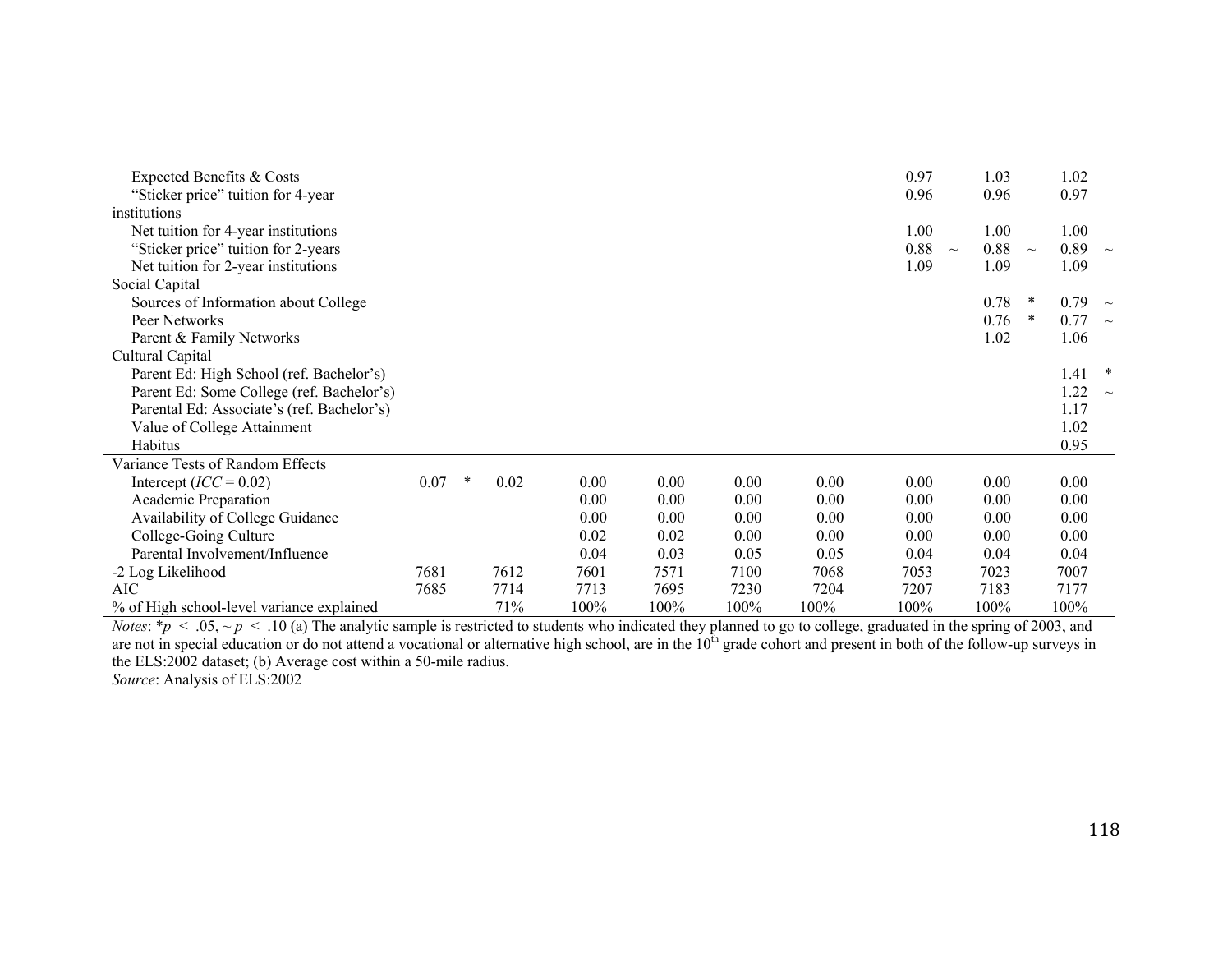| $+$ Demo-<br>$+$ Qual-<br>$+$ Human<br>$+$ Social<br>$+$ Cultural<br><b>Empty</b><br>$+$ State<br>$+ High$<br>$+$ Prep-<br><b>School</b><br>ifications<br>Capital<br>Capital<br>Capital<br>graphics<br>aration<br>$\boldsymbol{0}$<br>5<br>8<br>$\overline{2}$<br>3<br>Predictors<br>4<br>6<br>7 |        |
|--------------------------------------------------------------------------------------------------------------------------------------------------------------------------------------------------------------------------------------------------------------------------------------------------|--------|
|                                                                                                                                                                                                                                                                                                  |        |
|                                                                                                                                                                                                                                                                                                  |        |
| High School Contexts (ref. Average)                                                                                                                                                                                                                                                              |        |
| 0.35<br>$\ast$<br>0.29<br>$\ast$<br>0.18<br>0.22<br>0.27<br>$\ast$<br>0.28<br>Very High Resources & Norms<br>0.17<br>$\ast$<br>$\ast$<br>$\ast$                                                                                                                                                  |        |
| $\ast$<br>0.58<br>$\ast$<br>0.64<br>$\ast$<br>0.77<br>0.72<br>$\ast$<br>0.57<br>$\ast$<br>0.71<br>$\ast$<br>0.72<br>High Resources & Norms                                                                                                                                                       | $\ast$ |
| $\ast$<br>0.78<br>1.27<br>1.24<br>1.21<br>1.09<br>Low Resources & Norms<br>0.93<br>$\ast$<br>1.15<br>$\sim$<br>$\sim$                                                                                                                                                                            |        |
| 0.82<br>0.80<br>1.37<br>1.45<br>1.41<br>1.21<br>1.16<br>Very Low Resources & Norms                                                                                                                                                                                                               |        |
| <b>Student-Level Predictors</b>                                                                                                                                                                                                                                                                  |        |
| Demographics                                                                                                                                                                                                                                                                                     |        |
| $1.12 - \sim$<br>Female<br>1.33<br>1.15<br>1.11<br>1.20<br>$\ast$<br>1.18<br>$\ast$<br>$\sim$<br>$\sim$                                                                                                                                                                                          | $\ast$ |
| 1.06<br>1.10<br>1.09<br>Native Language is English<br>1.45<br>$\ast$<br>1.15<br>1.13                                                                                                                                                                                                             |        |
| $\ast$<br>0.32<br>0.39<br>$\ast$<br>0.43<br>$\ast$<br>0.43<br>$\ast$<br>0.47<br>$\ast$<br>0.47<br>Asian (ref. White)                                                                                                                                                                             | $\ast$ |
| $\ast$<br>$\ast$<br>$\ast$<br>$\ast$<br>0.54<br>0.55<br>0.54<br>$\ast$<br>0.62<br>Black (ref. White)<br>0.27<br>0.60                                                                                                                                                                             | $\ast$ |
| 0.90<br>0.90<br>0.88<br>0.46<br>$\ast$<br>0.84<br>0.89<br>Latino (ref. White)                                                                                                                                                                                                                    |        |
| 0.74<br>0.77<br>0.77<br>0.63<br>$\ast$<br>0.80<br>0.81<br>Other (ref. White)<br>$\sim$<br>$\sim$<br>$\sim$                                                                                                                                                                                       |        |
| Qualification (ref. nonselective institution)                                                                                                                                                                                                                                                    |        |
| 63.32<br>$\ast$<br>118.73<br><b>Most Selective</b><br>14.10<br>$\ast$<br>78.39<br>$\ast$<br>104.26<br>$\ast$                                                                                                                                                                                     |        |
| 22.21<br>$\ast$<br>58.22<br>$\ast$<br>69.11<br>$\ast$<br>93.02<br>$\ast$<br>101.05<br><b>Highly Selective</b>                                                                                                                                                                                    |        |
| 13.87<br>22.98<br>$\ast$<br>26.23<br>$\ast$<br>34.58<br>$\ast$<br>36.68<br>$\ast$<br>Very Selective                                                                                                                                                                                              | $\ast$ |
| 8.67<br>10.59<br>11.30<br>12.89<br>Selective<br>$\ast$<br>$\ast$<br>$\ast$<br>$\ast$<br>13.46                                                                                                                                                                                                    | $\ast$ |
| Human Capital: Academic Preparation                                                                                                                                                                                                                                                              |        |
| Highest Math: Alg. I (ref. Calc.)<br>1.67<br>1.69<br>1.67<br>1.68                                                                                                                                                                                                                                |        |
| 1.02<br>Highest Math: Alg.II/Geo. (ref. Calc.)<br>1.02<br>1.03<br>1.02                                                                                                                                                                                                                           |        |
| 1.00<br>Highest Math: PreCalc./Trig (ref. Calc.)<br>1.00<br>1.00<br>1.00                                                                                                                                                                                                                         |        |
| 0.79<br>0.79<br>Number of AP or IB courses<br>$\ast$<br>$\ast$<br>0.81<br>$\ast$<br>0.81                                                                                                                                                                                                         |        |
| Human Capital                                                                                                                                                                                                                                                                                    |        |
| Income: \$0K to \$25K (ref. over \$100K)<br>1.24<br>1.67<br>1.56<br>$\ast$<br>$\ast$                                                                                                                                                                                                             | $\sim$ |
| 1.75<br>Income: \$25K to \$50K (ref. over \$100K)<br>1.66<br>$\ast$<br>1.41<br>$\ast$                                                                                                                                                                                                            |        |
| 1.39<br>1.33<br>$\ast$<br>1.20<br>Income: \$50K to \$75K (ref. over \$100K)<br>$\ast$                                                                                                                                                                                                            | $\sim$ |
| 1.39<br>1.37<br>1.30<br>$\ast$<br>Income: \$75K to \$100K (ref. over \$100K)<br>$\ast$                                                                                                                                                                                                           | $\ast$ |
| 0.85<br>$\ast$<br>1.01<br>Expected Benefits & Costs<br>0.98                                                                                                                                                                                                                                      |        |
| 1.00<br>1.01<br>1.01<br>"Sticker price" tuition for 4-year institutions                                                                                                                                                                                                                          |        |
| Net tuition for 4-year institutions<br>1.05<br>1.05<br>1.05                                                                                                                                                                                                                                      |        |
| "Sticker price" tuition for 2-year institutions<br>1.00<br>1.01<br>1.01                                                                                                                                                                                                                          |        |
| 1.22<br>1.23<br>$\ast$<br>1.21<br>$\ast$<br>Net tuition for 2-year institutions                                                                                                                                                                                                                  | $\ast$ |
| Social Capital                                                                                                                                                                                                                                                                                   |        |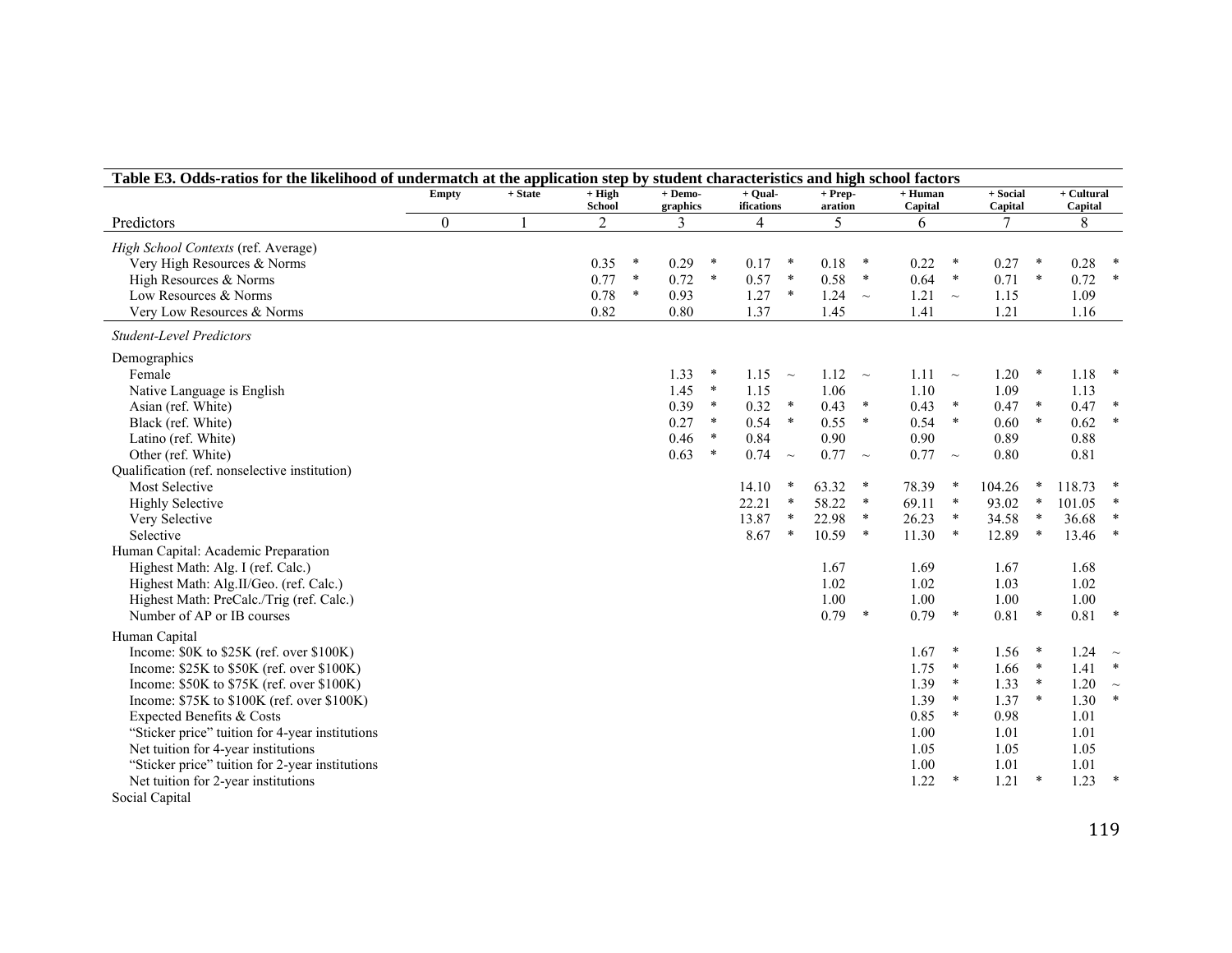| Sources of Information about College       |      |   |      |   |      |        |      |        |      |        |      |        |      |          | 0.53 | * | 0.61     | ∗      |
|--------------------------------------------|------|---|------|---|------|--------|------|--------|------|--------|------|--------|------|----------|------|---|----------|--------|
| Peer Networks                              |      |   |      |   |      |        |      |        |      |        |      |        |      |          | 0.61 | * | 0.68     | ∗      |
| Parent & Family Networks                   |      |   |      |   |      |        |      |        |      |        |      |        |      |          | 1.30 |   | 1.51     | *      |
| Cultural Capital                           |      |   |      |   |      |        |      |        |      |        |      |        |      |          |      |   |          |        |
| Parent Ed: High School (ref. Bachelor's)   |      |   |      |   |      |        |      |        |      |        |      |        |      |          |      |   | 1.57     | $\ast$ |
| Parent Ed: Some College (ref. Bachelor's)  |      |   |      |   |      |        |      |        |      |        |      |        |      |          |      |   | 1.33     |        |
| Parental Ed: Associate's (ref. Bachelor's) |      |   |      |   |      |        |      |        |      |        |      |        |      |          |      |   | 1.37     | ∗      |
| Value of College Attainment                |      |   |      |   |      |        |      |        |      |        |      |        |      |          |      |   | 0.82     | *      |
| Habitus                                    |      |   |      |   |      |        |      |        |      |        |      |        |      |          |      |   | $0.69$ * |        |
| Variance Tests of Random Effects           |      |   |      |   |      |        |      |        |      |        |      |        |      |          |      |   |          |        |
| Intercept ( $ICC = 0.14$ )                 | 0.52 | ∗ | 0.30 | ∗ | 0.12 | *      | 0.05 |        | 0.08 |        | 0.07 |        | 0.06 |          | 0.07 |   | 0.08     |        |
| Very High Resources & Norms                |      |   |      |   | 0.25 | $\sim$ | 0.25 | $\sim$ | 0.29 | $\sim$ | 0.33 | $\sim$ | 0.27 | $\sim\,$ | 0.17 |   | 0.16     |        |
| High Resources & Norms                     |      |   |      |   | 0.13 |        | 0.20 | ∗      | 0.14 |        | 0.14 |        | 0.09 |          | 0.04 |   | 0.02     |        |
| Low Resources & Norms                      |      |   |      |   | 0.16 | $\sim$ | 0.00 |        | 0.00 |        | 0.00 |        | 0.00 |          | 0.00 |   | 0.00     |        |
| Very Low Resources & Norms                 |      |   |      |   | 0.00 |        | 0.24 |        | 0.30 |        | 0.56 |        | 0.65 |          | 0.81 |   | 0.73     |        |
| -2 Log Likelihood                          | 9542 |   | 9371 |   | 9301 |        | 8993 |        | 7853 |        | 7687 |        | 7622 |          | 7491 |   | 7439     |        |
| AIC                                        | 9546 |   | 9473 |   | 9417 |        | 9123 |        | 7989 |        | 7829 |        | 7782 |          | 7657 |   | 7615     |        |
| % of High school-level variance explained  |      |   | 42%  |   | 77%  |        | 90%  |        | 85%  |        | 87%  |        | 88%  |          | 87%  |   | 85%      |        |

*Notes*:  $* p < .05, \sim p < .10$  (a) The analytic sample is restricted to students who indicated they planned to go to college, graduated in the spring of 2003, and are not in special education or do not attend a vocational or alternative high school, are in the  $10<sup>th</sup>$  grade cohort and present in both of the follow-up surveys in the ELS:2002 dataset; (b) Average cost within a 50-mile radius; (c) reference category is "Average high schools resources and norms." *Source*: Analysis of ELS:2002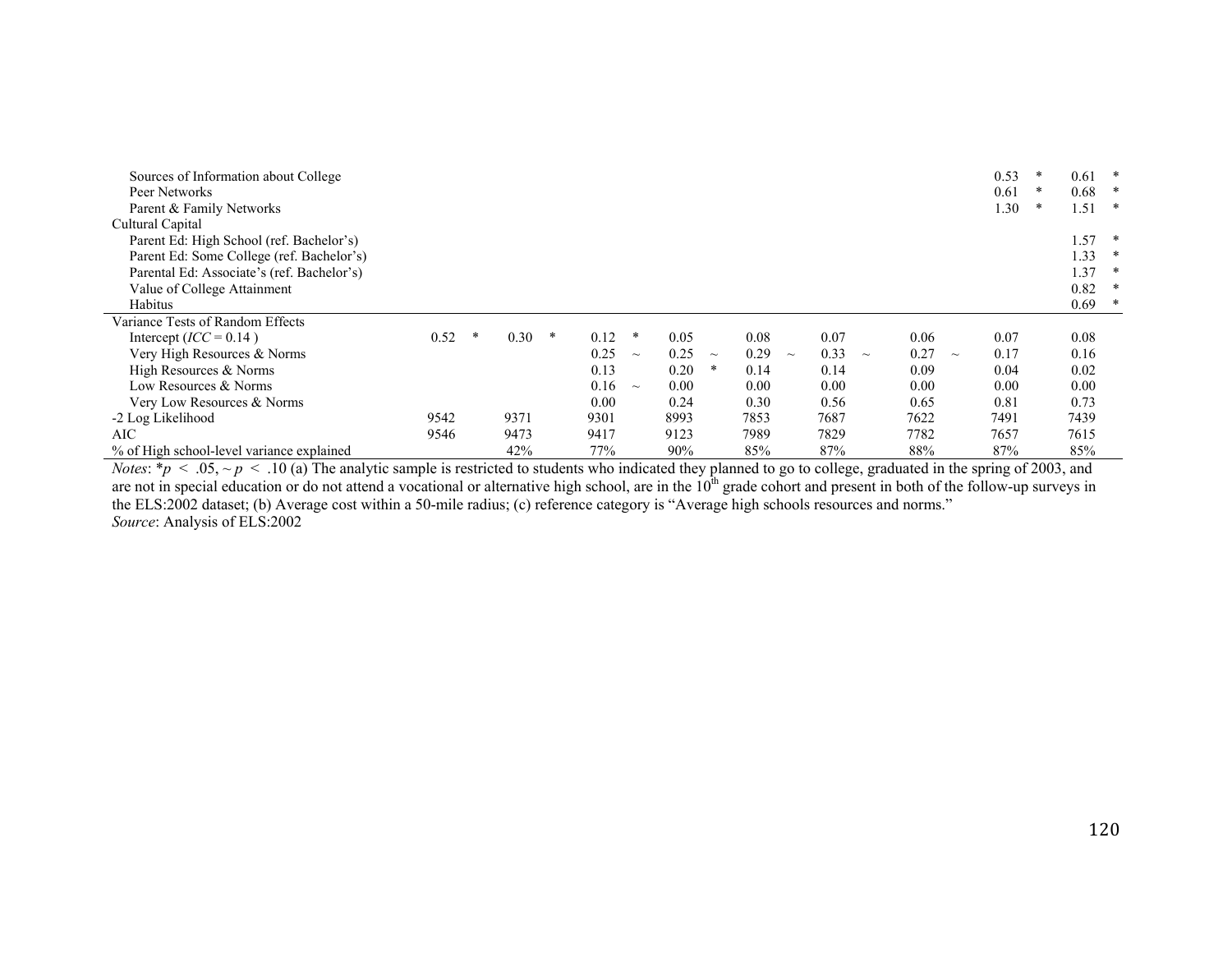| Table E4. Odds-ratios for the likelihood of undermatch at the enrollment step by student characteristics and high school factors |                  |           |                           |                     |        |                         |        |                           |        |                      |        |                     |        |                       |  |
|----------------------------------------------------------------------------------------------------------------------------------|------------------|-----------|---------------------------|---------------------|--------|-------------------------|--------|---------------------------|--------|----------------------|--------|---------------------|--------|-----------------------|--|
|                                                                                                                                  | <b>Empty</b>     | $+ State$ | $+$ High<br><b>School</b> | + Demo-<br>graphics |        | $+$ Qual-<br>ifications |        | $+$<br><b>Preparation</b> |        | $+$ Human<br>Capital |        | + Social<br>Capital |        | + Cultural<br>Capital |  |
| Predictors                                                                                                                       | $\boldsymbol{0}$ |           | 2                         | 3                   |        | $\overline{4}$          |        | 5                         |        | 6                    |        |                     |        | 8                     |  |
| High School Contexts (ref. Average)                                                                                              |                  |           |                           |                     |        |                         |        |                           |        |                      |        |                     |        |                       |  |
| Very High Resources & Norms                                                                                                      |                  |           | 0.78<br>$\sim$            | 0.74<br>$\ast$      |        | 0.44                    | $\ast$ | 0.45                      | $\ast$ | 0.48                 | $\ast$ | 0.54                | $\ast$ | $0.55$ *              |  |
| High Resources & Norms                                                                                                           |                  |           | 0.95                      | 0.93                |        | 0.73                    | $\ast$ | 0.73                      | $\ast$ | 0.76                 | $\ast$ | 0.8                 | $\ast$ | $0.81 - 1$            |  |
| Low Resources & Norms                                                                                                            |                  |           | 0.93                      | 0.98                |        | 1.23                    | $\sim$ | $1.22 - $                 |        | $1.22 - 4$           |        | 1.2                 | $\sim$ | 1.16 $\sim$           |  |
| Very Low Resources & Norms                                                                                                       |                  |           | 0.36                      | 0.37                |        | 0.66                    |        | 0.7                       |        | 0.67                 |        | 0.63                |        | 0.56                  |  |
| <b>Student-Level Predictors</b>                                                                                                  |                  |           |                           |                     |        |                         |        |                           |        |                      |        |                     |        |                       |  |
| Demographics                                                                                                                     |                  |           |                           |                     |        |                         |        |                           |        |                      |        |                     |        |                       |  |
| Female                                                                                                                           |                  |           |                           | 1.10<br>$\sim$      |        | 1.01                    |        | 0.99                      |        | 0.98                 |        | 1.02                |        | 1.01                  |  |
| Native Language is English                                                                                                       |                  |           |                           | 1.24<br>$\sim$      |        | 1.09                    |        | 1.06                      |        | 1.07                 |        | 1.07                |        | 1.08                  |  |
| Asian (ref. White)                                                                                                               |                  |           |                           | $0.81 - $           |        | 0.70                    | $\ast$ | $0.80 - $                 |        | 0.79                 | $\sim$ | 0.81                | $\sim$ | 0.81                  |  |
| Black (ref. White)                                                                                                               |                  |           |                           | 0.73                | $\ast$ | 1.12                    |        | 1.14                      |        | 1.12                 |        | 1.17                |        | 1.18                  |  |
| Latino (ref. White)                                                                                                              |                  |           |                           | 0.74<br>$\ast$      |        | 1.10                    |        | 1.14                      |        | 1.14                 |        | 1.12                |        | 1.10                  |  |
| Other (ref. White)                                                                                                               |                  |           |                           | 1.01                |        | 1.13                    |        | 1.17                      |        | 1.16                 |        | 1.17                |        | 1.18                  |  |
| Qualification (ref. nonselective institution)                                                                                    |                  |           |                           |                     |        |                         |        |                           |        |                      |        |                     |        |                       |  |
| <b>Most Selective</b>                                                                                                            |                  |           |                           |                     |        | 4.13                    | $\ast$ | 8.18                      | $\ast$ | 9.16                 | $\ast$ | 11.08               | $\ast$ | $11.71$ *             |  |
| <b>Highly Selective</b>                                                                                                          |                  |           |                           |                     |        | 5.84                    | $\ast$ | 9.58                      | $\ast$ | 10.38                | $\ast$ | 12.50               | $\ast$ | $13.29$ *             |  |
| Very Selective                                                                                                                   |                  |           |                           |                     |        | 4.70                    | $\ast$ | 6.26                      | $\ast$ | 6.64                 | $\ast$ | 7.82                | $\ast$ | $8.09$ *              |  |
| Selective                                                                                                                        |                  |           |                           |                     |        | 3.42                    | $\ast$ | 3.91                      | $\ast$ | 4.08                 | $\ast$ | 4.38                | $\ast$ | $4.50*$               |  |
| Human Capital: Academic Preparation                                                                                              |                  |           |                           |                     |        |                         |        |                           |        |                      |        |                     |        |                       |  |
| Highest Math: Alg. I (ref. Calculus)                                                                                             |                  |           |                           |                     |        |                         |        | 1.34                      |        | 1.34                 |        | 1.34                |        | 1.33                  |  |
| Highest Math: Alg.II/Geo. (ref. Calculus)                                                                                        |                  |           |                           |                     |        |                         |        | 0.98                      |        | 0.97                 |        | 0.98                |        | 0.98                  |  |
| Highest Math: PreCalc./Trig (ref. Calculus)                                                                                      |                  |           |                           |                     |        |                         |        | 1.00                      |        | 1.00                 |        | 1.00                |        | 1.00                  |  |
| Number of AP or IB courses                                                                                                       |                  |           |                           |                     |        |                         |        | 0.92                      | $\ast$ | 0.91                 | $\ast$ | 0.92                | $\ast$ | $0.92$ *              |  |
| Human Capital                                                                                                                    |                  |           |                           |                     |        |                         |        |                           |        |                      |        |                     |        |                       |  |
| Income: \$0K to \$25K (ref. over \$100K)                                                                                         |                  |           |                           |                     |        |                         |        |                           |        | $1.31 - $            |        | 1.25                | $\sim$ | 1.07                  |  |
| Income: $$25K$ to $$50K$ (ref. over $$100K$ )                                                                                    |                  |           |                           |                     |        |                         |        |                           |        | 1.19                 | $\sim$ | 1.15                |        | 1.03                  |  |
|                                                                                                                                  |                  |           |                           |                     |        |                         |        |                           |        |                      |        |                     |        |                       |  |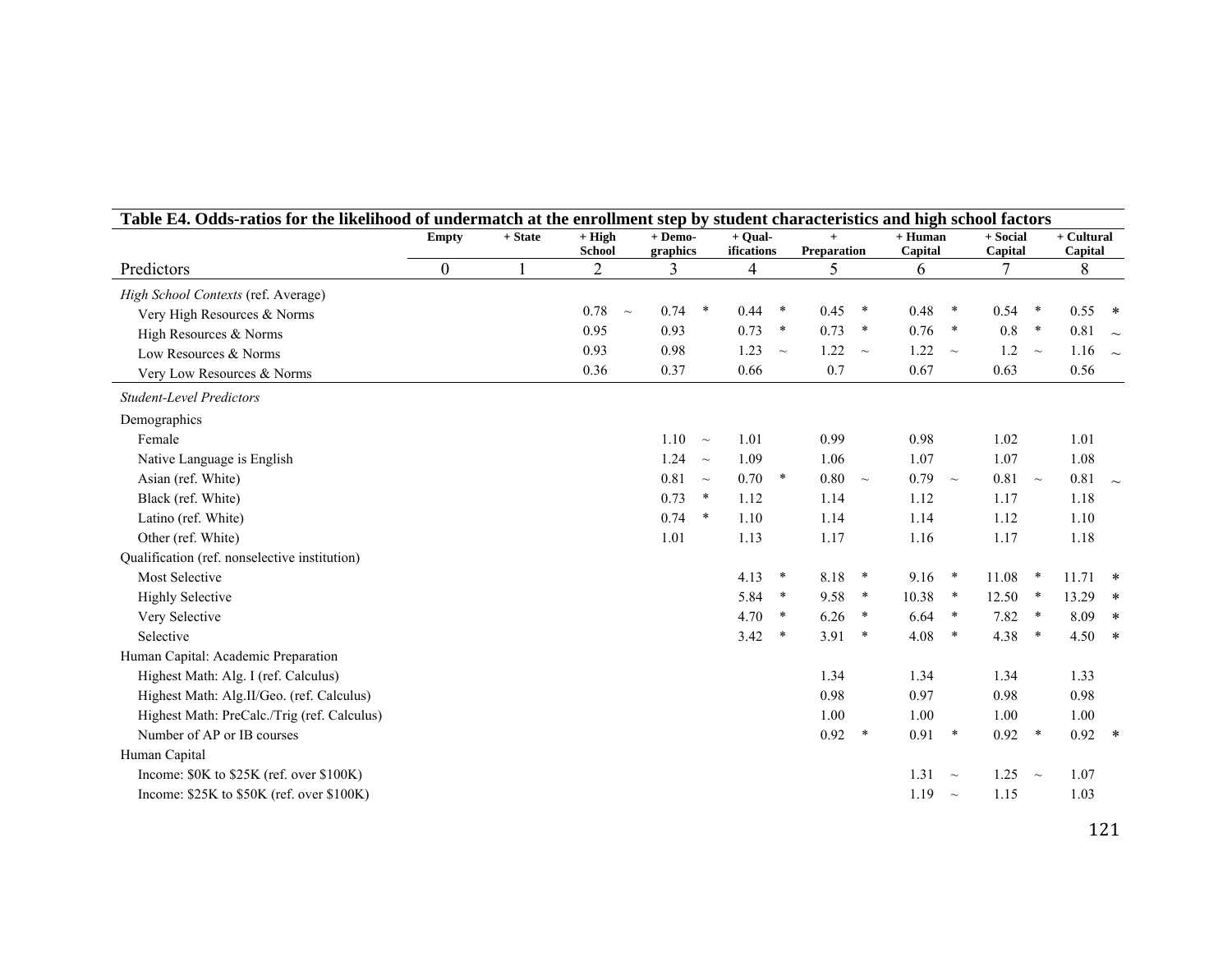| Income: $$50K$ to $$75K$ (ref. over $$100K$ )                                                                                                                                           |      |        |      |      |      |      |      | 1.18<br>$\sim$ | 1.14 | 1.08           |   |
|-----------------------------------------------------------------------------------------------------------------------------------------------------------------------------------------|------|--------|------|------|------|------|------|----------------|------|----------------|---|
| Income: $$75K$ to $$100K$ (ref. over $$100K$ )                                                                                                                                          |      |        |      |      |      |      |      | 1.06           | 1.04 | 1.01           |   |
| Expected Benefits & Costs                                                                                                                                                               |      |        |      |      |      |      |      | 0.97           | 1.03 | 1.02           |   |
| "Sticker price" tuition for 4-year institutions                                                                                                                                         |      |        |      |      |      |      |      | 0.95           | 0.95 | 0.96           |   |
| Net tuition for 4-year institutions                                                                                                                                                     |      |        |      |      |      |      |      | 0.99           | 0.99 | 1.00           |   |
| "Sticker price" tuition for 2-year institutions                                                                                                                                         |      |        |      |      |      |      |      | 0.86<br>$\sim$ | 0.87 | 0.88<br>$\sim$ |   |
| Net tuition for 2-year institutions                                                                                                                                                     |      |        |      |      |      |      |      | 1.07           | 1.07 | 1.07           |   |
| Social Capital                                                                                                                                                                          |      |        |      |      |      |      |      |                |      |                |   |
| Sources of Information about College                                                                                                                                                    |      |        |      |      |      |      |      |                | 0.79 | 0.80<br>$\ast$ |   |
| Peer Networks                                                                                                                                                                           |      |        |      |      |      |      |      |                | 0.75 | $\ast$<br>0.77 | * |
| Parent & Family Networks                                                                                                                                                                |      |        |      |      |      |      |      |                | 1.03 | 1.07           |   |
| Cultural Capital                                                                                                                                                                        |      |        |      |      |      |      |      |                |      |                |   |
| Parent Ed: High School (ref. Bachelor's)                                                                                                                                                |      |        |      |      |      |      |      |                |      | $1.45$ *       |   |
| Parent Ed: Some College (ref. Bachelor's)                                                                                                                                               |      |        |      |      |      |      |      |                |      | 1.23           |   |
| Parental Ed: Associate's (ref. Bachelor's)                                                                                                                                              |      |        |      |      |      |      |      |                |      | 1.18           |   |
| Value of College Attainment                                                                                                                                                             |      |        |      |      |      |      |      |                |      | 1.03           |   |
| Habitus                                                                                                                                                                                 |      |        |      |      |      |      |      |                |      | 0.94           |   |
| Variance Tests of Random Effects                                                                                                                                                        |      |        |      |      |      |      |      |                |      |                |   |
| Intercept ( $ICC = 0.02$ )                                                                                                                                                              | 0.07 | $\ast$ | 0.02 | 0.00 | 0.00 | 0.00 | 0.00 | 0.00           | 0.00 | 0.00           |   |
| Very High Resources & Norms                                                                                                                                                             |      |        |      | 0.11 | 0.10 | 0.10 | 0.10 | 0.07           | 0.08 | 0.07           |   |
| High Resources & Norms                                                                                                                                                                  |      |        |      | 0.00 | 0.00 | 0.00 | 0.00 | 0.00           | 0.00 | 0.00           |   |
| Low Resources & Norms                                                                                                                                                                   |      |        |      | 0.08 | 0.08 | 0.06 | 0.06 | 0.05           | 0.04 | 0.05           |   |
| Very Low Resources & Norms                                                                                                                                                              |      |        |      | 1.79 | 1.53 | 1.06 | 0.96 | 0.86           | 0.79 | 0.96           |   |
| -2 Log Likelihood                                                                                                                                                                       | 7681 |        | 7612 | 7599 | 7564 | 7108 | 7077 | 7060           | 7029 | 7011           |   |
| <b>AIC</b>                                                                                                                                                                              | 7685 |        | 7714 | 7713 | 7690 | 7242 | 7217 | 7218           | 7193 | 7185           |   |
| % of High school-level variance explained                                                                                                                                               |      |        | 71%  | 100% | 100% | 100% | 100% | 100%           | 100% | 100%           |   |
| <i>Notes:</i> *p < .05, ~p < .10 (a) The analytic sample is restricted to students who indicated they planned to go to college, graduated in the spring of 2003, and are not in special |      |        |      |      |      |      |      |                |      |                |   |

education or do not attend a vocational or alternative high school, are in the 10<sup>th</sup> grade cohort and present in both of the follow-up surveys in the ELS:2002 dataset; (b) Average cost within a 50-mile radius; (c) reference category is "Average high schools resources and norms." *Source*: Analysis of ELS:2002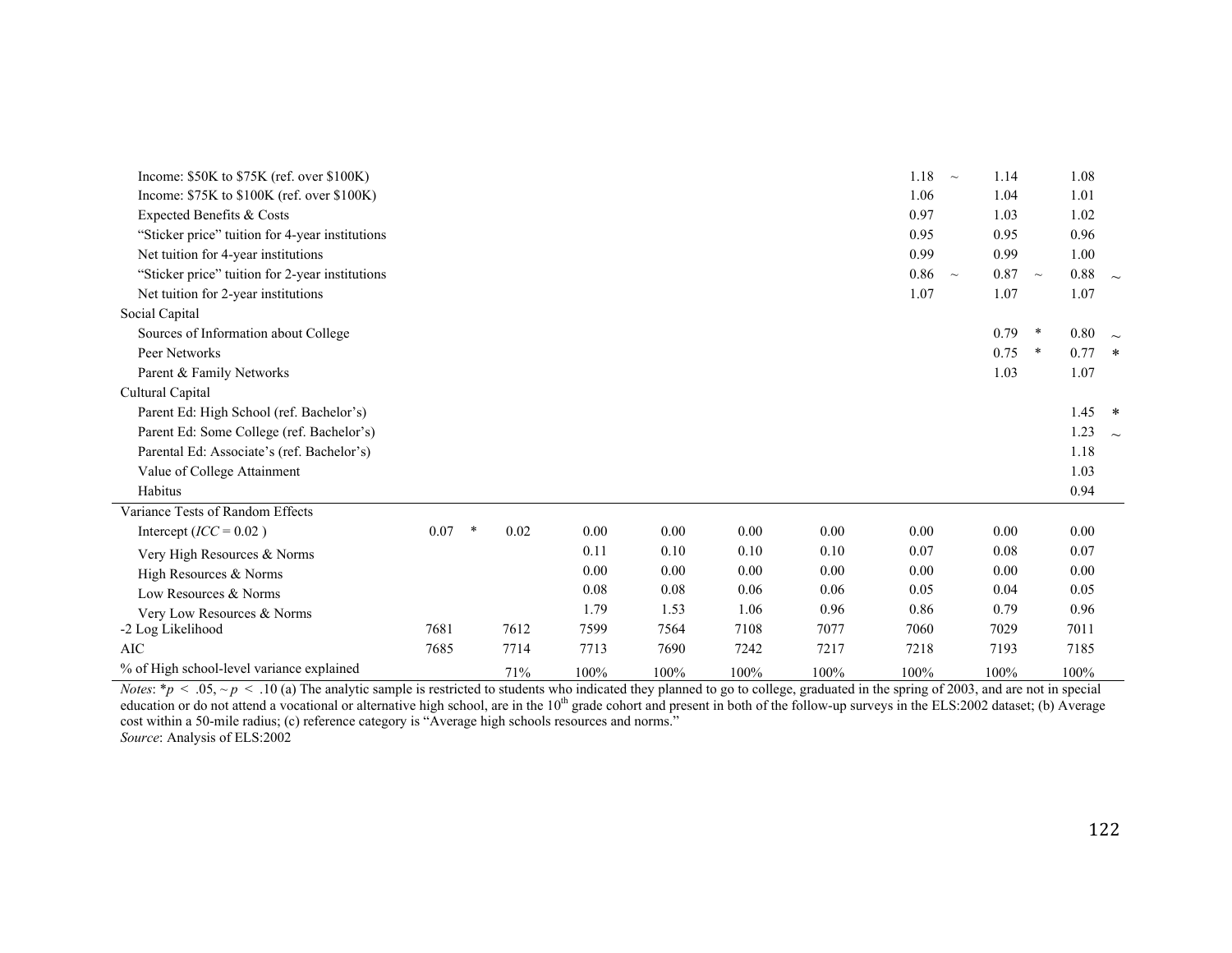| Appendix F |  |  |
|------------|--|--|
|------------|--|--|

|                                                                             |        |        | Application                |        |       | Enrollment |                               |
|-----------------------------------------------------------------------------|--------|--------|----------------------------|--------|-------|------------|-------------------------------|
| Predictors                                                                  | Race   |        | $+$ High School<br>Factors |        | Race  |            | $+$ High<br>School<br>Factors |
| Student-Level Predictors                                                    |        |        |                            |        |       |            |                               |
| Demographics                                                                |        |        |                            |        |       |            |                               |
| Female                                                                      | 1.17   | $\sim$ | 1.17                       | $\sim$ | 1.01  |            | 1.01                          |
| Native Language is English                                                  | 1.14   |        | 1.14                       |        | 1.08  |            | 1.08                          |
| Asian (ref. White)                                                          | 0.46   | $\ast$ | 0.46                       | $\ast$ | 0.81  | $\sim$     | 0.81                          |
| Black (ref. White)                                                          | 0.53   | $\ast$ | 0.53                       | $\sim$ | 1.14  |            | 1.14                          |
| Latino (ref. White)                                                         | 0.79   |        | 0.78                       |        | 1.06  |            | 1.06                          |
| Other (ref. White)                                                          | 0.78   | $\sim$ | 0.78                       |        | 1.14  |            | 1.14                          |
| Qualification (ref. nonselective institution)                               |        |        |                            |        |       |            |                               |
| Most Selective                                                              | 142.28 | $\ast$ | 140.13                     | $\ast$ | 12.55 | $\ast$     | 12.57                         |
| <b>Highly Selective</b>                                                     | 119.42 | $\ast$ | 117.57                     | $\ast$ | 14.04 | $\ast$     | 14.16                         |
| Very Selective                                                              | 42.90  | $\ast$ | 42.54                      | $\ast$ | 8.55  | $\ast$     | 8.57                          |
| Selective                                                                   | 15.23  | $\ast$ | 15.13                      | $\ast$ | 4.67  | $\ast$     | 4.69                          |
| Human Capital: Academic Preparation<br>Highest Math: Alg. I (ref. Calculus) | 1.70   |        | 1.68                       |        | 1.34  |            | 1.34                          |
| Highest Math: Alg.II/Geo. (ref. Calculus)                                   | 1.02   |        | 1.01                       |        | 0.97  |            | 0.97                          |
| Highest Math: PreCalc./Trig (ref. Calculus)                                 | 1.00   |        | 1.00                       |        | 1.00  |            | 1.00                          |
| Number of AP or IB courses                                                  | 0.81   | $\ast$ | 0.81                       | $\ast$ | 0.92  | $\ast$     | 0.92                          |
| Human Capital                                                               |        |        |                            |        |       |            |                               |
| Income: \$0K to \$25K (ref. over \$100K)                                    | 1.20   |        | 1.20                       |        | 1.07  |            | 1.07                          |
| Income: \$25K to \$50K (ref. over \$100K)                                   | 1.40   | $\ast$ | 1.39                       |        | 1.04  |            | 1.04                          |
| Income: \$50K to \$75K (ref. over \$100K)                                   | 1.21   | $\sim$ | 1.20                       |        | 1.09  |            | 1.09                          |
| Income: \$75K to \$100K (ref. over \$100K)                                  | 1.34   | $\ast$ | 1.33                       |        | 1.03  |            | 1.03                          |
| Expected Benefits & Costs                                                   | 1.01   |        | 1.01                       |        | 1.02  |            | 1.02                          |
| "Sticker price" tuition for 4-years                                         | 1.00   | $\ast$ | 1.00                       | $\ast$ | 1.00  | $\ast$     | 1.00                          |
| Net tuition for 4-years                                                     | 1.76   |        | 1.67                       |        | 1.02  |            | 1.03                          |
| "Sticker price" tuition for 2-years                                         | 1.00   | $\ast$ | 1.00                       | ∗      | 1.00  | $\ast$     | 1.00                          |
| Net tuition for 2-year institutions                                         | 4.40   | $\ast$ | 4.35                       |        | 1.88  |            | 1.82                          |
| Social Capital                                                              |        |        |                            |        |       |            |                               |
| Sources of Information about College                                        | 0.60   | $\ast$ | 0.60                       | $\ast$ | 0.79  | $\sim$     | 0.79                          |
| Peer Networks                                                               | 0.70   | $\ast$ | 0.70                       | $\ast$ | 0.77  | $\ast$     | 0.77                          |
| Parent & Family Networks                                                    | 1.45   | $\ast$ | 1.45                       | $\ast$ | 1.06  |            | 1.06                          |
| Cultural Capital                                                            |        |        |                            |        |       |            |                               |
| Parent Ed: High School (ref. Bachelor's)                                    | 1.50   | $\ast$ | 1.50                       | $\ast$ | 1.41  | $\ast$     | 1.41                          |
| Parent Ed: Some College (ref. Bachelor's)                                   | 1.31   | $\ast$ | 1.31                       | $\ast$ | 1.22  | $\sim$     | 1.22                          |
| Parental Ed: Associate's (ref. Bachelor's)                                  | 1.37   | $\ast$ | 1.37                       | $\ast$ | 1.17  |            | 1.17                          |
| Value of College Attainment                                                 | 0.81   | *      | 0.81                       | *      | 1.02  |            | 1.02                          |
| Habitus                                                                     | 0.69   | $\ast$ | 0.69                       | $\ast$ | 0.94  |            | 0.95                          |
| <b>High School Characteristics</b>                                          |        |        |                            |        |       |            |                               |
| School Resources                                                            | 1.07   |        | 1.08                       |        | 1.01  |            | 1.01                          |
| Academic Preparation                                                        | 2.02   | $\ast$ | 1.97                       |        | 1.48  | $\ast$     | 1.47                          |
| Availability of College Guidance                                            |        |        |                            |        |       |            |                               |
| School Norms                                                                | 0.31   | $\ast$ | 0.31                       | $\ast$ | 0.57  | $\ast$     | 0.57                          |
| College-Going Culture                                                       | 1.19   | $\sim$ | 1.20                       |        | 1.00  |            | 1.00                          |

| Table F1. Odds-ratios for the likelihood of undermatch at the application and enrollment steps by |
|---------------------------------------------------------------------------------------------------|
| student characteristics as well as high school factors with random effects for race.              |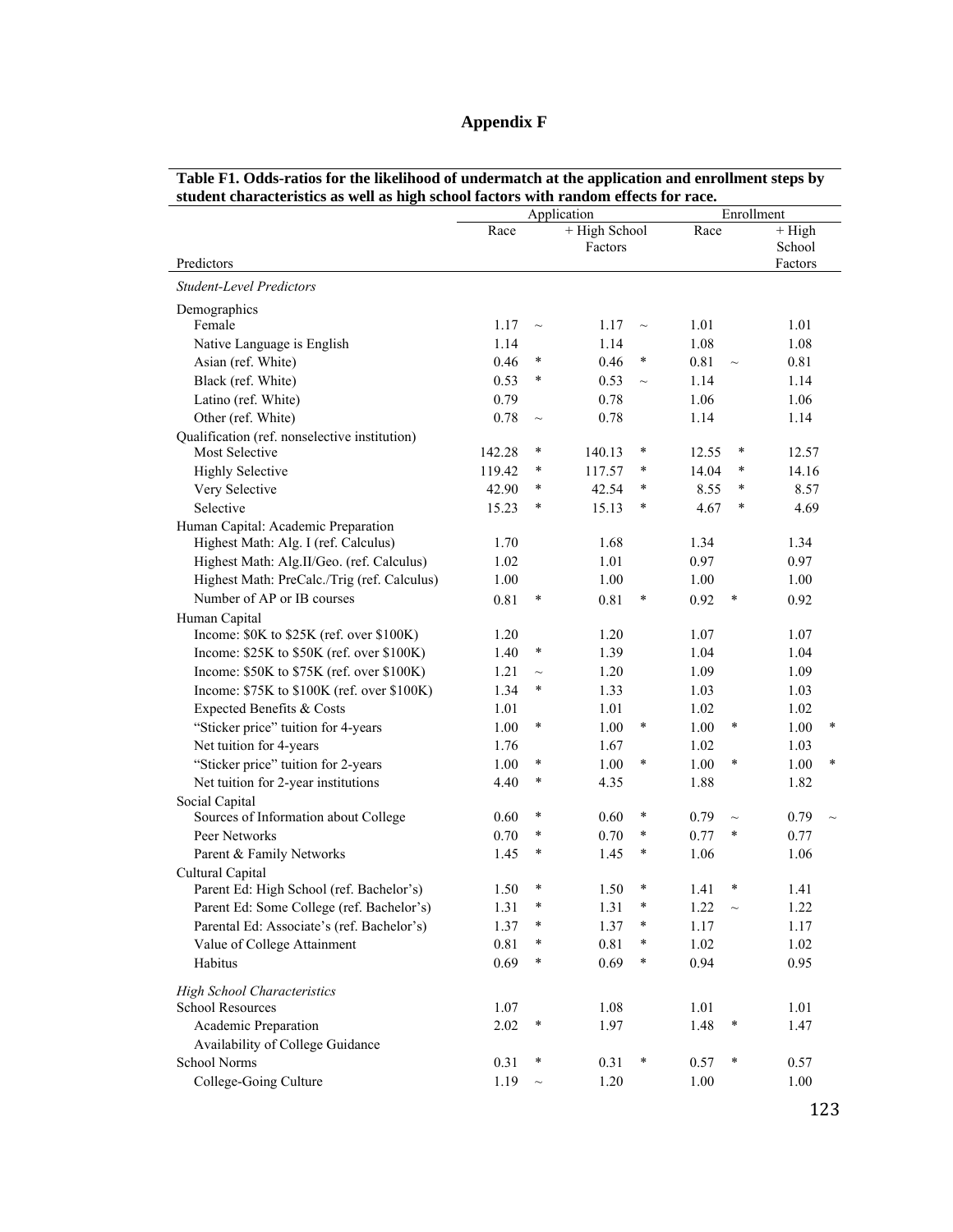| Parental Involvement/Influence   | 1.07           | 1.08           | 1.01 | 1.01 |
|----------------------------------|----------------|----------------|------|------|
| Variance Tests of Random Effects |                |                |      |      |
| Intercept                        | $\ast$<br>0.09 | 0.01           | 0.00 | 0.00 |
| Race (ref. White)                |                |                |      |      |
| Asian                            | 0.00           | 0.00           | 0.00 | 0.00 |
| <b>Black</b>                     | 0.41           | 0.42<br>$\sim$ | 0.00 | 0.00 |
| Latino                           | 0.19           | 0.22           | 0.00 | 0.00 |
| Other                            | 0.00           | 0.00           | 0.14 | 0.10 |
| <b>High School Factors</b>       |                |                |      |      |
| Academic Preparation             |                | 0.09<br>$\sim$ |      | 0.00 |
| Availability of College Guidance |                | 0.00           |      | 0.00 |
| College-Going Culture            |                | 0.05           |      | 0.00 |
| Parental Involvement/Influence   |                | 0.00           |      | 0.04 |
| -2 Log Likelihood                | 7417           | 7412           | 7008 | 7007 |
| AIC                              | 7591           | 7592           | 7178 | 7179 |

*Notes*: \**p* < .05, ~ *p* < .10 (a) The analytic sample is restricted to students who indicated they planned to go to college, graduated in the spring of 2003, and are not in special education or do not attend a vocational or alternative high school, are in the  $10<sup>th</sup>$  grade cohort and present in both of the follow-up surveys in the ELS:2002 dataset; (b) Average cost within a 50-mile radius. *Source*: Analysis of ELS:2002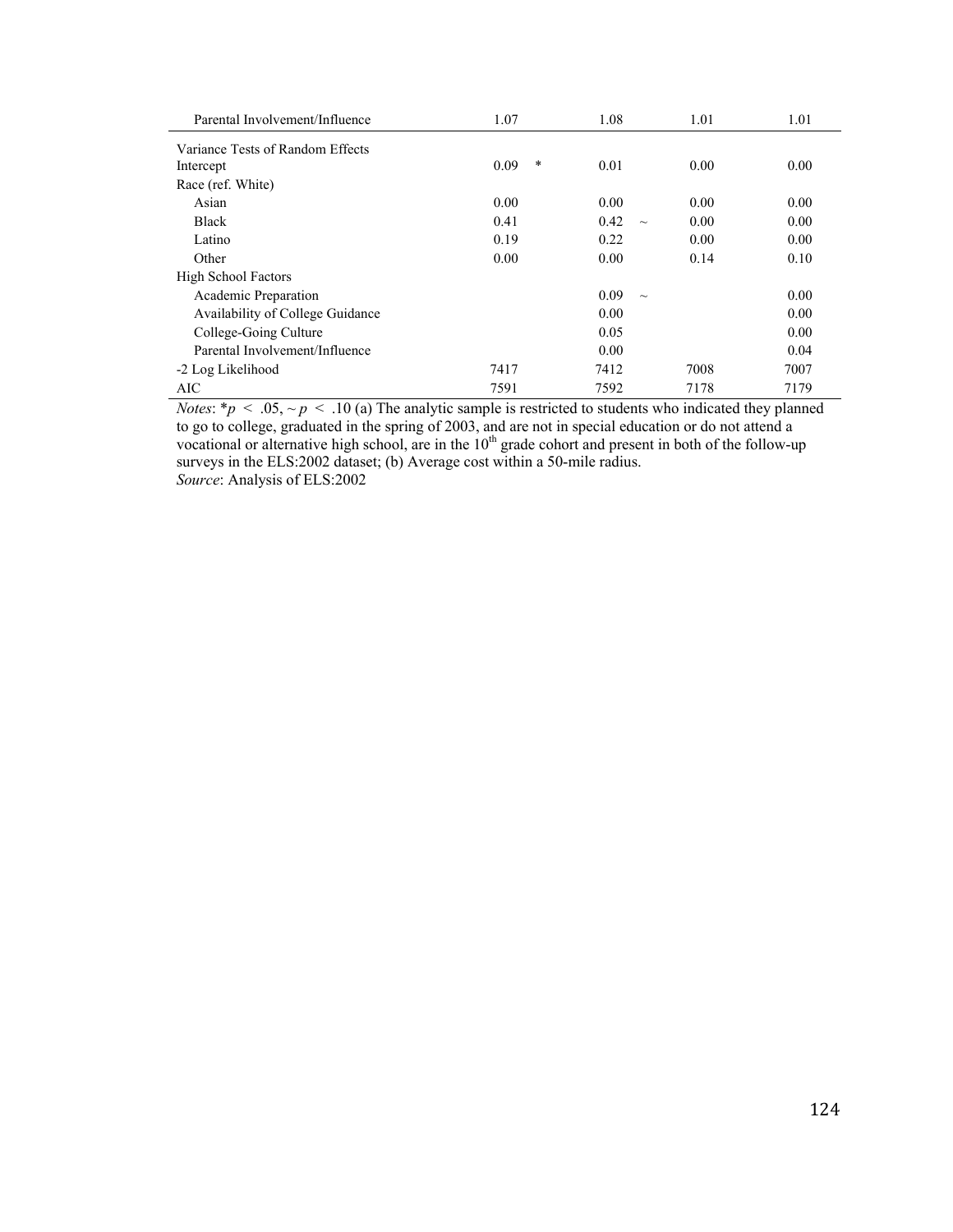|                                               |        |        | Application   |        | Enrollment |        |          |        |
|-----------------------------------------------|--------|--------|---------------|--------|------------|--------|----------|--------|
|                                               | Race   |        | + High School |        | Race       |        | $+$ High |        |
|                                               |        |        | Contexts      |        |            |        | School   |        |
| Predictors                                    |        |        |               |        |            |        | Contexts |        |
| <b>Student-Level Predictors</b>               |        |        |               |        |            |        |          |        |
| Demographics                                  |        |        |               |        |            |        |          |        |
| Female                                        | 1.18   | $\ast$ | 1.18          | ∗      | 1.01       |        | 1.01     |        |
| Native Language is English                    | 1.15   |        | 1.15          |        | 1.08       |        | 1.08     |        |
| Asian (ref. White)                            | 0.46   | $\ast$ | 0.46          | ∗      | 0.81       | $\sim$ | 0.81     | $\sim$ |
| Black (ref. White)                            | 0.58   | $\ast$ | 0.58          | ∗      | 1.18       | $\sim$ | 1.18     |        |
| Latino (ref. White)                           | 0.84   |        | 0.83          |        | 1.10       |        | 1.10     |        |
| Other (ref. White)                            | 0.81   |        | 0.81          |        | 1.17       |        | 1.18     |        |
| Qualification (ref. nonselective institution) |        |        |               |        |            |        |          |        |
| <b>Most Selective</b>                         | 127.41 | ∗      | 125.38        | ∗      | 11.70      | $\ast$ | 11.75    | $\ast$ |
| <b>Highly Selective</b>                       | 107.60 | *      | 106.13        | ∗      | 13.18      | $\ast$ | 13.33    | *      |
| Very Selective                                | 38.74  | $\ast$ | 38.40         | *      | 8.08       | $\ast$ | 8.10     | *      |
| Selective                                     | 14.05  | $\ast$ | 13.92         | *      | 4.48       | $\ast$ | 4.51     | $\ast$ |
| Human Capital: Academic Preparation           |        |        |               |        |            |        |          |        |
| Highest Math: Alg. I (ref. Calculus)          | 1.69   |        | 1.69          |        | 1.33       |        | 1.33     |        |
| Highest Math: Alg.II/Geo. (ref. Calculus)     | 1.03   |        | 1.02          |        | 0.98       |        | 0.98     |        |
| Highest Math: PreCalc./Trig (ref. Calculus)   | 1.00   |        | 1.00          |        | 1.00       |        | 1.00     |        |
| Number of AP or IB courses                    | 0.81   | $\ast$ | 0.81          | ∗      | 0.92       | $\ast$ | 0.92     | $\ast$ |
| Human Capital                                 |        |        |               |        |            |        |          |        |
| Income: \$0K to \$25K (ref. over \$100K)      | 1.26   | $\sim$ | 1.25          | $\sim$ | 1.08       |        | 1.07     |        |
| Income: \$25K to \$50K (ref. over \$100K)     | 1.43   | $\ast$ | 1.42          | ∗      | 1.04       |        | 1.03     |        |
| Income: \$50K to \$75K (ref. over \$100K)     | 1.20   | $\sim$ | 1.20          | $\sim$ | 1.08       |        | 1.08     |        |
| Income: \$75K to \$100K (ref. over \$100K)    | 1.31   | $\ast$ | 1.30          | ∗      | 1.01       |        | 1.01     |        |
| Expected Benefits & Costs                     | 1.01   |        | 1.01          |        | 1.02       |        | 1.02     |        |
| "Sticker price" tuition for 4-years           | 1.00   | $\ast$ | 1.00          | ∗      | 1.00       | $\ast$ | 1.00     | $\ast$ |
| Net tuition for 4-years                       | 1.56   |        | 1.50          |        | 0.97       |        | 0.97     |        |
| "Sticker price" tuition for 2-years           | 1.00   | $\ast$ | 1.00          | ∗      | 1.00       | $\ast$ | 1.00     | $\ast$ |
| Net tuition for 2-year institutions           | 3.76   | $\ast$ | 3.77          | ∗      | 1.76       |        | 1.61     |        |
| Social Capital                                |        |        |               |        |            |        |          |        |
| Sources of Information about College          | 0.61   | $\ast$ | 0.60          | ∗      | 0.80       | $\sim$ | 0.80     | $\sim$ |
| Peer Networks                                 | 0.67   | $\ast$ | 0.68          | ∗      | 0.76       | $\ast$ | 0.77     | $\ast$ |
| Parent & Family Networks                      | 1.51   | $\ast$ | 1.51          | ∗      | 1.06       |        | 1.07     |        |
| Cultural Capital                              |        |        |               |        |            |        |          |        |
| Parent Ed: High School (ref. Bachelor's)      | 1.58   | ∗      | 1.58          | ∗      | 1.44       |        | 1.45     |        |
| Parent Ed: Some College (ref. Bachelor's)     | 1.34   | $\ast$ | 1.34          | $\ast$ | 1.24       |        | 1.23     |        |
| Parental Ed: Associate's (ref. Bachelor's)    | 1.37   | $\ast$ | 1.37          | $\ast$ | 1.18       |        | 1.18     |        |
| Value of College Attainment                   | 0.82   | $\ast$ | 0.82          | ∗      | 1.03       |        | 1.03     |        |
| Habitus                                       | 0.69   | $\ast$ | 0.69          | $\ast$ | 0.94       |        | 0.94     |        |
| <b>High School Characteristics</b>            |        |        |               |        |            |        |          |        |
| High School Context (ref. Average)            |        |        |               |        |            |        |          |        |
| Very High Resources & Norms                   | 0.29   | $\ast$ | 0.28          | ∗      | 0.56       | $\ast$ | 0.55     | ∗      |
| High Resources & Norms                        | 0.72   | $\ast$ | 0.72          | $\ast$ | 0.82       | $\sim$ | 0.81     |        |
| Low Resources & Norms                         | 1.10   |        | 1.09          |        | 1.17       | $\sim$ | 1.16     |        |
| Very Low Resources & Norms                    | 1.17   |        | 1.16          |        | 0.77       |        | 0.56     |        |

| Table F2. Odds-ratios for the likelihood of undermatch at the application and enrollment steps by |
|---------------------------------------------------------------------------------------------------|
| student characteristics as well as high school contexts with random effects for race              |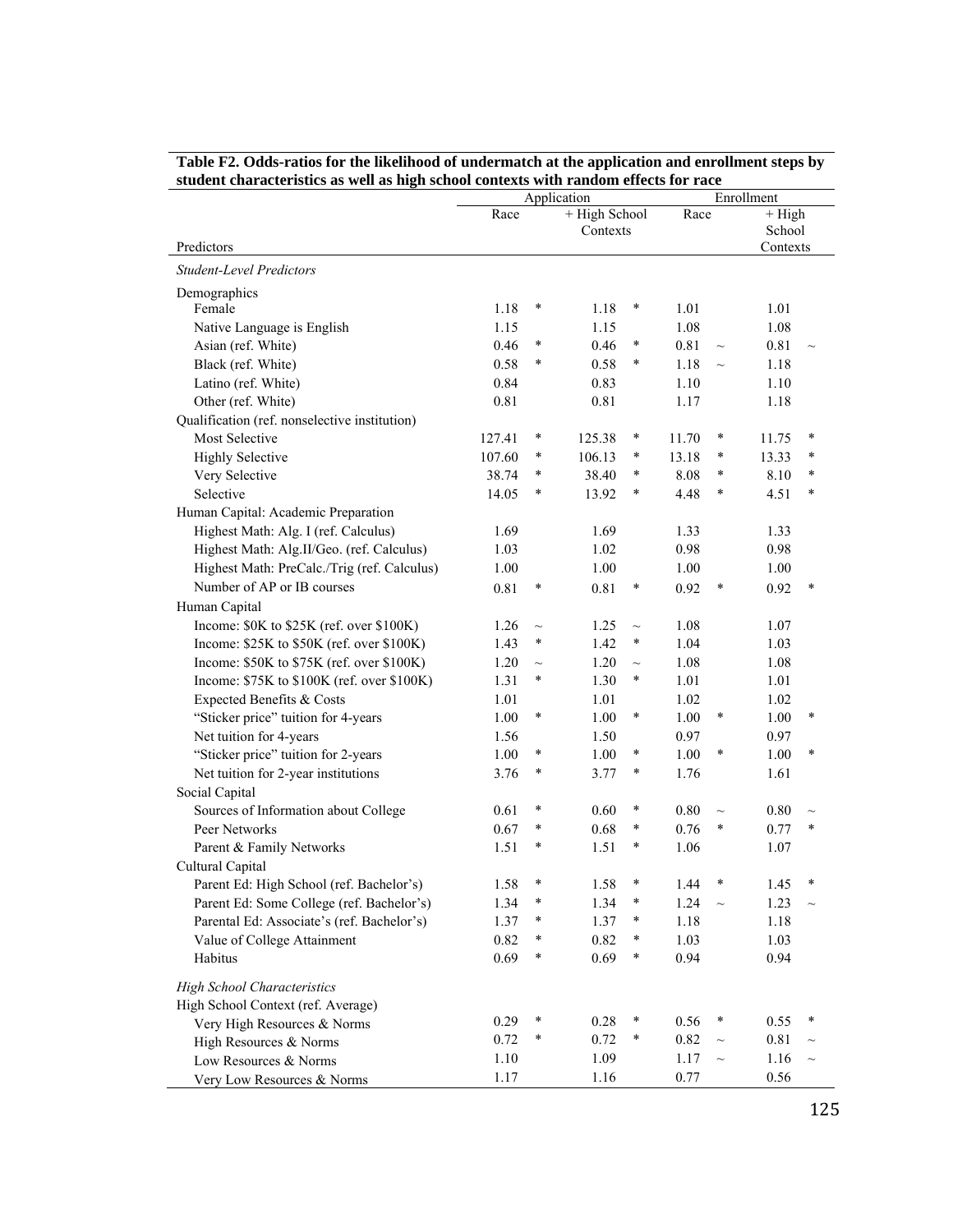| Variance Tests of Random Effects    |                |      |      |      |
|-------------------------------------|----------------|------|------|------|
| Intercept                           | $\ast$<br>0.10 | 0.06 | 0.00 | 0.00 |
| Race (ref. White)                   |                |      |      |      |
| Asian                               | 0.12           | 0.15 | 0.00 | 0.00 |
| <b>Black</b>                        | 0.36           | 0.36 | 0.00 | 0.00 |
| Latino                              | 0.23           | 0.26 | 0.00 | 0.00 |
| Other                               | 0.00           | 0.00 | 0.07 | 0.05 |
| High School Contexts (ref. Average) |                |      |      |      |
| Very High Resources & Norms         |                | 0.18 |      | 0.07 |
| High Resources & Norms              |                | 0.03 |      | 0.00 |
| Low Resources & Norms               |                | 0.00 |      | 0.05 |
| Very Low Resources & Norms          |                | 0.78 |      | 0.96 |
| -2 Log Likelihood                   | 7439           | 7436 | 7013 | 7011 |
| AIC                                 | 7615           | 7618 | 7183 | 7187 |
| .                                   |                |      |      |      |

% of High school-level variance explained

*Notes*: \**p* < .05, ~ *p* < .10 (a) The analytic sample is restricted to students who indicated they planned to go to college, graduated in the spring of 2003, and are not in special education or do not attend a vocational or alternative high school, are in the  $10^{th}$  grade cohort and present in both of the follow-up surveys in the ELS:2002 dataset; (b) Average cost within a 50-mile radius.

*Source*: Analysis of ELS:2002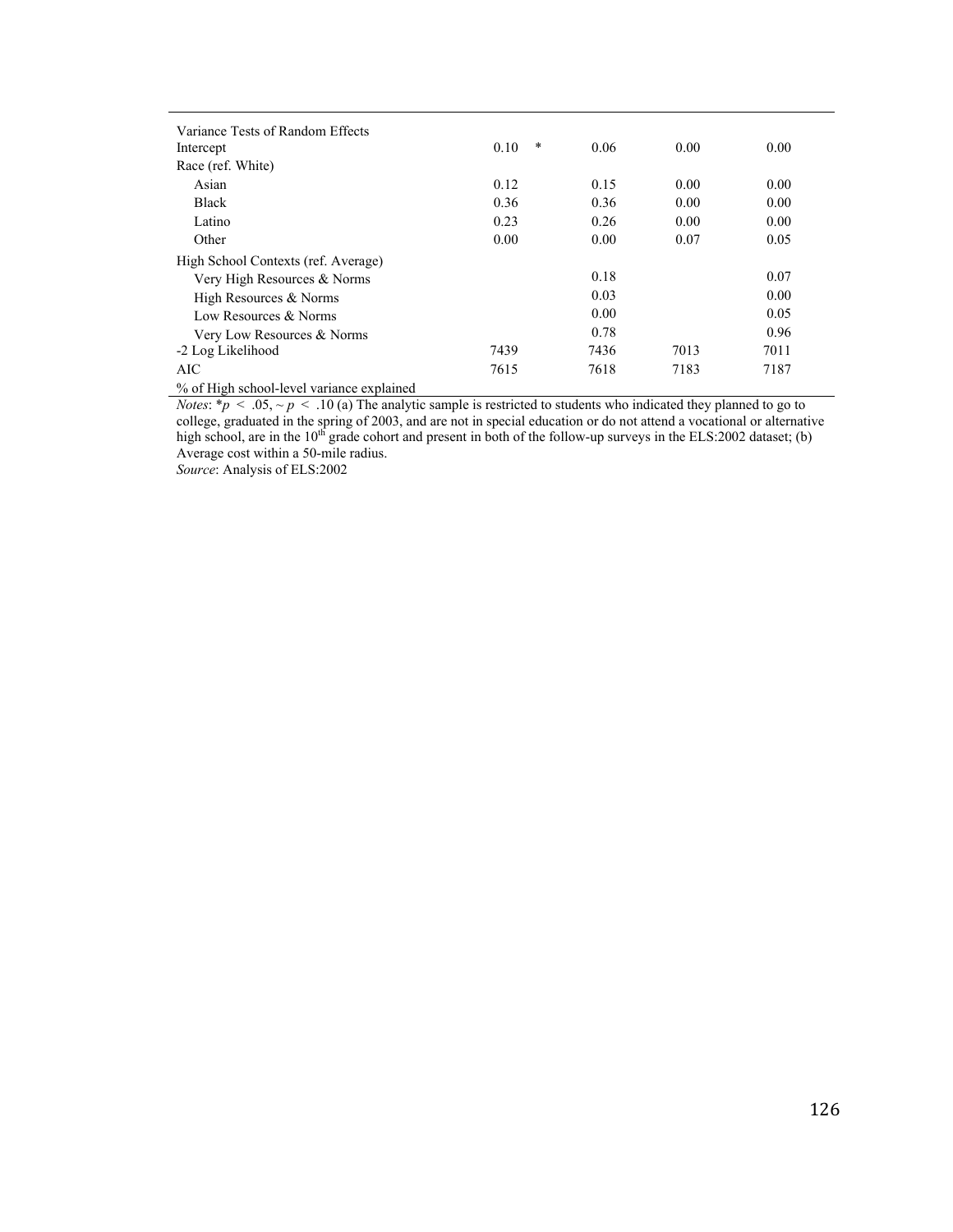| student characteristics as well as high school factors with random effects for income<br>Enrollment<br>Application |          |        |                  |                 |                 |  |  |  |  |  |  |
|--------------------------------------------------------------------------------------------------------------------|----------|--------|------------------|-----------------|-----------------|--|--|--|--|--|--|
|                                                                                                                    | Income   |        | + High School    | Income          | + High School   |  |  |  |  |  |  |
| Predictors                                                                                                         |          |        | Factors          |                 | Factors         |  |  |  |  |  |  |
| <b>Student-Level Predictors</b>                                                                                    |          |        |                  |                 |                 |  |  |  |  |  |  |
| Demographics                                                                                                       |          |        |                  |                 |                 |  |  |  |  |  |  |
| Female                                                                                                             | 1.17     | $\sim$ | 1.18<br>$\ast$   | 1.01            | 1.01            |  |  |  |  |  |  |
| Native Language is English                                                                                         | 1.13     |        | 1.13             | 1.08            | 1.08            |  |  |  |  |  |  |
| Asian (ref. White)                                                                                                 | 0.46     | $\ast$ | $\ast$<br>0.46   | 0.80<br>$\sim$  | 0.80            |  |  |  |  |  |  |
| Black (ref. White)                                                                                                 | 0.58     | $\ast$ | $\ast$<br>0.58   | 1.14            | 1.14            |  |  |  |  |  |  |
| Latino (ref. White)                                                                                                | 0.83     |        | 0.82             | 1.06            | 1.06            |  |  |  |  |  |  |
| Other (ref. White)                                                                                                 | 0.78     | $\sim$ | 0.78<br>$\sim$   | 1.16            | 1.16            |  |  |  |  |  |  |
| Qualification (ref. nonselective institution)                                                                      |          |        |                  |                 |                 |  |  |  |  |  |  |
| Most Selective                                                                                                     | 137.86   | ∗      | 136.18<br>∗      | $\ast$<br>12.56 | $\ast$<br>12.55 |  |  |  |  |  |  |
| <b>Highly Selective</b>                                                                                            | 115.89   | $\ast$ | $\ast$<br>114.42 | $\ast$<br>14.05 | $\ast$<br>14.14 |  |  |  |  |  |  |
| Very Selective                                                                                                     | 41.72    | $\ast$ | 41.45<br>∗       | $\ast$<br>8.56  | $\ast$<br>8.57  |  |  |  |  |  |  |
| Selective                                                                                                          | 14.88    | $\ast$ | 14.82<br>∗       | $\ast$<br>4.68  | *<br>4.69       |  |  |  |  |  |  |
| Human Capital: Academic Preparation                                                                                |          |        |                  |                 |                 |  |  |  |  |  |  |
| Highest Math: Alg. I (ref. Calculus)                                                                               | 1.69     |        | 1.67             | 1.34            | 1.34            |  |  |  |  |  |  |
| Highest Math: Alg.II/Geo. (ref. Calculus)                                                                          | 1.02     |        | 1.01             | 0.97            | 0.97            |  |  |  |  |  |  |
| Highest Math: PreCalc./Trig (ref.                                                                                  |          |        |                  |                 |                 |  |  |  |  |  |  |
| Calculus)                                                                                                          | 1.00     |        | 1.00             | 1.00            | 1.00            |  |  |  |  |  |  |
| Number of AP or IB courses                                                                                         | 0.81     | $\ast$ | 0.81<br>$\ast$   | 0.92<br>∗       | 0.92            |  |  |  |  |  |  |
| Human Capital                                                                                                      |          |        |                  |                 |                 |  |  |  |  |  |  |
| Income: \$0K to \$25K (ref. over \$100K)                                                                           | 1.20     |        | 1.18             | 1.06            | 1.06            |  |  |  |  |  |  |
| Income: \$25K to \$50K (ref. over \$100K)                                                                          | 1.40     | $\ast$ | 1.39<br>$\ast$   | 1.03            | 1.04            |  |  |  |  |  |  |
| Income: \$50K to \$75K (ref. over \$100K)                                                                          | 1.20     | $\sim$ | 1.19<br>$\sim$   | 1.09            | 1.09            |  |  |  |  |  |  |
| Income: \$75K to \$100K (ref. over \$100K)                                                                         | 1.33     | $\ast$ | $\ast$<br>1.32   | 1.03            | 1.03            |  |  |  |  |  |  |
| Expected Benefits & Costs                                                                                          | 1.01     |        | 1.01             | 1.02            | 1.02            |  |  |  |  |  |  |
| "Sticker price" tuition for 4-years                                                                                | 1.00     | $\ast$ | 1.00<br>∗        | 1.00<br>∗       | 1.00<br>∗       |  |  |  |  |  |  |
| Net tuition for 4-years                                                                                            | 1.72     |        | 1.64             | 1.01            | 1.02            |  |  |  |  |  |  |
| "Sticker price" tuition for 2-years                                                                                | 1.00     | $\ast$ | ∗<br>1.00        | ∗<br>1.00       | $\ast$<br>1.00  |  |  |  |  |  |  |
| Net tuition for 2-year institutions                                                                                | 4.68     | ∗      | $\ast$<br>4.64   | 1.89            | 1.83            |  |  |  |  |  |  |
| Social Capital                                                                                                     |          |        |                  |                 |                 |  |  |  |  |  |  |
| Sources of Information about College                                                                               | 0.60     | $\ast$ | *<br>0.60        | 0.79<br>$\sim$  | 0.79<br>$\sim$  |  |  |  |  |  |  |
| Peer Networks                                                                                                      | 0.70     | *      | $\ast$<br>0.70   | 0.77<br>∗       | $\ast$<br>0.77  |  |  |  |  |  |  |
| Parent & Family Networks                                                                                           | 1.45     | ¥      | $\ast$<br>1.45   | 1.06            | 1.06            |  |  |  |  |  |  |
| Cultural Capital                                                                                                   |          |        |                  |                 |                 |  |  |  |  |  |  |
| Parent Ed: High School (ref. Bachelor's)                                                                           | 1.49     |        | 1.49             | 1.41            | 1.41            |  |  |  |  |  |  |
| Parent Ed: Some College (ref. Bachelor's)                                                                          | 1.30     | ∗      | $\ast$<br>1.31   | 1.22<br>$\sim$  | 1.22            |  |  |  |  |  |  |
| Parental Ed: Associate's (ref. Bachelor's)                                                                         | 1.37     | $\ast$ | 1.37<br>∗        | 1.17            | 1.17            |  |  |  |  |  |  |
| Value of College Attainment                                                                                        | $0.80\,$ | ∗      | 0.81<br>∗        | 1.02            | 1.02            |  |  |  |  |  |  |
| Habitus                                                                                                            | 0.69     | $\ast$ | *<br>0.69        | 0.94            | 0.94            |  |  |  |  |  |  |
|                                                                                                                    |          |        |                  |                 |                 |  |  |  |  |  |  |
| <b>High School Characteristics</b><br>School Resources                                                             |          |        |                  |                 |                 |  |  |  |  |  |  |
| Academic Preparation                                                                                               | 1.08     |        | 1.09             | 1.01            | 1.01            |  |  |  |  |  |  |
| Availability of College Guidance                                                                                   | 2.00     | $\ast$ | $\ast$<br>1.96   | 1.48<br>×       | 1.47            |  |  |  |  |  |  |
| School Norms                                                                                                       |          |        |                  |                 |                 |  |  |  |  |  |  |
| College-Going Culture                                                                                              | 0.31     | $\ast$ | $\ast$<br>0.31   | $\ast$<br>0.57  | 0.57            |  |  |  |  |  |  |
| Parental Involvement/Influence                                                                                     | 1.19     | $\sim$ | 1.21             | 1.01            | 1.01            |  |  |  |  |  |  |
|                                                                                                                    |          |        | $\sim$           |                 |                 |  |  |  |  |  |  |

**Table F3. Odds-ratios for the likelihood of undermatch at the application and enrollment steps by student characteristics as well as high school factors with random effects for income**

Variance Tests of Random Effects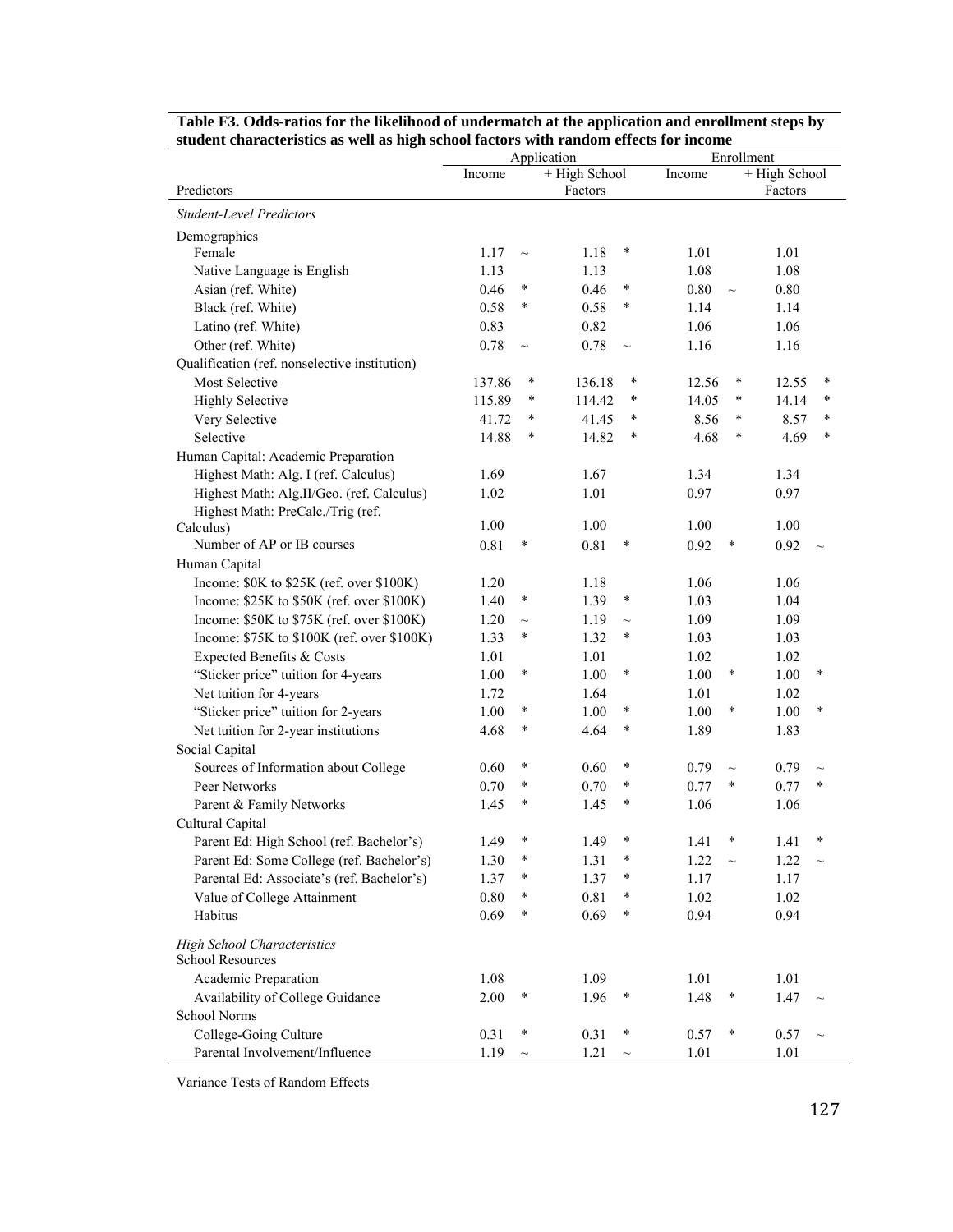| Intercept                              | *<br>0.10 | 0.02           | 0.00 | 0.00 |
|----------------------------------------|-----------|----------------|------|------|
| Income (ref. over \$100K)              |           |                |      |      |
| \$0K to \$25K                          | 0.00      | 0.05           | 0.07 | 0.05 |
| \$25K to \$50K                         | 0.00      | 0.00           | 0.02 | 0.00 |
| \$50K to \$75K                         | 0.05      | 0.04           | 0.00 | 0.00 |
| \$75K to \$100K                        | 0.00      | 0.00           | 0.00 | 0.00 |
| <b>High School Factors</b>             |           |                |      |      |
| Academic Preparation                   |           | 0.09<br>$\sim$ |      | 0.00 |
| Availability of College Guidance       |           | 0.00           |      | 0.00 |
| College-Going Culture                  |           | 0.04           |      | 0.00 |
| Parental Involvement/Influence         |           | 0.00           |      | 0.04 |
| -2 Log Likelihood                      | 7420      | 7416           | 7008 | 7007 |
| AIC                                    | 7594      | 7594           | 7180 | 7181 |
| $0/$ $0.111111$ $1.111111$ $1.1111111$ |           |                |      |      |

% of High school-level variance explained

*Notes*: \* $p$  < .05, ~ $p$  < .10 (a) The analytic sample is restricted to students who indicated they planned to go to college, graduated in the spring of 2003, and are not in special education or do not attend a vocational or alternative high school, are in the  $10^{th}$  grade cohort and present in both of the follow-up surveys in the ELS:2002 dataset; (b) Average cost within a 50-mile radius.

*Source*: Analysis of ELS:2002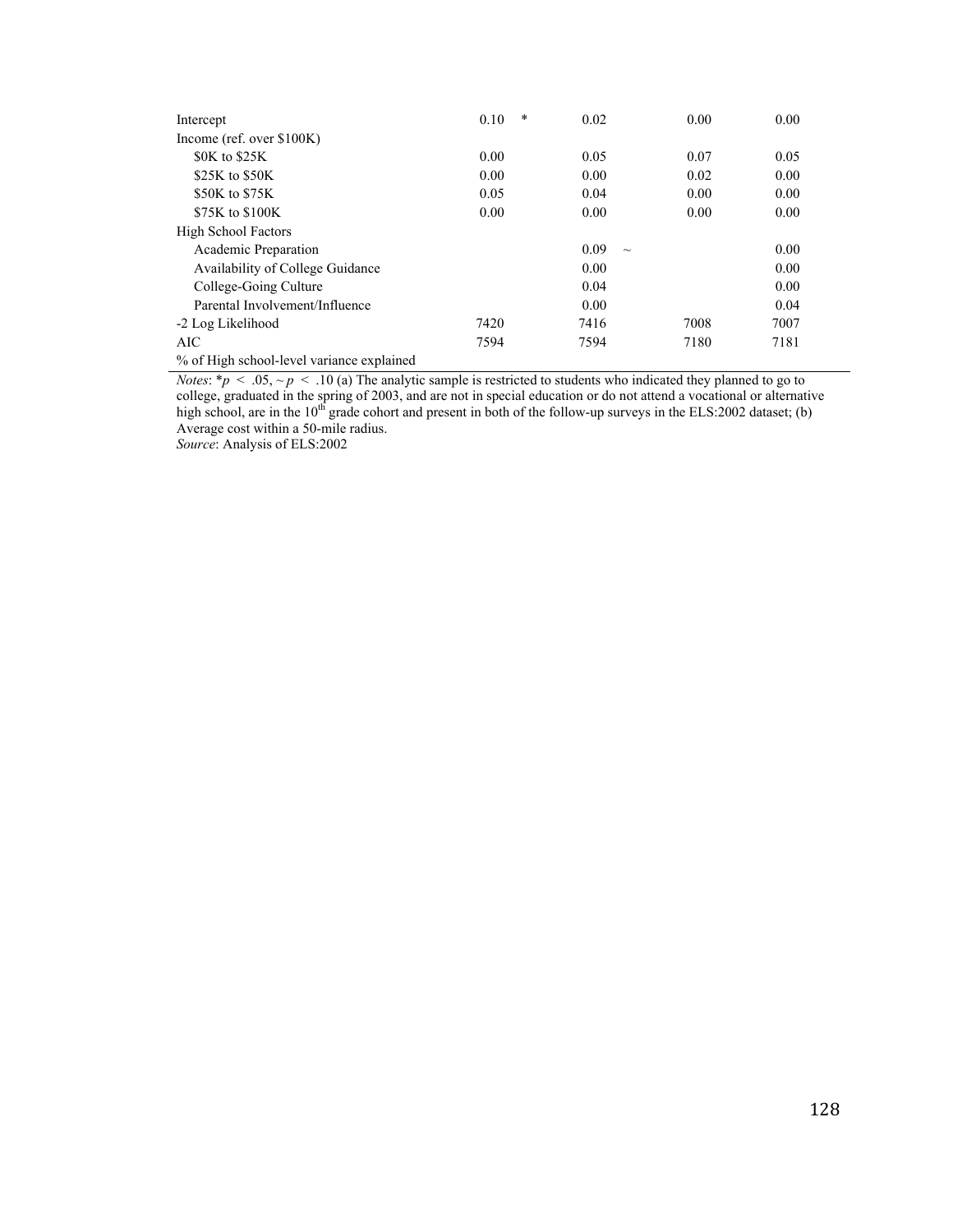|                                               | student characteristics as wen as high school contexts with random effects for income<br>Enrollment<br>Application |          |          |        |                 |                |  |
|-----------------------------------------------|--------------------------------------------------------------------------------------------------------------------|----------|----------|--------|-----------------|----------------|--|
|                                               | Income                                                                                                             | $+$ High |          | Income | $+$ High        |                |  |
|                                               |                                                                                                                    | School   |          |        | School          |                |  |
| Predictors                                    |                                                                                                                    |          | Contexts |        |                 | Contexts       |  |
| <b>Student-Level Predictors</b>               |                                                                                                                    |          |          |        |                 |                |  |
| Demographics                                  |                                                                                                                    |          |          |        |                 |                |  |
| Female                                        | 1.18                                                                                                               | $\ast$   | 1.18     | ∗      | 1.01            | 1.01           |  |
| Native Language is English                    | 1.13                                                                                                               |          | 1.13     |        | 1.08            | 1.08           |  |
| Asian (ref. White)                            | 0.47                                                                                                               | $\ast$   | 0.47     | $\ast$ | 0.81<br>$\sim$  | 0.81           |  |
| Black (ref. White)                            | 0.62                                                                                                               | $\ast$   | 0.62     | ∗      | 1.18            | 1.18           |  |
| Latino (ref. White)                           | 0.88                                                                                                               |          | 0.88     |        | 1.10            | 1.10           |  |
| Other (ref. White)                            | 0.80                                                                                                               |          | 0.80     |        | 1.18            | 1.18           |  |
| Qualification (ref. nonselective institution) |                                                                                                                    |          |          |        |                 |                |  |
| <b>Most Selective</b>                         | 123.44                                                                                                             | $\ast$   | 121.39   | $\ast$ | 11.74<br>$\ast$ | 11.76<br>∗     |  |
| <b>Highly Selective</b>                       | 104.46                                                                                                             | $\ast$   | 102.99   | *      | 13.20<br>*      | ∗<br>13.33     |  |
| Very Selective                                | 37.69                                                                                                              | $\ast$   | 37.34    | $\ast$ | 8.11<br>$\ast$  | ∗<br>8.11      |  |
| Selective                                     | 13.77                                                                                                              | ∗        | 13.64    | $\ast$ | 4.49<br>$\ast$  | ∗<br>4.51      |  |
| Human Capital: Academic Preparation           |                                                                                                                    |          |          |        |                 |                |  |
| Highest Math: Alg. I (ref. Calculus)          | 1.69                                                                                                               |          | 1.69     |        | 1.33            | 1.33           |  |
| Highest Math: Alg.II/Geo. (ref. Calculus)     | 1.03                                                                                                               |          | 1.02     |        | 0.98            | 0.98           |  |
| Highest Math: PreCalc./Trig (ref. Calculus)   | 1.00                                                                                                               |          | 1.00     |        | 1.00            | 1.00           |  |
| Number of AP or IB courses                    | 0.81                                                                                                               | $\ast$   | 0.81     | $\ast$ | 0.92<br>*       | 0.92<br>$\ast$ |  |
| Human Capital                                 |                                                                                                                    |          |          |        |                 |                |  |
| Income: \$0K to \$25K (ref. over \$100K)      | 1.23                                                                                                               |          | 1.22     |        | 1.07            | 1.07           |  |
| Income: \$25K to \$50K (ref. over \$100K)     | 1.42                                                                                                               | $\ast$   | 1.41     | ∗      | 1.04            | 1.03           |  |
| Income: \$50K to \$75K (ref. over \$100K)     | 1.19                                                                                                               | $\sim$   | 1.19     | $\sim$ | 1.08            | 1.08           |  |
| Income: \$75K to \$100K (ref. over \$100K)    | 1.30                                                                                                               | $\ast$   | 1.30     | *      | 1.01            | 1.01           |  |
| Expected Benefits & Costs                     | 1.01                                                                                                               |          | 1.01     |        | 1.02            | 1.02           |  |
| "Sticker price" tuition for 4-years           | 1.00                                                                                                               | $\ast$   | 1.00     | *      | 1.00<br>*       | $\ast$<br>1.00 |  |
| Net tuition for 4-years                       | 1.54                                                                                                               |          | 1.48     |        | 0.96            | 0.97           |  |
| "Sticker price" tuition for 2-years           | 1.00                                                                                                               | $\ast$   | 1.00     | *      | 1.00<br>*       | $\ast$<br>1.00 |  |
| Net tuition for 2-year institutions           | 3.89                                                                                                               | ∗        | 3.91     | ∗      | 1.77            | 1.62           |  |
| Social Capital                                |                                                                                                                    |          |          |        |                 |                |  |
| Sources of Information about College          | 0.61                                                                                                               | $\ast$   | 0.61     | ∗      | 0.80<br>$\sim$  | 0.80           |  |
| Peer Networks                                 | 0.68                                                                                                               | $\ast$   | 0.68     | *      | 0.77<br>$\ast$  | 0.77<br>$\ast$ |  |
| Parent & Family Networks                      | 1.51                                                                                                               | *        | 1.51     | ∗      | 1.07            | 1.07           |  |
| Cultural Capital                              |                                                                                                                    |          |          |        |                 |                |  |
| Parent Ed: High School (ref. Bachelor's)      | 1.58                                                                                                               | $\ast$   | 1.58     | ×      | 1.45<br>∗       | 1.45           |  |
| Parent Ed: Some College (ref. Bachelor's)     | 1.34                                                                                                               | $\ast$   | 1.33     | ×      | 1.24            | 1.23           |  |
| Parental Ed: Associate's (ref. Bachelor's)    | 1.37                                                                                                               | $\ast$   | 1.37     | ×      | 1.18            | 1.18           |  |
| Value of College Attainment                   | 0.81                                                                                                               | $\ast$   | 0.82     | ∗      | 1.03            | 1.03           |  |
| Habitus                                       | 0.69                                                                                                               | $\ast$   | 0.69     | *      | 0.93            | 0.93           |  |
| <b>High School Characteristics</b>            |                                                                                                                    |          |          |        |                 |                |  |
| High School Context (ref. Average)            |                                                                                                                    |          |          |        |                 |                |  |
| Very High Resources & Norms                   | 0.29                                                                                                               | $\ast$   | 0.28     | ×      | $\ast$<br>0.56  | 0.55           |  |
| High Resources & Norms                        | 0.72                                                                                                               | $\ast$   | 0.72     | $\ast$ | 0.82<br>$\sim$  | $0.81\,$       |  |
| Low Resources & Norms                         | 1.09                                                                                                               |          | 1.09     |        | 1.17<br>$\sim$  | 1.17           |  |
| Very Low Resources & Norms                    | 1.20                                                                                                               |          | 1.17     |        | 0.77            | 0.56           |  |
|                                               |                                                                                                                    |          |          |        |                 |                |  |
| Variance Tests of Random Effects              | 0.10                                                                                                               | $\ast$   | 0.07     |        | 0.00            | $0.00\,$       |  |
| Intercept                                     |                                                                                                                    |          |          |        |                 |                |  |

| Table F4. Odds-ratios for the likelihood of undermatch at the application and enrollment steps by |
|---------------------------------------------------------------------------------------------------|
| student characteristics as well as high school contexts with random effects for income            |

129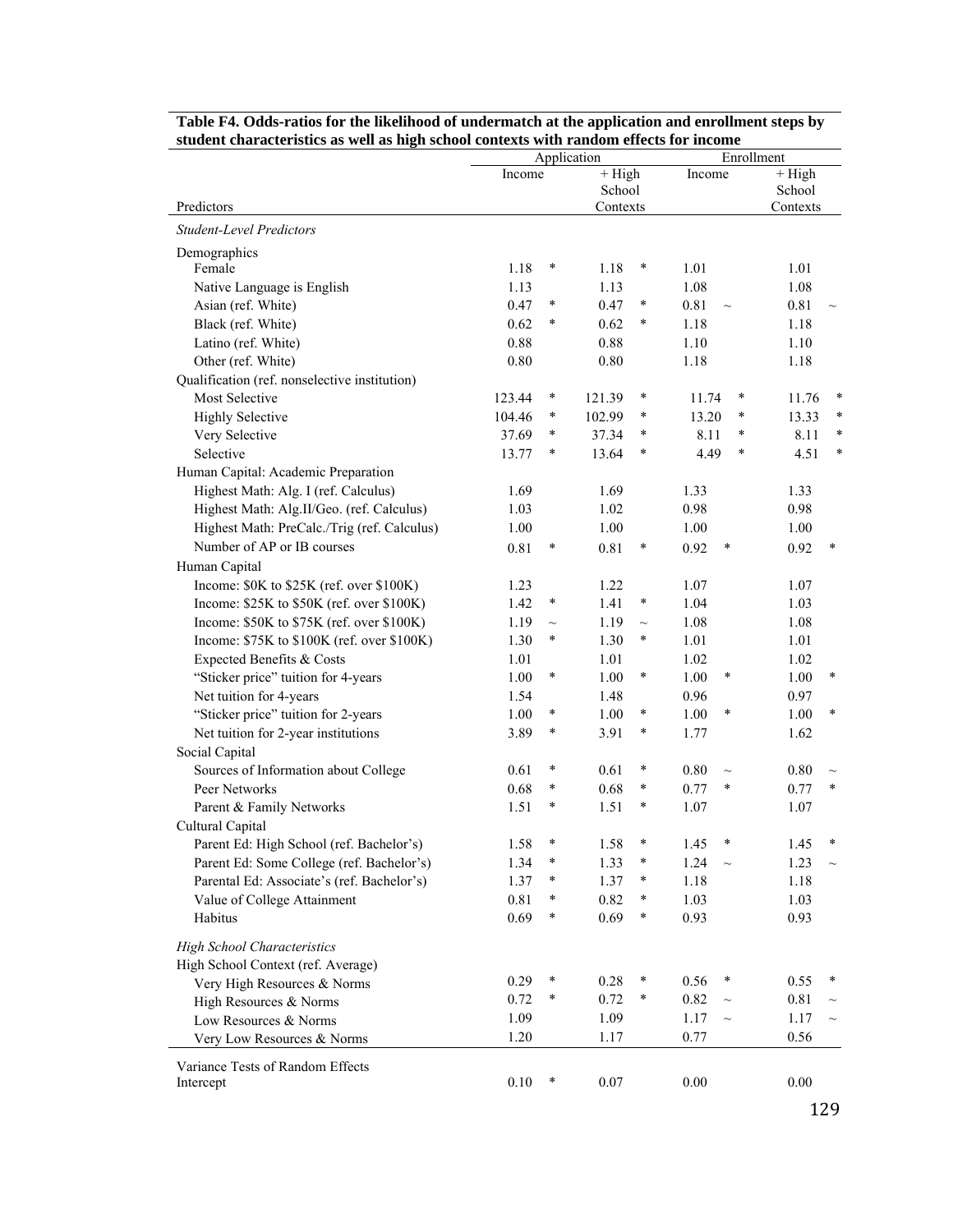| Income (ref. over $$100K$ )               |      |      |      |      |
|-------------------------------------------|------|------|------|------|
| \$0K to \$25K                             | 0.11 | 0.14 | 0.06 | 0.04 |
| \$25K to \$50K                            | 0.00 | 0.00 | 0.00 | 0.00 |
| \$50K to \$75K                            | 0.03 | 0.03 | 0.00 | 0.00 |
| \$75K to \$100K                           | 0.00 | 0.00 | 0.00 | 0.00 |
| High School Contexts (ref. Average)       |      |      |      |      |
| Very High Resources & Norms               |      | 0.17 |      | 0.07 |
| High Resources & Norms                    |      | 0.03 |      | 0.00 |
| Low Resources & Norms                     |      | 0.00 |      | 0.05 |
| Very Low Resources & Norms                |      | 0.74 |      | 0.95 |
| -2 Log Likelihood                         | 7442 | 7439 | 7013 | 7011 |
| AIC                                       | 7616 | 7619 | 7185 | 7187 |
| % of High school-level variance explained |      |      |      |      |

*Notes*: \**p* < .05, ~ *p* < .10 (a) The analytic sample is restricted to students who indicated they planned to go to college, graduated in the spring of 2003, and are not in special education or do not attend a vocational or alternative high school, are in the  $10<sup>th</sup>$  grade cohort and present in both of the follow-up surveys in the ELS:2002 dataset; (b) Average cost within a 50-mile radius.

*Source*: Analysis of ELS:2002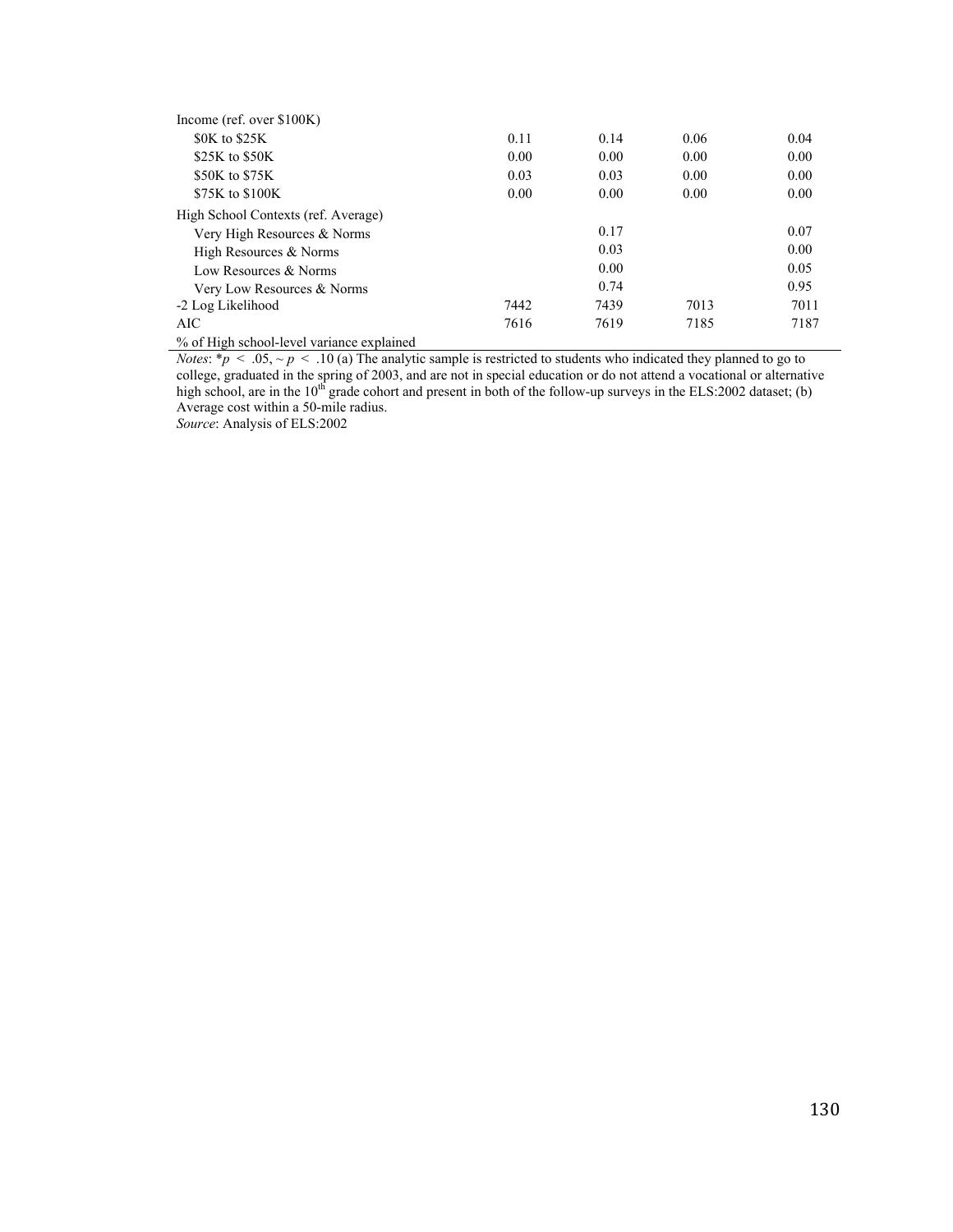|                                                        | student characteristics as wen as high school factors with random effects for parent education<br>Application<br>Enrollment |        |                    |        |           |        |              |        |
|--------------------------------------------------------|-----------------------------------------------------------------------------------------------------------------------------|--------|--------------------|--------|-----------|--------|--------------|--------|
|                                                        | Parent<br>Education                                                                                                         |        | $+$ High<br>School |        | Parent    |        | $+$ High     |        |
|                                                        |                                                                                                                             |        |                    |        | Education |        | School       |        |
| Predictors                                             |                                                                                                                             |        | Factors            |        |           |        | Factors      |        |
| <b>Student-Level Predictors</b>                        |                                                                                                                             |        |                    |        |           |        |              |        |
| Demographics                                           |                                                                                                                             |        |                    |        |           |        |              |        |
| Female                                                 | 1.17                                                                                                                        | $\sim$ | 1.17               | $\ast$ | 1.01      |        | 1.01         |        |
| Native Language is English                             | 1.13                                                                                                                        |        | 1.13               |        | 1.08      |        | 1.08         |        |
| Asian (ref. White)                                     | 0.46                                                                                                                        | $\ast$ | 0.46               | $\ast$ | 0.81      | $\sim$ | 0.81         |        |
| Black (ref. White)                                     | 0.58                                                                                                                        | $\ast$ | 0.58               | $\ast$ | 1.14      |        | 1.14         |        |
| Latino (ref. White)                                    | 0.82                                                                                                                        |        | 0.82               |        | 1.05      |        | 1.06         |        |
| Other (ref. White)                                     | 0.79                                                                                                                        | $\sim$ | 0.78               | $\sim$ | 1.16      |        | 1.16         |        |
| Qualification (ref. nonselective institution)          |                                                                                                                             |        |                    |        |           |        |              |        |
| Most Selective                                         | 140.31                                                                                                                      | $\ast$ | 138.15             | ∗      | 12.83     | $\ast$ | 12.83        | $\ast$ |
| <b>Highly Selective</b>                                | 117.51                                                                                                                      | $\ast$ | 115.70             | $\ast$ | 14.33     | $\ast$ | 14.41        | $\ast$ |
| Very Selective                                         | 42.21                                                                                                                       | $\ast$ | 41.84              | *      | 8.68      | $\ast$ | 8.69         | $\ast$ |
| Selective                                              | 15.03                                                                                                                       | $\ast$ | 14.93              | ∗      | 4.73      | $\ast$ | 4.74         | $\ast$ |
| Human Capital: Academic Preparation                    |                                                                                                                             |        |                    |        |           |        |              |        |
| Highest Math: Alg. I (ref. Calculus)                   | 1.70                                                                                                                        |        | 1.68               |        | 1.35      |        | 1.35         |        |
| Highest Math: Alg.II/Geo. (ref. Calculus)              | 1.02                                                                                                                        |        | 1.01               |        | 0.97      |        | 0.97         |        |
| Highest Math: PreCalc./Trig (ref. Calculus)            | 1.00                                                                                                                        |        | 1.00               |        | 1.00      |        | 1.00         |        |
| Number of AP or IB courses                             | 0.81                                                                                                                        | $\ast$ | 0.81               | $\ast$ | 0.92      | $\ast$ | 0.92         | $\ast$ |
| Human Capital                                          |                                                                                                                             |        |                    |        |           |        |              |        |
| Income: \$0K to \$25K (ref. over \$100K)               | 1.20                                                                                                                        |        | 1.20               |        | 1.08      |        | 1.07         |        |
| Income: \$25K to \$50K (ref. over \$100K)              | 1.40                                                                                                                        | $\ast$ | 1.39               | ∗      | 1.04      |        | 1.04         |        |
| Income: \$50K to \$75K (ref. over \$100K)              | 1.21                                                                                                                        | $\sim$ | 1.20               | $\sim$ | 1.10      |        | 1.09         |        |
| Income: \$75K to \$100K (ref. over \$100K)             | 1.33                                                                                                                        | $\ast$ | 1.32               | $\ast$ | 1.03      |        | 1.03         |        |
| Expected Benefits & Costs                              | 1.01                                                                                                                        |        | 1.01               |        | 1.02      |        | 1.02         |        |
| "Sticker price" tuition for 4-years                    | 1.00                                                                                                                        | $\ast$ | 1.00               | $\ast$ | 1.00      | ∗      | 1.00         | $\ast$ |
| Net tuition for 4-years                                | 1.73                                                                                                                        |        | 1.65               |        | 1.04      |        | 1.04         |        |
| "Sticker price" tuition for 2-years                    | 1.00                                                                                                                        | $\ast$ | 1.00               |        | 1.00      | $\ast$ | 1.00         | $\ast$ |
| Net tuition for 2-year institutions                    | 4.74                                                                                                                        | $\ast$ | 4.70               | $\ast$ | 1.89      |        | 1.83         |        |
| Social Capital                                         |                                                                                                                             |        |                    |        |           |        |              |        |
| Sources of Information about College                   | 0.60                                                                                                                        | $\ast$ | 0.60               | $\ast$ | 0.79      | $\sim$ | 0.79         | $\sim$ |
| Peer Networks                                          | 0.70                                                                                                                        | $\ast$ | 0.70               | $\ast$ | 0.77      | $\ast$ | 0.77         | $\ast$ |
| Parent & Family Networks                               | 1.45                                                                                                                        | ∗      | 1.45               | *      | 1.06      |        | 1.06         |        |
| Cultural Capital                                       |                                                                                                                             |        |                    |        |           |        |              |        |
| Parent Ed: High School (ref. Bachelor's)               | 1.47                                                                                                                        | $\ast$ |                    | ∗      | 1.39      | ∗      |              |        |
| Parent Ed: Some College (ref. Bachelor's)              | 1.30                                                                                                                        | $\ast$ | 1.47<br>1.31       | ∗      | 1.21      |        | 1.39<br>1.21 |        |
| Parental Ed: Associate's (ref. Bachelor's)             |                                                                                                                             | $\ast$ | 1.37               | ∗      | 1.18      |        |              |        |
| Value of College Attainment                            | 1.37<br>$0.80\,$                                                                                                            | $\ast$ | 0.81               | ∗      | 1.02      |        | 1.17         |        |
| Habitus                                                |                                                                                                                             | $\ast$ | 0.69               | $\ast$ | 0.94      |        | 1.03         |        |
|                                                        | 0.69                                                                                                                        |        |                    |        |           |        | 0.94         |        |
| <b>High School Characteristics</b><br>School Resources |                                                                                                                             |        |                    |        |           |        |              |        |
| Academic Preparation                                   | 1.08                                                                                                                        |        | 1.09               |        | 1.01      |        | 1.01         |        |
| Availability of College Guidance                       | 2.01                                                                                                                        | $\ast$ | 1.96               | $\ast$ | 1.48      | $\ast$ | 1.48         |        |
| School Norms                                           |                                                                                                                             |        |                    |        |           |        |              |        |
| College-Going Culture                                  | 0.31                                                                                                                        | $\ast$ | 0.31               | ∗      | 0.57      | $\ast$ | 0.56         |        |
| Parental Involvement/Influence                         | 1.20                                                                                                                        | $\sim$ | 1.21               | $\sim$ | 1.01      |        | 1.00         |        |

**Table F5. Odds-ratios for the likelihood of undermatch at the application and enrollment steps by student characteristics as well as high school factors with random effects for parent education**

Variance Tests of Random Effects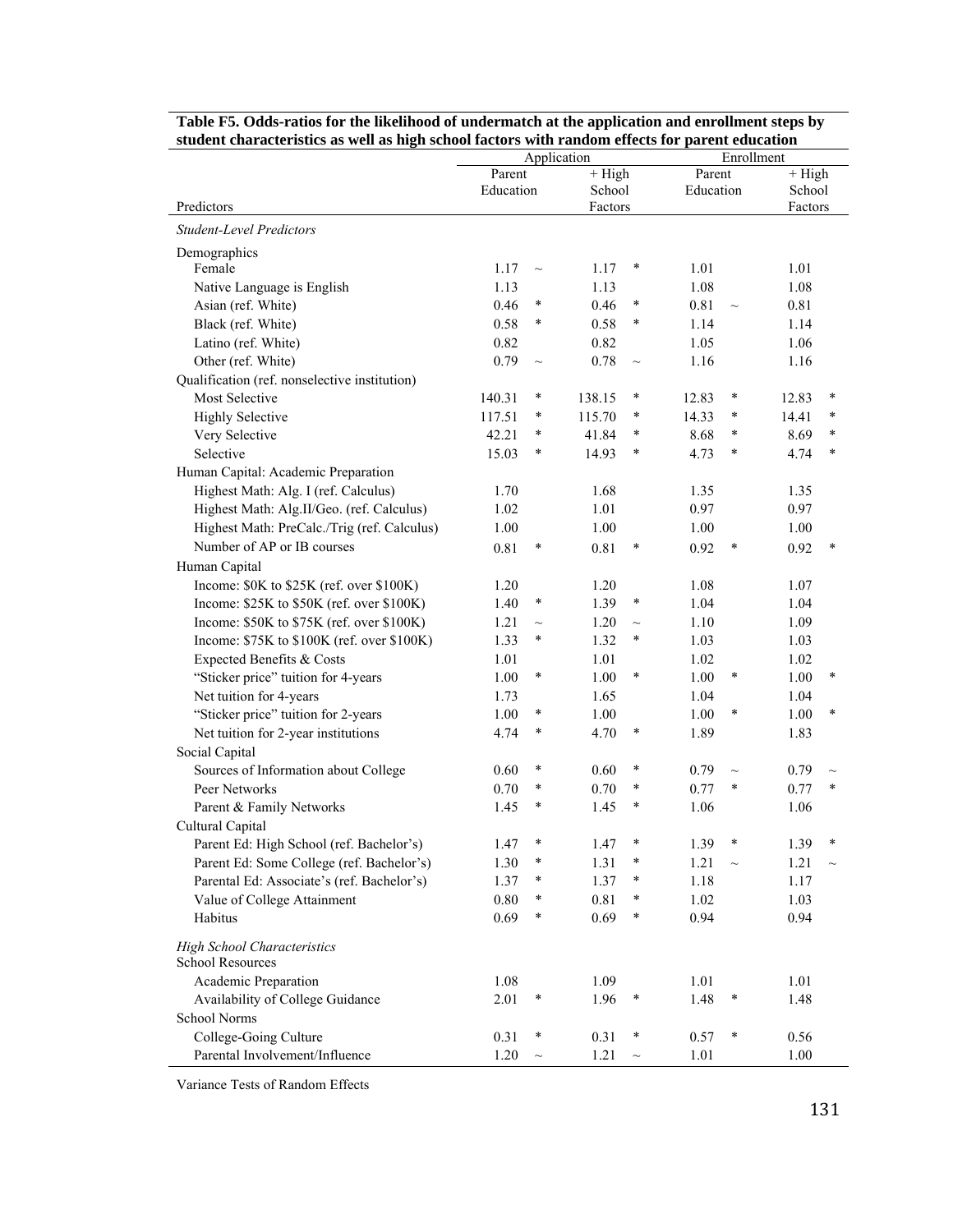| Intercept                          | $\ast$<br>0.10 | 0.02           | 0.00 | 0.00 |
|------------------------------------|----------------|----------------|------|------|
| Parent Education (ref. Bachelor's) |                |                |      |      |
| High School                        | 0.12           | 0.14           | 0.16 | 0.14 |
| Some College                       | 0.01           | 0.00           | 0.07 | 0.05 |
| Associate's                        | 0.00           | 0.00           | 0.00 | 0.00 |
| <b>High School Factors</b>         |                |                |      |      |
| Academic Preparation               |                | 0.10<br>$\sim$ |      | 0.00 |
| Availability of College Guidance   |                | 0.00           |      | 0.00 |
| College-Going Culture              |                | 0.05           |      | 0.00 |
| Parental Involvement/Influence     |                |                |      |      |
|                                    |                | 0.00           |      | 0.03 |
| -2 Log Likelihood                  | 7420           | 7415           | 7007 | 7006 |
| AIC                                | 7594           | 7591           | 7179 | 7180 |
|                                    |                |                |      |      |

% of High school-level variance explained

*Notes*:  $* p < .05, \, \sim p < .10$  (a) The analytic sample is restricted to students who indicated they planned to go to college, graduated in the spring of 2003, and are not in special education or do not attend a vocational or alternative high school, are in the  $10^{th}$  grade cohort and present in both of the follow-up surveys in the ELS:2002 dataset; (b) Average cost within a 50-mile radius.

*Source*: Analysis of ELS:2002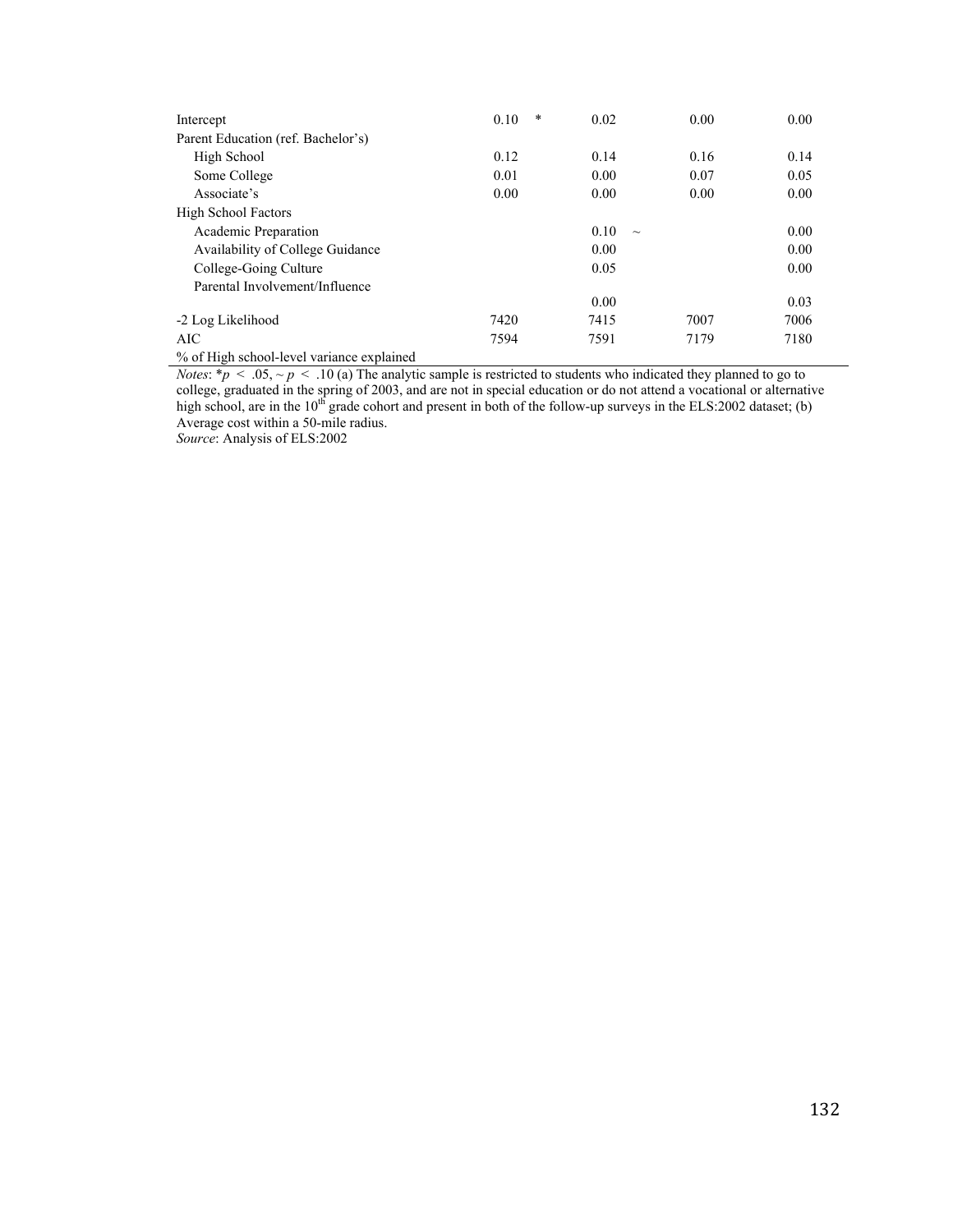|                                               | student characteristics as well as high school contexts with random effects for parent education<br>Enrollment |        |                              |        |           |        |          |        |
|-----------------------------------------------|----------------------------------------------------------------------------------------------------------------|--------|------------------------------|--------|-----------|--------|----------|--------|
|                                               | Application<br>$+$ High<br>Parent                                                                              |        | $+\overline{High}$<br>Parent |        |           |        |          |        |
|                                               | Education                                                                                                      |        | School                       |        | Education |        | School   |        |
| Predictors                                    |                                                                                                                |        | Contexts                     |        |           |        | Contexts |        |
| <b>Student-Level Predictors</b>               |                                                                                                                |        |                              |        |           |        |          |        |
| Demographics                                  |                                                                                                                |        |                              |        |           |        |          |        |
| Female                                        | 1.18                                                                                                           | ∗      | 1.18                         | $\ast$ | 1.01      |        | 1.01     |        |
| Native Language is English                    | 1.13                                                                                                           |        | 1.14                         |        | 1.09      |        | 1.09     |        |
| Asian (ref. White)                            | 0.47                                                                                                           | $\ast$ | 0.47                         | $\ast$ | 0.81      | $\sim$ | 0.81     |        |
| Black (ref. White)                            | 0.62                                                                                                           | $\ast$ | 0.62                         | $\ast$ | 1.18      |        | 1.19     |        |
| Latino (ref. White)                           | 0.87                                                                                                           |        | 0.87                         |        | 1.10      |        | 1.10     |        |
| Other (ref. White)                            | 0.81                                                                                                           |        | 0.81                         |        | 1.18      |        | 1.19     |        |
| Qualification (ref. nonselective institution) |                                                                                                                |        |                              |        |           |        |          |        |
| <b>Most Selective</b>                         | 124.84                                                                                                         | ∗      | 122.49                       | $\ast$ | 12.04     | $\ast$ | 11.98    | $\ast$ |
| <b>Highly Selective</b>                       | 105.37                                                                                                         | $\ast$ | 103.71                       | ∗      | 13.51     | *      | 13.55    | $\ast$ |
| Very Selective                                | 37.92                                                                                                          | $\ast$ | 37.51                        | $\ast$ | 8.24      | $\ast$ | 8.21     | $\ast$ |
| Selective                                     | 13.83                                                                                                          | $\ast$ | 13.68                        | *      | 4.56      | $\ast$ | 4.56     | $\ast$ |
| Human Capital: Academic Preparation           |                                                                                                                |        |                              |        |           |        |          |        |
| Highest Math: Alg. I (ref. Calculus)          | 1.69                                                                                                           |        | 1.69                         |        | 1.34      |        | 1.34     |        |
| Highest Math: Alg.II/Geo. (ref. Calculus)     | 1.03                                                                                                           |        | 1.03                         |        | 0.99      |        | 0.99     |        |
| Highest Math: PreCalc./Trig (ref. Calculus)   | 1.00                                                                                                           |        | 1.00                         |        | 1.00      |        | 1.00     |        |
| Number of AP or IB courses                    | 0.81                                                                                                           | $\ast$ | 0.81                         | $\ast$ | 0.92      | $\ast$ | 0.92     | $\ast$ |
| Human Capital                                 |                                                                                                                |        |                              |        |           |        |          |        |
| Income: \$0K to \$25K (ref. over \$100K)      | 1.25                                                                                                           | $\sim$ | 1.24                         | $\sim$ | 1.09      |        | 1.08     |        |
| Income: \$25K to \$50K (ref. over \$100K)     | 1.42                                                                                                           | $\ast$ | 1.42                         | $\ast$ | 1.04      |        | 1.04     |        |
| Income: \$50K to \$75K (ref. over \$100K)     | 1.20                                                                                                           | $\sim$ | 1.20                         | $\sim$ | 1.09      |        | 1.08     |        |
| Income: \$75K to \$100K (ref. over \$100K)    | 1.30                                                                                                           | $\ast$ | 1.30                         | $\ast$ | 1.01      |        | 1.01     |        |
| Expected Benefits & Costs                     | 1.01                                                                                                           |        | 1.01                         |        | 1.02      |        | 1.02     |        |
| "Sticker price" tuition for 4-years           | 1.00                                                                                                           | $\ast$ | 1.00                         | $\ast$ | 1.00      | $\ast$ | 1.00     | $\ast$ |
| Net tuition for 4-years                       | 1.54                                                                                                           |        | 1.49                         |        | 0.99      |        | 0.99     |        |
| "Sticker price" tuition for 2-years           | 1.00                                                                                                           | $\ast$ | 1.00                         | $\ast$ | 1.00      | $\ast$ | 1.00     | $\ast$ |
| Net tuition for 2-year institutions           | 3.91                                                                                                           | $\ast$ | 3.91                         | ∗      | 1.77      |        | 1.62     |        |
| Social Capital                                |                                                                                                                |        |                              |        |           |        |          |        |
| Sources of Information about College          | 0.61                                                                                                           | $\ast$ | 0.61                         | *      | 0.80      | $\sim$ | 0.80     | $\sim$ |
| Peer Networks                                 | 0.68                                                                                                           | $\ast$ | 0.68                         | *      | 0.76      | $\ast$ | 0.76     | $\ast$ |
| Parent & Family Networks                      | 1.51                                                                                                           | $\ast$ | 1.51                         | *      | 1.07      |        | 1.07     |        |
| Cultural Capital                              |                                                                                                                |        |                              |        |           |        |          |        |
| Parent Ed: High School (ref. Bachelor's)      | 1.55                                                                                                           | $\ast$ | 1.55                         | *      | 1.43      | *      | 1.43     | $\ast$ |
| Parent Ed: Some College (ref. Bachelor's)     | 1.34                                                                                                           | ∗      | 1.33                         | *      | 1.23      | $\sim$ | 1.23     |        |
| Parental Ed: Associate's (ref. Bachelor's)    | 1.38                                                                                                           | ∗      | 1.37                         | *      | 1.19      |        | 1.18     |        |
| Value of College Attainment                   | 0.81                                                                                                           | ∗      | 0.82                         | *      | 1.03      |        | 1.03     |        |
| Habitus                                       | 0.69                                                                                                           | ∗      | 0.69                         | ∗      | 0.94      |        | 0.94     |        |
| <b>High School Characteristics</b>            |                                                                                                                |        |                              |        |           |        |          |        |
| High School Context (ref. Average)            |                                                                                                                |        |                              |        |           |        |          |        |
| Very High Resources & Norms                   | 0.29                                                                                                           | ∗      | 0.28                         | $\ast$ | 0.56      | $\ast$ | 0.55     | $\ast$ |
| High Resources & Norms                        | 0.72                                                                                                           | $\ast$ | 0.72                         | ∗      | 0.82      | $\sim$ | $0.81\,$ |        |
| Low Resources & Norms                         | 1.09                                                                                                           |        | 1.09                         |        | 1.17      | $\sim$ | 1.17     |        |
| Very Low Resources & Norms                    | 1.23                                                                                                           |        | 1.20                         |        | 0.76      |        | 0.57     |        |
| Variance Tests of Random Effects              |                                                                                                                |        |                              |        |           |        |          |        |
| Intercept                                     | 0.10                                                                                                           | $\ast$ | 0.06                         |        | 0.00      |        | 0.00     |        |
|                                               |                                                                                                                |        |                              |        |           |        |          |        |

| Table F6. Odds-ratios for the likelihood of undermatch at the application and enrollment steps by |
|---------------------------------------------------------------------------------------------------|
| student characteristics as well as high school contexts with random effects for parent education  |

133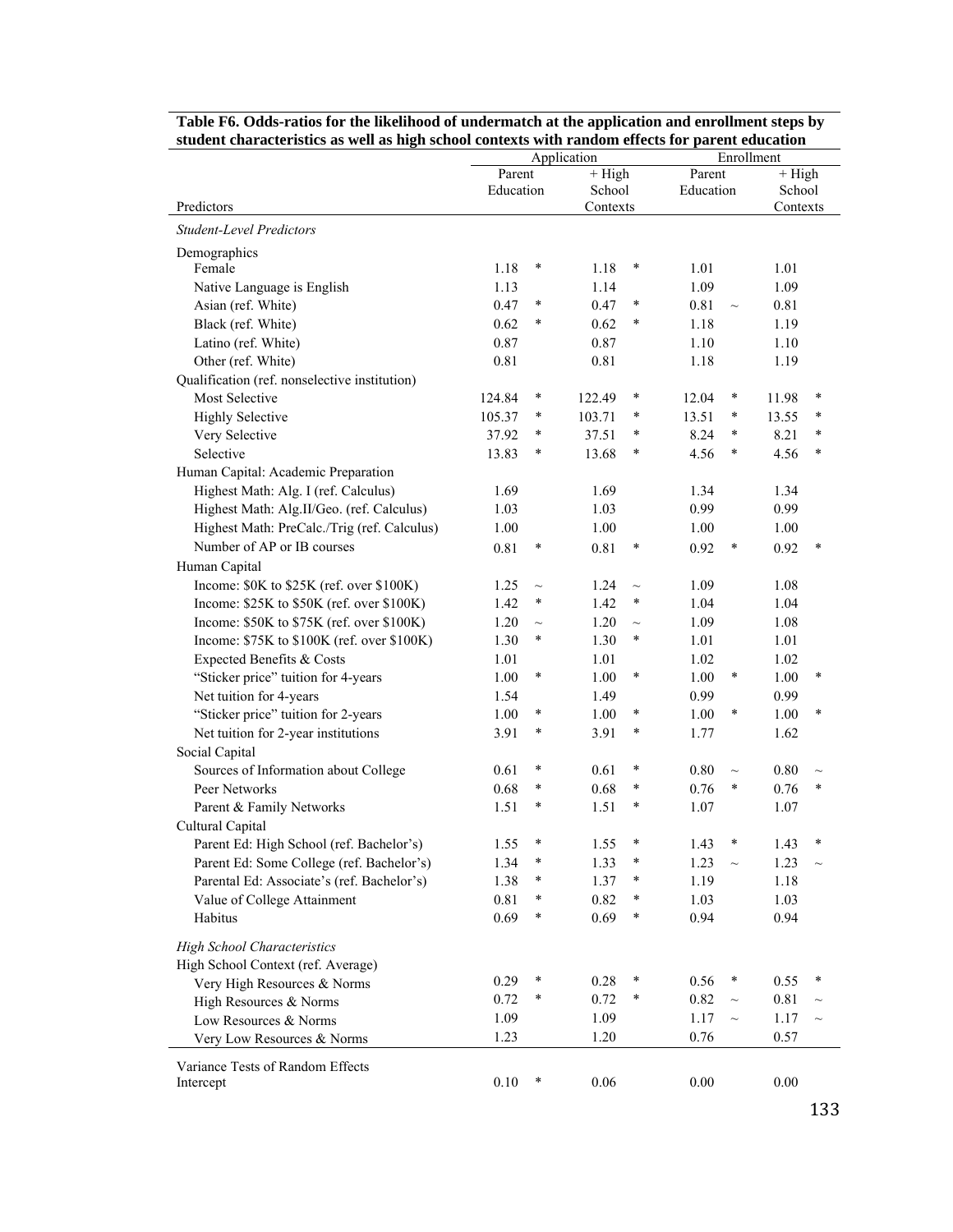| Parent Education (ref. Bachelor's)  |      |      |      |      |
|-------------------------------------|------|------|------|------|
| High School                         | 0.15 | 0.16 | 0.16 | 0.14 |
| Some College                        | 0.00 | 0.00 | 0.07 | 0.05 |
| Associate's                         | 0.00 | 0.00 | 0.00 | 0.00 |
| High School Contexts (ref. Average) |      |      |      |      |
| Very High Resources & Norms         |      | 0.17 |      | 0.07 |
| High Resources & Norms              |      | 0.03 |      | 0.00 |
| Low Resources & Norms               |      | 0.00 |      | 0.02 |
| Very Low Resources & Norms          |      | 0.72 |      | 0.89 |
| -2 Log Likelihood                   | 7441 | 7439 | 7012 | 7010 |
| AIC                                 |      |      |      |      |

% of High school-level variance explained

*Notes*: \* $p$  < .05, ~ $p$  < .10 (a) The analytic sample is restricted to students who indicated they planned to go to college, graduated in the spring of 2003, and are not in special education or do not attend a vocational or alternative high school, are in the  $10^{th}$  grade cohort and present in both of the follow-up surveys in the ELS:2002 dataset; (b) Average cost within a 50-mile radius; (c) reference category is "Average high schools resources and norms." *Source*: Analysis of ELS:2002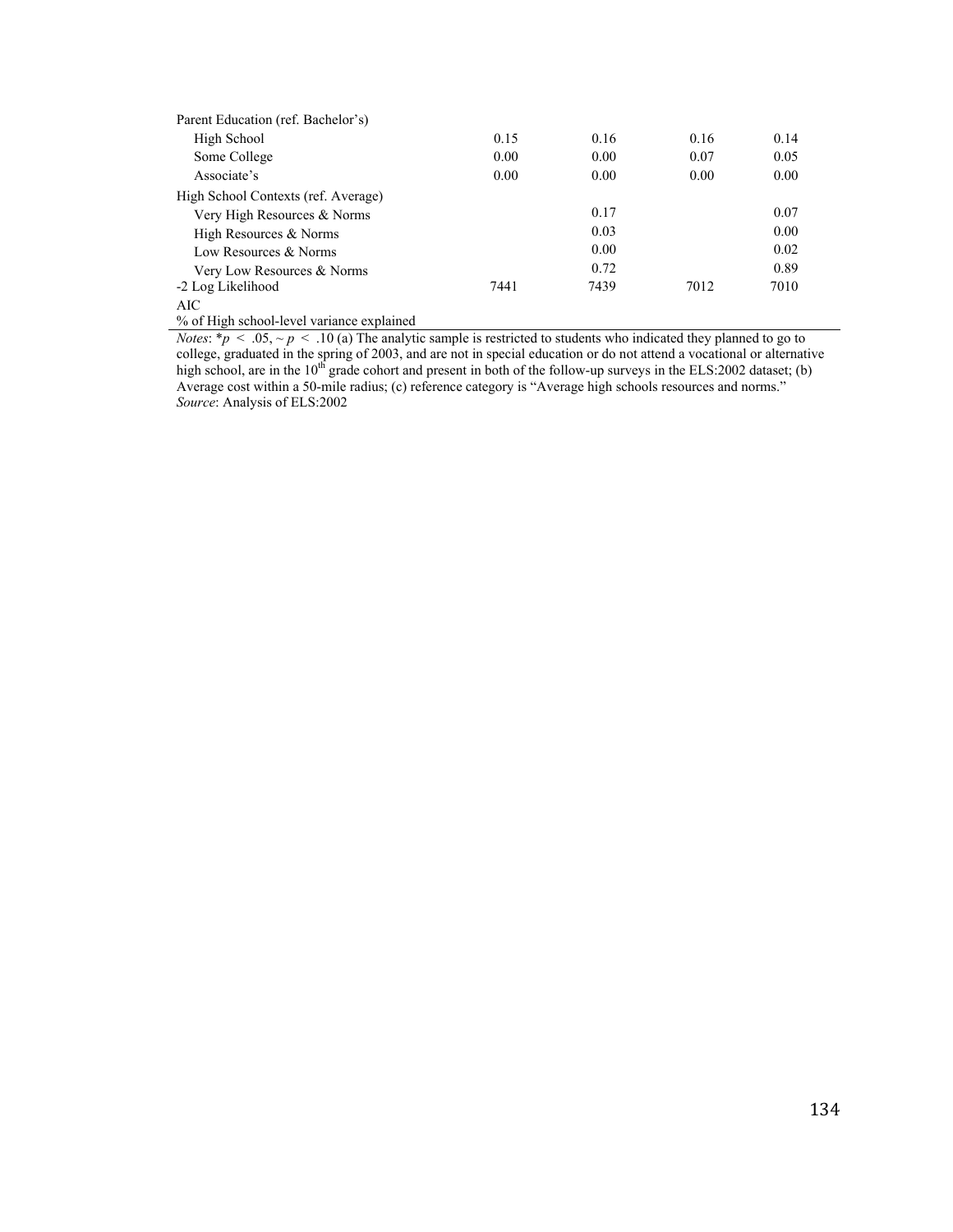## **REFERENCES**

- Adelman, C. (2006). *The toolbox revisited: Paths to degree completion from high school through college*. Washington, DC: U.S. Department of Education.
- Adelman, C. (2007). Do we really have a college access problem? *Change*, 39(4), 48.
- Alon, S., & Tienda, M. (2005). Assessing the "mismatch" hypothesis: Differences in college graduation rates by institutional selectivity. *Sociology of Education*, 78(4), 294.
- Avery, C., & Hoxby, C. M. (2003). *Do and should financial aid packages affect students' college choices?* (NBER Working Paper No. 9482). Cambridge, MA: National Bureau of Economic Research.
- Avery, C., Hoxby, C., Jackson, C., Burek, K., Pope, G., & Raman, M. (2006). *Cost should be no barrier: An evaluation of the first year of Harvard's financial aid initiative*. (NBER Working Paper No. 12029). Cambridge, MA: National Bureau of Economic Research.
- Avery, C., & Kane, T. J. (2004). Student perceptions of college opportunities: The Boston COACH program. In Hoxby, C.M. (Ed.), *College choices: The economics of where to go, when to go, and how to pay for it* (pp. 355-394). Chicago: University of Chicago Press.
- Baum, S., Ma, J., & Payea, K. (2010). *Education pays: The benefits of higher education for individuals and society*. (No. 10b-2761). Washington, DC: College Board.
- Bell, A., Rowan-Kenyon, H.T., & Perna, L.W. (2009). College knowledge of 9th and 11th grade students: Variation by school and state context. *The Journal of Higher Education*, 80(6), 663-685.
- Bourdieu, P. (1986). The forms of capital. In J. Richardson (Ed.) *Handbook of Theory and Research for the Sociology of Education* (pp. 241-258). New York: Greenwood Publishing Group.
- Bourdieu, P., & Passeron, J. C. (1977). *Reproduction in education, society and culture.* London: Sage Publications.
- Bowen, W. G., & Bok, D. C. (1998). *The shape of the river: Long-term consequences of considering race in college and university admissions*. Princeton, NJ: Princeton University Press.
- Bowen, W. G., Chingos, M. M., McPherson, M. S., & Tobin, E. M. (2009). *Crossing the finish line: Completing college at America's public universities*. Princeton, NJ: Princeton University Press.
- Bozick, R., & Ingels, S. J. (2007). *Academic pathways, preparation, and performance: A descriptive overview of the transcripts from the high school graduating class of 2003–04*. (No. NCES 2007–316). Washington, DC: National Center for Education Statistics, Institute of Education Sciences, U.S. Department of Education.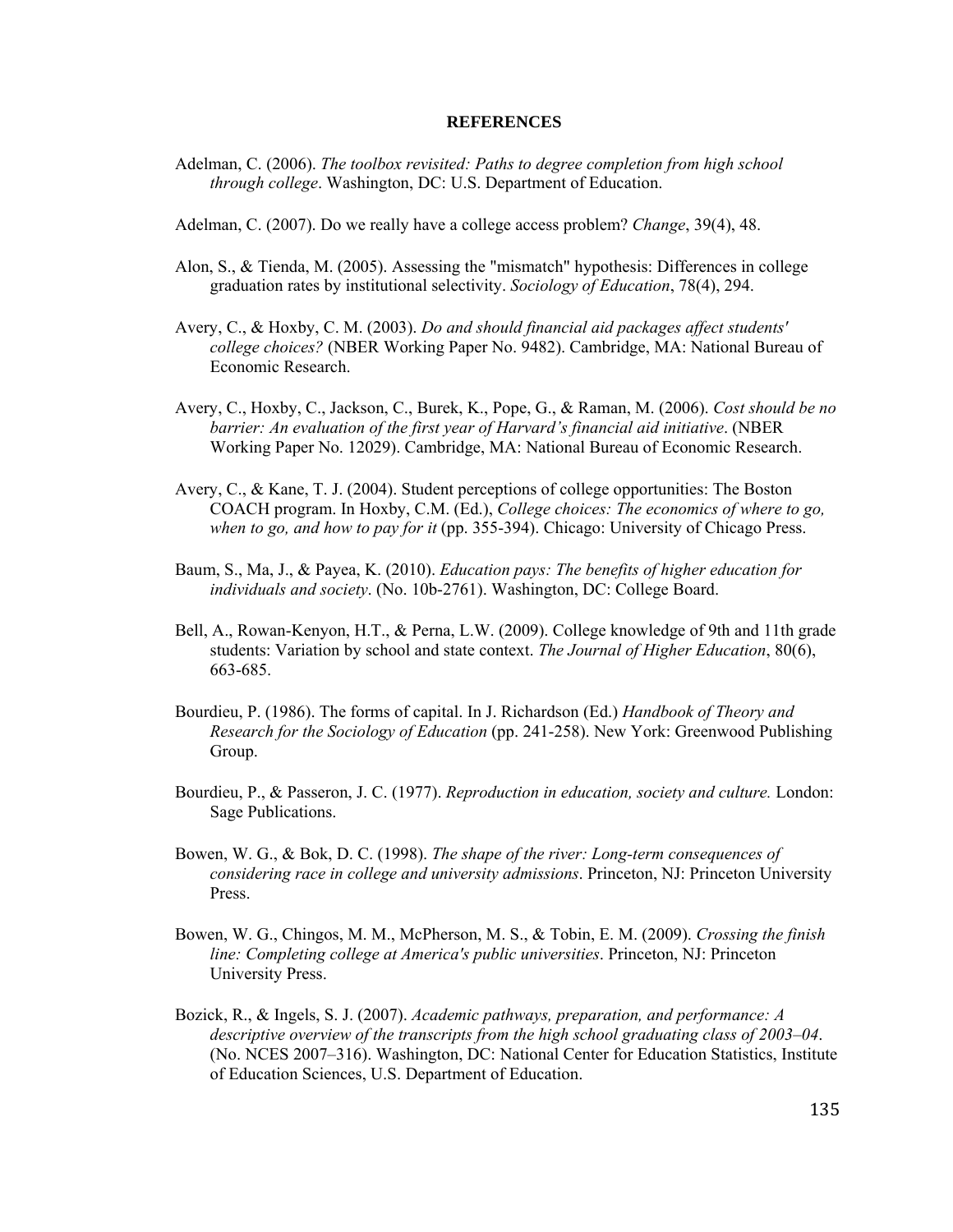- Bozick, R., & Lauff, E. (2007*). Education longitudinal study of 2002 (ELS:2002): A first look at the initial postsecondary experiences of the high school sophomore class of 2002*. (No. NCES 2008-308). Washington, DC: National Center for Education Statistics, Institute of Education Sciences, U.S. Department of Education.
- Buckley, J. (2011). *Technical Issues in Analyzing Data From Large-scale Complex Surveys*. [PowerPoint slides]. Retrieved from http://www3.airweb.org/images/nsdpi2011/430pmBuckleyPowerpoint.ppt
- Cabrera, A. F., & La Nasa, S. M. (2000). Understanding the college-choice process. *New Directions for Institutional Research,* 2000(27), 22.
- Carnevale, A.P. & Rose, S.J. (2003). *Socioeconomic status, race/ethnicity, and selective college admissions*. New York: The Century Foundation.
- Ceja, M. (2006). Understanding the role of parents and siblings as information sources in the college choice process of Chicana students. *Journal of College Student Development*, 47, 104.
- Chen, X., Wu, J., & Tasoff, S. (2010a). *The high school senior class of 2003−04: Steps toward postsecondary enrollment*. (No. NCES 2010-203). Washington, DC: National Center for Education Statistics, Institute of Education Sciences, U.S. Department of Education.
- Chen, X., Wu, J., & Tasoff, S. (2010b). *Postsecondary expectations and plans for the high school senior class of 2003−04*. (No. NCES 2010-170rev). Washington, DC: National Center for Education Statistics, Institute of Education Sciences, U.S. Department of Education.
- Clinedinst, M. E., Hurley, S. F., & Hawkins, D. A. (2011). *2011 State of college admission*. Arlington, VA: National Association for College Admission Counseling. Retrieved from http://www.nacacnet.org/
- College Board. (2012). *The 8th annual AP report to the nation*. (No. 12b-5036). New York: Author.
- Dejardins, S. L., & Toutkoushian, R. K. (2005). Are students really rational? The development of rational thought and its application to student choice. In J.C. Smart (Ed.), *Higher education handbook of theory and research* (XX ed., pp. 191-240). Great Britain: Springer.
- Department of Health, Education, and Welfare. (1969). *Toward a social report*. Washington, DC: Author.
- Education Trust. (2010). *Opportunity adrift: Our flagship universities are straying from their public mission*. Washington, DC: Author.
- Eide, E., Brewer, D. J., & Ehrenberg, R. G. (1998). Does it pay to attend an elite private college? Evidence on *the* effects of undergraduate college quality on graduate school attendance. *Economics of Education Review*, *17*(4), 371-376.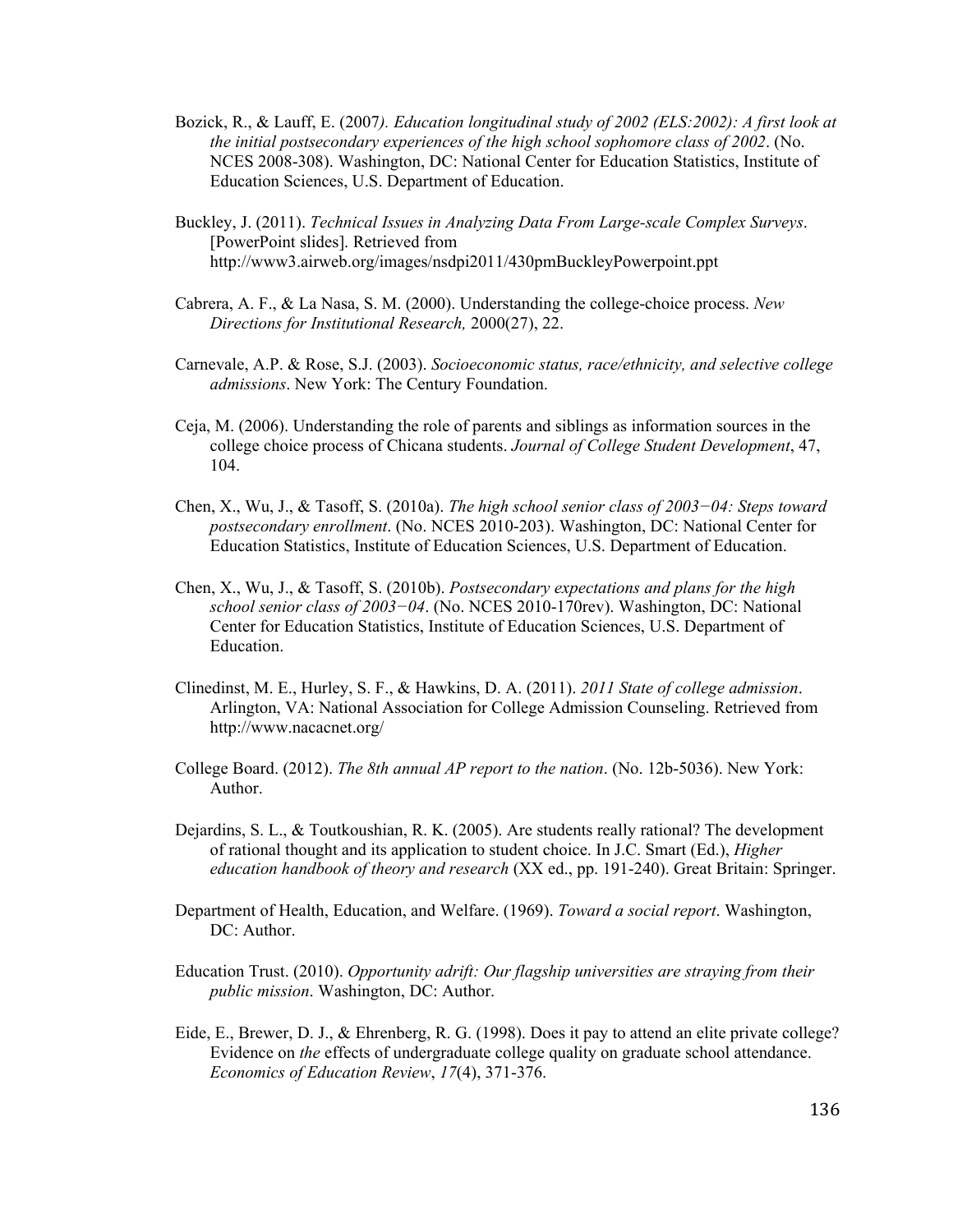- Engberg, M. E., & Wolniak, G. C. (2010). Examining the effects of high school contexts on postsecondary enrollment. *Research in Higher Education*, 51(2), 132-153.
- Freeman. K. & Thomas, G. E. (2002). Black colleges and college choice: Characteristics of students who choose HBCUs. *The Review of Higher Education*, 25(3), 349-358.
- Gansemer-Topf, A. M., & Schuh, J. H. (2006). Institutional selectivity and institutional expenditures: Examining organizational factors that contribute to retention and graduation. *Research in Higher Education*, 47, 642.
- Glenn, D. (2009). The missing pool of low-income college applicants. *The Chronicle of Higher Education*. Retrieved October 10, 2010 from http://chronicle.com/article/The-Missing-Pool-of-Low-Inc/1428/.
- Gonzalez, K. P., Stoner, C., & Jovel, J. E. (2003). Examining the role of social capital in access to college for Latinas: Toward a college opportunity framework. *Journal of Hispanic Higher Education*, 2, 146-170.
- Handwerk, P., Tognatta, N., Coley, R. J., & Gitomer, D. H. (2008). *Access to success: Patterns of Advanced Placement participation in U.S. high schools*. Princeton, NJ: Educational Testing Service.
- Harper, S.R. & Griffin, K.A. (2011). Opportunity beyond Affirmative Action: How low-income and working-class black male achievers access highly selective, high-cost colleges and universities*. Harvard Journal of African American Public Policy*, 17, 43-60.
- Heller, D. E. (1997). Student price response in higher education: An update to Leslie and Brinkman. *Journal of Higher Education*, 68, 624-659.
- Hess, F.M., Schneider, M., Carey, K., & Kelly A.P. (2009). *Diplomas and dropouts: Which colleges actually graduate their students (and which don't)*. Washington, DC: American Enterprise Institute.
- Hill, C. B., & Winston, G. C. (2008). *Low-income students and highly selective private colleges: Searching and recruiting*. (No. DP-67). Williamstown, MA: Department of Economics, Williams College. Retrieved from http://sites.williams.edu/wpehe/files/2011/06/DP-721.pdfFilFulltext
- Hill, D. H. (2008). School strategies and the ''college-linking'' process: Reconsidering the effects of high schools on college enrollment. *Sociology of Education*, 81(January), 53-78.
- Horn, L. J., Chen, X., & Chapman, C. (2003). *Getting ready to pay for college: What students and their parents know about the cost of college tuition and what they are doing to find out*. (No. NCES-2003-030). Washington, D.C.: U.S. Department of Education.
- Hossler, D., & Gallagher, K. S. (1987). Studying student college choice: A three-phase model and the implications for policymakers. *College and University*, 62, 207-221.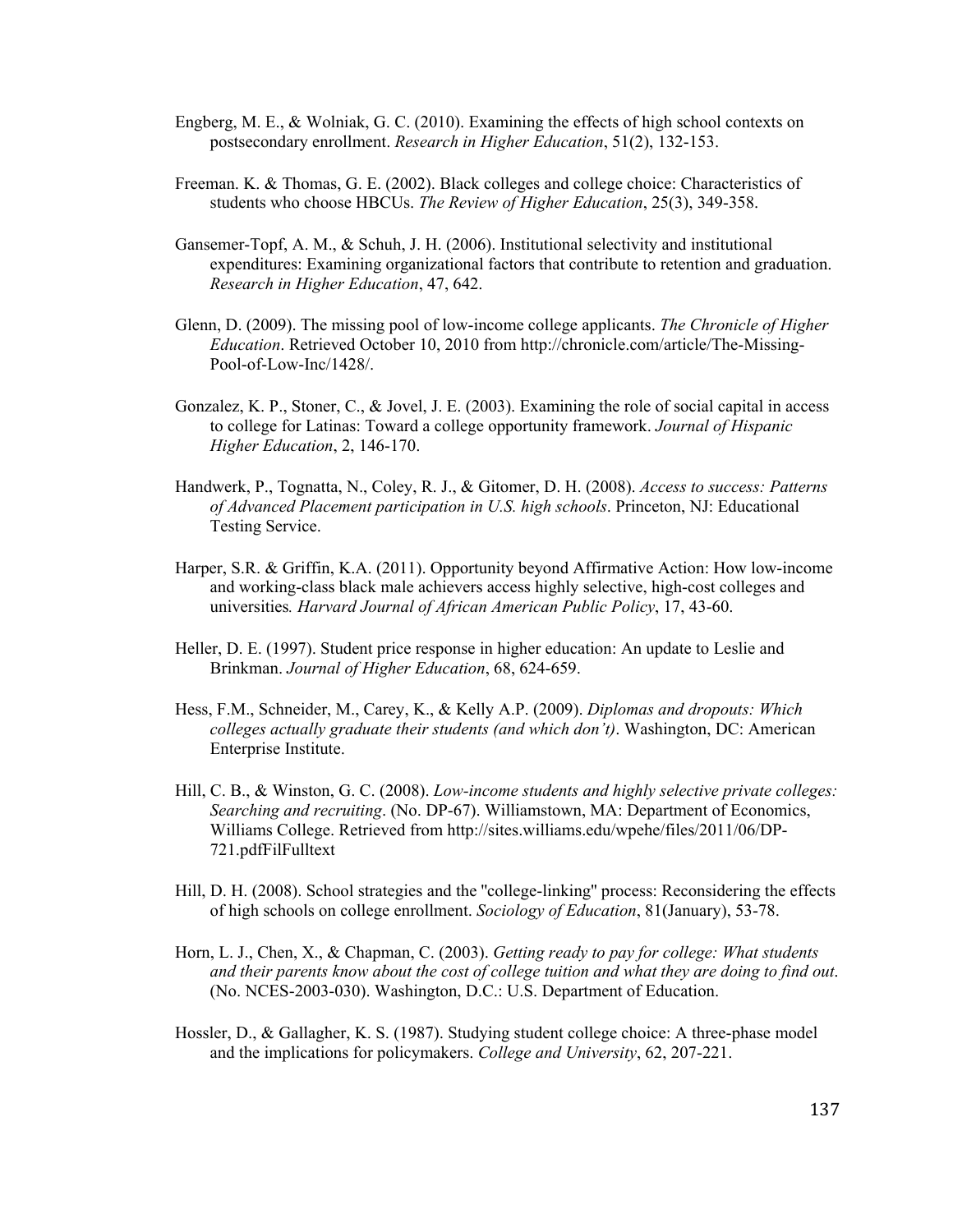- Hossler, D., Schmit, J. L., & Vesper, N. (1999). *Going to college: How social, economic, and educational factors influence the decisions students make*. Baltimore, MD: Johns Hopkins University Press.
- Hoxby, C. & Turner, S. (2013). *Expanding college opportunities for high-achieving, low-income students*. (SIEPR Discussion Paper no. 12-014). Stanford, CA: Stanford Institute for Economic Policy Research.
- Hurtado, S., Inkelas, K. K., Briggs, C., & Rhee, B. (1997). Differences in college access and choice among racial/ethnic groups: Identifying continuing barriers. *Research in Higher Education*, 38, 75.
- Hurwitz, M., Smith, J., Howell, J., Pender, M. (2012). *The role of high schools in students' postsecondary choices*. (Research Brief No. 12b-6444). New York: The College Board.
- Ingels, S. J., Planty, M., & Bozick, R. (2005). *A profile of the American high school senior in 2004: A first look initial results from the first follow-up of the Education Longitudinal Study of 2002 (ELS:2002)*. (No. NCES 2006–348). Washington, DC: National Center for Education Statistics, Institute of Education Sciences, US Department of Education.
- Ingels, S. J., Pratt, D. J., Wilson, D., Burns, L. J., Currivan, D., Rogers, J. E., & Hubbard-Bednasz, S. (2007). *Education LongitudinalSstudy of 2002 (ELS:2002) base year to second follow-up data file documentation*. (No. NCES 2008-347). Washington, DC: U.S. Department of Education, National Center for Education Statistics.
- Kantrowitz, M. (2012). *The college completion agenda may sacrifice college access for lowincome, minority and other at-risk students*. Retrieved September 30, 2012, from http://www.finaid.org/educators/20120910completionagenda.pdf
- Kimura-Walsh, E., Yamamura, E. K., Griffin, K. A., & Allen, W. R. (2009). Achieving the college dream? Examining disparities in access to college information among high achieving and non-high achieving Latina students. *Journal of Hispanic Higher Education*, 8(3), 298-315.
- Lin, N. (2001). Social capital: *A theory of social structure and action*. Cambridge: Cambridge University Press.
- Manski, C.F. & Wise, D.A. (1983). *College choice in America*. Cambridge, MA: Harvard University Press.
- Mattern, K., & Wyatt, J. (2009). Student choice of college: How far do students go for an education? *Journal of College Admission*, (203), 18-29.
- McCutcheon, A.L. (1987). *Latent Class Analysis*. Newbury Park, California: Sage Publications.
- McDonough, P. M. (1997). *Choosing colleges: How social class and schools structure opportunity*. Albany: State University of New York Press.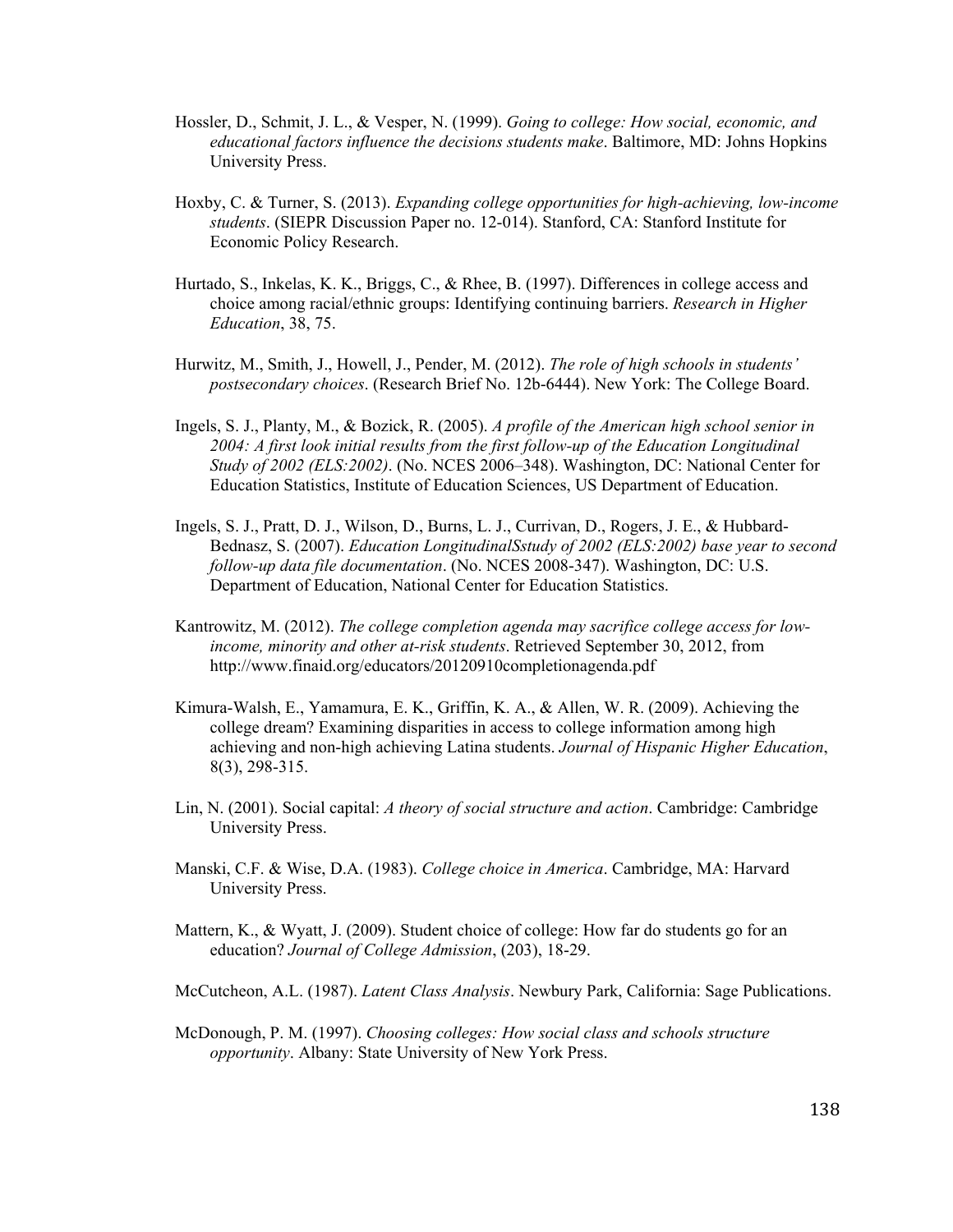- McDonough, P. M. (2005). Counseling and college counseling in America's high schools. In D. A. Hawkins & J. Lautz (Ed.), *State of college admission* (pp. 107–121). Washington, DC: National Association for College Admission Counseling.
- McKillip, M.E.M., Rawls, A., & Barry, C. (2012). Improving college access: A review of research on the role of high school counselors. *Professional School Counseling,* 16(1), 49- 59.
- Muhammad, C. G. (2008). African American students and college choice: A consideration of the role of school counselors. *NASSP Bulletin*, 92(2), 81-94.
- Muthén, L.K. and Muthén, B.O. (2012). *Mplus User's Guide*. Seventh Edition. Los Angeles, CA: Muthén & Muthén.
- National Center for Education Statistics. (2010). *The Nation's report card: Grade 12 reading and mathematics 2009 national and pilot state results*. Retrieved December 21, 2010, from http://nces.ed.gov/nationsreportcard/pubs/main2009/2011455.asp
- National Center for Education Statistics. (2011). *NAEP data explorer 2011 4th grade mathematics*. Retrieved December 21, 2011, from http://nces.ed.gov/nationsreportcard/naepdata/report.aspx
- National Center for Education Statistics. (2013a). Enrollments estimated enrollment: fall 2001. IPEDS data center. Retrieved June 15, 2013, from http://nces.ed.gov/ipeds/datacenter/Default.aspx.
- National Center for Education Statistics. (2013b). Enrollments estimated enrollment: fall 2011. IPEDS data center. Retrieved June 15, 2013, from http://nces.ed.gov/ipeds/datacenter/Default.aspx.
- National College Advising Corps. (2012). *What makes NCAC unique?* Retrieved from http://www.advisingcorps.org/about-ncac/what-makes-the-advising-corps-unique.
- Oakes, J. (1992). Can tracking research inform practice? Technical, normative, and political considerations. *Educational Researcher*, 21(4), 12-21.
- Oakes, J., & Guiton, G. (2005). Matchmaking: The dynamics of high school tracking decisions. *American Educational Research Journal*, 31(1), 3-33.
- Options Center, Goddard Riverside Community Center (2012). *Options Institute 2012-13 Professional Development Brochure*. New York: Author. Retrieved from www.goddard.org/options-institute.
- Perez, P. A., & McDonough, P. M. (2008). Understanding Latina and Latino college choice: A social capital and chain migration analysis. *Journal of Hispanic Higher Education*, 7(3), 249-265.
- Perna, L. W. (2000). Differences in the decision to attend college among African-Americans, Hispanics, and whites. *Journal of Higher Education*, 71(2), 117-141.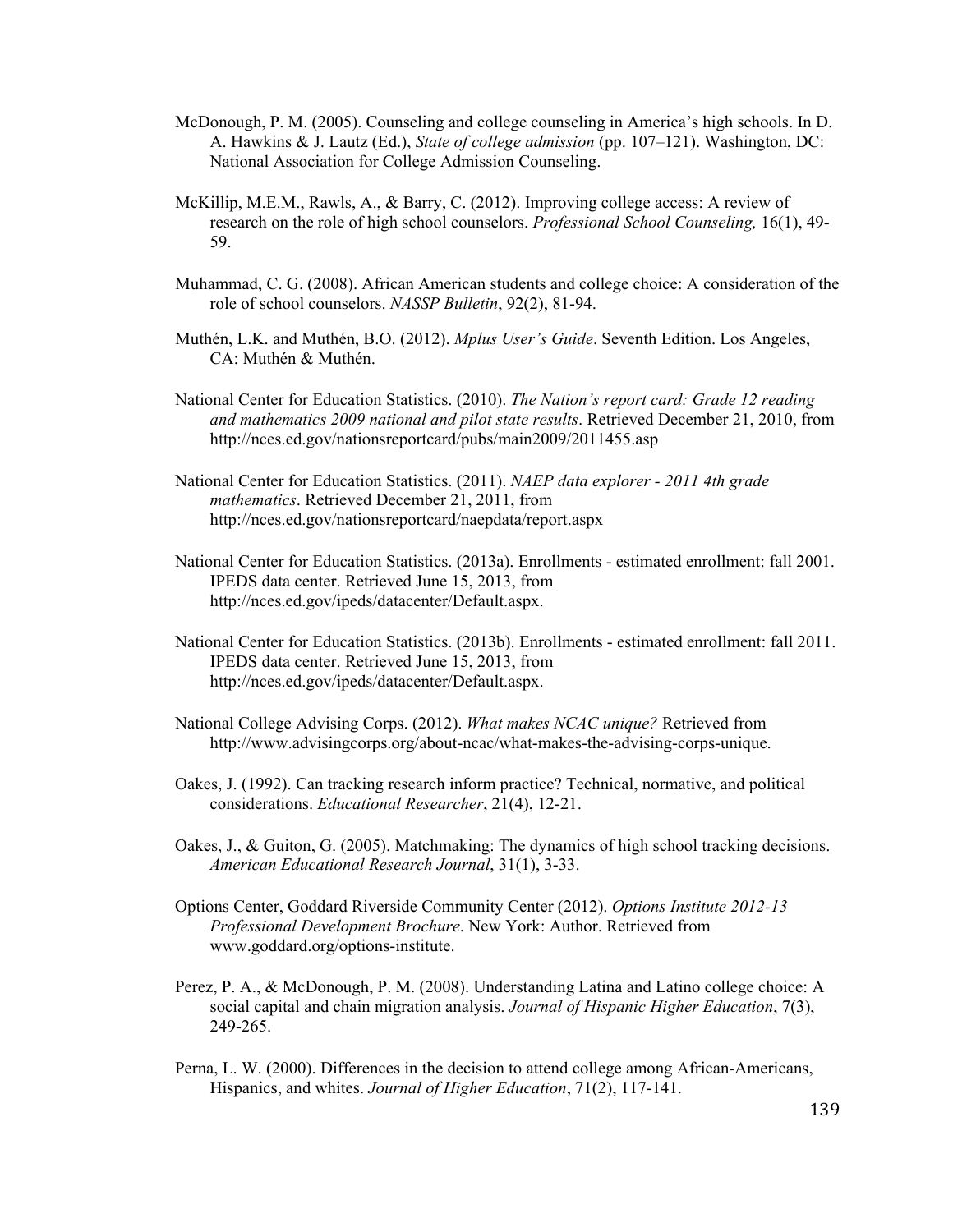- Perna, L. (2003). The private benefits of higher education: An examination of the earnings premium. *Research in Higher Education*, 44(4), 451-472.
- Perna, L. W. (2004). Understanding the decision to enroll in graduate school: Sex and racial/ethnic group differences. *Journal of Higher Education*, 75(7), 487-527.
- Perna, L. W. (2006). Studying college access and choice: A proposed conceptual model. In J. C. Smart (Ed.), *Higher education: Handbook of theory and research* (Vol ed., pp. 99-157) Springer.
- Perna, L. W. (2007). The sources of racial-ethnic group differences in college enrollment: A critical examination. *New Directions for Institutional Research*, (133), 51-66.
- Perna, L. W., Rowan-Kenyon, H. T., Thomas, S. L., Anderson, R., & Li, C. (2008). The role of college counseling in shaping college opportunity: Variations across high schools. *Review of Higher Education*, 31(2), 131-159.
- Perna, L. W., & Steele, P. (2011). The role of context in understanding the contributions of financial aid to college opportunity. *Teachers College Record*, 113(5), 895-933.
- Perna, L. W., & Titus, M. A. (2004). Understanding differences in the choice of college attended: The role of state public policies. *Review of Higher Education*, 27(4), 501-525.
- Perna, L. W., & Titus, M. A. (2005). The relationship between parental involvement as social capital and college enrollment: An examination of racial/ethnic group differences. *Journal of Higher Education*, 76(5), 485-518.
- Perusse, R. & Goodnough, G.E. (2005). Elementary and secondary school counselors' perceptions of graduate preparation programs: A national study. *Counselor Education & Supervision*, 45(2), 109-118.
- Plank, S. B., & Jordan, W. J. (2001). Effects of information, guidance, and actions on postsecondary destinations: A study of talent loss. *American Educational Research Journal*, 38(4), 947-79.
- Raudenbush, S. W., & Bryk, A. S. (2002). *Hierarchical linear models: Applications and data analysis methods* (2nd ed.). Thousand Oaks: Sage Publications.
- Roderick, M., Coca, V., & Nagaoka, J. (2011). Potholes on the road to college: High school effects in shaping urban students' participation in college application, four-year college enrollment, and college match. *Sociology of Education*, 84, 178-211.
- Roderick, M., Nagaoka, J., & Allensworth, E. (2006). *From high school to the future: A first look at Chicago public school graduates' college enrollment, college preparation, and graduation from four-year colleges*. Chicago: Consortium on Chicago School Research.
- Roderick, M., Nagaoka, J., & Coca, V. (2008). *From high school to the future: Potholes on the road to college*. Chicago: Consortium on Chicago School Research.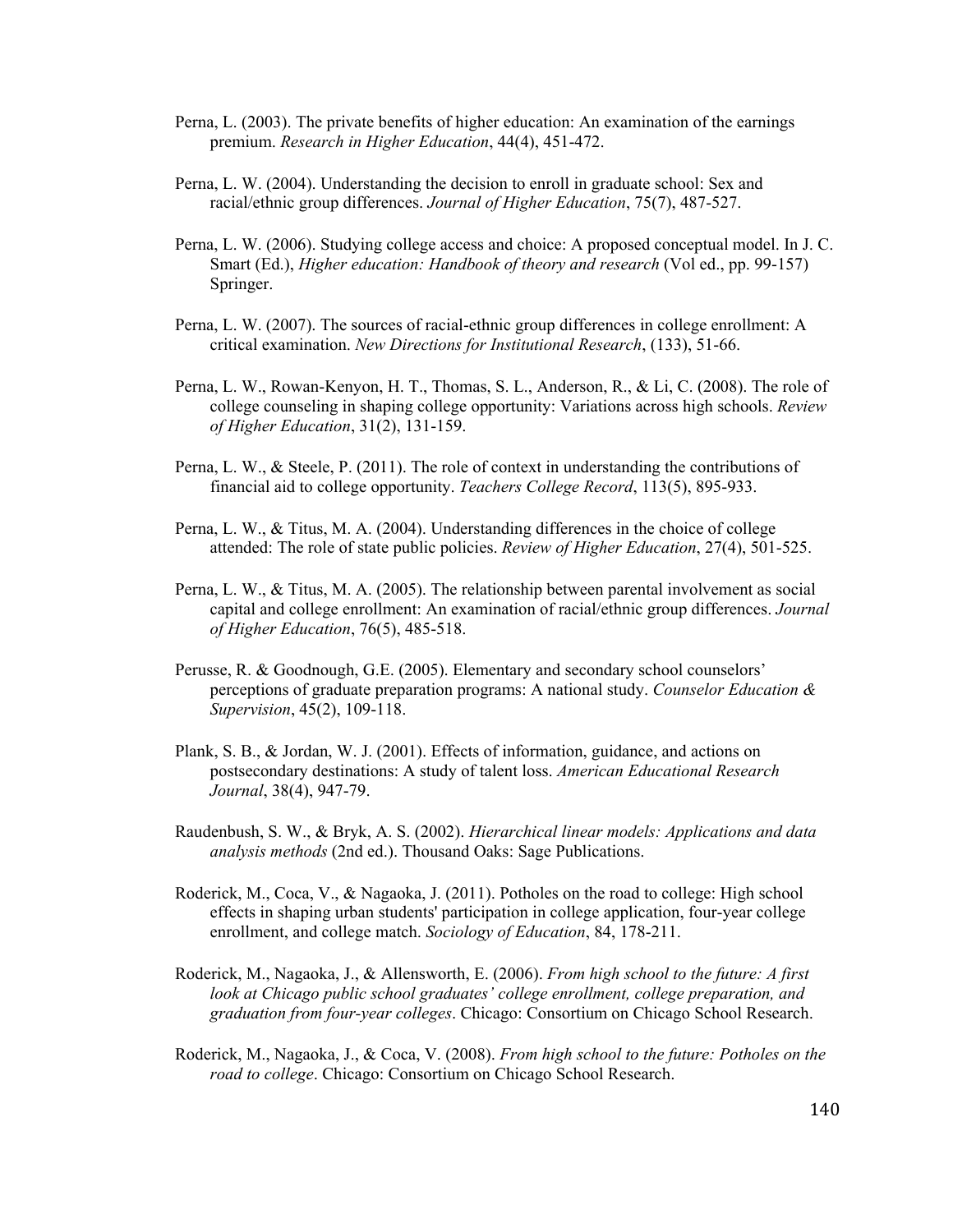- Roderick, M., Nagaoka, J., Coca, V., & Moeller, E. (2009). *From high school to the future: Making hard work pay off: The road to college for students in CPS's academically advanced programs*. Chicago: Consortium on Chicago Research.
- Rodriguez, A. (under review). Understanding the estimation of college undermatch..*Research in Higher Education.*
- Saavedra, A. R. (2011). *The academic impact of enrollment in International Baccalaureate Diploma Programs.* (WR-867-EDU). Pittsburgh, PA: RAND Education.
- Sherwin, J. (2012). *Make me a match: Helping low-income and first-generation students make good college choices*. New York: MDRC.
- Smith, J., Pender, M., & Howell, J. (2012). *The full extent of undermatch*. Working Paper.
- Tabachnick, B.G. & Fidell, L.S. (2007). *Using Multivariate Statistics, 5th ed*. Boston:Pearson Education, Inc.
- Terenzini, P.T., Cabrera, A.F., & Bernal, E.M. (2001). *Swimming against the tide: The poor in American higher education*. (No. 2001-1). New York: The College Board.
- The College Board. (2003). *Study: Higher Education Improves Quality of Life*. Retrieved December 5, 2009, from http://www.collegeboard.com/press/releases/185478.html
- The College Board Advocacy & Policy Center. (2011). *2011 national survey of school counselors: Counseling at a crossroads*. (No. 11b-4230). New York: Author.
- Tobolowsky, B.F., Outcalt, C.L.,McDonough, P.M. (2005). The role of HBCUs in the college choice process of African Americans in California. *The Journal of Negro Education*, 74(1), 63-75.
- U.S. Department of Education, National Center for Education Statistics. (2010). *Public Elementary/Secondary school universe survey data*. Retrieved from http://nces.ed.gov/ccd/pubschuniv.asp.
- Williams, L. (2010, Oct. 12). Why this FAMU freshman chose an HBCU over Harvard. *The Root*. Retrieved from http://www.theroot.com/views/16-year-old-famu-freshman-talksabout-choosing-hbcu-over-harvard.
- Winship, C. & Radbill, L. (1994). Sampling weights and regression. *Sociological Methods Research,* 23(2), 230-257.
- Winston, G. C., & Zimmerman, D. J. (2004). Peer effects in higher education. In Hoxby,C.M. (Ed.), *College choices: The economics of where to go, when to go, and how to pay for it.*  (pp. 395-424). Chicago: The University of Chicago Press,.